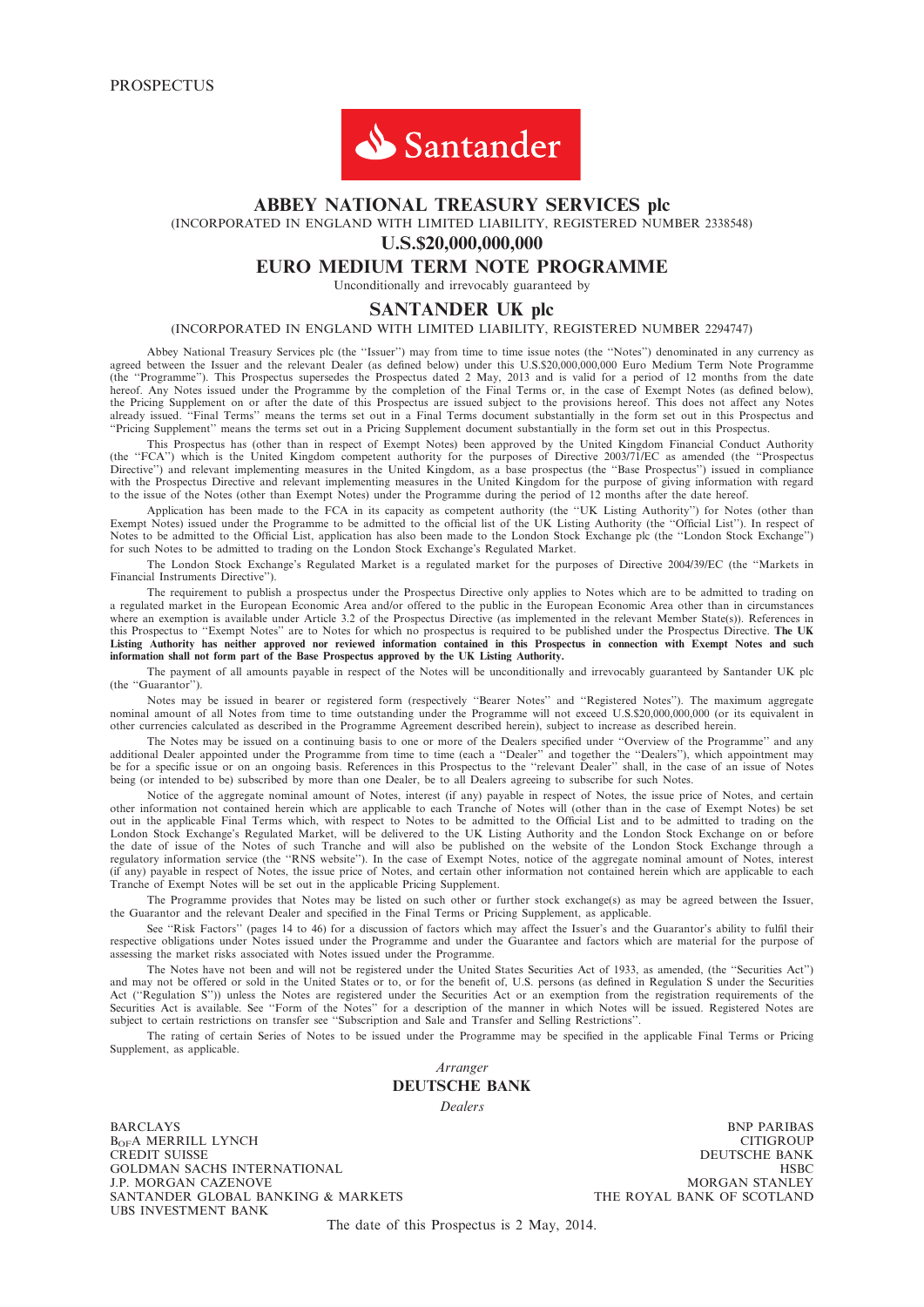In this document references to ''Santander UK'' and the ''Guarantor'' are references to Santander UK plc; references to ''ANTS'' are references to the Issuer; and references to the ''Santander UK Group'' and the ''Group'' are references to Santander UK and its subsidiaries. References to "Banco Santander" are references to Banco Santander, S.A. and references to the ''Banco Santander Group'' are references to Banco Santander and its subsidiaries.

In this document references to ''Moody's'' are to Moody's Investors Service Limited; references to ''S&P'' are to Standard & Poor's Credit Market Services Europe Limited; and references to "Fitch" are to Fitch Ratings Ltd. Each of Moody's, S&P and Fitch is established in the European Union and registered under Regulation 1060/2009/EC of the European Parliament and of the Council of 16 September, 2009 on credit rating agencies (as amended) (the ''CRA Regulation''). In general, European regulated investors are restricted from using a rating for regulatory purposes if such rating is not issued by a credit rating agency established in the European Union and registered under the CRA Regulation unless the rating is provided by a credit rating agency operating in the European Union before 7 June, 2010 which has submitted an application for registration in accordance with the CRA Regulation and such registration is not refused. Credit ratings are not a recommendation to buy, sell or hold securities and may be subject to suspension, reduction or withdrawal at any time by the assigning rating agency.

In this document references to the ''Prospectus Directive'' are references to Directive 2003/71/EC as amended (which includes the amendments made by Directive 2010/73/EU to the extent that such amendments have been implemented in a relevant Member State of the European Economic Area).

The Issuer and the Guarantor (the ''Responsible Persons'') accept responsibility for the information contained in this Prospectus and the Final Terms (or, in the case of Exempt Notes, the Pricing Supplement) for each Tranche of Notes issued under the Programme. To the best of the knowledge of the Responsible Persons (each having taken all reasonable care to ensure that such is the case) the information contained in this Prospectus is in accordance with the facts and does not omit anything likely to affect the import of such information.

Neither the Dealers nor the Trustee have independently verified the information contained herein. Accordingly, no representation, warranty or undertaking, express or implied, is made and no responsibility or liability is accepted by the Dealers or the Trustee as to the accuracy or completeness of the information contained or incorporated in this Prospectus or any other information provided by the Issuer or the Guarantor in connection with the Programme. No Dealer or the Trustee accepts any liability in relation to the information contained or incorporated by reference in this Prospectus or any other information provided by the Issuer or the Guarantor in connection with the Programme.

No person is or has been authorised by the Issuer or the Guarantor to give any information or to make any representation not contained in or not consistent with this Prospectus or any other information supplied in connection with the Programme or the Notes and, if given or made, such information or representation must not be relied upon as having been authorised by the Issuer, the Guarantor, any of the Dealers or the Trustee.

Neither this Prospectus nor any other information supplied in connection with the Programme or any Notes (i) is intended to provide the basis of any credit or other evaluation or (ii) should be considered as a recommendation by the Issuer, the Guarantor, any of the Dealers or the Trustee that any recipient of this Prospectus or any other information supplied in connection with the Programme or any Notes should purchase any Notes. Each investor contemplating purchasing any Notes should make its own independent investigation of the financial condition and affairs, and its own appraisal of the creditworthiness, of the Issuer and the Guarantor. Neither this Prospectus nor any other information supplied in connection with the Programme or the issue of any Notes constitutes an offer or invitation by or on behalf of the Issuer, the Guarantor, any of the Dealers or the Trustee to any person to subscribe for or to purchase any Notes.

Neither the delivery of this Prospectus nor the offering, sale or delivery of any Notes shall in any circumstances imply that the information contained herein concerning the Issuer and/or the Guarantor is correct at any time subsequent to the date hereof or that any other information supplied in connection with the Programme is correct as of any time subsequent to the date indicated in the document containing the same. The Dealers and the Trustee expressly do not undertake to review the financial condition or affairs of the Issuer or the Guarantor during the life of the Programme or to advise any investor in the Notes of any information coming to their attention. Investors should review, inter alia, the most recently published documents incorporated by reference in this Prospectus when deciding whether or not to purchase any Notes.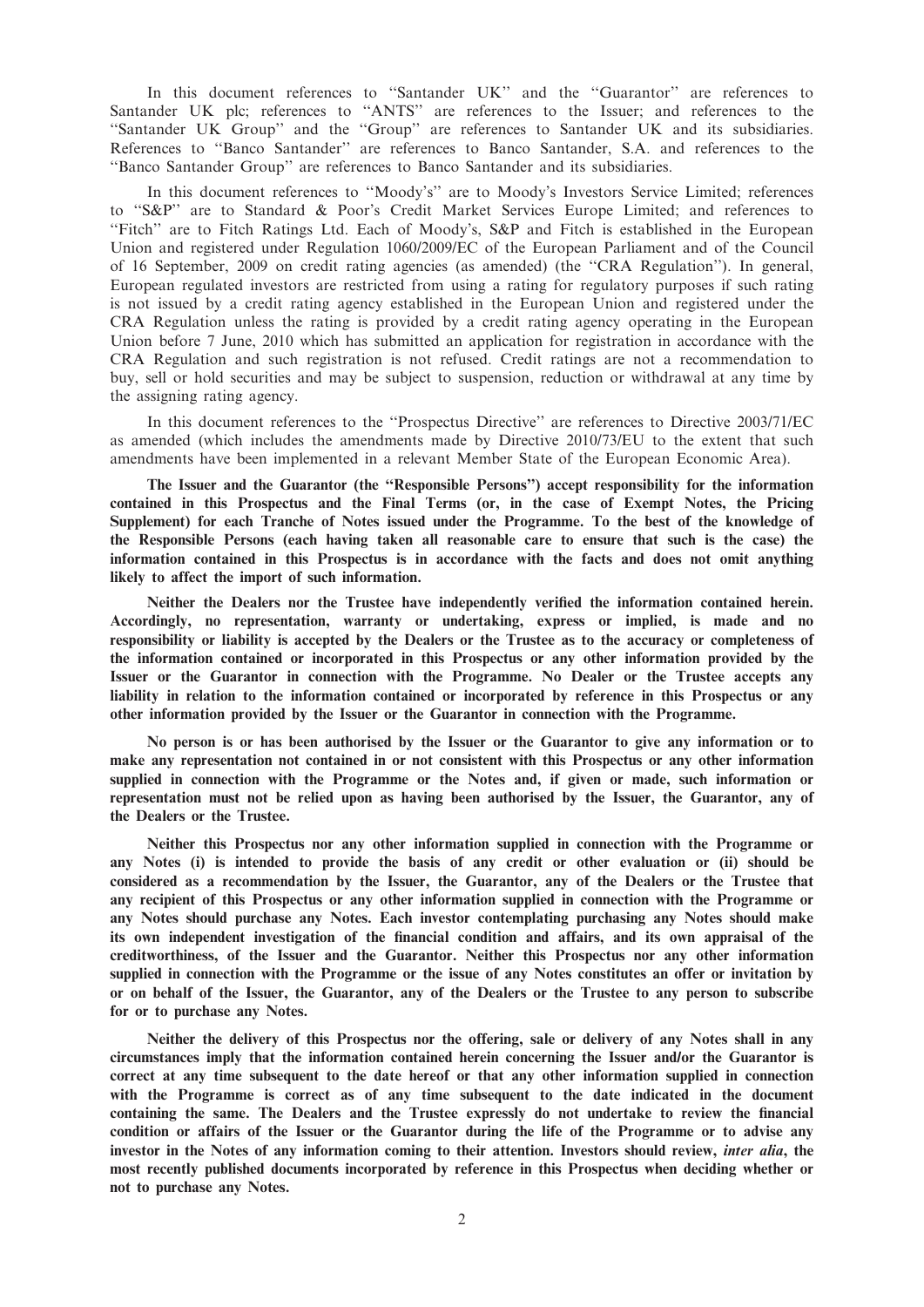The Notes, not in registered form, are subject to U.S. tax law requirements and may not be offered, sold or delivered within the United States or its possessions or to or for the account or benefit of U.S. persons, except in certain transactions permitted by U.S. tax regulations. Terms used in this paragraph have the meanings given to them by the U.S. Internal Revenue Code and the U.S. Treasury regulations promulgated thereunder.

To ensure compliance with Treasury Department Circular 230, Noteholders are hereby notified that: (a) any discussion of federal tax issues in this document is not intended or written to be relied upon, and cannot be relied upon, by Noteholders for the purpose of avoiding penalties that may be imposed on Noteholders under the Internal Revenue Code; (b) such discussion is included herein by the Issuer in connection with the promotion or marketing (within the meaning of Circular 230) by the Issuer of the transactions and matters addressed herein; and (c) Noteholders should seek advice based on their particular circumstances from an independent tax advisor.

Notwithstanding anything in this Prospectus to the contrary, each prospective investor (and each employee, representative or other agent of the prospective investor) may disclose to any and all persons, without limitation of any kind, the U.S. tax treatment and U.S. tax structure of any offering and all materials of any kind (including opinions or other tax analyses) that are provided to the prospective investor relating to such U.S. tax treatment and U.S. tax structure, other than any information for which nondisclosure is reasonably necessary in order to comply with applicable securities laws.

Persons into whose possession offering material comes must inform themselves about and observe any such restrictions. This Prospectus does not constitute, and may not be used for or in connection with, an offer to any person to whom it is unlawful to make such an offer or a solicitation by anyone not authorised so to act.

This Prospectus does not constitute an offer to sell or the solicitation of an offer to buy any Notes in any jurisdiction to any person to whom it is unlawful to make the offer or solicitation in such jurisdiction. The distribution of this Prospectus and the offer or sale of Notes may be restricted by law in certain jurisdictions. The Issuer, the Guarantor, the Dealers and the Trustee do not represent that this Prospectus may be lawfully distributed, or that any Notes may be lawfully offered, in compliance with any applicable registration or other requirements in any such jurisdiction, or pursuant to an exemption available thereunder, or assume any responsibility for facilitating any such distribution or offering, or that all actions have been taken by the Issuer, the Guarantor, the Dealers or the Trustee which would permit a public offering of any Notes or distribution of this Prospectus in any jurisdiction where action for that purpose is required. In particular, no action has been taken by the Issuer, the Guarantor, the Dealers or the Trustee which would permit a public offering of any Notes or distribution of this Prospectus in any jurisdiction where action for that purpose is required. Accordingly, no Notes may be offered or sold, directly or indirectly, and neither this Prospectus nor any advertisement or other offering material may be distributed or published in any jurisdiction, except under circumstances that will result in compliance with any applicable laws and regulations. Persons into whose possession this Prospectus or any Notes may come must inform themselves about, and observe, any such restrictions on the distribution of this Prospectus and the offering and sale of Notes. In particular, there are restrictions on the distribution of this Prospectus and the offer or sale of Notes in the United States, the European Economic Area, the United Kingdom, Australia, Canada, Japan, Hong Kong, Ireland, Singapore and Poland, see ''Subscription and Sale and Transfer and Selling Restrictions''.

In making an investment decision, investors must rely on their own examination of the Issuer and the Guarantor and the terms of the Notes being offered, including the merits and risks involved.

Certain of the Dealers and their affiliates have engaged and may in the future engage in investment banking and/or commercial banking transactions with, and may perform services for the Issuer, the Guarantor and their respective affiliates. In addition, in the ordinary course of their business activities, the Dealers and their affiliates may make or hold a broad array of investments and actively trade debt and equity securities (or related derivative securities) and financial instruments (including bank loans) for their own account and for the accounts of their customers. Such investments and securities activities may involve securities and/or instruments of the Issuer, the Guarantor or any of their respective affiliates. Certain of the Dealers or their affiliates that have a lending relationship with the Issuer and/or the Guarantor routinely hedge their credit exposure to the Issuer and the Guarantor consistent with their customary risk management policies. Typically, such Dealers and their affiliates would hedge such exposure by entering into transactions which consist of either the purchase of credit default swaps or the creation of short positions in securities, including potentially the Notes. Any such short positions could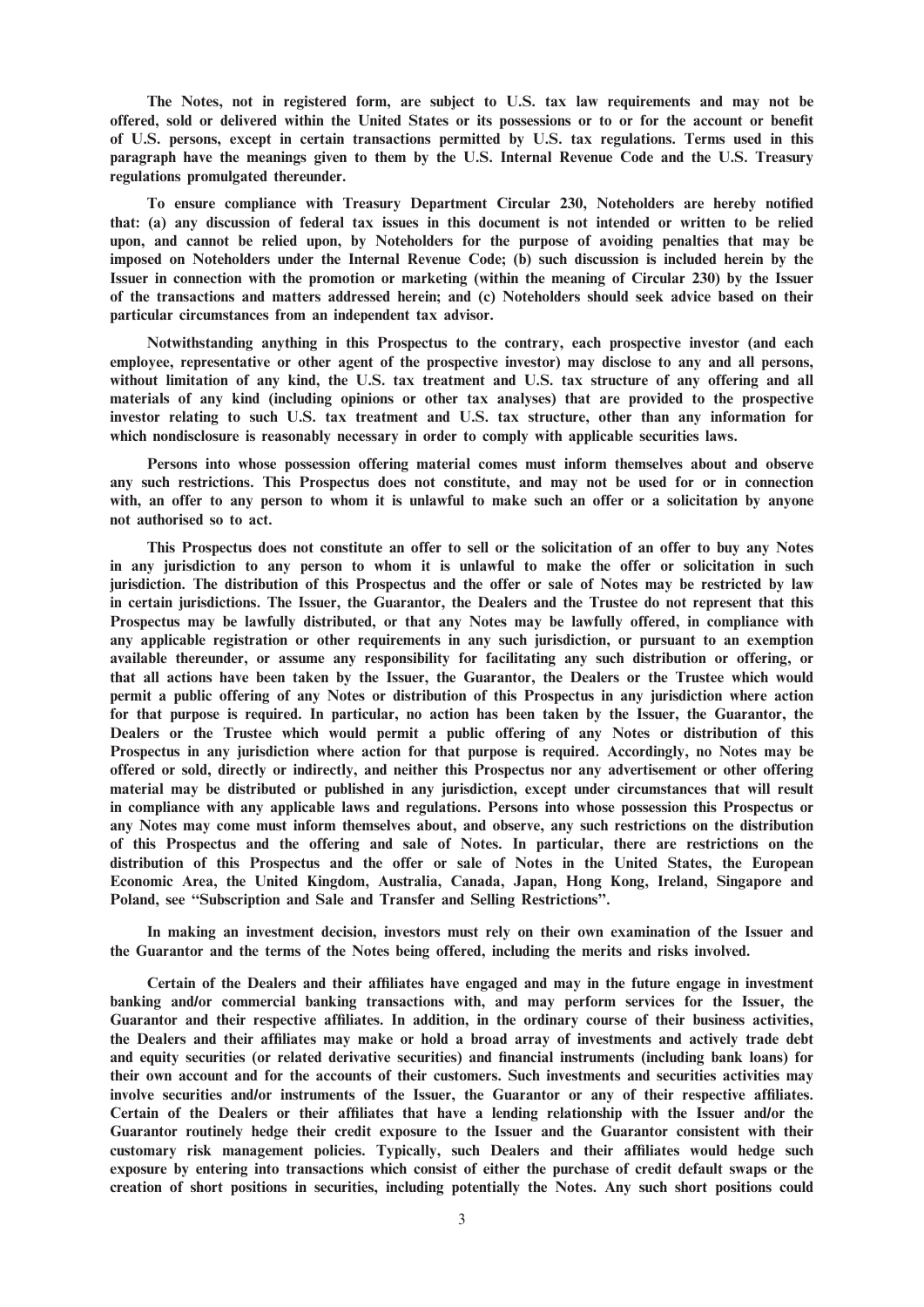adversely affect future trading prices of the Notes. The Dealers and their affiliates may also make investment recommendations and/or publish or express independent research views in respect of such securities or financial instruments and may hold, or recommend to clients that they acquire, long and/or short positions in such securities and instruments.

None of the Dealers, the Issuer, the Guarantor and the Trustee makes any representation to any investor in the Notes regarding the legality of its investment under any applicable laws. Any investor in the Notes should satisfy itself that it is able to bear the economic risk of an investment in the Notes for an indefinite period of time.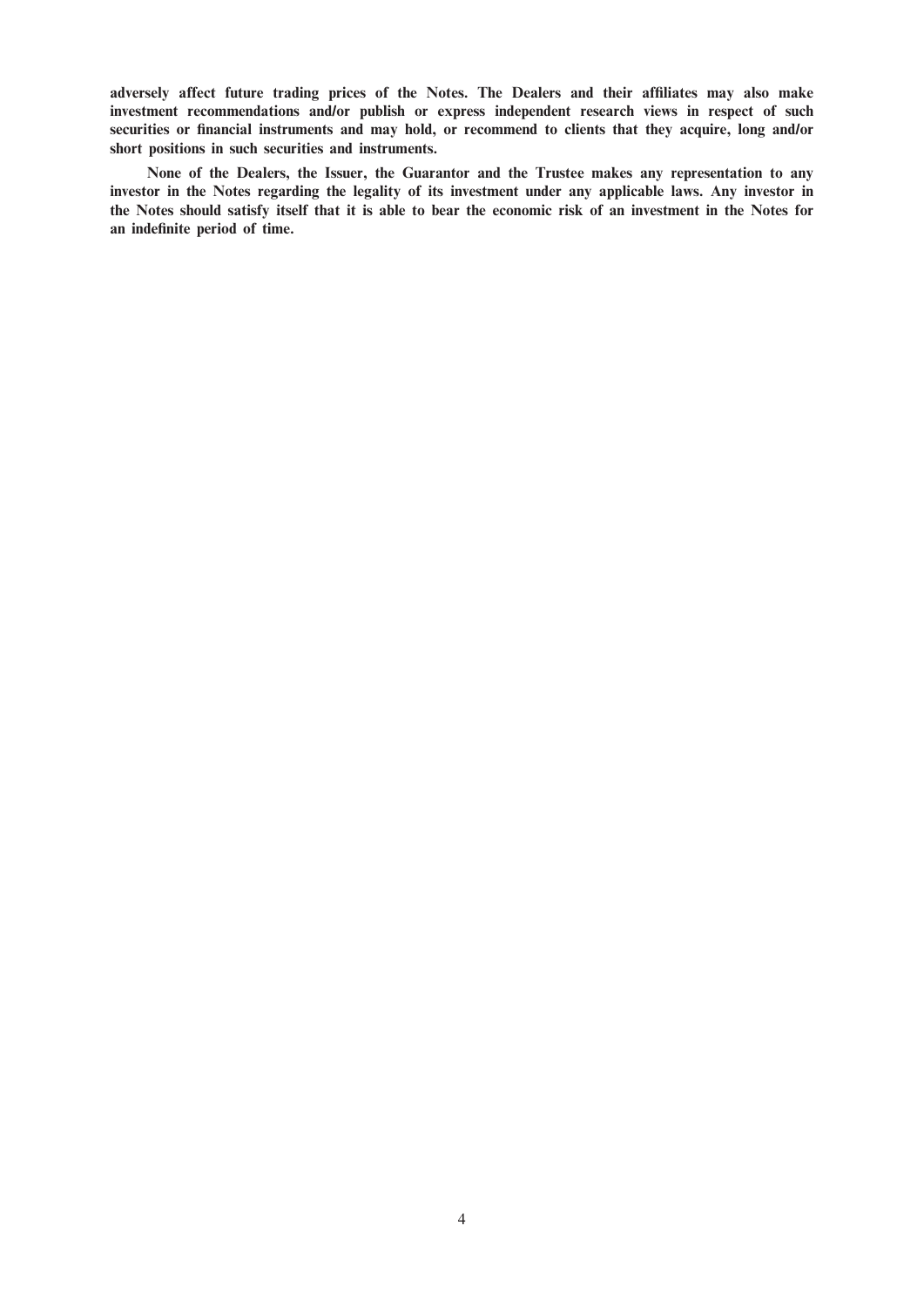#### U.S. INFORMATION

The Notes have not been approved or disapproved by the United States Securities and Exchange Commission or any other securities commission or other regulatory authority in the United States, nor have the foregoing authorities approved this Prospectus or confirmed the accuracy or determined the adequacy of the information contained in this Prospectus. Any representation to the contrary is unlawful.

This Prospectus may be distributed on a confidential basis in the United States to a limited number of Qualified Institutional Buyers (''QIBs'') as defined in Rule 144A under the Securities Act (''Rule 144A'') for informational use solely in connection with the consideration of the purchase of the Notes being offered hereby. Its use for any other purpose in the United States is not authorised. It may not be copied or reproduced in whole or in part nor may it be distributed or any of its contents disclosed to anyone other than the prospective investors to whom it is originally submitted.

Registered Notes may be offered or sold within the United States only to QIBs in transactions exempt from the registration requirements under the Securities Act. Each U.S. purchaser of Registered Notes is hereby notified that the offer and sale of any Registered Notes to it may be made in reliance upon the exemption from the registration requirements of the Securities Act provided by Rule 144A.

Each purchaser or holder of Notes represented by a Rule 144A Global Note or any Notes issued in registered form in exchange or substitution therefor (together ''Rule 144A Notes'') will be deemed, by its acceptance or purchase of any such Rule 144A Notes, to have made certain representations and agreements intended to restrict the resale or other transfer of such Notes as set out in ''Subscription and Sale and Transfer and Selling Restrictions''. Unless otherwise stated, terms used in this paragraph have the meanings given to them in ''Form of the Notes''.

## NOTICE TO NEW HAMPSHIRE RESIDENTS

Neither the fact that a registration statement or an application for a licence has been filed under Chapter 421-B of the New Hampshire revised statutes with the State of New Hampshire nor the fact that a security is effectively registered or a person is licensed in the State of New Hampshire constitutes a finding by the Secretary of State of New Hampshire that any document filed under Chapter 421-B is true, complete and not misleading. Neither any such fact nor the fact that an exemption or exception is available for a security or a transaction means that the Secretary of State has passed in any way upon the merits or qualifications of, or recommended or given approval to, any person, security or transaction. It is unlawful to make, or cause to be made, to any prospective purchaser, customer or client any representation inconsistent with the provisions of this paragraph.

## AVAILABLE INFORMATION

To permit compliance with Rule 144A in connection with any resales or other transfers of Notes that are ''restricted securities'' within the meaning of the Securities Act, the Issuer has undertaken in the Trust Deed to furnish, upon the request of a holder of such Notes or any beneficial interest therein, to such holder or to a prospective purchaser designated by him, the information required to be delivered under Rule 144A(d)(4) under the Securities Act if, at the time of the request, the Issuer and the Guarantor are neither reporting companies under Section 13 or 15(d) of the U.S. Securities Exchange Act of 1934, as amended, (the ''Exchange Act'') nor exempt from reporting pursuant to Rule 12g3-2(b) thereunder. The Guarantor and the Issuer are currently reporting companies under the Exchange Act.

#### SERVICE OF PROCESS AND ENFORCEMENT OF CIVIL LIABILITIES

The Issuer and the Guarantor are companies incorporated in England. All of their directors reside outside the United States and all or a substantial portion of the assets of the Issuer and the Guarantor are located outside the United States. As a result, it may not be possible for investors to effect service of process outside England upon the Issuer or the Guarantor, or to enforce judgments against them obtained in the United States predicated upon civil liabilities of the Issuer or the Guarantor or such directors under laws other than English, including any judgment predicated upon United States federal securities laws. The Issuer and the Guarantor have been advised by Slaughter and May, their English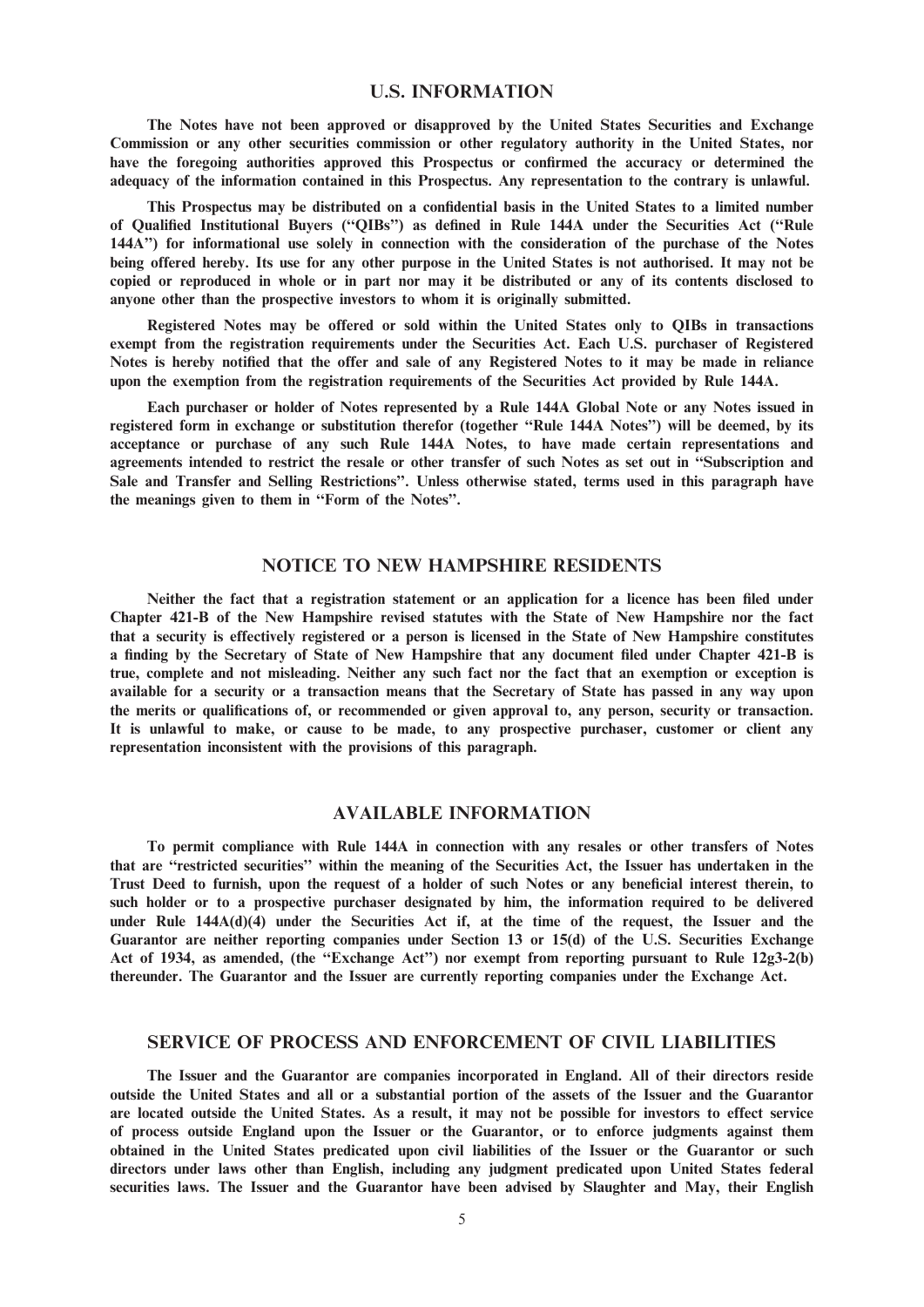solicitors, that there is doubt as to the enforceability in England in original actions or in actions for enforcement of judgments of United States courts of civil liabilities predicated solely upon the federal securities laws of the United States.

#### PRESENTATION OF FINANCIAL AND OTHER INFORMATION

All references in this document to "U.S. dollars", "U.S.\$" and "\$" are to the currency of the United States of America, to "Sterling" and "£" are to the currency of the United Kingdom and to "euro" and " $\epsilon$ " are to the currency introduced at the start of the third stage of European economic and monetary union pursuant to the Treaty on the Functioning of the European Union, as amended.

From 1 January, 2005 each of the Issuer and the Guarantor maintains its financial books and records and prepares its financial statements in Sterling in accordance with International Financial Reporting Standards (''IFRS'') as approved by the International Accounting Standards Board (''IASB''), interpretations issued by the International Financial Reporting Interpretations Committee (''IFRIC'') of the IASB that, under European Regulations, are effective and available for early adoption at the Group's reporting date. The Group has complied with IFRS as issued by the IASB in addition to complying with its legal obligation to comply with IFRS as adopted for use in the European Union.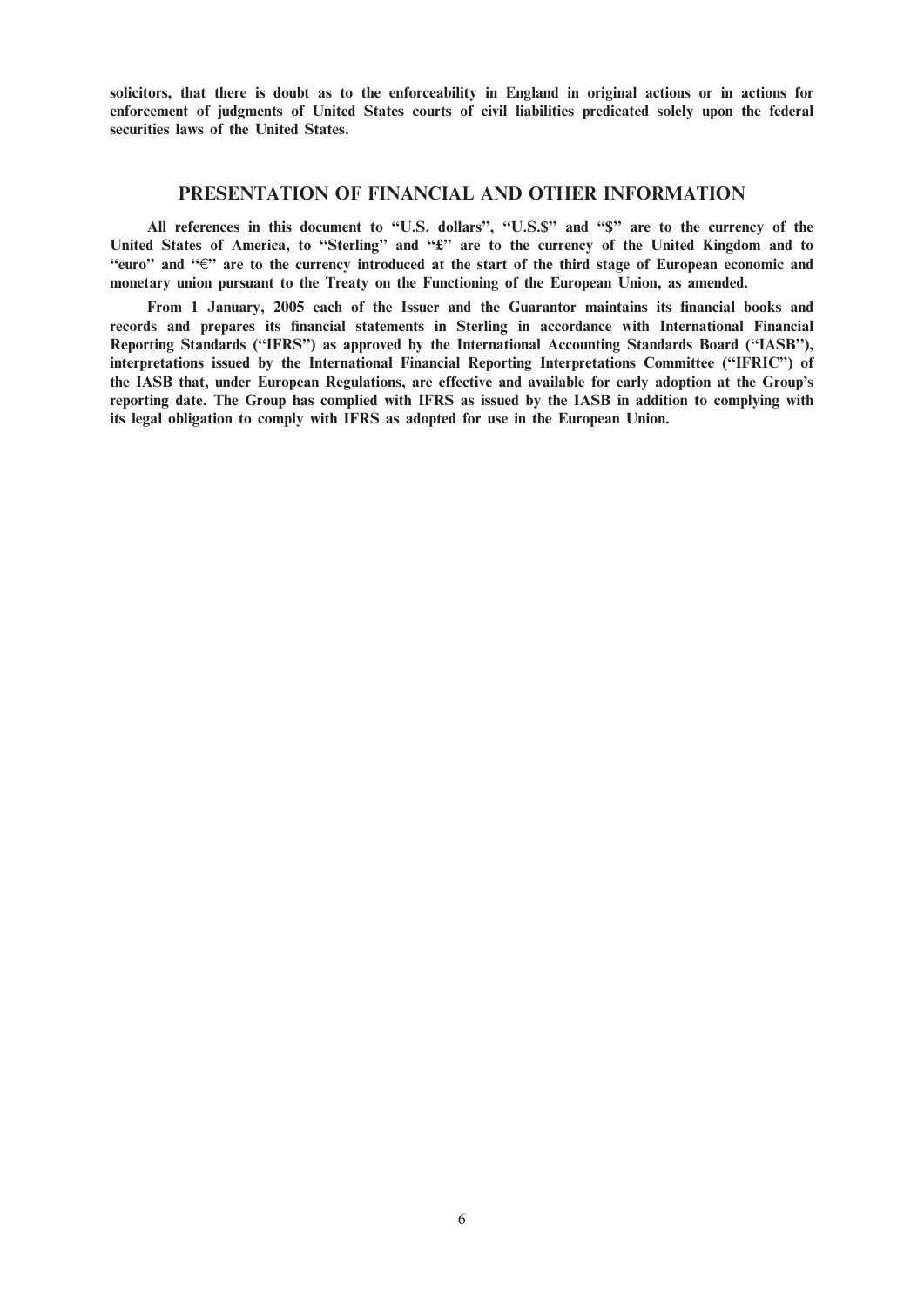# TABLE OF CONTENTS

|                                                                  | Page |
|------------------------------------------------------------------|------|
|                                                                  | 8    |
|                                                                  | 10   |
|                                                                  | 14   |
|                                                                  | 47   |
|                                                                  | 52   |
|                                                                  | 61   |
|                                                                  | 71   |
|                                                                  | 100  |
| DESCRIPTION OF THE ISSUER – ABBEY NATIONAL TREASURY SERVICES PLC | 101  |
|                                                                  | 103  |
|                                                                  | 106  |
|                                                                  | 109  |
| SUBSCRIPTION AND SALE AND TRANSFER AND SELLING RESTRICTIONS      | 111  |
|                                                                  | 119  |
|                                                                  |      |

In connection with the issue of any Tranche of Notes, one or more relevant Dealers (the ''Stabilising Manager(s)''), (or persons acting on behalf of any Stabilising Manager(s)) may over-allot Notes or effect transactions with a view to supporting the market price of the Notes at a level higher than that which might otherwise prevail. However, there is no assurance that the Stabilising Manager(s) (or persons acting on behalf of a Stabilising Manager) will undertake stabilisation action. Any stabilisation action may begin on or after the date on which adequate public disclosure of the terms of the offer of the relevant Tranche of Notes is made and, if begun, may be ended at any time, but it must end no later than the earlier of 30 days after the issue date of the relevant Tranche of Notes and 60 days after the date of the allotment of the relevant Tranche of Notes. Any stabilisation action or overallotment must be conducted by the relevant Stabilising Manager(s) (or person(s) acting on behalf of any Stabilising Manager(s)) in accordance with all applicable laws and rules.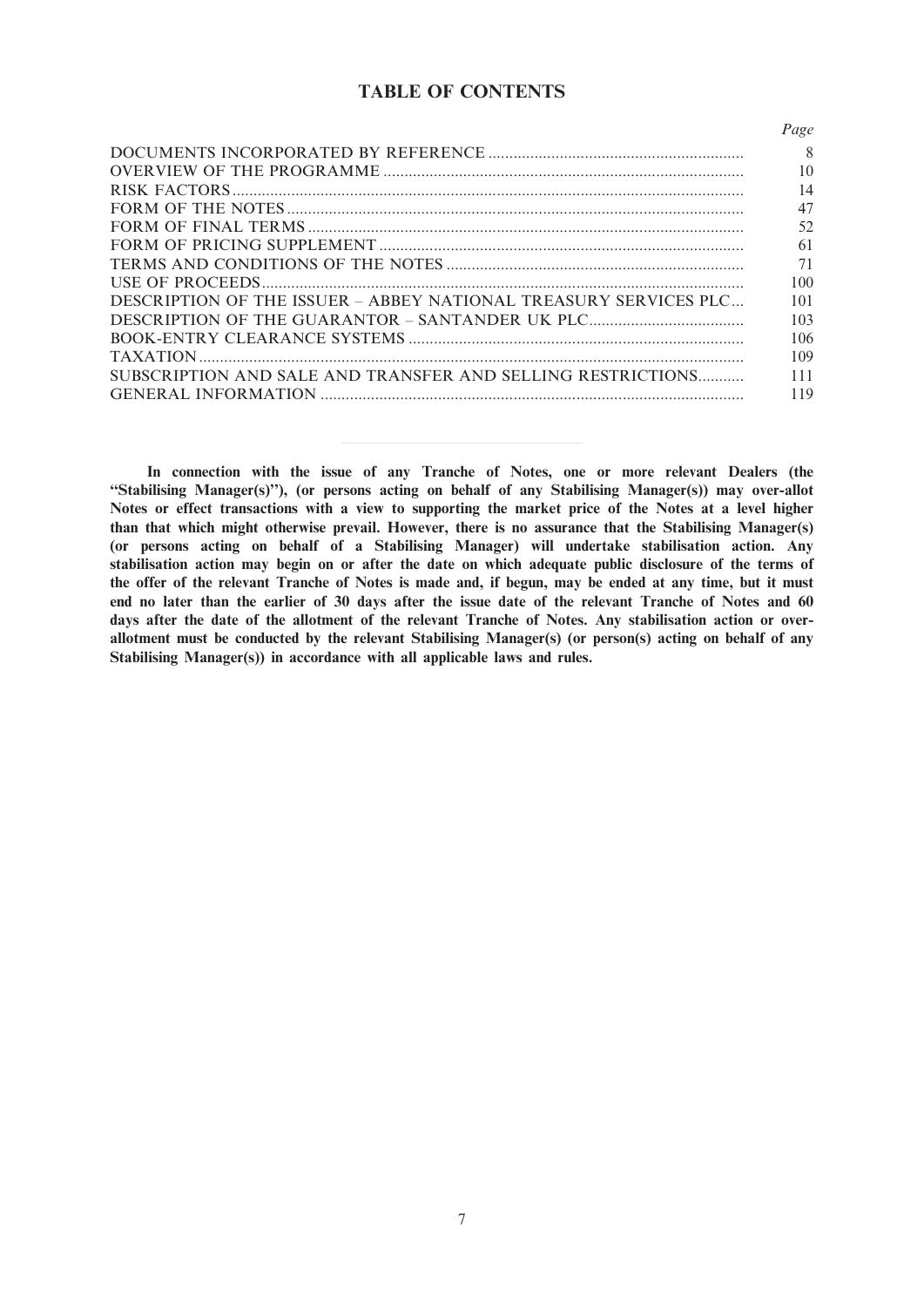## DOCUMENTS INCORPORATED BY REFERENCE

The following documents which have previously been published or are published simultaneously with this Prospectus and have been approved by the FSA or the FCA or filed with it shall be incorporated in, and form part of, this Prospectus and the Base Prospectus set out in this Prospectus and approved by the FCA for the purpose of the Prospectus Directive:

- (1) the (i) audited consolidated annual financial statements of the Issuer for the financial year ended 31 December, 2013, which appear on pages 106 to 183; (ii) information on pages 25 to 96 of the Risk Management Report, except for those items marked as unaudited; (iii) section entitled ''Sources and uses of liquidity and funding'' on page 22; and (iv) section entitled ''Material Contracts'' on page 202, in each case, of the Issuer's Annual Report and Accounts for the year ended 31 December, 2013;
- (2) the (i) audited consolidated annual financial statements of the Issuer for the financial year ended 31 December, 2012, which appear on pages 110 to 189; (ii) information on pages 40 to 78 and 84 to 98 of the Risk Management Report, except for those items marked as unaudited; (iii) section entitled ''Sources and uses of funding and liquidity'' on page 25; and (iv) section entitled ''Material Contracts'' on page 206, in each case, of the Issuer's Annual Report and Accounts for the year ended 31 December, 2012;
- (3) the (i) audited consolidated annual financial statements of the Guarantor for the financial year ended 31 December, 2013, which appear on pages 201 to 316; (ii) information on pages 61 to 163 of the Risk Management Report, except for those items marked as unaudited; (iii) section entitled ''FCA Remuneration Disclosures'' on pages 197 to 200; (iv) audited information in the ''Directors' Report'' on page 191; (v) section entitled ''UK Government Schemes'' on page 57; (vi) section entitled ''Sources of liquidity and funding'' on page 57; and (vii) section entitled ''Material Contracts'' on page 335, in each case, of the Guarantor's Annual Report and Accounts for the year ended 31 December, 2013; and
- (4) the (i) audited consolidated annual financial statements of the Guarantor for the financial year ended 31 December, 2012, which appear on pages 199 to 309; (ii) information on pages 74 to 134 and 140 to 162 of the Risk Management Report, except those items marked as unaudited; (iii) section entitled ''FSA Remuneration Disclosures'' on pages 194 to 198; (iv) section entitled ''UK Government Schemes'' on pages 57 and 58; (v) section entitled ''Sources of funding and liquidity'' on page 57; (vi) section entitled ''Material Contracts'' on page 326; and (vii) audited information in the ''Director's Report'' on pages 181 to 192; in each case, of the Guarantor's Annual Report and Accounts for the year ended 31 December, 2012;

provided also that any statement contained in a document all or the relevant portion of which is incorporated by reference herein shall be modified or superseded for the purpose of this Prospectus to the extent that a statement contained in this Prospectus modifies or supersedes such earlier statement (whether expressly, by implication or otherwise). Any statement so modified or superseded shall not, except as so modified or superseded, constitute part of this Prospectus.

The following sections of the Guarantor's unaudited Quarterly Management Statement for the quarter ended 31 March, 2014 (as published on 29 April, 2014) are incorporated in, and form part of, this Prospectus:

(5) the unaudited interim financial information of the Guarantor appearing in Appendix 2 at pages 17 and 18 (each inclusive).

In addition to the above, the following Terms and Conditions of the Notes shall be incorporated by reference in, and form part of, this Prospectus:

- (6) the Terms and Conditions of the Notes set out on pages 26 to 51 of the Information Memorandum dated 29 March, 2004;
- (7) the Terms and Conditions of the Notes set out on pages 26 to 52 of the Information Memorandum dated 11 April, 2005;
- (8) the Terms and Conditions of the Notes set out on pages 34 to 59 of the Information Memorandum dated 5 August, 2005;
- (9) the Terms and Conditions of the Notes set out on pages 36 to 63 of the Prospectus dated 22 June, 2006;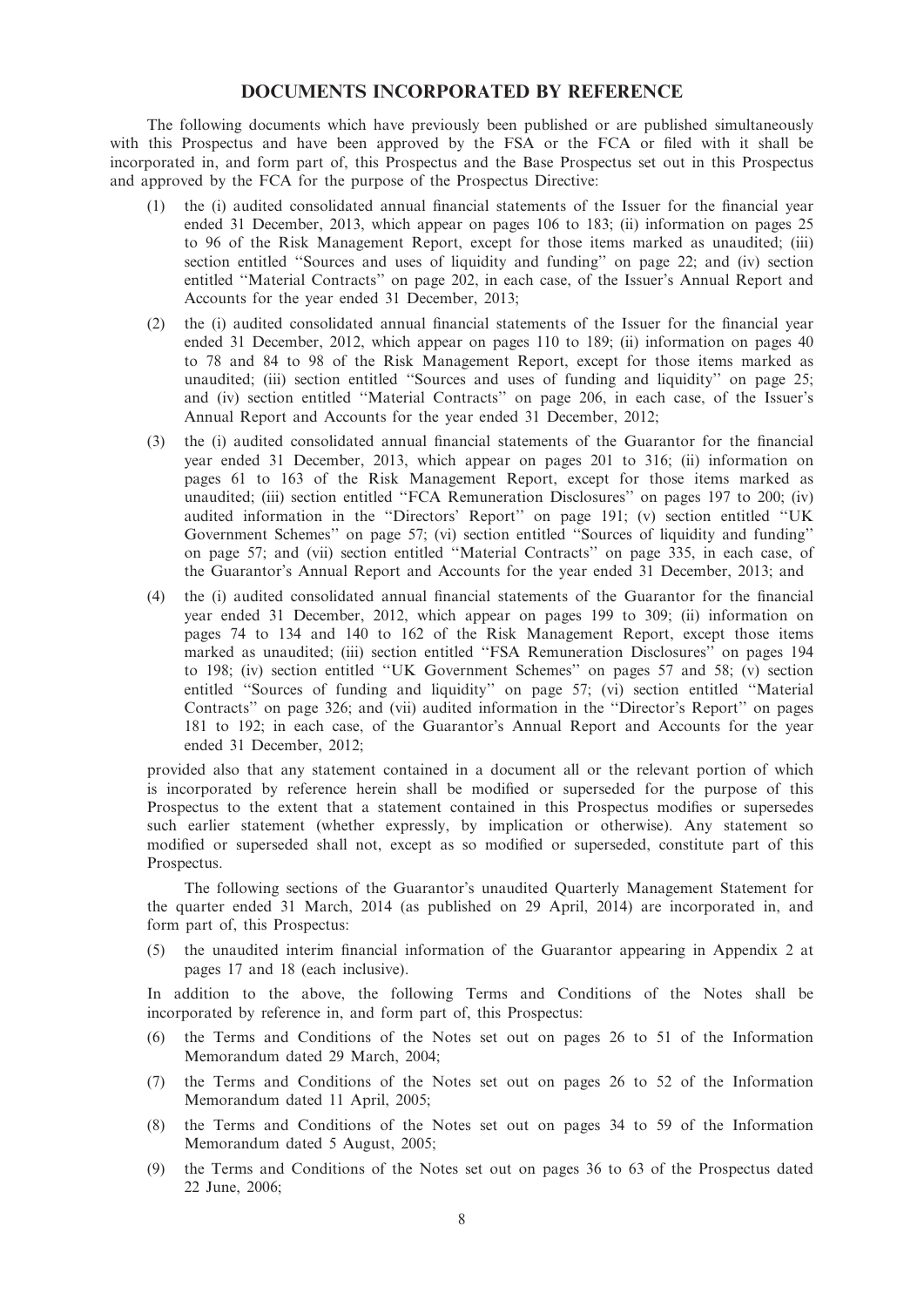- (10) the Terms and Conditions of the Notes set out on pages 36 to 63 of the Prospectus dated 18 May, 2007;
- (11) the Terms and Conditions of the Notes set out on pages 50 to 79 of the Prospectus dated 26 March, 2008;
- (12) the Terms and Conditions of the Notes set out on pages 54 to 85 of the Prospectus dated 14 April, 2009;
- (13) the Terms and Conditions of the Notes set out on pages 61 to 93 of the Prospectus dated 5 May, 2010;
- (14) the Terms and Conditions of the Notes set out on pages 67 to 97 of the Prospectus dated 20 April, 2011;
- (15) the Terms and Conditions of the Notes set out on pages 71 to 102 of the Prospectus dated 18 April, 2012; and
- (16) the Terms and Conditions of the Notes set out on pages 56 to 83 of the Prospectus dated 2 May, 2013.

Any statement contained herein or in a document which is incorporated by reference herein shall be modified or superseded for the purpose of this Prospectus to the extent that a subsequent statement which is deemed to be incorporated by reference herein or contained herein modifies or supersedes such earlier statement (whether expressly, by implication or otherwise), (provided, however, that such statement shall only form part of the Base Prospectus to the extent that it is contained in a document all of the relevant portion of which is incorporated by reference by way of a supplement proposed in accordance with Article 16 of the Prospectus Directive). Any statement so modified or superseded shall not, except as so modified or superseded, constitute part of this Prospectus.

Copies of the documents incorporated by reference in this Prospectus, listed in (1) to (16) above, are available for viewing at: http://www.aboutsantander.co.uk/investors.aspx.

Any documents themselves incorporated by reference in the documents incorporated by reference in this Prospectus shall not form part of this Prospectus.

The Issuer and the Guarantor will, in the event of any significant new factor, material mistake or inaccuracy relating to information included in this Prospectus which is capable of affecting the assessment of any Notes, prepare a supplement to this Prospectus or publish a new Prospectus for use in connection with any subsequent issue of Notes. The Issuer and the Guarantor have undertaken to the Dealers in the Programme Agreement (as defined in ''Subscription and Sale and Transfer and Selling Restrictions'' herein) that they will comply with section 87G of the UK Financial Services and Markets Act 2000 (the "FSMA").

Certain information contained in the documents listed above has not been incorporated by reference in this Prospectus. Such information is either (i) not considered by the Issuer and the Guarantor to be relevant for prospective investors in the Notes to be issued under the Programme or (ii) is covered elsewhere in this Prospectus.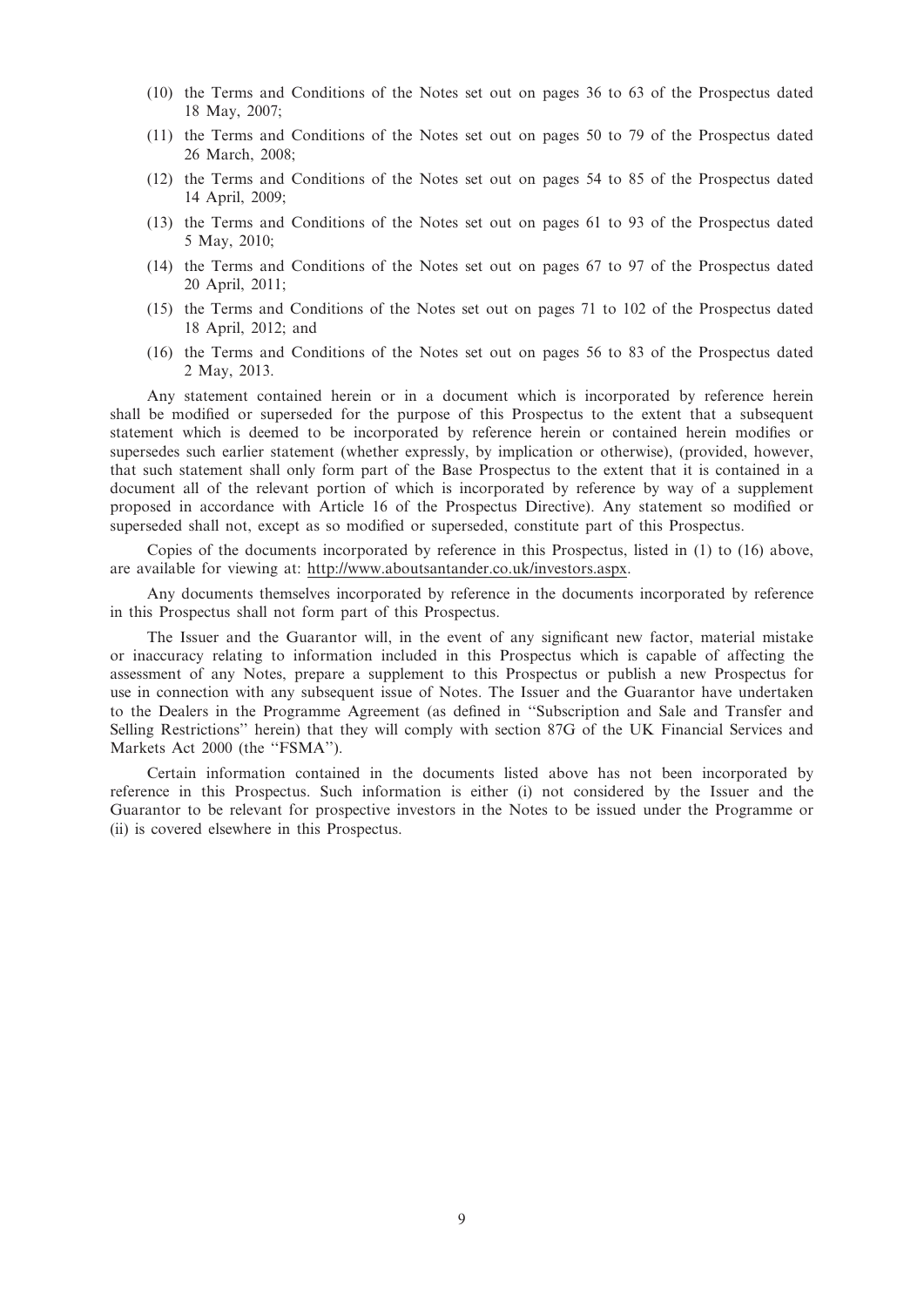## OVERVIEW OF THE PROGRAMME

The following overview does not purport to be complete and is taken from, and is qualified in its entirety by, the remainder of this Prospectus and, in relation to the terms and conditions of any particular Tranche of Notes, the applicable Final Terms (or, in the case of Exempt Notes, the applicable Pricing Supplement).

This Overview constitutes a general description of the Programme for the purposes of Article 22.5(3) of Commission Regulation (EC) No 809/2004, as amended, implementing the Prospectus Directive.

Words and expressions defined in ''Form of the Notes'' and ''Terms and Conditions of the Notes'' shall have the same meanings in this overview.

Issuer: Abbey National Treasury Services plc (including any Designated Branch) Guarantor: Santander UK plc Description of Issuer and Guarantor: The Guarantor is the parent company of the Santander UK Group which provides financial services in the UK. The Guarantor was incorporated in England and Wales in 1988. The Issuer is a wholly owned subsidiary of the Guarantor and was incorporated in England and Wales in 1989. The Guarantor and the Issuer form part of the Banco Santander Group. Risk Factors: There are certain factors that may affect the Issuer's and the Guarantor's ability to fulfil their obligations under Notes issued under the Programme. These are set out under " $Risk$  Factors – Business Risk Factors'' below and include risks concerning (i) the creditworthiness of the Issuer and the Guarantor, (ii) general economic conditions, (iii) competition in the financial services industry, (iv) regulatory and legislative change and (v) operational risks. In addition, there are certain factors set out under ''Risk Factors – Risks relating to the Notes'' below which are material for the purpose of assessing the market risks associated with Notes issued under the Programme, including (i) there being no assurance that a trading market for the Notes will develop or be maintained, (ii) that the Notes may be redeemed prior to their maturity, (iii) the fact that the Notes are subject to certain transfer restrictions, (iv) that the Issuer and Guarantor may rely on paying agents and clearing systems and (v) the loss of all or part of a Noteholder's anticipated return due, inter alia, to Notes bearing a fixed-to-floating (or floating-to-fixed) rate of interest, an inverse floating rate of interest, a capped or variable rate of interest or to payments of interest on Notes being determined by reference to a formula or other reference factor, as specified in the applicable Final Terms (or, in the case of Exempt Notes, the applicable Pricing Supplement). Description: Euro Medium Term Note Programme Arranger: Deutsche Bank AG, London Branch Dealers: Banco Santander, S.A. Barclays Bank PLC BNP Paribas Citigroup Global Markets Limited Credit Suisse Securities (Europe) Limited Deutsche Bank AG, London Branch Goldman Sachs International HSBC Bank plc J.P. Morgan Securities plc Merrill Lynch International Morgan Stanley & Co. International plc

UBS Limited

The Royal Bank of Scotland plc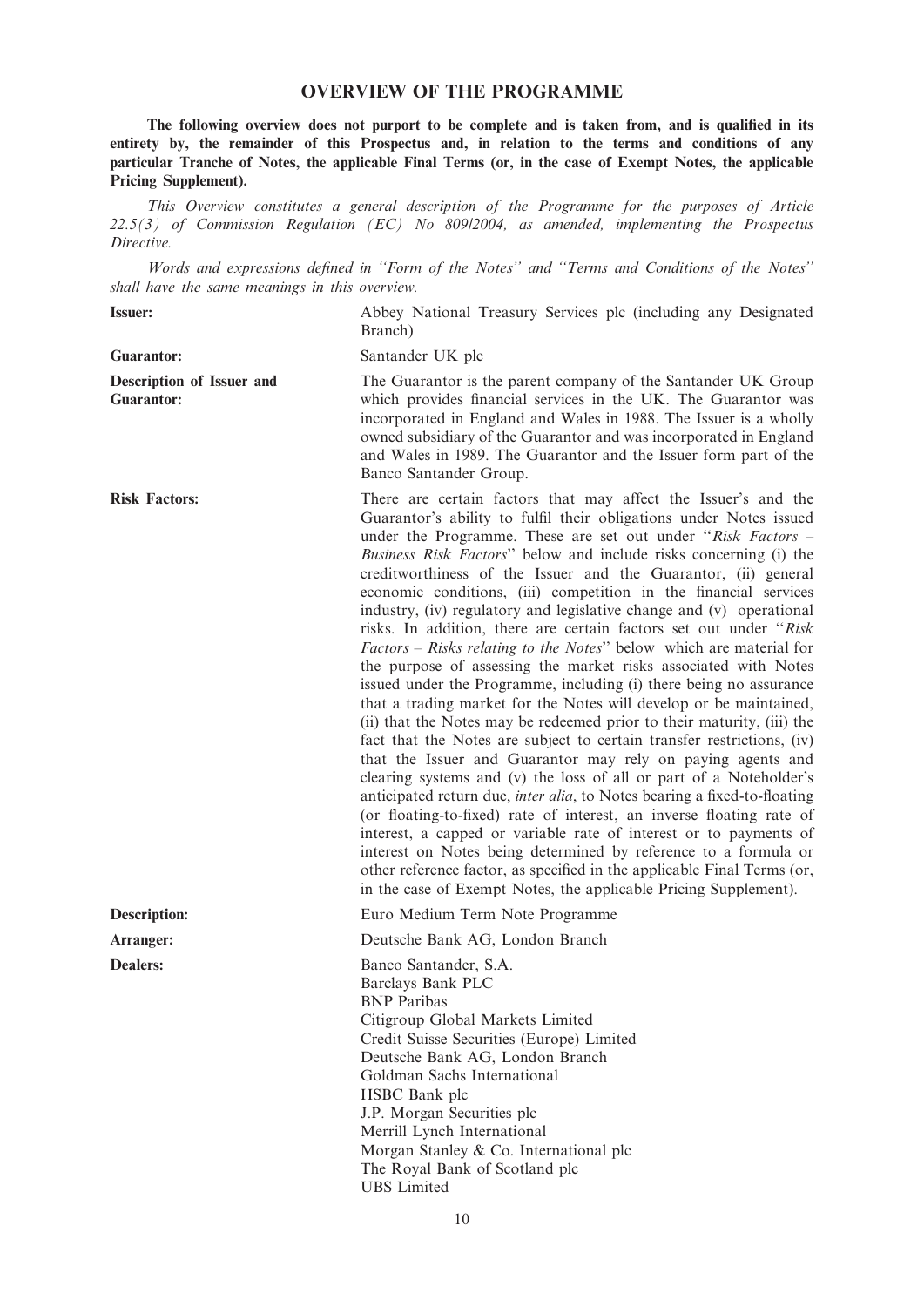|                                               | and any other Dealers appointed in accordance with the Programme<br>Agreement.                                                                                                                                                                                                                                                                                                                                           |
|-----------------------------------------------|--------------------------------------------------------------------------------------------------------------------------------------------------------------------------------------------------------------------------------------------------------------------------------------------------------------------------------------------------------------------------------------------------------------------------|
| <b>Certain Restrictions:</b>                  | Each issue of Notes denominated in a currency in respect of which<br>particular laws, guidelines, regulations, restrictions or reporting<br>requirements apply will only be issued in circumstances which<br>comply with such laws, guidelines, regulations, restrictions or<br>reporting requirements from time to time (see "Subscription and<br>Sale and Transfer and Selling Restrictions").                         |
| <b>Trustee:</b>                               | The Law Debenture Trust Corporation p.l.c.                                                                                                                                                                                                                                                                                                                                                                               |
| <b>Issuing and Principal Paying</b><br>Agent: | Citibank, N.A., London.                                                                                                                                                                                                                                                                                                                                                                                                  |
| Registrar:                                    | Citigroup Global Markets Deutschland AG.                                                                                                                                                                                                                                                                                                                                                                                 |
| <b>Programme Size:</b>                        | Up to $U.S.S.920,000,000,000$ (or its equivalent) outstanding at any<br>time. The Issuer and the Guarantor may increase the amount of the<br>Programme in accordance with the terms of the Programme<br>Agreement.                                                                                                                                                                                                       |
| <b>Distribution:</b>                          | The Notes may be distributed by way of private or public placement<br>and in each case on a syndicated or non-syndicated basis.                                                                                                                                                                                                                                                                                          |
| <b>Currencies:</b>                            | Any currency indicated in the applicable Final Terms (or, in the case<br>of Exempt Notes, the applicable Pricing Supplement).                                                                                                                                                                                                                                                                                            |
| <b>Maturities:</b>                            | Subject to any applicable legal or regulatory restrictions and the rules<br>from time to time of any relevant central bank (or equivalent body),<br>such maturity as indicated in the applicable Final Terms (or, in the<br>case of Exempt Notes, the applicable Pricing Supplement).                                                                                                                                    |
| <b>Issue Price:</b>                           | Notes may be issued at an issue price which is at par or at a discount<br>to, or premium over, par.                                                                                                                                                                                                                                                                                                                      |
| Form of Notes:                                | The Notes will be issued in bearer or registered (or inscribed) form as<br>described in "Form of the Notes". Notes issued in bearer form may<br>also be issued in new global note (NGN) form. Registered Notes will<br>not be exchangeable for Bearer Notes or vice versa.                                                                                                                                               |
| <b>Fixed Rate Notes:</b>                      | Interest on Fixed Rate Notes will be payable on such date or dates as<br>indicated in the applicable Final Terms (or, in the case of Exempt<br>Notes, the applicable Pricing Supplement) and on redemption and<br>will be calculated on the basis of such Day Count Fraction as may be<br>agreed between the Issuer and the relevant Dealer.                                                                             |
| <b>Floating Rate Notes:</b>                   | Floating Rate Notes will bear interest at a rate:                                                                                                                                                                                                                                                                                                                                                                        |
|                                               | determined on the same basis as the floating rate under a<br>(1)<br>notional interest rate swap transaction in the relevant Specified<br>Currency governed by an agreement incorporating the 2006<br>ISDA Definitions (as published by the International Swaps and<br>Derivatives Association, Inc., and as amended and updated as<br>at the Issue Date of the first Tranche of the Notes of the<br>relevant Series); or |
|                                               | determined on the basis of a reference rate appearing on the<br>(2)<br>agreed screen page of a commercial quotation service; or                                                                                                                                                                                                                                                                                          |
|                                               | equal to a fixed rate minus a rate based upon a reference rate<br>(3)<br>such as the London interbank offered rate.                                                                                                                                                                                                                                                                                                      |
|                                               | The Margin (if any) relating to such floating rate will be indicated in<br>the applicable Final Terms (or, in the case of Exempt Notes, the<br>applicable Pricing Supplement).                                                                                                                                                                                                                                           |
| <b>Convertible Interest Basis Notes:</b>      | Convertible Interest Basis Notes may be converted from one interest<br>and/or payment basis to another if so provided in the applicable<br>Final Terms (or, in the case of Exempt Notes, the applicable Pricing<br>Supplement).                                                                                                                                                                                          |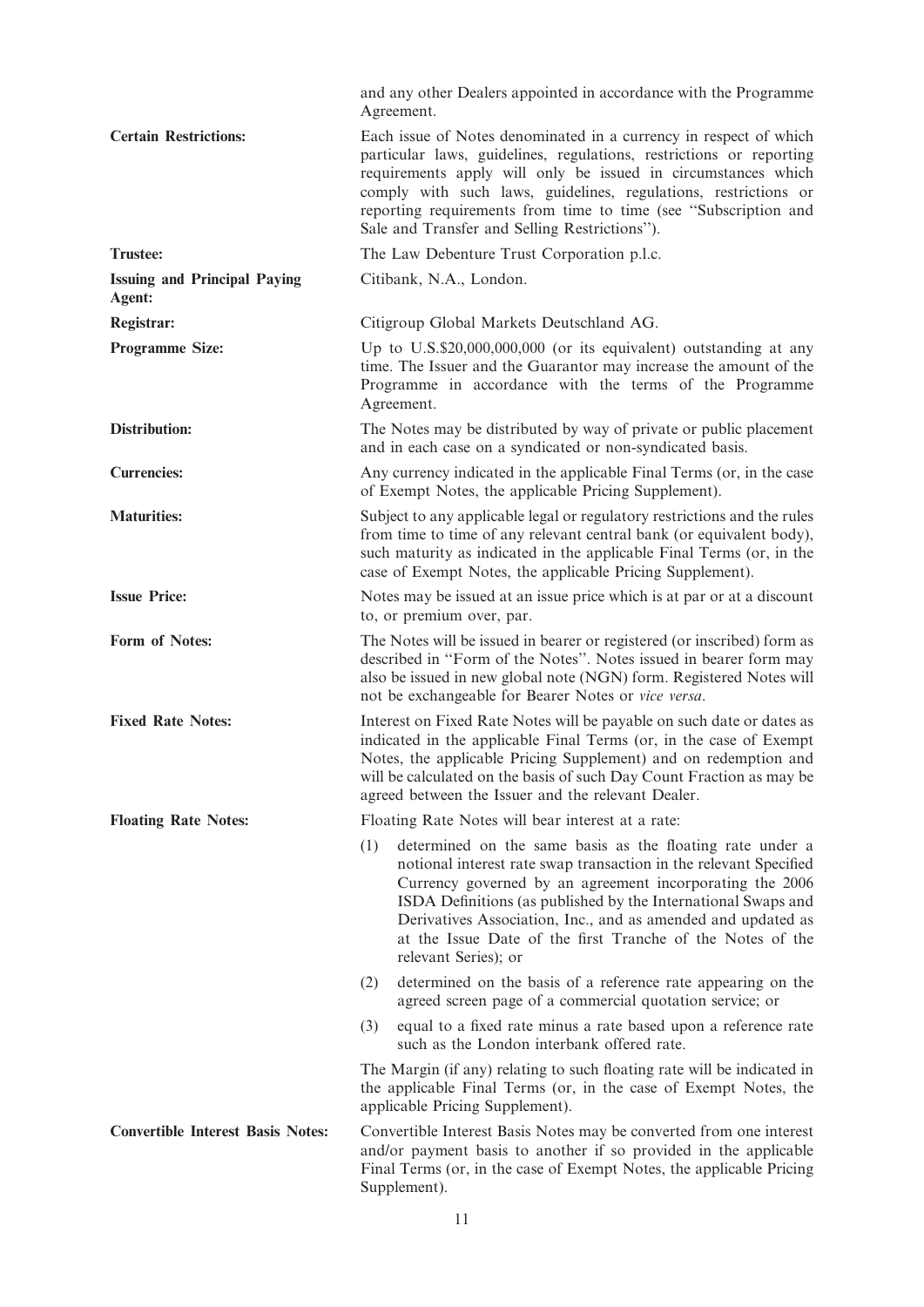| Other provisions in relation to<br><b>Floating Rate Notes,</b><br><b>Variable Interest Notes and</b><br><b>Convertible Interest Basis Notes:</b> | Floating Rate Notes, Variable Interest Notes and Convertible<br>Interest Basis Notes may also have a maximum interest rate, a<br>minimum interest rate or both.                                                                                                                                                                                                                                                                                                                                                                                                                                                                                                                                                                                                                                                                 |
|--------------------------------------------------------------------------------------------------------------------------------------------------|---------------------------------------------------------------------------------------------------------------------------------------------------------------------------------------------------------------------------------------------------------------------------------------------------------------------------------------------------------------------------------------------------------------------------------------------------------------------------------------------------------------------------------------------------------------------------------------------------------------------------------------------------------------------------------------------------------------------------------------------------------------------------------------------------------------------------------|
|                                                                                                                                                  | Interest on Floating Rate Notes, Variable Interest Notes and<br>Convertible Interest Basis Notes in respect of each Interest Period,<br>as agreed prior to issue by the Issuer and the relevant Dealer, will be<br>payable on such Interest Payment Dates, and may be calculated on<br>the basis of such Day Count Fraction, as indicated in the applicable<br>Final Terms (or, in the case of Exempt Notes, the applicable Pricing<br>Supplement).                                                                                                                                                                                                                                                                                                                                                                             |
| <b>Zero Coupon/Discount Notes:</b>                                                                                                               | Zero Coupon Notes and Discount Notes will be offered and sold at a<br>discount to their nominal amount and, in the case of Zero Coupon<br>Notes, will not bear interest.                                                                                                                                                                                                                                                                                                                                                                                                                                                                                                                                                                                                                                                        |
| <b>Exempt Notes:</b>                                                                                                                             | The Issuer may issue Exempt Notes. The Issuer may agree with any<br>Dealer that Exempt Notes may be issued in a form not contemplated<br>by the Terms and Conditions of the Notes, in which event the<br>relevant provisions will be included in the applicable Pricing<br>Supplement.                                                                                                                                                                                                                                                                                                                                                                                                                                                                                                                                          |
| <b>Redemption:</b>                                                                                                                               | The applicable Final Terms (or, in the case of Exempt Notes, the<br>applicable Pricing Supplement) will indicate either that the relevant<br>Notes cannot be redeemed prior to their stated maturity (other than<br>for taxation reasons or following an Event of Default) or that such<br>Notes will be redeemable at the option of the Issuer and/or the<br>Noteholders upon giving notice to the Noteholders or the Issuer, as<br>the case may be, on a date or dates specified prior to such stated<br>maturity or automatically upon the occurrence of certain specified<br>events and at a price or prices and on such other terms as may be<br>agreed between the Issuer and the relevant Dealer and indicated in<br>the applicable Final Terms (or, in the case of Exempt Notes, the<br>applicable Pricing Supplement). |
| <b>Denomination of Notes:</b>                                                                                                                    | Notes will be issued in such denominations as indicated in the<br>applicable Final Terms (or, in the case of Exempt Notes, the<br>applicable<br>Pricing<br>Supplement)<br>that<br>the<br>minimum<br>save<br>denomination of each Note will be such as may be allowed or<br>required from time to time by the relevant central bank (or<br>equivalent body) or any laws or regulations applicable to the<br>relevant Specified Currency, see "Certain Restrictions" in this<br>Overview. In addition, the minimum denomination of each Note<br>(other than an Exempt Note) will be $\epsilon$ 100,000 (or, if the Notes are<br>denominated in a currency other than euro, the equivalent amount in<br>such currency).                                                                                                            |
|                                                                                                                                                  | No sales of Rule 144A Notes in the United States to any one<br>purchaser will be for less than U.S.\$200,000.                                                                                                                                                                                                                                                                                                                                                                                                                                                                                                                                                                                                                                                                                                                   |
| <b>Taxation:</b>                                                                                                                                 | All payments in respect of the Notes will be made without<br>withholding of or deduction for or on account of taxes imposed by<br>the relevant tax jurisdiction, subject as provided in Condition 7. In<br>the event that any such withholding or deduction is required by law,<br>the Issuer or, as the case may be, the Guarantor will, save in certain<br>circumstances provided in Condition 7, be required to pay additional<br>amounts to cover the amounts so deducted.                                                                                                                                                                                                                                                                                                                                                  |
| <b>Status of the Notes:</b>                                                                                                                      | The Notes will constitute direct, unconditional and unsecured<br>obligations of the Issuer and will rank without preference among<br>themselves and, subject as aforesaid, pari passu with all other<br>outstanding unsecured and unsubordinated obligations of the Issuer,<br>present and future, but, in the event of insolvency, only to the extent<br>permitted by laws relating to creditors' rights.                                                                                                                                                                                                                                                                                                                                                                                                                      |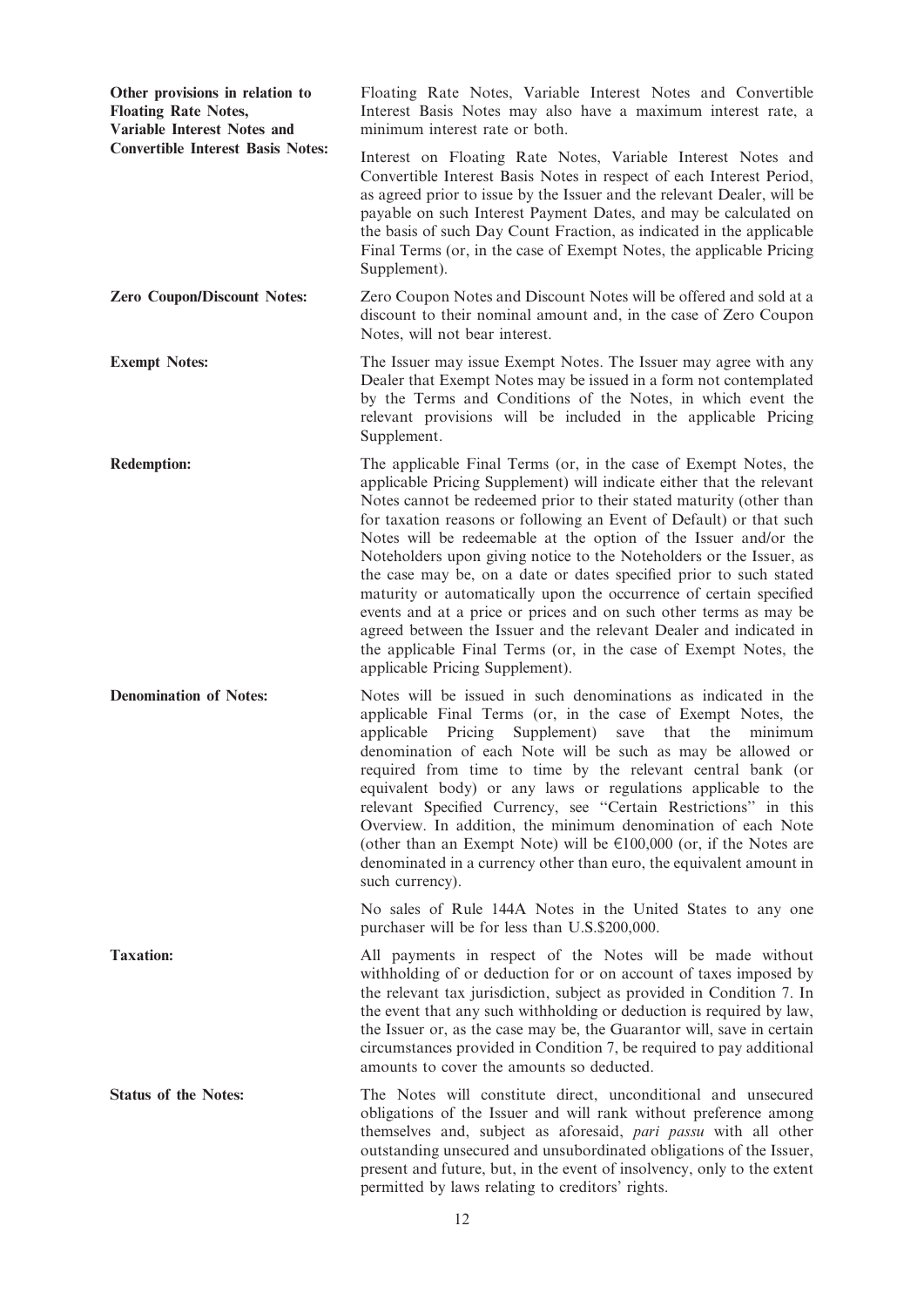| <b>Guarantee:</b>            | The Notes will be unconditionally and irrevocably guaranteed by the<br>Guarantor. The obligations of the Guarantor under such guarantee<br>will constitute direct, unconditional and unsecured obligations of the<br>Guarantor and will rank without any preference among themselves<br>and, subject as aforesaid, pari passu with all other outstanding<br>unsecured and unsubordinated obligations of the Guarantor, present<br>and future, but, in the event of insolvency, only to the extent<br>permitted by laws relating to creditors' rights. |
|------------------------------|-------------------------------------------------------------------------------------------------------------------------------------------------------------------------------------------------------------------------------------------------------------------------------------------------------------------------------------------------------------------------------------------------------------------------------------------------------------------------------------------------------------------------------------------------------|
| Rating:                      | The rating of the Notes (if any) to be issued under the Programme<br>will be specified in the applicable Final Terms (or, in the case of<br>Exempt Notes, the applicable Pricing Supplement).                                                                                                                                                                                                                                                                                                                                                         |
| Listing:                     | Application has been made for Notes (other than Exempt Notes)<br>issued under the Programme to be admitted to the Official List and<br>trading on the London Stock Exchange's Regulated Market. The<br>Notes may also be listed on such other or further stock exchange(s)<br>as indicated in the applicable Final Terms (or, in the case of Exempt<br>Notes, the applicable Pricing Supplement) in relation to each Series.                                                                                                                          |
| <b>Governing Law:</b>        | The Notes and any non-contractual obligations arising out of or in<br>connection therewith will be governed by, and construed in<br>accordance with, English law.                                                                                                                                                                                                                                                                                                                                                                                     |
| <b>Selling Restrictions:</b> | There are restrictions on the offer, sale and transfer of Notes in<br>certain jurisdictions, including in the United States, the European<br>Economic Area, the United Kingdom, Australia, Japan, Hong<br>Kong, Ireland, Singapore, Canada and Poland and such other<br>restrictions as may be required in connection with the offering and<br>sale of a particular Tranche of Notes (see "Subscription and Sale and<br>Transfer and Selling Restrictions").                                                                                          |

Neither the Trust Deed constituting the Notes nor the Terms and Conditions of the Notes will contain any negative pledge covenant by the Issuer or any events of default other than those set out in Condition 9 (which do not include, inter alia, a cross default provision).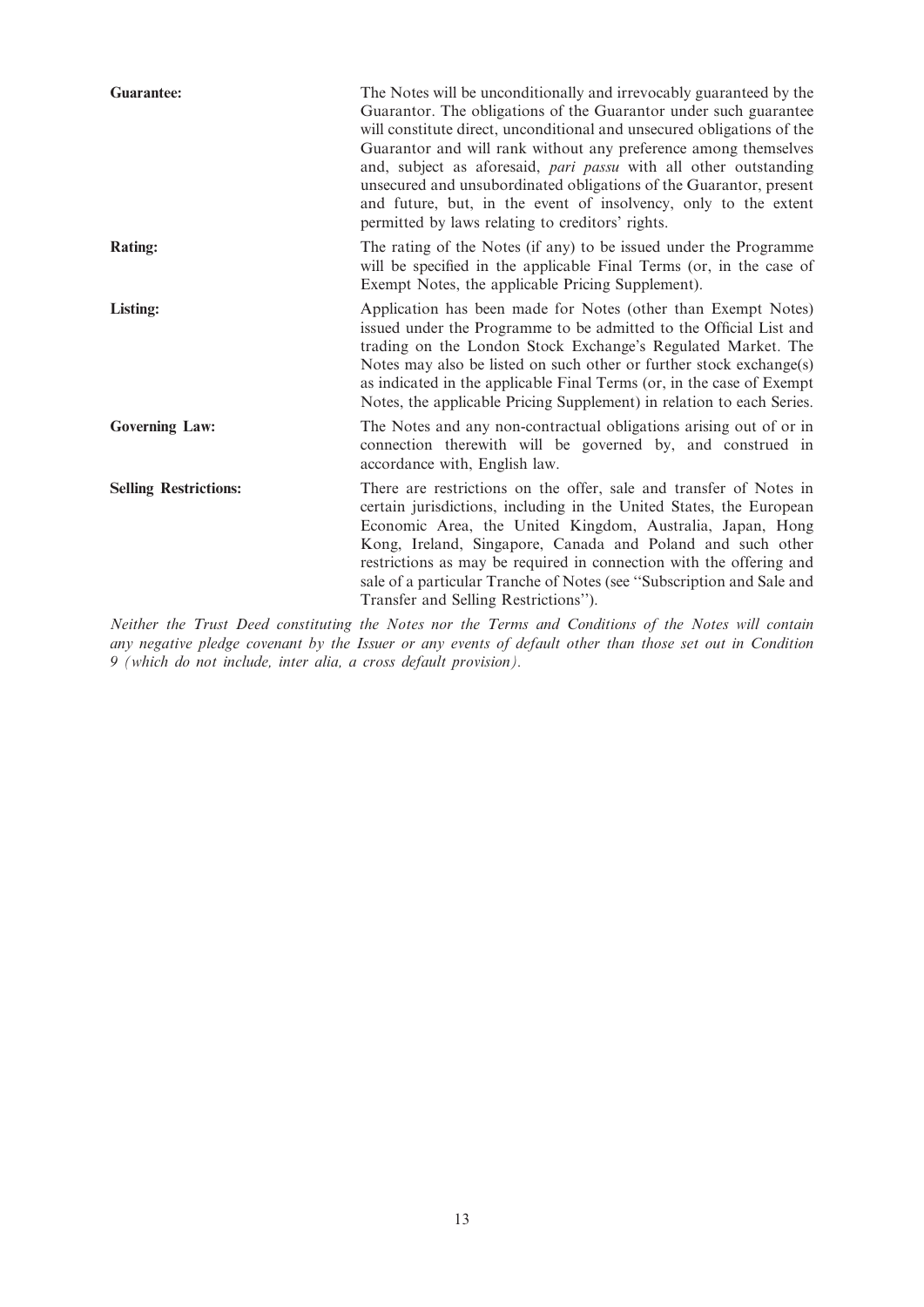## RISK FACTORS

In purchasing Notes, investors assume the risk that the Issuer and the Guarantor may become insolvent or otherwise be unable to make all payments due in respect of the Notes. There is a wide range of factors which individually or together could result in the Issuer and the Guarantor becoming unable to make all payments due in respect of the Notes. It is not possible to identify all such factors or to determine which factors are most likely to occur, as the Issuer and the Guarantor may not be aware of all relevant factors and certain factors which they currently deem not to be material may become material as a result of the occurrence of events outside the Issuer's and the Guarantor's control. The Issuer and the Guarantor believe that the factors described below represent the principal risks inherent in investing in Notes issued under the Programme.

Prospective investors should also read the detailed information set out elsewhere in this Prospectus and reach their own views prior to making any investment decision.

Words and expressions defined in the ''Terms and Conditions of the Notes'' below or elsewhere in this Prospectus have the same meanings in this section.

## Business Risk Factors

## The Group's operating results, financial condition and prospects may be materially impacted by economic conditions in the UK.

The Group's business activities are concentrated in the UK and on the offering of mortgage, loan deposits and banking and savings related products and services to retail and corporate customers. As a consequence, the Group's operating results, financial condition and prospects are significantly affected by economic conditions in the UK generally.

The Group's financial performance is intrinsically linked to the UK economy. Whilst evidence of recovery has emerged, the possibility of a renewed economic downturn, along with its concomitant impacts on the Group's profitability, remains a real risk. Conversely, strengthened UK economic performance may increase the possibility of a higher interest rate environment. In such a scenario other market participants might offer more competitive product pricing resulting in increased customer attrition.

Uncertainty surrounding the future of the eurozone is less acute than before, but slow growth increase may pose a risk of a further slowdown in the UK's principal export markets which would have an adverse effect on the broader UK economy.

Adverse changes in the credit quality of the Group's borrowers and counterparties or a general deterioration in UK or global economic conditions could reduce the recoverability and value of the Group's assets and require an increase in the Group's level of provisions for bad and doubtful debts. Likewise, a significant reduction in the demand for the Group's products and services could negatively impact its business and financial condition. UK economic conditions and uncertainties may have an adverse effect on the quality of the Group's loan portfolio and may result in a rise in delinquency and default rates. There can be no assurance that the Group will not have to increase its provisions for loan losses in the future as a result of increases in non-performing loans or for other reasons beyond its control. Material increases in the Group's provisions for loan losses and write-offs/ charge-offs could have an adverse effect on its operating results, financial condition and prospects.

The UK Government has taken measures to address the exceptionally high level of national debt, including tax increases and public spending cuts. Credit quality could be adversely affected by a renewed increase in unemployment. Any related significant reduction in the demand for the Group's products and services, could have a material adverse effect on its operating results, financial condition and prospects.

#### Exposure to UK political developments could have a material adverse effect on the Group.

The outcome of any future UK political developments, including but not limited to any changes in government structure and policies, could affect the fiscal, monetary and regulatory landscape to which the Group is subject and therefore no assurance can be given that its operating results, financial condition and prospect would not be adversely impacted as a result.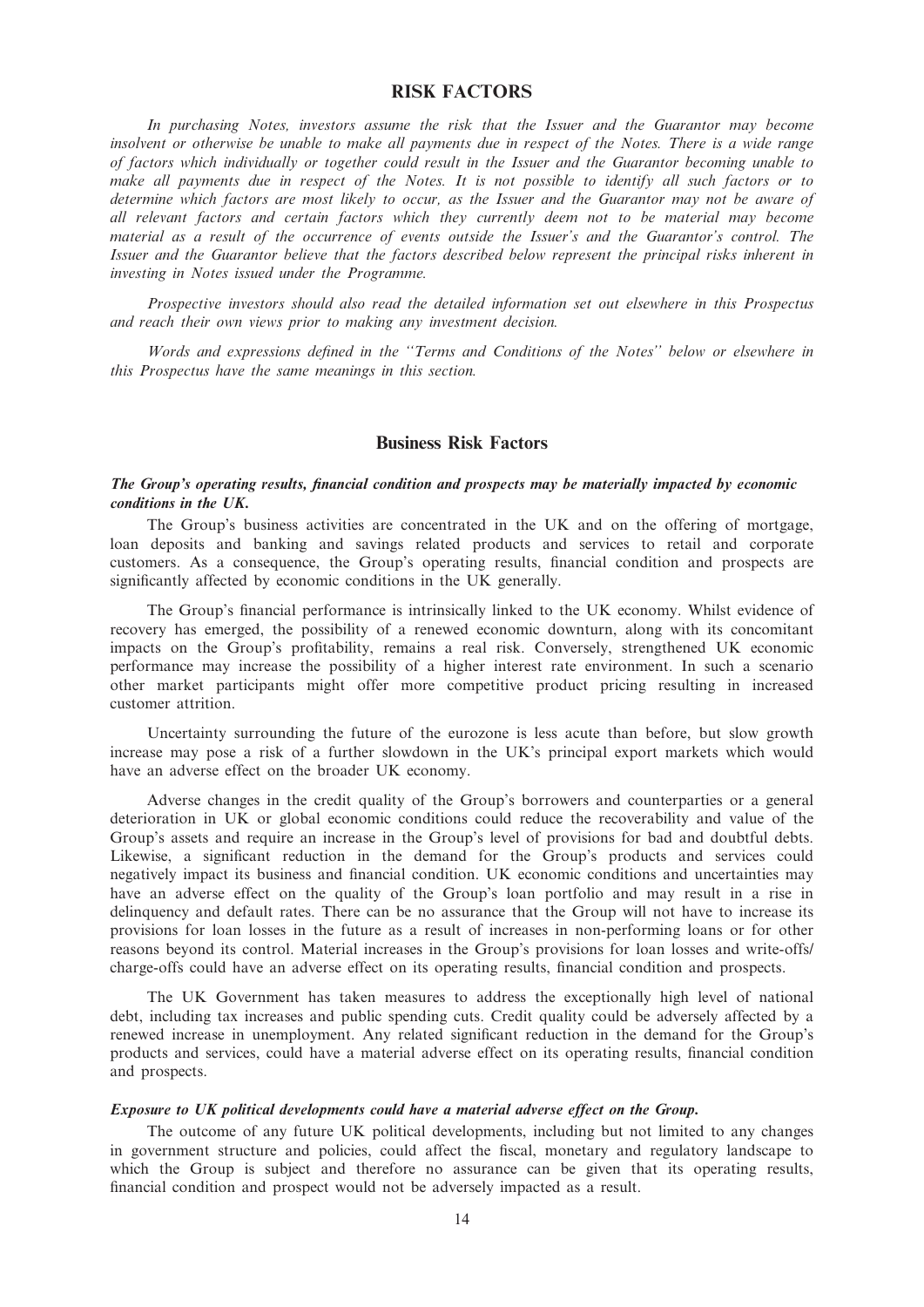#### The Group is vulnerable to disruptions and volatility in the global financial markets.

In the past six years, financial systems worldwide have experienced difficult credit and liquidity conditions and disruptions leading to less liquidity, greater volatility, general widening of spreads and, in some cases, lack of price transparency on interbank lending rates. Global economic conditions deteriorated significantly between 2007 and 2009 and many countries, including the UK, went through a prolonged recession. Many major financial institutions, including some of the world's largest global commercial banks, investment banks, mortgage lenders, mortgage guarantors and insurance companies, experienced significant difficulties. Around the world, there were runs on deposits at several financial institutions, numerous institutions sought additional capital or were assisted by central banks and governments providing liquidity, whilst many lenders and institutional investors reduced or ceased providing funding to borrowers (including to other financial institutions). The global economic slowdown, and the downturn in the UK in particular, had a negative impact on the UK economy and adversely affected the Group's business.

In particular, the Group may face, among others, the following risks related to an economic downturn:

- $\geq$  Increased regulation of its industry. Compliance with such regulation may increase the Group's costs, may affect the pricing for its products and services, and limit its ability to pursue business opportunities.
- $>$  Reduced demand for the Group's products and services.
- $>$  Inability of the Group's borrowers to comply fully or in a timely manner with their existing obligations.
- 4 The process the Group uses to estimate losses inherent in its credit exposure requires complex judgements, including forecasts of economic conditions and how such economic conditions may impair the ability of the Group's borrowers to repay their loans. The degree of uncertainty concerning economic conditions may adversely affect the accuracy of the Group's estimates, which may, in turn, impact the reliability of the process and the sufficiency of its loan loss allowances.
- $\geq$  The value and liquidity of the portfolio of investment securities that the Group holds may be adversely affected.
- $>$  Any worsening of the global economic conditions may delay the recovery of the international financial industry and impact the Group's financial condition and prospects.
- $>$  Adverse macroeconomic shocks may negatively impact the household income of the Group's retail customers and may adversely affect the recoverability of retail loans, resulting in increased loan losses.

Despite recent improvements in certain segments of the global economy, uncertainties remain concerning the future economic environment. There can be no assurance that economic conditions in these segments will continue to improve or that the global economic condition as a whole will improve significantly. Such economic uncertainties could have a negative impact on the Group's business and results of operations. Investors remain cautious and, for example, the downgrade of certain sovereign debt has induced greater volatility in the capital markets. A slowing or failing of the economic recovery would likely aggravate the adverse effects of these difficult economic and market conditions on the Group and on others in the financial services industry.

Continued or worsening disruption and volatility in the global financial markets could have a material adverse effect on the Group, including its ability to access capital and liquidity on financial terms acceptable to it, if at all. If capital markets financing ceases to become available, or becomes excessively expensive, the Group may be forced to raise the rates it pays on deposits to attract more customers and become unable to maintain certain liability maturities. Any such increase in capital markets funding costs or deposit rates could have a material adverse effect on the Group's interest margins and liquidity.

If all or some of the foregoing risks were to materialise, this could have a material adverse effect on the Group.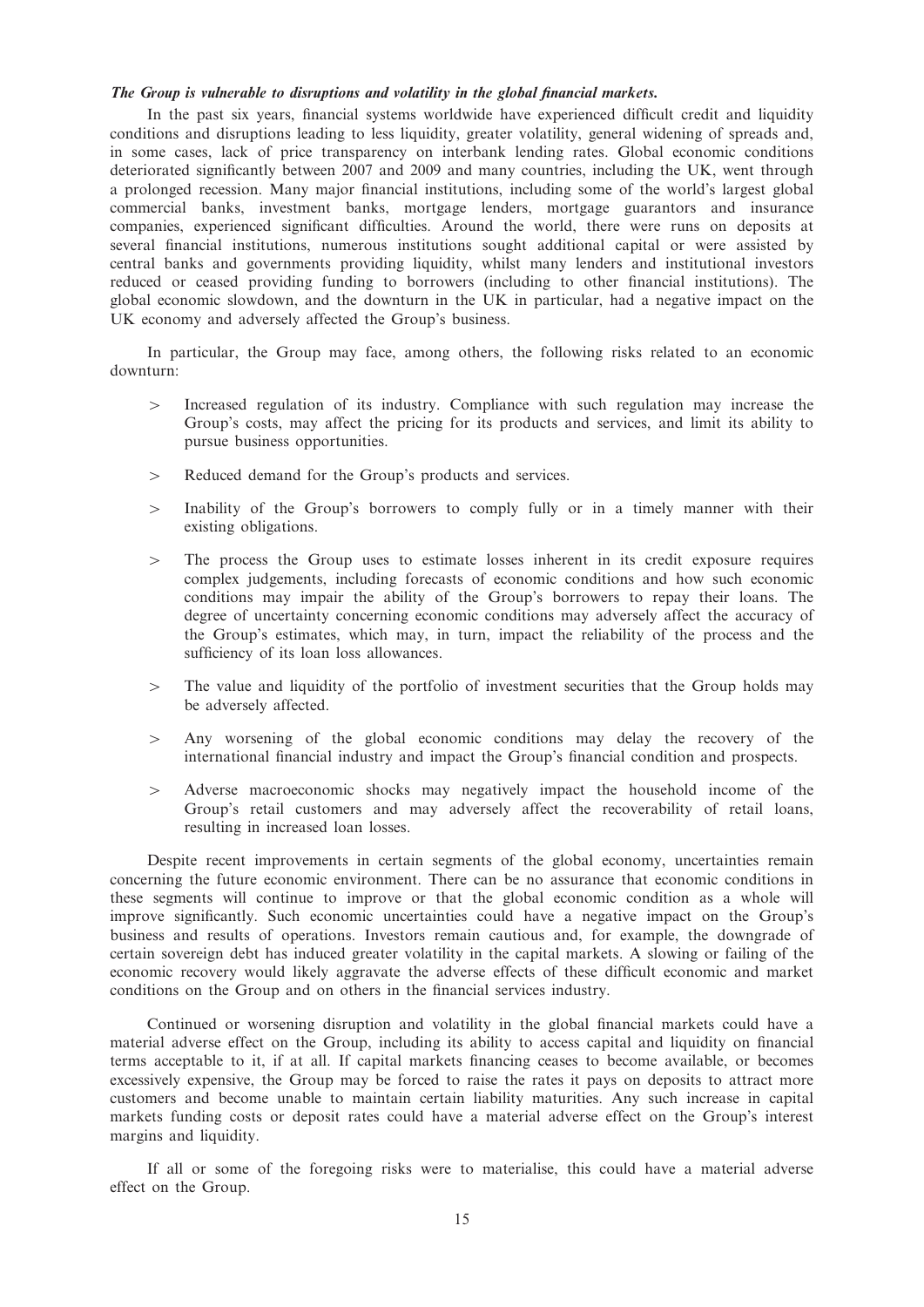## The Group is subject to regulatory capital and leverage requirements that could limit its operations, and changes to these requirements may further limit and adversely affect its operating results, financial condition and prospects.

The Group is subject to capital adequacy requirements applicable to banks and adopted by the Prudential Regulation Authority (''PRA'') of the Bank of England which provide for a minimum ratio of total capital to risk adjusted assets both on a consolidated basis and on a solo-consolidated basis (the basis used by the PRA solely for the purpose of the calculation of capital resources and capital resources requirements, which measure the capital of Santander UK and certain subsidiaries) and in 2013 included a minimum ratio of Core Tier 1 capital to risk-weighted assets on a consolidated basis. From 2014 the Group will be subject to a minimum ratio of Common Equity Tier 1 capital to risk-weighted assets, Tier 1 capital to risk-weighted assets and total capital to riskweighted assets each on a consolidated basis and on a solo-consolidated basis. Any failure by the Group to maintain the Group's ratios may result in administrative actions or sanctions which may affect the Group's ability to fulfil the Group's obligations.

In response to the recent financial crisis, the PRA imposed more stringent capital adequacy requirements. For instance, the PRA adopted a supervisory approach in relation to certain large UK banks, including Santander UK, under which those banks were expected to maintain Core Tier 1 capital in excess of the minimum levels required by the then existing rules and guidance of the PRA. The PRA has continued to impose such higher capital requirements and the Guarantor has been required to hold Core Tier 1 capital reserves equivalent to at least 7 per cent. of its risk-weighted assets and to maintain a 3% Tier 1 leverage ratio. In the future, the PRA may impose further higher capital requirements and also increase capital ratios as part of the implementation of UK macroprudential capital regulation tools.

In December 2010, the Basel Committee on Banking Supervision (the ''Basel Committee'') proposed comprehensive changes to the capital adequacy framework, known as Basel III. A revised version of these proposals was issued in June 2011. The reforms to the regulatory capital framework were proposed to raise the resilience of the banking sector, through increasing both the quality and quantity of the regulatory capital base and enhancing the risk coverage of the capital framework. As part of these reforms, the amount and quality of capital that institutions are required to hold was raised; innovative Tier 1 capital instruments with an incentive to redeem were to be phased out and the rules for determining Tier 2 capital instruments were to be harmonised. Basel III also requires institutions to build counter-cyclical capital buffers that could be drawn upon in stress periods and to hold a capital conservation buffer above minimum capital ratio levels, which have the effect of raising the minimum level of tangible common equity capital from 2 per cent. to 7 per cent. of risk-weighted assets. In addition a leverage ratio was proposed for institutions as a backstop, which would be applied alongside current risk-based regulatory capital requirements.

The Basel Committee has also proposed introducing additional capital requirements for systemically important institutions from 2016.

The implementation of Basel III in the European Union is being performed through the Capital Requirements Directive IV and the Capital Requirements Regulation (''CRD IV'') legislative package. CRD IV was published in the Official Journal on 27 June, 2013 and came into effect on 1 January, 2014, with particular requirements being phased in over a period of time to be effective by 2019, although requirements relating to certain deductions from Common Equity Tier 1 could be delayed until 2024. CRD IV substantially reflects the Basel III capital and liquidity standards and facilitates the applicable implementation timeframes. However, certain issues continue to remain under discussion and certain details remain to be clarified in further binding technical standards to be issued by the European Banking Authority. On 19 December, 2013, the PRA published its rules and supervisory statements associated with the implementation of CRD IV, which cover prudential rules for banks, building societies and investment firms.

In addition to Basel III and CRD IV, regulators in the UK and worldwide have produced a range of proposals for future legislative and regulatory changes which could force the Group to comply with certain operational restrictions or take steps to raise further capital, or could increase the Group's expenses, or otherwise adversely affect the Group's operating results, financial condition and prospects. These include: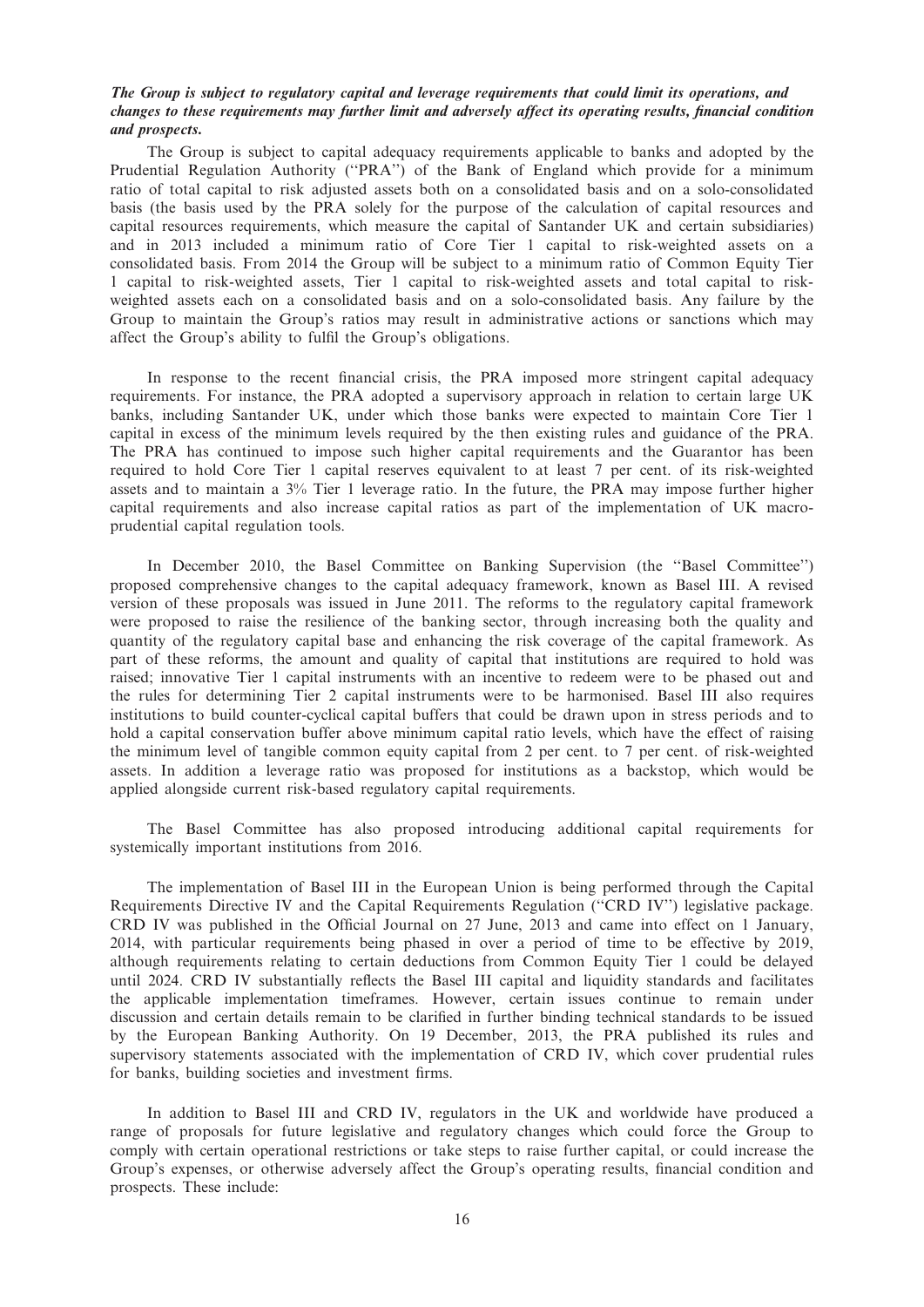- $\geq$  the introduction of recovery and resolution planning requirements (popularly known as ''living wills'') for banks and other financial institutions as contingency planning for the failure of a financial institution that may affect the stability of the financial system, as set out in the PRA's final rules on recovery and resolution planning which came into force on 1 January, 2014;
- $>$  the introduction of more regular and detailed reporting obligations;
- $>$  a move to pre-funding of the deposit protection scheme in the UK; and
- 4 proposed revisions to the approaches for determining trading book capital requirements and banking book risk-weighted assets from the Basel Committee.

These measures could have a material adverse effect on the Group's operating results, and consequently on its financial condition and prospects. There is a risk that changes to the UK's capital adequacy regime (including any increase to the minimum leverage ratio) may result in increased minimum capital requirements, which could reduce available capital for business purposes and thereby adversely affect the Group's profitability and ability to pay dividends, continue organic growth (including increased lending), or pursue acquisitions or other strategic opportunities (alternatively the Group could restructure its balance sheet to reduce the capital charges incurred pursuant to the FSA's (and its successors) rules in relation to the assets held, or raise additional capital but at increased cost and subject to prevailing market conditions). In addition, changes to the eligibility criteria for Tier 1 and Tier 2 capital may affect the Group's ability to raise Tier 1 and Tier 2 capital and impact the recognition of existing Tier 1 and Tier 2 capital resources in the calculation of the Group's capital position.

The Group's business could be affected if its capital is not managed effectively or if these measures limit its ability to manage its balance sheet and capital resources effectively or to access funding on commercially acceptable terms. Effective management of the Group's capital position is important to its ability to operate its business, to continue to grow organically and to pursue its business strategy.

## The Group is subject to liquidity requirements that could limit its operations, and changes to these requirements may further limit and adversely affect the Group's operating results, financial condition and prospects.

On 5 October, 2009, the FSA published liquidity rules which significantly broadened the scope of the existing liquidity regime. These were designed to enhance regulated firms' liquidity risk management practices. As part of these reforms, the FSA has implemented requirements for financial institutions to hold prescribed levels of specified liquid assets and have in place other sources of liquidity to address the institution-specific and market-wide liquidity risks that institutions may face in short-term and prolonged stress scenarios. These rules have applied to Santander UK since June 2010 with some subsequent technical revisions.

In addition to the changes to the capital adequacy framework published in December 2010 described above, the Basel Committee also published its global quantitative liquidity framework, comprising the Liquidity Coverage Ratio (''LCR'') and Net Stable Funding Ratio (''NSFR'') metrics, with objectives to (1) promote the short-term resilience of banks' liquidity risk profiles by ensuring they have sufficient high-quality liquid assets to survive a significant stress scenario; and (2) promote resilience over a longer time horizon by creating incentives for banks to fund their activities with more stable sources of funding on an ongoing basis. The LCR was subsequently revised by the Basel Committee in January 2013. These revisions amended the definition of high-quality liquid assets and agreed a revised timetable for phase-in of the standard from 2015 to 2019, as well as making some technical changes to some of the stress scenario assumptions.

As with the Basel Committee's proposed changes to the capital adequacy framework, the Basel III liquidity standards are being implemented within the European Union through CRD IV. As mentioned above, CRD IV substantially reflects the Basel III liquidity standards and the applicable implementation timeframes. However, various related issues remain under discussion, particularly on the detail of final liquidity and leverage rules. In January 2014 the Basel Committee published amendments to the Leverage Ratio and technical revisions to the NSFR ratio, confirming that it remains the intention that the latter ratio, including any future revisions, will become a minimum standard by 1 January, 2018. Also, in January 2014, the Basel Committee proposed uniform disclosure standards related to the LCR and issued a new modification to the ratio, which should be adopted by banks from 1 January, 2015.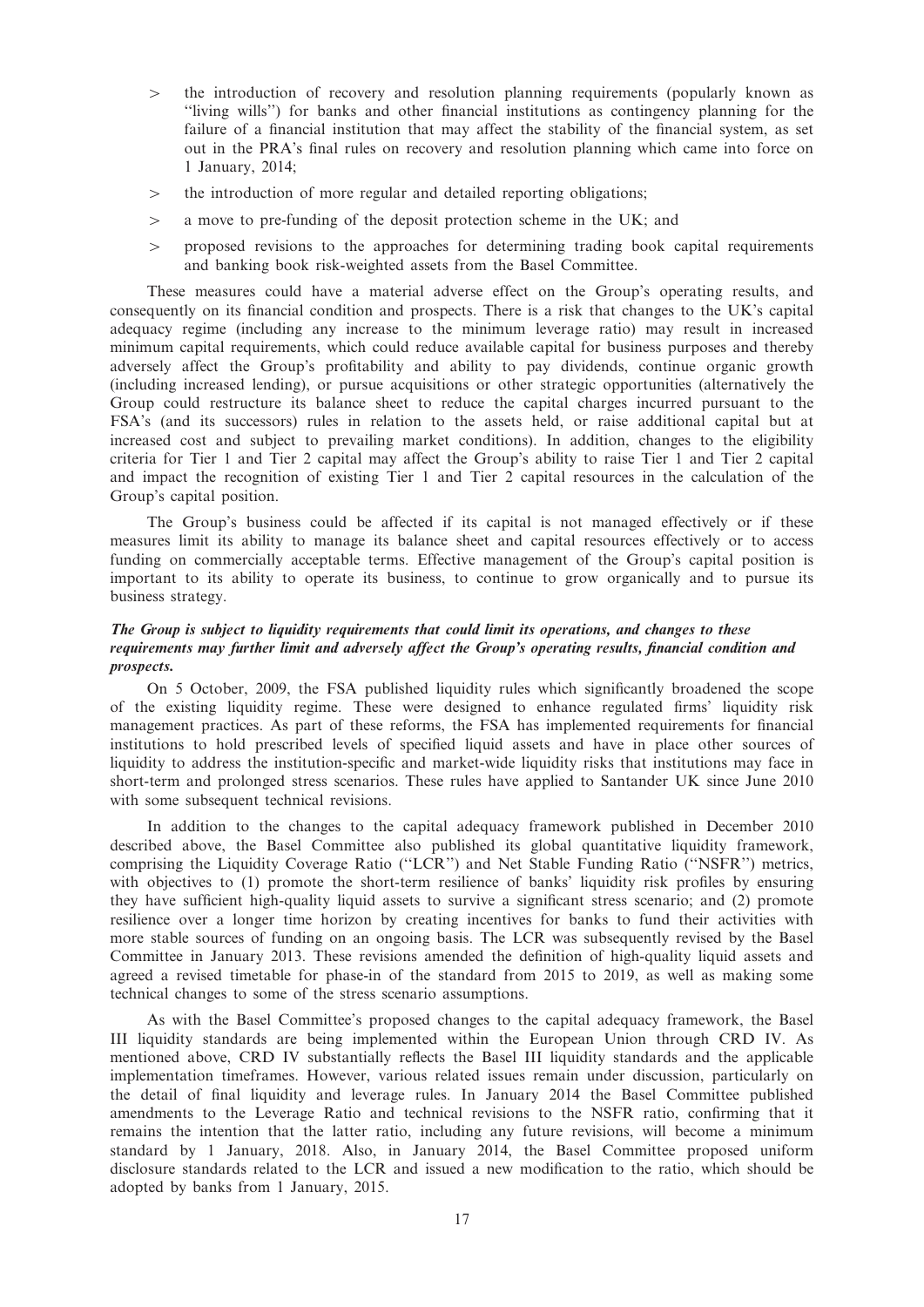There is a risk that implementing and maintaining enhanced liquidity risk management systems may incur significant costs, and more stringent requirements to hold liquid assets may materially affect the Group's lending business as more funds may be required to acquire or maintain a liquidity buffer, thereby reducing future profitability.

#### Exposure to UK Government debt could have a material adverse effect on the Group.

Like many other UK banks, the Group invests in debt securities of the UK Government largely for liquidity purposes. As of 31 December, 2013, approximately 1% of the Group's total assets and 28% of its securities portfolio were comprised of debt securities issued by the UK Government. Any failure by the UK Government to make timely payments under the terms of these securities, or a significant decrease in their market value, will have a material adverse effect on the Group.

#### The Group may suffer adverse effects as a result of the continued economic and sovereign debt tensions in the eurozone.

Eurozone markets and economies continue to show signs of fragility and volatility, with recession in several economies and only sporadic access to capital markets in others. Interest rate differentials among eurozone countries indicate continued doubts about some governments' ability to fund themselves and affect borrowing rates in those economies. Further, the possibility remains that one or more eurozone countries could depart from the euro or that the euro could be abandoned as a currency altogether, which could have negative effects on both existing contractual relations and the fulfilment of obligations by the Group, its counterparties and/or its customers. This in turn would have a material adverse effect on the operating results, financial position and prospects of the Group.

There is currently no established legal or practical framework to facilitate a member state's exit from the euro. Apart from the exit process, uncertainties that heighten the risk of re-denomination include how an exiting member state would deal with its existing euro-denominated assets and liabilities and the valuation of any newly-adopted currency against the euro. These uncertainties make it impossible to predict what the Group's losses might be as a result of any member state's decision to exit the euro.

A wide-scale break-up of the eurozone would most likely be associated with a deterioration in the economic and financial environment in the UK and could have a material adverse impact on the whole financial sector, creating new challenges in sovereign and corporate lending and resulting in significant disruptions in financial activities at both the market and retail levels. This could materially and adversely affect the operating results, financial condition and prospects of the Group.

The European Central Bank and European Council took actions in 2012 and 2013 with the aim of reducing the risk of contagion in the eurozone and beyond. These included the creation of the Open Market Transaction facility of the ECB and the decision by eurozone governments to progress towards the creation of a banking union. Nonetheless, a significant number of financial institutions throughout Europe have substantial exposures to sovereign debt issued by eurozone nations which are under severe financial stress. Should any of those nations default on their debt, or experience a significant widening of credit spreads, major financial institutions and banking systems throughout Europe could be destabilised, resulting in the further spread of the ongoing economic crisis.

The continued high cost of capital for some European governments was felt in the wholesale markets in the UK, which has resulted in an increase in the cost of retail funding and greater competition in a savings market that is growing slowly by historical standards. In the absence of a permanent resolution of the eurozone crisis, conditions could deteriorate.

Although the Group conducts the majority of its business in the UK, it has direct and indirect exposure to financial and economic conditions throughout the eurozone economies. In addition, general financial and economic conditions in the UK, which directly affect the Group's operating results, financial condition and prospects, may deteriorate as a result of conditions in the eurozone.

#### The Group is exposed to risks faced by other financial institutions.

The Group routinely transacts with counterparties in the financial services industry, including brokers and dealers, commercial banks, investment banks, mutual funds, hedge funds and other institutional clients. Defaults by, and even rumours or questions about the solvency of, certain financial institutions and the financial services industry generally have led to market-wide liquidity problems and could lead to losses or defaults by other institutions. Many of the routine transactions that the Group enters into expose it to significant credit risk in the event of default by one of its significant counterparties. The European sovereign debt crisis and the risk it poses to financial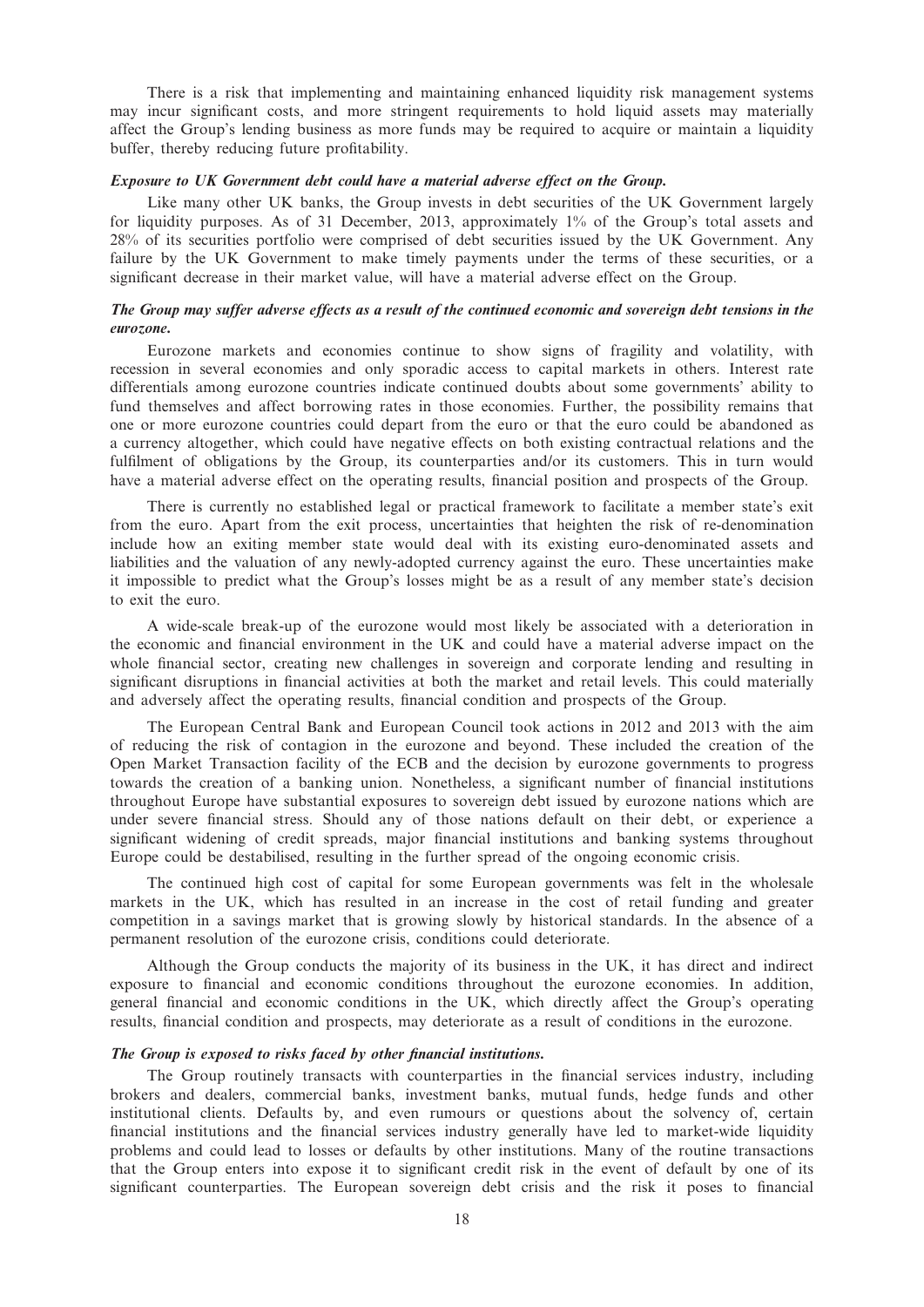institutions throughout Europe have had, and may continue to have, an adverse effect on interbank financial transactions in general. A default by a significant financial counterparty, or liquidity problems in the financial services industry generally, could have a material adverse effect on the Group.

## Liquidity and funding risks are inherent in the Group's business and could have a material adverse effect on the Group.

Liquidity risk is the risk that the Group, although solvent, either does not have available sufficient financial resources to meet its obligations as they fall due or can secure them only at excessive cost. This risk is inherent in any retail and commercial banking business and can be heightened by a number of enterprise-specific factors, including over-reliance on a particular source of funding, changes in credit ratings or market-wide phenomena such as market dislocation. While the Group implements liquidity management processes to seek to mitigate and control these risks, unforeseen systemic market factors in particular make it difficult to eliminate completely these risks. Adverse and continued constraints in the supply of liquidity, including inter-bank lending, has affected and may again materially and adversely affect the cost of funding the Group's business, and extreme liquidity constraints may affect the Group's current operations as well as limit growth.

Continued or worsening disruption and volatility in the global financial markets could have a material adverse effect on the Group's ability to access capital and liquidity on financial terms acceptable to it. The Group's cost of obtaining funding is directly related to prevailing market interest rates and to its credit spreads. Increases in interest rates and the Group's credit spreads can significantly increase the cost of its funding. Changes in the Group's credit spreads are market-driven, and may be influenced by market perceptions of its creditworthiness. Changes to interest rates and the Group's credit spreads occur continuously and may be unpredictable and highly volatile.

If wholesale markets financing ceases to become available, or becomes excessively expensive, the Group may be forced to raise the rates it pays on deposits, with a view to attracting more customers, and/or to sell assets, potentially at depressed prices. The persistence or worsening of these adverse market conditions or an increase in base interest rates could have a material adverse effect on the Group's ability to access liquidity and cost of funding (whether directly or indirectly).

Although central banks around the world have made coordinated efforts to increase liquidity in the financial markets, by taking measures such as increasing the amounts they lend directly to financial institutions, lowering interest rates and ensuring that currency swaps markets remain liquid, it is only gradually becoming known internationally how long these central bank schemes will continue or on what terms. The slowing of loose monetary policy in the US from the second half of 2013 initially led to some market disruption with direct impacts on emerging markets which experienced a withdrawal of offshore funds. The European Central Bank has yet to clarify its longer term approach to liquidity support. In October 2013, the Bank of England updated its Sterling Monetary Framework to provide more transparent liquidity insurance support in exceptional circumstances. The indexed Long Term Repo Facility will now be available to support regular bank requirements for liquidity while the Discount Window Facility has been reinforced as support for banks experiencing idiosyncratic stress. The Extended Collateral Term Repo will be made available to support markets in the event of a market wide liquidity stress.

The Bank of England and HM Treasury announced changes to the terms of the Funding for Lending Scheme (''FLS'') on 28 November, 2013 to re-focus the incentives in the revised scheme towards supporting business lending in 2014. The FLS extension will allow participants to draw from the scheme from February 2014 until January 2015, but beginning in 2014 household lending will no longer generate any additional borrowing allowances as it did in the initial scheme. Instead additional allowances will now only reflect lending to businesses in 2014. Any initial borrowing allowances in the FLS extension already earned by household and business lending in 2013 will be unaffected. As at 31 December, 2013, the Group had drawn £100m of UK treasury bills under the FLS.

The availability of Bank of England facilities for UK financial institutions, to the extent that they provide the Group with access to cheaper and more attractive funding than other sources, reduces the Group's reliance on retail or wholesale markets. To the extent that the Group makes use of Bank of England facilities, any significant reduction or withdrawal of those facilities would increase the Group's funding costs.

Each of the factors described above – the persistence or worsening of adverse market conditions, and the lack of availability, or withdrawal, of such central bank schemes or an increase in base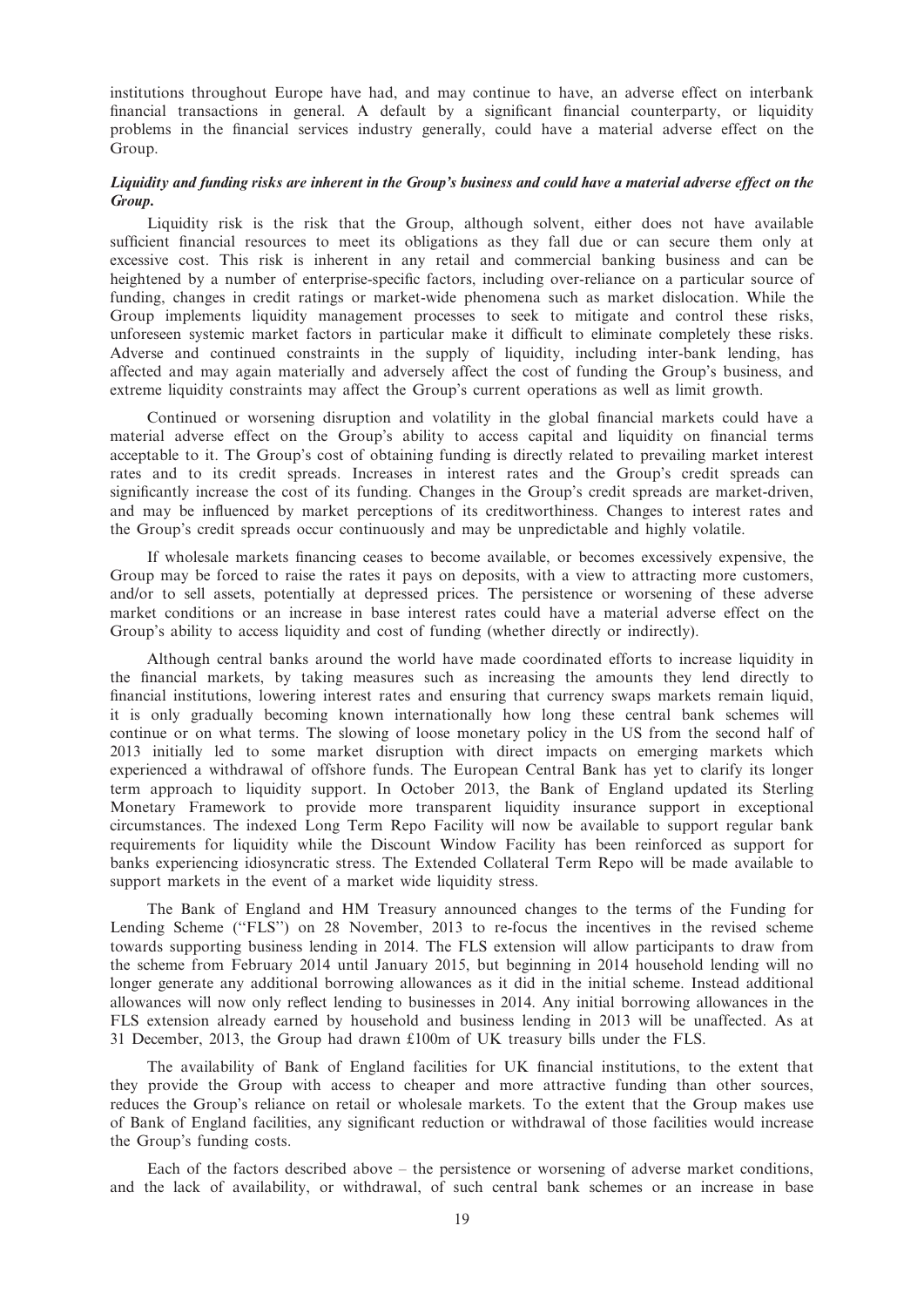interest rates – could have a material adverse effect on the Group's ability to access liquidity and cost of funding (whether directly or indirectly).

The Group aims for a funding structure that is consistent with its assets, avoids excessive reliance on short term wholesale funding, attracts enduring commercial deposits and provides diversification in products and tenor. The Group therefore relies, and will continue to rely, on commercial deposits to fund a significant proportion of lending activities. The ongoing availability of this type of funding is sensitive to a variety of factors outside the Group's control, such as general economic conditions and the confidence of commercial depositors in the economy, in general, and the financial services industry in particular, and the availability and extent of deposit guarantees, as well as competition between banks for deposits. Any of these factors could significantly increase the amount of commercial deposit withdrawals in a short period of time, thereby reducing the Group's ability to access commercial deposit funding on appropriate terms, or at all, in the future.

The Group anticipates that its customers will continue to make short-term deposits (particularly demand deposits and short-term time deposits), and the Group intends to maintain its emphasis on the use of banking deposits as a source of funds. The short-term nature of this funding source could cause liquidity problems for the Group in the future if deposits are not made in the volumes it expects or are not renewed. If a substantial number of the Group's depositors withdraw their demand deposits or do not roll over their time deposits upon maturity, the Group may be materially and adversely affected.

A sudden or unexpected shortage of funds in the banking system could lead to increased funding costs, a reduction in the term of funding instruments or require the Group to liquidate certain assets. If these circumstances were to arise, this could have a material adverse effect on the Group's operating results, financial condition and prospects.

## A movement in the Group's external credit rating would likely increase its cost of funding, require the Group to post additional collateral or take other actions under some of the Group's derivative contracts and adversely affect the Group's interest margins and results of operations.

Credit ratings can in some instances affect the cost and other terms upon which the Group is able to obtain funding. Credit rating agencies regularly evaluate the Group, and their credit ratings of it and its debt in issue are based on a number of factors, including the Group's financial strength and that of the UK economy, conditions affecting the financial services industry generally and the willingness and ability of the UK Government to provide support to systemically important UK banks.

Any downgrade in the Group's credit ratings could increase its borrowing costs and could require the Group to post additional collateral or take other actions under some of its derivative contracts, and could limit its access to capital markets and adversely affect its commercial business. For example, a credit rating downgrade could adversely affect the Group's ability to sell or market certain of its products, engage in certain longer-term transactions and derivatives transactions and retain its customers, particularly customers who need a minimum rating threshold in order to invest. In addition, under the terms of certain of the Group's derivative contracts, it may be required to maintain a minimum credit rating or otherwise terminate such contracts. Any of these results of a credit rating downgrade could, in turn, reduce the Group's liquidity and have an adverse effect on the Group, including its operating results, financial condition and prospects. For example, the Group estimates that as at 31 December, 2013, if Fitch, Moody's and S&P were concurrently to downgrade its long-term credit ratings by one notch, and thereby trigger a short-term credit rating downgrade, this could result in an outflow of £7.6bn of cash and collateral. A hypothetical two notch downgrade would result in an outflow of £9.5bn of cash and collateral. However, while certain potential impacts are contractual and quantifiable, the full consequences of a credit rating downgrade are inherently uncertain, as they depend upon numerous dynamic, complex and inter-related factors and assumptions, including market conditions at the time of any downgrade, whether any downgrade of a firm's long-term credit rating precipitates downgrades to its short-term credit rating, and assumptions about the potential behaviours of various customers, investors and counterparties. Actual outflows could be higher or lower than this hypothetical example, depending upon certain factors including any management or restructuring actions that could be taken to reduce cash outflows and the potential liquidity impact from loss of unsecured funding (such as from money market funds) or loss of secured funding capacity.

Although unsecured and secured funding stresses are included in the Group's stress testing scenarios and a portion of the Group's total liquid assets is held against these risks, it is still the case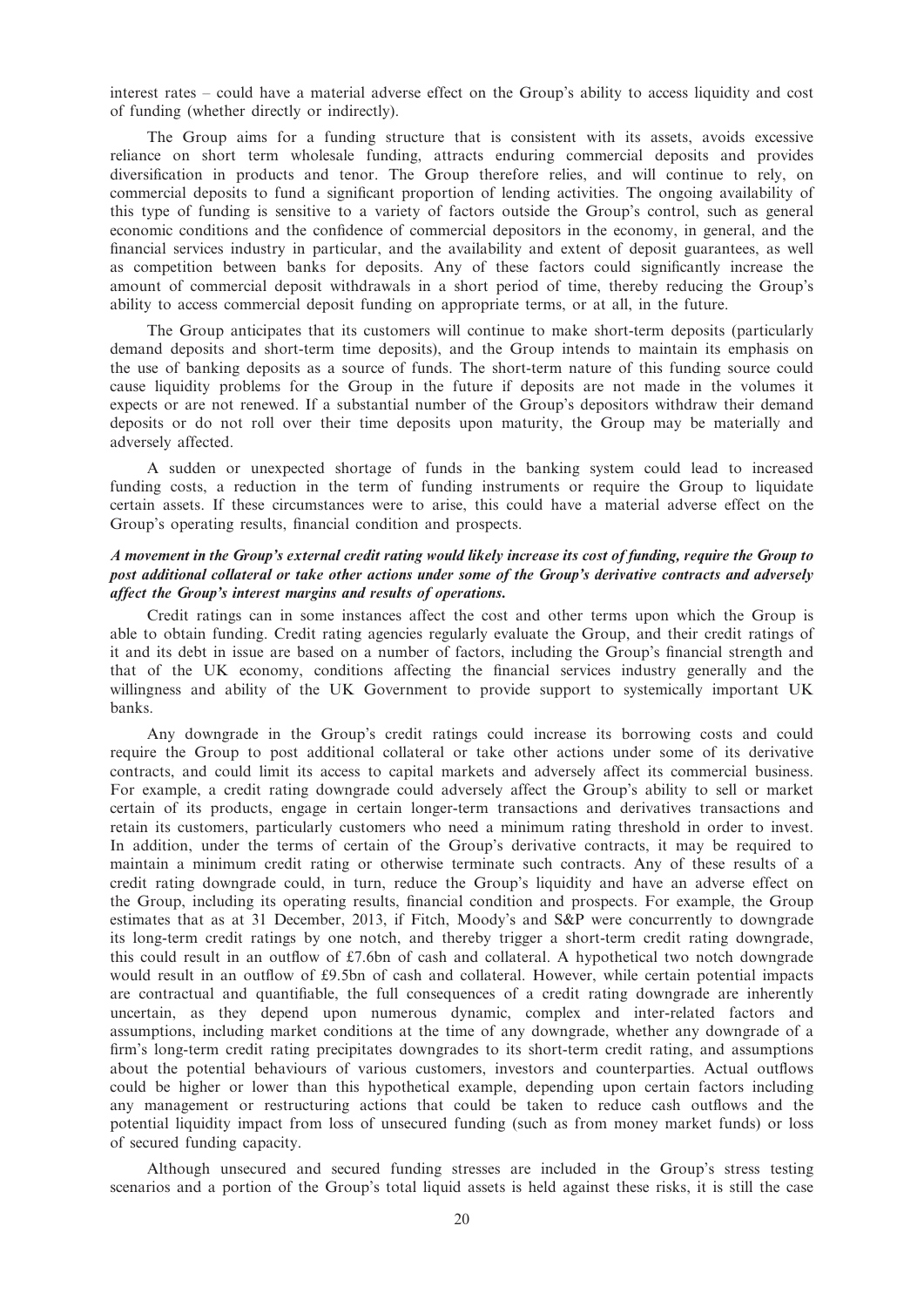that a credit rating downgrade could have a material adverse effect on the Group. In addition, if certain counterparties terminated derivative contracts with the Group and the Group were unable to replace such contracts, the market risk profile of the Group could be altered.

Likewise, a downgrade of the UK sovereign credit rating, or the perception that such a downgrade may occur, may have a material adverse effect on the Group's operating results, financial condition, prospects and the marketability and trading value of the Group's securities. This might also impact on the Group's own credit rating, borrowing costs and its ability to secure funding. A UK sovereign credit rating downgrade or the perception that such a downgrade may occur could also have a material effect in depressing consumer confidence, restricting the availability, and increasing the cost, of funding for individuals and companies, further depressing economic activity, increasing unemployment and/or reducing asset prices.

In light of the difficulties in the financial services industry and the financial markets, there can be no assurance that the credit rating agencies will maintain the Group's current credit ratings or outlooks. The Group's failure to maintain favourable credit ratings and outlooks could increase the Group's cost of funding and adversely affect the Group's interest margins, which could have a material negative effect on it.

## The Group's financial results are constantly exposed to market risk. The Group is subject to fluctuations in interest rates and other market risks, which may materially adversely affect it.

Market risk refers to the probability of variations in the Group's net interest income or in the market value of the Group's assets and liabilities due to volatility of interest rate, exchange rate or equity price. Changes in interest rates affect the following areas, among others, of the Group's business:

- > net interest income;
- $>$  the volume of loans originated;
- $>$  the market value of the Group's securities holdings;
- $\ge$  gains from sales of loans and securities; and
- $>$  gains and losses from derivatives.

Variations in short-term interest rates could affect the Group's net interest income, which comprises the majority of its revenue, reducing its growth rate and might even result in losses. When interest rates rise, the Group may be required to pay higher interest on its floating-rate borrowings while interest earned on its fixed-rate assets does not rise as quickly, which could cause profits to grow at a reduced rate or decline in some parts of the Group's portfolio. Interest rate variations could adversely affect the Group, including the Group's net interest income, reducing its growth rate or even resulting in losses. Interest rates are highly sensitive to many factors beyond the Group's control, including increased regulation of the financial sector, monetary policies, domestic and international economic and political conditions and other factors.

Increases in interest rates may reduce the volume of loans the Group originates. Sustained high interest rates have historically discouraged customers from borrowing and have resulted in increased delinquencies in outstanding loans and deterioration in the quality of assets. Increases in interest rates may also reduce the propensity of the Group's customers to prepay or refinance fixed-rate loans, reduce the value of the Group's financial assets and reduce gains or require the Group to record losses on sales of its loans or securities.

If interest rates decrease, although this is likely to reduce the Group's funding costs, it is likely to compress its interest margin, as well as adversely impacting the income the Group receives arising from the Group's investments in securities and loans with similar maturities which could have a negative effect on the operating results, financial condition and prospects of the Group.

The market value of a security with a fixed interest rate generally decreases when prevailing interest rates rise, which may have an adverse effect on the Group's earnings and financial condition. In addition, the Group may incur costs (which, in turn, will impact the Group's results) as it implements strategies to reduce future interest rate exposure. The market value of an obligation with a floating interest rate can be adversely affected when interest rates increase, due to a lag in the implementation of re-pricing terms or an inability to refinance at lower rates.

The Group is also exposed to foreign exchange rate risk as a result of mismatches between assets and liabilities denominated in different currencies. Fluctuations in the exchange rate between currencies may negatively affect the Group's earnings and value of the Group's assets and securities.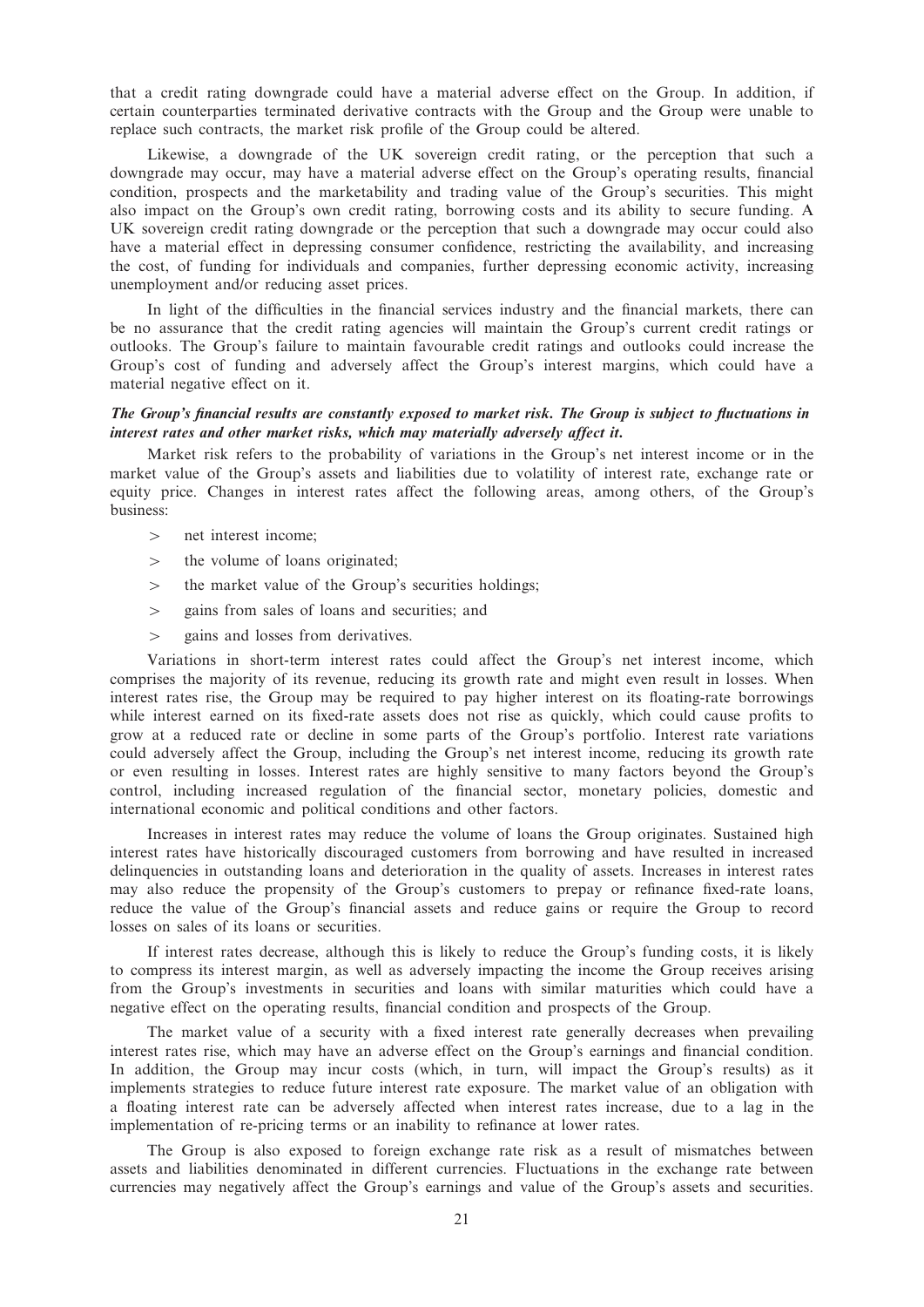The Group's capital is stated in pound sterling and the Group does not fully hedge its capital position against changes in currency exchange rates. Although the Group seeks to hedge most of the Group's currency risk through hedging and purchase of cross-currency swaps, these hedges do not eliminate currency risk and the Group can make no assurance that it will not suffer adverse financial consequences as a result of currency fluctuations. Significant exchange rate volatility and the depreciation of the pound sterling in particular could have an adverse impact on the Group's results of operations and its ability to meet its US dollar and euro-denominated obligations, and could have a material adverse effect on the Group's operating results, financial condition and prospects.

The Group is also exposed to equity price risk in connection with the Group's trading investments in equity securities as part of the Group's normal course of business as a commercial bank. The performance of financial markets may cause changes in the value of the Group's investment and trading portfolios. The volatility of world equity markets due to the continued economic uncertainty and sovereign debt tensions, has had a particularly strong impact on the financial sector. Continued volatility may affect the value of the Group's investments in entities in this sector and, depending on their fair value and future recovery expectations, could become a permanent impairment which would be subject to write-offs against the Group's results. To the extent any of these risks materialise, the Group's net interest income or the market value of the Group's assets and liabilities could be adversely affected.

### Market conditions have resulted in, and could continue to result in, material changes to the estimated fair values of the Group's financial assets. Negative fair value adjustments could have a material adverse effect on the Group's operating results, financial condition and prospects.

In the past six years, financial markets have been subject to significant stress resulting in steep falls in perceived or actual financial asset values, particularly due to volatility in global financial markets and the resulting widening of credit spreads. The Group has material exposures to securities, loans and other investments that are recorded at fair value and are therefore exposed to potential negative fair value adjustments. Asset valuations in future periods, reflecting then prevailing market conditions, may result in negative changes in the fair values of the Group's financial assets and these may also translate into increased impairments. In addition, the value ultimately realised by the Group on disposal may be lower than the current fair value. Any of these factors could require the Group to record negative fair value adjustments, which may have a material adverse effect on the Group's operating results, financial condition or prospects.

In addition, to the extent that fair values are determined using financial valuation models, such values may be inaccurate or subject to change, as the data used by such models may not be available or may become unavailable due to changes in market conditions, particularly for illiquid assets, and particularly in times of economic instability. In such circumstances, the Group's valuation methodologies require it to make assumptions, judgements and estimates in order to establish fair value. This is a challenging task as reliable assumptions are difficult to make and are inherently uncertain. Moreover valuation models are complex, making them inherently imperfect predictors of actual results. Any consequential impairments or write-downs could have a material adverse effect on the Group's operating results, financial condition and prospects.

## Failure to successfully implement and continue to improve the Group's credit risk management systems could materially and adversely affect its business.

As a commercial bank, one of the main types of risks inherent in the Group's business is credit risk. For example, an important feature of the Group's credit risk management system is to employ its own credit rating system to assess the particular risk profile of a customer. This system is primarily generated internally but, in the case of counterparties with a global presence, also builds off the credit assessment assigned by other Banco Santander Group members. As this process involves detailed analyses of the customer or credit risk, taking into account both quantitative and qualitative factors, it is subject to human error. In exercising their judgement, the Group's employees may not always be able to assign an accurate credit rating to a customer or credit risk, which may result in its exposure to higher credit risks than indicated by the Group's risk rating system.

In addition, the Group has refined its credit policies and guidelines to address potential risks associated with particular industries or types of customers, such as affiliated entities and Group customers. However, the Group may not be able to detect these risks in time before they occur, or due to limited tools available to it, its employees may not be able to effectively implement them, which may increase the Group's credit risk. Failure to effectively implement, consistently follow or continuously refine the Group's credit risk management system may result in an increase in the level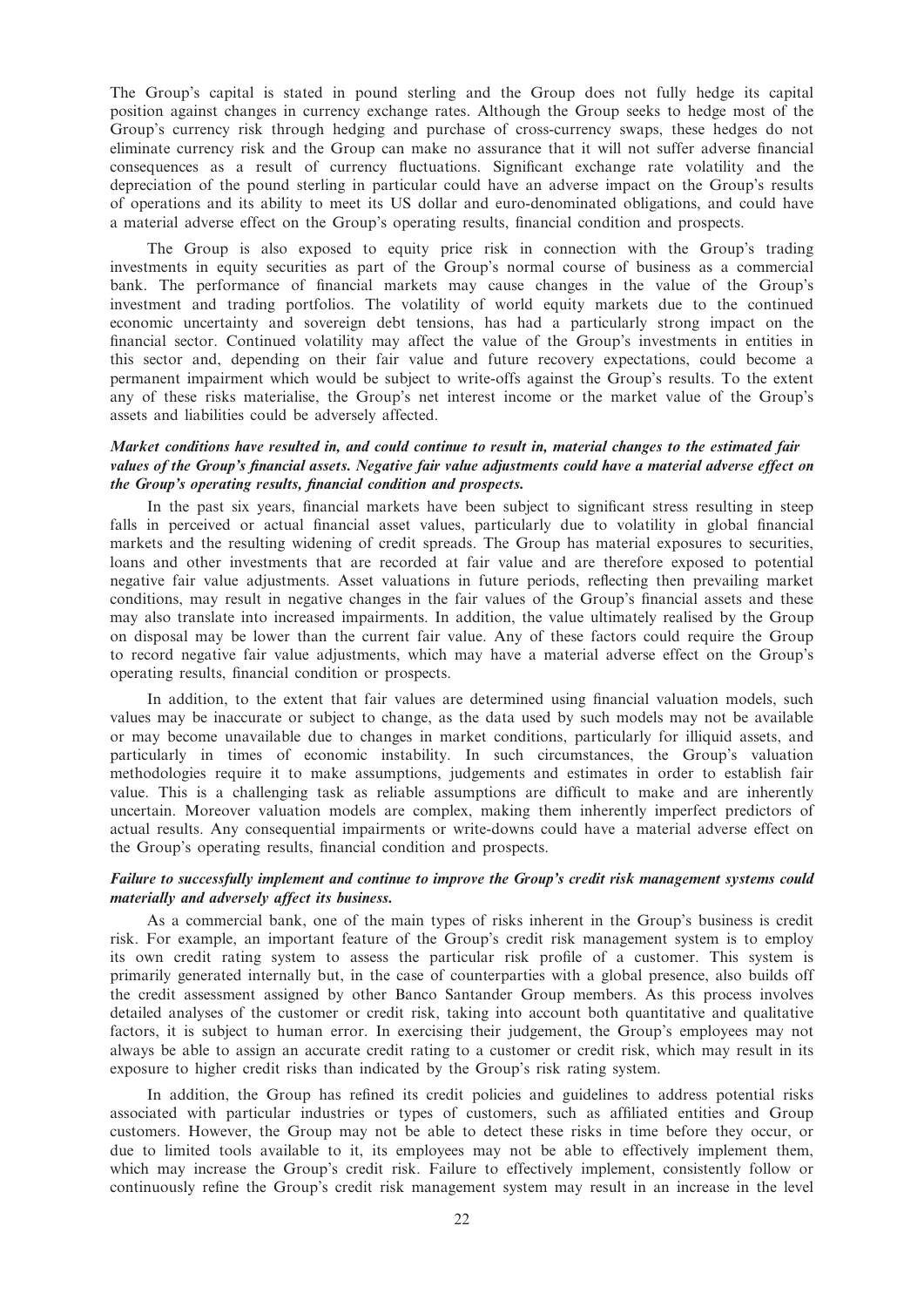of non-performing loans and a higher risk exposure for the Group, which could have a material adverse effect on it.

# The Group is subject to various risks associated with its derivative transactions that could have a material adverse effect on it.

The Group enters into derivative transactions for trading purposes as well as for hedging purposes. The Group is subject to various risks associated with these transactions, including market risk, operational risk, basis risk (the risk of loss associated with variations in the spread between the asset yield and the funding and/or hedge cost) and credit or default risk (the risk of insolvency or other inability of the counterparty to a particular transaction to perform its obligations thereunder, including providing sufficient collateral).

Market practices and documentation for derivative transactions in the UK may differ from those in other countries. In addition, the execution and performance of these transactions depends on the Group's ability to develop adequate control and administration systems and to hire and retain qualified personnel. Moreover, the Group's ability to adequately monitor, analyse and report derivative transactions continues to depend, to a great extent, on the Group's information technology systems. This factor further increases the risks associated with these transactions and could have a material adverse effect on the Group.

## Operational risks, including risks relating to data collection, processing and storage systems are inherent in the Group's business.

The Group's businesses depend on the ability to process a large number of transactions efficiently and accurately, and on its ability to rely on its digital technologies, computer and email services, software and networks, as well as on the secure processing, storage and transmission of confidential and other information in its computer systems and networks. The proper functioning of financial control, accounting or other data collection and processing systems is critical to the Group's businesses and to its ability to compete effectively. Losses can result from inadequate personnel, human error, inadequate or failed internal control processes and systems, or from external events that interrupt normal business operations. The Group also faces the risk that the design of its controls and procedures prove to be inadequate or are circumvented. Although the Group works with its clients, vendors, service providers, counterparties and other third parties to develop secure transmission capabilities and prevent against cyber attacks, it routinely exchanges personal, confidential and proprietary information by electronic means, and it may be the target of attempted cyber attacks. If the Group cannot maintain an effective data collection, management and processing system, it may be materially and adversely affected.

The Group takes protective measures and continuously monitors and develops its systems to protect its technology infrastructure and data from misappropriation or corruption, but its systems, software and networks nevertheless may be vulnerable to unauthorised access, misuse, computer viruses or other malicious code and other events that could have a security impact. An interception, misuse or mishandling of personal, confidential or proprietary information sent to or received from a client, vendor, service provider, counterparty or third party could result in legal liability, regulatory action and reputational harm. Furthermore, these may require the Group to expend significant additional resources to modify its protective measures or to investigate and remediate vulnerabilities or other exposures. There can be no assurance that it will not suffer material losses from operational risks in the future, including relating to cyber attacks or other such security breaches. Further, as cyber attacks continue to evolve, the Group may incur significant costs in its attempt to modify or enhance its protective measures or investigate or remediate any vulnerability.

The Group manages and holds confidential personal information of customers in the conduct of its banking operations. Although the Group has procedures and controls to safeguard personal information in its possession, unauthorised disclosures could subject it to legal actions and administrative sanctions as well as damages that could materially and adversely affect its operating results, financial condition and prospects.

In addition, the Group's businesses are exposed to risk from potential non-compliance with policies, employee misconduct or negligence and fraud, which could result in regulatory sanctions and serious reputational or financial harm. In recent years, a number of multinational financial institutions have suffered material losses due to the actions of 'rogue traders' or other employees. It is not always possible to deter or prevent employee misconduct and the precautions the Group takes to prevent and detect this activity may not always be effective.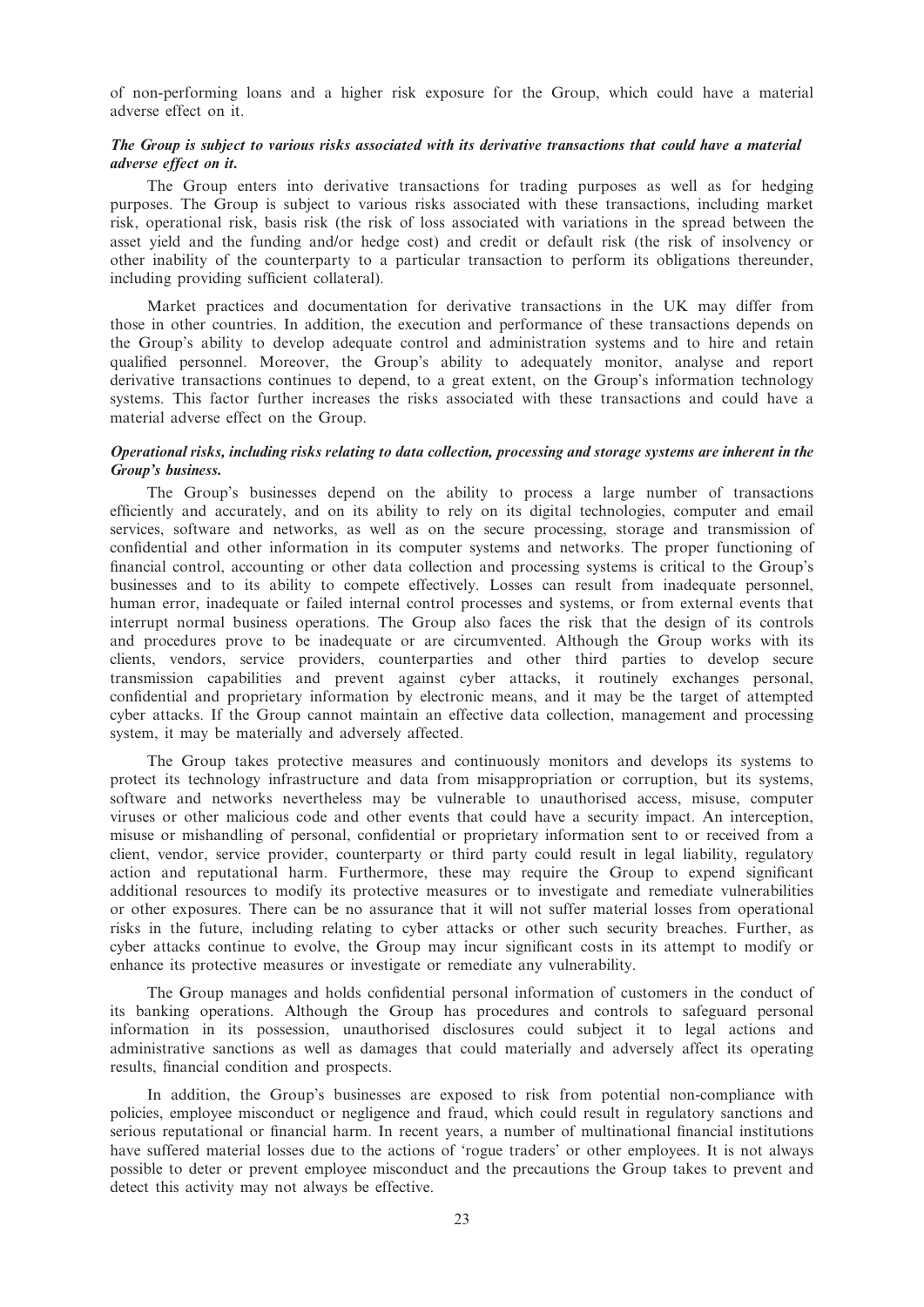The Group may be required to report events related to information security issues, such as hacking or hacking attempts, events where customer information may be compromised, unauthorised access and other security breaches, to the relevant regulatory authorities. Any material disruption or slowdown of the Group's systems could cause information, including data related to customer requests, to be lost or to be delivered to its clients with delays or errors, which could reduce demand for its services and products and could materially and adversely affect it.

#### Competition with other financial institutions could adversely affect the Group.

The Group faces substantial competition in all parts of the Group's business, including in originating loans and in attracting deposits. The competition in originating loans comes principally from other domestic and foreign banks, mortgage banking companies, consumer finance companies, insurance companies and other lenders and purchasers of loans. The market for UK financial services is highly competitive and the recent financial crisis continues to reshape the banking landscape in the UK, particularly the financial services and mortgage markets, reinforcing both the importance of a retail deposit funding base and the strong capitalisation of an institution. Lenders have moved increasingly towards a policy of concentrating on the highest quality customers, judged by credit score and loan to value criteria, and there is strong competition for these customers. The supply of credit is more limited for those potential customers without a large deposit or good credit history.

The Group expects competition to intensify in response to consumer demand, technological changes, the impact of consolidation, regulatory actions and other factors. In particular, the Independent Commission on Banking (the ''ICB''), chaired by Sir John Vickers, has recommended that steps be taken to increase competition in the personal and small business banking sector (including, for example, strengthening the objectives of the Financial Conduct Authority (the ''FCA'') (as successor to the FSA) for the role of conduct supervision, such that it is obliged to regulate in a manner which promotes competition. On 19 December 2011, HM Treasury published its response to the ICB report, agreeing with the majority of the ICB's recommendations. The Financial Services Act 2012 has amended the Financial Services and Markets Act 2000 (''FSMA'') with effect from 1 April, 2013 to include in the FCA's operational objectives the objective of promoting effective competition in the interests of consumers in the markets for regulated financial services. A strong political and regulatory will to foster consumer choice in retail financial services could lead to even greater competition in the UK personal and small business banking sector.

If financial markets remain unstable, financial institution consolidation may continue (whether as a result of the UK Government taking ownership and control over other financial institutions in the UK or otherwise). Financial institution consolidation could also result from the UK Government disposing of its stake in those financial institutions it currently controls. Such consolidation could adversely affect the Group's operating results, financial condition and prospects. There can be no assurance that this increased competition will not adversely affect the Group's growth prospects, and therefore its operations. The Group also faces competition from non-bank competitors, such as supermarkets and department stores for some credit products, and generally from other loan providers.

Increasing competition could require that the Group increase its rates offered on deposits or lower the rates it charges on loans, which could also have a material adverse effect on the Group, including its profitability. It may also negatively affect the Group's business results and prospects by, among other things, limiting its ability to increase its customer base and expand the Group's operations and increasing competition for investment opportunities.

In addition, if the Group's customer service levels were perceived by the market to be materially below those of the Group's competitor financial institutions, the Group could lose existing and potential business. If the Group is not successful in retaining and strengthening customer relationships, it may lose market share, incur losses on some or all of its activities or fail to attract new deposits or retain existing deposits, which could have a material adverse effect on its operating results, financial condition and prospects.

## The Group's ability to maintain its competitive position depends, in part, on the success of new products and services that it offers its customers and its ability to continue offering products and services from third parties, and the Group may not be able to manage various risks it faces as it expands the Group's range of products and services that could have a material adverse effect on it.

The success of the Group's operations and the Group's profitability depends, in part, on the success of new products and services the Group offers its customers. However, the Group cannot guarantee that its new products and services will be responsive to customer demands or successful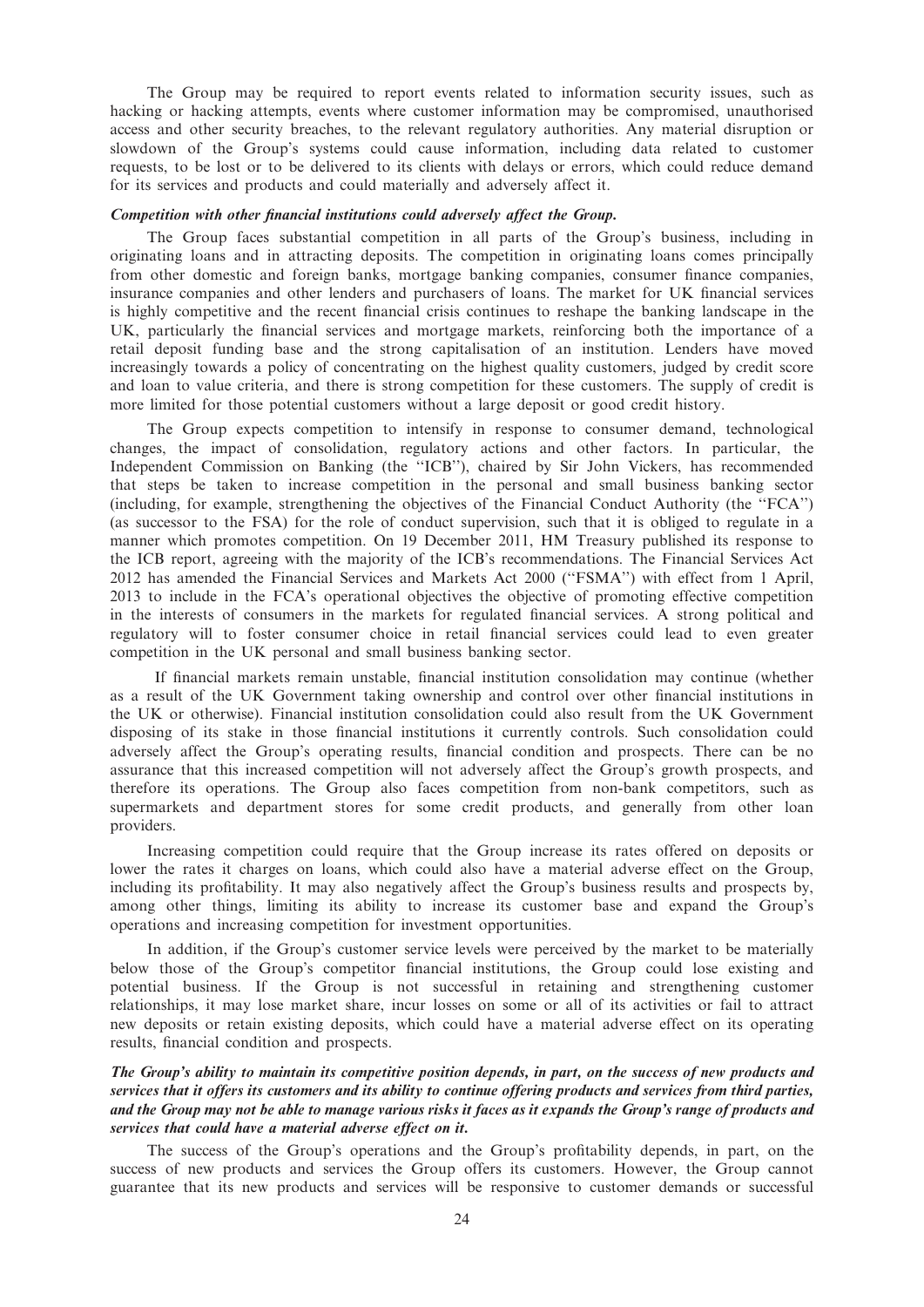once they are offered to the Group's customers, or that they will be successful in the future. In addition, the Group's customers' needs or desires may change over time, and such changes may render its products and services obsolete, outdated or unattractive and the Group may not be able to develop new products that meet its customers' changing needs. If the Group cannot respond in a timely fashion to the changing needs of the Group's customers, it may lose customers, which could in turn materially and adversely affect it.

As the Group expands the range of its products and services, some of which may be at an early stage of development in the UK market, the Group will be exposed to new and potentially increasingly complex risks and development expenses. The Group's employees and risk management systems, as well as its experience and that of its partners, may not be sufficient or adequate to enable the Group to properly handle or manage such risks. In addition, the cost of developing products that are not launched is likely to affect the Group's results of operations.

Further, the Group's customers may issue complaints and seek redress if they consider that they have suffered loss from its products and services, for example, as a result of any alleged misselling or incorrect application of the terms and conditions of a particular product. This could in turn subject the Group to risks of potential legal action by its customers and intervention by its regulators.

Any or all of the above factors, individually or collectively, could have a material adverse effect on it.

## If the Group is unable to effectively control the level of non-performing or poor credit quality loans in the future, or if its loan loss reserves are insufficient to cover future loan losses, this could have a material adverse effect on it.

Risks arising from changes in credit quality and the recoverability of loans and amounts due from counterparties are inherent in a wide range of the Group's businesses. Non-performing or low credit quality loans can negatively impact the Group's results of operations. The Group cannot be sure that it will be able to effectively control the level of the impaired loans in the Group's total loan portfolio. In particular, the amount of the Group's reported non-performing loans may increase in the future as a result of growth in the Group's total loan portfolio, including as a result of loan portfolios that the Group may acquire in the future, or factors beyond the Group's control, such as adverse changes in the credit quality of the Group's borrowers and counterparties or a general deterioration in the UK or global economic conditions, impact of political events, events affecting certain industries or events affecting financial markets and global economies.

The Group's current loan loss reserves may not be adequate to cover an increase in the amount of non-performing loans or any future deterioration in the overall credit quality of the Group's total loan portfolio. The Group's loan loss reserves are based on its current assessment of and expectations concerning various factors affecting the quality of the Group's loan portfolio. These factors include, among other things, the Group's borrowers' financial condition, repayment abilities and repayment intentions, the realisable value of any collateral, the prospects for support from any guarantor, government macroeconomic policies, interest rates and the legal and regulatory environment. As the recent global financial crisis has demonstrated, many of these factors are beyond the Group's control.

As a result, there is no precise method for predicting loan and credit losses, and the Group cannot provide assurance that its loan loss reserves will be sufficient to cover actual losses.

If the Group's assessment of and expectations concerning the above mentioned factors differ from actual developments, if the quality of the Group's total loan portfolio deteriorates, for any reason, including the increase in lending to individuals and small and medium enterprises, the volume increase in the credit card portfolio and the introduction of new products, or if the future actual losses exceed the Group's estimates of incurred losses, the Group may be required to increase its loan loss reserves, which may adversely affect it. If the Group is unable to control or reduce the level of its non-performing or poor credit quality loans, this could have a material adverse effect on it.

Interest rates payable on a significant portion of the Group's outstanding mortgage loan products fluctuate over time due to, among other factors, changes in the Bank of England base rate.

As a result borrowers with variable interest rate mortgage loans are exposed to increased monthly payments when the related mortgage interest rate adjusts upward. Similarly, borrowers of mortgage loans with fixed or introductory rates adjusting to variable rates after an initial period are exposed to the risk of increased monthly payments at the end of this period. Over the last few years both variable and fixed interest rates have been at relatively low levels, which has benefited borrowers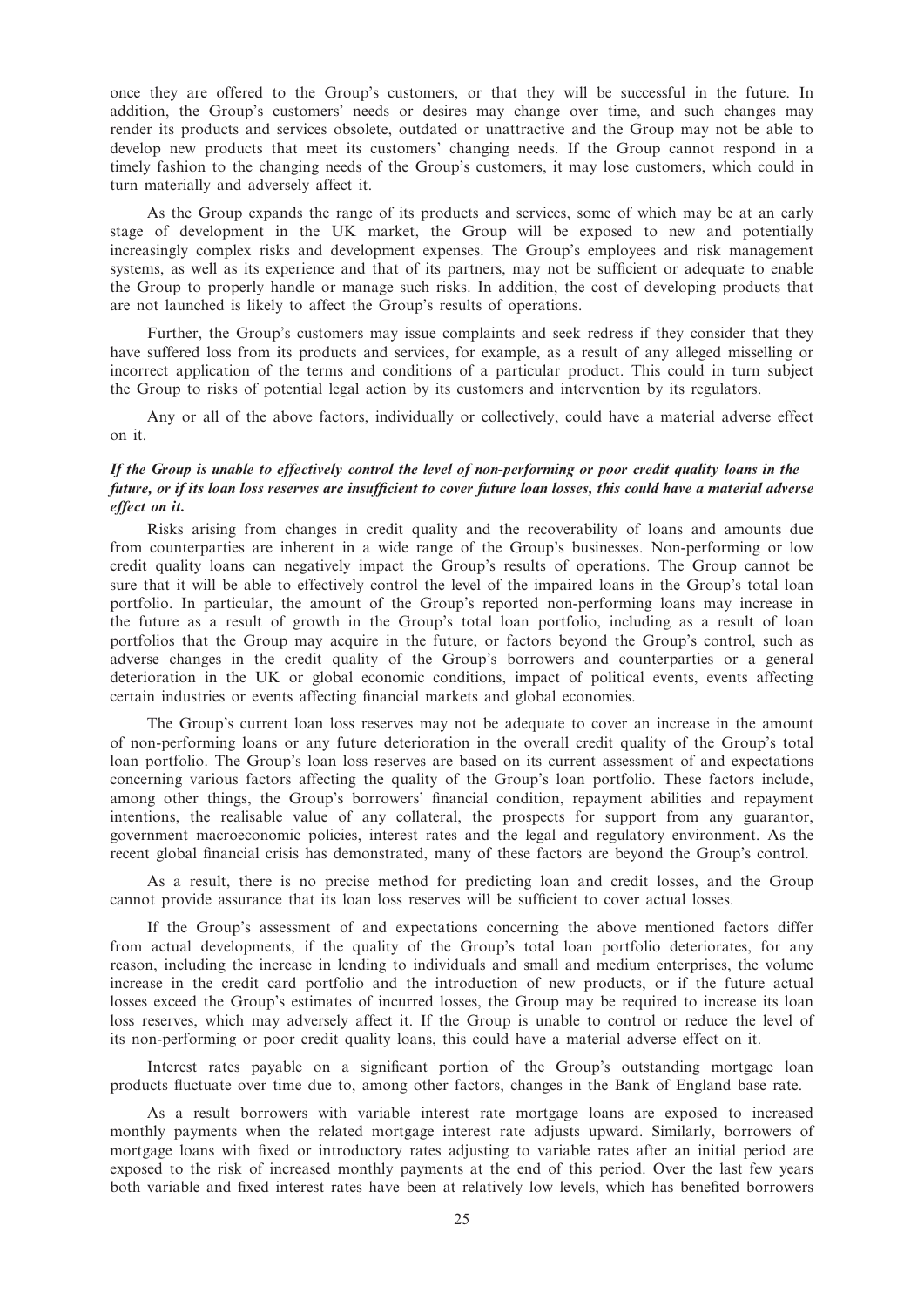of new loans and those repaying existing variable rate loans regardless of special or introductory rates.

Future increases in borrowers' required monthly payments may result in higher delinquency rates and losses in the future. Borrowers seeking to avoid these increased monthly payments by refinancing their mortgage loans may no longer be able to find available replacement loans at comparably low interest rates. These events, alone or in combination, may contribute to higher delinquency rates and losses.

## The Group's loan portfolio is subject to risk of prepayment, which could have a material adverse effect on it.

The Group's loan portfolio is subject to prepayment risk, which results from the ability of a borrower or issuer to pay a debt obligation prior to maturity. Generally, in a declining interest rate environment, prepayment activity increases, which reduces the weighted average lives of the Group's earning assets, and could have a material adverse effect on it. The Group would also be required to amortise net premiums into income over a shorter period of time, thereby reducing the corresponding asset yield and net interest income. Prepayment risk also has a significant adverse impact on credit card and collateralised mortgage loans, since prepayments could shorten the weighted average life of these assets, which may result in a mismatch in the Group's funding obligations and reinvestment at lower yields. Prepayment risk is inherent to the Group's commercial activity and an increase in prepayments could have a material adverse effect on it.

### The value of the collateral, including real estate, securing the Group's loans may not be sufficient, and it may be unable to realise the full value of the collateral securing its loan portfolio.

The value of the collateral securing the Group's loan portfolio may significantly fluctuate or decline due to factors beyond the Group's control, including macroeconomic factors affecting the UK's economy. The residential mortgage loan portfolio is one of the Group's principal assets, comprising 83% of the Group's loan portfolio as of 31 December, 2013. As a result, the Group is highly exposed to developments in the residential property market in the UK.

The housing market has performed stronger than anticipated in 2013, with an increase in both house prices and the volume of property transactions. However, these increases have not so far resulted in strong growth in net mortgage lending in the market. Any further increase in house prices may be limited by the high level of prices relative to household earnings given the continued weakness seen in real earnings growth. The depth of the previous house price declines as well as the continuing uncertainty as to the extent and sustainability of the UK economic recovery will mean that losses could be incurred on loans should they go into possession.

The value of the collateral securing the Group's loan portfolio may also be adversely affected by force majeure events, such as natural disasters like floods or landslides. Any force majeure event may cause widespread damage and could have an adverse impact on the economy of the affected region and may therefore impair the asset quality of the Group's loan portfolio in that area.

The Group may also not have sufficiently up-to-date information on the value of collateral, which may result in an inaccurate assessment for impairment losses of its loans secured by such collateral. If this were to occur, the Group may need to make additional provisions to cover actual impairment losses of its loans, which may materially and adversely affect its operating results, financial condition and prospects.

## The Group has a core strategy to develop the Group's operations organically and through acquisitions, but if the Group is unable to manage such development effectively, this could have an adverse impact on its profitability.

The Group allocates management and planning resources to develop strategic plans for organic development, and to identify possible acquisitions and disposals and areas for restructuring its businesses. The Group cannot provide assurance that it will, in all cases, be able to manage its growth effectively or deliver its strategic development objectives. Challenges that may result from the Group's strategic development decisions include its ability to:

- $>$  manage efficiently the operations and employees of expanding businesses;
- $>$  maintain or grow its existing customer base:
- $\geq$  assess the value, strengths and weaknesses of investment or acquisition candidates;
- $>$  finance strategic opportunities, investments or acquisitions;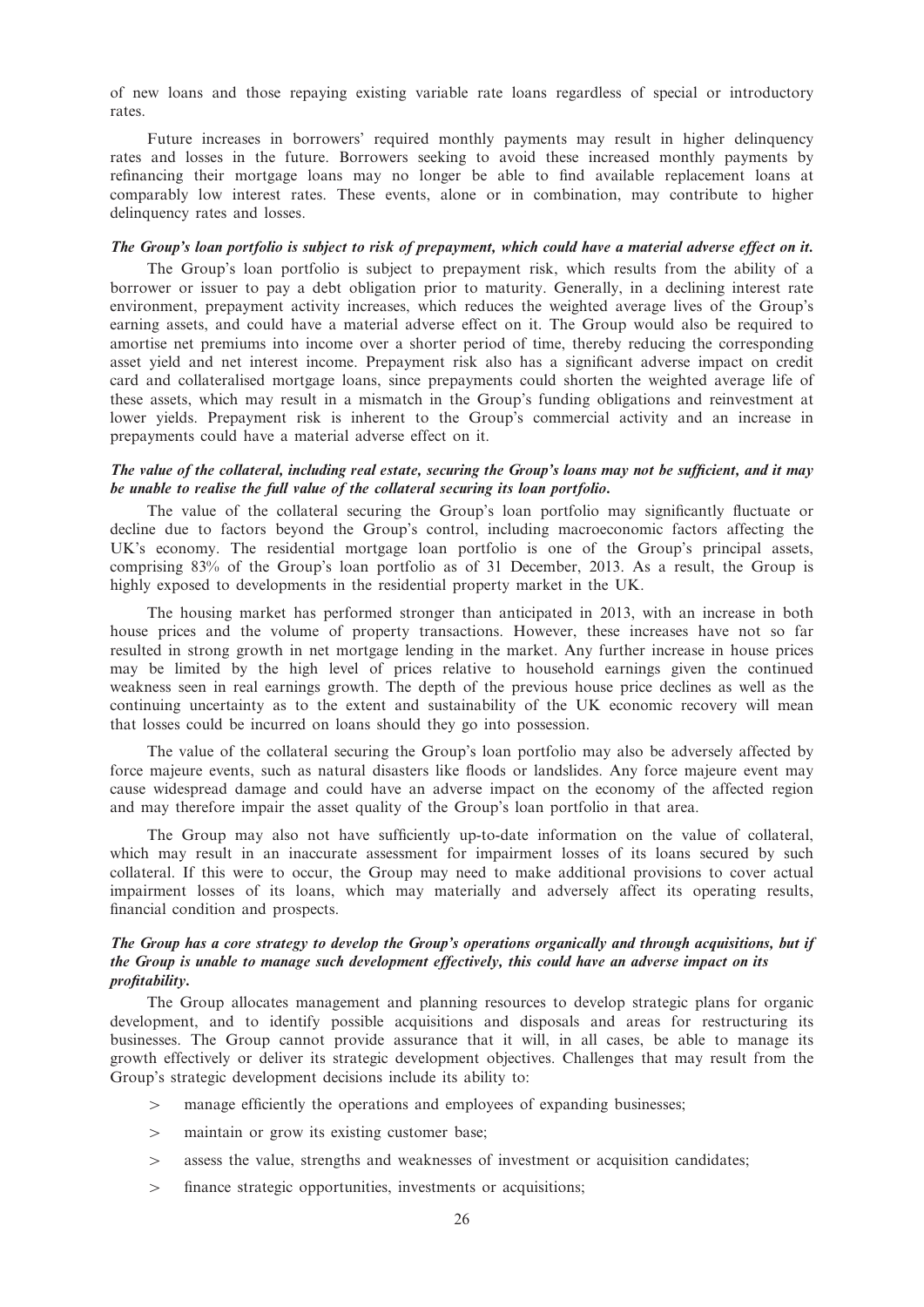- 4 fully integrate strategic investments, or newly-established entities or acquisitions, in line with its strategy;
- $>$  align its current information technology systems adequately with those of an enlarged group;
- $\geq$  apply its risk management policy effectively to an enlarged group; and
- $>$  manage a growing number of entities without over-committing management or losing key personnel.

Any failure to manage the Group's development effectively, including relating to any or all of the above challenges associated with the Group's development plans, could have a material adverse effect on the Group's operating results, financial condition and prospects.

From time to time, the Group evaluates acquisition and partnership opportunities that the Group believes could offer additional value to its shareholders and are consistent with its business strategy. However, the Group may not be able to identify suitable acquisition or partnership candidates, and it may not be able to acquire promising targets or form partnerships on favourable terms or at all. Furthermore preparations for acquisitions which do not complete can be disruptive. The Group bases its assessment of potential acquisitions and partnerships on limited and potentially inexact information and on assumptions with respect to value, operations, profitability and other matters that may prove to be incorrect. The Group's ability to benefit from any such acquisitions and partnerships will depend in part on its successful integration of those businesses. Such integration entails significant risks such as challenges in retaining the customers and employees of the acquired businesses, unforeseen difficulties in integrating operations and systems and unexpected liabilities or contingencies such as legal claims. The Group can give no assurances that its expectations with regards to integration and synergies will materialise. In addition, any acquisition or venture could result in the loss of key employees and inconsistencies in standards, controls, procedures and policies.

Moreover, the success of the acquisition or venture will at least in part be subject to a number of political, economic and other factors that are beyond the Group's control. Any or all of these factors, individually or collectively, could have a material adverse effect on the Group.

#### Goodwill impairments may be required in relation to acquired businesses.

The Group has made business acquisitions in recent years and may make further in the future. It is possible that the goodwill which has been attributed, or may be attributed, to these businesses may have to be written-down if the Group's valuation assumptions are required to be reassessed as a result of any deterioration in their underlying profitability, asset quality and other relevant matters.

Impairment testing in respect of goodwill is performed annually, more frequently if there are impairment indicators present, and comprises a comparison of the carrying amount of the cashgenerating unit with its recoverable amount. Goodwill impairment does not however affect the Group's regulatory capital. Whilst no impairment of goodwill was recognised in 2012 and 2013, there can be no assurances that the Group will not have to write down the value attributed to goodwill in the future, which would adversely affect the Group's results and net assets.

## The Group is subject to substantial regulation and governmental oversight which could adversely affect the Group's business and operations.

As a financial institution, the Group is subject to extensive financial services laws, regulations, administrative actions and policies in the UK, European Union and each other location in which it operates (including in the US and, indirectly, in Spain by the Banco de España (the Bank of Spain) as a result of being part of the Banco Santander, S.A. group) which materially affects the Group's businesses. Statutes, regulations and policies to which the Group are subject, in particular those relating to the banking sector and financial institutions, may be changed at any time, and the interpretation and the application of those laws and regulations by regulators is also subject to change. Any legislative or regulatory actions and any required changes to the Group's business operations resulting from such legislation and regulations could result in significant loss of revenue, limit its ability to pursue business opportunities in which it might otherwise consider engaging, affect the value of assets that it holds, require the Group to increase its prices and therefore reduce demand for the Group's products, impose additional costs on it or otherwise adversely affect the Group's businesses. Accordingly, there can be no assurance that future changes in regulations or in their interpretation or application will not adversely affect the Group.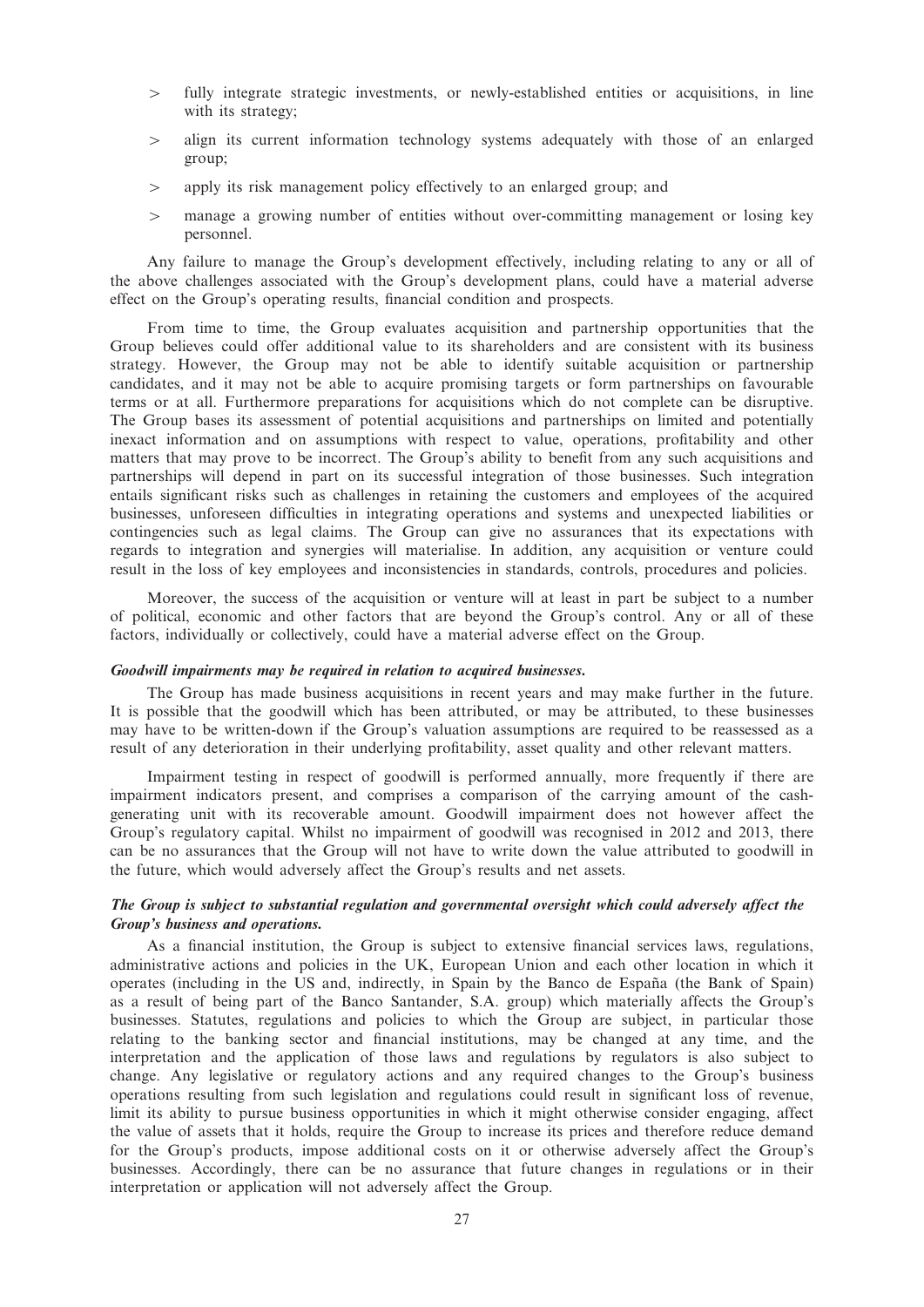During the recent market turmoil, there have been unprecedented levels of government and regulatory intervention and scrutiny, and changes to the regulations governing financial institutions and the conduct of business. In addition, in light of the financial crisis, regulatory and governmental authorities are considering, or may consider, further enhanced or new legal or regulatory requirements intended to prevent future crises or otherwise assure the stability of institutions under their supervision. This intensive approach to supervision has been maintained by the PRA and the FCA (as successor regulatory authorities to the FSA).

Recent proposals and measures taken by governmental, tax and regulatory authorities and further future changes in supervision and regulation, in particular in the UK, which are beyond the Group's control, could materially affect the Group's business, value of assets and operations, and result in significant increases in operational costs. Products and services offered by the Group could also be affected. Changes in UK legislation and regulation to address the stability of the financial sector may also affect the competitive position of the UK banks, including Santander UK, particularly if such changes are implemented before international consensus is reached on key issues affecting the industry, for instance in relation to the FCA and PRA's regulations on capital and liquidity risk management and also the UK Government's introduction of the bank levy. Although the Group works closely with its regulators and continually monitors the situation, future changes in law, regulation, fiscal or other policies can be unpredictable and are beyond the Group's control. No assurance can be given generally that laws or regulations will be adopted, enforced or interpreted in a manner that will not have an adverse effect on the Group's business.

On 16 June, 2010, the Chancellor of the Exchequer announced the creation of the Independent Commission on Banking (the ''ICB''), chaired by Sir John Vickers. The ICB was asked to consider structural and related non-structural reforms to the UK banking sector to promote financial stability and competition, and to make recommendations to the UK Government. The ICB gave its recommendations on 12 September, 2011 and proposed: (i) implementation of a retail ring fence; (ii) increased capital requirements; and (iii) improvement of competition, which were broadly endorsed by the Government in its response published on 19 December, 2011. A White Paper was published on 14 June, 2012 detailing how the Government intends to implement the recommendations of the ICB. A draft of the initial bill to implement the ICB recommendations was published on 12 October, 2012, in the format of framework legislation to put in place the architecture to effect the reforms, with detailed policy being provided for through secondary legislation. On 4 February, 2013, the Financial Services (Banking Reform) Bill (the ''Banking Reform Bill'') was introduced to Parliament. Draft secondary legislation covering certain aspects of the ICB's recommendations was released for consultation in July 2013. The Government expects the primary and secondary legislation to be in place by 2015 and to take effect by 2019. On 1 October, 2013, amendments were made to the Banking Reform Bill. These amendments included provisions to implement the June 2013 recommendations of the Parliamentary Commission on Banking Standards, such as the creation of a new banking standards regime covering the conduct of bank staff and a criminal offence for reckless misconduct of banking staff.

On 18 December, 2013, the Banking Reform Bill (as amended) received Royal Assent in the House of Lords as the Financial Services (Banking Reform) Act 2013 (the ''Banking Reform Act''). Among other things, the Banking Reform Act:

- 4 provides HM Treasury and the PRA powers to implement the ICB recommendations;
- $\ge$  introduces a senior persons regime, replacing the approved persons regime established under FSMA (as amended by the Financial Services Act 2012);
- $>$  introduces a new criminal offence for reckless misconduct in the management of a bank;
- $\geq$  establishes a new payment systems regulator to be established by the FCA; and
- $\ge$  amends the Banking Act 2009 to include a bail-in stabilisation option forming part of the special resolution regime (see the Risk Factor entitled ''Bail-in power under the Banking Reform Act'' for further detail).

It is too early to assess the full impact of the Banking Reform Act and any ancillary secondary legislation which may come into force. However, it is expected that changes to the Group structure and business, for example, will be necessary for the Group to comply with the Banking Reform Act and such changes could have an adverse effect on the operating results, financial condition and prospects of the Group.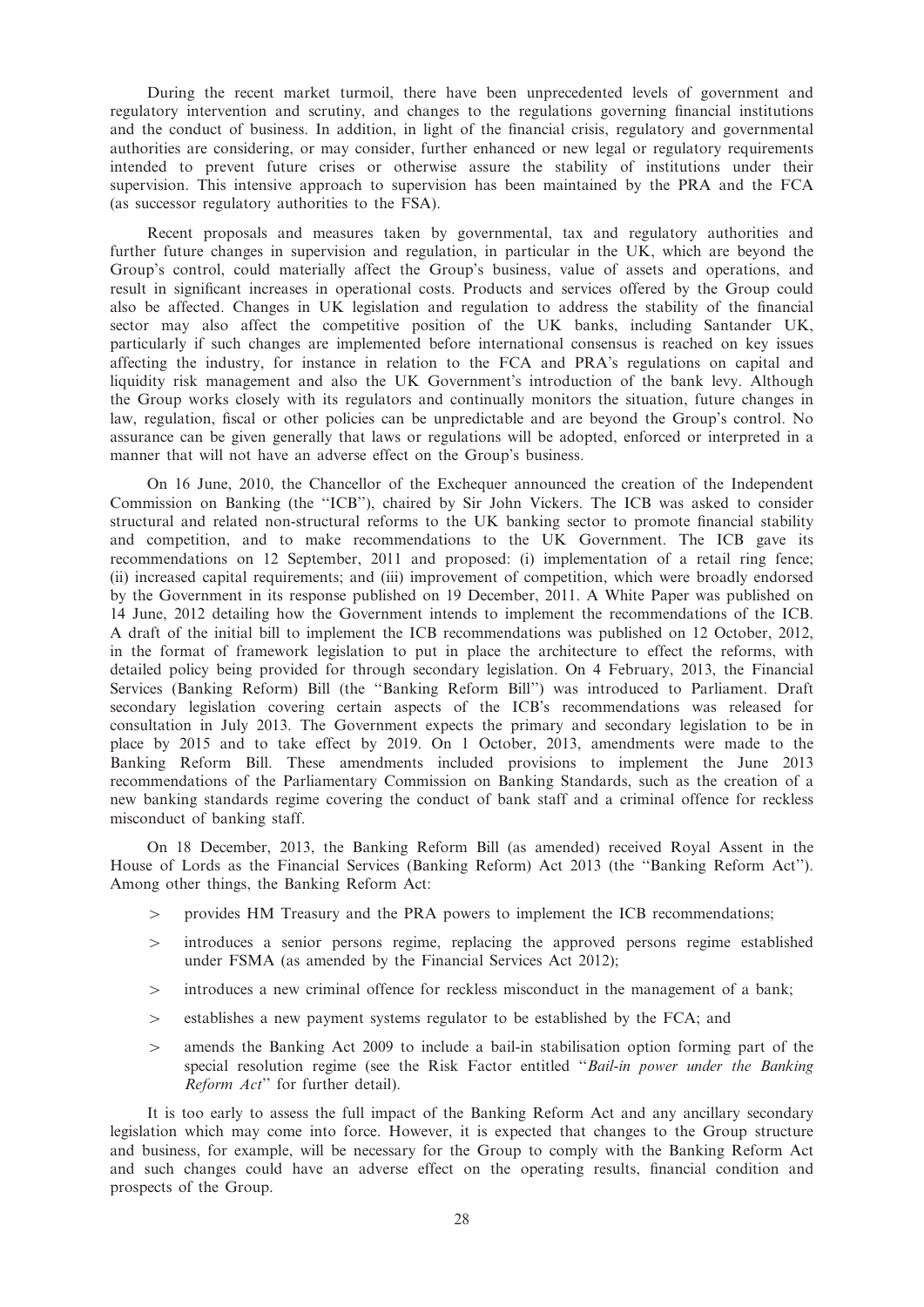In the United States, the Dodd-Frank Wall Street Reform and Consumer Protection Act, enacted on 21 July, 2010 (the ''Dodd-Frank Act''), has been implemented in part and continues to be implemented by various US federal regulatory agencies. The Dodd-Frank Act, among other things, imposes a new regulatory framework on swap transactions, including swaps of the sort that the Group enters into, requires regulators to adopt new rules governing the retention of credit risk by securitisers or originators of securitisations and significantly expands the coverage and scope of regulations that limit affiliate transactions within a banking organisation.

Within the Dodd-Frank Act, the so-called Volcker Rule prohibits 'banking entities' from engaging in certain forms of proprietary trading or from sponsoring or investing in certain private funds, subject to certain exemptions, including exemptions permitting foreign banking entities to engage in trading and fund activities that take place solely outside of the United States. The Volcker Rule became effective on 21 July, 2012 and on 31 January, 2014, US regulators published final regulations to implement the Volcker Rule. In connection with the publication of final implementing regulations for the Volcker Rule, the Federal Reserve Board extended the conformance period for all banking entities until 21 July, 2015, and additional extensions are possible. Banking entities must bring their activities and investments into compliance with the requirements of the Volcker Rule by the end of the conformance period. The Group is assessing how the final implementing regulations for the Volcker Rule will affect its businesses and the Group has been developing and implementing plans to bring affected businesses into compliance. Each of these aspects of the Dodd-Frank Act, as well as others, may directly and indirectly impact various aspects of the Group business. The full spectrum of risks that the Dodd-Frank Act, including the Volcker Rule, poses to the Group is not yet known, however, such risks could be material and the Group could be materially and adversely affected by them.

In the United Kingdom and elsewhere, there is continuing political and regulatory scrutiny of the banking industry and, in particular, retail banking. Political involvement in the regulatory process, in the behaviour and governance of the UK banking sector and in the major financial institutions in which the UK Government has a direct financial interest is likely to continue. The Competition Commission, the FSA (and, following 1 April, 2013, its successor, the FCA) and the Office of Fair Trading (''OFT'') have recently carried out, or are currently conducting, several enquiries.

The resolution of a number of issues, including regulatory reforms, investigations and reviews and court cases, affecting the UK financial services industry could have an adverse effect on the operating results, financial condition and prospects of the Group, or the Group's relations with its customers and potential customers.

### The structure of the financial regulatory authorities in the UK and the UK regulatory framework that applies to the Group has been reformed and reorganised and the Group is subject to any potential resulting uncertainty and changes to the UK regulatory regime in general.

Under the Financial Services Act 2012 which received Royal Assent on 19 December, 2012 the UK Government introduced a range of structural reforms to UK financial regulatory bodies. Such reforms were implemented on 1 April, 2013, as follows:

- $>$  the FSA has ceased to exist;
- > a new Financial Policy Committee ("FPC") was established within the Bank of England which is responsible for macroprudential regulation, or regulation of stability and resilience of the financial system as a whole;
- $\geq$  an independent subsidiary of the Bank of England, the PRA, was established to oversee micro-prudential regulation of financial institutions that manage significant risks on their balance sheets; and
- $>$  the FCA was established and it has the responsibility for conduct of business and markets regulation. The FCA also represents the UK's interests in market regulation at the new European Securities and Markets Authority.

In addition, from 1 April, 2014, regulation of consumer credit business (including second and subsequent charge mortgages) will be transferred from the OFT to the FCA pursuant to provisions contained in the Financial Services Act 2012.

The new supervisory regimes of the PRA and the FCA are still in their initial stages, but it is already evident that implementation of the Financial Services Act 2012 has increased regulatory oversight of the Group's activities, resulting in e.g. constraints in the Group's business activities and increases in regulatory capital requirements. No assurance can be given that further changes will not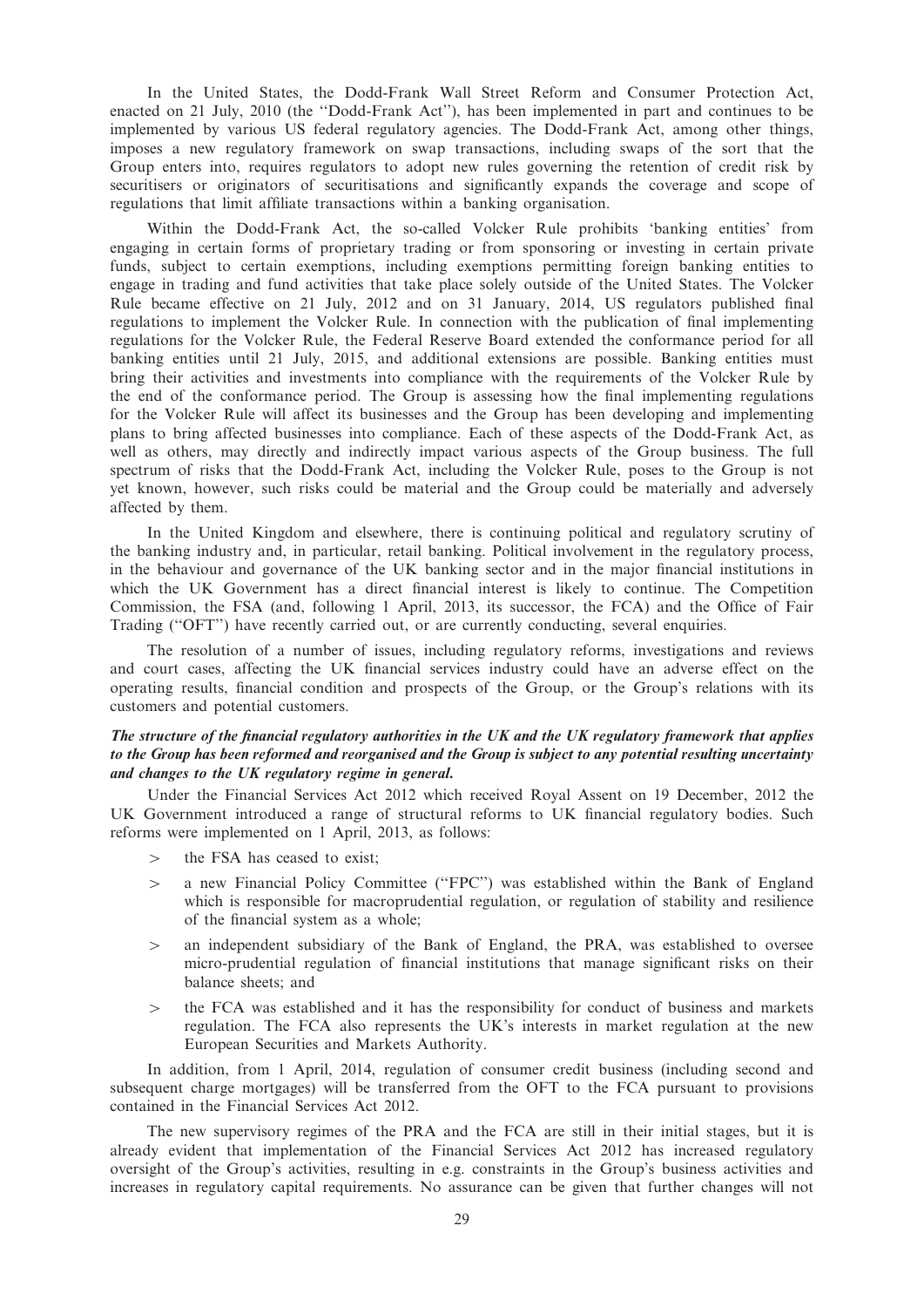be made to the regulatory regime in the UK generally, the Group's particular business sectors in the market or specifically in relation to the Group. Any or all of these factors could have a material adverse effect on the conduct of the Group business and, therefore, also on its strategy and profitability, and ability to respond to and satisfy the supervisory requirements of the relevant UK regulatory authorities.

## Various reforms to the mortgage lending and personal loans market have been proposed which could require significant implementation costs or changes to the Group's business strategy.

In December 2011, the FSA published a consultation paper that consolidates proposals arising out of its wide-ranging ''mortgage market review'', which was launched in October 2009 to consider strengthening rules and guidance on, among other things, affordability assessments, product regulation, arrears charges and responsible lending. The FSA's aim was to ensure the continued provision of mortgage credit for the majority of borrowers who can afford the financial commitment of a mortgage, while preventing a re-emergence of poor lending practices as the supply of mortgage credit in the market recovers. In October 2012, the FSA published a feedback statement and final rules that will come into force on 26 April, 2014. These rules will require, among other things, an assessment of affordability in accordance with detailed requirements, with transitional arrangements where the borrower does not take on additional borrowing except for essential repairs or maintenance work, and will ban self-certified loans. These rules will permit interest-only loans where there is a clearly understood and credible strategy for repaying the capital (evidence of which the lender must obtain before making the loan and check at least once during the term of the loan) and the cost of the repayment strategy must be part of the affordability assessment.

The impact of the changes is now clear and the reforms have presaged a period of significant change for the Group's mortgage lending business which will mean reforms to the Group's mortgage sales delivery systems, changes to the Group's mortgage documentation and significant reform of the Group's approach to risk assessment of prospective mortgage customers. These could have an adverse effect on the operating results, financial condition and prospects of the Group.

The Financial Services Act 2012 contains provisions enabling this transfer of consumer credit regulation (which includes new and existing second charge mortgages) from the OFT to the FCA. HM Treasury has announced that consumer credit regulation will be transferred to the FCA from 1 April, 2014. The related secondary consumer credit legislation was enacted in July 2013. Under the new regime, the FCA may make rules under which, and from dates to be specified: (a) carrying on certain credit-related activities (including in relation to servicing credit agreements) otherwise than in accordance with permission from the FCA will render the credit agreement unenforceable without FCA approval and (b) the FCA will have power to render unenforceable contracts made in contravention of its rules on cost and duration of credit agreements or in contravention of its product intervention rules. The Financial Services Act 2012 also provides for formalised cooperation to exist between the FCA and the Financial Ombudsman Service (which determines complaints by eligible complainants in relation to authorised financial services firms, consumer credit licensees and certain other businesses), particularly where issues identified potentially have wider implications with a view to the FCA requiring firms to operate consumer redress schemes.

On 3 October, 2013, the FCA published a further consultation paper containing detailed proposals for conduct of business and prudential rules for consumer credit firms and containing feedback to the FSA's earlier consultation.

Given the uncertainties still surrounding the transition of the consumer credit regime from the OFT to the FCA, it is not clear what the impact on the Group will be. However, a likely consequence of these pending changes is that the Group will have to review and reform the sales processes and documentation of its consumer credit products including credit card and unsecured personal loan products before April 2014. This review and the changes which may have to be made could adversely affect the Group's business.

Further, in March 2011, the European Commission published a proposal for a directive on credit agreements relating to residential immovable property for consumers (the ''Mortgage Credit Directive''). The proposal requires, among other things, standard pre-contractual information, calculation of the annual percentage rate of charge in accordance with a prescribed formula, and a right of the borrower to make early repayment. On 10 December, 2013, the European Parliament adopted the text of the proposed Mortgage Credit Directive and the European Council is expected to formally adopt the text of the Mortgage Credit Directive in one of its forthcoming meetings. The FCA Director of Mortgage and Consumer Lending stated in November 2013 that the FCA intended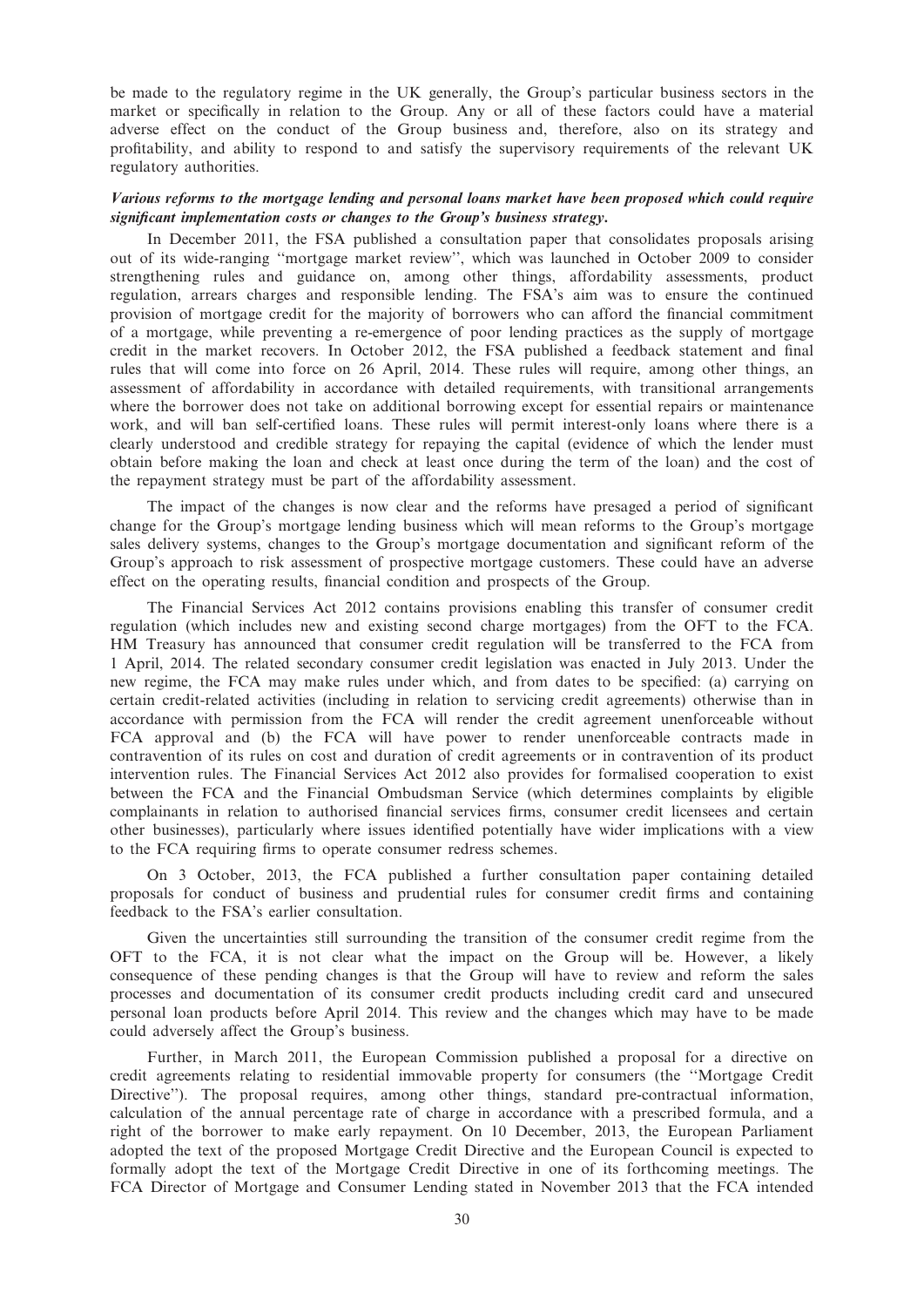to publish a consultation on the implementation of the Mortgage Credit Directive in mid-2014. Until the UK implementing legislation is published, it is not certain what effect the adoption and implementation of the Mortgage Credit Directive will have on the Group's mortgage business.

#### The Group is exposed to risk of loss from legal and regulatory proceedings.

The Group faces various issues that may give rise to risk of loss from legal and regulatory proceedings. These issues, including appropriately dealing with potential conflicts of interest, and legal and regulatory requirements, could increase the amount of damages asserted against the Group or subject it to regulatory enforcement actions, fines and penalties. The current regulatory environment, with its increased supervisory focus on enforcement, combined with uncertainty about the evolution of the regulatory regime, may lead to material operational and compliance costs. These include the risk that:

- $\ge$  certain aspects of the Group's business may be determined by the Bank of England, the FCA and PRA, HM Treasury, the OFT, the Financial Ombudsman Service or the courts as not being conducted in accordance with applicable laws or regulations, or, in the case of the FOS, with what is fair and reasonable in the Ombudsman's opinion;
- $>$  the alleged misselling of financial products, such as payment protection insurance, including as a result of having sales practices and/or rewards structures that are deemed to have been inappropriate, resulting in disciplinary action (including significant fines) or requires the Group to amend sales processes, withdraw products, or provide restitution to affected customers, all of which may require additional provisions to be recorded in the Group's financial statements and could adversely impact future revenues from affected products;
- $\geq$  the Group holds accounts for entities that might be or are subject to interest from various regulators, including the UK's Serious Fraud Office, regulators in the US and elsewhere. The Group is not aware of any current investigation into it as a result of any such enquiries, but cannot exclude the possibility of the Group's conduct being reviewed as part of any such investigation; and
- $\geq$  the Group may be liable for damage to third parties harmed by the conduct of its business.

The Group is from time to time subject to certain claims and party to certain legal proceedings incidental to the normal course of its business, including in connection with its lending activities, relationships with its employees and other commercial or tax matters. These can be brought against the Group under UK regulatory processes or in the UK courts, or those in other jurisdictions where the Group operates including the European Union and the US. In view of the inherent difficulty of predicting the outcome of legal matters, particularly where the claimants seek very large or indeterminate damages, or where the cases present novel legal theories, involve a large number of parties or are in the early stages of discovery, the Group cannot state with confidence what the eventual outcome of these pending matters will be or what the eventual loss, fines or penalties related to each pending matter may be and these pending matters are not disclosed by name because they are under assessment. The Group believes that it has made adequate provisions related to the costs anticipated to be incurred in connection with these various claims and legal proceedings. However, the amount of these provisions is substantially less than the total amount of the claims asserted against the Group and in light of the uncertainties involved in such claims and proceedings, there can be no assurance that the ultimate resolution of these matters will not significantly exceed the provisions currently accrued by it. As a result, the outcome of a particular matter may be material to the Group's operating results for a particular period, depending upon, among other factors, the size of the loss or liability imposed and its level of income for that period.

The FCA carries out regular and frequent reviews of the conduct of business by financial institutions including banks. An adverse finding by a regulator could result in the need for extensive changes in systems and controls, business policies, and practices coupled with suspension of sales, withdrawal of services, customer redress, fines and reputational damage.

Failure to manage these risks adequately could have a material adverse effect on the Group's reputation, operating results, financial condition and prospects.

## Potential intervention by the FCA, the PRA or an overseas regulator may occur, particularly in response to customer complaints.

The PRA and the FCA now have a more outcome-focused regulatory approach than their predecessor the FSA. This involves more proactive enforcement and more punitive penalties for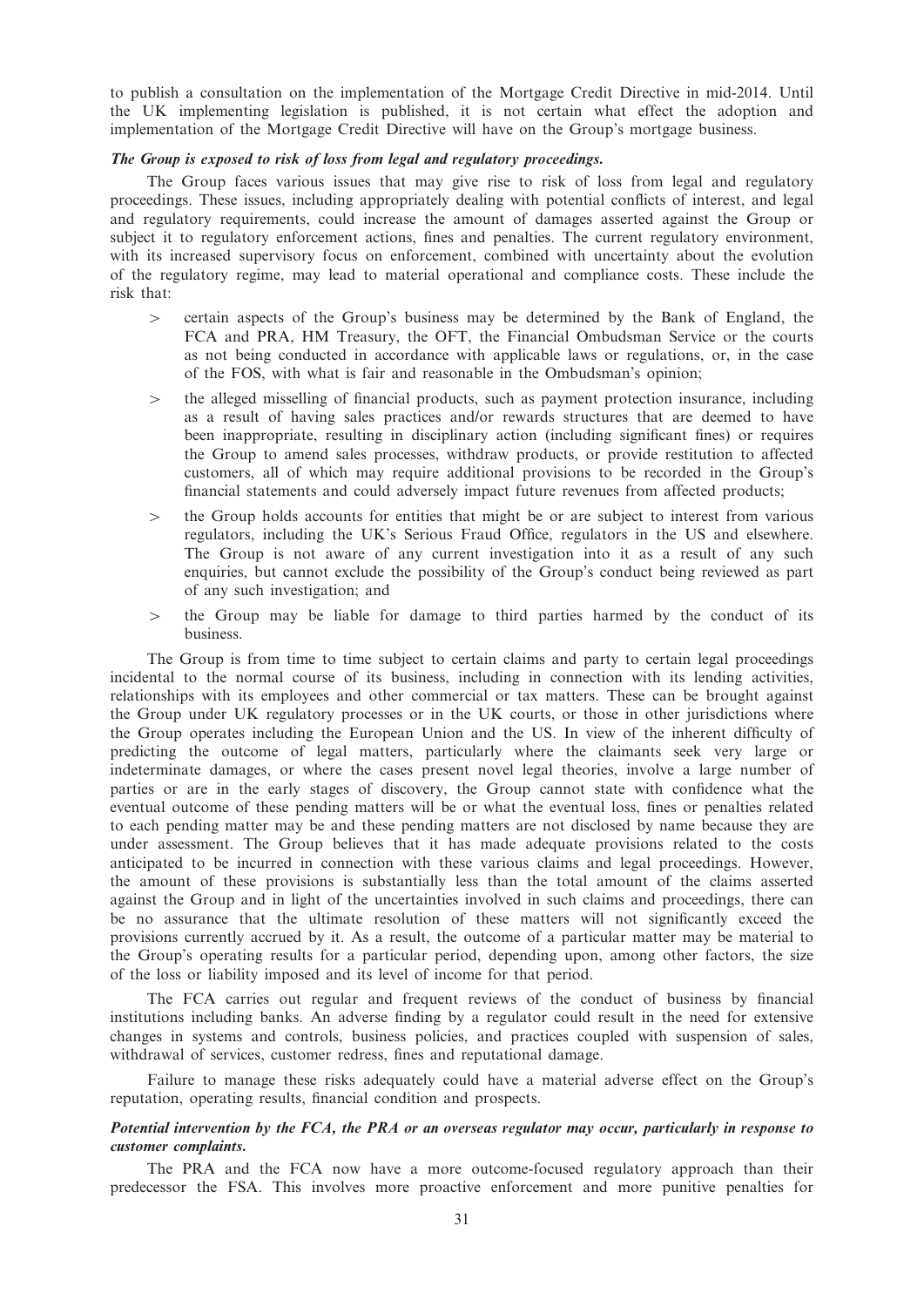infringement. As a result, the Group and other PRA and/or FCA-authorised firms are therefore facing increased supervisory intrusion and scrutiny (resulting in increasing internal compliance costs and supervision fees) and in the event of a breach of their regulatory obligations are likely to face more stringent penalties.

In particular, the FCA has a strong focus on consumer protection and it is taking a more interventionist approach in its increasing scrutiny of product terms and conditions. FSMA (as amended by the Financial Services Act 2012) gives the FCA the power to make temporary product intervention rules either to improve a firm's systems and controls in relation to product design, product management and implementation, or to address problems identified with products which may potentially cause significant detriment to consumers because of certain product features or firms' flawed governance and distribution strategies. Such rules may prevent firms from entering into product agreements with consumers until such problems have been rectified.

The regulatory regime requires the Group to be in compliance across all aspects of its business, including the training, authorisation and supervision of personnel, systems, processes and documentation. If the Group fails to be compliant with relevant regulations, there is a risk of an adverse impact on the Group's business from sanctions, fines or other action imposed by the regulatory authorities. Customers of financial services institutions, including customers of the Group, may seek redress if they consider that they have suffered loss as a result of the misselling of a particular product, or through incorrect application of the terms and conditions of a particular product. Given the inherent unpredictability of litigation and the evolution of judgements by the Financial Ombudsman Service, it is possible that an adverse outcome in some matters could have a material adverse effect on the operating results, financial condition and prospects of the Group arising from any penalties imposed or compensation awarded, together with the costs of defending such an action.

Under the Financial Services Act 2010, the FCA has the power to require authorised firms, including the Group, to establish a consumer redress scheme if it considers that consumers have suffered loss or damage as a consequence of a widespread or regular regulatory failing, including misselling.

In recent years there have been several industry-wide issues in which the FSA (now the FCA) has intervened directly. One such issue is the misselling of PPI. In August 2010, the FSA published a policy statement entitled ''The assessment and redress of Payment Protection Insurance complaints'' (the ''Policy Statement''). The Policy Statement contained rules which altered the basis on which regulated firms (including Santander UK and certain members of the Group) must consider and deal with complaints in relation to the sale of PPI and potentially increased the amount of compensation payable to customers whose complaints are upheld. A legal challenge of these rules by the British Bankers' Association (the ''BBA'') was unsuccessful. In light of this and the consequential increase in claims levels the Group performed a detailed review of its provision requirements in the first half of 2011 and as a result, revised its provision for PPI complaint liabilities to reflect the new information. The overall effect of the above was a substantial increase in the provision requirement for 2011. In setting the PPI provision, management estimated the total claims that were likely to be received. While initial claim levels at the beginning of the process were quite low, this increased as a result of press coverage and the activities of the claims management companies (''CMCs''), and then began to decrease after reaching a peak in the second half of 2012. In line with expectations, the volume of activity observed and the number of complaints received decreased over 2013. Although the Group continues to receive a significant number of complaints via CMCs, these are declining in line with overall volumes. The PPI provision remains adequate in management's view and the Group will continue to be monitored.

Notwithstanding the recent trend of decreasing complaints, the ultimate financial impact on the Group of the claims arising from PPI complaints is still uncertain and will depend on a number of factors, including the implementation of the Policy Statement, the rate at which new complaints arise, the content and quality of the complaints (including the availability of supporting evidence), the role of claims management companies and the average uphold rates and redress costs. The Group can make no assurance that expenses associated with PPI complaints will not exceed the provision the Group has made relating to these claims. More generally, the Group can make no assurance that its estimates for potential liabilities, based on the key assumptions the Group used, are correct, and the reserves taken as a result may prove inadequate. If the Group were to incur additional expenses that exceed provisions for PPI liabilities or other provisions, these expenses could have a material adverse effect on the operating results, financial condition and prospects of the Group.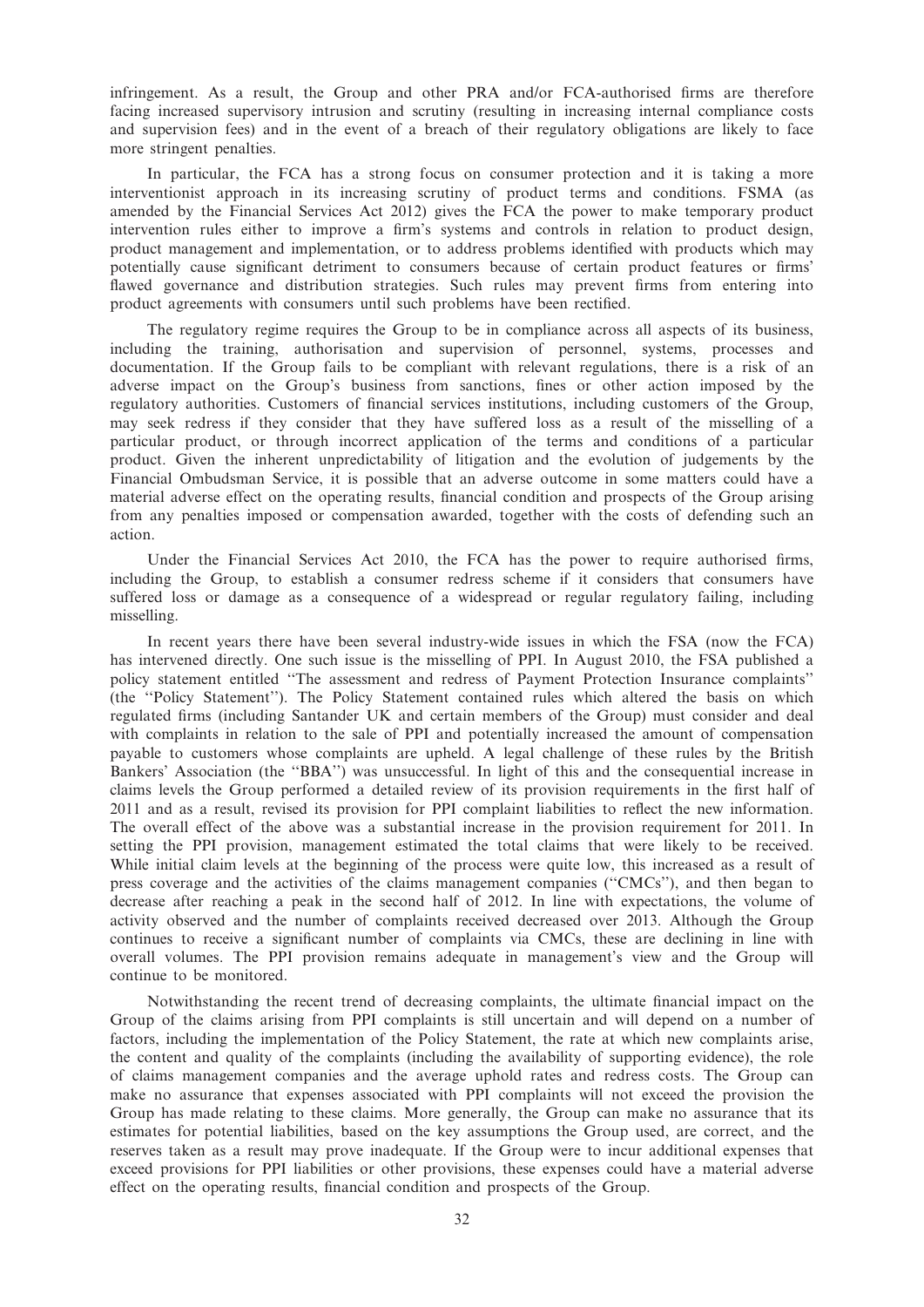All the above is similarly relevant to any future industry-wide misselling or other issues that could affect the Group, such as the sale of other retail financial products and interest-rate derivative products sold to SMEs. This may lead from time to time to: (i) significant direct costs or liabilities (including in relation to misselling); and (ii) changes in the practices of such businesses which benefit customers at a cost to shareholders.

Decisions taken by the Financial Ombudsman Service (or any overseas equivalent that has jurisdiction) could, if applied to a wider class or grouping of customers, have a material adverse effect on the Group's operating results, financial condition and prospects.

The Financial Services and Markets Act 2000 (Designated Consumer Bodies) Order 2013 (the ''Order'') was made on 16 December, 2013 and came into force on 1 January, 2014. The Order designates the National Association of Citizens Advice Bureaux, the Consumers' Association, the General Consumer Council for Northern Ireland and the National Federation of Self Employed and Small Businesses as consumer bodies that may submit a super-complaint to the FCA on behalf of consumers of financial services where it considers that a feature, or a combination of features, of the market for financial services in the UK is seriously damaging the interests of these customers. Complaints about damage to the interests of individual consumers will continue to be dealt with by the Financial Ombudsman Service. If a super-complaint is made against the Group by a designated consumer body under this Order, any response published or action taken by the FCA could have a material adverse effect on the Group's operating results, financial condition and prospects.

#### The Banking Act and similar European legislation, may adversely affect the Group's business.

The Banking Act 2009 (the ''Banking Act'') came into force on 21 February, 2009. The special resolution regime set out in the Banking Act provides HM Treasury, the Bank of England, the PRA and the FCA (and their successor bodies) with a variety of powers for dealing with UK deposit taking institutions (and, in certain circumstances, their holding companies) that are failing or likely to fail, including: (i) to take a bank or bank holding company into temporary public ownership; (ii) to transfer all or part of the business of a bank to a private sector purchaser; or (iii) to transfer all or part of the business of a bank to a ''bridge bank''. The special resolution regime also comprises a separate insolvency procedure and administration procedure each of which is of specific application to banks. These insolvency and administration measures may be invoked prior to the point at which an application for insolvency proceedings with respect to a relevant institution could be made.

If an instrument or order were made under the Banking Act in respect of Santander UK, such instrument or order (as the case may be) may (among other things): (i) result in a compulsory transfer of shares or other securities or property of Santander UK; (ii) impact on the rights of the holders of shares or other securities in Santander UK or result in the nullification or modification of the terms and conditions of such shares or securities; or (iii) result in the de-listing of Santander UK's shares and/or other securities. In addition, such an order may affect matters in respect of Santander UK and/or other aspects of Santander UK's shares or other securities which may negatively affect the ability of Santander UK to meet its obligations in respect of such shares or securities.

At present, no instruments or orders have been made under the Banking Act relating to the Group and there has been no indication that any such order will be made, but there can be no assurance that holders of shares or other securities in Santander UK would not be adversely affected by any such order if made in the future.

In addition, pursuant to recent amendments made to the Banking Act (which amendments have not taken effect), provision has been made for tools to be used in respect of a wider range of UK entities, including investment firms and certain banking group companies provided that certain conditions are met. HM Treasury carried out a consultation on secondary legislation that specifies the definition of such companies. This consultation closed on 21 November, 2013. The proposed secondary legislation would, if enacted, have the effect of allowing the Banking Act powers to be applied to investment firms that are required to hold initial capital of  $\epsilon$ 730,000 and to certain UK incorporated non-bank companies in the Group. Until such secondary legislation is made, it is too early to anticipate the full impact of the amendments made to the Banking Act and it is not possible to determine the impact of any action taken under the relevant provisions on investors, should such provisions apply to companies in the Group. For more information please see the risk factor entitled ''Bail-in power under the Banking Reform Act'' below.

In June 2012, the European Commission published a legislative proposal for a directive providing for the establishment of an EU-wide framework for the recovery and resolution of credit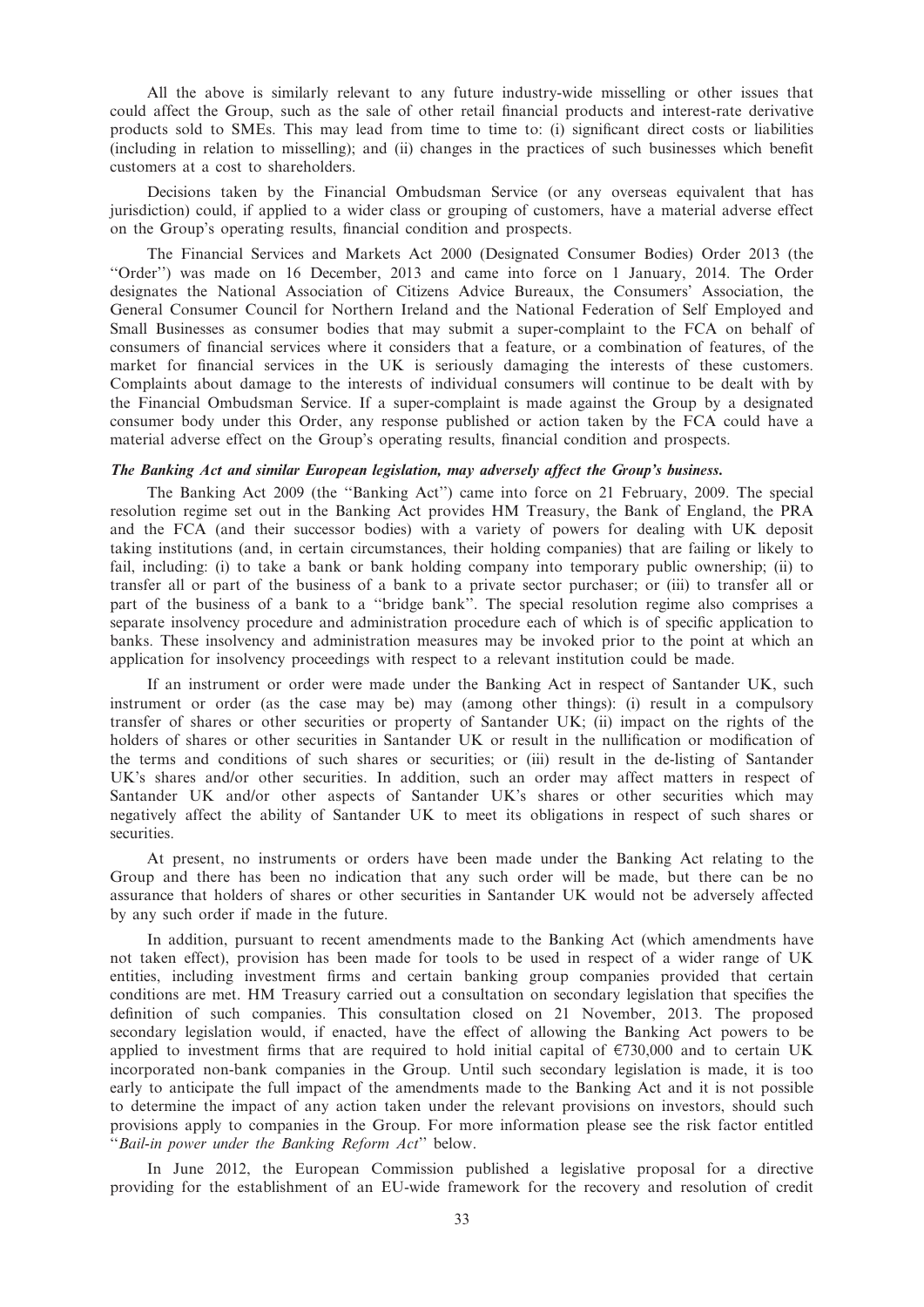institutions and investment firms (the ''RRD''). The stated aim of the draft RRD is to provide authorities with common tools and powers to address banking crises pre-emptively in order to safeguard financial stability and minimise taxpayers' exposure to losses. The draft RRD currently contains similar resolution tools and powers to the Banking Act, including a ''bail-in'' power which, if implemented, would give resolution authorities the power to write down the claims of unsecured creditors of a failing institution and to convert unsecured debt claims to equity (subject to certain parameters). The draft RRD currently contemplates that its provisions must be applied by EU Member States from 1 January, 2015 except for the bail-in tool (in relation to certain instruments) which is to be applied from 1 January, 2016.

The draft RRD envisages that the resolution powers, including the bail-in power, could, if certain trigger conditions are satisfied, be applied to credit institutions and certain large investment firms in the EU. Consequently, if the RRD were implemented in its current form and the relevant trigger conditions satisfied, there is a possibility that these powers could be applied to the Group. The implementation of such powers currently set out in the draft RRD would impact how credit institutions and investment firms (including the Group) are managed as well as, in certain circumstances, the rights of creditors. However, the proposed directive is not in final form and changes may be made to it in the course of the legislative process. In addition, many of the proposals contained in the draft RRD have already been implemented in the Banking Act and it is currently unclear as to what extent, if any, the provisions of the Banking Act may need to change once the draft RRD is implemented. Accordingly, it is not yet possible to assess the full impact of the draft RRD on the Group and there can be no assurance that, once it is implemented, the fact of its implementation or the taking of any actions currently contemplated in it would not materially and adversely affect the Group's operating results, financial condition and prospects.

In addition, the RRD provides for resolution authorities to have the power to require institutions and groups to make structural changes to ensure legal and operational separation of ''critical functions'' from other functions where necessary, or to require institutions to limit or cease existing or proposed activities in certain circumstances. If used in respect of the Group, these ex ante powers could have a negative impact on its business.

#### Bail-in power under the Banking Reform Act

On 1 October, 2013, the UK Government published amendments to the Financial Services (Banking Reform) Bill. The amendments introduce, among other things, a national ''bail-in'' power, which would form part of the existing special resolution regime under the Banking Act. On 18 December, 2013, the Banking Reform Bill received Royal Assent in the House of Lords as the Banking Reform Act. The UK bail-in power under the Banking Act will come into force on such date as shall be stipulated by HM Treasury.

The UK bail-in power was introduced as an additional power available to the UK resolution authority, to enable it to recapitalise a failed institution by allocating losses to unsecured creditors subject to the rights of such creditors to be compensated under a bail-in compensation order, which is based on the principle that such creditors should receive no less favorable treatment than they would have received, had the bank entered into insolvency immediately before the coming into effect of the bail-in power. The bail-in power includes the power to cancel or write-down (in whole or in part) certain liabilities (including the notes) or modify the terms of certain contracts (including the notes) for the purposes of reducing or deferring the liabilities of a UK bank under resolution and the power to convert certain liabilities (including the notes) from one form to another. The conditions for use of the UK bail-in power are generally that (i) the regulator determines the relevant UK bank is failing or likely to fail, (ii) it is not reasonably likely that any other action can be taken to avoid such a UK bank's failure and (iii) the relevant UK resolution authority determines that it is in the public interest to exercise the bail-in power.

According to the Banking Act, as well as similar principles proposed in the RRD (as described above), the relevant UK resolution authority should have regard to the insolvency treatment principles when exercising the UK bail-in power in respect of the notes. The insolvency treatment principles are that (i) the exercise of the UK bail-in power should be consistent with treating all liabilities of the bank in accordance with the priority that they would enjoy on a liquidation and (ii) any creditors who would have equal priority on a liquidation should bear losses on an equal footing with each other. HM Treasury may, by order, specify further matters or principles to which the relevant UK resolution authority must have regard when exercising the UK bail-in power. These principles may be specified in addition to, or instead of, the insolvency treatment principles. If the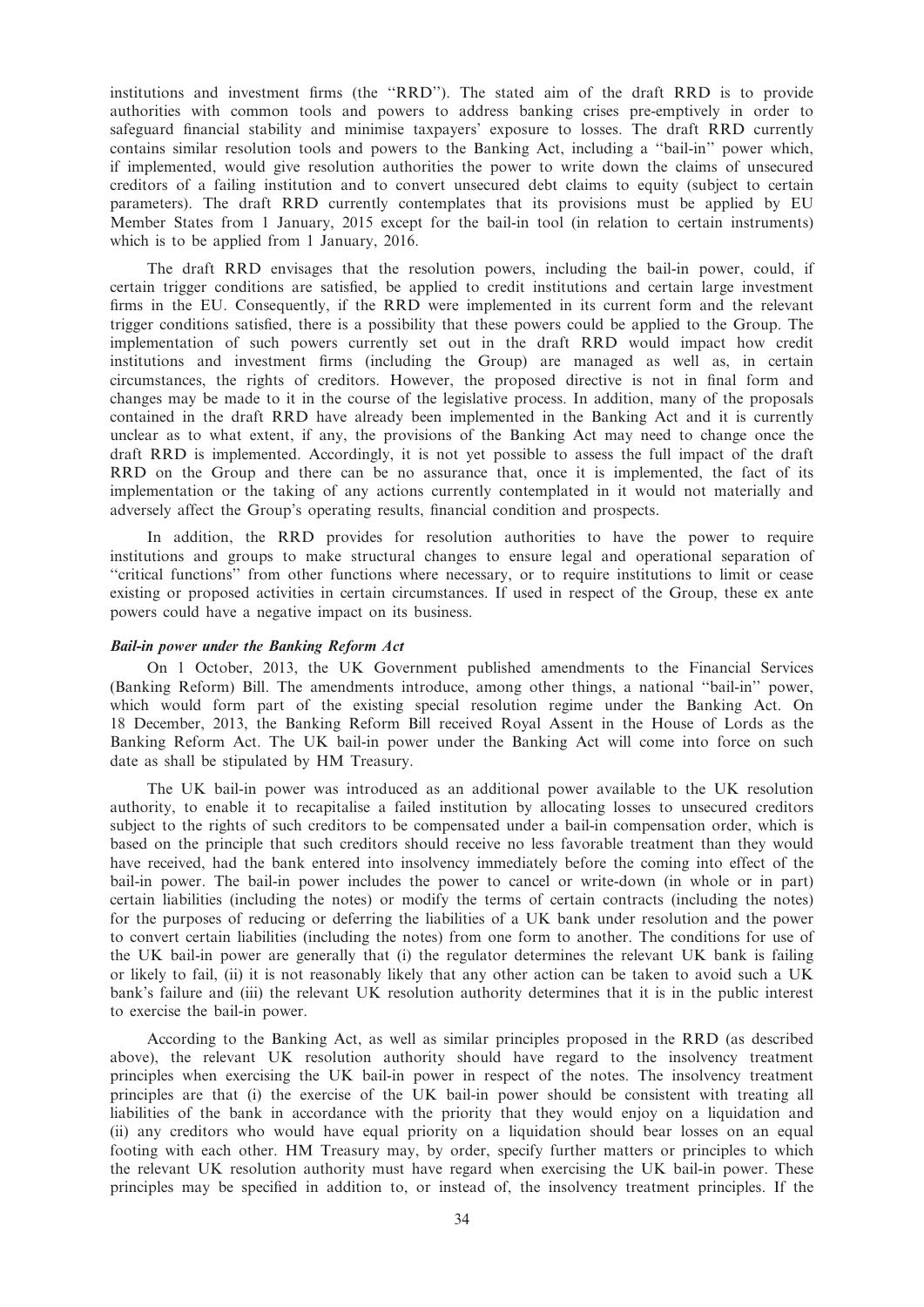relevant UK resolution authority departs from the insolvency treatment principles when exercising the UK bail-in power, it must report to the Chancellor of the Exchequer stating the reasons for its departure.

It is understood that the UK bail-in power as contemplated in the Banking Reform Act will be subject to further conditions and limitations to be set out in secondary legislation, on which HM Treasury intends to consult in the coming months. Accordingly, the final form of the UK bail-in power under the Banking Act remains subject to some uncertainty.

While pre-conditions have been proposed for the exercise of the UK bail-in power under the Banking Act, there is no certainty as to how the relevant UK resolution authority will exercise any bail-in power with respect to a financial institution and/or securities, such as the notes, issued by that institution. As noted above, it is expected that secondary legislation to this effect will be published in the coming months. Notwithstanding any such secondary legislation, the relevant UK resolution authority is likely to have considerable discretion as to how it exercises the UK bail-in power. As there may be many factors, including factors outside of the Group's control or not directly related to the Group, which could result in such a determination, holders of the notes may not be able to refer to publicly available criteria in order to anticipate a potential exercise of any such UK bail-in power.

Accordingly, the threat of bail-in may affect trading behaviour, including prices and volatility, and, as a result, the notes are not necessarily expected to follow the trading behaviour associated with other types of securities.

Once it has come into force, the UK bail-in power under the Banking Act could be used to impose losses on holders of the notes. In addition, Santander UK, the guarantor, is a UK bank subject to the Banking Act and accordingly the guarantees of the notes may be subject to the UK bail-in power. If the UK bail-in power is applied to the guarantees, holders of the notes may lose the benefit of the guarantees of the notes.

## The Group is responsible for contributing to compensation schemes in the UK in respect of banks and other authorised financial services firms that are unable to meet their obligations to customers.

In the UK, the Financial Services Compensation Scheme (''FSCS'') was established under the Financial Services and Markets Act 2000 and is the UK's statutory fund of last resort for customers of authorised financial services firms. The FSCS can pay compensation to customers if a PRA or FCA-authorised firm is unable, or likely to be unable, to pay claims against it (for instance, an authorised bank is unable to pay claims by depositors). The FSCS is funded by levies on firms authorised by the PRA or the FCA, including Santander UK and other members of the Group.

Following the default of a number of authorised financial services firms since 2008, the FSCS borrowed funds totalling approximately £18 billion from HM Treasury to meet the compensation costs for customers of those firms. Whilst it is expected that the substantial majority of the principal will be repaid from funds the FSCS levies from asset sales, surplus cash flow or other recoveries in relation to assets of the firms that defaulted, to the extent there remains a shortfall, the FSCS will recover this shortfall by levying firms authorised by the PRA or the FCA in instalments. The first instalment was in scheme year 2013/14 and the Group made a first capital contribution in August 2013. For the year ended 31 December, 2013, the Group charged £59m to the income statement in respect of the costs of the FSCS.

In the event that the FSCS raises further funds from authorised firms or increases the levies to be paid by such firms or the frequency at which the levies are to be paid, the associated cost to the Group may have a material adverse effect on the Group's operating results, financial condition and prospects. The recent measures taken to protect the depositors of deposit-taking institutions involving the FSCS, such as the borrowing from HM Treasury as mentioned above, have resulted in a significant increase in the levies made by the FSCS on the industry and such levies may continue to go up if similar measures are required to protect depositors of other institutions.

In addition, regulatory reform initiatives in the UK and internationally may result in further changes to the FSCS, which could result in additional costs and risks for the Group. For instance, the FSA announced in October 2011 that it was restarting its review of the funding of the FSCS and on 25 July, 2012 it announced a consultation on proposed changes to the funding of the FSCS, with comments due by 25 October, 2012. Following this consultation, whilst most of the proposals were taken forward and came into effect from 1 April, 2013, other proposals relating to intermediaries and investment providers were revised and a consultation on these revised proposals closed on 18 February, 2013. Similarly, in July 2013, the Council of the European Union announced its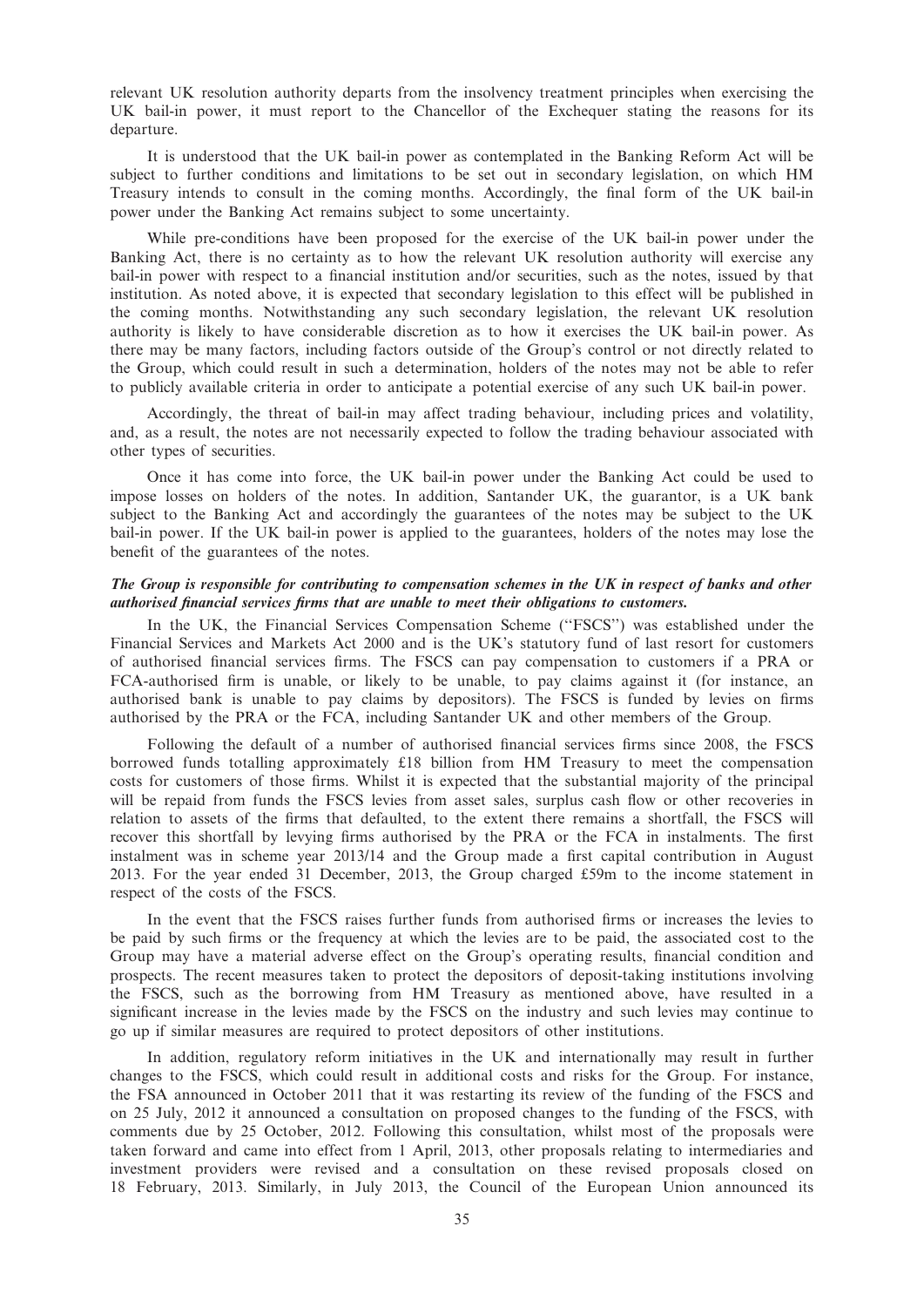intention that revisions to the EU Deposit Guarantee Scheme Directive should be adopted by the end of 2013. The proposed revisions include the introduction of a tighter definition of deposits, a requirement that the Deposit Guarantee Scheme pay customers within a week and a requirement that banks must be able to provide information on the aggregated deposits of a depositor. If these revisions are adopted, they are likely to affect the methodology employed by the FSCS for determining levies on institutions. Changes as a result of this may affect the profitability of Santander UK (and other members of the Group required to contribute to the FSCS). The European Parliament and EU member States are in the final stages of negotiation on the text of the EU Deposit Guarantee Scheme Directive which is expected to be formally approved in early 2014.

FSCS levies are collected by the FCA as part of a single payment by firms covering the FCA, the PRA, the Financial Ombudsman Service and the FSCS fees. It is possible that future policy of the FSCS and future levies on the firms authorised by the FCA or PRA may differ from those at present and that this could lead to a period of some uncertainty for members of the Group. In addition, it is possible that other jurisdictions where the Group operates could introduce or amend their similar compensation, contributory or reimbursement schemes. As a result of any such developments, the Group may incur additional costs and liabilities which may adversely affect its operating results, financial condition and prospects.

#### The Group may not be able to detect money laundering and other illegal or improper activities fully or on a timely basis, which could expose it to additional liability and could have a material adverse effect on it.

The Group is required to comply with applicable anti-money laundering, anti-terrorism and other laws and regulations in the jurisdictions in which it operates. These laws and regulations require the Group, among other things, to adopt and enforce ''know-your-customer'' policies and procedures and to report suspicious and large transactions to the applicable regulatory authorities. These laws and regulations have become increasingly complex and detailed, require improved systems and sophisticated monitoring and compliance personnel and have become the subject of enhanced government supervision.

While the Group has adopted policies and procedures aimed at detecting and preventing the use of its banking network for money laundering and related activities, such policies and procedures have in some cases only been recently adopted and may not completely eliminate instances where the Group may be used by other parties to engage in money laundering and other illegal or improper activities. In addition, the personnel the Group employs in supervising these activities may not have experience that is comparable to the level of sophistication of criminal organisations. To the extent the Group fails to fully comply with applicable laws and regulations, the relevant government agencies to which the Group reports have the power and authority to impose fines and other penalties on it, including the revocation of licences. In addition, the Group's business and reputation could also suffer if customers use the Group's banking network for money laundering or illegal or improper purposes.

In addition, while the Group reviews its relevant counterparties' internal policies and procedures with respect to such matters, the Group, to a large degree, relies upon its relevant counterparties to maintain and properly apply their own appropriate anti-money laundering procedures. Such measures, procedures and compliance may not be completely effective in preventing third parties from using the Group's (and its relevant counterparties) as a conduit for money laundering (including illegal cash operations) without the Group's (and its relevant counterparties') knowledge. If the Group is associated with, or even accused of being associated with, or of becoming a party to, money laundering, then its reputation could suffer and/or it could become subject to fines, sanctions and/or legal enforcement (including being added to any ''black lists'' that would prohibit certain parties from engaging in transactions with members of the Group), any one of which could have a material adverse effect on the Group's operating results, financial condition and prospects.

Notwithstanding anything in this risk factor, this risk factor should not be taken as implying that the Group will be unable to comply with its obligations as a company with securities admitted to the Official List or as a supervised firm regulated by the FCA or PRA.

#### Changes in taxes and other assessments may adversely affect the Group.

The tax and other assessment regimes to which the Group and its customers are subject are regularly reformed, or subject to proposed reforms. Such reforms include changes in the rate of assessments and, occasionally, enactment of temporary taxes, the proceeds of which may be earmarked for designated governmental purposes. The effects of these changes and any other changes that result from enactment of additional tax reforms have not been, and cannot be, quantified and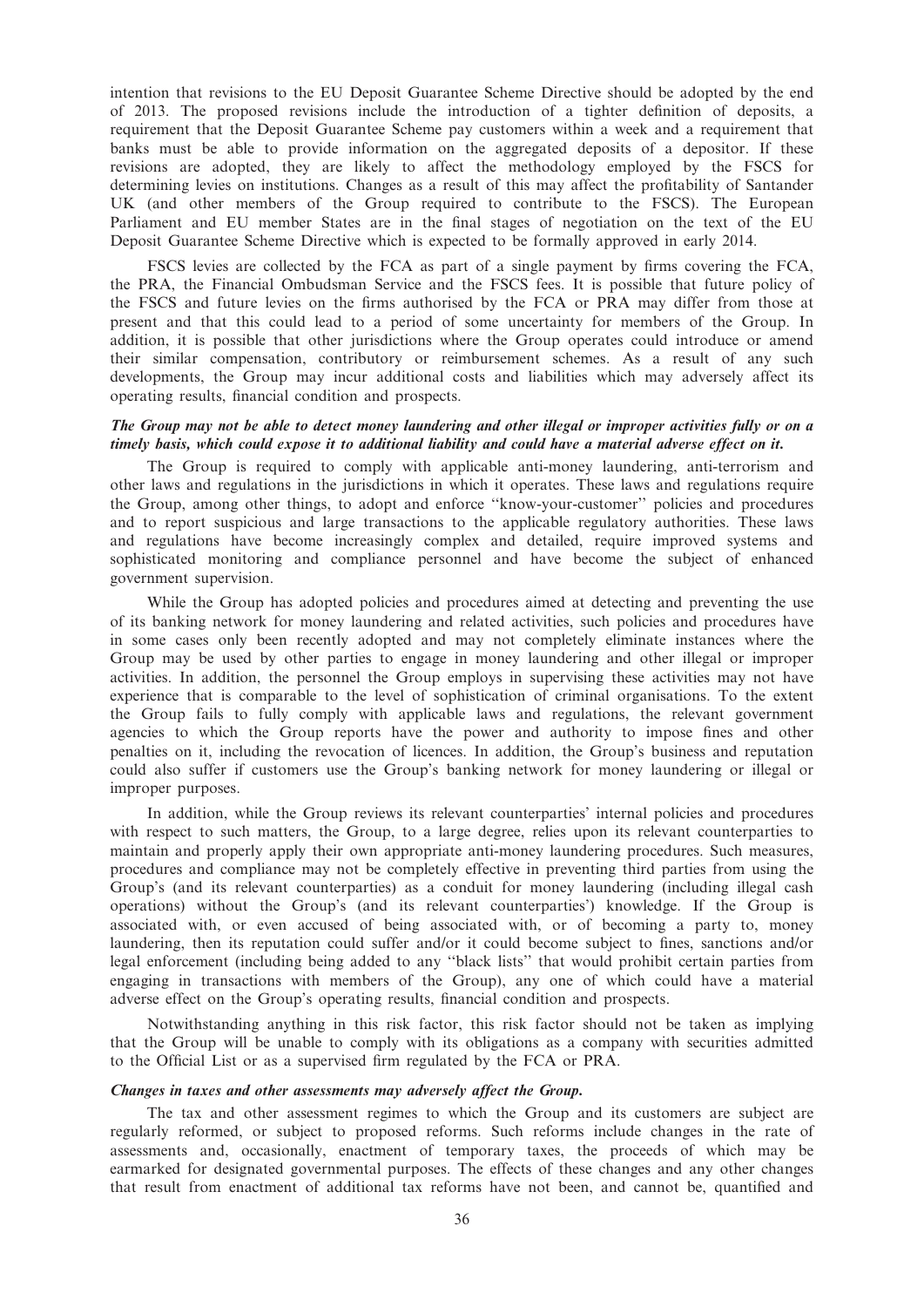there can be no assurance that these reforms will not, once implemented, have an adverse effect upon the Group's business. Furthermore, such changes may produce uncertainty in the financial system, increasing the cost of borrowing and contributing to the increase in the Group's non-performing credit portfolio. The following paragraphs discuss three major reforms (the UK bank levy, FATCA and possible future changes in the taxation of banking groups in the European Union) which could have a material adverse effect on the Group's operating results, financial condition and prospects, and the competitive position of UK banks, including Santander UK.

UK Bank Levy: HM Treasury introduced an annual UK bank levy (the ''Bank Levy'') via legislation in the Finance Act 2011. The Bank Levy is imposed on (amongst other entities) UK banking groups and subsidiaries, and therefore applies to the Group. The amount of the Bank Levy is based on a bank's total liabilities, excluding (amongst other things) Tier 1 Capital, insured retail deposits and repos secured on sovereign debt. A reduced rate is applied to longer-term liabilities. The UK Government intends that the Bank Levy should raise at least £2.5bn each year. To offset the shortfall in Bank Levy receipts, and also to take account of the benefit to the banking sector of reductions in the rate of corporation tax, the rate of the Bank Levy was increased on 1 January, 2012 and again on 1 January, 2013. In December 2013, it was further announced that on 1 January, 2014, the rate of the Bank Levy would rise to 0.156% in order to raise an estimated £2.7 billion in 2014 to 2015 and an estimated £2.9 billion each year from 2015 to 2016.

FATCA: Sections 1471 through 1474 of the United States Internal Revenue Code ("FATCA") impose a new reporting regime and potentially a 30% withholding tax with respect to certain payments to any non-US financial institution (a ''foreign financial institution'' or ''FFI'' (as defined by FATCA)) that (i) does not become a ''Participating FFI'' by entering into an agreement with the US Internal Revenue Service (the ''IRS'') to provide the IRS with certain information in respect of its account holders and investors; or (ii) is not otherwise exempt from or in deemed compliance with FATCA. Santander UK plc and Abbey National Treasury Services plc are classified as FFIs. Final regulations implementing FATCA were promulgated in January 2013. The new reporting and withholding regime will be phased in over time (with withholding beginning 1 July, 2014 for certain payments from sources within the US and 1 January, 2017 for payments of gross proceeds on assets that could generate US source dividend or interest and ''foreign passthru payments'' (a term not yet defined)).

The US and the UK have entered into an agreement for the implementation of FATCA (the ''US-UK IGA'') under which Santander UK plc and Abbey National Treasury Services plc expect to be treated as Reporting FIs (as defined under the US-UK IGA) and accordingly does not anticipate being required to deduct any tax under FATCA. The UK regulations implementing the US-UK IGA and accompanying guidance on their application were published in final form in August 2013. Each relevant member of the Group subject to the US-UK IGA will, however, need to comply with certain due diligence and reporting requirements to HMRC. There can be no assurance that any such member of the Group will be treated as a Reporting FI or that in the future it would not be required to deduct tax under FATCA from payments it makes on certain financial products. Further, additional rules similar to FATCA are being implemented and the UK has entered into information sharing agreements based on FATCA with its Crown Dependencies and Overseas Territories. The Crown Dependency agreements are reciprocal and will require UK Financial Institutions to identify customers who are tax residents of the Crown Dependencies (and vice versa). The commencement date for these agreements is the same as for FATCA i.e., 1 July, 2014.

Similarly, the Organisation for Economic Co-operation and Development (''OECD'') is working to develop a draft common reporting standard and model competent authority agreement to enable the multilateral exchange of financial account information (''AEOI''). The OECD work is borne out of FATCA and the starting point is the Model 1 Intergovernmental Agreement (on which the US-UK IGA is based). It is expected that Financial Institutions will be required to identify and report the tax residence status of customers in the 30 plus countries that have endorsed the plans. Whilst it is welcome that FATCA is the foundation of AEOI, the required systemic solutions to meet the multilateral context will require significant lead times to build and implement. For early adopting countries reporting under this model could take place in 2016.

European Taxation: As of 1 August, 2012, pursuant to the French amending finance law for 2012, a financial transaction tax in France was introduced (the ''French Financial Transaction Tax''). The French Financial Transaction Tax is set to be imposed on certain transactions, referenced to, or in relation with, French listed shares where the relevant issuer's stock market capitalisation exceeds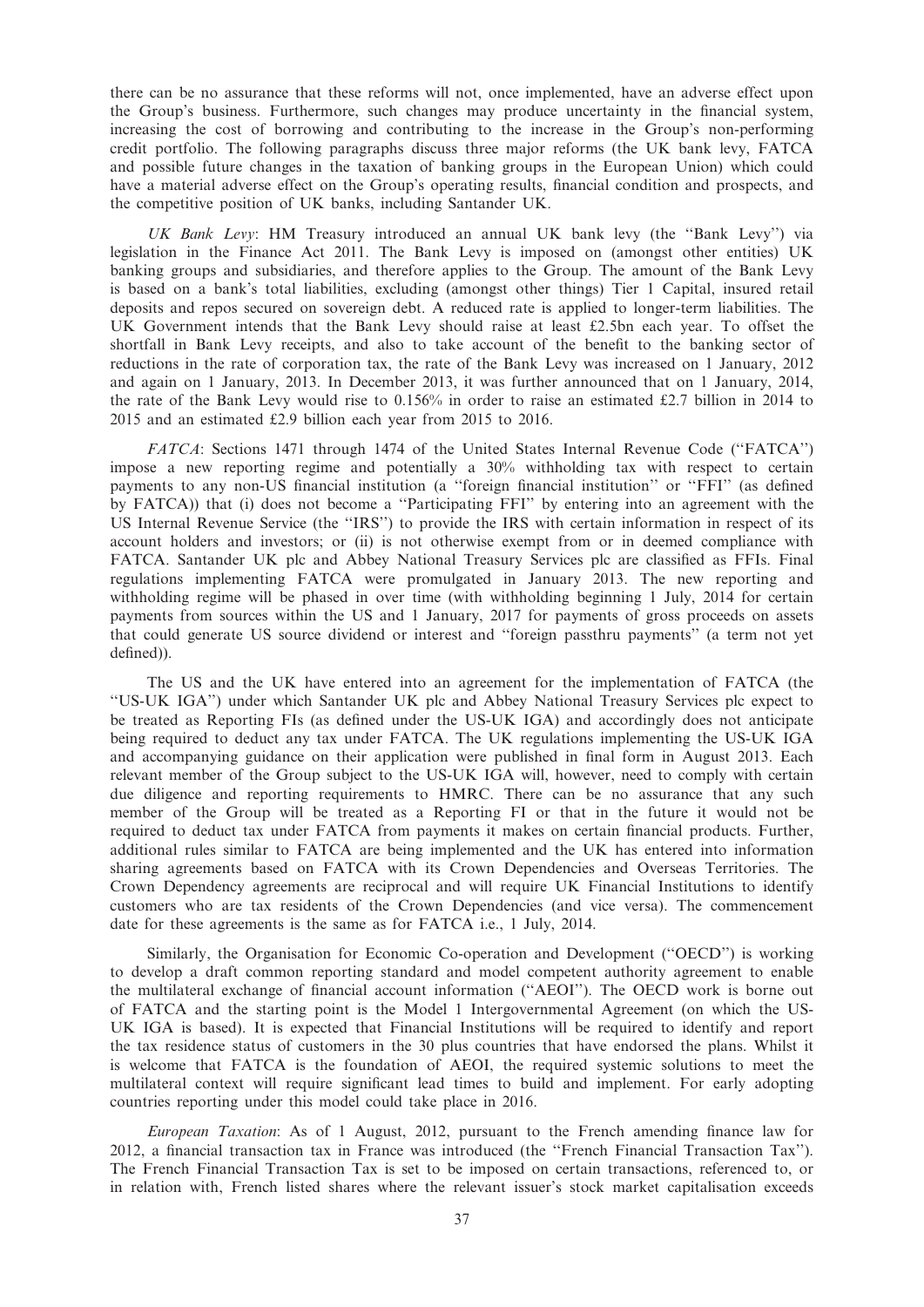1 billion euros. The French Financial Transaction Tax rate is 0.1% of the sale price of the transaction.

Similarly, on 24 December, 2012, pursuant to paragraphs 491 to 500 of Article 1 of the Italian Law 288, a financial transaction tax in Italy was introduced (the ''Italian Financial Transaction Tax''). The Italian Financial Transaction Tax commenced on 1 March, 2013 for transactions in Italian equity instruments from 1 July, 2013 for Italian equity derivatives. The Italian Financial Transaction Tax rate is between 0.12% and 0.22% of the sale price of the transaction reducing to between 0.2% and 0.1% respectively from 1 January, 2014.

Furthermore, in September 2011, the European Commission (the ''Commission'') tabled a proposal for a common system of financial transactions taxes (''EU Financial Transaction Tax''). Despite intense discussions on this proposal, there was no unanimity amongst the 27 Member States. Eleven Member States (each a ''Participating Member State'') requested enhanced cooperation on an EU Financial Transaction Tax based upon the Commission's original proposal. The Commission presented a Decision to this effect and this Decision was adopted by the EU's Council of Finance Ministers at its committee meeting on 22 January, 2013. The formal Directive was published on 14 February, 2013, under which Participating Member States may charge a EU Financial Transaction Tax on all financial transactions with effect from 1 January, 2014 where (i) at least one party to the transaction is established in the territory of a Participating Member State and (ii) a financial institution established in the territory of a Participating Member State is a party to the transaction acting either for its own account or for the account of another person, or is acting in the name of a party to the transaction. Whilst the UK is not a Participating Member State, the Directive proposals are broad and as such may impact transactions completed by financial institutions operating in non-Participating Member States. The Group is still assessing the proposals to determine the likely impact on it.

The EU Financial Transaction Tax proposal remains subject to negotiation between the Participating Member States and is the subject of legal challenge. It may therefore be altered prior to any implementation. The tax was expected to enter into force from 1 January, 2014; however, the Commission announced a formal delay in June 2013 of at least six months, The Commission stated that Financial Transaction Tax is expected to be introduced ''towards the middle of 2014''.

#### Changes in Santander UK's pension liabilities and obligations could have a materially adverse effect.

Santander UK provides retirement benefits for many of its former and current employees in the UK through a number of defined benefit pension schemes established under trust. Santander UK plc is the principal employer under these schemes, but has only limited control over the rate at which it pays into such schemes. Under the UK statutory funding requirements, employers are usually required to contribute to the schemes at the rate they agree with the scheme trustees, although if they cannot agree, such rate can be set by the Pensions Regulator. The scheme trustees may, in the course of discussions about future valuations, seek higher employer contributions. The scheme trustees' power in relation to the payment of pension contributions depends on the terms of the trust deed and rules governing the pension schemes.

The UK Pensions Regulator has the power to issue a financial support direction to companies within a group in respect of the liability of employers participating in the UK defined benefit pension plans where that employer is a service company, or is otherwise ''insufficiently resourced'' (as defined for the purposes of the relevant legislation). As some of the employers within the Group are service companies, if they become insufficiently resourced, other companies within the Group which are connected with or an associate of those employers are at risk of a financial support direction in respect of those employers' liabilities to the defined benefit pension schemes in circumstances where the Pensions Regulator properly considers it reasonable to issue one. Such a financial support direction could require the companies to guarantee or provide security for the pension liabilities of those employers, or could require additional amounts to be paid into the relevant pension schemes in respect of them.

The UK courts have previously decided that liabilities under financial support directions issued by the Pensions Regulator against companies after they have gone into administration were payable as an expense of the administration, and did not rank as provable debts. This would have meant that such liabilities must be satisfied before any distributions to unsecured creditors could be made. On 24 July, 2013, the Supreme Court issued its decision on this case and reversed the decision of the lower courts, thus pension liabilities will receive no special protection above secured and non-secured creditors.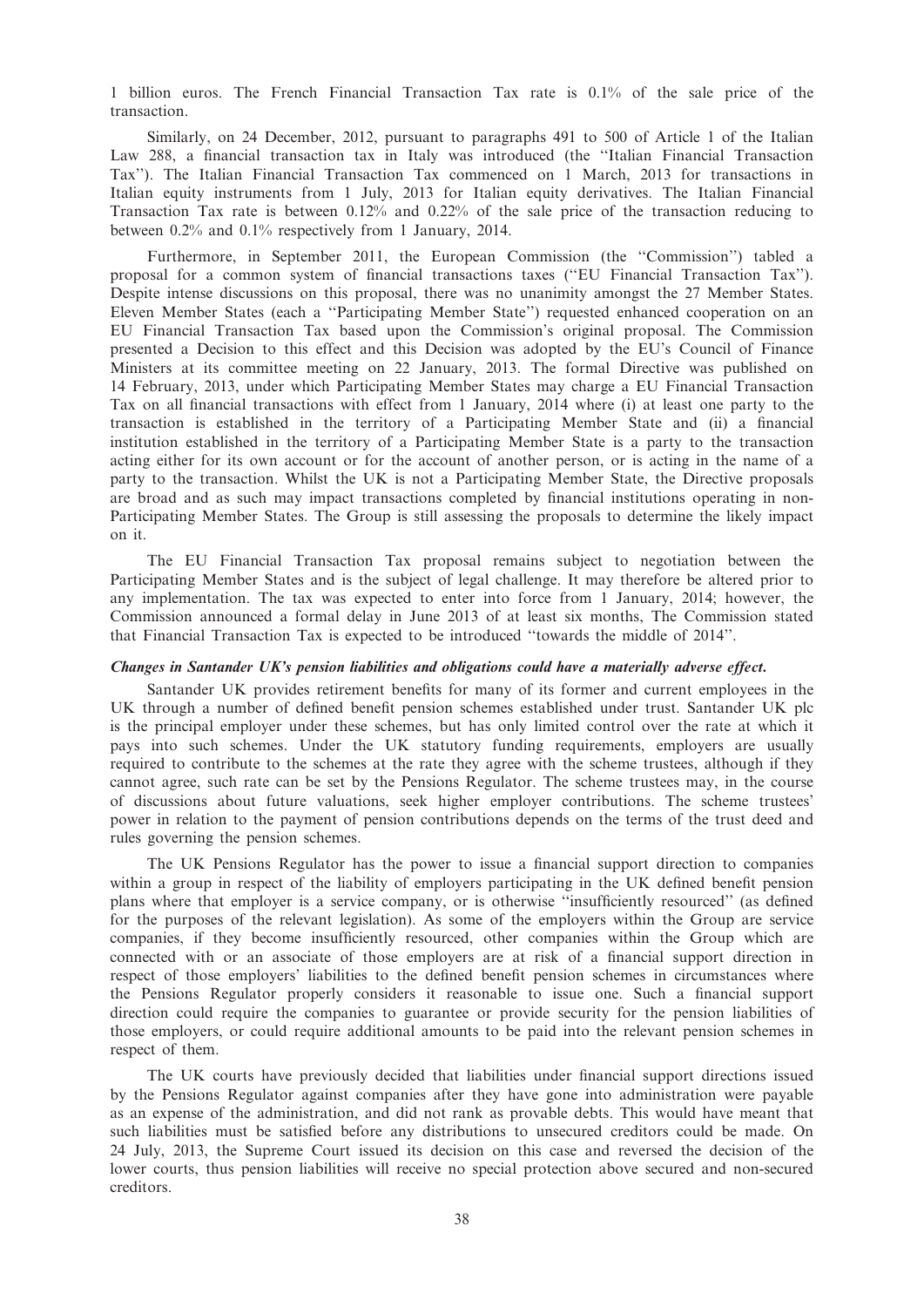The Pensions Regulator can also issue contribution notices if it is of the opinion that an employer has taken actions, or failed to take actions, deliberately designed to avoid meeting its pension promises or which are materially detrimental to the scheme's ability to meet its pension promises. A contribution notice can be moved to any company which is connected with or an associate of such employer in circumstances where the Regulator considers it reasonable to issue. The risk of a contribution notice being imposed may inhibit the Group's freedom to restructure or to undertake certain corporate activities.

In a judgment handed down on 18 December, 2013, the High Court has held that, where multiple group companies are potential targets for the Pensions Regulator's power to issue contribution notices, the aggregate total of the contributions required by those notices was not limited to the amount required to fully fund the deficit in the relevant pension scheme under section 75 of the Pensions Act 1995 (Section 75). Although such a limit still applies in relation to a single contribution notice, this judgment means that, where there is more than one target for the Pensions Regulator's powers, each of the contribution notices it could issue to those targets can be for the full amount of the Section 75 funding deficit and, further, the scheme may, under such multiple contribution notices, recover more than the actual or notional employer debt, potentially creating a surplus for the scheme. The High Court's decision reopens the issue of schemes having a superior priority position over other creditors. This decision is expected to be the subject of an appeal to the Court of Appeal.

Any increase in the current size of the deficit in the defined benefit schemes operated by the Group, due to a reduction in the value of the pension fund assets (depending on the performance of financial markets) or an increase in the pension fund liabilities due to changes in mortality assumptions, the rate of increase of salaries, discount rate assumptions, inflation, the expected rate of return on plan assets, or other factors, could result in the Group having to make increased contributions to reduce or satisfy the deficits which would divert resources from use in other areas of its business and reduce the Group's capital resources. While the Group can control a number of the above factors, there are some over which it has no or limited control. Although the trustees of the defined benefit pension schemes are obliged to consult with the Group before changing the pension schemes' investment strategy, the trustees have the final say and ultimate responsibility for investment strategy rests with them. For example, the Group's principal defined pension scheme is the Santander UK Group Pension Scheme and its corporate trustee is Santander (UK) Group Pension Scheme Trustee Limited (the ''Trustee''), a wholly owned subsidiary of Santander UK plc. As at 31 December 2103, the Trustee had 14 directors, comprising seven Santander UK-appointed directors and seven member-elected directors. Investment decisions are delegated by the Trustee to a common investment fund, managed by Santander (CF) Trustee Limited, a private limited company owned by seven Trustee directors, four appointed by Santander UK plc and three by the Trustee. The Trustee directors' principal duty, within the investment powers delegated to them, is to act in the best interest of the members of the Santander UK Group Pension Scheme and not that of Santander UK. Any increase in the Group's pension liabilities and obligations could have a material adverse effect on its operating results, financial condition and prospects.

The ongoing changes in the UK supervision and regulatory regime and particularly the implementation of the ICB's recommendations may require the Group to make changes to its structure and business which could have an impact on its pension schemes or liabilities.

#### The Group relies on recruiting, retaining and developing appropriate senior management and skilled personnel.

The Group's continued success depends in part on the continued service of key members of its management team. The ability to continue to attract, train, motivate and retain highly qualified and talented professionals is a key element of its strategy. The successful implementation of the Group's growth strategy depends on the availability of skilled management, both in its head office and at each of the Group's business units. If the Group or one of its business units or other functions fails to staff its operations appropriately or loses one or more of its key senior executives and fails to replace them in a satisfactory and timely manner, its business, financial condition and results of operations, including control and operational risks, may be adversely affected.

In addition, the financial industry has and may continue to experience more stringent regulation of employee compensation, which could have an adverse effect on the Group's ability to hire or retain the most qualified employees. If the Group fails or is unable to attract and appropriately train, motivate and retain qualified professionals, its business may also be adversely affected.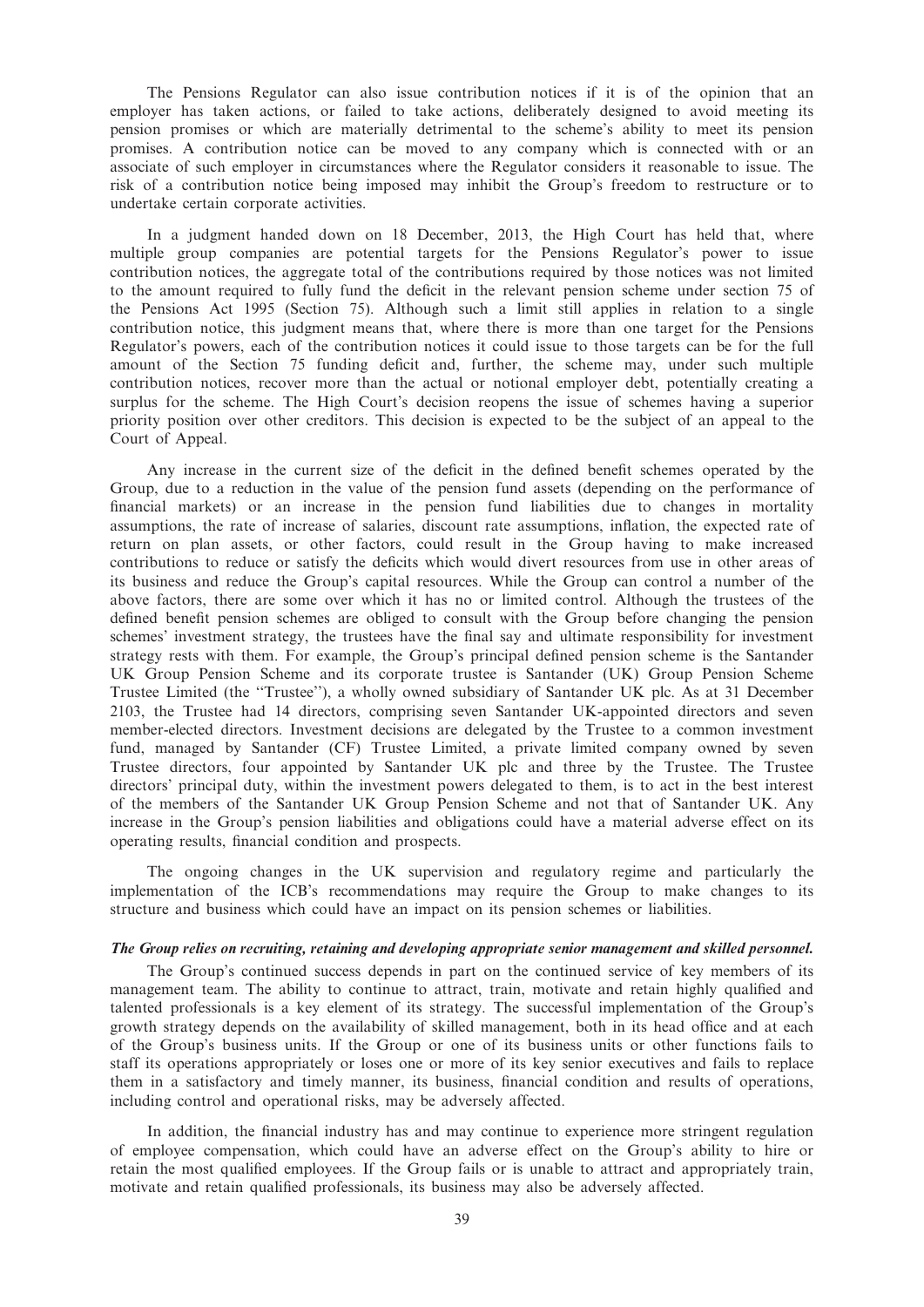# Damage to the Group's reputation could cause harm to its business prospects.

Maintaining a positive reputation is critical to the Group's attracting and maintaining customers, investors and employees and conducting business transactions with counterparties. Damage to the Group's reputation, the reputation of Banco Santander, S.A. (as the majority shareholder in Santander UK), the reputation of affiliates operating under the ''Santander'' brand or any of the Group's other brands or the reputation of the UK or Spain, could therefore cause significant harm to the Group's business and prospects. Harm to the Group's reputation can arise from numerous sources, including, among others, employee misconduct, litigation, failure to deliver minimum standards of service and quality, compliance failures, breach of legal or regulatory requirements, unethical behaviour (including adopting inappropriate sales and trading practices), and the activities of customers and counterparties. Further, negative publicity regarding the Group, whether or not true, may result in harm to the Group's operating results, financial condition and prospects.

Actions by the financial services industry generally or by certain members of, or individuals in, the industry can also affect the Group's reputation. For example, the role played by financial services firms in the financial crisis and the seeming shift toward increasing regulatory supervision and enforcement has caused public perception of the Group and others in the financial services industry to decline.

The Group could suffer significant reputational harm if it fails to properly identify and manage potential conflicts of interest. Management of potential conflicts of interest has become increasingly complex as the Group expands its business activities through more numerous transactions, obligations and interests with and among its customers. The failure to adequately address, or the perceived failure to adequately address, conflicts of interest could affect the willingness of customers to deal with the Group, or give rise to litigation or enforcement actions against it. Therefore, there can be no assurance that conflicts of interest will not arise in the future that could cause material harm to the Group.

# The Group's financial statements are based in part on assumptions and estimates which, if inaccurate, could cause material misstatement of the results of its operations and financial condition.

The preparation of financial statements requires management to make judgements, estimates and assumptions that affect the reported amounts of assets, liabilities, income and expenses. Due to the inherent uncertainty in making estimates, actual results reported in future periods may be based upon amounts which differ from those estimates. Estimates, judgements and assumptions are continually evaluated and are based on historical experience and other factors, including expectations of future events that are believed to be reasonable under the circumstances. Revisions to accounting estimates are recognised in the period in which the estimate is revised and in any future periods affected. The accounting policies deemed critical to the Group's results and financial condition, based upon materiality and significant judgements and estimates, include impairment of loans and advances, valuation of financial instruments, goodwill impairment, provision for conduct remediation and pensions.

The valuation of financial instruments measured at fair value can be subjective, in particular where models are used which include unobservable inputs. Given the uncertainty and subjectivity associated with valuing such instruments it is possible that the results of the Group's operations and financial condition could be materially misstated if the estimates and assumptions used prove to be inaccurate.

If the judgement, estimates and assumptions the Group uses in preparing its consolidated financial statements are subsequently found to be incorrect, there could be a material effect on its results of operations and a corresponding effect on its funding requirements and capital ratios.

# Disclosure controls and procedures over financial reporting may not prevent or detect all errors or acts of fraud

Disclosure controls and procedures over financial reporting are designed to reasonably assure that information required to be disclosed by the Group in reports filed or submitted under the US Securities Exchange Act of 1934, as amended (the ''Exchange Act'') is accumulated and communicated to management, and recorded, processed, summarised and reported within the time periods specified in the SEC's rules and forms.

There are inherent limitations to the effectiveness of any system of disclosure controls and procedures, including the possibility of human error and the circumvention or overriding of the controls and procedures. Accordingly, even effective disclosure controls and procedures can only provide reasonable assurance of achieving their control objectives.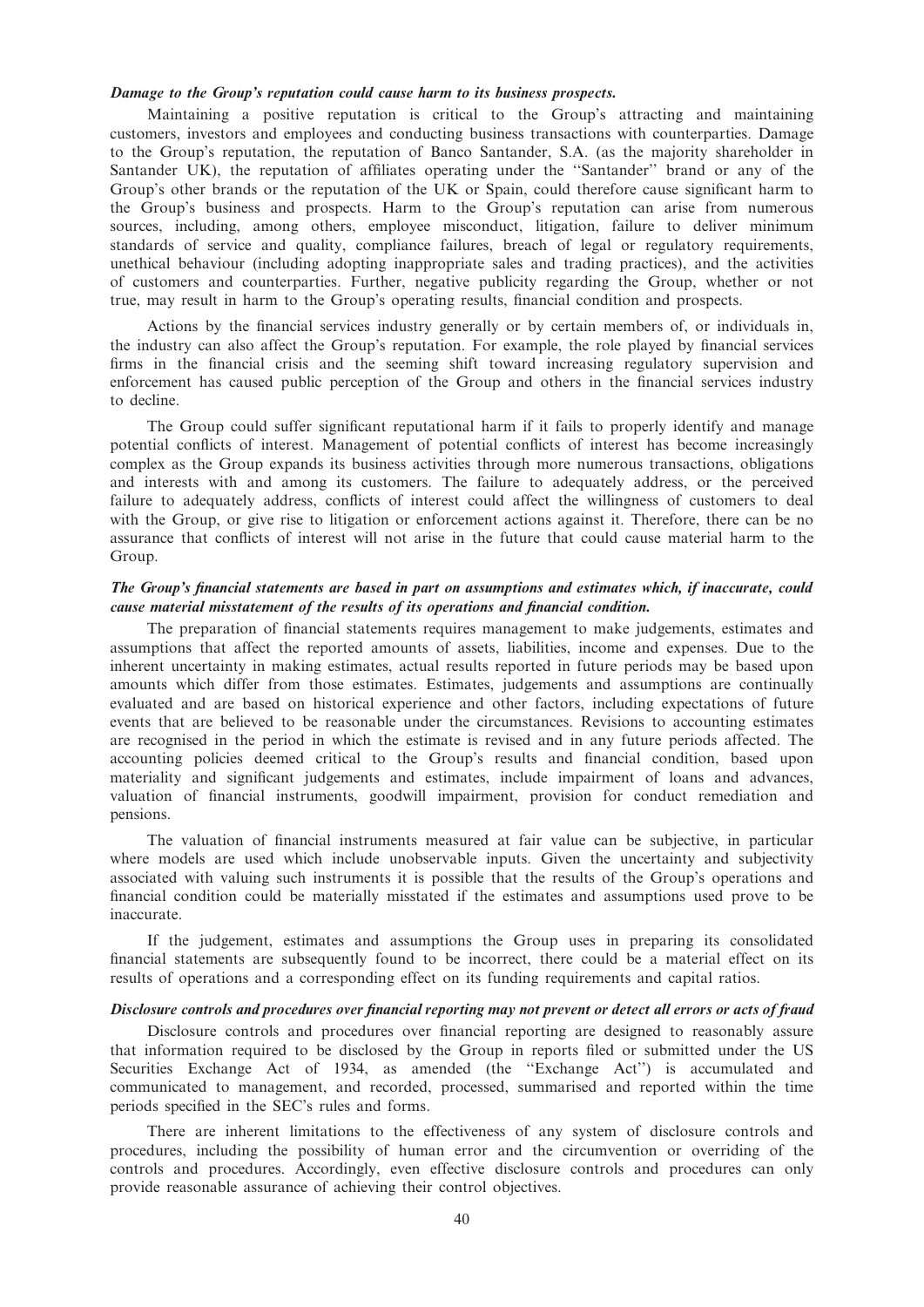Consequently, the Group businesses are exposed to risk from potential non-compliance with policies, employee misconduct or negligence and fraud, which could result in regulatory sanctions and serious reputational or financial harm. In recent years, a number of multinational financial institutions have suffered material losses due to the actions of 'rogue traders' or other employees. It is not always possible to deter employee misconduct and the precautions the Group takes to prevent and detect this activity may not always be effective. As a result of the inherent limitations in the control system, misstatements due to error or fraud may occur and not be detected.

#### Changes in accounting standards could impact reported earnings.

The accounting standard setters and other regulatory bodies periodically change the financial accounting and reporting standards that govern the preparation of the Group's consolidated financial statements. These changes can materially impact how the Group records and reports its financial condition and results of operations. In some cases, the Group could be required to apply a new or revised standard retroactively, resulting in the restatement of prior period financial statements.

## Any failure to effectively improve or upgrade the Group's information technology infrastructure and management information systems in a timely manner could have a material adverse effect on it.

The Group's businesses and its ability to remain competitive depend to a significant extent upon the functionality of its information technology systems (including Partenon, the global banking information technology platform utilised by Santander UK and Banco Santander, S.A), and on the Group's ability to upgrade and expand the capacity of the Group's information technology on a timely and cost-effective basis. The proper functioning of the Group's financial control, risk management, credit analysis and reporting, accounting, customer service and other information technology systems, as well as the communication networks between its branches and main data processing centres, are critical to the Group's businesses and its ability to compete. The Group must continually make significant investments and improvements in its information technology infrastructure in order to remain competitive. The Group cannot be certain that in the future it will be able to maintain the level of capital expenditures necessary to support the improvement, expansion or upgrading of its information technology infrastructure as effectively as its competitors; this may result in a loss of the competitive advantages that it believes its information technology systems provide. Any failure to effectively improve, expand or upgrade the Group's information technology infrastructure and management information systems in a timely manner could have a material adverse effect on it.

# Despite the Group's risk management policies, procedures and methods, it may nonetheless be exposed to unidentified or unanticipated risks.

The management of risk is an integral part of the Group's activities. The Group seeks to monitor and manage its risk exposure through a variety of separate but complementary financial, credit, market, operational, compliance and legal reporting systems. While the Group employs a broad and diversified set of risk monitoring and risk mitigation techniques, such techniques and strategies may not be fully effective in mitigating its risk exposure in all economic market environments or against all types of risk, including risks that the Group fail to identify or anticipate.

Some of the Group qualitative tools and metrics for managing risk are based upon its use of observed historical market behaviour. The Group applies statistical and other tools to these observations to arrive at quantifications of its risk exposures. These qualitative tools and metrics may fail to predict future risk exposures. These risk exposures could, for example, arise from factors the Group did not anticipate or correctly evaluate in its statistical models. This would limit the Group's ability to manage its risks. The Group's losses thus could be significantly greater than the historical measures indicate. In addition, the Group's quantified modelling does not take all risks into account. The Group's more qualitative approach to managing those risks could prove insufficient, exposing the Group to material unanticipated losses. If existing or potential customers believe the Group's risk management is inadequate, they could take their business elsewhere. This could have a material adverse effect on the operating results, financial condition and prospects of the Group.

# The Group relies on third parties for important infrastructure support products and services.

Third party vendors provide key components of the Group's business infrastructure such as loan and deposit servicing systems, internet connections and network access. Any problems caused by these third parties, including as a result of their not providing the Group their services for any reason or their performing their services poorly, could adversely affect the Group's ability to deliver products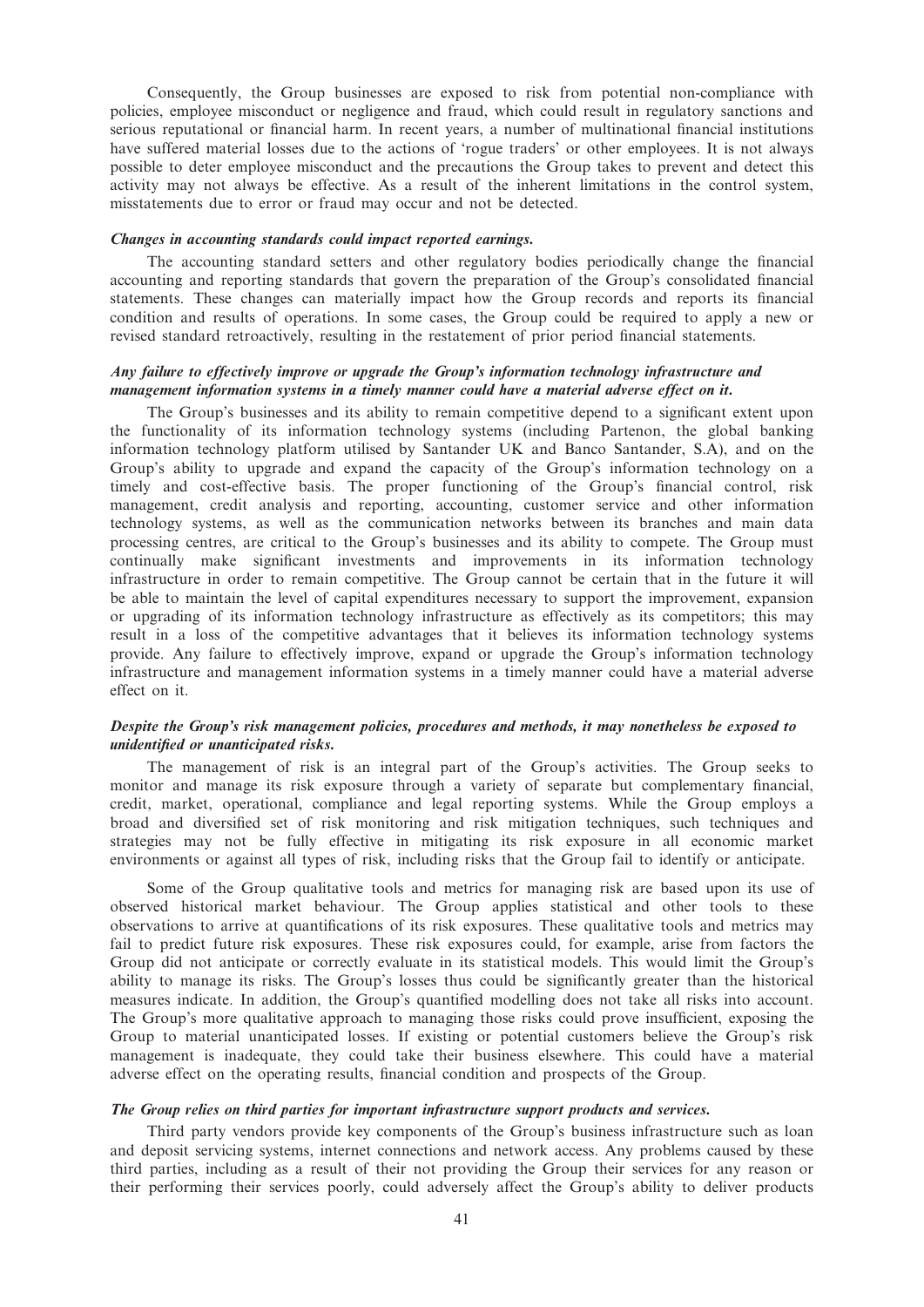and services to customers and otherwise to conduct business. Replacing these third party vendors could also entail significant delays and expense.

# The Group engages in transactions with its subsidiaries or affiliates that others may not consider to be on an arm's-length basis

The Group and its subsidiaries and affiliates have entered into a number of services agreements pursuant to which the Group renders services, such as administrative, accounting, finance, treasury, legal services and others. The Group relies upon certain outsourced services (including information technology support, maintenance and consultancy services in connection with Partenon) provided by certain other members of the Banco Santander, S.A. group.

English law applicable to public companies and financial groups and institutions, as well as the articles of association of entities in the Group, provide for several procedures designed to ensure that the transactions entered into with or among the Group's financial subsidiaries do not deviate from prevailing market conditions for those types of transactions, including the requirement that the Group's board of directors approve such transactions. The Group is likely to continue to engage in transactions with its subsidiaries or affiliates (including its controlling shareholder). Future conflicts of interests between the Group and any of its subsidiaries or affiliates, or among its subsidiaries and affiliates, may arise, which conflicts are not required to be and may not be resolved in its favour.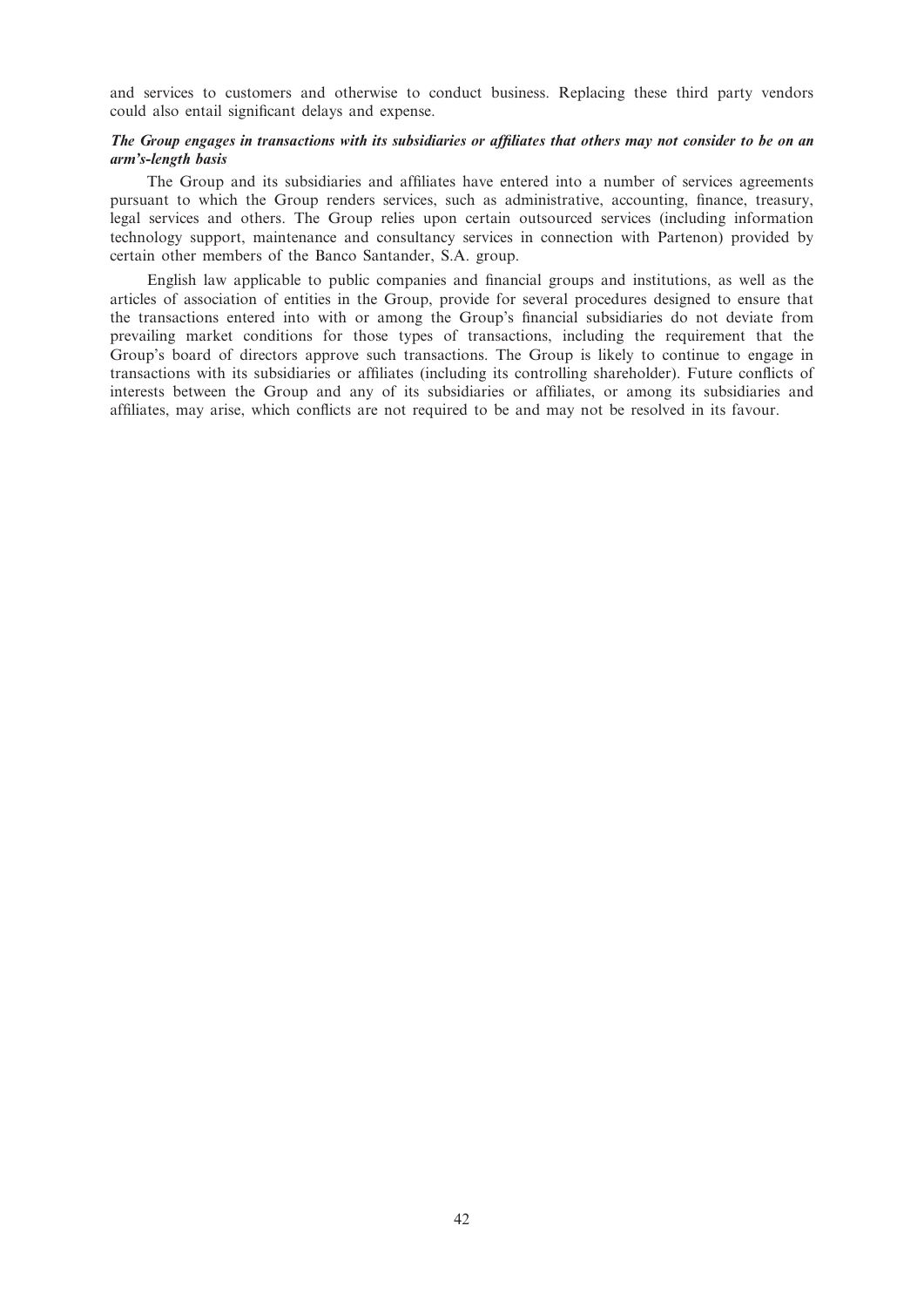# Risks relating to the Notes

In this context the following specific risks have been identified as areas for focus:

#### The Issuer and the Guarantor cannot assure a trading market for the Notes will ever develop or be maintained

The Issuer may issue Notes in different series with different terms in amounts that are to be determined. Such Notes may be unlisted or listed on a recognised stock exchange and there can be no assurance that an active trading market will develop for any series of Notes. There can also be no assurance regarding the ability of Noteholders to sell their Notes or the price at which such holders may be able to sell their Notes. If a trading market were to develop, the Notes could trade at prices that may be higher or lower than the initial offering price and this may result in a return that is greater or less than the interest rate on the Notes, depending on many factors, including:

- $\bullet$  the Group's financial results;
- any change in the Issuer's or the Guarantor's creditworthiness;
- $\bullet$  the market for similar securities:
- the method of calculating the principal, premium and interest in respect of the Notes;
- $\bullet$  the time remaining to the majority of the Notes;
- the outstanding amount of the Notes;
- the redemption features of the Notes; and
- the level, direction and volatility of market interest rates generally.

In addition, certain Notes have a more limited trading market and experience more price volatility because they were designed for specific investment objectives or strategies. There may be a limited number of buyers when an investor decides to sell such Notes. This may affect the price an investor receives for such Notes or the ability of an investor to sell such Notes at all.

#### Risks associated with redemption of the Notes

If the applicable Final Terms (or, in the case of Exempt Notes, the applicable Pricing Supplement) specify that the Notes are redeemable at the option of an Issuer, or are otherwise subject to mandatory redemption, the Issuer may (in the case of optional redemption) or must (in the case of mandatory redemption) choose to redeem such Notes at times when prevailing interest rates may be relatively low. Accordingly, an investor generally will not be able to reinvest the redemption proceeds in a comparable security at an effective interest rate as high as that of the Notes.

#### The yield to maturity of the Notes may be adversely affected by redemptions by the Issuer

The yield to maturity of each class of Notes will depend mostly on: (i) the amount and timing of the repayment of principal on the Notes and (ii) the price paid by the Noteholders of each class. The yield to maturity of the Notes may be adversely affected by a higher or lower than anticipated rate of redemptions on the Notes.

# The Notes are subject to selling and transfer restrictions that may affect the existence and liquidity of any secondary market in the Notes

The Notes have not been, and will not be, registered under the Securities Act or any other securities laws. Accordingly, the Notes are subject to certain restrictions on the resale and other transfer thereof as set forth under ''Subscription and Sale and Transfer and Selling Restrictions''. As a result of such restrictions, the Issuer and the Guarantor cannot be certain of the existence of a secondary market for the Notes or the liquidity of such market if one develops. Consequently, a Noteholder must be able to bear the economic risk of an investment in such Notes for an indefinite period of time.

# The Issuer and the Guarantor may rely on third parties and the Noteholders may be adversely affected if such third party fails to perform their obligations

The Issuer and the Guarantor may be a party to contracts with a number of other third parties that have agreed to perform services in relation to the Notes. For example, a paying agent and the agent bank have agreed to provide payment and calculation services in connection with the Notes; and Euroclear and Clearstream, Luxembourg have in respect of Bearer Global Notes in NGN form, agreed, inter alia, to accept such Bearer Global Notes as eligible for settlement and to properly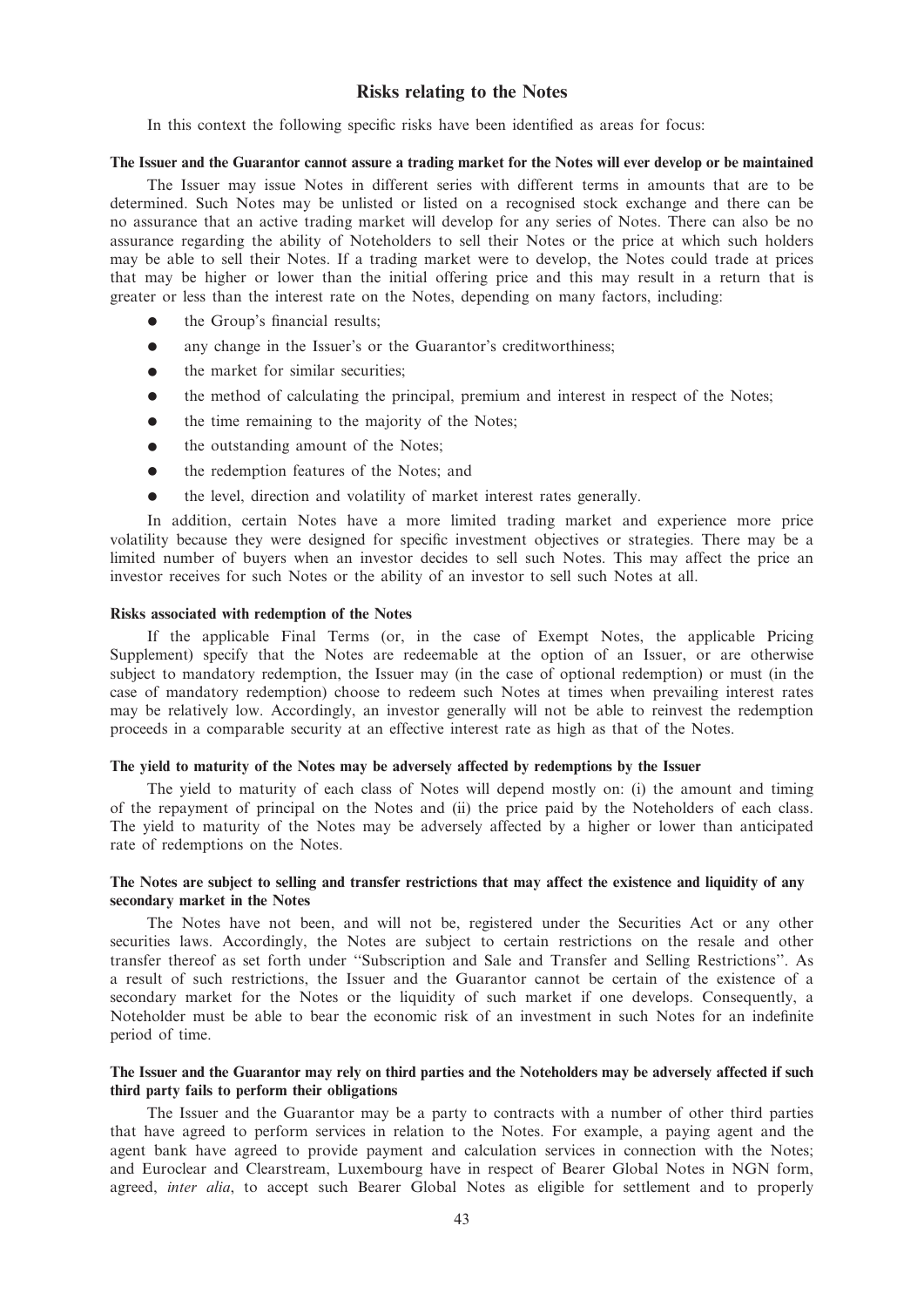service the same, and to maintain up to date records in respect of the total amount outstanding of such Bearer Global Notes in NGN form. In the event that any relevant third party was to fail to perform its obligations under the respective agreements to which it is a party, the Noteholders may be adversely affected.

# If the United Kingdom joins the European Monetary Union prior to the maturity of the Notes, the Issuer and the Guarantor cannot assure the Noteholders that this would not adversely affect payments on the Notes

It is possible that prior to the maturity of the Notes the United Kingdom may become a participating member state in the European economic and monetary union and the euro may become the lawful currency of the United Kingdom. In that event (i) all amounts payable in respect of any Notes denominated in pounds sterling may become payable in euro; (ii) applicable provisions of law may allow or require the Issuer to re-denominate such Notes into euro and take additional measures in respect of such Notes; and (iii) the introduction of the euro as the lawful currency of the United Kingdom may result in the disappearance of published or displayed rates for deposits in pounds sterling used to determine the rates of interest on such notes or changes in the way those rates are calculated, quoted and published or displayed. It cannot be said with certainty what effect, if any, adoption of the euro by the United Kingdom would have on investors in the Notes.

#### Notes where denominations involve integral multiples: definitive Notes

In relation to any issue of Notes which have denominations consisting of a minimum Specified Denomination plus one or more higher integral multiples of another smaller amount, it is possible that such Notes may be traded in amounts that are not integral multiples of such minimum Specified Denomination. In such a case a holder who, as a result of trading such amounts, holds an amount which is less than the minimum Specified Denomination in his account with the relevant clearing system at the relevant time may not receive a definitive Note in respect of such holding (should definitive Notes be printed) and would need to purchase a principal amount of Notes such that its holding amounts to a Specified Denomination.

If definitive Notes are issued, holders should be aware that definitive Notes which have a denomination that is not an integral multiple of the minimum Specified Denomination may be illiquid and difficult to trade.

#### EU Savings Directive

Under EC Council Directive 2003/48/EC on the taxation of savings income (the ''Savings Directive''), Member States are required to provide to the tax authorities of another Member State details of payments of interest (or similar income) paid by a person within its jurisdiction to an individual resident in that other Member State or to certain limited types of entities established in that other Member State. However, for a transitional period, Luxembourg and Austria are instead required (unless during that period they elect otherwise) to operate a withholding system in relation to such payments (the ending of such transitional period being dependent upon the conclusion of certain other agreements relating to information exchange with certain other countries). A number of non-EU countries and territories, including Switzerland, have adopted similar measures (a withholding system in the case of Switzerland). In April 2013, the Luxembourg Government announced its intention to abolish the withholding system with effect from 1 January, 2015, in favour of automatic information exchange under the Savings Directive.

On 24 March 2014, the Council of the European Union adopted an EU Council Directive amending and broadening the scope of the requirements described above. In particular, the changes expand the range of payments covered by the Directive to include certain additional types of income, and widen the range of recipients payments to whom are covered by the Directive to include certain other types of entity and legal arrangement. Member States are required to implement national legislation giving effect to these changes by 1 January 2016 (which national legislation must apply from 1 January 2017).

If a payment were to be made or collected through a Member State which has opted for a withholding system and an amount of, or in respect of, tax were to be withheld from that payment, neither the Issuer nor any Paying Agent nor any other person would be obliged to pay additional amounts with respect to any Note as a result of the imposition of such withholding tax. The Issuer is required to maintain a Paying Agent in a Member State that is not obliged to withhold or deduct tax pursuant to the Savings Directive.

The Savings Directive does not preclude Member States from levying other types of withholding tax.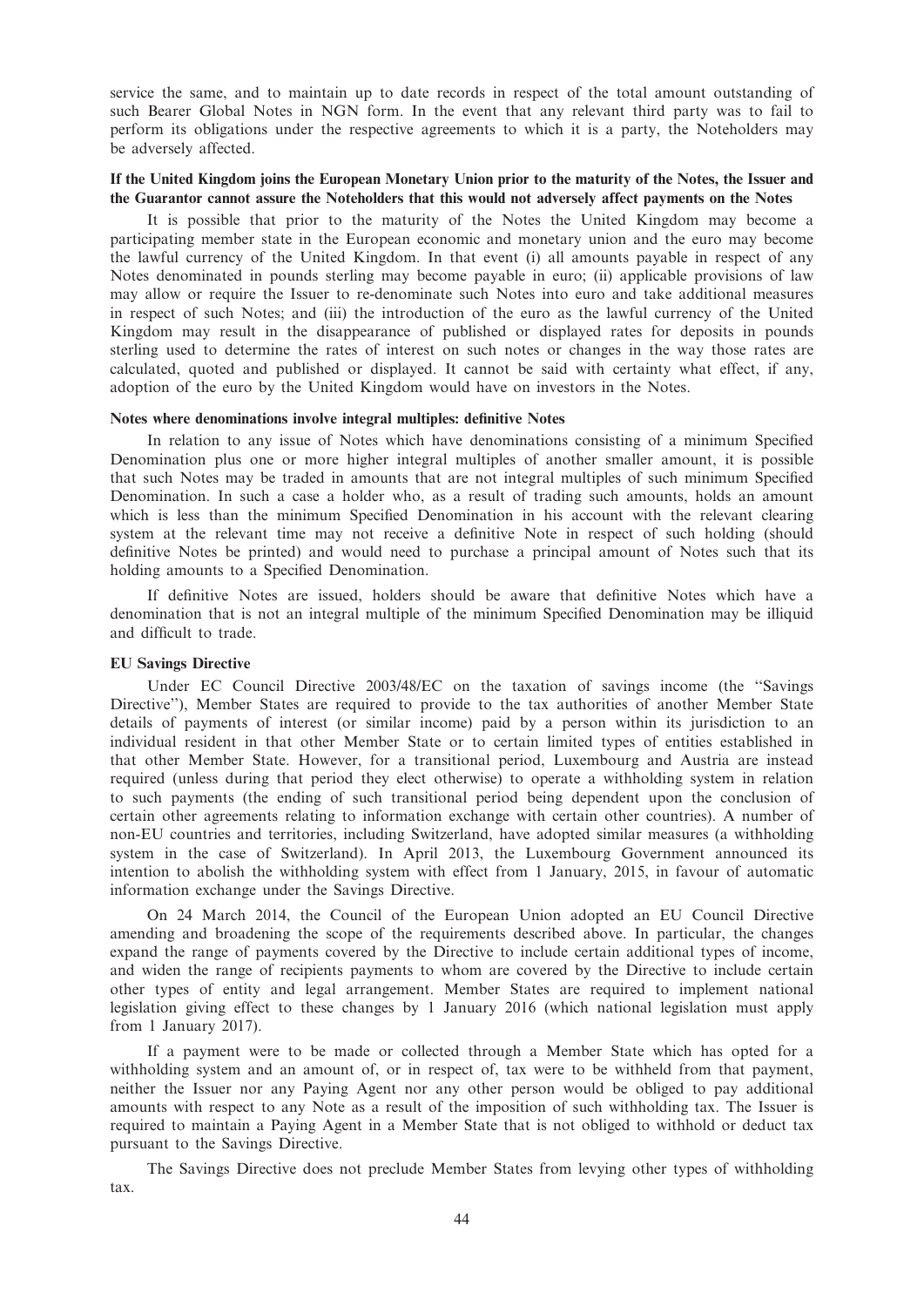# U.S. Foreign Account Tax Compliance Act

The Issuer expects to satisfy the conditions of the US-UK IGA and accordingly does not expect to be required to deduct any tax under FATCA. There can be no assurance that the Issuer will be treated as satisfying the conditions of the US-UK IGA or that in the future it would not be required to deduct tax under FATCA from foreign passthru payments on the Notes.

If an amount in respect of FATCA were to be deducted or withheld either against the Issuer or from interest, principal or other payments on the Notes, neither the Issuer nor any paying agent nor any other person would, pursuant to the conditions of the Notes, be required to pay additional amounts as a result of the deduction or withholding of such tax. FATCA is particularly complex and its application is uncertain at this time.

# Risks relating to:

#### Fixed Rate Notes

Investment in Fixed Rate Notes involves the risk that subsequent changes in the market interest rates may adversely affect the value of the Fixed Rate Notes.

## Fixed / Floating Rate Notes

Fixed/Floating Rate Notes may bear interest at a rate that converts from a fixed rate to a floating rate or vice versa. If the rate converts from a fixed rate to a floating rate, the spread on the Fixed/Floating Rate Notes may be less favourable than then prevailing spreads on comparable Floating Rate Notes relating to the same reference rate. In addition, the new floating rate at any time may be lower than the interest rates payable on other Notes. If the rate converts from a floating rate to a fixed rate, the fixed rate may be lower than the then prevailing interest rates payable on the Notes.

#### Inverse Floating Rate Notes

Inverse Floating Rate Notes have an interest rate equal to a fixed rate minus a rate based upon a reference rate such as the London Interbank Offered Rate (''LIBOR''). The market value of Inverse Floating Rate Notes typically is more volatile than the market value of other more conventional floating rate debt securities based on the same reference rate (and with otherwise comparable terms). Inverse Floating Rate Notes are more volatile because an increase in the reference rate not only decreases the interest rate payable on the Notes, but may also reflect an increase in prevailing interest rates, which may further adversely affect the market value of these Notes.

#### Capped Floating Rate Notes

Capped Floating Rate Notes usually have an interest rate equal to the sum of a reference rate such as LIBOR and the specified margin (if any) subject to a maximum specified rate. The maximum amount of interest payable in respect of these Notes will occur when the sum of the reference rate and the specified margin (if any) equals the maximum specified rate. Investors in Capped Floating Rate Notes will therefore not benefit from any increase in the relevant reference rate which, when the specified margin is added to such reference rate, would otherwise cause such interest rate to exceed the maximum specified rate. The market value of these Notes would therefore typically fall the closer the sum of the relevant reference rate and the margin is to the maximum specified rate.

#### Leveraged Floating Rate Notes

Notes with floating interest rates can be volatile investments. If they are structured to include multipliers, or caps or floors, or any combination of those features, their market value may be more volatile than those for securities that do not include these features.

#### Variable Interest Notes

The market value of Variable Interest Notes may be more volatile than for securities that do not determine the accrual of interest on the basis of an underlying reference rate. The investor may receive substantially less interest than the rate of accrual interest specified in the applicable Final Terms (or, in the case of Exempt Notes, the applicable Pricing Supplement) or no interest at all on such Variable Interest Notes.

#### Notes issued at a substantial discount or premium

The market value of securities issued at a substantial discount or premium from their principal amount tend to fluctuate more in relation to general changes in interest rates than do prices for conventional interest-bearing securities. Generally, the longer the remaining term of the securities, the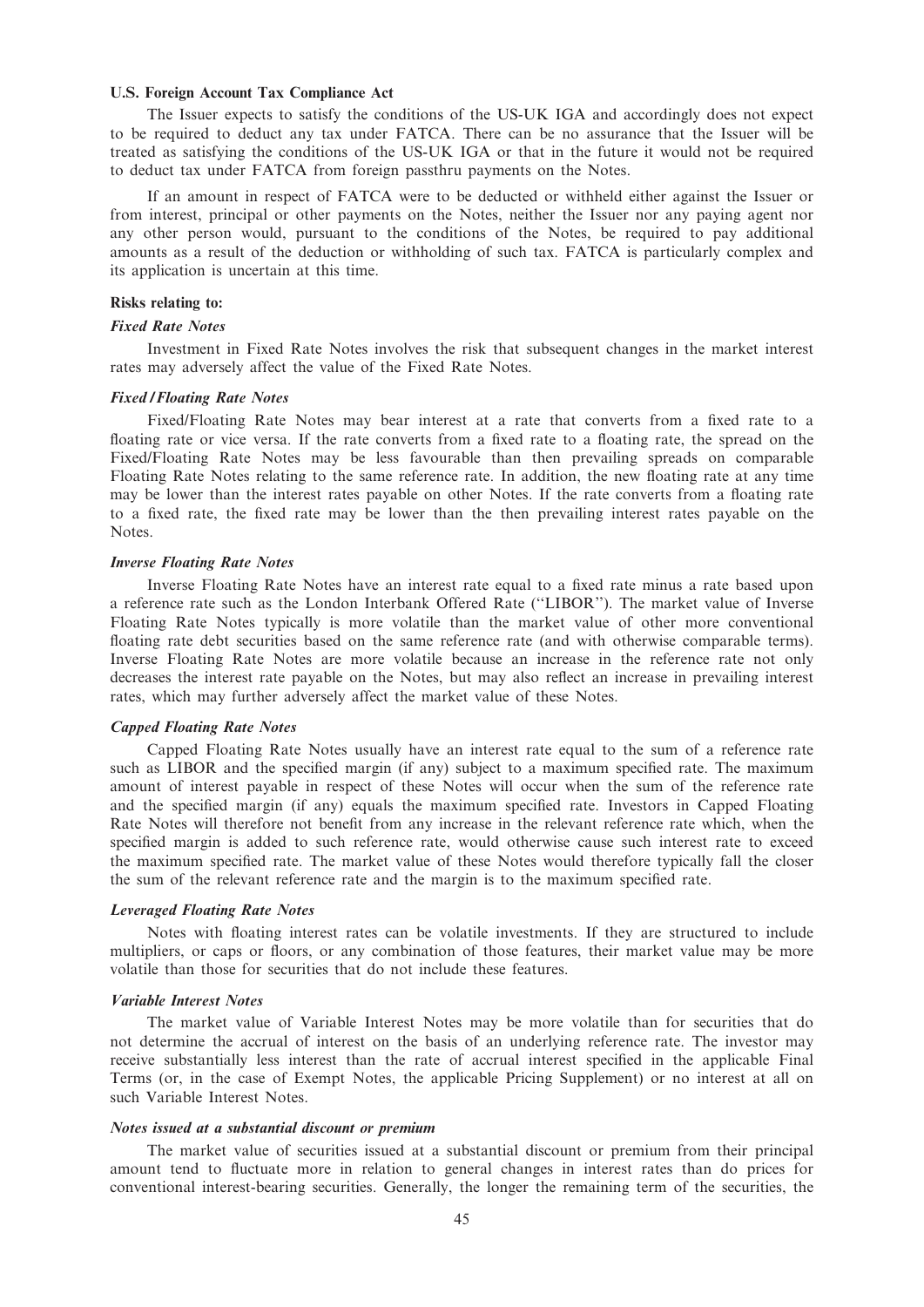greater the price volatility as compared to conventional interest-bearing securities with comparable maturities.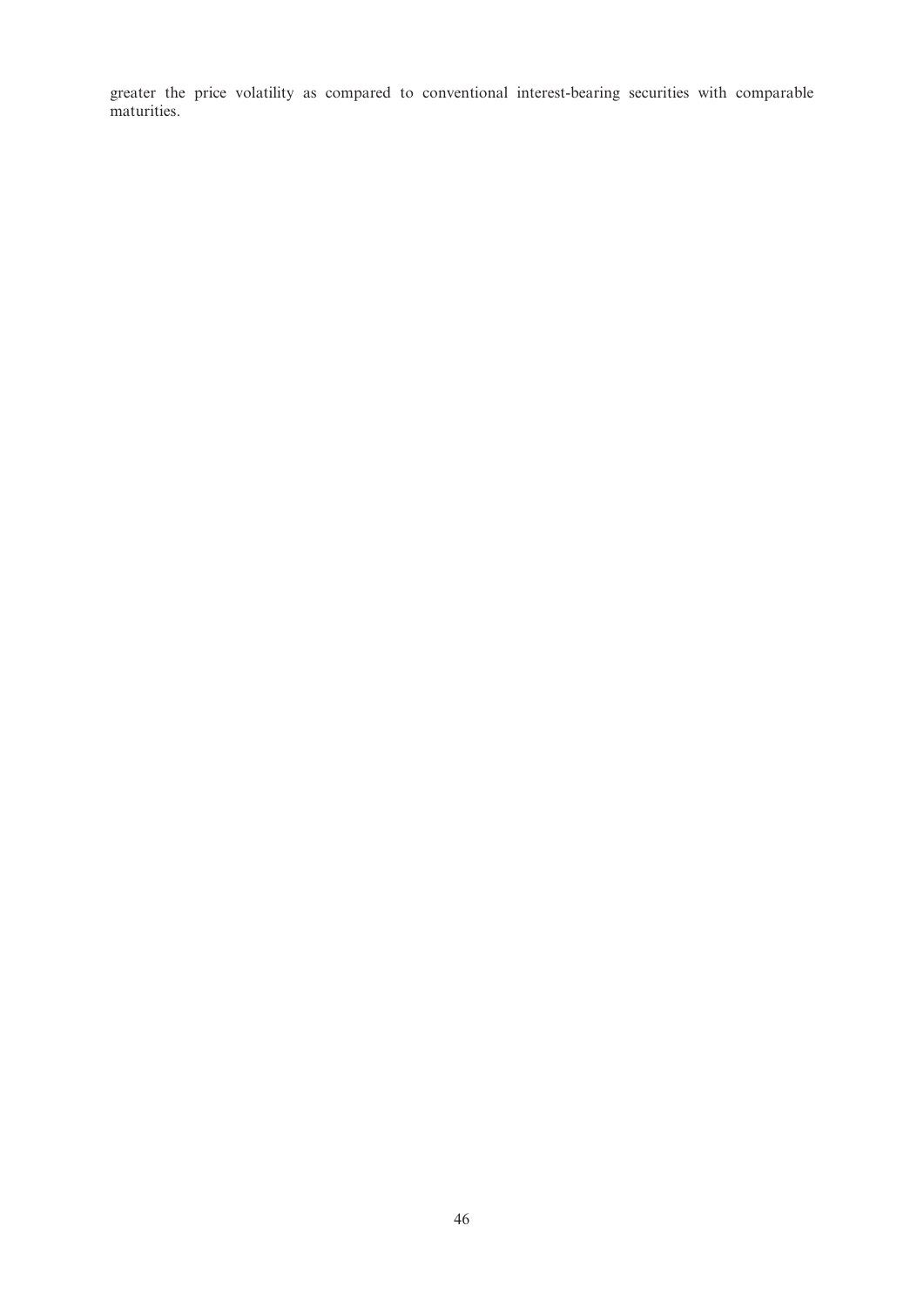# FORM OF THE NOTES

Any reference in this section to ''applicable Final Terms'' shall be deemed to include a reference to ''applicable Pricing Supplement'' where relevant.

The Notes of each Series will be in either bearer form or registered (or inscribed) form. Bearer Notes will be issued outside the United States in reliance on Regulation S and Registered Notes will be issued both outside the United States in reliance on the exemption from registration provided by Regulation S and within the United States in reliance on Rule 144A.

# Bearer Notes

Each Tranche of Bearer Notes will be initially represented by either a temporary bearer global note (a ''Temporary Bearer Global Note'') or a permanent bearer global note (a ''Permanent Bearer Global Note'' and, together with the Temporary Bearer Global Note, the ''Bearer Global Notes'') as indicated in the applicable Final Terms, which, in either case, will:

- (i) if the Bearer Global Notes are intended to be issued in new global note (''NGN'') form, as stated in the applicable Final Terms, be delivered on or prior to the original issue date of the Tranche to a common safekeeper (the ''Common Safekeeper'') for Euroclear Bank S.A./N.V. ("Euroclear") and Clearstream Banking, société anonyme ("Clearstream, Luxembourg''); and
- (ii) if the Bearer Global Notes are not intended to be issued in NGN form, be delivered on or prior to the original issue date of the Tranche to a common depositary for Euroclear and Clearstream, Luxembourg.

Where the Bearer Global Notes issued in respect of any Tranche are in NGN form, the relevant clearing system(s) will be notified whether or not such Bearer Global Notes are intended to be held in a manner which would allow Eurosystem eligibility. Any indication that the Bearer Global Notes are to be so held does not necessarily mean that the Notes of the relevant Tranche will be recognised as eligible collateral for Eurosystem monetary policy and intra-day credit operations by the Eurosystem either upon issue or at any times during their life as such recognition depends upon satisfaction of the Eurosystem eligibility criteria. The Common Safekeeper for NGNs will either be Euroclear or Clearstream, Luxembourg or another entity approved by Euroclear and Clearstream, Luxembourg.

#### **Exchange**

In respect of each Tranche of Notes in respect of which a Temporary Bearer Global Note is issued, on and after the date (the ''Exchange Date'') which is 40 days after the Temporary Bearer Global Note is issued, interests in such Temporary Bearer Global Note will be exchangeable (free of charge) upon a request as described therein for either:

- (i) interests in a Permanent Bearer Global Note of the same Series, or
- (ii) definitive Bearer Notes of the same Series with, where applicable, interest coupons and talons attached (as indicated in the applicable Final Terms and subject, in the case of definitive Bearer Notes, to such notice period as is specified in the applicable Final Terms).

In each case such exchange shall be made against certification of beneficial ownership as described above, unless such certification has already been given. Purchasers in the United States and certain U.S. persons will not be able to receive definitive Bearer Notes. The holder of a Temporary Bearer Global Note will not be entitled to collect any payment of interest, principal or other amount due on or after the Exchange Date unless, upon due presentation and certification, exchange of the Temporary Bearer Global Note for an interest in a Permanent Bearer Global Note or for definitive Bearer Notes is improperly withheld or refused.

The applicable Final Terms will specify that a Permanent Bearer Global Note will be exchangeable (free of charge), in whole but not in part, for definitive Bearer Notes with, where applicable, interest coupons and talons attached upon either:

- (1) not less than 60 days' written notice from Euroclear and/or Clearstream, Luxembourg (acting on the instructions of any holder of an interest in such Permanent Bearer Global Note) to the Principal Paying Agent, or
- (2) only upon the occurrence of an Exchange Event (as defined below).

No definitive Bearer Notes will be sent by post or otherwise delivered to any location in the United States or its possessions in connection with such exchange.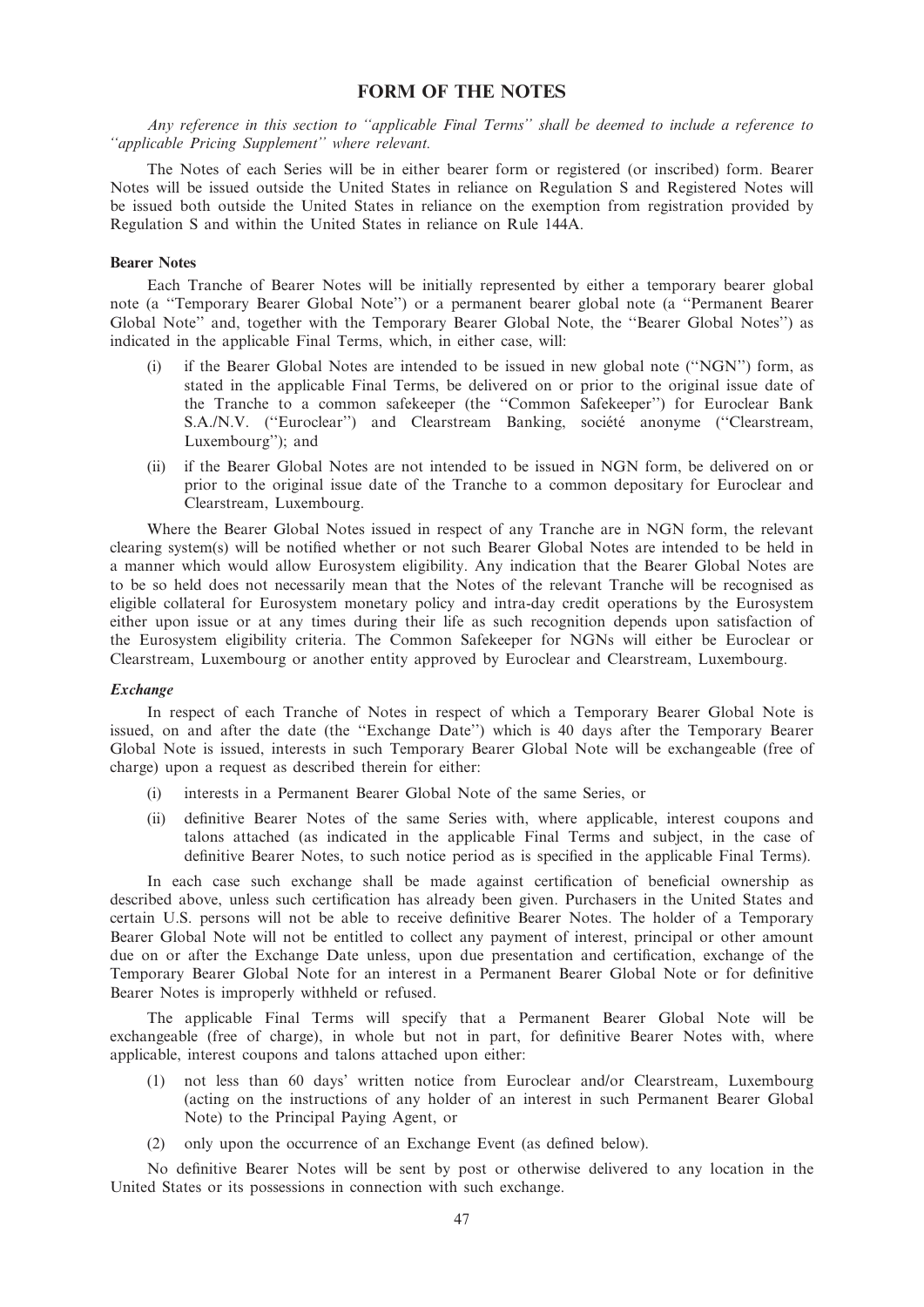The exchange of a Permanent Bearer Global Note for definitive Bearer Notes upon notice from Euroclear and/or Clearstream, Luxembourg (acting on the instructions of any holder of an interest in such Permanent Bearer Global Note) should not be expressed to be applicable in the applicable Final Terms if the Bearer Notes are issued with a minimum Specified Denomination such as  $\epsilon$ 100,000 (or its equivalent in another currency) plus one or more higher integral multiples of another smaller amount such as  $\epsilon$ 1,000 (or its equivalent in another currency). Furthermore, such Specified Denomination construction is not permitted in relation to any issue of Bearer Notes which is to be represented on issue by a Temporary Bearer Global Note exchangeable for definitive Bearer Notes.

For these purposes, ''Exchange Event'' means that:

- (1) an Event of Default (as defined in Condition 9) has occurred and is continuing,
- (2) the Issuer has been notified that both Euroclear and Clearstream, Luxembourg have been closed for business for a continuous period of 14 days (other than by reason of holiday, statutory or otherwise) or have announced an intention permanently to cease business or have in fact done so and, in any such case, no alternative clearing system satisfactory to the Issuer, the Principal Paying Agent and the Trustee is available, or
- (3) the Issuer or the Guarantor has or will become subject to adverse tax consequences which would not be suffered were the Notes represented by the Permanent Bearer Global Note in definitive form.

The Issuer will promptly give notice to the Noteholders in accordance with Condition 13 if an Exchange Event occurs. In the event of the occurrence of an Exchange Event, Euroclear and/or Clearstream, Luxembourg (acting on the instructions of any holder of an interest in such Permanent Bearer Global Note) or the Trustee may give notice to the Principal Paying Agent requesting exchange and, in the event of the occurrence of an Exchange Event as described in (3) above, the Issuer or the Guarantor may also give notice to the Principal Paying Agent requesting exchange. Any such exchange shall occur not later than 45 days after the date of receipt of the first relevant notice by the Principal Paying Agent.

## Payments

Whilst any Bearer Note is represented by a Temporary Bearer Global Note, payments of principal, interest (if any) and any other amount payable in respect of the Notes due prior to the Exchange Date (as defined above) will be made against presentation of the Temporary Bearer Global Note (if the Temporary Bearer Global Note is not intended to be issued in NGN form) only to the extent that certification (in a form to be provided) to the effect that the beneficial owners of interests in such Bearer Note are not U.S. persons or persons who have purchased for resale to any U.S. person, as required by U.S. Treasury regulations, has been received by Euroclear and/or Clearstream, Luxembourg and Euroclear and/or Clearstream, Luxembourg, as applicable, has given a like certification (based on the certifications it has received) to the Principal Paying Agent.

Payments of principal, interest (if any) or any other amounts on a Permanent Bearer Global Note will be made through Euroclear and/or Clearstream, Luxembourg against presentation or surrender (as the case may be) of the Permanent Bearer Global Note (if the Permanent Bearer Global Note is not intended to be issued in NGN form) without any requirement for certification.

#### Legends Concerning United States Persons

The following legend will appear on all Bearer Notes which have an original maturity of more than 365 days and on all Talons and Coupons relating to such Notes:

''ANY UNITED STATES PERSON WHO HOLDS THIS OBLIGATION WILL BE SUBJECT TO LIMITATIONS UNDER THE UNITED STATES INCOME TAX LAWS, INCLUDING THE LIMITATIONS PROVIDED IN SECTIONS 165(j) AND 1287(a) OF THE INTERNAL REVENUE CODE.''

The sections referred to provide that United States persons, with certain exceptions, will not be entitled to deduct any loss on Bearer Notes, Talons and Coupons and will not be entitled to capital gains treatment of any gain on any sale, disposition, redemption or payment of principal in respect of such Notes, Talons and Coupons.

The term ''United States person'', as used in this paragraph and in the preceding paragraph, has the meaning set forth in the Internal Revenue Code and the U.S. Treasury regulations thereunder.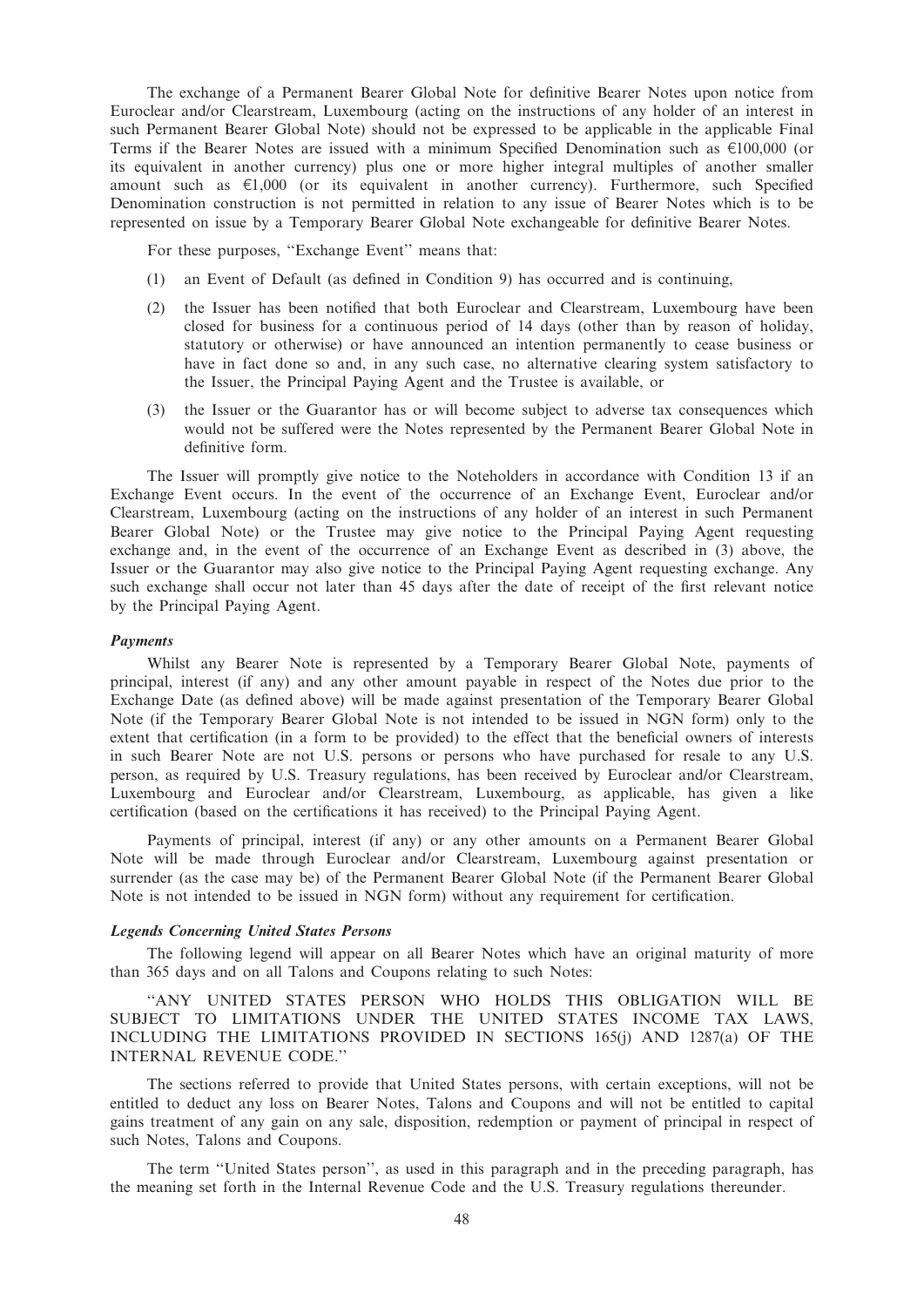# **Transfers**

Notes which are represented by a Bearer Global Note will only be transferable in accordance with the rules and procedures for the time being of Euroclear or Clearstream, Luxembourg, as the case may be.

#### Registered Notes

Registered Notes offered and sold in reliance on Regulation S may only be offered and sold to non-U.S. persons outside the United States and will initially be represented by a global note in registered form, without interest coupons or talons (a ''Regulation S Global Note'' and, together with any Notes issued in registered form in exchange or substitution therefor, the ''Regulation S Notes'') which will be deposited with a common depositary, common safekeeper or depositary, as the case may be, for, and registered in the name of a common nominee or nominee of, Euroclear and Clearstream, Luxembourg or such other clearing system as may be agreed between the Issuer and the relevant Dealer and specified in the Final Terms, or in the name of a nominee of the common safekeeper. Prior to expiry of the Distribution Compliance Period (as defined in ''Terms and Conditions of the Notes'') applicable to each Tranche of Notes, beneficial interests in a Regulation S Global Note may not be offered or sold to, or for the account or benefit of, a U.S. person save as otherwise provided in Condition 2 and may not be held otherwise than through Euroclear or Clearstream, Luxembourg (or such other clearing system as may be agreed between the Issuer and the relevant Dealer and specified in the Final Terms) and such Regulation S Global Note will bear a legend regarding such restrictions on transfer.

Registered Notes offered and sold in reliance on Rule 144A may only be offered and sold in the United States or to U.S. persons in private transactions to ''qualified institutional buyers'' within the meaning of Rule 144A under the Securities Act (''QIBs'') and will be represented by a global note in registered form, without interest coupons or talons (a ''Rule 144A Global Note'' and, together with a Regulation S Global Note, the ''Registered Global Notes'') which will be deposited with a custodian for, and registered in the name of a nominee of, The Depository Trust Company (''DTC'').

Where a Registered Global Note issued in respect of any Tranche is intended to be held under the new safekeeping structure (''NSS''), the relevant clearing system(s) will be notified whether or not such Registered Global Note is intended to be held in a manner which would allow Eurosystem eligibility. Any indication that a Registered Global Note is to be so held under NSS does not necessarily mean that the Registered Notes of the relevant Tranche will be recognised as eligible collateral for Eurosystem monetary policy and intra-day credit operations by the Eurosystem either upon issue or at any times during their life as such recognition depends upon satisfaction of the Eurosystem eligibility criteria. The common safekeeper for a Registered Global Note held under NSS will either be Euroclear or Clearstream, Luxembourg or another entity approved by Euroclear and Clearstream, Luxembourg.

#### **Exchange**

Persons holding beneficial interests in Registered Global Notes will be entitled or required, as the case may be, under the circumstances described below, to receive physical delivery of definitive Notes in registered form.

Interests in a Registered Global Note will be exchangeable (free of charge), in whole but not in part, for definitive Registered Notes without interest coupons or talons attached only upon the occurrence of an Exchange Event. For these purposes, ''Exchange Event'' means that:

- (1) an Event of Default (as defined in Condition 9) has occurred and is continuing;
- (2) in the case of Notes represented by a Rule 144A Global Note only, DTC has notified the Issuer that it is unwilling or unable to continue to act as depository for the Notes and no alternative clearing system satisfactory to the Issuer, the Principal Paying Agent, the Registrar and the Trustee is available;
- (3) in the case of Notes represented by a Rule 144A Global Note only, DTC has ceased to constitute a clearing agency registered under the Exchange Act or in the case of Notes represented by a Regulation S Global Note only, the Issuer has been notified that both Euroclear and Clearstream, Luxembourg have been closed for business for a continuous period of 14 days (other than by reason of holiday, statutory or otherwise) or have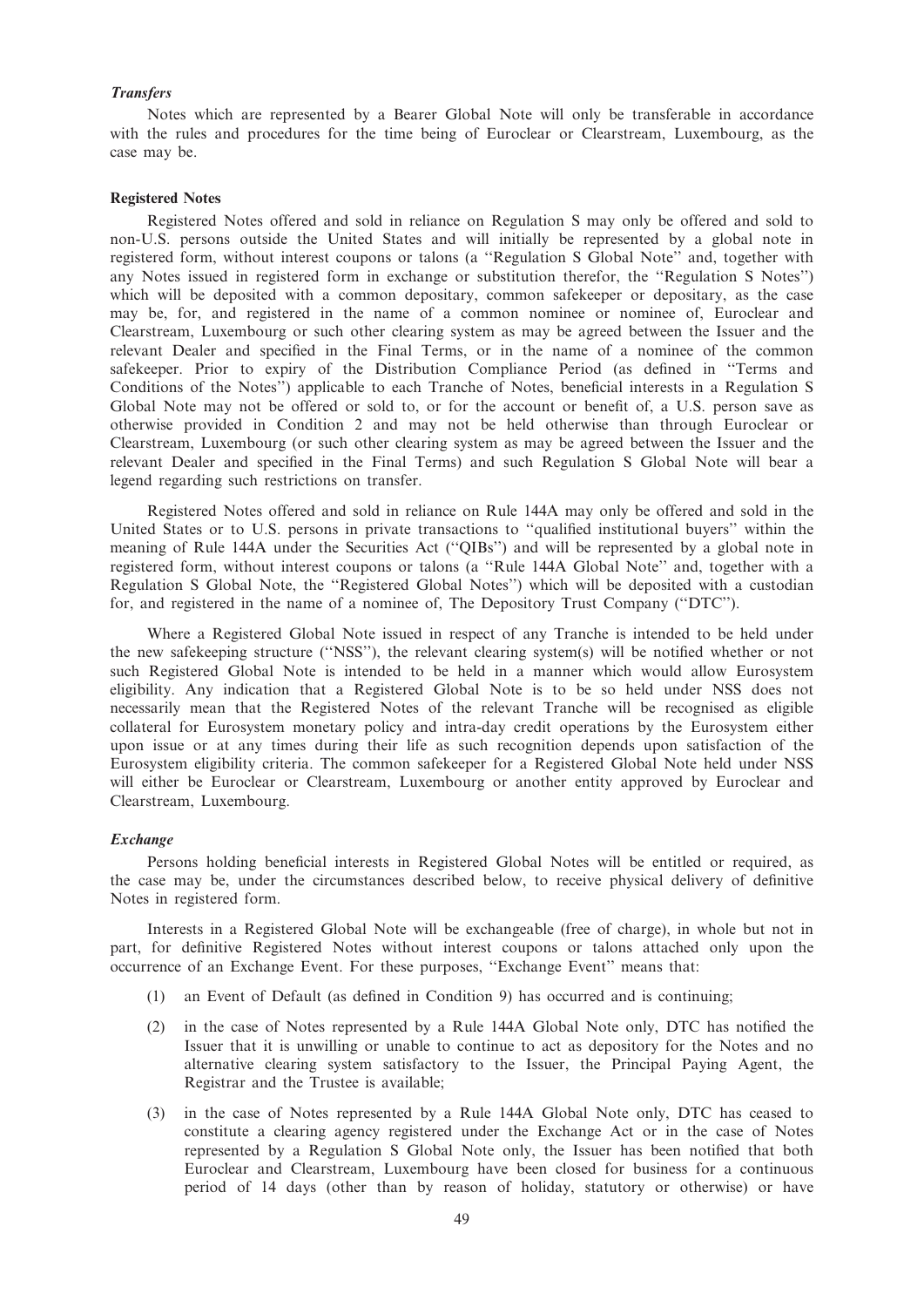announced an intention permanently to cease business or have in fact done so and, in any such case, no alternative clearing system satisfactory to the Issuer, the Principal Paying Agent, the Registrar and the Trustee is available; or

(4) the Issuer or the Guarantor has or will become subject to adverse tax consequences which would not be suffered were the Notes represented by the Registered Global Note in definitive form.

The Issuer will promptly give notice to the Noteholders in accordance with Condition 13 if an Exchange Event occurs. In the event of the occurrence of an Exchange Event, DTC, Euroclear and/or Clearstream, Luxembourg (each acting on the instructions of any holder of an interest in such Registered Global Note) or the Trustee may give notice to the Registrar requesting exchange and, in the event of the occurrence of an Exchange Event as described in (4) above, the Issuer or the Guarantor may also give notice to the Registrar requesting exchange. Any such exchange shall occur not later than 10 days after the date of receipt of the first relevant notice by the Registrar.

#### Payments

Payments of principal, interest and any other amount in respect of the Registered Global Notes will, in the absence of provision to the contrary, be made to the person(s) shown on the Register on the relevant Record Date (each as defined in Condition  $5(d)$ ) as the registered holder(s) of the Registered Global Notes. None of the Issuer, the Guarantor, the Trustee, any Paying Agent and the Registrar will have any responsibility or liability for any aspect of the records relating to or payments or deliveries made on account of beneficial ownership interests in the Registered Global Notes or for maintaining, supervising or reviewing any records relating to such beneficial ownership interests.

Payments of principal, interest or any other amount in respect of the Registered Notes in definitive form will, in the absence of provision to the contrary, be made to the persons shown on the Register on the relevant Record Date (as defined in Condition  $5(d)$ ) immediately preceding the due date for payment in the manner provided in that Condition.

### **Transfers**

Interests in a Registered Global Note may, subject to compliance with all applicable restrictions, be transferred to a person who wishes to hold such interest in another Registered Global Note. The Rule 144A Notes will be subject to certain restrictions on transfer set forth therein and will bear a legend regarding such restrictions. No beneficial owner of an interest in a Registered Global Note will be able to transfer such interest, except in accordance with the applicable procedures of DTC, Euroclear and Clearstream, Luxembourg, in each case to the extent applicable. Registered Notes are also subject to the restrictions on transfer set forth therein and will bear a legend regarding such restrictions, see ''Subscription and Sale and Transfer and Selling Restrictions''.

All transfers of Registered Notes and entries on the Register are subject to the detailed regulations concerning the transfer of Registered Notes set out in Schedule 4 to the Agency Agreement. The regulations may be changed by the Issuer with the prior written approval of the Trustee, the Registrar and the Transfer Agent. A copy of the current regulations will be made available for inspection during usual business hours and upon reasonable notice at the principal office of the Trustee and at the Specified Office of each of the Paying Agents.

### General

Pursuant to the Agency Agreement (as defined under ''Terms and Conditions of the Notes''), the Principal Paying Agent shall arrange that, where a further Tranche of Notes is issued which is intended to form a single Series with an existing Tranche of Notes at a point after the Issue Date of the further Tranche, the Notes of such further Tranche shall be assigned a common code and ISIN and, where applicable, a CUSIP and CINS number which are different from the common code, ISIN, CUSIP and CINS assigned to Notes of any other Tranche of the same Series until such time as the Tranches are consolidated and form a single Series, which shall not be prior to the expiry of the Distribution Compliance Period (as defined in ''Terms and Conditions of the Notes'') applicable to the Notes of such Tranche.

For so long as any of the Notes is represented by a Bearer Global Note or a Regulation S Global Note held on behalf of or, as the case may be, registered in the name of a common nominee for, Euroclear, and/or Clearstream, Luxembourg (or, as the case may be, a nominee for the common safekeeper), each person (other than Euroclear or Clearstream, Luxembourg) who is for the time being shown in the records of Euroclear or of Clearstream, Luxembourg as the holder of a particular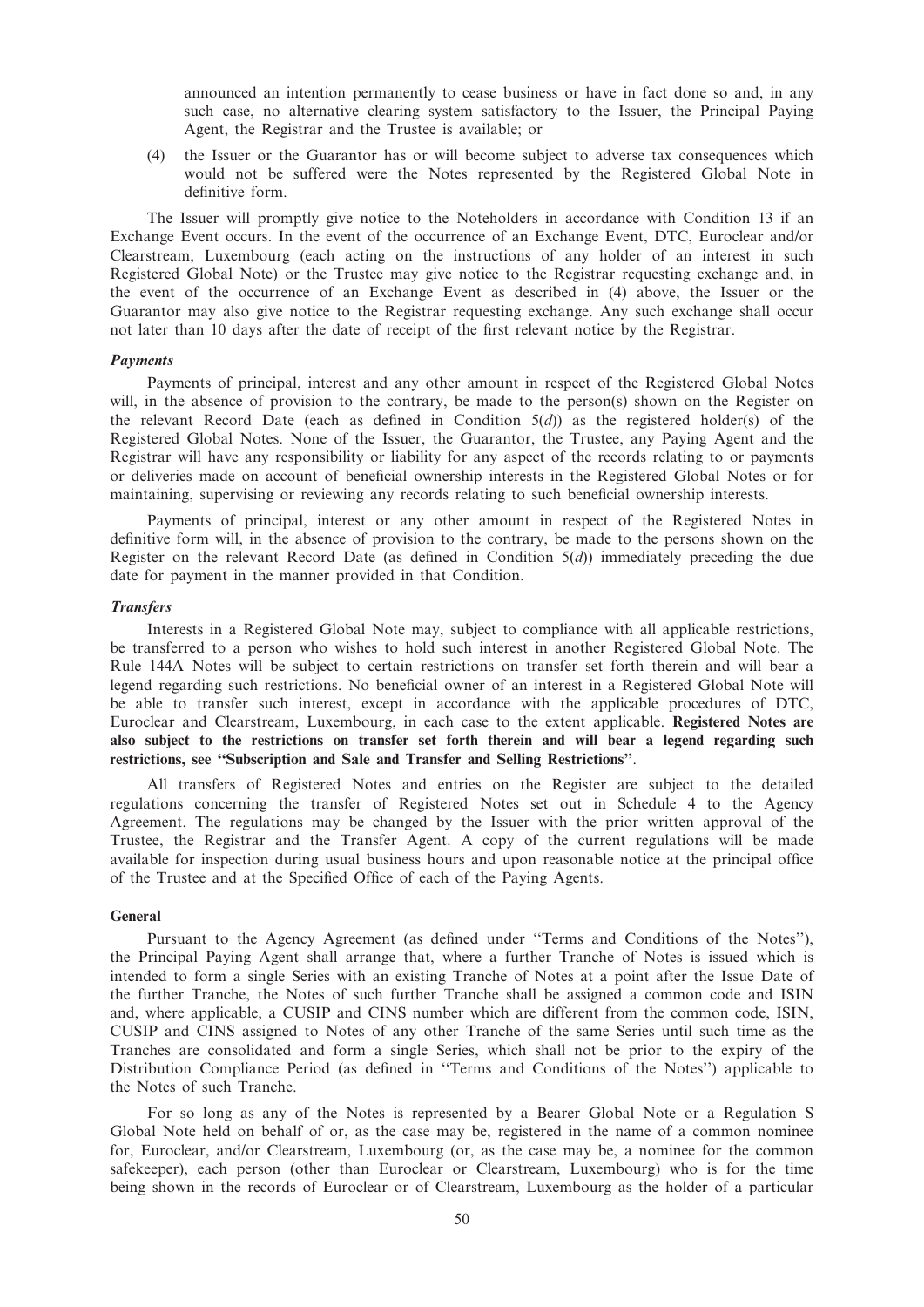nominal amount of such Notes (in which regard any certificate or other document issued by Euroclear or Clearstream, Luxembourg as to the nominal amount of such Notes standing to the account of any person shall be conclusive and binding for all purposes save in the case of manifest error) shall be treated by the Issuer, the Guarantor, the Trustee, the Paying Agents, the Transfer Agents and the Registrar as the holder of such nominal amount of such Notes for all purposes other than with respect to the payment of principal or interest on such nominal amount of such Notes, for which purpose the bearer of the relevant Bearer Global Note or the registered holder of the relevant Regulation S Global Note shall be treated by the Issuer, the Guarantor, the Trustee, the Paying Agents, the Transfer Agents and the Registrar as the holder of such nominal amount of such Notes in accordance with and subject to the terms of the relevant Global Note and the expressions ''Noteholder'' and ''holder of Notes'' and related expressions shall be construed accordingly.

For so long as any of the Notes is represented by a Rule 144A Global Note registered in the name of DTC or its nominee, each person who is for the time being shown in the records of DTC or such nominee as the holder of a particular nominal amount of such Notes shall be treated by the Issuer, the Guarantor, the Trustee, the Paying Agents, the Registrar and the Transfer Agents as the holder of such nominal amount of such Notes for all purposes other than with respect to the payment of principal or interest on, or voting, giving consents or making requests in respect of, such nominal amount of such Notes, for which purpose DTC or, in the case of payments only, its nominee shall be treated by the Issuer, the Guarantor, the Trustee, the Principal Paying Agent, the Paying Agents, the Registrar and the Transfer Agents as the holder of such nominal amount of such Notes in accordance with and subject to the terms of such Rule 144A Global Note; and the expressions ''Noteholder'' and ''holder of Notes'' and related expressions shall be construed accordingly.

Any reference herein to DTC, Euroclear and/or Clearstream, Luxembourg shall, whenever the context so permits, except in relation to Notes issued in NGN form or held under the New Safekeeping Structure for registered global securities, be deemed to include a reference to any successor operator and/or successor clearing system and/or any additional or alternative clearing system specified in the applicable Final Terms.

Any reference herein to the common depositary, depositary or, as applicable, common safekeeper shall, whenever the context so permits, be deemed to include references to any successor common depositary, depositary or, as applicable, common safekeeper or any additional or alternative common depositary, depositary or, as applicable, common safekeeper as is approved by the Issuer, the Guarantor, the Principal Paying Agent, the Registrar and the Trustee.

Any reference herein to the nominee or, as applicable, common nominee shall, whenever the context so permits, be deemed to include references to any successor nominee or, as applicable, common nominee or any additional or alternative nominee or, as applicable, common nominee as is approved by the Issuer, the Guarantor, the Principal Paying Agent, the Registrar and the Trustee.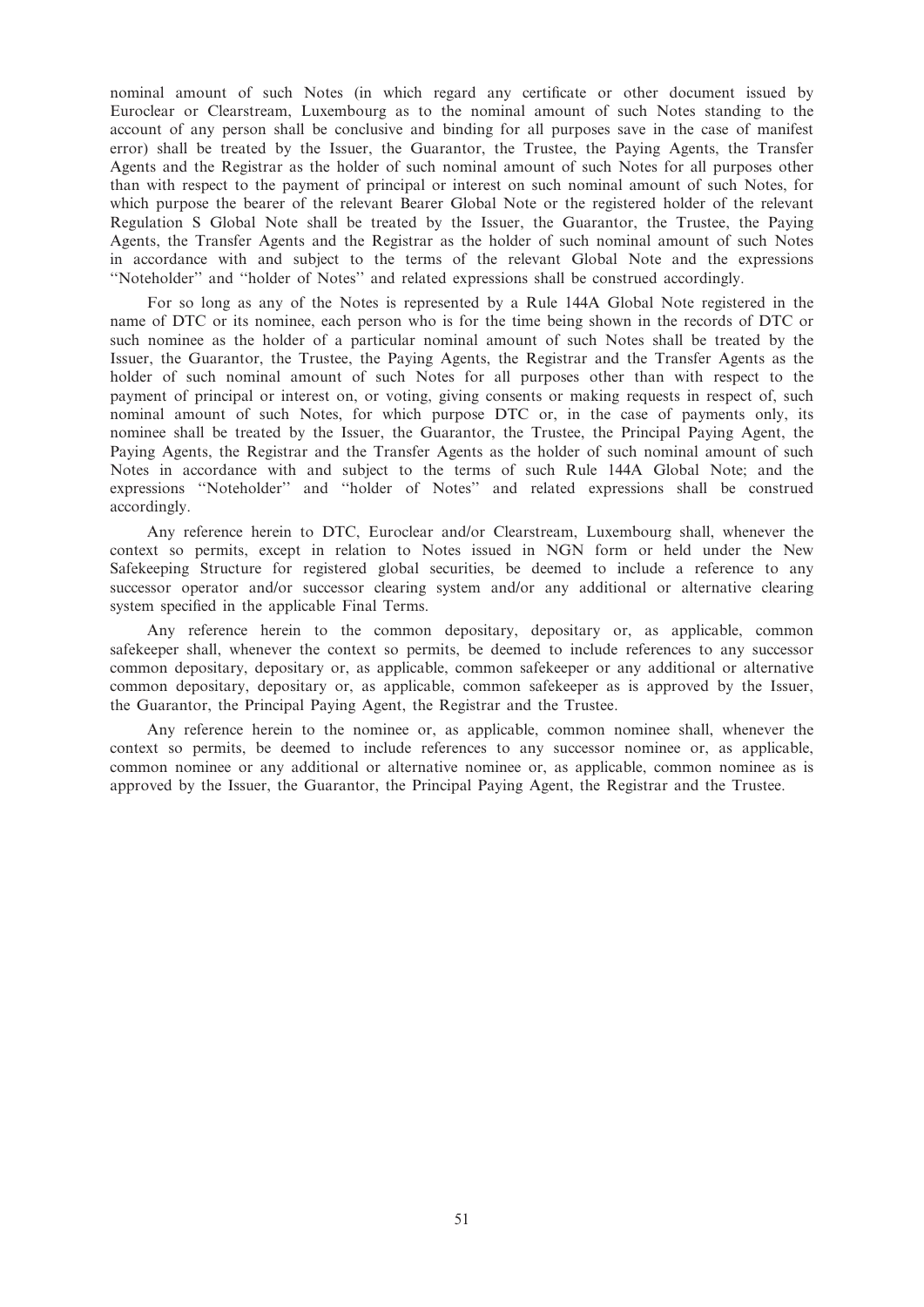# Form of Final Terms

Set out below is the form of Final Terms which will be completed for each Tranche of Notes which are not Exempt Notes and which are issued under the Programme with a denomination of at least  $E100,000$  (or its equivalent in another currency) pursuant to this Prospectus.

#### [Date]

PLEASE CAREFULLY READ THE PROSPECTUS AND THE RISK FACTORS IN THE PROSPECTUS. EACH INVESTOR SHOULD CONSULT ITS OWN FINANCIAL AND LEGAL ADVISORS ABOUT THE RISKS ASSOCIATED WITH AN INVESTMENT IN THE NOTES AND THE SUITABILITY OF AN INVESTMENT IN THE NOTES IN LIGHT OF THEIR PARTICULAR CIRCUMSTANCES.

#### ABBEY NATIONAL TREASURY SERVICES plc

# Issue of [Nominal Amount of Tranche] [Title of Notes] Guaranteed by Santander UK plc under the U.S.\$20,000,000,000 Euro Medium Term Note Programme

# PART A – CONTRACTUAL TERMS

[Terms used herein shall be deemed to be defined as such for the purposes of the Terms and Conditions (the "Conditions") set forth in the Prospectus dated [ ] [and the supplement[s] to it dated [ ]] which [together] constitute[s] a base prospectus for the purposes of the Prospectus Directive. This document constitutes the Final Terms of the Notes described herein for the purposes of Article 5.4 of the Prospectus Directive and must be read in conjunction with the Prospectus[, as supplemented]. Full information on the Issuer, the Guarantor and the offer of the Notes is only available on the basis of the combination of these Final Terms and the Prospectus[, as supplemented]. The Prospectus [and the supplement[s] to it] [has / have] been published on the website http://www.aboutsantander.co.uk/ investors.aspx.]

[Terms used herein shall be deemed to be defined as such for the purposes of the Terms and Conditions (the ''Conditions'') set forth in the Prospectus/[Information Memorandum] dated [ ] [and the supplement[s] to it dated [ ]] which are incorporated by reference in the Prospectus dated [ ]. This document constitutes the Final Terms of the Notes described herein for the purposes of Article 5.4 of the Prospectus Directive and must be read in conjunction with the Prospectus dated [ ] [and the supplement[s] to it dated [ ]] which [together] constitute[s] a base prospectus for the purposes of the Prospectus Directive. Full information on the Issuer, the Guarantor and the offer of the Notes is only available on the basis of the combination of these Final Terms and the Prospectus dated [ ] [and the supplement<sup>[s]</sup> to it dated [ ]]. Copies of such Information Memoranda and Prospectus [and the supplement[s] to [it] [them] have been published on the website http://www.aboutsantander.co.uk/ investors.aspx.]

|    | (1)   | Issuer:                                                                      | Abbey National Treasury Services plc                                                                                                                                                                                                                                                                 |
|----|-------|------------------------------------------------------------------------------|------------------------------------------------------------------------------------------------------------------------------------------------------------------------------------------------------------------------------------------------------------------------------------------------------|
|    | (i)   | Designated Branch:                                                           | [ <i>Not Applicable</i> ]                                                                                                                                                                                                                                                                            |
|    | (iii) | Guarantor:                                                                   | Santander UK plc                                                                                                                                                                                                                                                                                     |
|    | (1)   | Series Number:                                                               |                                                                                                                                                                                                                                                                                                      |
|    | (i)   | Tranche Number:                                                              |                                                                                                                                                                                                                                                                                                      |
|    | (111) | Date on which the Notes will be<br>consolidated and form a single<br>Series: | The Notes will be consolidated and form a single<br>Series with [ ] on [the Issue Date/exchange of the<br>Temporary Bearer Global Note for interests in the<br>Permanent Bearer Global Note, as referred to in<br>paragraph 22 below, which is expected to occur on or<br>about [ ]][Not Applicable] |
| 3. |       | Specified Currency or Currencies:                                            |                                                                                                                                                                                                                                                                                                      |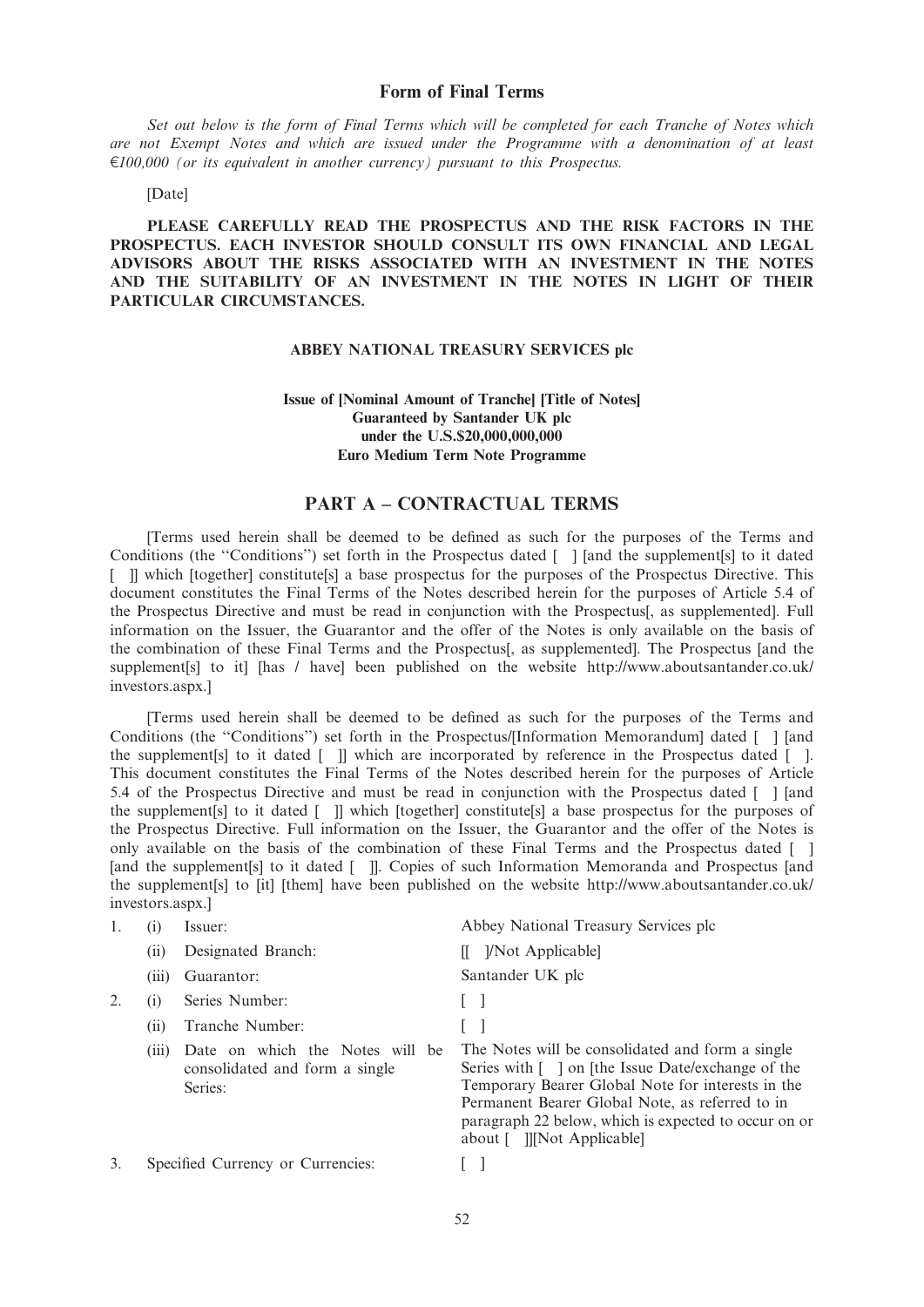| 4.  |      | Nominal Amount:                                                            |                                                                                                                                                                                                                                                                                                                                                                                                                                                                                                                                                                                                                                                                |
|-----|------|----------------------------------------------------------------------------|----------------------------------------------------------------------------------------------------------------------------------------------------------------------------------------------------------------------------------------------------------------------------------------------------------------------------------------------------------------------------------------------------------------------------------------------------------------------------------------------------------------------------------------------------------------------------------------------------------------------------------------------------------------|
|     | (i)  | Tranche:                                                                   |                                                                                                                                                                                                                                                                                                                                                                                                                                                                                                                                                                                                                                                                |
|     | (ii) | Series:                                                                    |                                                                                                                                                                                                                                                                                                                                                                                                                                                                                                                                                                                                                                                                |
| 5   |      | Issue Price of Tranche:                                                    | ] per cent. of the Nominal Amount [plus accrued<br>interest from $\lceil \quad \rceil$                                                                                                                                                                                                                                                                                                                                                                                                                                                                                                                                                                         |
| 6.  | (i)  | Specified Denominations:                                                   | $\overline{\phantom{a}}$                                                                                                                                                                                                                                                                                                                                                                                                                                                                                                                                                                                                                                       |
|     | (ii) | <b>Calculation Amount</b>                                                  |                                                                                                                                                                                                                                                                                                                                                                                                                                                                                                                                                                                                                                                                |
| 7.  | (i)  | Issue Date:                                                                |                                                                                                                                                                                                                                                                                                                                                                                                                                                                                                                                                                                                                                                                |
|     | (ii) | Interest<br>Commencement Date<br>$\int$<br>different from the Issue Date): | ]/Not Applicable]<br>$\mathbb{I}$                                                                                                                                                                                                                                                                                                                                                                                                                                                                                                                                                                                                                              |
| 8.  |      | Maturity Date:                                                             | [[not] subject to adjustment [in accordance with<br>Ш.<br>the Business Day Convention set out in paragraph<br>$[14(iii)/15(vi)/16(iii)/17(iii)]$ below]/[Interest Payment]<br>Date falling in or nearest to $\begin{bmatrix} \quad \end{bmatrix}$                                                                                                                                                                                                                                                                                                                                                                                                              |
| 9.  |      | Interest Basis:                                                            | [[ ] per cent. Fixed Rate]                                                                                                                                                                                                                                                                                                                                                                                                                                                                                                                                                                                                                                     |
|     |      |                                                                            | [[[ ] month [ ]LIBOR/EURIBOR/HIBOR/<br>SIBOR] +/- [ ] per cent. Floating Rate]                                                                                                                                                                                                                                                                                                                                                                                                                                                                                                                                                                                 |
|     |      |                                                                            | $\begin{bmatrix} \end{bmatrix}$ per cent. minus $\begin{bmatrix} \end{bmatrix}$ month $\begin{bmatrix} \end{bmatrix}$ LIBOR/<br>EURIBOR/HIBOR/SIBOR] Inverse Floating Rate]                                                                                                                                                                                                                                                                                                                                                                                                                                                                                    |
|     |      |                                                                            | $\begin{bmatrix} 1 & x \\ y & z \end{bmatrix}$ month $\begin{bmatrix} 1 & y \\ 1 & z \end{bmatrix}$ LIBOR/EURIBOR/HIBOR/<br>SIBOR] Leveraged Floating Rate]                                                                                                                                                                                                                                                                                                                                                                                                                                                                                                    |
|     |      |                                                                            | $\begin{bmatrix} \end{bmatrix}$ per cent. minus ( $\begin{bmatrix} \end{bmatrix}$ x $\begin{bmatrix} \end{bmatrix}$ month $\begin{bmatrix} \end{bmatrix}$ LIBOR/<br>EURIBOR/HIBOR/SIBOR]) Leveraged Inverse<br>Floating Rate]                                                                                                                                                                                                                                                                                                                                                                                                                                  |
|     |      |                                                                            | [Zero Coupon/Discount]                                                                                                                                                                                                                                                                                                                                                                                                                                                                                                                                                                                                                                         |
|     |      |                                                                            | [Floating Rate: EONIA Linked Interest]                                                                                                                                                                                                                                                                                                                                                                                                                                                                                                                                                                                                                         |
|     |      |                                                                            | [Floating Rate: CMS Linked Interest]                                                                                                                                                                                                                                                                                                                                                                                                                                                                                                                                                                                                                           |
|     |      |                                                                            | [Variable Interest]                                                                                                                                                                                                                                                                                                                                                                                                                                                                                                                                                                                                                                            |
|     |      |                                                                            | [Convertible Interest Basis]                                                                                                                                                                                                                                                                                                                                                                                                                                                                                                                                                                                                                                   |
|     |      |                                                                            | [In respect of the period from (and including) [the<br>Interest Commencement Datel/[ 1 to (but excluding)<br>[ ], [[ ] per cent. per annum Fixed Rate]/[[<br>month [ ]LIBOR/EURIBOR/HIBOR/SIBOR] +/-<br>] per cent. Floating Rate]/[[ ] per cent. minus [ ]<br>month [ ]LIBOR/EURIBOR/HIBOR/SIBOR]<br>Inverse Floating Rate]/[[ ] x [ ] month [ ]LIBOR/<br>EURIBOR/HIBOR/SIBOR] Leveraged Floating<br>Rate]/[[ ] per cent. minus $($ $]$ x $[$ $]$ month<br>]LIBOR/EURIBOR/HIBOR/SIBOR]) Leveraged<br>Inverse Floating Rate /[Floating Rate: EONIA<br>Linked Interest]/[Floating Rate: CMS Linked<br>Interest]<br>(See paragraph[s] [11/14/15/16/17/18] below) |
| 10. |      | Redemption/Payment Basis:                                                  | Subject to any purchase and cancellation or early<br>redemption, the Notes will be redeemed on the<br>Maturity Date at [1] per cent. of their nominal<br>amount                                                                                                                                                                                                                                                                                                                                                                                                                                                                                                |
| 11. |      | Change of Interest Basis:                                                  | [Applicable (See paragraphs 9 above and [14/15/17]<br>18] below)/[Not Applicable]]                                                                                                                                                                                                                                                                                                                                                                                                                                                                                                                                                                             |
| 12. |      | Put/Call Options:                                                          | [Investor Put]<br>[Issuer Call]<br>[(See paragraph[s] [19/20] below)]<br>[Not Applicable]                                                                                                                                                                                                                                                                                                                                                                                                                                                                                                                                                                      |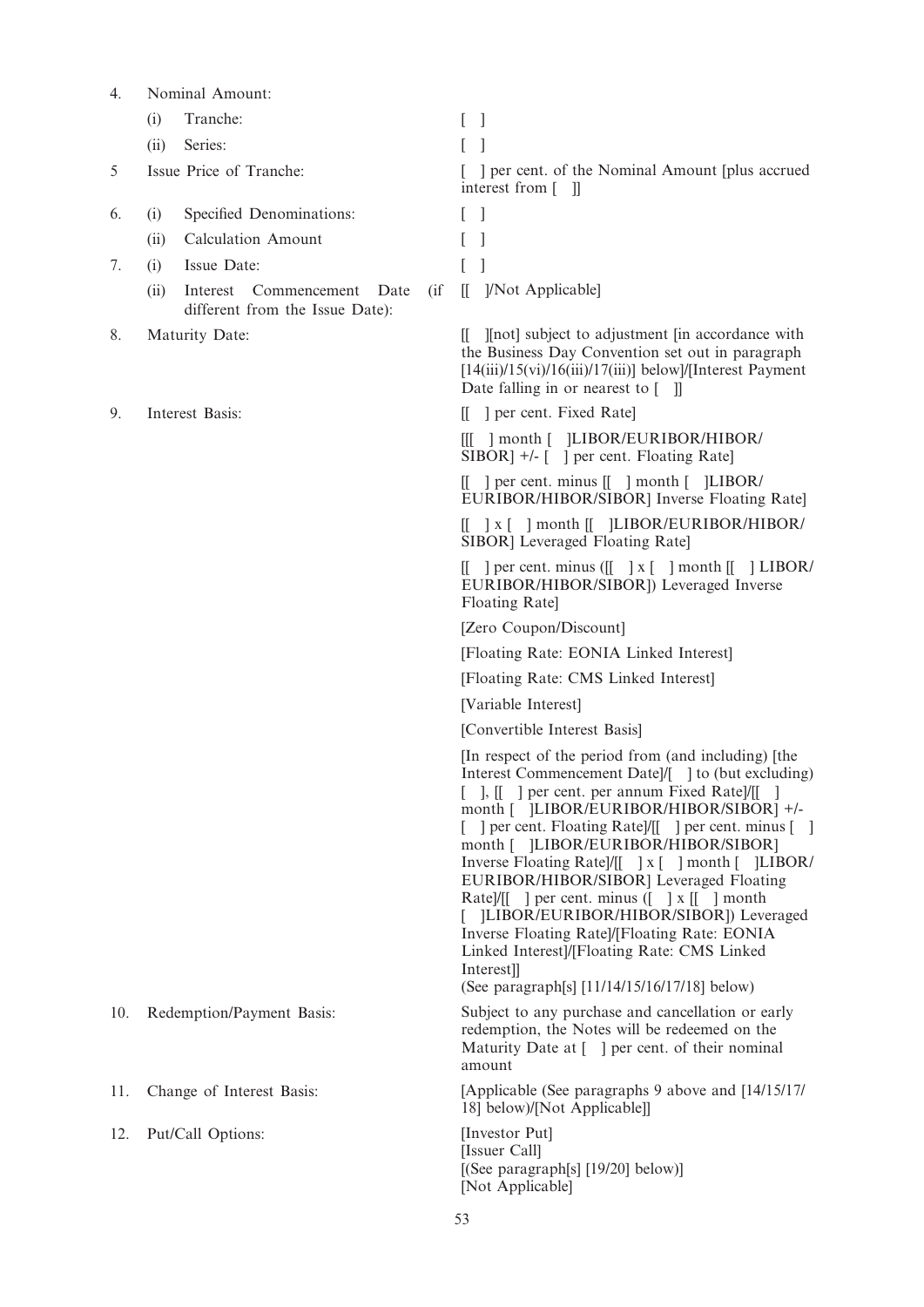13. Date of [Board] approval for issuance of Notes and Guarantee obtained: [[ ] [and [ ], respectively]]/[Not Applicable]

# PROVISIONS RELATING TO INTEREST (IF ANY) PAYABLE

| 14. |       | Fixed Rate Note Provisions                                           | [Applicable/Not Applicable] [Applicable in respect of<br>the period from [the Interest Commencement Date]/<br>$[$ $]$ to $[$ $]$                                                                         |
|-----|-------|----------------------------------------------------------------------|----------------------------------------------------------------------------------------------------------------------------------------------------------------------------------------------------------|
|     | (i)   | Rate(s) of Interest:                                                 | [[ ] per cent. per annum payable [annually/semi-<br>annually/quarterly/[ ]] in arrear on each Interest<br>Payment Date]                                                                                  |
|     |       |                                                                      | [In respect of the period from (and including) [the<br>Interest Commencement Date]/[ ] to (but excluding)<br>[ ], [ ] per cent. per annum Fixed Rate]                                                    |
|     | (ii)  | Interest Payment Date(s):                                            | $\lceil$ 1 in each year [commencing on $\lceil$ 1 and ending on<br>the Maturity Date[, subject to adjustment in<br>accordance with the Business Day Convention<br>specified in paragraph 14(iii) below]] |
|     |       |                                                                      | [There will be a [short/long] first interest period from,<br>and including, the Interest Commencement Date to,<br>but excluding, [ ] (the "Stub Period")]                                                |
|     |       |                                                                      | [There will be a [short/long] final interest period from,<br>and including, [ ] to, but excluding, the Maturity<br>Date (the "Stub Period").]                                                            |
|     | (iii) | Business Day Convention:                                             | [Following Business Day Convention/Modified<br>Following Business Day Convention/Preceding<br><b>Business Day Convention]</b>                                                                            |
|     | (iv)  | Business Day(s):                                                     | $\mathbf{I}$<br>L                                                                                                                                                                                        |
|     |       | Additional Business Centre(s):                                       | 1<br>L                                                                                                                                                                                                   |
|     | (v)   | Fixed Coupon Amount(s) in respect<br>of definitive Fixed Rate Notes: | ] per Calculation Amount]<br>$\mathbf{H}$                                                                                                                                                                |
|     |       |                                                                      | [In respect of the period from (and including) [the<br>Interest Commencement Datel/[ ] to (but excluding)<br>[ ], [ ] per Calculation Amount]                                                            |
|     | (vi)  | Broken Amount(s) in respect<br>of<br>definitive Fixed Rate Notes:    | [In respect of the Stub Period, [] per Calculation<br>Amount, payable on the Interest Payment Date<br>falling on [ ]]/[Not Applicable]                                                                   |
|     |       | (vii) Day Count Fraction:                                            | [30/360]<br>Actual/Actual (ICMA)<br>RBA Bond Basis] [adjusted/unadjusted]                                                                                                                                |
|     |       | (viii) Determination Date(s):                                        | [[ ] in each year]/[Not Applicable]                                                                                                                                                                      |
| 15. |       | Floating Rate Note Provisions                                        | [Applicable/Not Applicable] [Applicable in respect of<br>the period from [the Interest Commencement Date]/<br>$\lceil$   to $\lceil$                                                                     |
|     | (i)   | Straight Floating Rate:                                              | [Applicable/Not Applicable]                                                                                                                                                                              |
|     | (ii)  | Inverse Floating Rate:                                               | [Applicable/Not Applicable]<br>Set IFRN Rate: [ ] per cent.                                                                                                                                              |
|     | (iii) | Leveraged Floating Rate:                                             | [Applicable/Not Applicable]                                                                                                                                                                              |
|     |       |                                                                      | Leverage Factor: []                                                                                                                                                                                      |
|     |       | (iv) Leveraged Inverse Floating Rate:                                | [Applicable/Not Applicable]                                                                                                                                                                              |
|     |       |                                                                      | Leverage Factor: []                                                                                                                                                                                      |
|     |       |                                                                      | Set IFRN Rate: [ ] per cent.                                                                                                                                                                             |
|     | (v)   | Interest Period(s)/<br>Interest Payment Dates:                       | [There will be a [short/long] first interest period from,<br>and including, the Interest Commencement Date to,<br>but excluding, [ ] (the "Stub Period")]                                                |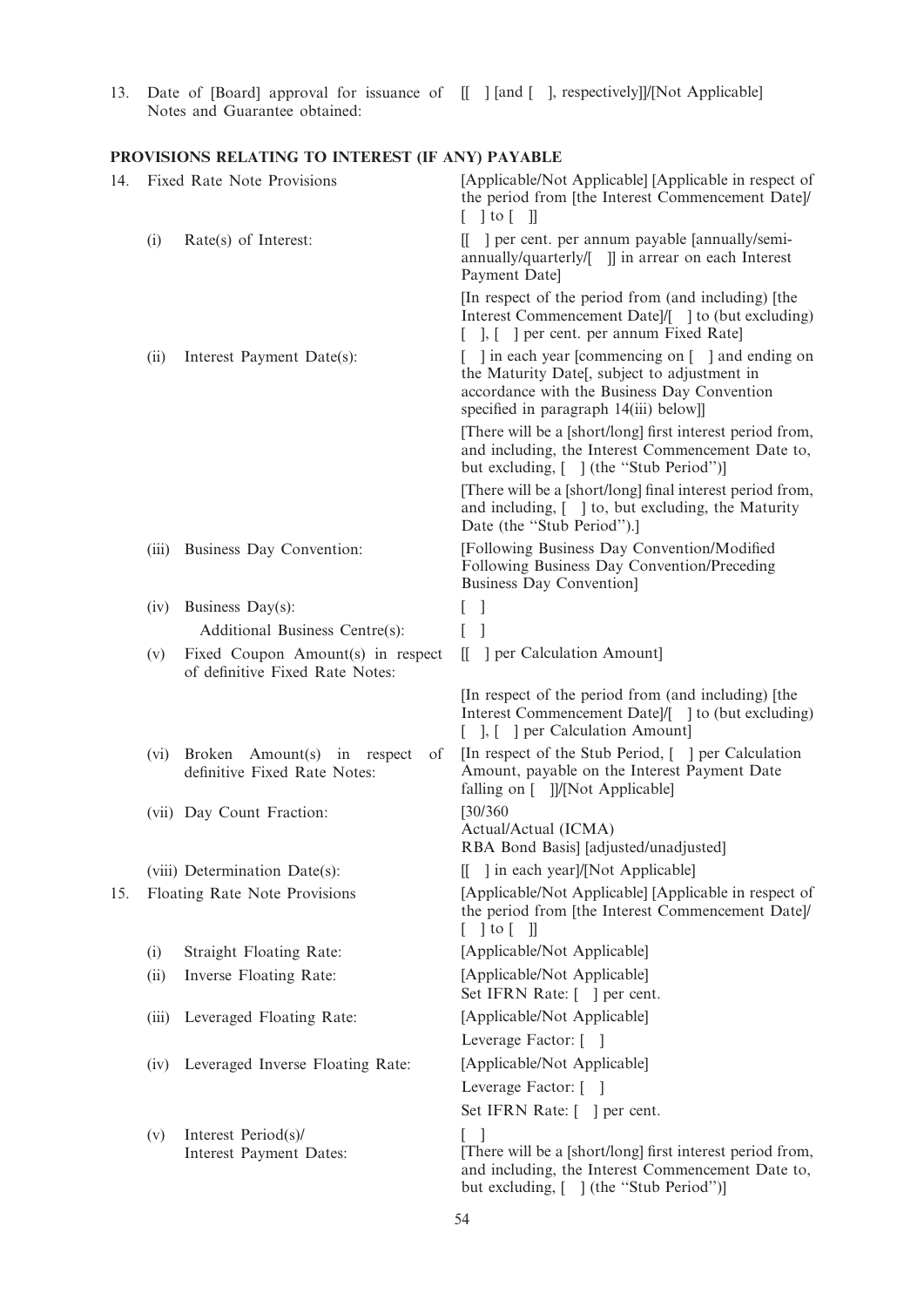|      |                                                                                                                  | [There will be a [short/long] last interest period from,<br>and including, [ ] to, but excluding, the Maturity<br>Date (the "Stub Period")]                             |
|------|------------------------------------------------------------------------------------------------------------------|-------------------------------------------------------------------------------------------------------------------------------------------------------------------------|
| (vi) | Business Day Convention:                                                                                         | [Following Business Day Convention/Modified<br>Following Business Day Convention/Preceding<br><b>Business Day Convention/Floating Rate</b><br>Convention]               |
|      | (vii) Business Day(s):                                                                                           | $\Box$                                                                                                                                                                  |
|      | Additional Business Centre(s):                                                                                   | L                                                                                                                                                                       |
|      | (viii) Manner in which the Rate of Interest<br>Amount<br>and<br>Interest<br><i>is</i><br>be<br>to<br>determined: | [Screen Rate Determination/ISDA Determination]                                                                                                                          |
| (ix) | Screen Rate Determination:                                                                                       |                                                                                                                                                                         |
|      | (A) Reference Rate:                                                                                              | [[] month []LIBOR/EURIBOR/HIBOR/SIBOR]/<br>[EONIA]/[CMS Reference Rate]                                                                                                 |
|      | Interest Determination Date(s):<br>(B)                                                                           | $\perp$                                                                                                                                                                 |
|      | (C)<br>Relevant Screen Page:                                                                                     | $\mathbf{I}$                                                                                                                                                            |
|      | (D)<br>Interpolation for Stub Period:                                                                            | [Applicable for the Stub Period]/[Not Applicable]                                                                                                                       |
|      |                                                                                                                  | Reference Rate 1: [[ ] month<br>[ ]LIBOR/EURIBOR/HIBOR/SIBOR]/[Not<br>Applicable]                                                                                       |
|      |                                                                                                                  | Relevant Screen Page 1: [ ]/[Not Applicable]                                                                                                                            |
|      |                                                                                                                  | Reference Rate 2: [[ ] month<br>[ ]LIBOR/EURIBOR/HIBOR/SIBOR]/[Not<br>Applicable]                                                                                       |
|      |                                                                                                                  | Relevant Screen Page 2: [ ]/[Not Applicable]                                                                                                                            |
|      | Reference Currency:<br>(E)                                                                                       | ]/Not Applicable]<br>Ш.                                                                                                                                                 |
|      | Relevant Centre:<br>(F)                                                                                          | ]/Not Applicable]<br>II.                                                                                                                                                |
|      | Designated Maturity:<br>(G)                                                                                      | ]/Not Applicable]<br>$\mathbb{I}$                                                                                                                                       |
|      | Determination Time:<br>(H)                                                                                       | [[a.m./p.m.] ([ ] time)]/[Not Applicable]<br>Ш                                                                                                                          |
|      | CMS Rate Fixing Centre(s):<br>(I)                                                                                | L<br>-1                                                                                                                                                                 |
| (x)  | ISDA Determination:                                                                                              |                                                                                                                                                                         |
|      | Floating Rate Option:<br>(A)                                                                                     | I                                                                                                                                                                       |
|      | Designated Maturity:<br>(B)                                                                                      |                                                                                                                                                                         |
|      | (C)<br>Reset Date:                                                                                               | [1], subject to adjustment in accordance with the<br>Reset Date Business Day Convention referred to in<br>(E) below]                                                    |
|      | Interpolation for Stub Period:<br>(D)                                                                            | [Applicable for the Stub Period]/[Not Applicable]                                                                                                                       |
|      |                                                                                                                  | Floating Rate Option 1: []                                                                                                                                              |
|      |                                                                                                                  | Designated Maturity 1: []                                                                                                                                               |
|      |                                                                                                                  | Reset Date 1: $\begin{bmatrix} 1 \\ 1 \end{bmatrix}$ [, subject to adjustment in<br>accordance with the Reset Date Business Day<br>Convention referred to in (E) below] |
|      |                                                                                                                  | Floating Rate Option 2: []                                                                                                                                              |
|      |                                                                                                                  | Designated Maturity 2: []                                                                                                                                               |
|      |                                                                                                                  | Reset Date 2: $\begin{bmatrix} 1 \\ 1 \end{bmatrix}$ [, subject to adjustment in<br>accordance with the Reset Date Business Day<br>Convention referred to in (E) below] |
|      | <b>Business</b><br>(E)<br>Reset<br>Date<br>Day<br>Convention:                                                    | [Following Business Day Convention/Modified<br>Following Business Day Convention/Preceding<br>Business Day Convention/Floating Rate Convention]                         |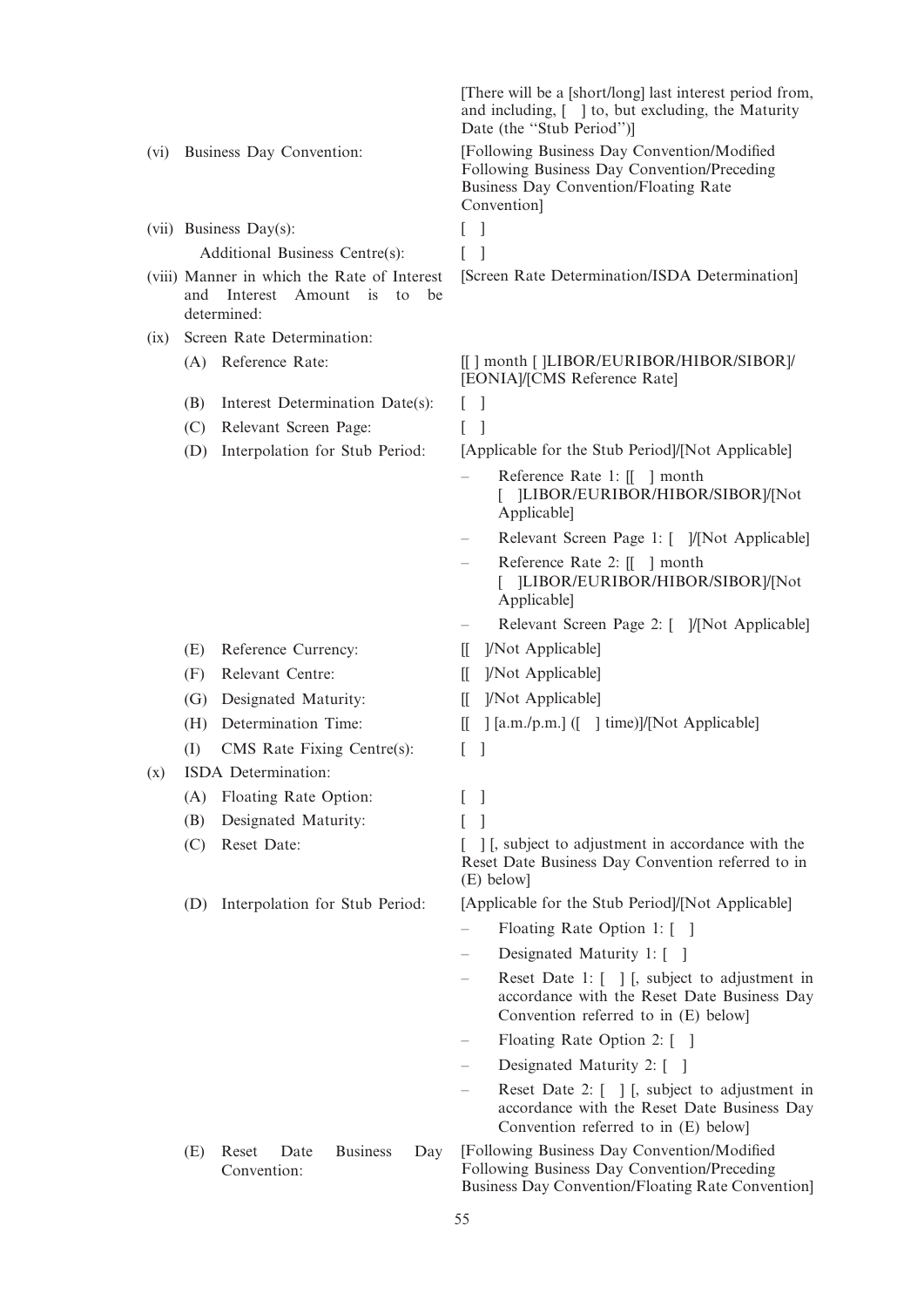|     | (xi)  |          | $Margin(s)$ :                                                          | [[plus/minus] [] per cent. per annum]<br>[In respect of the period from (and including) [the<br>Interest Commencement Date]/[ ] to (but excluding)<br>], [plus/minus][ ] per cent. per annum] |
|-----|-------|----------|------------------------------------------------------------------------|-----------------------------------------------------------------------------------------------------------------------------------------------------------------------------------------------|
|     |       |          | (xii) Minimum Rate of Interest:                                        | ] per cent. per annum                                                                                                                                                                         |
|     |       |          | (xiii) Maximum Rate of Interest:                                       | per cent. per annum                                                                                                                                                                           |
|     |       |          | (xiv) Day Count Fraction:                                              | [Actual/Actual (ISDA)<br>Actual/Actual (ICMA)<br>Actual/365 (Fixed)<br>Actual/360<br>[30/360][360/360][Bond Basis]<br>30E/360<br>30E/360 (ISDA)]<br>[adjusted/unadjusted]                     |
|     |       |          | (xv) Determination Date(s):                                            | [[ ] in each year]/[Not Applicable]                                                                                                                                                           |
| 16. |       |          | Zero Coupon/Discount Note Provisions                                   | [Applicable/Not Applicable]                                                                                                                                                                   |
|     | (i)   |          | Stated Yield:                                                          | ] per cent. per annum                                                                                                                                                                         |
|     | (ii)  |          | Issue Price:                                                           | -1<br>L                                                                                                                                                                                       |
|     | (iii) |          | Business Day Convention:                                               | [Following Business Day Convention/Modified]<br>Following Business Day Convention/Preceding<br><b>Business Day Convention</b>                                                                 |
|     | (iv)  |          | Business Day(s):                                                       | - 1                                                                                                                                                                                           |
|     |       |          | Additional Business Centre(s):                                         |                                                                                                                                                                                               |
|     | (v)   | payment: | Day Count Fraction in relation to<br>Early Redemption Amounts and late | [Actual/Actual (ICMA)<br>30/360<br>Actual/360<br>Actual/365 (Fixed)]<br>[adjusted/unadjusted]                                                                                                 |
| 17. |       |          | Variable Interest Note Provisions                                      | [Applicable/Not Applicable]                                                                                                                                                                   |
|     | (i)   |          | Accrual Interest Rate(s):                                              | ] per cent. Fixed Rate<br>$\mathbf{H}$                                                                                                                                                        |
|     |       |          |                                                                        | [1] -/- [1] JLIBOR/EURIBOR/HIBOR/SIBOR]<br>Ш<br>per cent. Floating Rate]                                                                                                                      |
|     |       |          |                                                                        | [In respect of the period from (and including) [the<br>Interest Commencement Date /[ ] to (but excluding)<br>$\vert \cdot \vert$<br>$\mathbb{I}$                                              |
|     |       | (A)      | Screen Rate Determination:                                             | [Applicable/Not Applicable]                                                                                                                                                                   |
|     |       |          | Reference Rate:                                                        | [[[ ] month [ ]LIBOR/EURIBOR/HIBOR/<br>SIBOR]/Not Applicable]                                                                                                                                 |
|     |       |          | Interest Determination<br>$Date(s)$ :                                  | ]/Not Applicable]<br>Ш.                                                                                                                                                                       |
|     |       |          | Relevant Screen Page:                                                  | ]/Not Applicable]<br>Ш.                                                                                                                                                                       |
|     |       | (B)      | ISDA Determination:                                                    | [Applicable/Not Applicable]                                                                                                                                                                   |
|     |       |          | Floating Rate Option:                                                  | $\overline{1}$                                                                                                                                                                                |
|     |       |          | Designated Maturity:                                                   |                                                                                                                                                                                               |
|     |       |          | Reset Date:                                                            | [1], subject to adjustment in accordance with the<br>Reset Date Business Day Convention referred to<br>below]                                                                                 |
|     |       |          | Reset Date Business Day<br>Convention:                                 | [Following Business Day Convention/Modified<br>Following Business Day Convention/Preceding<br>Business Day Convention/Floating Rate Convention]                                               |
|     |       | (C)      | Margin:                                                                | ]/[Not Applicable]                                                                                                                                                                            |
|     |       | (D)      | Minimum Rate of Interest:                                              | ] per cent. per annum/Not Applicable]<br>Ш                                                                                                                                                    |
|     |       |          |                                                                        | 56                                                                                                                                                                                            |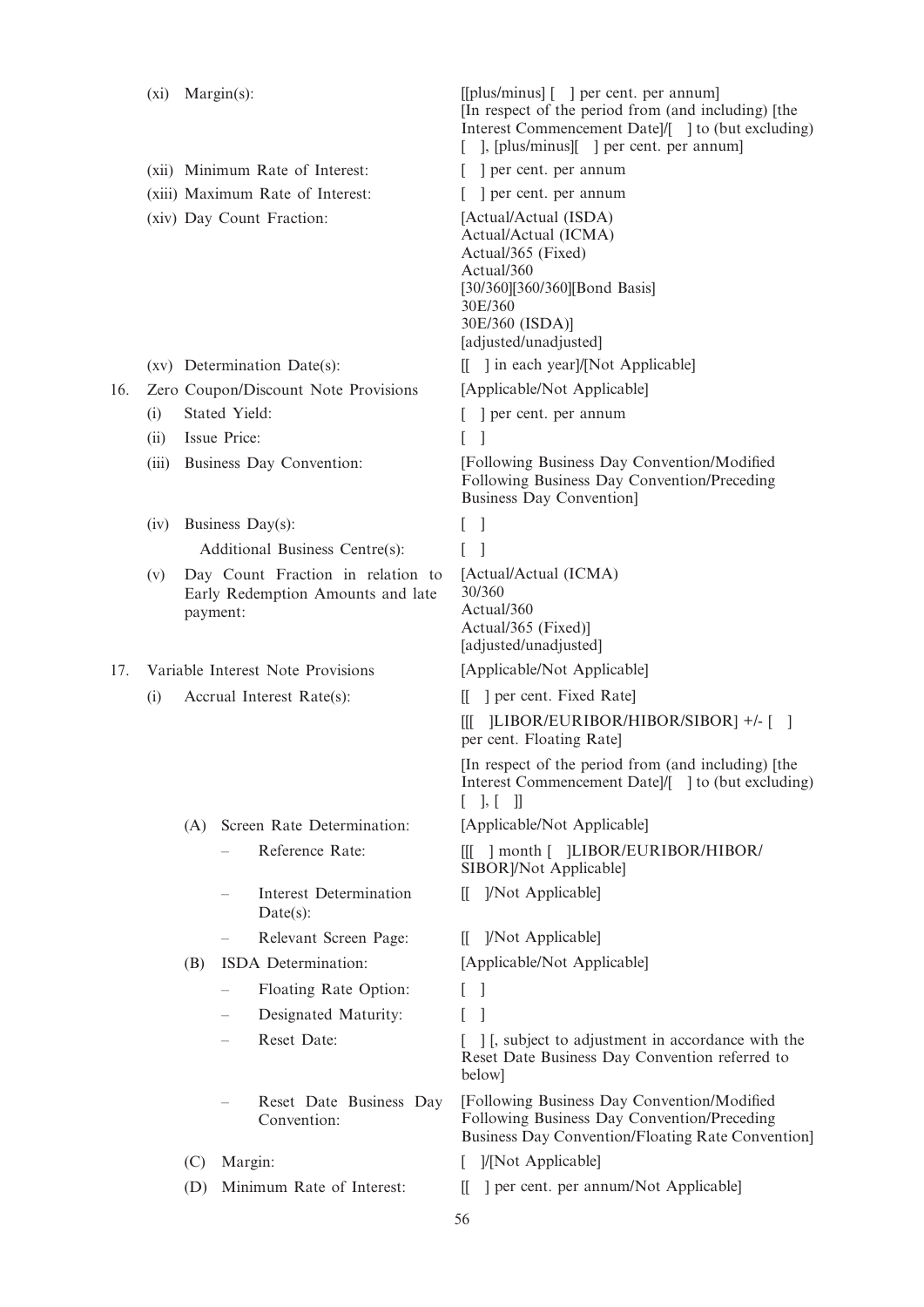|     |       | Maximum Rate of Interest:<br>(E)                    | ] per cent. per annum/Not Applicable]<br>$\mathbf{H}$                                                                                                                                                                                                                                                        |
|-----|-------|-----------------------------------------------------|--------------------------------------------------------------------------------------------------------------------------------------------------------------------------------------------------------------------------------------------------------------------------------------------------------------|
|     | (ii)  | Interest Period(s)/                                 | L<br>-1                                                                                                                                                                                                                                                                                                      |
|     | (iii) | Interest Payment Dates:<br>Business Day Convention: | [Following Business Day Convention/Modified]                                                                                                                                                                                                                                                                 |
|     |       |                                                     | Following Business Day Convention/Preceding<br>Business Day Convention/Floating Rate Convention]                                                                                                                                                                                                             |
|     | (iv)  | Business Day:                                       | - 1<br>L                                                                                                                                                                                                                                                                                                     |
|     |       | Additional Business Centre(s):                      |                                                                                                                                                                                                                                                                                                              |
|     | (v)   | Day Count Fraction:                                 | [Actual/Actual (ISDA)<br>Actual/Actual (ICMA)<br>Actual/365 (Fixed)<br>30/360<br>30E/360<br>30E/360 (ISDA)]<br>[adjusted/unadjusted]                                                                                                                                                                         |
|     | (vi)  | Determination Date(s):                              | $\left[\begin{array}{c c} \end{array}\right]$ in each year]/[Not Applicable]                                                                                                                                                                                                                                 |
|     |       | (vii) Underlying Reference Rate:                    | ] month [ ]LIBOR/EURIBOR/HIBOR/SIBOR]/<br>[EONIA]/[CMS Reference Rate]<br>Relevant Screen Page: []<br>Reference Currency: [[ ]/Not Applicable]<br>Relevant Centre: [[ ]/Not Applicable]<br>Designated Maturity: [[ ]/Not Applicable]<br>Determination Time: [[ ]/Not Applicable]<br>$\overline{\phantom{m}}$ |
|     |       | (viii) Lower Barrier(s):                            | $\lceil \; \rceil$<br>[In respect of the period from (and including) [the<br>Interest Commencement Datel/[ ] to (but excluding)<br>$[$ $], [$ $]]$                                                                                                                                                           |
|     | (ix)  | Upper Barrier(s):                                   | [In respect of the period from (and including) [the<br>Interest Commencement Date]/[ ] to (but excluding)<br>$[ \quad ], [ \quad ]]$                                                                                                                                                                         |
|     | (x)   | Rate Cut-off Date:                                  | [The [ ] [Fixing Business Day]/[calendar day] prior<br>to the Interest Payment Date falling at the end of the<br>relevant Interest Period]                                                                                                                                                                   |
|     |       | (xi) Additional Fixing Business Centre:             | [[ ]/Not Applicable]                                                                                                                                                                                                                                                                                         |
| 18. |       | Convertible Interest Basis Provisions:              | [Applicable/Not Applicable]                                                                                                                                                                                                                                                                                  |
|     | (i)   | First Interest Basis:                               | [[Fixed Rate/Floating Rate/Variable Interest] in<br>accordance with paragraph [14/15/17] above and<br>Condition 4(c)]                                                                                                                                                                                        |
|     | (ii)  | Second Interest Basis:                              | [[Fixed Rate/Floating Rate/Variable Interest] [in]<br>accordance with paragraph [14/15/17] above and<br>Condition 4(c)]                                                                                                                                                                                      |
|     | (iii) | Interest Basis Conversion Date:                     | [ ] [subject to adjustment in accordance with the<br>Business Day Convention [subject to no adjustment]                                                                                                                                                                                                      |
|     |       | PROVISIONS RELATING TO REDEMPTION                   |                                                                                                                                                                                                                                                                                                              |
| 19. |       | Issuer Call                                         | [Applicable/Not Applicable]                                                                                                                                                                                                                                                                                  |
|     | (i)   | Optional Redemption Date(s):                        | $\overline{\phantom{a}}$<br>L                                                                                                                                                                                                                                                                                |
|     | (ii)  | Optional Redemption Amount(s):                      | the game of [t]/[T] he outstanding aggregate<br>Ш<br>nominal amount of Notes in [ ]] (if Notes are<br>represented by a Global Note), [ ] per cent. of the<br>Calculation Amount/[ ] per Calculation Amount (if<br>Notes are in definitive form)]                                                             |
|     | (iii) | If redeemable in part:                              | [Applicable/Not Applicable]                                                                                                                                                                                                                                                                                  |

57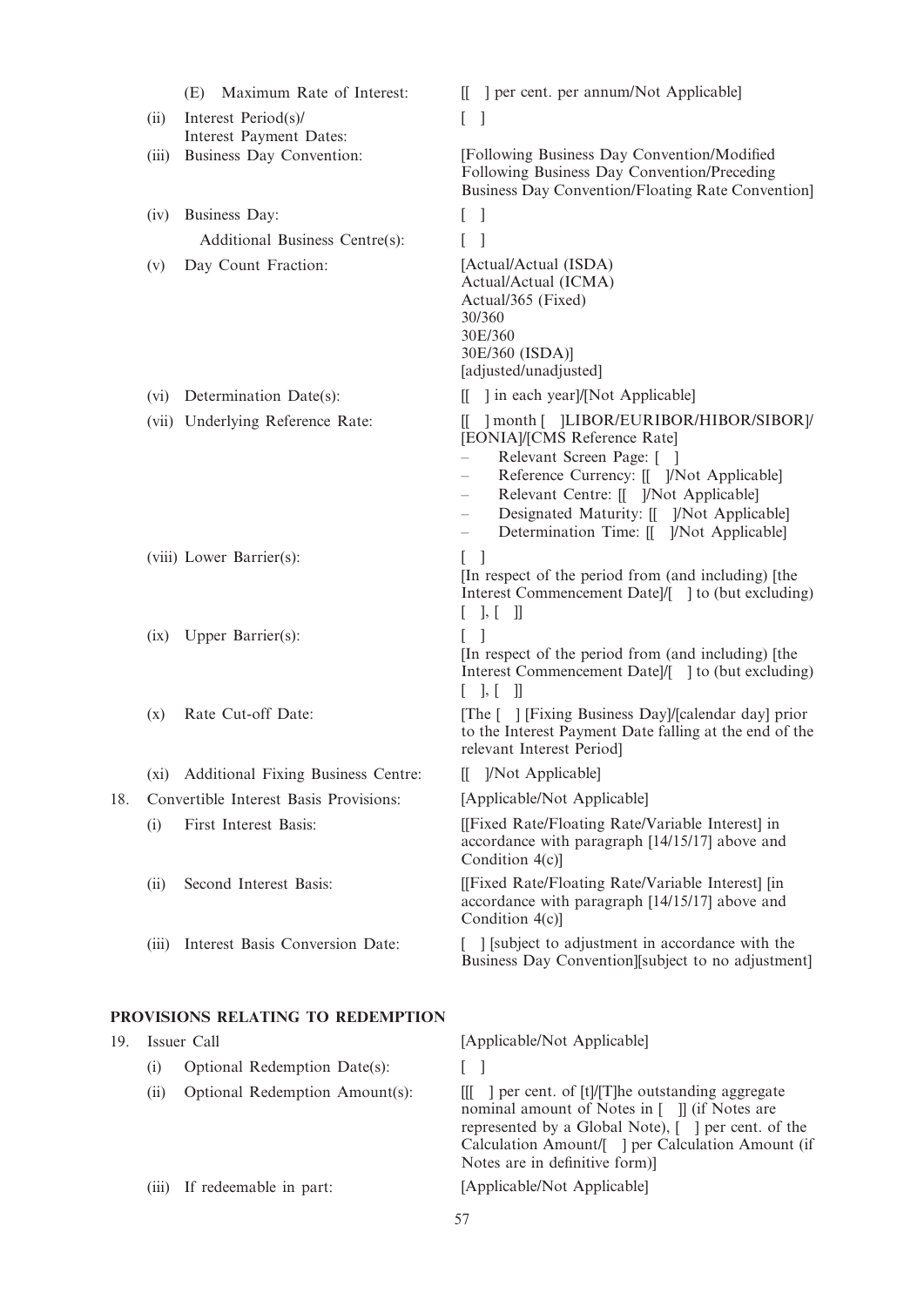|     |       | (1)          | Minimum Redemption Amount:     | ] (if Notes are represented by a Global Note),<br>$\mathbb{I}$<br>] per Calculation Amount (if Notes are in<br>definitive form)]                                                                                                                          |
|-----|-------|--------------|--------------------------------|-----------------------------------------------------------------------------------------------------------------------------------------------------------------------------------------------------------------------------------------------------------|
|     |       | (2)          | Maximum Redemption<br>Amount:  | 1 (if Notes are represented by a Global Note),<br>IL.<br>] per Calculation Amount (if Notes are in<br>definitive form)]                                                                                                                                   |
|     |       | (3)          | Minimum period:                | days                                                                                                                                                                                                                                                      |
|     | (iv)  |              | Notice periods:                | Minimum period: [ ] [calendar days]/[Business]<br>Days<br>Maximum period: [ ] [calendar days]/[Business<br>Days                                                                                                                                           |
| 20. |       | Investor Put |                                | [Applicable/Not Applicable]                                                                                                                                                                                                                               |
|     | (i)   |              | Optional Redemption Date(s):   | $\lceil$ $\rceil$                                                                                                                                                                                                                                         |
|     | (ii)  |              | Optional Redemption Amount(s): | given 1 per cent. of [t]/[T]he outstanding aggregate<br>ШL<br>nominal amount of Notes in [ ] [ (if Notes are<br>represented by a Global Note), [ ] per cent. of the<br>Calculation Amount/[ ] per Calculation Amount (if<br>Notes are in definitive form) |
|     | (iii) |              | Notice periods:                | Minimum period: [ ] [calendar days]/[Business]<br>Days<br>Maximum period: [ ] [calendar days]/[Business<br>Days]                                                                                                                                          |
| 21. |       |              | Final Redemption Amount:       | [[[ ] per cent. of [t]/[T]he outstanding aggregate<br>nominal amount of Notes in [ ]] (if Notes are<br>represented by a Global Note), [ ] per cent. of the<br>Calculation Amount/[ ] per Calculation Amount (if<br>Notes are in definitive form)]         |

# GENERAL PROVISIONS APPLICABLE TO THE NOTES

| 22. | Form of Notes:             | [Bearer Notes:                                                                                                                                                                                                                                                                                                                                  |
|-----|----------------------------|-------------------------------------------------------------------------------------------------------------------------------------------------------------------------------------------------------------------------------------------------------------------------------------------------------------------------------------------------|
|     |                            | Temporary Bearer Global Note exchangeable for a<br>Permanent Bearer Global Note which is<br>exchangeable for definitive Bearer Notes [on 60 days'<br>notice given at any time/only upon an Exchange<br>Event at the expense of the Issuer].                                                                                                     |
|     |                            | [Temporary Bearer Global Note exchangeable for<br>definitive Bearer Notes on and after the Exchange<br>Date.                                                                                                                                                                                                                                    |
|     |                            | [Permanent Bearer Global Note exchangeable for<br>definitive Bearer Notes [on 60 days' notice given at<br>any time/only upon an Exchange Event at the<br>expense of the Issuer]].                                                                                                                                                               |
|     |                            | [Registered Notes:                                                                                                                                                                                                                                                                                                                              |
|     |                            | Regulation S Global Note ([ ] of the Nominal<br>Amount registered in the name of a nominee for [a]<br>common despositary for Euroclear and Clearstream,<br>Luxembourg/a common safekeeper for Euroclear and<br>Clearstream, Luxembourg])/Rule 144A Global<br>Note[s] ([ ] of the Nominal Amount) registered in<br>the name of a nominee for DTC |
| 23. | New Global Note:           | [Yes/No]                                                                                                                                                                                                                                                                                                                                        |
| 24. | Calculation Agent:         | ]/[Not Applicable]                                                                                                                                                                                                                                                                                                                              |
| 25. | Determination Agent:       | ]/[Not Applicable]                                                                                                                                                                                                                                                                                                                              |
| 26. | U.S. Selling Restrictions: | [Reg. S. Compliance Category 2; TEFRA D/TEFRA<br>C/TEFRA/Not Applicable; Rule 144A]                                                                                                                                                                                                                                                             |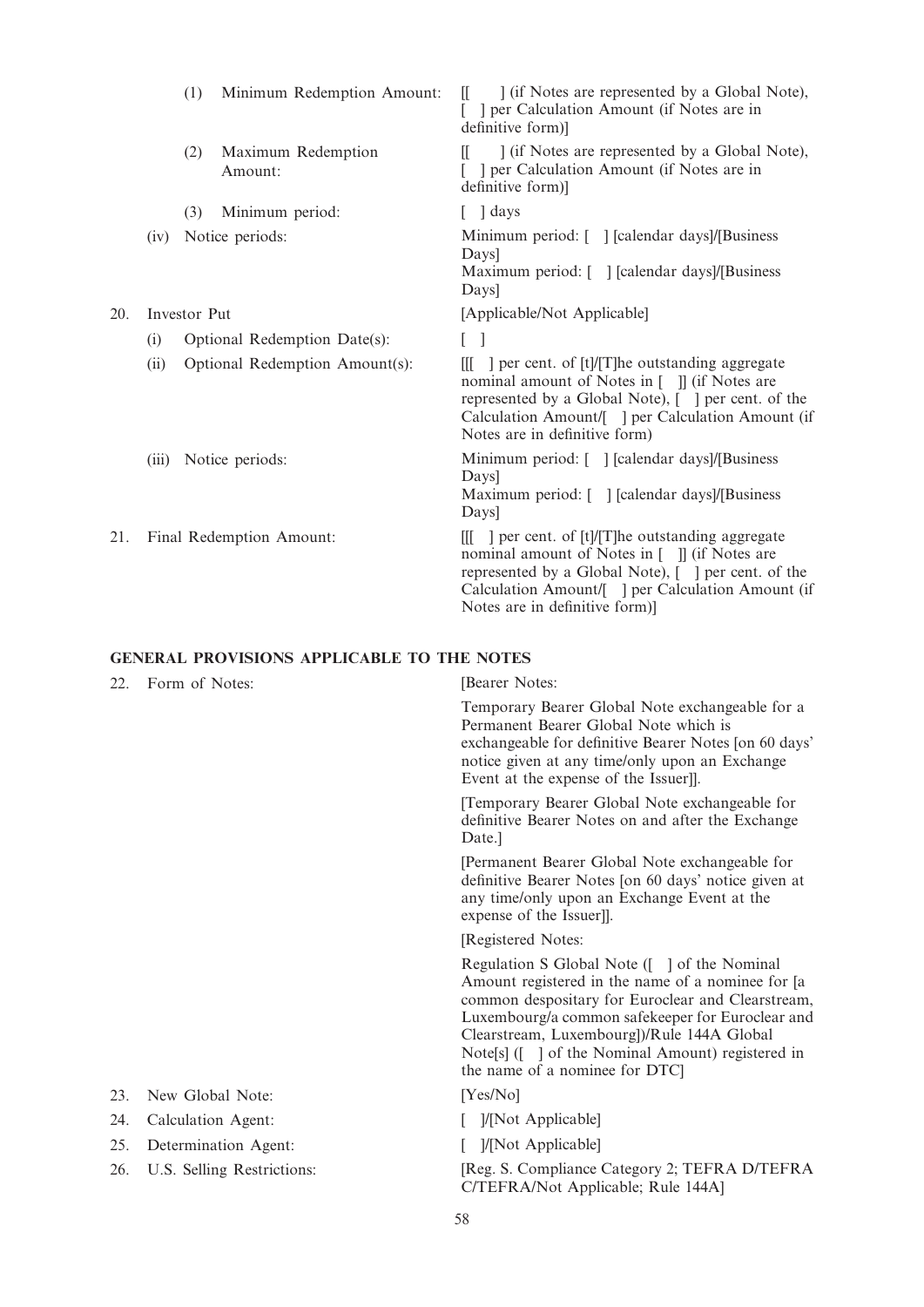Signed on behalf of the Issuer and the Guarantor:

By: ......................................................................................

Duly authorised for and on behalf of the Issuer

By: ...................................................................................... Duly authorised for and on behalf of the Guarantor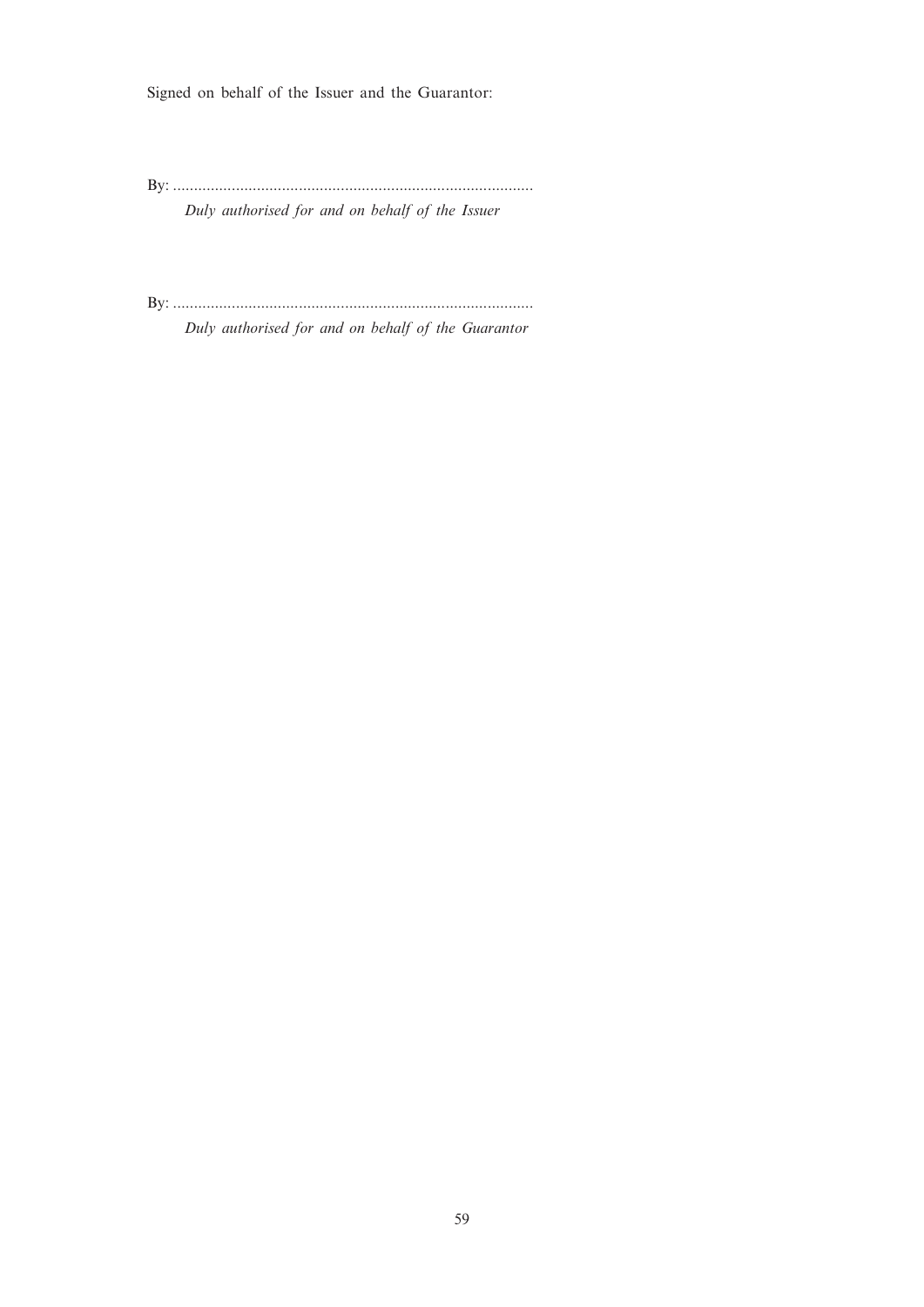# PART B – OTHER INFORMATION

# 1. LISTING

|    | (i) | Listing and Admission to trading:                              | Application has been made by the Issuer (or on its<br>behalf) for the Notes to be admitted to trading on the<br>London Stock Exchange's Regulated Market and<br>listing on the Official List of the UK Listing<br>Authority with effect from [on or about [the Issue]<br>Datell. |
|----|-----|----------------------------------------------------------------|----------------------------------------------------------------------------------------------------------------------------------------------------------------------------------------------------------------------------------------------------------------------------------|
|    | (i) | Estimate of total expenses related to<br>admission to trading: |                                                                                                                                                                                                                                                                                  |
| 2. |     | <b>RATINGS</b>                                                 |                                                                                                                                                                                                                                                                                  |
|    |     | Ratings:                                                       | The Notes [are expected to] have the following<br>ratings:<br>[S & P: [ ] ]<br>[Moody's: $\lceil$ 1]<br>$[[\text{Fitch}]: [$ ]]                                                                                                                                                  |

[Not Applicable]

# 3. INTERESTS OF NATURAL AND LEGAL PERSONS INVOLVED IN THE ISSUE

[Save for any fees payable to [ ] (the [''Dealer[s]'']/[''Manager[s]'']), no person involved in the issue of the Notes has an interest material to the offer. The [Manager[s]/Dealer[s]] and their affiliates have engaged, and may in the future engage, in investment banking and/or commercial banking transactions with, and may perform other services for, the Issuer and the Guarantor and their affiliates in the ordinary course of business.]

# 4. YIELD (Fixed Rate Notes only)

Indication of yield: [ ]

# 5. OPERATIONAL INFORMATION

Paying Agent(s) (if any):

| (i)   | <b>ISIN</b> Code:                                                                                                                                                               |                                    |
|-------|---------------------------------------------------------------------------------------------------------------------------------------------------------------------------------|------------------------------------|
| (ii)  | Common Code:                                                                                                                                                                    |                                    |
| (iii) | <b>CUSIP</b> Code:                                                                                                                                                              |                                    |
| (iv)  | Any clearing system(s) other than [[ ]/Not Applicable]<br>Euroclear Bank S.A./N.V. and<br>Clearstream Banking, société<br>anonyme and the relevant<br>identification number(s): |                                    |
| (v)   | Delivery:                                                                                                                                                                       | Delivery [against/free of] payment |
| (vi)  | Names and addresses of additional                                                                                                                                               |                                    |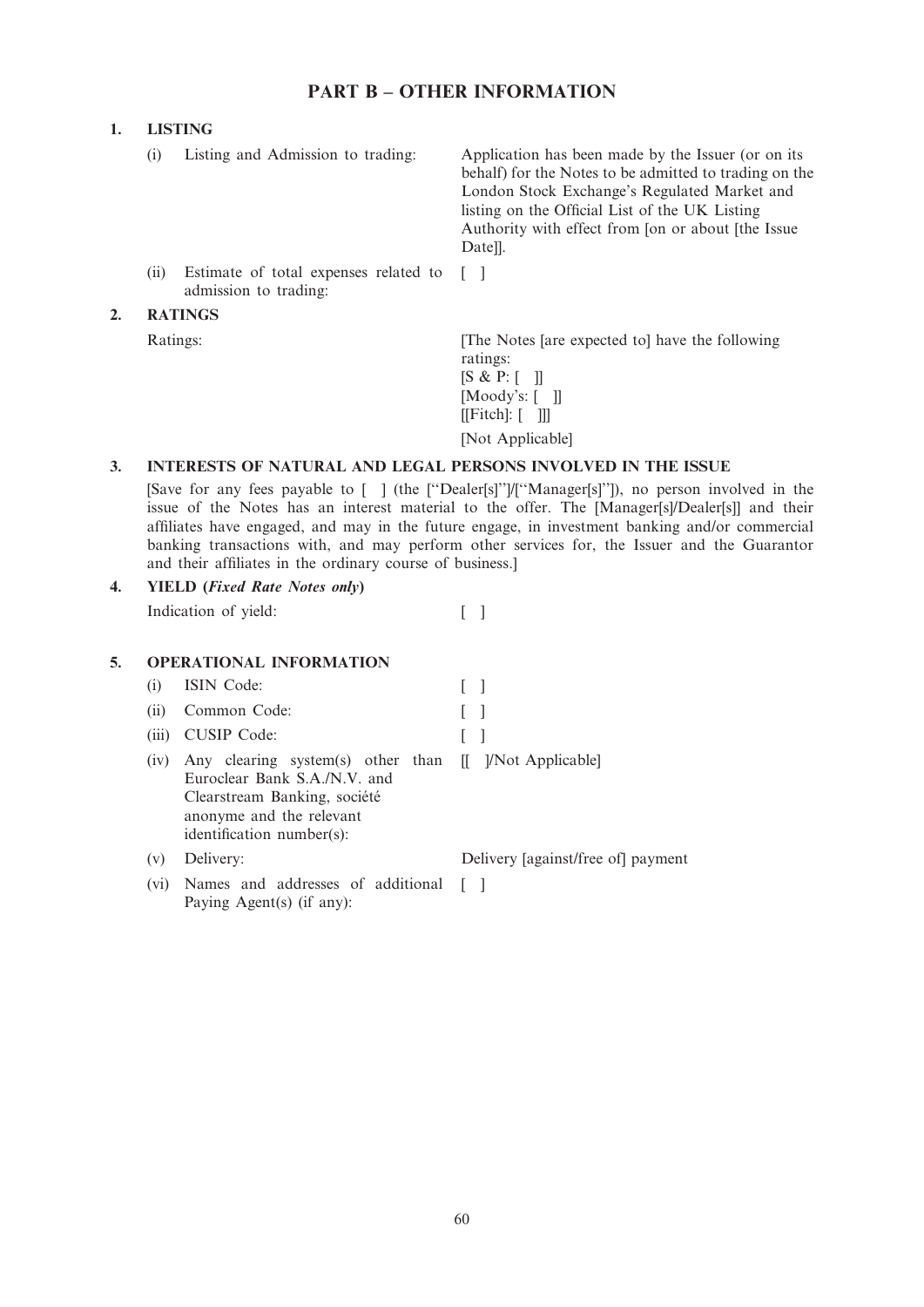Set out below is the form of Pricing Supplement which will be completed for each Tranche of Exempt Notes issued under the Programme (whatever their denomination) pursuant to this Prospectus.

[Date]

NO PROSPECTUS IS REQUIRED IN ACCORDANCE WITH DIRECTIVE 2003/71/EC AS AMENDED FOR THE ISSUE OF NOTES DESCRIBED BELOW. THE UK LISTING AUTHORITY HAS NEITHER APPROVED NOR REVIEWED THIS PRICING SUPPLEMENT AND THIS PRICING SUPPLEMENT SHALL NOT FORM PART OF THE BASE PROSPECTUS APPROVED BY THE UK LISTING AUTHORITY.

PLEASE CAREFULLY READ THE PROSPECTUS AND THE RISK FACTORS IN THE PROSPECTUS. EACH INVESTOR SHOULD CONSULT ITS OWN FINANCIAL AND LEGAL ADVISORS ABOUT THE RISKS ASSOCIATED WITH AN INVESTMENT IN THE NOTES AND THE SUITABILITY OF AN INVESTMENT IN THE NOTES IN LIGHT OF THEIR PARTICULAR CIRCUMSTANCES.

### ABBEY NATIONAL TREASURY SERVICES plc

# Issue of [Nominal Amount of Tranche] [Title of Notes] Guaranteed by Santander UK plc under the U.S.\$20,000,000,000 Euro Medium Term Note Programme

# PART A – CONTRACTUAL TERMS

Any person making or intending to make an offer of the Notes may only do so in circumstances in which no obligation arises for the Issuer, the Guarantor or any Dealer to publish a prospectus pursuant to Article 3 of the Prospectus Directive or to supplement a prospectus pursuant to Article 16 of the Prospectus Directive, in each case, in relation to such offer.

This document constitutes the Pricing Supplement for the Notes described herein. This document must be read in conjunction with the Prospectus dated  $\lceil \ \rceil$  [and the supplement[s] to it dated  $\lceil \ \rceil$ ] (the ''Prospectus''). Full information on the Issuer, the Guarantor and the offer of the Notes is only available on the basis of the combination of this Pricing Supplement and the Prospectus. Copies of the Prospectus may be obtained from http://www.aboutsantander.co.uk/investors.aspx.

Terms used herein shall be deemed to be defined as such for the purposes of the Conditions (the ''Conditions'') set forth in the Prospectus [dated [ ] which are incorporated by reference in the Prospectus].

|    | (1)   | Issuer:                                                                      | Abbey National Treasury Services plc                                                                                                                                                                                                                                                                                      |
|----|-------|------------------------------------------------------------------------------|---------------------------------------------------------------------------------------------------------------------------------------------------------------------------------------------------------------------------------------------------------------------------------------------------------------------------|
|    | (i)   | Designated Branch:                                                           | [ <i>Not Applicable</i> ]                                                                                                                                                                                                                                                                                                 |
|    | (iii) | Guarantor:                                                                   | Santander UK plc                                                                                                                                                                                                                                                                                                          |
|    | (1)   | Series Number:                                                               |                                                                                                                                                                                                                                                                                                                           |
|    | (11)  | Tranche Number:                                                              |                                                                                                                                                                                                                                                                                                                           |
|    | (111) | Date on which the Notes will be<br>consolidated and form a single<br>Series: | The Notes will be consolidated and form a single<br>Series with [ ] on [the Issue Date/exchange of the<br>Temporary Bearer Global Note for interests in the<br>Permanent Bearer Global Note, as referred to in<br>paragraph 22 below, which is expected to occur on or<br>about $\lceil$ $\rceil$ $\lceil Not$ Applicable |
| 3. |       | Specified Currency or Currencies:                                            |                                                                                                                                                                                                                                                                                                                           |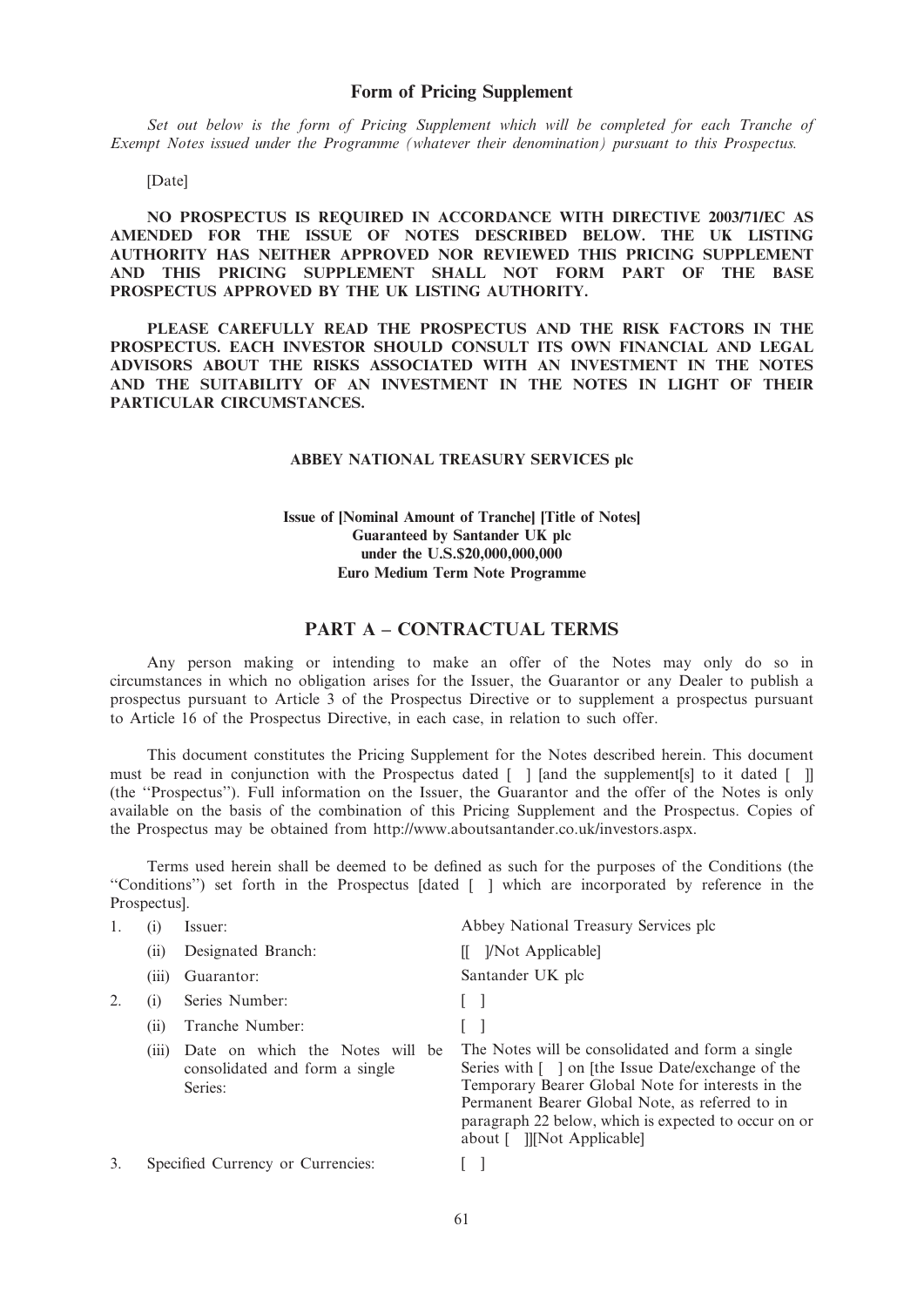| 4.  | Nominal Amount:                                                                       |                                                                                                                                                                                                                                                                                                                                                                                                                                                                                                                                                                                                                                                                                                                                                                                                      |
|-----|---------------------------------------------------------------------------------------|------------------------------------------------------------------------------------------------------------------------------------------------------------------------------------------------------------------------------------------------------------------------------------------------------------------------------------------------------------------------------------------------------------------------------------------------------------------------------------------------------------------------------------------------------------------------------------------------------------------------------------------------------------------------------------------------------------------------------------------------------------------------------------------------------|
|     | Tranche:<br>(i)                                                                       | L<br>-1                                                                                                                                                                                                                                                                                                                                                                                                                                                                                                                                                                                                                                                                                                                                                                                              |
|     | Series:<br>(ii)                                                                       | L                                                                                                                                                                                                                                                                                                                                                                                                                                                                                                                                                                                                                                                                                                                                                                                                    |
| 5   | Issue Price of Tranche:                                                               | ] per cent. of the Nominal Amount [plus accrued]<br>interest from $\lceil \quad \rceil$                                                                                                                                                                                                                                                                                                                                                                                                                                                                                                                                                                                                                                                                                                              |
| 6.  | Specified Denominations:<br>(i)                                                       | $\mathbf{I}$                                                                                                                                                                                                                                                                                                                                                                                                                                                                                                                                                                                                                                                                                                                                                                                         |
|     | <b>Calculation Amount</b><br>(ii)                                                     |                                                                                                                                                                                                                                                                                                                                                                                                                                                                                                                                                                                                                                                                                                                                                                                                      |
| 7.  | Issue Date:<br>(i)                                                                    |                                                                                                                                                                                                                                                                                                                                                                                                                                                                                                                                                                                                                                                                                                                                                                                                      |
|     | $\int$<br>(ii)<br>Interest<br>Commencement<br>Date<br>different from the Issue Date): | ]/Not Applicable]<br>$\mathbb{I}$                                                                                                                                                                                                                                                                                                                                                                                                                                                                                                                                                                                                                                                                                                                                                                    |
| 8.  | Maturity Date:                                                                        | [[not] subject to adjustment [in accordance with]<br>Ш.<br>the Business Day Convention set out in paragraph<br>$[14(iii)/15(vi)/16(iii)/17(iii)]$ below]/[Interest Payment]<br>Date falling in or nearest to $\begin{bmatrix} \quad \end{bmatrix}$                                                                                                                                                                                                                                                                                                                                                                                                                                                                                                                                                   |
| 9.  | Interest Basis:                                                                       | [[ ] per cent. Fixed Rate]                                                                                                                                                                                                                                                                                                                                                                                                                                                                                                                                                                                                                                                                                                                                                                           |
|     |                                                                                       | [[[ ] month [ ]LIBOR/EURIBOR/HIBOR/<br>SIBOR/specify other $\vert + \vert - \vert$ = $\vert$ per cent. Floating Rate                                                                                                                                                                                                                                                                                                                                                                                                                                                                                                                                                                                                                                                                                 |
|     |                                                                                       | $\begin{bmatrix} \end{bmatrix}$ per cent. minus $\begin{bmatrix} \end{bmatrix}$ month $\begin{bmatrix} \end{bmatrix}$ LIBOR/<br>EURIBOR/HIBOR/SIBOR/specify other] Inverse<br>Floating Rate]                                                                                                                                                                                                                                                                                                                                                                                                                                                                                                                                                                                                         |
|     |                                                                                       | $\begin{bmatrix} 1 & x \\ y & z \end{bmatrix}$ month $\begin{bmatrix} 1 & y \\ 1 & z \end{bmatrix}$ LIBOR/EURIBOR/HIBOR/<br>SIBOR/specify other] Leveraged Floating Rate]                                                                                                                                                                                                                                                                                                                                                                                                                                                                                                                                                                                                                            |
|     |                                                                                       | $\begin{bmatrix} \end{bmatrix}$ per cent. minus $\begin{bmatrix} \end{bmatrix}$ x $\begin{bmatrix} \end{bmatrix}$ month $\begin{bmatrix} \end{bmatrix}$ LIBOR/<br>EURIBOR/HIBOR/SIBOR/specify other])<br>Leveraged Inverse Floating Rate]                                                                                                                                                                                                                                                                                                                                                                                                                                                                                                                                                            |
|     |                                                                                       | [Zero Coupon/Discount]                                                                                                                                                                                                                                                                                                                                                                                                                                                                                                                                                                                                                                                                                                                                                                               |
|     |                                                                                       | [Floating Rate: EONIA Linked Interest]                                                                                                                                                                                                                                                                                                                                                                                                                                                                                                                                                                                                                                                                                                                                                               |
|     |                                                                                       | [Floating Rate: CMS Linked Interest]                                                                                                                                                                                                                                                                                                                                                                                                                                                                                                                                                                                                                                                                                                                                                                 |
|     |                                                                                       | [Variable Interest]                                                                                                                                                                                                                                                                                                                                                                                                                                                                                                                                                                                                                                                                                                                                                                                  |
|     |                                                                                       | [Convertible Interest Basis]                                                                                                                                                                                                                                                                                                                                                                                                                                                                                                                                                                                                                                                                                                                                                                         |
|     |                                                                                       | [specify other]                                                                                                                                                                                                                                                                                                                                                                                                                                                                                                                                                                                                                                                                                                                                                                                      |
|     |                                                                                       | [In respect of the period from (and including) [the<br>Interest Commencement Datel/[ ] to (but excluding)<br>[ ], [[ ] per cent. per annum Fixed Rate]/[[ ]<br>month [ ]LIBOR/EURIBOR/HIBOR/SIBOR/<br>specify other] +/- [ ] per cent. Floating Rate]/[[ ]<br>per cent. minus [ ] month [ ]LIBOR/EURIBOR/<br>HIBOR/SIBOR/specify other] Inverse Floating Rate]/<br>$\begin{bmatrix} 1 & x \\ 1 & x \end{bmatrix}$ month $\begin{bmatrix} 1 & LIBOR/EURIBOR/HIBOR/$<br>SIBOR/specify other] Leveraged Floating Rate]/[[]<br>per cent. minus ([ ] x [[ ] month [ ]LIBOR/<br>EURIBOR/HIBOR/SIBOR/specify other])<br>Leveraged Inverse Floating Rate]/[Floating Rate:<br>EONIA Linked Interest]/[Floating Rate: CMS<br>Linked Interest]] [specify other]<br>(See paragraph[s] [11/14/15/16/17/18] below) |
| 10. | Redemption/Payment Basis:                                                             | Subject to any purchase and cancellation or early<br>redemption, the Notes will be redeemed on the<br>Maturity Date at [ ] per cent. of their nominal<br>amount                                                                                                                                                                                                                                                                                                                                                                                                                                                                                                                                                                                                                                      |
| 11. | Change of Interest Basis:                                                             | [Applicable (See paragraphs 9 above and [14/15/17]<br>18] below)/[Not Applicable]]                                                                                                                                                                                                                                                                                                                                                                                                                                                                                                                                                                                                                                                                                                                   |

62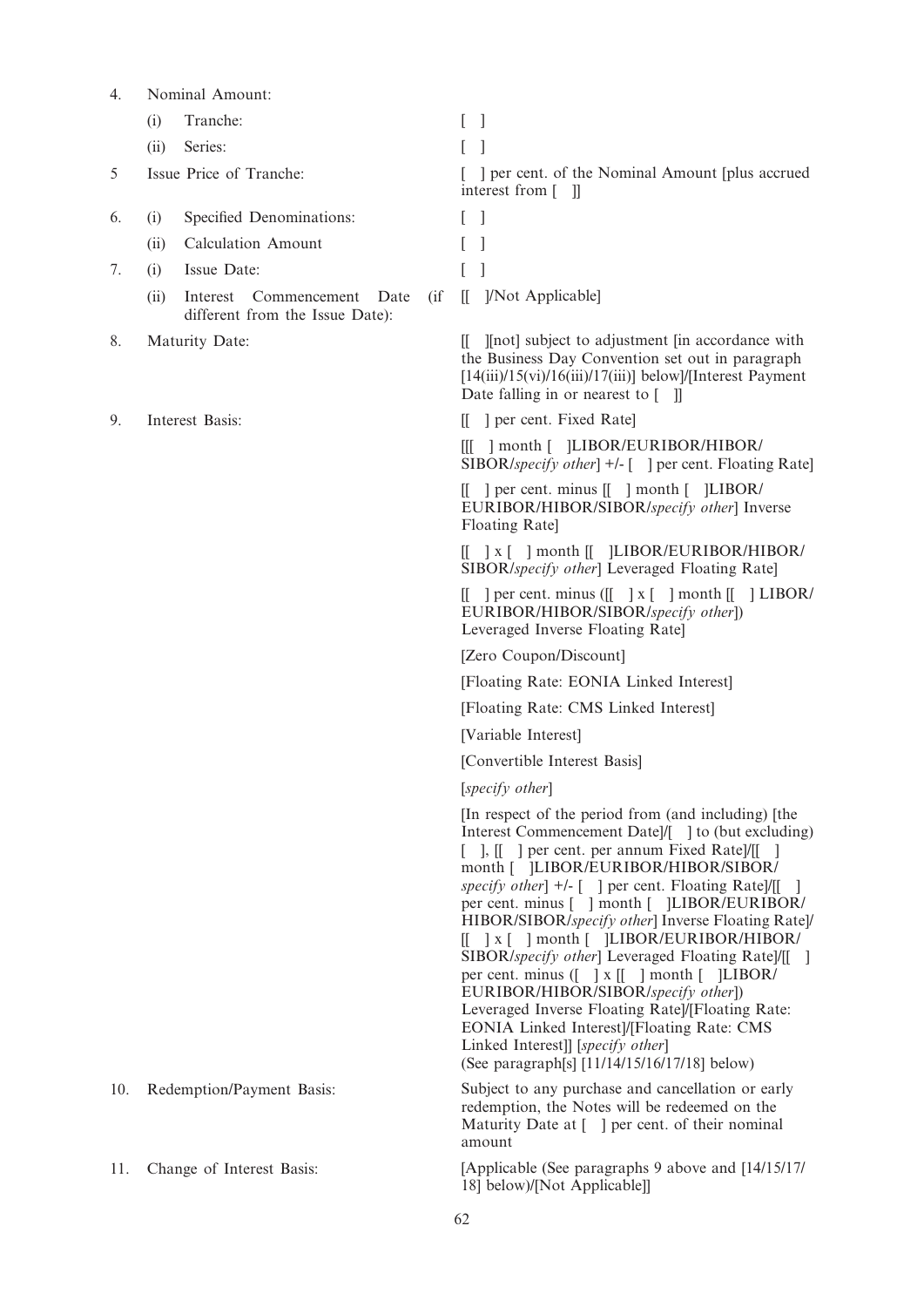[Issuer Call] [(See paragraph[s] [19/20] below)] [Not Applicable] 13. Date of [Board] approval for issuance of [[ ] [and [ ], respectively]]/[Not Applicable] Notes and Guarantee obtained: PROVISIONS RELATING TO INTEREST (IF ANY) PAYABLE 14. Fixed Rate Note Provisions [Applicable/Not Applicable] [Applicable in respect of the period from [the Interest Commencement Date]/  $\lceil$   $\lceil$  to  $\lceil$   $\rceil$ (i) Rate(s) of Interest:  $\begin{bmatrix} \n\end{bmatrix}$  per cent. per annum payable [annually/semiannually/quarterly/[ ]] in arrear on each Interest Payment Date] [In respect of the period from (and including) [the Interest Commencement Date]/[ ] to (but excluding) [ ], [ ] per cent. per annum Fixed Rate] (ii) Interest Payment Date(s):  $\begin{bmatrix} \cdot & \cdot & \cdot \\ \cdot & \cdot & \cdot \\ \cdot & \cdot & \cdot \end{bmatrix}$  in each year [commencing on [ ] and ending on the Maturity Date[, subject to adjustment in accordance with the Business Day Convention specified in paragraph 14(iii) below]] [There will be a [short/long] first interest period from, and including, the Interest Commencement Date to, but excluding,  $[ ]$  (the "Stub Period")] [There will be a [short/long] final interest period from, and including,  $\lceil \ \ \rceil$  to, but excluding, the Maturity Date (the "Stub Period").] (iii) Business Day Convention: [Following Business Day Convention/Modified Following Business Day Convention/Preceding Business Day Convention/specify other] (iv) Business Day(s):  $\begin{bmatrix} \phantom{-} \end{bmatrix}$ Additional Business Centre(s): [ ] (v) Fixed Coupon Amount(s) in respect of definitive Fixed Rate Notes: [[ ] per Calculation Amount] [In respect of the period from (and including) [the Interest Commencement Date]/[ ] to (but excluding) [ ], [ ] per Calculation Amount] (vi) Broken Amount(s) in respect of definitive Fixed Rate Notes: [In respect of the Stub Period, [ ] per Calculation Amount, payable on the Interest Payment Date falling on [ ]]/[Not Applicable] (vii) Day Count Fraction: [30/360 Actual/Actual (ICMA) RBA Bond Basis/specify other] [adjusted/unadjusted] (viii) Determination Date(s): [[ ] in each year]/[Not Applicable] (ix) Other terms relating to the method of calculating interest for Fixed Rate Notes which are Exempt Notes: [None/Give details] 15. Floating Rate Note Provisions [Applicable/Not Applicable] [Applicable in respect of the period from [the Interest Commencement Date]/  $\lceil$   $\lceil$  to  $\lceil$   $\rceil$ (i) Straight Floating Rate: [Applicable/Not Applicable] (ii) Inverse Floating Rate: [Applicable/Not Applicable] Set IFRN Rate: [ ] per cent. (iii) Leveraged Floating Rate: [Applicable/Not Applicable] Leverage Factor: [ ]

12. Put/Call Options: [Investor Put]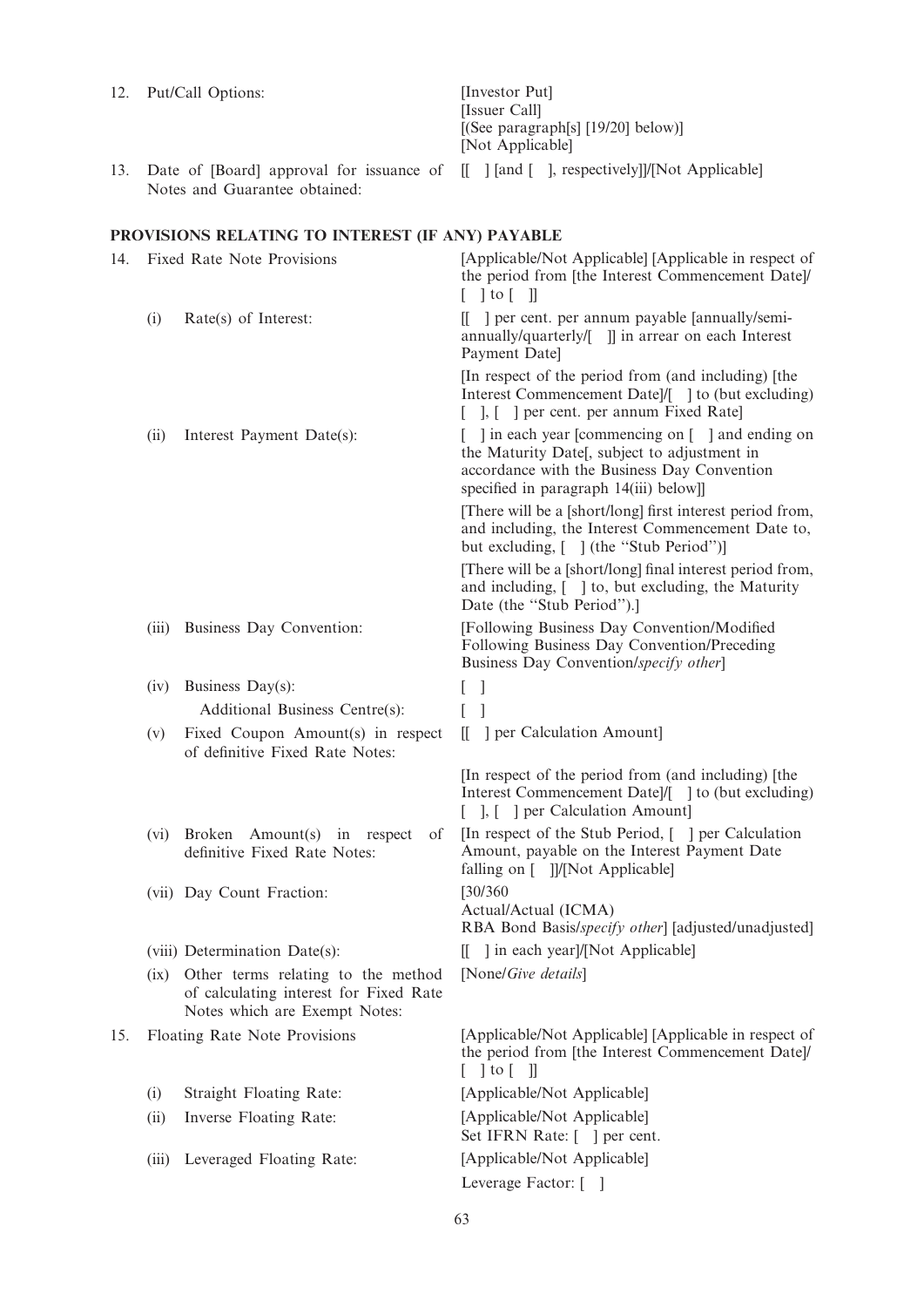|      | (iv) Leveraged Inverse Floating Rate:                                                   | [Applicable/Not Applicable]                                                                                                                                                                                                                                                                              |
|------|-----------------------------------------------------------------------------------------|----------------------------------------------------------------------------------------------------------------------------------------------------------------------------------------------------------------------------------------------------------------------------------------------------------|
|      |                                                                                         | Leverage Factor: []                                                                                                                                                                                                                                                                                      |
|      |                                                                                         | Set IFRN Rate: [] per cent.                                                                                                                                                                                                                                                                              |
| (v)  | Interest Period(s)/                                                                     | $\lceil$ $\rceil$                                                                                                                                                                                                                                                                                        |
|      | Interest Payment Dates:                                                                 | [There will be a [short/long] first interest period from,<br>and including, the Interest Commencement Date to,<br>but excluding, [ ] (the "Stub Period")]<br>[There will be a [short/long] last interest period from,<br>and including, [ ] to, but excluding, the Maturity<br>Date (the "Stub Period")] |
| (vi) | Business Day Convention:                                                                | [Following Business Day Convention/Modified<br>Following Business Day Convention/Preceding<br>Business Day Convention/Floating Rate<br>Convention/specify other]                                                                                                                                         |
|      | $(vii)$ Business Day(s):                                                                | $\overline{1}$<br>L                                                                                                                                                                                                                                                                                      |
|      | Additional Business Centre(s):                                                          |                                                                                                                                                                                                                                                                                                          |
|      | (viii) Manner in which the Rate of Interest<br>Amount is<br>and Interest<br>determined: | [Screen Rate Determination/ISDA Determination/<br>specify other]<br>be<br>to                                                                                                                                                                                                                             |
| (ix) | Screen Rate Determination:                                                              |                                                                                                                                                                                                                                                                                                          |
|      | (A) Reference Rate:                                                                     | [[] month []LIBOR/EURIBOR/HIBOR/SIBOR]/<br>[EONIA]/[CMS Reference Rate/specify other]                                                                                                                                                                                                                    |
|      | Interest Determination Date(s):<br>(B)                                                  | $\Box$                                                                                                                                                                                                                                                                                                   |
|      | Relevant Screen Page:<br>(C)                                                            | L                                                                                                                                                                                                                                                                                                        |
|      | Interpolation for Stub Period:<br>(D)                                                   | [Applicable for the Stub Period]/[Not Applicable]                                                                                                                                                                                                                                                        |
|      |                                                                                         | Reference Rate 1: [[ ] month<br>[ ]LIBOR/EURIBOR/HIBOR/SIBOR/specify<br>other]/[Not Applicable]                                                                                                                                                                                                          |
|      |                                                                                         | Relevant Screen Page 1: [ ]/[Not Applicable]                                                                                                                                                                                                                                                             |
|      |                                                                                         | Reference Rate 2: [[ ] month<br>[ ]LIBOR/EURIBOR/HIBOR/SIBOR/specify<br>other]/[Not Applicable]                                                                                                                                                                                                          |
|      |                                                                                         | Relevant Screen Page 2: [ ]/[Not Applicable]                                                                                                                                                                                                                                                             |
|      | (E) Reference Currency:                                                                 | [[ ]/Not Applicable]                                                                                                                                                                                                                                                                                     |
|      | Relevant Centre:<br>(F)                                                                 | ]/Not Applicable]<br>IL.                                                                                                                                                                                                                                                                                 |
|      | Designated Maturity:<br>(G)                                                             | ]/Not Applicable]<br>IL.                                                                                                                                                                                                                                                                                 |
|      | Determination Time:<br>(H)                                                              | [[a.m./p.m.] ([ ] time)]/[Not Applicable]<br>Ш.                                                                                                                                                                                                                                                          |
|      | CMS Rate Fixing Centre(s):<br>(I)                                                       | $\overline{\phantom{a}}$<br>L                                                                                                                                                                                                                                                                            |
| (x)  | ISDA Determination:                                                                     |                                                                                                                                                                                                                                                                                                          |
|      | Floating Rate Option:<br>(A)                                                            | $\mathbf{I}$                                                                                                                                                                                                                                                                                             |
|      | Designated Maturity:<br>(B)                                                             | 1                                                                                                                                                                                                                                                                                                        |
|      | Reset Date:<br>(C)                                                                      | [1], subject to adjustment in accordance with the<br>Reset Date Business Day Convention referred to in<br>(E) below]                                                                                                                                                                                     |
|      | Interpolation for Stub Period:<br>(D)                                                   | [Applicable for the Stub Period]/[Not Applicable]                                                                                                                                                                                                                                                        |
|      |                                                                                         | Floating Rate Option 1: [ ]                                                                                                                                                                                                                                                                              |
|      |                                                                                         | Designated Maturity 1: []                                                                                                                                                                                                                                                                                |
|      |                                                                                         | Reset Date 1: [ ] [, subject to adjustment in<br>accordance with the Reset Date Business Day<br>Convention referred to in (E) below]                                                                                                                                                                     |
|      |                                                                                         | Floating Rate Option 2: [ ]                                                                                                                                                                                                                                                                              |
|      |                                                                                         | Designated Maturity 2: [ ]                                                                                                                                                                                                                                                                               |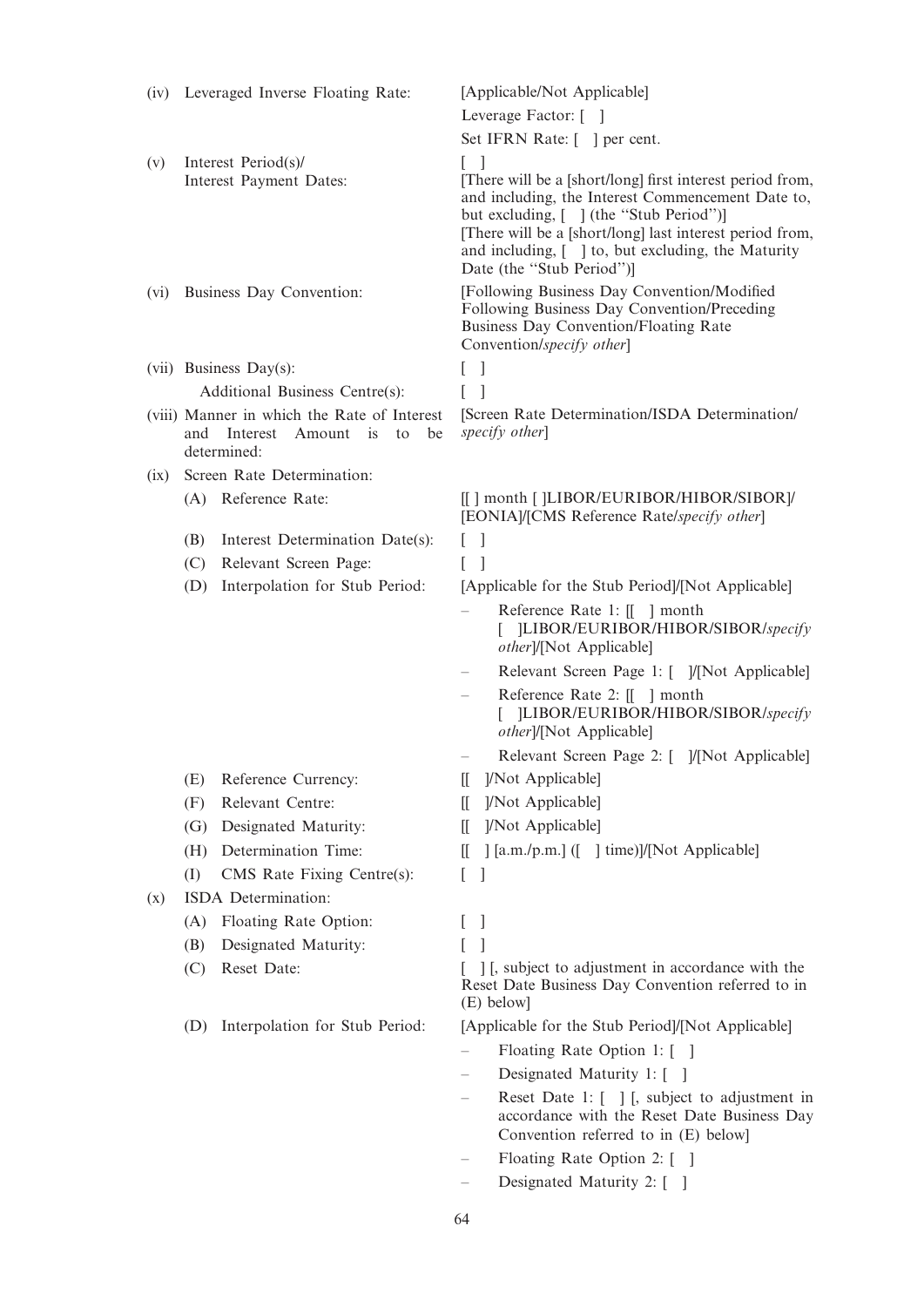|     |       |     |                                                                                                                                                                                                    |                 |                   |                       | Reset Date 2: $\lceil \ \rceil$ $\lceil$ , subject to adjustment in<br>accordance with the Reset Date Business Day<br>Convention referred to in (E) below]                                                                                        |  |
|-----|-------|-----|----------------------------------------------------------------------------------------------------------------------------------------------------------------------------------------------------|-----------------|-------------------|-----------------------|---------------------------------------------------------------------------------------------------------------------------------------------------------------------------------------------------------------------------------------------------|--|
|     |       | (E) | Reset<br>Date<br>Convention:                                                                                                                                                                       | <b>Business</b> | Day               |                       | [Following Business Day Convention/Modified]<br>Following Business Day Convention/Preceding<br>Business Day Convention/Floating Rate Convention/<br>specify other]                                                                                |  |
|     | (xi)  |     | $Margin(s)$ :                                                                                                                                                                                      |                 |                   |                       | [[plus/minus] [] per cent. per annum]<br>[In respect of the period from (and including) [the<br>Interest Commencement Date]/[ ] to (but excluding)<br>$\lceil \cdot \rceil$ , $\lceil \cdot \rceil$ , $\lceil \cdot \rceil$   per cent. per annum |  |
|     |       |     | (xii) Minimum Rate of Interest:                                                                                                                                                                    |                 |                   | ] per cent. per annum |                                                                                                                                                                                                                                                   |  |
|     |       |     | (xiii) Maximum Rate of Interest:                                                                                                                                                                   |                 |                   |                       | ] per cent. per annum                                                                                                                                                                                                                             |  |
|     |       |     | (xiv) Day Count Fraction:                                                                                                                                                                          |                 |                   | 30E/360               | [Actual/Actual (ISDA)<br>Actual/Actual (ICMA)<br>Actual/365 (Fixed)<br>Actual/360<br>[30/360][360/360][Bond Basis]<br>30E/360 (ISDA)<br>specify other]<br>[adjusted/unadjusted]                                                                   |  |
|     |       |     | (xv) Determination Date(s):                                                                                                                                                                        |                 |                   |                       | $\left  \begin{array}{c} \end{array} \right $ in each yearl/[Not Applicable]                                                                                                                                                                      |  |
|     | (ix)  |     | Fallback<br>provisions,<br>provisions<br>relating to the method of calculating<br>interest on Floating Rate Notes<br>which are Exempt Notes, if different<br>from those set out in the Conditions: | and any other   | rounding<br>terms | $\lceil$ 1            |                                                                                                                                                                                                                                                   |  |
| 16. |       |     | Zero Coupon/Discount Note Provisions                                                                                                                                                               |                 |                   |                       | [Applicable/Not Applicable]                                                                                                                                                                                                                       |  |
|     | (i)   |     | Stated Yield:                                                                                                                                                                                      |                 |                   |                       | er cent. per annum                                                                                                                                                                                                                                |  |
|     | (ii)  |     | Issue Price:                                                                                                                                                                                       |                 |                   | L                     |                                                                                                                                                                                                                                                   |  |
|     | (iii) |     | Business Day Convention:                                                                                                                                                                           |                 |                   |                       | [Following Business Day Convention/Modified<br>Following Business Day Convention/Preceding<br><b>Business Day Convention]</b>                                                                                                                     |  |
|     | (iv)  |     | Business Day(s):                                                                                                                                                                                   |                 |                   |                       |                                                                                                                                                                                                                                                   |  |
|     |       |     | Additional Business Centre(s):                                                                                                                                                                     |                 |                   |                       |                                                                                                                                                                                                                                                   |  |
|     | (v)   |     | Day Count Fraction in relation to<br>Early Redemption Amounts and late<br>payment:                                                                                                                 |                 |                   | 30/360                | [Actual/Actual (ICMA)<br>Actual/360<br>Actual/365 (Fixed)<br>specify other]<br>[adjusted/unadjusted]                                                                                                                                              |  |
|     | (vi)  | Any | other<br>determining amount payable for Zero<br>Coupon/Discount Notes which are<br>Exempt Notes:                                                                                                   | formula/basis   | οf                | $\lceil$ 1            |                                                                                                                                                                                                                                                   |  |
| 17. |       |     | Variable Interest Note Provisions                                                                                                                                                                  |                 |                   |                       | [Applicable/Not Applicable]                                                                                                                                                                                                                       |  |
|     | (i)   |     | Accrual Interest Rate(s):                                                                                                                                                                          |                 |                   | Ш.                    | ] per cent. Fixed Rate]                                                                                                                                                                                                                           |  |
|     |       |     |                                                                                                                                                                                                    |                 |                   | Ш                     | ]LIBOR/EURIBOR/HIBOR/SIBOR/specify<br><i>other</i> ] +/- [ ] per cent. Floating Rate]                                                                                                                                                             |  |
|     |       |     |                                                                                                                                                                                                    |                 |                   |                       | [specify other]<br>$\pi$ respect of the period from (and including) $\pi$                                                                                                                                                                         |  |
|     |       |     |                                                                                                                                                                                                    |                 |                   |                       |                                                                                                                                                                                                                                                   |  |

[In respect of the period from (and including) [the Interest Commencement Date]/[ ] to (but excluding)  $[\quad],\,[\quad]$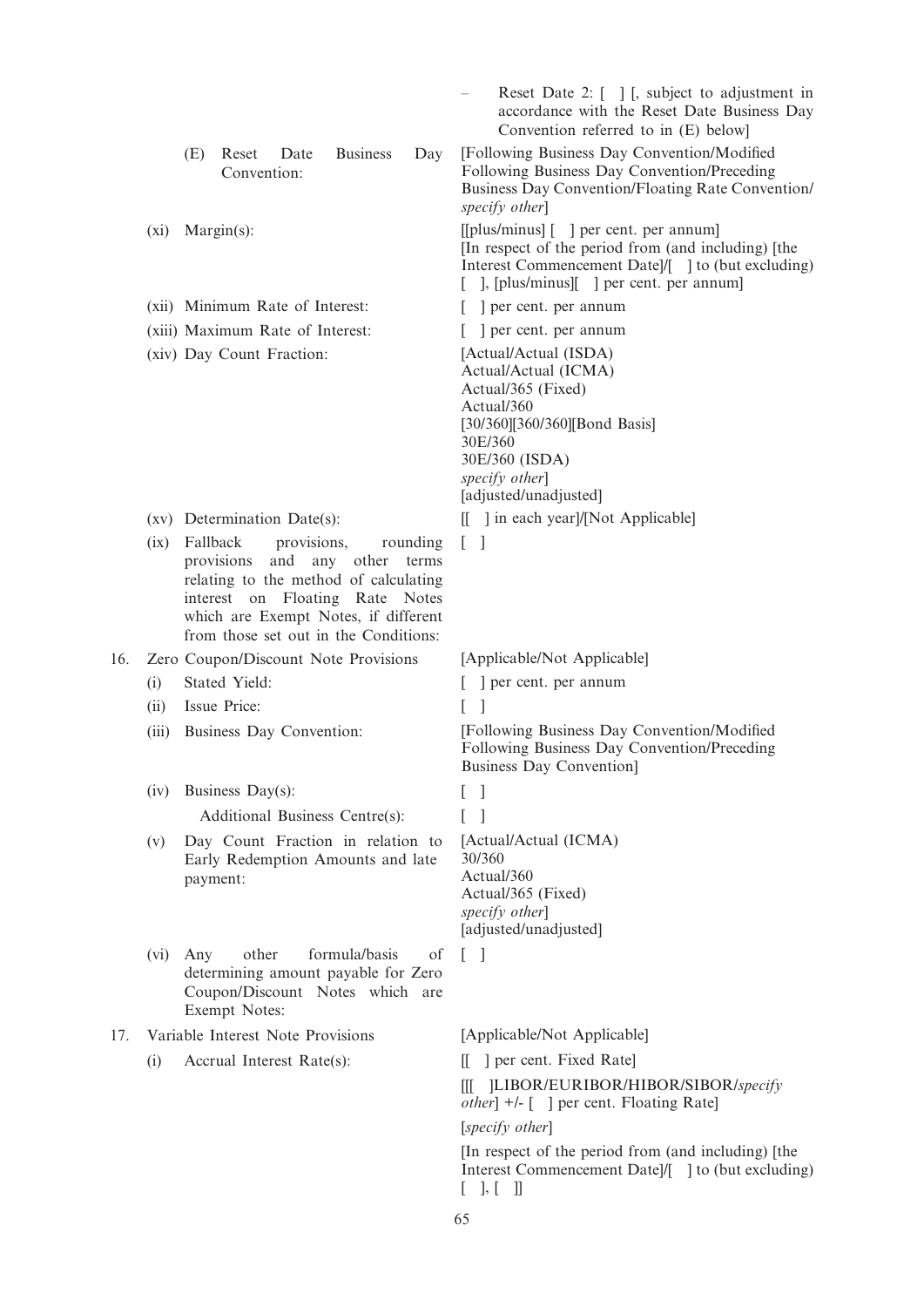|       | (A)                                                 | Screen Rate Determination: |                                        | [Applicable/Not Applicable]                                                                                                                                                                                                                                                                                                   |  |  |
|-------|-----------------------------------------------------|----------------------------|----------------------------------------|-------------------------------------------------------------------------------------------------------------------------------------------------------------------------------------------------------------------------------------------------------------------------------------------------------------------------------|--|--|
|       |                                                     |                            | Reference Rate:                        | ] month [ ]LIBOR/EURIBOR/HIBOR/<br>Ш<br>SIBOR/specify other]/Not Applicable]                                                                                                                                                                                                                                                  |  |  |
|       |                                                     |                            | Interest Determination<br>Date(s):     | ]/Not Applicable]<br>Ш.                                                                                                                                                                                                                                                                                                       |  |  |
|       |                                                     |                            | Relevant Screen Page:                  | ]/Not Applicable]<br>Ш.                                                                                                                                                                                                                                                                                                       |  |  |
|       | (B)                                                 |                            | ISDA Determination:                    | [Applicable/Not Applicable]                                                                                                                                                                                                                                                                                                   |  |  |
|       |                                                     |                            | Floating Rate Option:                  | $\Box$                                                                                                                                                                                                                                                                                                                        |  |  |
|       |                                                     |                            | Designated Maturity:                   |                                                                                                                                                                                                                                                                                                                               |  |  |
|       |                                                     |                            | Reset Date:                            | [ ] [, subject to adjustment in accordance with the<br>Reset Date Business Day Convention referred to<br>below]                                                                                                                                                                                                               |  |  |
|       |                                                     |                            | Reset Date Business Day<br>Convention: | [Following Business Day Convention/Modified<br>Following Business Day Convention/Preceding<br>Business Day Convention/Floating Rate Convention/<br>specify other]                                                                                                                                                             |  |  |
|       | (C)                                                 | Margin:                    |                                        | /[Not Applicable]                                                                                                                                                                                                                                                                                                             |  |  |
|       | (D)                                                 |                            | Minimum Rate of Interest:              | ] per cent. per annum/Not Applicable]<br>Ш.                                                                                                                                                                                                                                                                                   |  |  |
|       | (E)                                                 |                            | Maximum Rate of Interest:              | ] per cent. per annum/Not Applicable]<br>IL.                                                                                                                                                                                                                                                                                  |  |  |
| (ii)  |                                                     |                            | Interest Period(s)/                    | $[\quad]$                                                                                                                                                                                                                                                                                                                     |  |  |
| (iii) | Interest Payment Dates:<br>Business Day Convention: |                            |                                        | [Following Business Day Convention/Modified<br>Following Business Day Convention/Preceding<br>Business Day Convention/Floating Rate Convention/<br>specify other]                                                                                                                                                             |  |  |
| (iv)  |                                                     | Business Day:              |                                        | $\overline{\phantom{a}}$                                                                                                                                                                                                                                                                                                      |  |  |
|       |                                                     |                            | Additional Business Centre(s):         |                                                                                                                                                                                                                                                                                                                               |  |  |
| (v)   | Day Count Fraction:                                 |                            |                                        | [Actual/Actual (ISDA)<br>Actual/Actual (ICMA)<br>Actual/365 (Fixed)<br>30/360<br>30E/360<br>30E/360 (ISDA)<br>specify other]<br>[adjusted/unadjusted]                                                                                                                                                                         |  |  |
| (vi)  |                                                     |                            | Determination Date(s):                 | 1 in each yearl/[Not Applicable]<br>Ш.                                                                                                                                                                                                                                                                                        |  |  |
|       |                                                     |                            | (vii) Underlying Reference Rate:       | ] month [ ]LIBOR/EURIBOR/HIBOR/SIBOR/<br>specify other]/[EONIA]/[CMS Reference Rate][specify<br><i>other</i> ]<br>Relevant Screen Page: []<br>Reference Currency: [[ ]/Not Applicable]<br>Relevant Centre: [[ ]/Not Applicable]<br>—<br>Designated Maturity: [[ ]/Not Applicable]<br>Determination Time: [[ ]/Not Applicable] |  |  |
|       |                                                     |                            | (viii) Lower Barrier(s):               | $\mathbf{I}$<br>L<br>[In respect of the period from (and including) [the<br>Interest Commencement Date]/[ ] to (but excluding)<br>[ , [ , [ ] ]                                                                                                                                                                               |  |  |
| (ix)  |                                                     |                            | Upper Barrier(s):                      | L<br>[In respect of the period from (and including) [the<br>Interest Commencement Date]/[ ] to (but excluding)<br>$[ \quad ], [ \quad ]]$                                                                                                                                                                                     |  |  |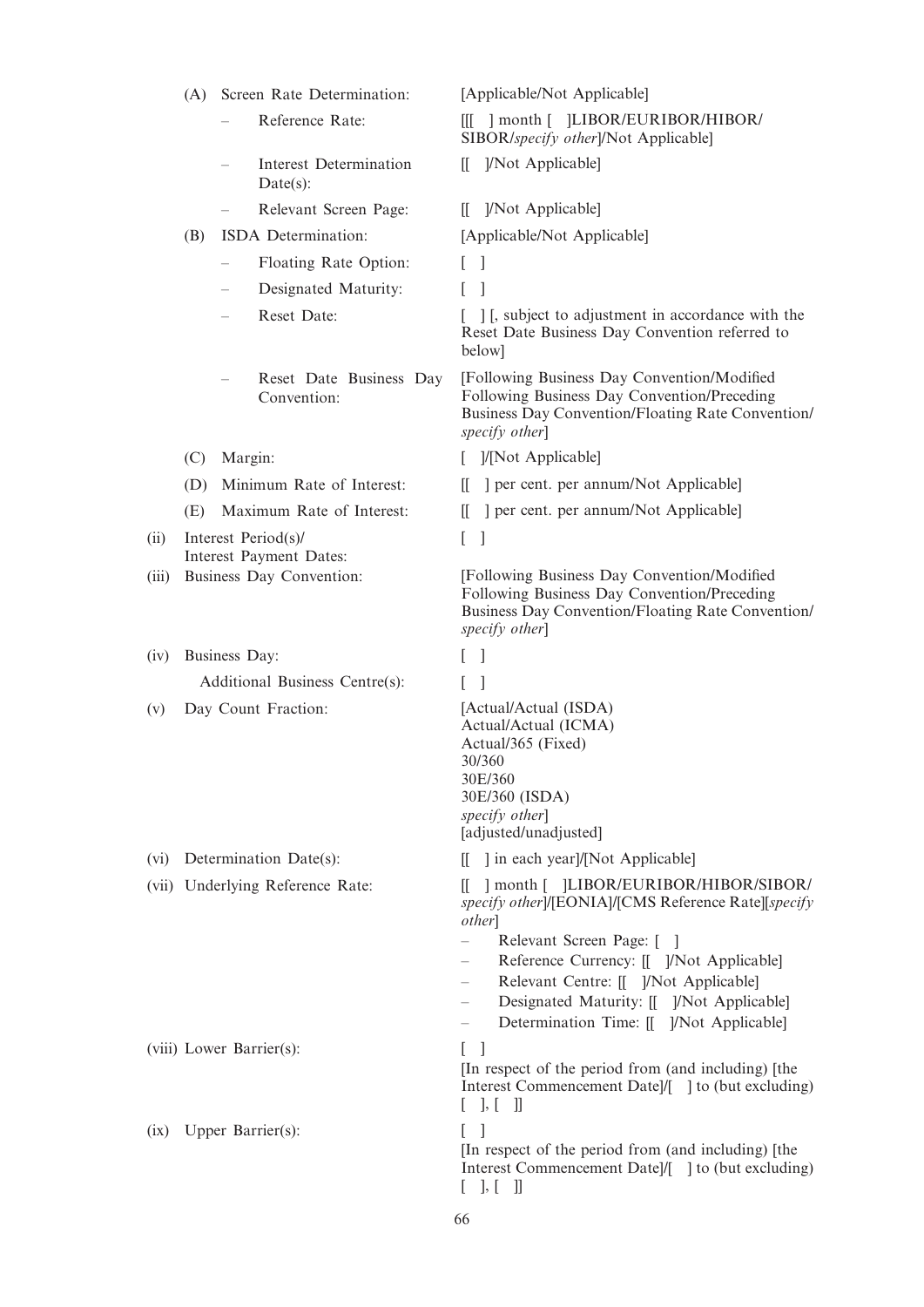- 
- (xi) Additional Fixing Business Centre: [[ ]/Not Applicable]
- (xii) Fallback provisions, rounding provisions and any other terms relating to the method of calculating interest on Variable Interest Notes which are Exempt Notes, if different from those set out in the Conditions:
- 18. Convertible Interest Basis Provisions: [Applicable/Not Applicable]
	-
	-
	-

#### PROVISIONS RELATING TO REDEMPTION

- - (i) Optional Redemption Date(s): [ ]
	- (ii) Optional Redemption Amount(s) and method of calculation of such amount(s) (if applicable):
	- -
		- (2) Maximum Redemption Amount:
		- (3) Minimum period: [ ] days
	-
- - (i) Optional Redemption Date(s):  $\lceil \cdot \rceil$
	- (ii) Optional Redemption Amount(s) and method of calculation of such amount(s) (if applicable):
	-

(x) Rate Cut-off Date: [The [ ] [Fixing Business Day]/[calendar day] prior to the Interest Payment Date falling at the end of the relevant Interest Period]

- 
- $\lceil$   $\rceil$
- 

(i) First Interest Basis: [[Fixed Rate/Floating Rate/Variable Interest] in accordance with paragraph [14/15/17] above and Condition 4(c)]

(ii) Second Interest Basis: [[Fixed Rate/Floating Rate/Variable Interest] [in accordance with paragraph [14/15/17] above and Condition 4(c)]

(iii) Interest Basis Conversion Date: [ ] [subject to adjustment in accordance with the Business Day Convention Isubject to no adjustment

19. Issuer Call [Applicable/Not Applicable]

 $[$ [ $]$  ] per cent. of  $[t]/[T]$ he outstanding aggregate nominal amount of Notes in [ ]] (if Notes are represented by a Global Note), [ ] per cent. of the Calculation Amount/[ ] per Calculation Amount (if Notes are in definitive form)/specify other/see Annex]

(iii) If redeemable in part: [Applicable/Not Applicable]

(1) Minimum Redemption Amount: [[ ] (if Notes are represented by a Global Note), [ ] per Calculation Amount (if Notes are in definitive form)]

> [[ ] (if Notes are represented by a Global Note), [ ] per Calculation Amount (if Notes are in definitive form)]

(iv) Notice periods: Minimum period: [ ] [calendar days]/[Business Days]

Maximum period: [ ] [calendar days]/[Business Days]

20. Investor Put [Applicable/Not Applicable]

[[[ ] per cent. of [t]/[T]he outstanding aggregate nominal amount of Notes in [ ]] (if Notes are represented by a Global Note), [ ] per cent. of the Calculation Amount/[ ] per Calculation Amount (if Notes are in definitive form)/specify other/see Annex]

(iii) Notice periods: Minimum period: [ ] [calendar days]/[Business Days] Maximum period: [ ] [calendar days]/[Business] Days]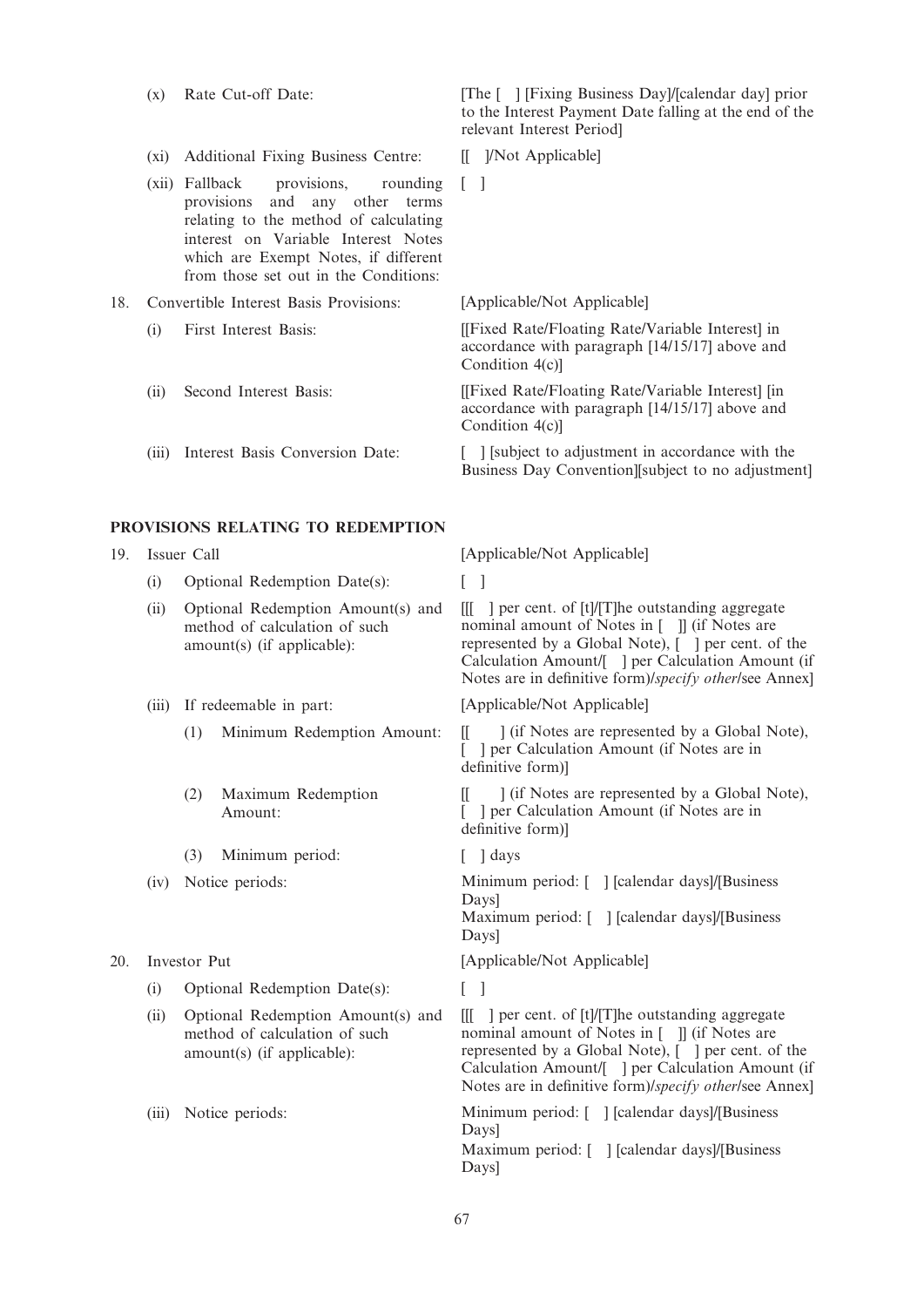21. Final Redemption Amount: [[[ ] per cent. of [t]/[T]he outstanding aggregate nominal amount of Notes in [ ]] (if Notes are represented by a Global Note), [ ] per cent. of the Calculation Amount/[ ] per Calculation Amount (if Notes are in definitive form)/specify other/see Annex]

# GENERAL PROVISIONS APPLICABLE TO THE NOTES

| 22. | Form of Notes:                     | [Bearer Notes:                                                                                                                                                                                                                                                                                                                                  |
|-----|------------------------------------|-------------------------------------------------------------------------------------------------------------------------------------------------------------------------------------------------------------------------------------------------------------------------------------------------------------------------------------------------|
|     |                                    | Temporary Bearer Global Note exchangeable for a<br>Permanent Bearer Global Note which is<br>exchangeable for definitive Bearer Notes [on 60 days'<br>notice given at any time/only upon an Exchange<br>Event at the expense of the Issuer]].                                                                                                    |
|     |                                    | [Temporary Bearer Global Note exchangeable for<br>definitive Bearer Notes on and after the Exchange<br>Date.]                                                                                                                                                                                                                                   |
|     |                                    | [Permanent Bearer Global Note exchangeable for<br>definitive Bearer Notes [on 60 days' notice given at<br>any time/only upon an Exchange Event at the<br>expense of the Issuer].                                                                                                                                                                |
|     |                                    | [Registered Notes:                                                                                                                                                                                                                                                                                                                              |
|     |                                    | Regulation S Global Note ([ ] of the Nominal<br>Amount registered in the name of a nominee for [a]<br>common despositary for Euroclear and Clearstream,<br>Luxembourg/a common safekeeper for Euroclear and<br>Clearstream, Luxembourg])/Rule 144A Global<br>Note[s] ([ ] of the Nominal Amount) registered in<br>the name of a nominee for DTC |
| 23. | New Global Note:                   | [Yes/No]                                                                                                                                                                                                                                                                                                                                        |
| 24. | Calculation Agent:                 | ]/[Not Applicable]                                                                                                                                                                                                                                                                                                                              |
| 25. | Determination Agent:               | ]/[Not Applicable]                                                                                                                                                                                                                                                                                                                              |
| 26. | U.S. Selling Restrictions:         | [Reg. S. Compliance Category 2; TEFRA D/TEFRA<br>C/TEFRA/Not Applicable; Rule 144A]                                                                                                                                                                                                                                                             |
| 27. | Other terms or special conditions: | [Not Applicable/give details]                                                                                                                                                                                                                                                                                                                   |

Signed on behalf of the Issuer and the Guarantor:

By: ...................................................................................... Duly authorised for and on behalf of the Issuer

By: ......................................................................................

Duly authorised for and on behalf of the Guarantor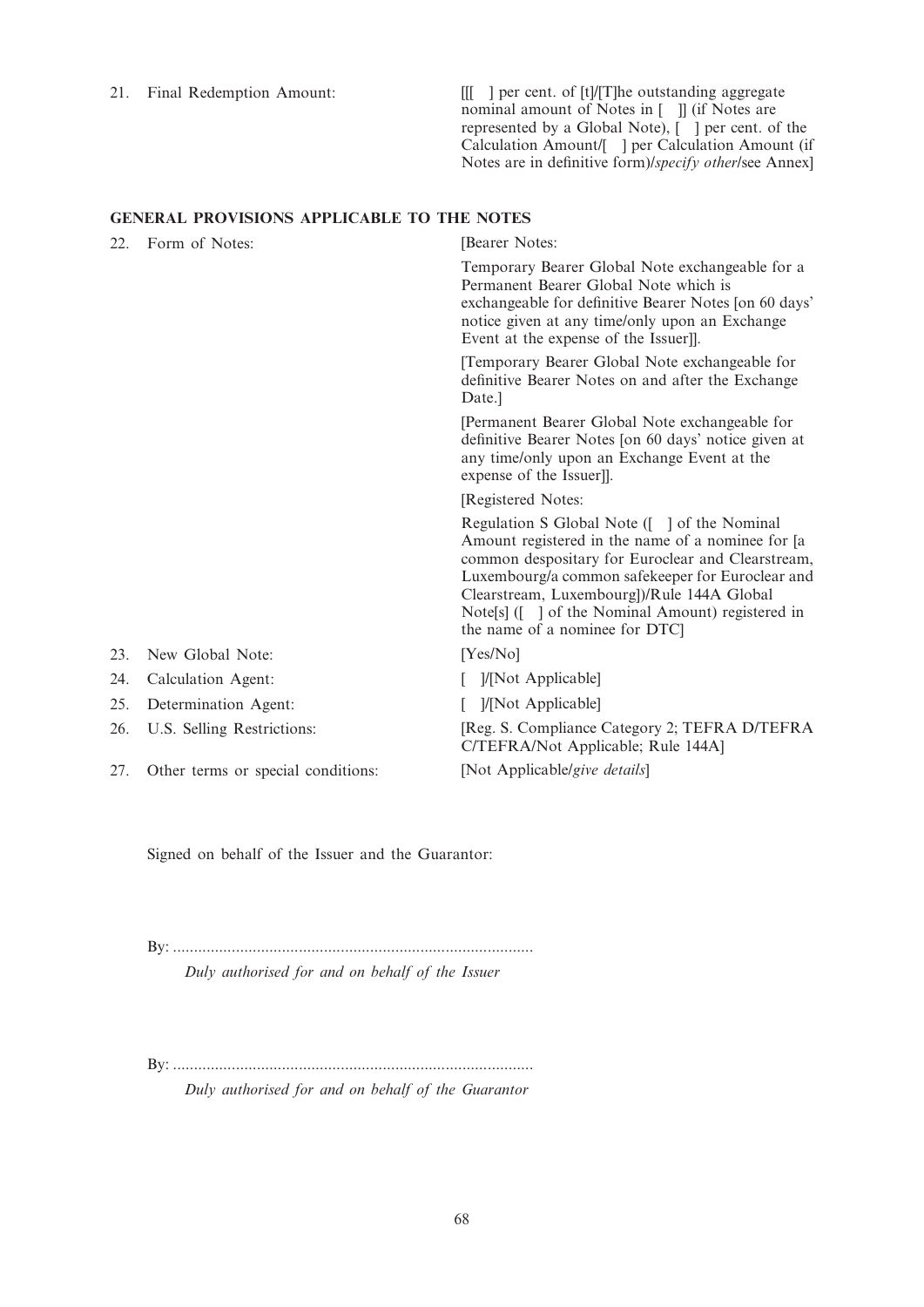# PART B – OTHER INFORMATION

# 1. LISTING

[Not Applicable][Application [has been made/is expected to be made] by the Issuer (or on its behalf) for the Notes to be listed on [*specify market – note this should not be a regulated market*] with effect from [ ].]

# 2. RATINGS

Ratings: [The Notes [are expected to] have the following ratings:  $[S & P: [$  ]]  $[Moody's: [$  ]]  $[[Fitch]: [ ] ]]$ [Not Applicable]

# 3. INTERESTS OF NATURAL AND LEGAL PERSONS INVOLVED IN THE ISSUE

[Save for any fees payable to [ ] (the [''Dealer[s]'']/[''Manager[s]'']), no person involved in the issue of the Notes has an interest material to the offer. The [Manager[s]/Dealer[s]] and their affiliates have engaged, and may in the future engage, in investment banking and/or commercial banking transactions with, and may perform other services for, the Issuer and the Guarantor and their affiliates in the ordinary course of business.]

| 4. YIELD ( <i>Fixed Rate Notes only</i> ) |  |
|-------------------------------------------|--|
| Indication of yield:                      |  |

## 5. OPERATIONAL INFORMATION

(i) ISIN Code: [ ] (ii) Common Code: [ ] (iii) CUSIP Code: (iv) Any clearing system(s) other than [[ ]/Not Applicable] Euroclear Bank S.A./N.V. and Clearstream Banking, société anonyme and the relevant

(vi) Names and addresses of additional Paying Agent(s) (if any):

identification number(s):

(vii) Intended to be held in a manner which would allow Eurosystem eligibility:

(v) Delivery: Delivery [against/free of] payment

 $\lceil$   $\rceil$ 

[Yes. Note that the designation ''yes'' simply means that the Notes are intended upon issue to be deposited with one of the ICSDs as common safekeeper [and registered in the name of a nominee of one of the ICSDs acting as common safekeeper, that is held under the New Safekeeping Structure for registered global securities,] and does not necessarily mean that the Notes will be recognised as eligible collateral for Eurosystem monetary policy and intra day credit operations by the Eurosystem either upon issue or at any or all times during their life. Such recognition will depend upon the ECB being satisfied that Eurosystem eligibility criteria have been met.]/

[No. Whilst the designation is specified as ''no'' at the date of this Pricing Supplement, should the Eurosystem eligibility criteria be amended in the future such that the Notes are capable of meeting them the Notes may then be deposited with one of the ICSDs as common safekeeper [and registered in the name of a nominee of one of the ICSDs acting as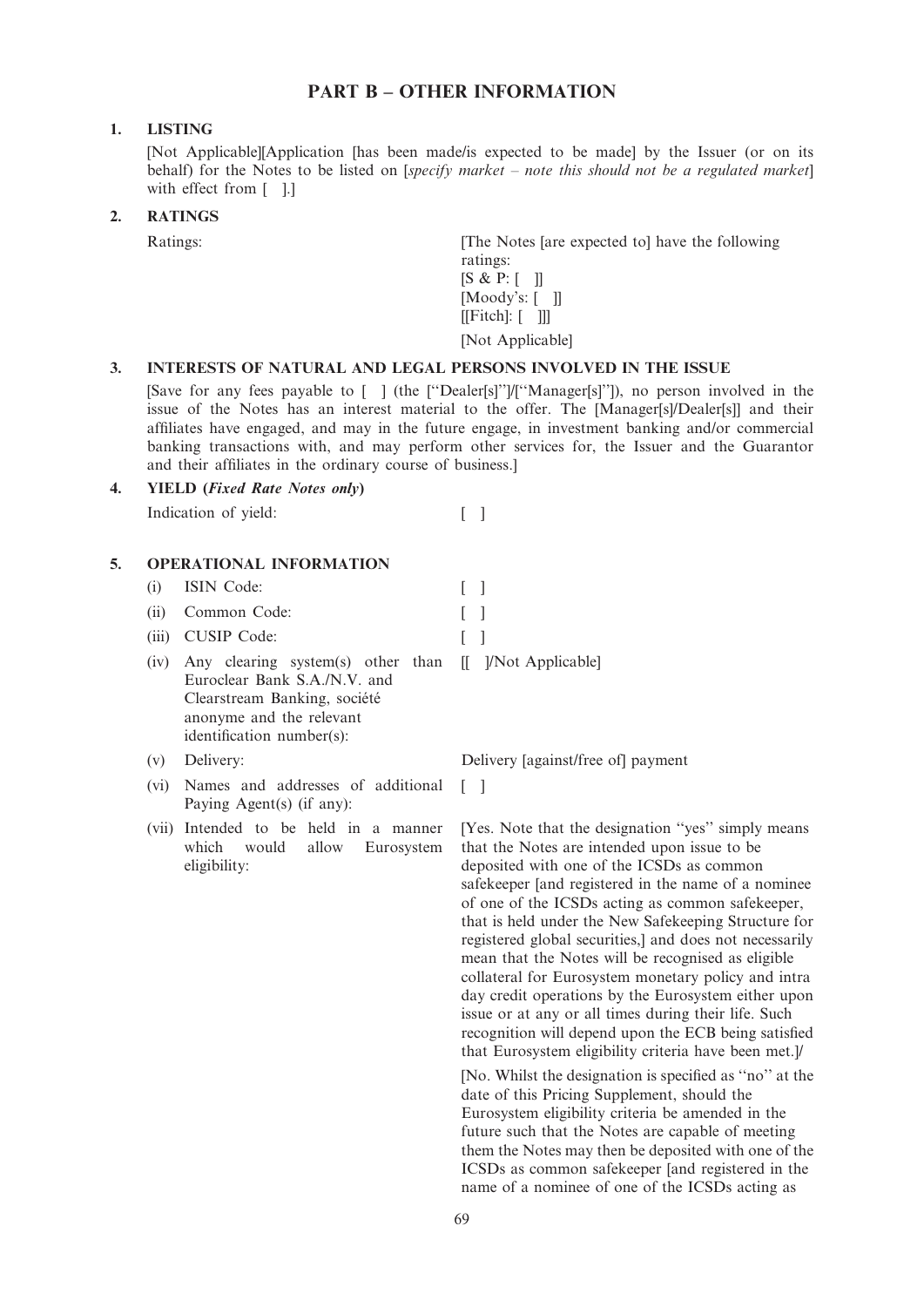common safekeeper, that is held under the New Safekeeping Structure for registered global securities]. Note that this does not necessarily mean that the Notes will then be recognised as eligible collateral for Eurosystem monetary policy and intra day credit operations by the Eurosystem at any time during their life. Such recognition will depend upon the ECB being satisfied that Eurosystem eligibility criteria have been met.]

# 6. DISTRIBUTION

| (i)   | Method of distribution:                        | [Syndicated/Non-syndicated]   |
|-------|------------------------------------------------|-------------------------------|
| (ii)  | If syndicated, names of Managers:              | [Not Applicable/give names]   |
| (iii) | Stabilisation Manager(s) (if any):             | [Not Applicable/give name]    |
| (iv)  | If non-syndicated, name of relevant<br>Dealer: | [Not Applicable/give name]    |
| (v)   | Additional selling restrictions:               | [Not Applicable/give details] |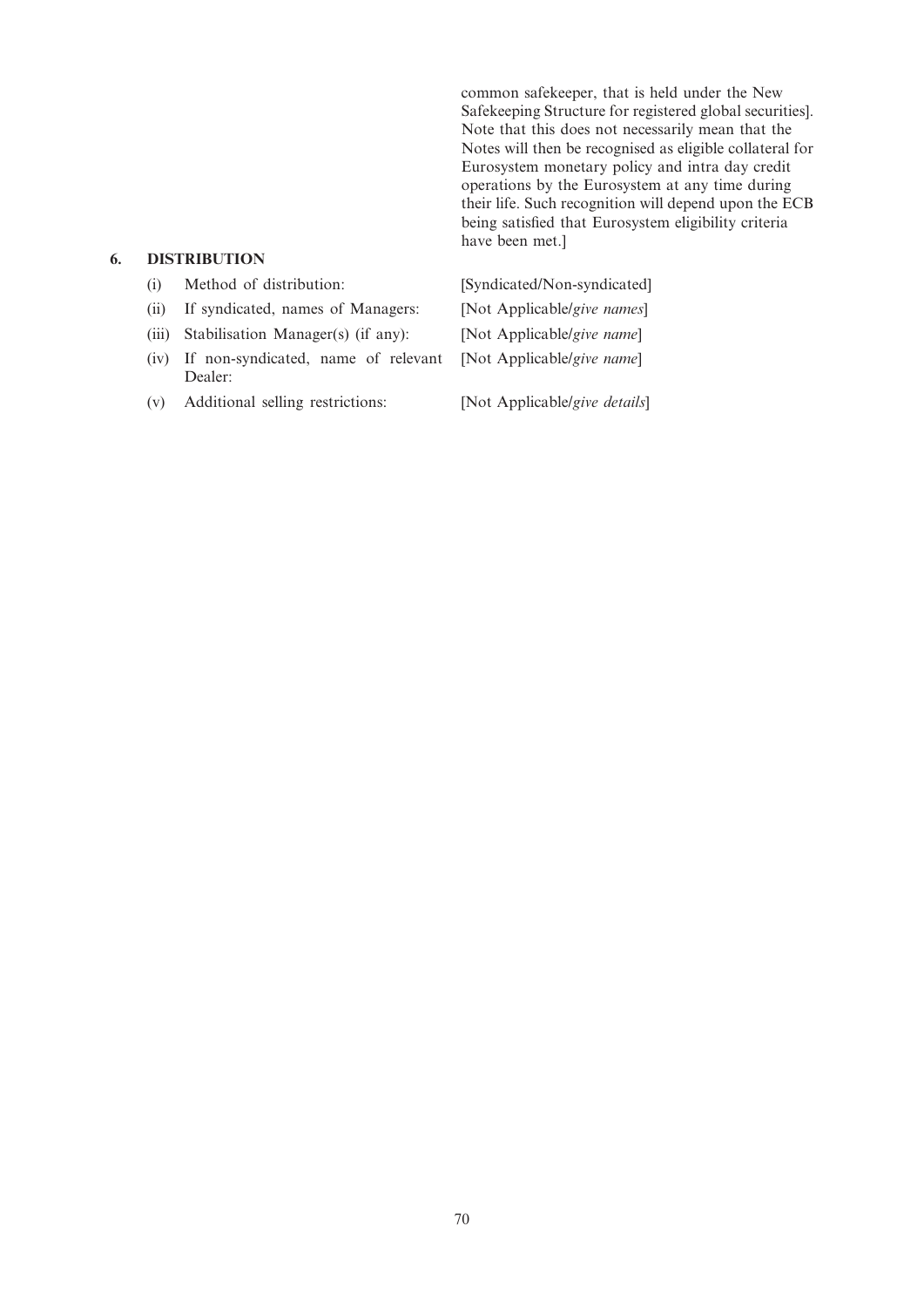# TERMS AND CONDITIONS OF THE NOTES

The following are the Terms and Conditions of the Notes which will be incorporated by reference into each Global Note (as defined below) and each definitive Note, in the latter case only if permitted by the relevant stock exchange or other relevant authority (if any) and agreed by the Issuer and the relevant Dealer at the time of issue but, if not so permitted and agreed, such definitive Note will have endorsed thereon or attached thereto such Terms and Conditions. The applicable Pricing Supplement in relation to any Tranche of Exempt Notes may specify other terms and conditions which shall, to the extent so specified or to the extent inconsistent with the following Terms and Conditions, replace or modify the following Terms and Conditions for the purpose of such Notes. The applicable Final Terms (or the relevant provisions thereof) will be endorsed upon, or attached to, each Global Note and definitive Note. Reference should be made to ''Form of Final Terms'' (or, in the case of a Tranche of Exempt Notes, to ''Form of Pricing Supplement'') for a description of the content of the applicable Final Terms (or Pricing Supplement, as applicable) which will specify which of such terms are to apply in relation to the relevant Notes.

This Note is one of a Series (as defined below) of Notes issued by Abbey National Treasury Services plc (which may act through a Designated Branch) (the ''Issuer'') constituted by a Trust Deed dated 12 November, 1999 (the ''Principal Trust Deed'') as modified and restated by a First Supplemental Trust Deed dated 8 November, 2000 (the ''First Supplemental Trust Deed''), as further modified by a Second Supplemental Trust Deed dated 28 March, 2001, as further modified and restated by a Third Supplemental Trust Deed dated 2 November, 2001, as further modified by a Fourth Supplemental Trust Deed dated 5 December, 2002, as further modified by a Fifth Supplemental Trust Deed dated 19 March, 2003, as further modified by a Sixth Supplemental Trust Deed dated 29 March, 2004, as further modified and restated by a Seventh Supplemental Trust Deed dated 11 April, 2005, as further modified and restated by an Eighth Supplemental Trust Deed dated 5 August, 2005, as further modified and restated by a Ninth Supplemental Trust Deed dated 22 June, 2006, as further modified and restated by a Tenth Supplemental Trust Deed dated 18 May, 2007, as further modified and restated by an Eleventh Supplemental Trust Deed dated 26 March, 2008, as further modified and restated by a Twelfth Supplemental Trust Deed dated 14 April, 2009, as further modified and restated by a Thirteenth Supplemental Trust Deed dated 5 May, 2010, as further modified and restated by a Fourteenth Supplemental Trust Deed dated 20 April, 2011, as further modified and restated by a Fifteenth Supplemental Trust Deed dated 18 April, 2012, as further modified and restated by a Sixteenth Supplemental Trust Deed dated 2 May, 2013 and as further modified and restated by a Seventeenth Supplemental Trust Deed dated 2 May, 2014 (the Principal Trust Deed as modified and/or restated by such Supplemental Trust Deeds and as further modified and/or restated from time to time, the ''Trust Deed'') and made between inter alios Abbey National Treasury Services plc and Santander UK plc (in its capacity as guarantor, the ''Guarantor'') and The Law Debenture Trust Corporation p.l.c. (the "Trustee", which expression shall include any successor as trustee) as trustee for the holders of the Notes (the ''Noteholders'' or ''holders'', which expressions shall mean, in relation to Notes in definitive bearer form, the bearers thereof and, in relation to Notes in definitive registered (or inscribed) form, the persons in whose names such Notes are registered and shall, in relation to Notes represented by a Global Note, be construed as provided below).

References in these Terms and Conditions to the ''Issuer'' shall include any Designated Branch of Abbey National Treasury Services plc that is specified in the applicable Final Terms.

References herein to the ''Notes'' shall be references to the Notes of this Series and shall mean:

- 1. any global note (a ''Global Note'') and in relation to any Notes represented by a Global Note, units of the lowest Specified Denomination in the Specified Currency;
- 2. any definitive Notes in bearer form; and
- 3. any definitive Notes in registered (or inscribed) form.

The Notes and the Coupons (as defined below) also have the benefit of an Agency Agreement dated 2 May, 2014 which further amends and restates the agency agreements dated 12 November, 1999, 8 November, 2000, 2 November, 2001, 5 December, 2002, 19 March, 2003, 29 March, 2004, 11 April, 2005, 5 August, 2005, 22 June, 2006, 14 April, 2009, 5 May, 2010 and 2 May, 2013 (the ''Agency Agreement'') whereby the Issuer and the Guarantor appoint Citibank, N.A. as issuing and principal paying agent, agent bank, exchange agent (the ''Exchange Agent'', which expression shall include any successor exchange agent) and as a transfer agent, (the ''Principal Paying Agent'', which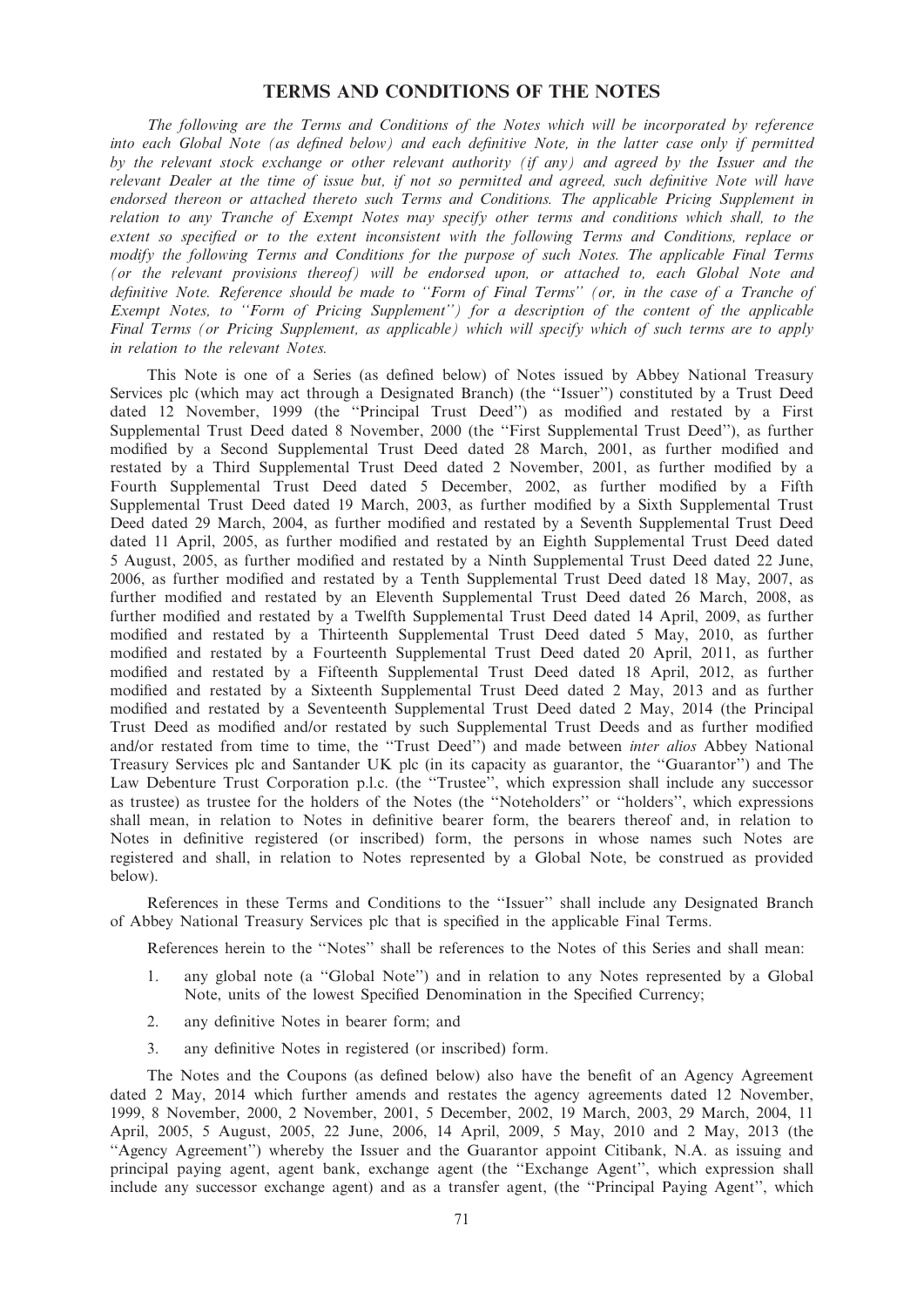expression shall include any successor paying agent, agent bank, exchange agent and transfer agent), Citigroup Global Markets Deutschland AG as registrar (the ''Registrar'', which expression shall include any successor registrar), the other paying agents named therein (together with the Principal Paying Agent, the ''Paying Agents'', which expression shall include any additional or successor paying agents), the other transfer agents named therein (together with the Principal Paying Agent in its capacity as a transfer agent, the ''Transfer Agents'', which expression shall include any additional or successor transfer agents) and the Trustee.

References to the ''Calculation Agency Agreement'' and ''Determination Agency Agreement'' are to the calculation agency agreement or determination agency agreement (as the case may be) which may be entered into between the Issuer, the Guarantor, the calculation agent or, as the case may be, the determination agent to be appointed thereby (the ''Calculation Agent'' and the ''Determination Agent'', respectively) and the Trustee, the form of which is contained in Schedule 1 to the Agency Agreement.

Interest bearing definitive Bearer Notes (as defined below) have interest coupons (''Coupons'') and, in the case of Notes which, when issued in definitive form, have more than 27 interest payments remaining, talons for further Coupons (''Talons'') attached on issue. Any reference in these Terms and Conditions to Coupons or coupons shall, unless the context otherwise requires, be deemed to include a reference to Talons or talons. Registered Notes (as defined below) and Global Notes do not have Coupons or Talons attached on issue.

The final terms for this Note (or the relevant provisions thereof) are set out in Part A of the Final Terms attached to or endorsed on this Note which supplement these Terms and Conditions or, if this Note is a Note which is neither admitted to trading on a regulated market in the European Economic Area nor offered in the European Economic Area in circumstances where a prospectus is required to be published under the Prospectus Directive (an ''Exempt Note''), the final terms (or the relevant provisions thereof) are set out in Part A of the Pricing Supplement and may specify other terms and conditions which shall, to the extent so specified or to the extent inconsistent with the Conditions, replace or modify the Conditions for the purposes of this Note. References to the ''applicable Final Terms'' are, unless otherwise stated, to Part A of the Final Terms (or the relevant provisions thereof) attached to or endorsed on this Note. Any reference in the Conditions to ''applicable Final Terms'' shall be deemed to include a reference to ''applicable Pricing Supplement'' where relevant. The expression "Prospectus Directive" means Directive 2003/71/EC (and amendments thereto, including the 2010 PD Amending Directive) to the extent implemented in the relevant Member State of the European Economic Area and includes any relevant implementing measure in the relevant Member State and the expression ''2010 PD Amending Directive'' means Directive 2010/ 73/EU.

Any reference in these Terms and Conditions to ''Couponholders'' shall mean the holders of the Coupons and shall, unless the context otherwise requires, include the holders of the Talons.

As used herein, ''Tranche'' means Notes which are identical in all respects (including as to listing) and ''Series'' means a Tranche of Notes together with any further Tranche or Tranches of Notes which are (i) expressed to be consolidated and form a single series and (ii) identical in all respects (including as to listing) except for their respective Issue Dates, Interest Commencement Dates and/or Issue Prices.

Copies of the Trust Deed and the Agency Agreement are available for inspection during normal business hours at the registered office for the time being of the Trustee and at the specified office of each of the Principal Paying Agent, the Registrar, the other Paying Agents and the Transfer Agents (such agents and the Registrar being together referred to as the ''Agents''). If the Notes are to be admitted to trading on the regulated market of the London Stock Exchange plc the applicable Final Terms will be published on the website of the London Stock Exchange plc through a regulatory information service. The applicable Final Terms will be obtainable during normal business hours at the specified office of the Principal Paying Agent, and from the registered office of the Guarantor by a Noteholder upon such Noteholder producing evidence satisfactory to the Trustee, the Principal Paying Agent or, as the case may be, the Guarantor as to its holding of such Notes and identity. The Noteholders and the Couponholders are deemed to have notice of, are bound by, and are entitled to the benefit of, all the provisions of the Trust Deed, the Deed Poll (if applicable), the Agency Agreement, the applicable Final Terms and any other documents specified in the applicable Final Terms which are applicable to them. The statements in these Terms and Conditions include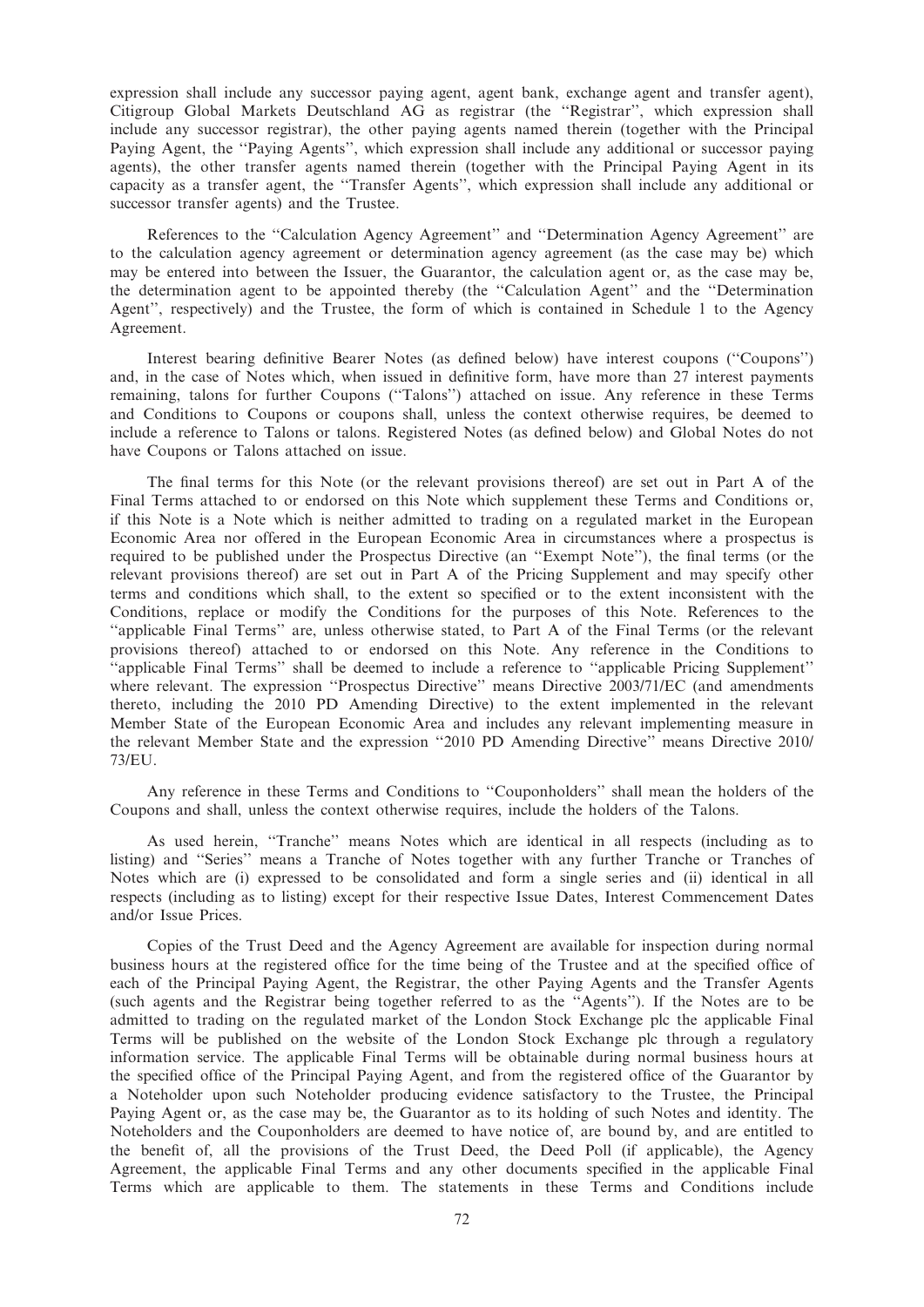summaries of, and are subject to, the detailed provisions of the Trust Deed and the Agency Agreement.

Words and expressions defined in the Trust Deed or the Agency Agreement or used in the applicable Final Terms shall have the same meanings where used in these Terms and Conditions unless the context otherwise requires or unless otherwise stated and provided that, in the event of inconsistency between the Trust Deed and the Agency Agreement, the Trust Deed shall prevail and, in the event of inconsistency between the Trust Deed, the Agency Agreement and the applicable Final Terms, the applicable Final Terms shall prevail.

#### 1. Form, Denomination and Title

The Notes are in bearer form (''Bearer Notes'') or in registered (or inscribed) form (''Registered Notes'') as specified in the applicable Final Terms in the currency (the ''Specified Currency'') and the denomination(s) (the ''Specified Denomination(s)'') specified in the applicable Final Terms and, in the case of definitive Notes, serially numbered. Notes of one Specified Denomination may not be exchanged for Notes of another Specified Denomination and Bearer Notes may not be exchanged for Registered Notes and vice versa.

This Note may be a Fixed Rate Note, a Floating Rate Note (which term shall include an EONIA Linked Interest Note or a CMS Linked Interest Note if this Note is specified as such in the applicable Final Terms), a Zero Coupon/Discount Note, a Variable Interest Note, a Convertible Interest Basis Note or a combination of any of the foregoing, depending upon the Interest Basis shown in the applicable Final Terms.

Definitive Bearer Notes are issued with Coupons attached, unless they are Zero Coupon/ Discount Notes in which case references to Coupons and Couponholders in these Terms and Conditions are not applicable.

Subject as set out below, title to the Bearer Notes and Coupons will pass by delivery and title to the Registered Notes will pass upon registration of transfers in accordance with the provisions of the Agency Agreement. The Issuer, the Guarantor, the Trustee and any Agent will (except as otherwise required by law) deem and treat the bearer of any Bearer Note or Coupon and the registered holder of any Registered Note as the absolute owner thereof (whether or not overdue and notwithstanding any notice of ownership or writing thereon or notice of any previous loss or theft thereof) for all purposes but, in the case of any Global Note, without prejudice to the provisions set out in the next succeeding paragraph.

For so long as any of the Notes are represented by a Bearer Global Note or a Regulation S Global Note held by or on behalf of or, as the case may be, registered in the name of a common nominee for, Euroclear Bank S.A./N.V. ("Euroclear") and/or Clearstream Banking, société anonyme (''Clearstream, Luxembourg'') (or, as the case may be, a nominee for the common safekeeper), each person (other than Euroclear or Clearstream, Luxembourg) who is for the time being shown in the records of Euroclear or of Clearstream, Luxembourg as the holder of a particular nominal amount of such Notes (in which regard any certificate or other document issued by Euroclear or Clearstream, Luxembourg as to the nominal amount of such Notes standing to the account of any person shall be conclusive and binding for all purposes save in the case of manifest error) shall be treated by the Issuer, the Guarantor, the Trustee and the Agents as the holder of such nominal amount of such Notes for all purposes other than with respect to the payment of principal or interest on such nominal amount of such Notes, for which purpose the bearer of the relevant Bearer Global Note or, as the case may be, the registered holder of the relevant Regulation S Global Note shall be treated by the Issuer, the Guarantor, the Trustee and the Agents as the holder of such nominal amount of such Notes in accordance with and subject to the terms of the relevant Global Note and the expressions ''Noteholder'' and ''holder of Notes'' and related expressions shall be construed accordingly.

For so long as any of the Notes are represented by a Rule 144A Global Note registered in the name of The Depository Trust Company of New York (''DTC'') or its nominee, each person who is for the time being shown in the records of DTC or such nominee as the holder of a particular nominal amount of such Notes shall be treated by the Issuer, the Guarantor, the Trustee and the Agents as the holder of such nominal amount of such Notes for all purposes other than with respect to the payment of principal or interest on, or voting, giving consents or making requests in respect of, such nominal amount of such Notes, for which purpose DTC or, in the case of payments only, its nominee shall be treated by the Issuer, the Guarantor, the Trustee and the Agents as the holder of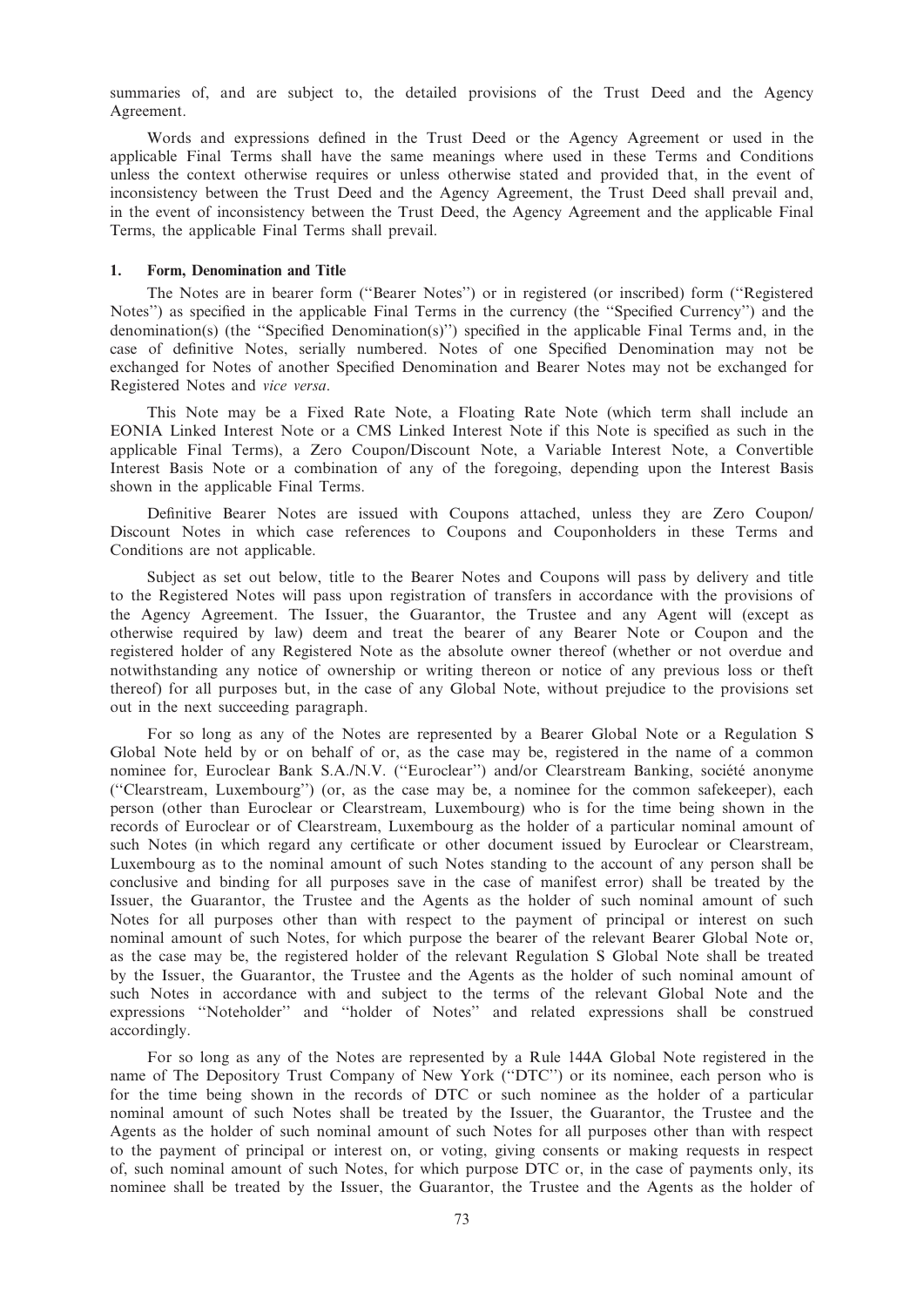such nominal amount of such Notes in accordance with and subject to the terms of such Registered Global Note, and the expressions ''Noteholder'' and ''holder of Notes'' and related expressions shall be construed accordingly.

Interests in a Global Note will be transferable only in accordance with the rules and procedures for the time being of DTC, Euroclear and Clearstream, Luxembourg, as the case may be. References to DTC, Euroclear and/or Clearstream, Luxembourg shall, whenever the context so permits, be deemed to include a reference to any successor operator and/or successor clearing system and/or any additional or alternative clearing system specified in the applicable Final Terms or otherwise approved by the Issuer, the Guarantor, the Principal Paying Agent, the Registrar and the Trustee.

## 2. Transfers of Registered Notes

## (a) Transfers of interests in Registered Global Notes

Transfers of beneficial interests in Registered Global Notes will be effected by DTC, Euroclear or Clearstream, Luxembourg, as the case may be, and, in turn, by other participants and, if appropriate, indirect participants in such clearing systems acting on behalf of beneficial transferors and transferees of such interests. A beneficial interest in a Registered Global Note will, subject to compliance with all applicable legal and regulatory restrictions, be transferable for Registered Notes in definitive form or for a beneficial interest in another Registered Global Note only in the Specified Denominations set out in the applicable Final Terms and only in accordance with the rules and operating procedures for the time being of DTC, Euroclear or Clearstream, Luxembourg, as the case may be and in accordance with the terms and conditions specified in the Agency Agreement. Transfers of a Rule 144A Global Note shall be limited to transfers of such Rule 144A Global Note, in whole but not in part, to a nominee of DTC or to a successor of DTC or such successor's nominee.

## (b) Transfers of Registered Notes in definitive form

Subject as provided in Condition  $2(d)$ ,  $(e)$  and  $(f)$  below, upon the terms and subject to the conditions set forth in the Agency Agreement, a Registered Note in definitive form may be transferred in whole or in part in the Specified Denominations set out in the applicable Final Terms. In order to effect any such transfer:

- (i) the holder or holders must:
	- (a) surrender the Registered Note for registration of the transfer of the Registered Note (or the relevant part of the Registered Note) at the specified office of the Registrar or any Transfer Agent, with the form of transfer thereon duly executed by the holder or holders thereof or his or their attorney or attorneys duly authorised in writing, and
	- (b) complete and deposit such other certifications as may be required by the Registrar or, as the case may be, the relevant Transfer Agent, and
- (ii) the Registrar or, as the case may be, the relevant Transfer Agent must, after due and careful enquiry, be satisfied with the documents of title and the identity of the person making the request.

Any such transfer will be subject to such reasonable regulations as the Issuer and the Registrar may from time to time prescribe (the initial such regulations being set out in Schedule 4 to the Agency Agreement). Subject as provided above, the Registrar or, as the case may be, the relevant Transfer Agent will, within three business days (being for this purpose a day on which banks are open for business in the city where the specified office of the Registrar or, as the case may be, the relevant Transfer Agent is located) of the request (or such longer period as may be required to comply with any applicable fiscal or other laws or regulations) authenticate and deliver, or procure the authentication and delivery of, at its specified office to the transferee or (at the risk of the transferee) send by uninsured mail to such address as the transferee may request, a new Registered Note in definitive form for the same aggregate nominal amount as the Registered Note (or the relevant part of the Registered Note) transferred. In the case of a transfer of part only of a Registered Note in definitive form, a new Registered Note in definitive form in respect of the balance of the Registered Note not transferred will be so authenticated and delivered or (at the risk of the transferor) sent by uninsured mail to such address as the transferor may request.

Holders of Registered Notes in definitive form may exchange such Notes for interests in a Registered Global Note of the same type at any time.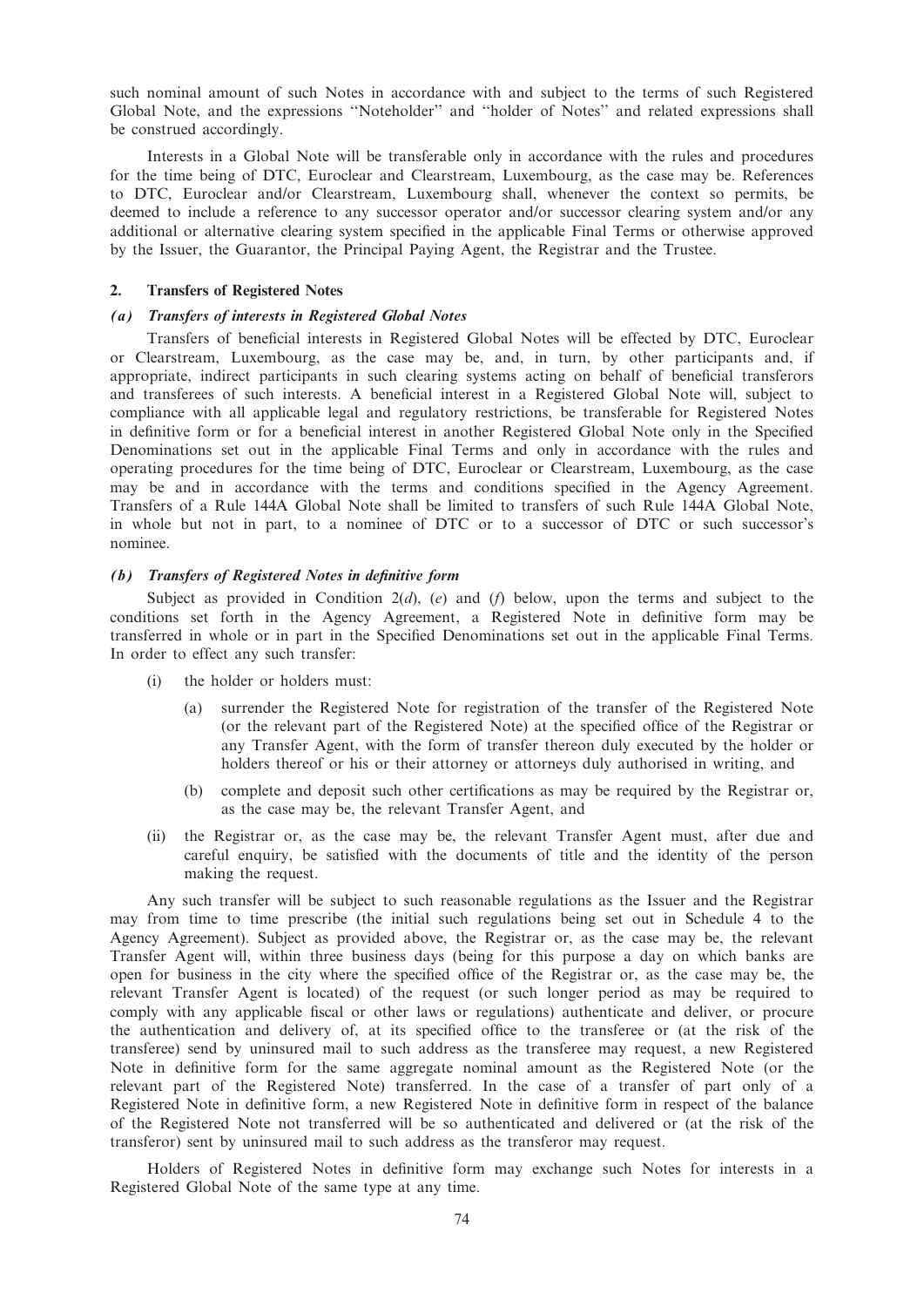# (c) Registration of transfer upon partial redemption

In the event of a partial redemption of Notes under Condition 6, the Issuer shall not be required to register the transfer of any Registered Note, or part of a Registered Note, called for partial redemption.

#### (d) Costs of registration

Noteholders will not be required to bear the costs and expenses of effecting any registration of transfer as provided above, except for any costs or expenses of delivery other than by normal uninsured mail and except that the Issuer may require the payment of a sum sufficient to cover any stamp duty, tax or other governmental charge that may be imposed in relation to the registration.

#### (e) Transfers of interests in Regulation S Notes

Prior to expiry of the applicable Distribution Compliance Period (as defined below), transfers by the holder of, or of a beneficial interest in, a Regulation S Note to a transferee in the United States or who is a U.S. person will only be made:

- (i) upon receipt by the Registrar of a written certification substantially in the form set out in the Agency Agreement, amended as appropriate with the consent of the Issuer (a ''Transfer Certificate''), copies of which are available from the specified office of the Registrar or any Transfer Agent, from the transferor of the Note or beneficial interest therein to the effect that such transfer is being made to a person whom the transferor reasonably believes is a QIB in a transaction meeting the requirements of Rule 144A; or
- (ii) otherwise pursuant to the Securities Act or an exemption therefrom, subject to receipt by the Issuer of such satisfactory evidence as the Issuer may reasonably require, which may include an opinion of U.S. counsel, that such transfer is in compliance with any applicable securities laws of any State of the United States,

and, in each case, in accordance with any applicable securities laws of any State of the United States or any other jurisdiction.

In the case of paragraph (i) above, such transferee may take delivery through a Rule 144A Note in global or definitive form. After expiry of the applicable Distribution Compliance Period (i) beneficial interests in Regulation S Global Notes may be held through DTC directly, by a participant in DTC, or indirectly through a participant in DTC and (ii) such certification requirements will no longer apply to such transfers.

#### (f) Transfers of interests in Rule 144A Notes

Transfers of Rule 144A Notes or beneficial interests therein may be made:

- (i) to a transferee who takes delivery of such interest through a Regulation S Note, upon receipt by the Registrar of a duly completed Transfer Certificate from the transferor to the effect that such transfer is being made in accordance with Regulation S; or
- (ii) to a transferee who takes delivery of such interest through a Rule 144A Note where the transferee is a person whom the transferor reasonably believes is a QIB in a transaction meeting the requirements of Rule 144A, without certification; or
- (iii) otherwise pursuant to the Securities Act or an exemption therefrom, subject to receipt by the Issuer of such satisfactory evidence as the Issuer may reasonably require, which may include an opinion of U.S. counsel, that such transfer is in compliance with any applicable securities laws of any State of the United States,

and, in each case, in accordance with any applicable securities laws of any State of the United States or any other jurisdiction.

Upon the transfer, exchange or replacement of Rule 144A Notes, or upon specific request for removal of any United States securities law legend enfaced on Rule 144A Notes, the Registrar shall deliver only Rule 144A Notes or refuse to remove such legend, as the case may be, unless there is delivered to the Issuer such satisfactory evidence as may reasonably be required by the Issuer, which may include an opinion of U.S. counsel, that neither such legend nor the restrictions on transfer set forth therein are required to ensure compliance with the provisions of the Securities Act.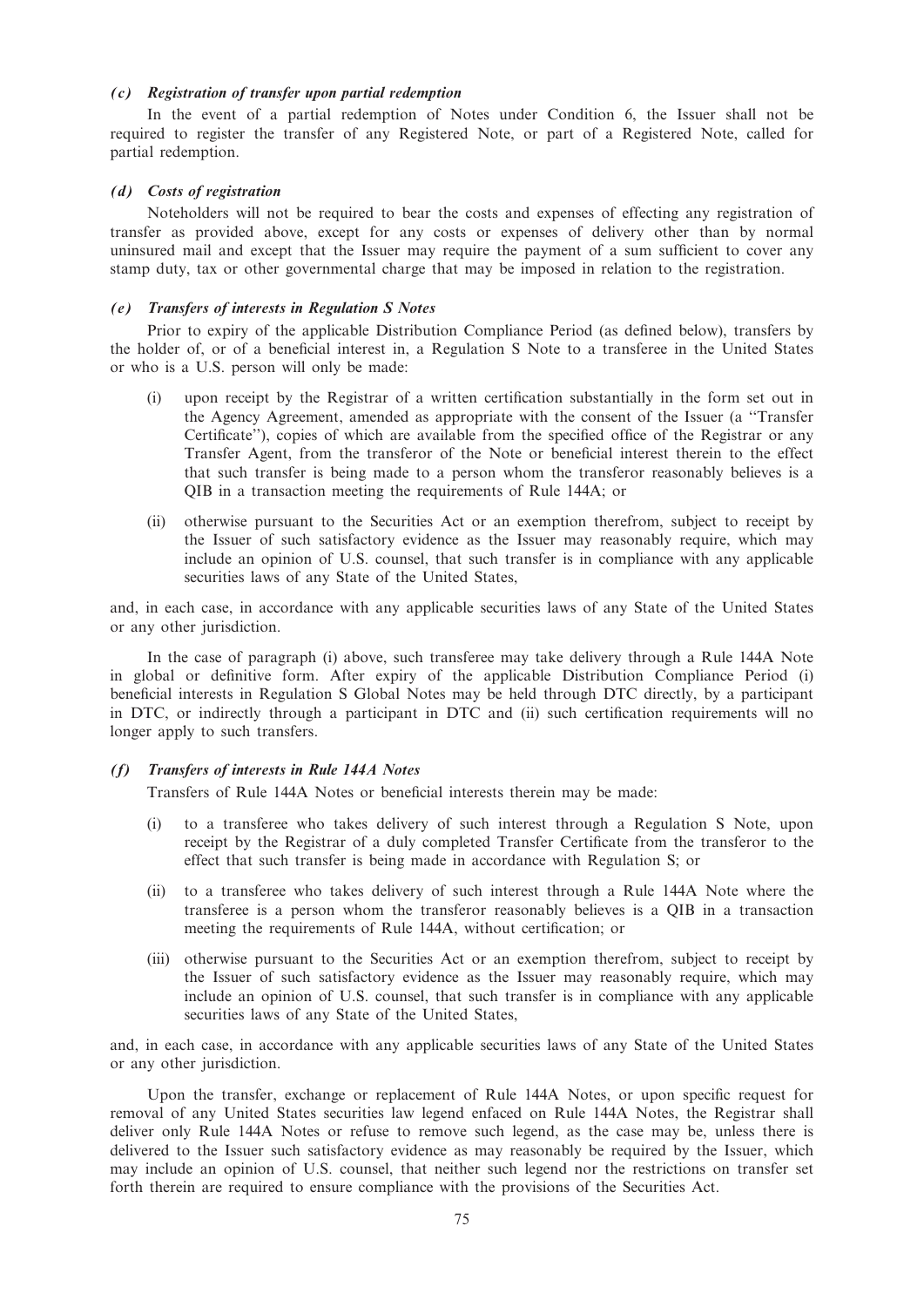# (g) Definitions

In this Condition, the following expressions shall have the following meanings:

''Distribution Compliance Period'' means the period that ends 40 days after the completion of the distribution of each Tranche of Notes, as certified by the relevant Dealer (in the case of a nonsyndicated issue) or the relevant Lead Manager (in the case of a syndicated issue);

''QIB'' means a ''qualified institutional buyer'' within the meaning of Rule 144A;

''Regulation S'' means Regulation S under the Securities Act;

''Regulation S Global Note'' means a Registered Global Note representing Notes sold outside the United States in reliance on Regulation S;

''Regulation S Note'' means a Note represented by a Regulation S Global Note or a Note issued in registered form in exchange or substitution therefor;

''Rule 144A'' means Rule 144A under the Securities Act;

''Rule 144A Global Note'' means a Registered Global Note representing Notes sold in the United States to QIBs pursuant to Rule 144A;

''Rule 144A Note'' means a Note represented by a Rule 144A Global Note or a Note issued in registered form in exchange or substitution therefor;

''Securities Act'' means the United States Securities Act of 1933, as amended; and

''U.S. person'' has the meaning ascribed to it in Regulation S.

# 3. Status of the Notes and the Guarantee

## (a) Status of the Notes

The Notes and the relative Coupons (if any) are direct, unconditional and unsecured obligations of the Issuer ranking *pari passu* and without any preference among themselves and (subject to any applicable statutory provisions) at least equally with all other present and future unsecured and unsubordinated obligations of the Issuer.

#### (b) Status of the Guarantee

The payment of the principal and interest (if any) in respect of the Notes and all other moneys payable by the Issuer under or pursuant to the Trust Deed has been unconditionally and irrevocably guaranteed by the Guarantor in the Trust Deed. The obligations of the Guarantor under such guarantee constitute direct, unconditional and unsecured obligations of the Guarantor ranking pari passu and without any preference among themselves and (subject to any applicable statutory provisions) at least equally with all other present and future outstanding unsecured and unsubordinated obligations of the Guarantor, but, in the event of insolvency, only to the extent permitted by laws relating to creditors' rights.

## 4. Interest

#### (a) Interest on Fixed Rate Notes

Each Fixed Rate Note bears interest from (and including) the Interest Commencement Date (which unless otherwise specified in the applicable Final Terms shall be the Issue Date) at the rate(s) per annum equal to the Rate(s) of Interest (in each case for the period(s) specified in the applicable Final Terms) payable in arrear on the Interest Payment Date(s) specified in the applicable Final Terms.

If the Notes are in definitive form, except as provided in the applicable Final Terms, the amount of interest payable on each Interest Payment Date in respect of the Interest Period ending on such date will amount to the Fixed Coupon Amount. In the case of any long or short interest period (the ''Stub Period''), payments of interest on the relevant Interest Payment Date will, if so specified in the applicable Final Terms, amount to the Broken Amount so specified in respect of such Stub Period.

Except in the case of Notes in definitive form where a Fixed Coupon Amount or Broken Amount is specified in the applicable Final Terms, interest shall be calculated in respect of any period by applying the applicable Rate of Interest to:

(A) in the case of Fixed Rate Notes which are represented by a Global Note, the aggregate outstanding nominal amount of the Fixed Rate Notes represented by such Global Note; or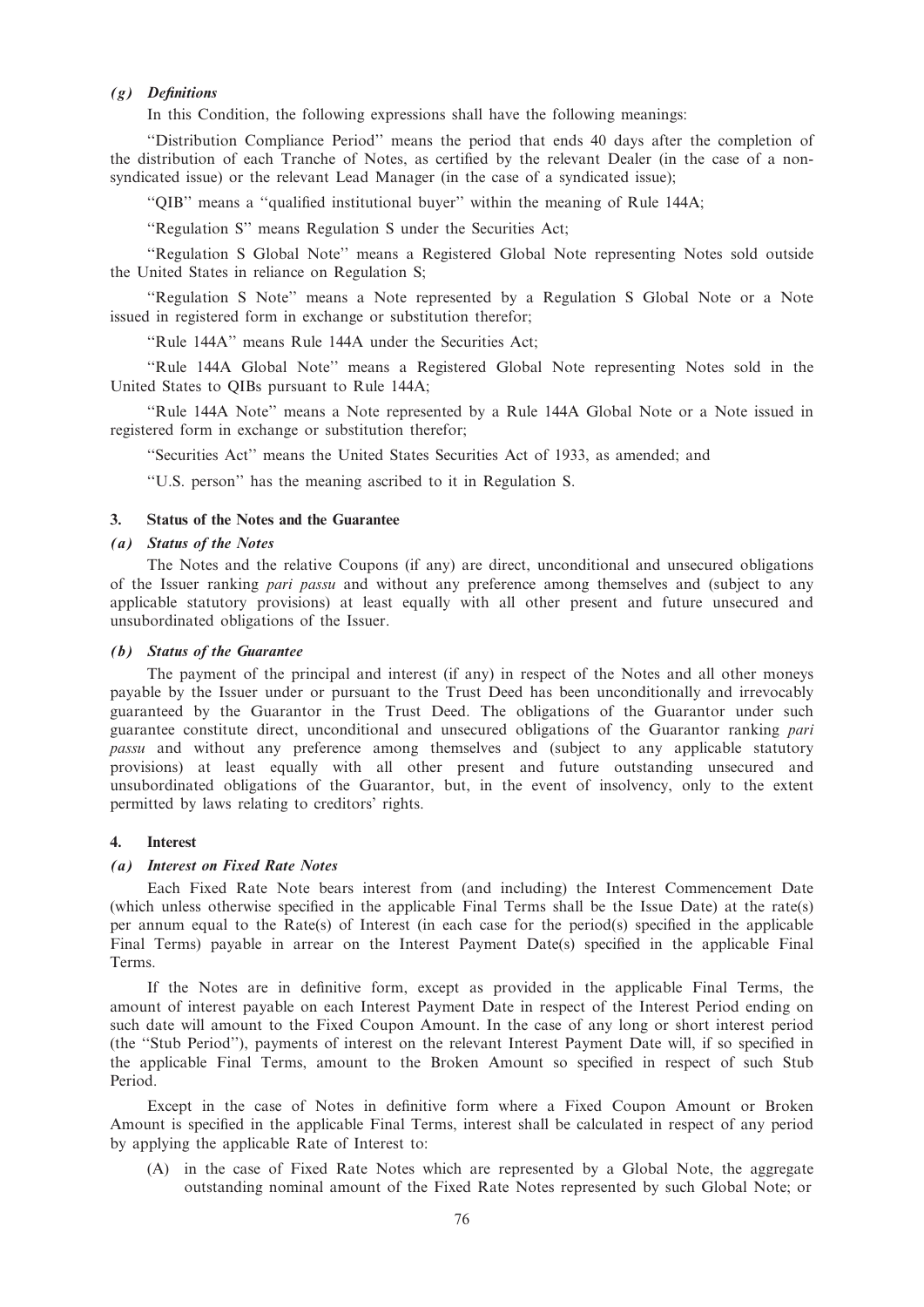(B) in the case of Fixed Rate Notes in definitive form, the Calculation Amount;

and, in each case, multiplying such sum by the applicable Day Count Fraction, and rounding the resultant figure to the nearest sub-unit of the relevant Specified Currency, half of any such sub-unit being rounded upwards or otherwise in accordance with applicable market convention. Where the Specified Denomination of a Fixed Rate Note in definitive form is a multiple of the Calculation Amount, the amount of interest payable in respect of such Fixed Rate Note shall be the product of the amount (determined in the manner provided above) for the Calculation Amount and the number by which the Calculation Amount is multiplied to reach the Specified Denomination without any further rounding.

"sub-unit" means, with respect to any currency other than euro, the lowest amount of such currency that is available as legal tender in the country of such currency and, with respect to euro, one cent.

As used in the Conditions, ''Interest Period'' means the period from (and including) an Interest Payment Date (or the Interest Commencement Date) to (but excluding) the next (or first) Interest Payment Date, or such other period specified as the ''Interest Period'' in the applicable Final Terms.

#### (b) Interest on Floating Rate Notes and Variable Interest Notes

# (i) Interest Payment Dates

Each Floating Rate Note and Variable Interest Note bears interest from (and including) the Interest Commencement Date (which unless otherwise specified in the applicable Final Terms shall be the Issue Date) and such interest will be payable in arrear on either:

- (A) the Interest Payment Date(s) in each year specified in the applicable Final Terms; or
- (B) if no express Interest Payment Date(s) is/are specified in the applicable Final Terms, each date (each such date, together with each Interest Payment Date specified in the applicable Final Terms an ''Interest Payment Date'') which falls the number of months or other period specified as the Interest Period in the applicable Final Terms after the preceding Interest Payment Date or, in the case of the first Interest Payment Date, after the Interest Commencement Date.

Such interest will be payable in respect of each Interest Period. In the Conditions, ''Interest Period'' means the period from (and including) an Interest Payment Date (or the Interest Commencement Date) to (but excluding) the next (or first) Interest Payment Date, or such other period specified as the ''Interest Period'' in the applicable Final Terms.

#### (ii) Rate of Interest

The Rate of Interest payable from time to time will be determined (i) in respect of Floating Rate Notes, in the manner specified in the applicable Final Terms and (ii) in respect of Variable Interest Notes, in the manner described in sub-paragraph (C).

#### (A) ISDA Determination for Floating Rate Notes

Where ISDA Determination is specified in the applicable Final Terms as the manner in which the Rate of Interest is to be determined, the Rate of Interest for each Interest Period will be (1) if Straight Floating Rate is specified as being applicable in the applicable Final Terms, the relevant ISDA Rate plus or minus (as indicated in the applicable Final Terms) the Margin (if any), (2) if Inverse Floating Rate is specified as being applicable in the applicable Final Terms, the Set IFRN Rate specified in the applicable Final Terms minus the relevant ISDA Rate, (3) if Leveraged Floating Rate is specified as being applicable in the applicable Final Terms, the product of the Leverage Factor specified in the applicable Final Terms and the relevant ISDA Rate, plus or minus (as indicated in the applicable Final Terms) the Margin (if any), or (4) if Leveraged Inverse Floating Rate is specified as being applicable in the applicable Final Terms, the difference between (i) the Set IFRN Rate specified in the applicable Final Terms and (ii) the product of the Leverage Factor specified in the applicable Final Terms and the relevant ISDA Rate.

For the purposes of this sub-paragraph (A):

''ISDA Rate'' for an Interest Period (other than a Stub Period) means a rate equal to the Floating Rate that would be determined by the Principal Paying Agent under an interest rate swap transaction if the Principal Paying Agent were acting as Calculation Agent for that swap transaction under the terms of an agreement incorporating the 2006 ISDA Definitions, as published by the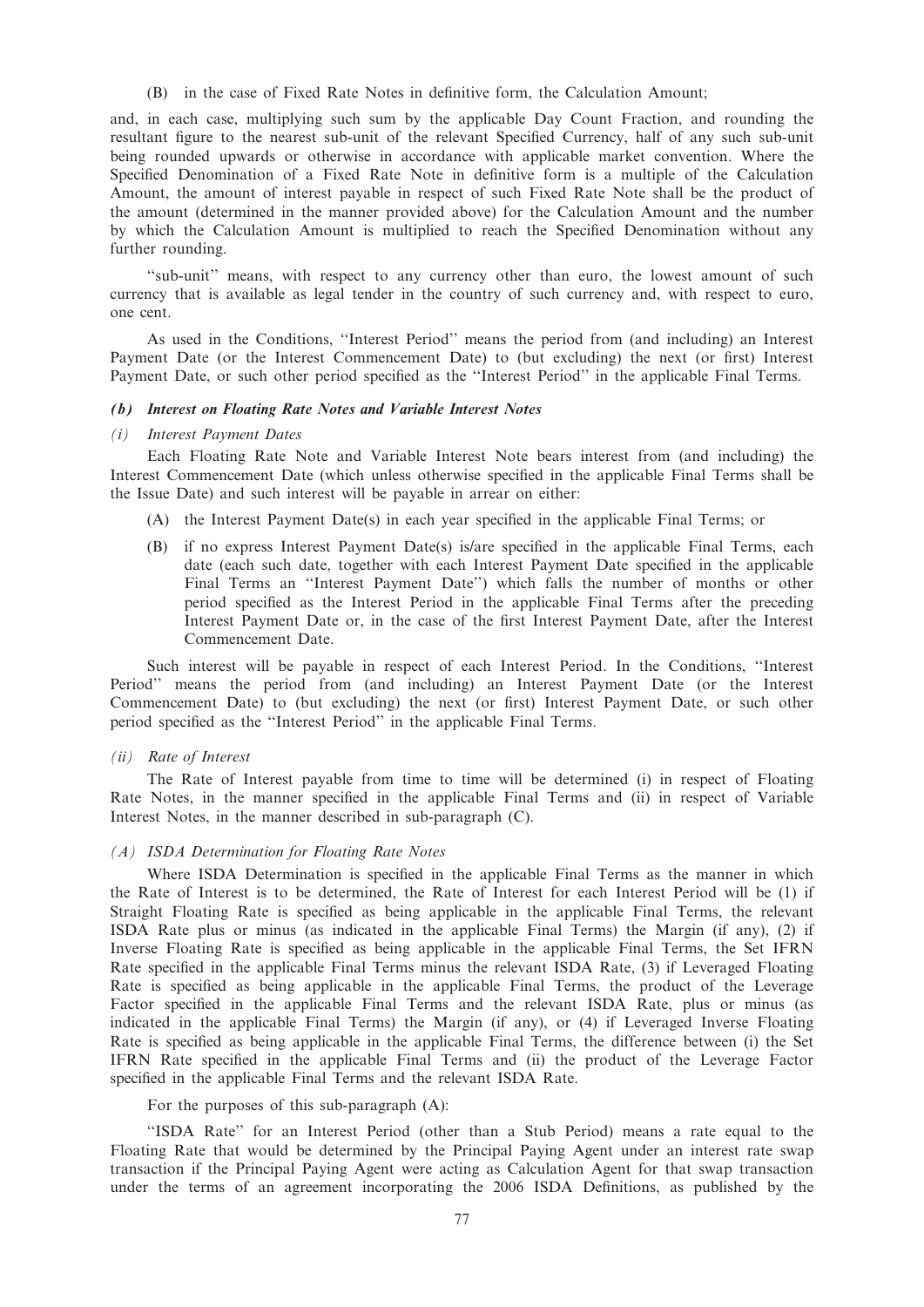International Swaps and Derivatives Association, Inc. and as amended and updated as at the Issue Date of the first Tranche of the Notes, (the ''ISDA Definitions'') and under which:

- (1) the Floating Rate Option is as specified in the applicable Final Terms;
- (2) the Designated Maturity is a period specified in the applicable Final Terms; and
- (3) unless otherwise stated in the applicable Final Terms, the relevant Reset Date is the first day of that Interest Period and, if so specified in the applicable Final Terms, the relevant Reset Date shall be subject to adjustment in accordance with the Reset Date Business Day Convention specified in the applicable Final Terms.

''ISDA Rate'' for a Stub Period means a rate calculated by the Principal Paying Agent or (if specified in the applicable Final Terms) the Calculation Agent or Determination Agent, as applicable, by means of linear interpolation of the relevant ISDA Rate 1 and the relevant ISDA Rate 2 in accordance with market convention.

''ISDA Rate 1'' and ''ISDA Rate 2'' shall be determined for a Stub Period pursuant to this Condition 4(A) on the same basis as the determination of the ''ISDA Rate'' for an Interest Period that is not a Stub Period save that references in this Condition 4(A) to the Floating Rate Option, the Designated Maturity and the Reset Date shall be (i) in the case of the ISDA Rate 1, to the Floating Rate Option 1, the Designated Maturity 1 and the Reset Date 1, respectively, and (ii) in the case of the ISDA Rate 2, the Floating Rate Option 2, the Designated Maturity 2 and the Reset Date 2, respectively, in each case as specified in the applicable Final Terms.

''Stub Period'' shall have the meaning specified in the applicable Final Terms.

For the purposes of this sub-paragraph (A), ''Floating Rate'', ''Calculation Agent'', ''Floating Rate Option", "Designated Maturity" and "Reset Date" have the meanings given to those terms in the ISDA Definitions, and ''Margin'', ''Set IFRN'' and ''Leverage Factor'' have the meanings given to those terms in the applicable Final Terms.

## (B) Screen Rate Determination for Floating Rate Notes

(I) Floating Rate Notes other than EONIA Linked Interest Notes and CMS Linked Interest Notes

Where Screen Rate Determination is specified in the applicable Final Terms as the manner in which the Rate of Interest is to be determined, the Rate of Interest for each Interest Period will, subject as provided below, be (1) if Straight Floating Rate is specified as being applicable in the applicable Final Terms, the relevant Screen Rate plus or minus (as indicated in the applicable Final Terms) the Margin (if any), (2) if Inverse Floating Rate is specified as being applicable in the applicable Final Terms, the Set IFRN Rate specified in the applicable Final Terms minus the relevant Screen Rate, (3) if Leveraged Floating Rate is specified as being applicable in the applicable Final Terms, the product of the Leverage Factor specified in the applicable Final Terms and the relevant Screen Rate, plus or minus (as indicated in the applicable Final Terms) the Margin (if any), or (4) if Leveraged Inverse Floating Rate is specified as being applicable in the applicable Final Terms, the difference between (i) the Set IFRN Rate specified in the applicable Final Terms and (ii) the product of the Leverage Factor specified in the applicable Final Terms and the relevant Screen Rate, in each case as determined by the Principal Paying Agent.

''Screen Rate'' for an Interest Period (other than a Stub Period) means, subject as provided below, either:

- (1) the offered quotation; or
- (2) the arithmetic mean (rounded if necessary to the fifth decimal place, with 0.000005 being rounded upwards) of the offered quotations,

(expressed as a percentage rate per annum) for the Reference Rate which appears or appear, as the case may be, on the Relevant Screen Page as at 11.00 a.m. (Relevant Financial Centre time) on the Interest Determination Date in question, all as determined by the Principal Paying Agent. If five or more of such offered quotations are available on the Relevant Screen Page, the highest (or, if there is more than one such highest quotation, one only of such quotations) and the lowest (or, if there is more than one such lowest quotation, one only of such quotations) shall be disregarded by the Principal Paying Agent for the purpose of determining the arithmetic mean (rounded as provided above) of such offered quotations.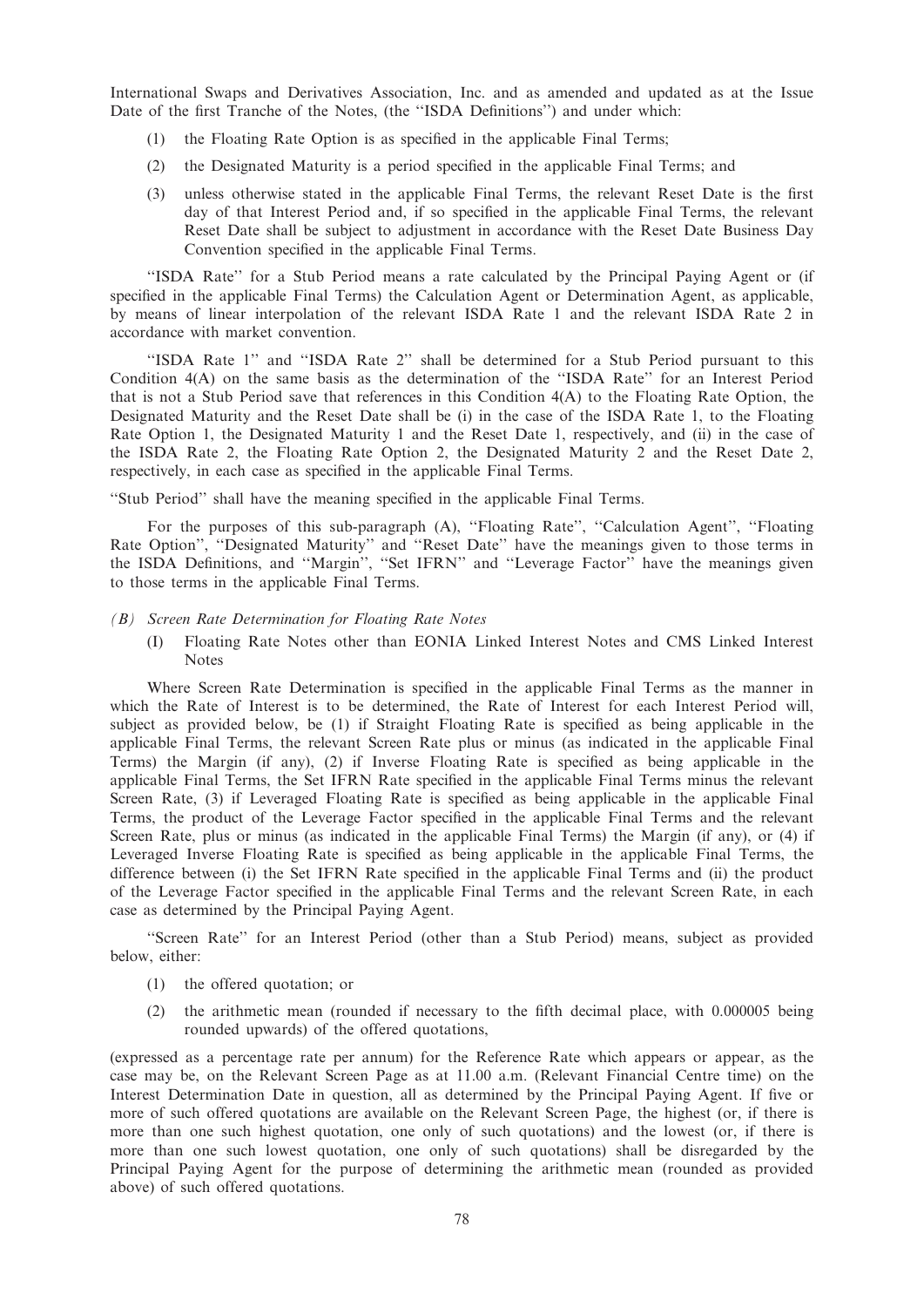The Agency Agreement contains provisions for determining the Screen Rate in the event that the Relevant Screen Page is not available or if, in the case of (1) above, no such offered quotation appears or, in the case of (2) above, fewer than three such offered quotations appear, in each case as at the time specified in the preceding paragraph.

''Screen Rate'' for a Stub Period means a rate calculated by the Principal Paying Agent or (if specified in the applicable Final Terms) the Calculation Agent or Determination Agent, as applicable, by means of linear interpolation of the relevant Screen Rate 1 and the relevant Screen Rate 2 in accordance with market convention.

''Screen Rate 1'' and ''Screen Rate 2'' shall be determined for a Stub Period pursuant to this Condition  $4(B)(I)$  on the same basis as the determination of the "Screen Rate" for an Interest Period that is not a Stub Period save that references in this Condition 4(B)(I) to the Reference Rate and the Relevant Screen Page shall be (i) in the case of the Screen Rate 1, to the Reference Rate 1 and the Relevant Screen Page 1, respectively, and (ii) in the case of the Screen Rate 2, to the Reference Rate 2, and the Relevant Screen Page 2, respectively, in each case as specified in the applicable Final Terms.

For the purposes of this sub-paragraph  $(B)(I)$ :

''Interest Determination Date'' shall have the meaning specified in the applicable Final Terms provided that, if any day specified as an Interest Determination Date in the applicable Final Terms is not a Reference Rate Business Day, the relevant Interest Determination Date shall be the immediately preceding Reference Rate Business Day;

''Leverage Factor'' shall have the meaning specified in the applicable Final Terms;

''Margin'' shall have the meaning specified in the applicable Final Terms;

''Reference Rate'' shall mean (i) the London interbank offered rate (''LIBOR''), (ii) the Eurozone interbank offered rate (''EURIBOR''), (iii) the Hong Kong interbank offered rate (''HIBOR'') or (iv) the Singapore interbank offered rate (''SIBOR''), in each case for the relevant currency and/or period, all as specified in the applicable Final Terms;

''Reference Rate Business Day'' means a day (other than a Saturday or a Sunday) on which banks and foreign exchange markets are open for business in the Relevant Financial Centre;

''Relevant Financial Centre'' shall mean (i) London, where the Reference Rate is LIBOR, (ii) Brussels, where the Reference Rate is EURIBOR, (iii) Hong Kong, where the Reference Rate is HIBOR or (iv) Singapore, where the Reference Rate is SIBOR;

''Relevant Screen Page'' shall have the meaning specified in the applicable Final Terms;

''Set IFRN Rate'' shall have the meaning specified in the applicable Final Terms; and

''Stub Period'' shall have the meaning specified in the applicable Final Terms.

(II) Floating Rate Notes which are EONIA Linked Interest Notes

Where Screen Rate Determination is specified in the applicable Final Terms as the manner in which the Rate of Interest is to be determined and the Reference Rate is specified as being EONIA, the Rate of Interest for each Interest Period will, subject as provided below, be Capitalised EONIA plus or minus (as indicated in the applicable Final Terms) the Margin, all as determined by the Calculation Agent or Determination Agent (as applicable).

For the purposes of this sub-paragraph (B)(II):

''Capitalised EONIA'' means the resultant figure of the following formula (expressed as a percentage per annum rounded to the nearest ten-thousandths of a percentage point, with 0.00005 being rounded upwards):

$$
\left[\prod_{i=1}^{d_0} \left(1 + \frac{EONIA_i \times n_i}{360}\right) - 1\right] \times \frac{360}{d}
$$

"d<sub>0</sub>" means, for the relevant Interest Period, the number of TARGET Business Days in such Interest Period;

 $\gamma$  means a series of whole numbers from one to  $d_0$ , each representing the relevant TARGET Business Days in chronological order from, and including, the first TARGET Business Day in the relevant Interest Period;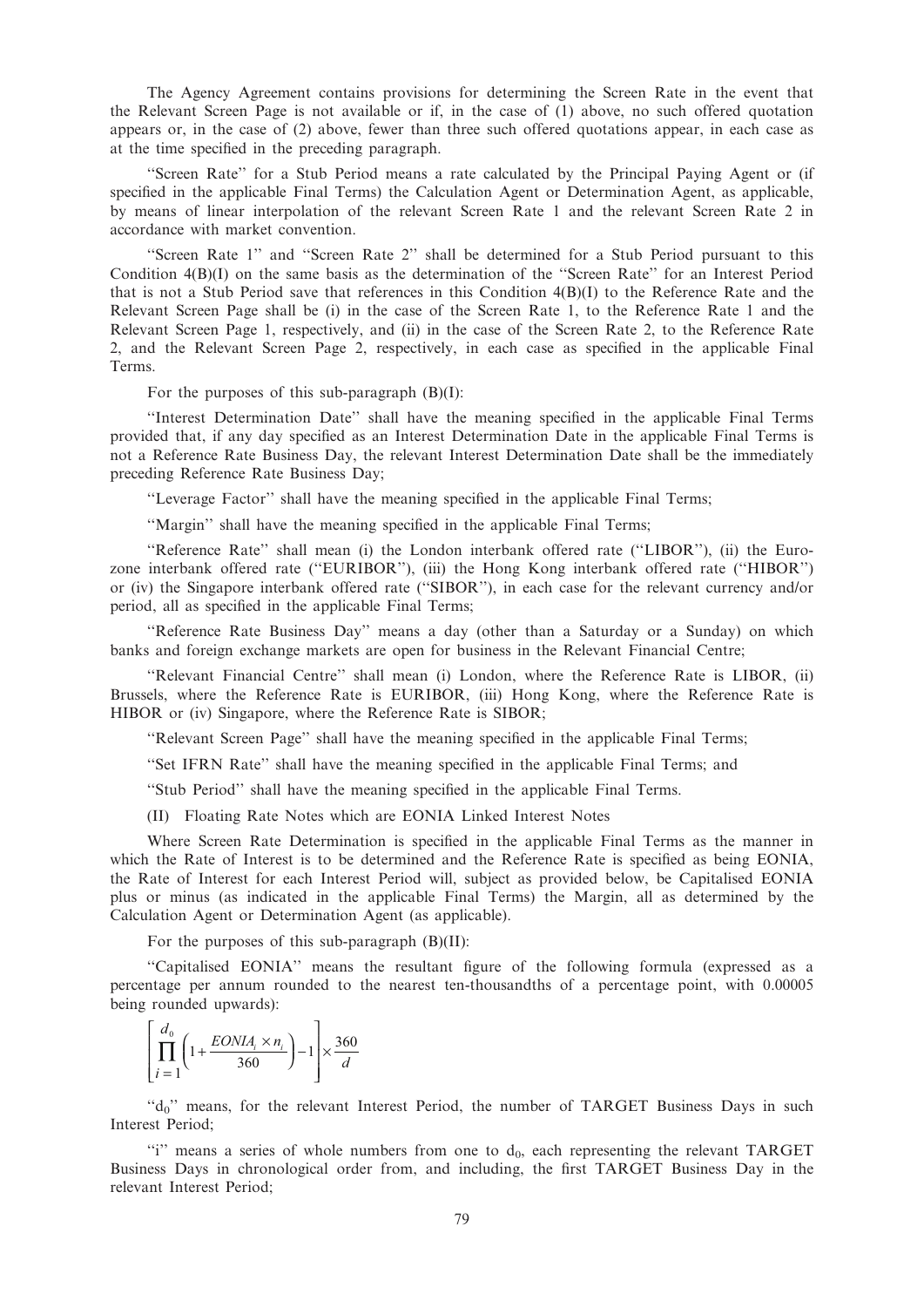"EONIA<sub>i</sub>" means, for any day "i" in the relevant Interest Period, a reference rate equal to the overnight rate as calculated by the European Central Bank and appearing on the Relevant Screen Page in respect of that day;

"n<sub>i</sub>" means the number of calendar days in the relevant Interest Period on which the rate is EONIAi;

''d'' means the number of calendar days in the relevant Interest Period;

''Margin'' shall have the meaning specified in the applicable Final Terms;

''Relevant Screen Page'' shall have the meaning specified in the applicable Final Terms or, if no meaning is so specified, Reuters Screen EONIA Page or any successor; and

''TARGET Business Day'' means a day on which the TARGET2 System is open.

If the Calculation Agent or the Determination Agent (as applicable) determines that either the Relevant Screen Page is not available or no such overnight rate as referred to in  $EONIA<sub>1</sub>$  appears for any reason for any day ''i'' on the TARGET Business Day following that day as provided above, the Calculation Agent or the Determination Agent (as applicable) shall determine  $EONIA<sub>1</sub>$  for such day in its sole and absolute discretion on a commercial basis as it shall consider appropriate and in accordance with standard market practice.

(III) Floating Rate Notes which are CMS Linked Interest Notes

Where Screen Rate Determination is specified in the applicable Final Terms as the manner in which the Rate of Interest is to be determined and the Reference Rate is specified as being the CMS Reference Rate, the Rate of Interest for each Interest Period will, subject as provided below, be the CMS Rate plus or minus (as indicated in the applicable Final Terms) the Margin, as determined by the Calculation Agent or Determination Agent (as applicable).

''CMS Rate'' for an Interest Period means the Relevant Swap Rate for swap transactions in the Reference Currency with a maturity of the Designated Maturity (expressed as a percentage rate per annum) which appears on the Relevant Screen Page as at (i) the Determination Time specified in the applicable Final Terms or (ii) if no Determination Time is specified in the applicable Final Terms, 11.00 a.m. (Relevant Centre time) on the Interest Determination Date in question, all as determined by the Calculation Agent or Determination Agent (as applicable).

If the Relevant Screen Page is not available, the Calculation Agent or Determination Agent (as applicable) shall request each of the Reference Banks (as defined below) to provide the Calculation Agent or Determination Agent (as applicable) with its quotation for the Relevant Swap Rate (expressed as a percentage rate per annum) at approximately (i) the Determination Time specified in the applicable Final Terms or (ii) if no Determination Time is specified in the applicable Final Terms, 11.00 a.m. (Relevant Centre time) on the Interest Determination Date in question. If two or more of the Reference Banks provide the Calculation Agent or Determination Agent (as applicable) such quotations, the CMS Rate for such Interest Period shall be the arithmetic mean (rounded if necessary to the fifth decimal place, with 0.000005 being rounded upwards) of the quotations, eliminating the highest quotation (or, in the event of equality, one of the highest) and the lowest quotation (or, in the event of equality, one of the lowest).

If on any Interest Determination Date one only or none of the Reference Banks provides the Calculation Agent or Determination Agent (as applicable) with such quotations as provided in the preceding paragraph, the CMS Rate shall be determined by the Calculation Agent or Determination Agent (as applicable) in its sole and absolute discretion on a commercial basis as it shall consider appropriate and in accordance with standard market practice.

For the purposes of this sub-paragraph (B)(III):

''Calculation Agent'' shall have the meaning specified in the applicable Final Terms;

''CMS Rate Fixing Day'' means a day (other than a Saturday or a Sunday) on which banks and foreign exchange markets are open for business in each CMS Rate Fixing Centre specified in the applicable Final Terms;

''Designated Maturity'' shall have the meaning specified in the applicable Final Terms;

''Determination Agent'' shall have the meaning specified in the applicable Final Terms;

''Interest Determination Date'' shall have the meaning specified in the applicable Final Terms provided that, if any day specified as an Interest Determination Date in the applicable Final Terms is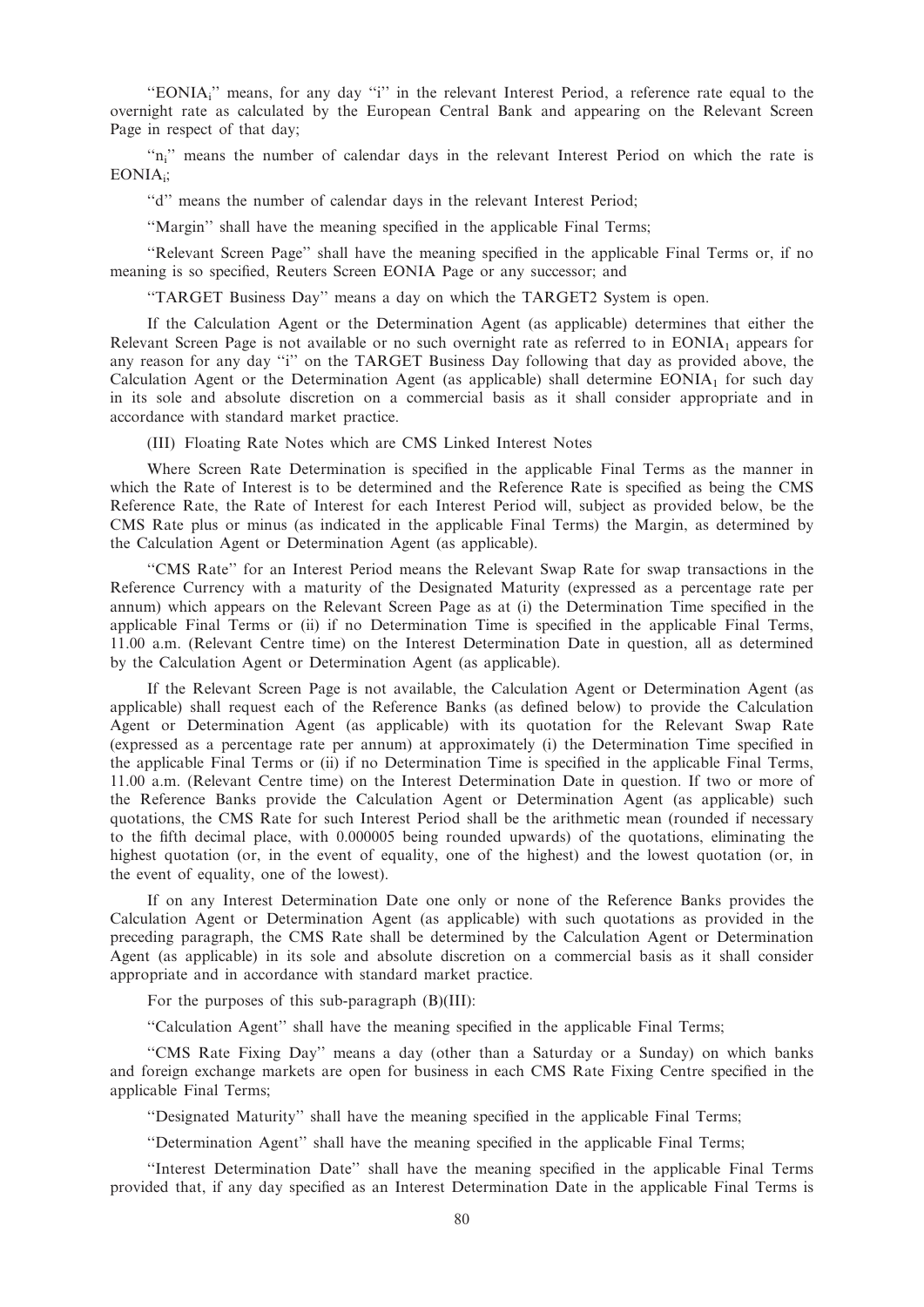not a CMS Rate Fixing Day, the relevant Interest Determination Date shall be the immediately preceding CMS Rate Fixing Day;

"Margin" shall have the meaning specified in the applicable Final Terms;

''Reference Banks'' means (i) where the Reference Currency is euro, the principal office of five leading swap dealers in the Euro-zone inter-bank market, (ii) where the Reference Currency is Sterling, the principal London office of five leading swap dealers in the London inter-bank market, (iii) where the Reference Currency is U.S. dollars, the principal New York City office of five leading swap dealers in the New York City inter-bank market, or (iv) in the case of any other Reference Currency, the principal Relevant Centre office of five leading swap dealers in the Relevant Centre inter-bank market, in each case as selected by the Calculation Agent or Determination Agent (as applicable);

''Relevant Centre'' shall have the meaning specified in the applicable Final Terms;

''Relevant Screen Page'' shall have the meaning specified in the applicable Final Terms;

''Relevant Swap Rate'' means:

- (i) where the Reference Currency is euro, the mid-market annual swap rate determined on the basis of the arithmetic mean of the bid and offered rates for the annual fixed leg, calculated on a 30/ 360 day count basis, of a fixed-for-floating euro interest rate swap transaction with a term equal to the Designated Maturity commencing on the first day of the relevant Interest Period and in a Representative Amount with an acknowledged dealer of good credit in the swap market, where the floating leg, in each case calculated on an Actual/360 day count basis, is equivalent to EUR-EURIBOR-Reuters (as defined in the ISDA Definitions) with a designated maturity determined by the Calculation Agent or Determination Agent (as applicable) by reference to standard market practice and/or the ISDA Definitions;
- (ii) where the Reference Currency is Sterling, the mid-market semi-annual swap rate determined on the basis of the arithmetic mean of the bid and offered rates for the semi-annual fixed leg, calculated on an Actual/365 (Fixed) day count basis, of a fixed-for-floating Sterling interest rate swap transaction with a term equal to the Designated Maturity commencing on the first day of the relevant Interest Period and in a Representative Amount with an acknowledged dealer of good credit in the swap market, where the floating leg, in each case calculated on an Actual/365 (Fixed) day count basis, is equivalent (A) if the Designated Maturity is greater than one year, to GBP-LIBOR-BBA (as defined in the ISDA Definitions) with a designated maturity of six months or (B) if the Designated Maturity is one year or less, to GBP-LIBOR-BBA with a designated maturity of three months;
- (iii) where the Reference Currency is U.S. dollars, the mid-market semi-annual swap rate determined on the basis of the mean of the bid and offered rates for the semi-annual fixed leg, calculated on a 30/360 day count basis, of a fixed-for-floating U.S. dollar interest rate swap transaction with a term equal to the Designated Maturity commencing on the first day of the relevant Interest Period and in a Representative Amount with an acknowledged dealer of good credit in the swap market, where the floating leg, calculated on an Actual/360 day count basis, is equivalent to USD-LIBOR-BBA (as defined in the ISDA Definitions) with a designated maturity of three months; and
- (iv) where the Reference Currency is any other currency, the mid-market swap rate as determined by the Calculation Agent or Determination Agent (as applicable) in its sole and absolute discretion on a commercial basis as it shall consider appropriate and in accordance with standard market practice;

''Representative Amount'' means an amount that is representative for a single transaction in the relevant market at the relevant time; and

''Stub Period'' shall have the meaning specified in the applicable Final Terms.

(C) Interest Determination for Variable Interest Notes

In the case of Variable Interest Notes, the Rate of Interest for each Interest Period will, subject as provided below, be the product of (i) the Accrual Interest Rate and (ii)(A) the number of calendar days in an Interest Period where the Underlying Rate is less than or equal to the Upper Barrier (if any) and greater than or equal to the Lower Barrier (if any) divided by (B) the total number of calendar days in such corresponding Interest Period, all as determined by the Calculation Agent or Determination Agent (as applicable).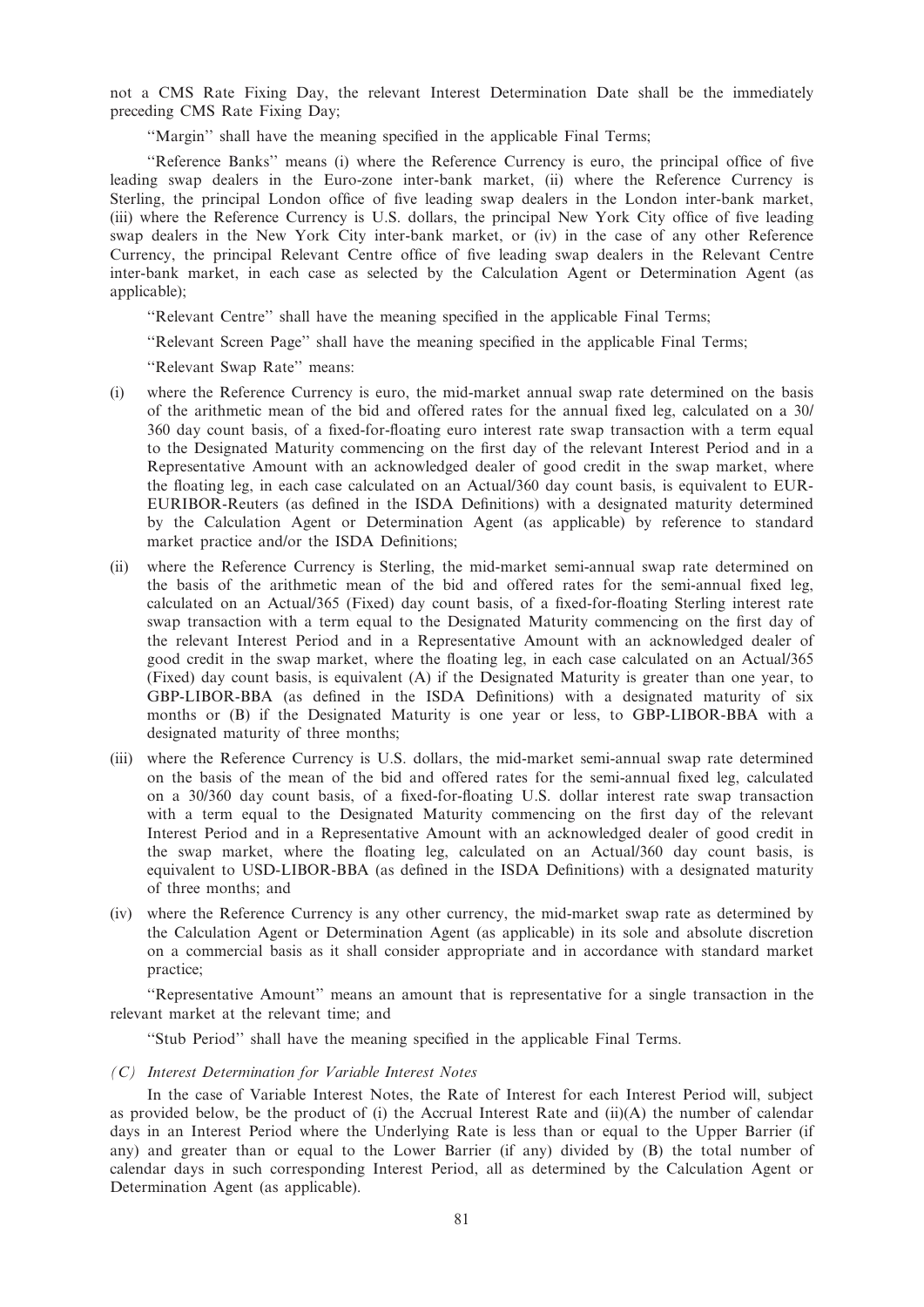If the Underlying Reference Rate is specified in the applicable Final Terms as being any of LIBOR, EURIBOR, HIBOR or SIBOR, the Calculation Agent or Determination Agent (as applicable) shall determine the Underlying Rate for a calendar day in accordance with Condition  $4(b)(ii)(B)(I)$  on the basis that:

- (a) references to ''Screen Rate'' shall be deemed to be to ''Underlying Rate'';
- (b) references to ''Interest Determination Date'' shall be deemed to be to:
	- (i) if the rate determination relates to a calendar day (other than a calendar day that falls in the Rate Cut-off Period) that is a Fixing Business Day, such calendar day;
	- (ii) if the rate determination relates to a calendar day (other than a calendar day that falls in the Rate Cut-off Period) that is not a Fixing Business Day, the Fixing Business Day immediately preceding such calendar day; and
	- (iii) if the rate determination relates to a calendar day that falls in the Rate Cut-off Period, the Rate Cut-Off Date, unless the Rate Cut-Off Date is not a Fixing Business Day, in which case the Fixing Business Day immediately preceding the Rate Cut-Off Date;
- (b) references to ''Reference Rate'' shall be deemed to be to the ''Underlying Reference Rate'' specified in the applicable Final Terms; and
- (c) the Calculation Agent or Determination Agent (as applicable) will be the party making all determinations and, notwithstanding the final paragraph of Condition  $4(b)(ii)(B)(I)$ , if the Calculation Agent or Determination Agent (as applicable) is unable to determine the Screen Rate in accordance with Condition  $4(b)(ii)(B)(I)$ , the Screen Rate will be determined by the Calculation Agent or Determination Agent (as applicable) in its sole and absolute discretion on a commercial basis as it shall consider appropriate and in accordance with standard market practice.

If the Underlying Reference Rate is specified in the applicable Final Terms as being EONIA, the Calculation Agent or Determination Agent (as applicable) shall determine the Underlying Rate for a calendar day on the basis that:

- (a) ''Underlying Rate'' shall, for any calendar day, be deemed to be to a reference rate equal to the overnight rate as calculated by the European Central bank and appearing on the Relevant Screen Page on the first TARGET Business Day following that day;
- (b) ''Relevant Screen Page'' shall have the meaning specified in the applicable Final Terms or, if no meaning is so specified, Reuters Screen EONIA Page or any successor; and
- (c) ''TARGET Business Day'' means a day on which the TARGET2 System is open.

If the Calculation Agent or the Determination Agent (as applicable) determines that either the Relevant Screen Page is not available or no such overnight rate as referred to in Underlying Rate appears for any reason for the relevant calendar day on the TARGET Business Day following that day as provided above, the Calculation Agent or the Determination Agent (as applicable) shall determine the Underlying Rate for such day in its sole and absolute discretion on a commercial basis as it shall consider appropriate and in accordance with standard market practice.

If the Underlying Reference Rate is specified in the applicable Final Terms as being CMS Reference Rate, the Calculation Agent or Determination Agent (as applicable) shall determine the Underlying Rate for a calendar day in accordance with Condition  $4(b)(ii)(B)(III)$  on the basis that:

- (a) references to ''CMS Rate'' shall be deemed to be to ''Underlying Rate''; and
- (b) references to ''Interest Determination Date'' shall be deemed to be to:
	- (i) if the rate determination relates to a calendar day that is a Fixing Business Day, such calendar day;
	- (ii) if the rate determination relates to a calendar day (other than a calendar day that falls in the Rate Cut-off Period) that is not a Fixing Business Day, the Fixing Business Day immediately preceding such calendar day; and
	- (iii) if the rate determination relates to a calendar day (other than a calendar day that falls in the Rate Cut-off Period) that falls in the Rate Cut-off Period, the Fixing Business Day immediately preceding the Rate Cut-off Period.

The applicable Final Terms will specify if the Accrual Interest Rate is a ''Fixed Rate'' or a ''Floating Rate''.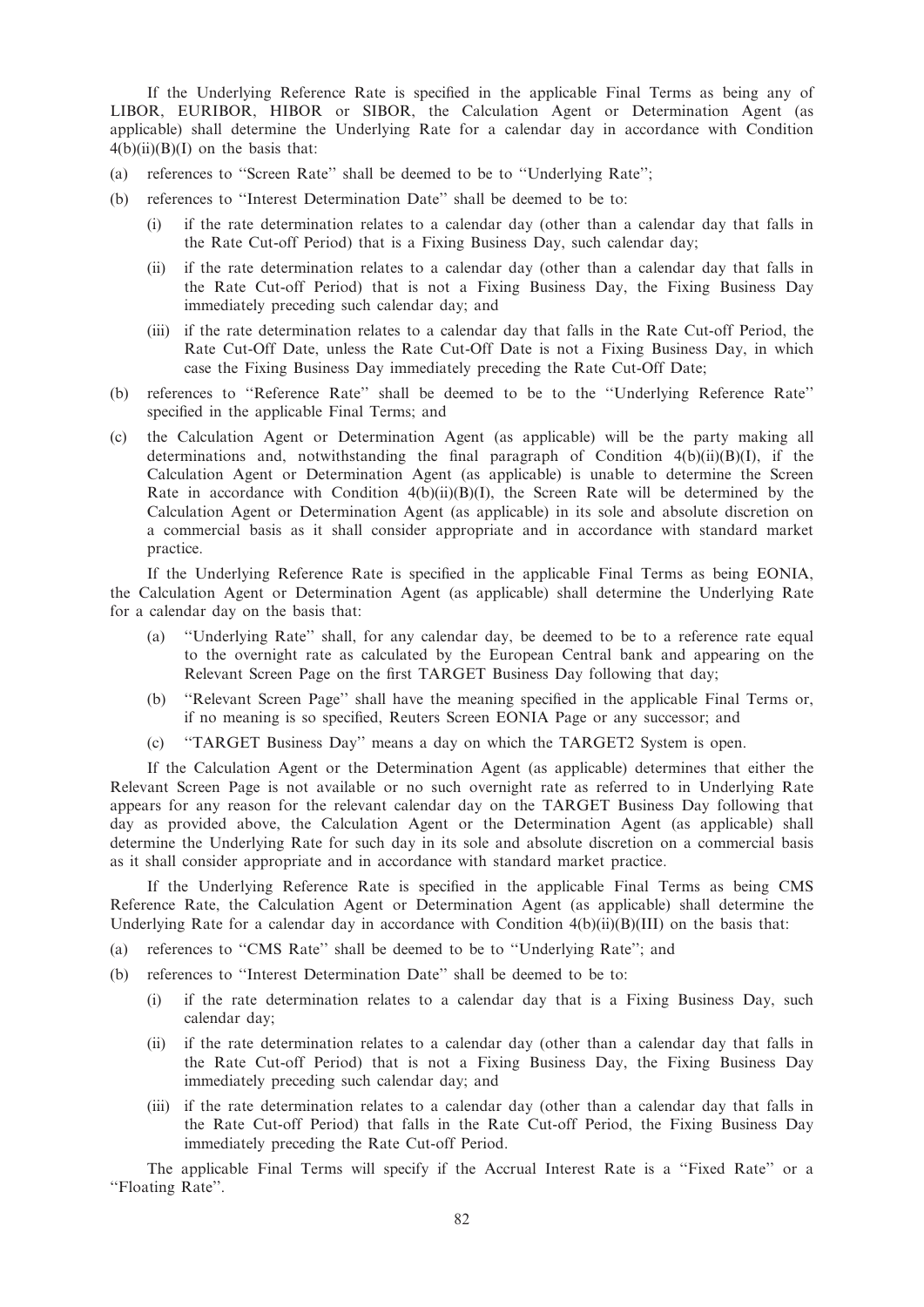If the Accrual Interest Rate is specified in the applicable Final Terms to be a ''Floating Rate'' and ''Screen Rate Determination'' is specified in the applicable Final Terms as being applicable, the Accrual Interest Rate for each Interest Period shall be determined by the Calculation Agent or Determination Agent (as applicable) in accordance with Condition  $4(b)(ii)(B)(I)$  and on the basis that:

- (a) references to ''Rate of Interest'' shall be deemed to be to ''Accrual Interest Rate'';
- (b) ''Straight Floating Rate'' shall be deemed to be specified as being applicable; and
- (c) the Calculation Agent or Determination Agent (as applicable) will be the party making all determinations and, notwithstanding the final paragraph of Condition  $4(b)(ii)(B)(I)$ , if the Calculation Agent or Determination Agent (as applicable) is unable to determine the Screen Rate in accordance with Condition 4(b)(ii)(B)(I), the Screen Rate will be determined by the Calculation Agent or Determination Agent (as applicable) in its sole and absolute discretion on a commercial basis as it shall consider appropriate and in accordance with standard market practice.

If the Accrual Interest Rate is specified in the applicable Final Terms to be a ''Floating Rate'' and ''ISDA Determination'' is specified in the applicable Final Terms as being applicable, the Accrual Interest Rate for each Interest Period shall be determined by the Calculation Agent or Determination Agent (as applicable) in accordance with Condition  $4(b)(ii)(A)$  and on the basis that:

- (a) references to ''Rate of Interest'' shall be deemed to be to ''Accrual Interest Rate'';
- (b) ''Straight Floating Rate'' shall be deemed to be specified as being applicable; and
- (c) the Calculation Agent or Determination Agent (as applicable) will be the party making all determinations.

For the purposes of this sub-paragraph (C):

''Calculation Agent'' shall have the meaning specified in the applicable Final Terms;

''Determination Agent'' shall have the meaning specified in the applicable Final Terms;

''Fixing Business Day'' means a day which is a day on which commercial banks and foreign exchange markets settle payments and are open for general business (including dealing in foreign exchange and foreign currency deposits) in London and, where applicable, any Additional Fixing Business Centre specified in the applicable Final Terms and which is:

- (i) if the Underlying Reference Rate is specified in the applicable Final Terms as being CMS Reference Rate, a day on which commercial banks and foreign exchange markets settle payments and are open for general business (including dealing in foreign exchange and foreign currency deposits) in the principal financial centre of the country of the Reference Currency; or
- (ii) if the Underlying Reference Rate is specified in the applicable Final Terms as being euro-LIBOR or EURIBOR, a TARGET2 Settlement Day; or
- (iii) if the Underlying Reference Rate is specified in the applicable Final Terms as being any other Reference Rate, a day on which commercial banks and foreign exchange markets settle payments and are open for general business (including dealing in foreign exchange and foreign currency deposits) in the principal financial centre of the country of the currency to which such Reference Rate relates.

''Lower Barrier'' shall have the meaning specified in the applicable Final Terms;

''Upper Barrier'' shall have the meaning specified in the applicable Final Terms;

''Rate Cut-off Date'' means, for each Interest Period, the date specified in the applicable Final Terms;

''Rate Cut-Off Period'' means, for each Interest Period, the period from (and including) the Rate Cut-off Date to (but excluding) the Interest Payment Date falling at the end of such Interest Period; and

''Underlying Reference Rate'' shall have the meaning specified in the applicable Final Terms.

#### (iii) Minimum Rate of Interest and/or Maximum Rate of Interest

If the applicable Final Terms specifies a Minimum Rate of Interest for any Interest Period, then, in the event that the Rate of Interest in respect of such Interest Period determined in accordance with the provisions of paragraph (ii) above is less than such Minimum Rate of Interest, the Rate of Interest for such Interest Period shall be such Minimum Rate of Interest.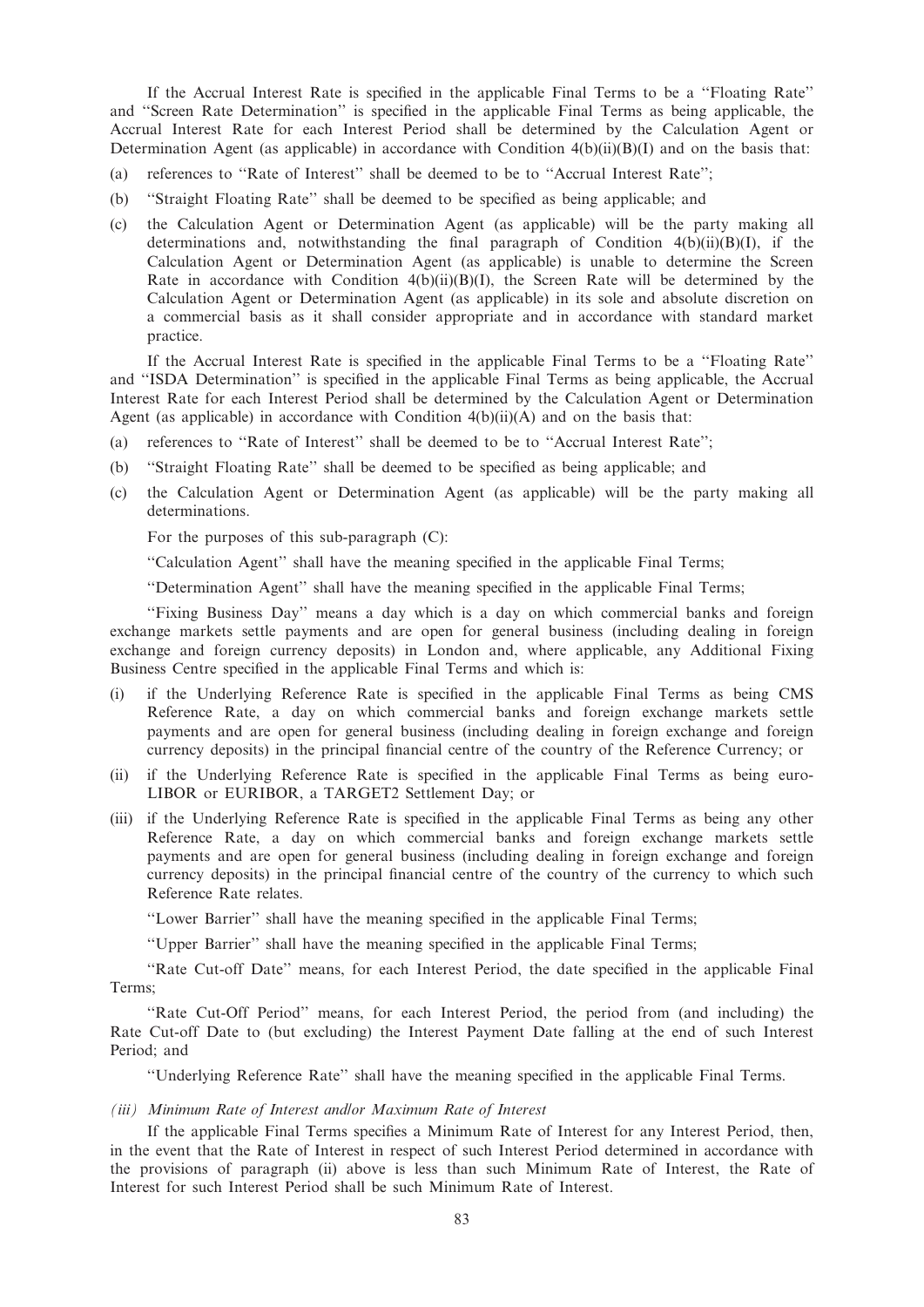If the applicable Final Terms specify a Maximum Rate of Interest for any Interest Period, then, in the event that the Rate of Interest in respect of such Interest Period determined in accordance with the provisions of paragraph (ii) above is greater than such Maximum Rate of Interest, the Rate of Interest for such Interest Period shall be such Maximum Rate of Interest.

# (iv) Determination of Rate of Interest and calculation of Interest Amounts

The Principal Paying Agent or, where specified in these Conditions or the applicable Final Terms, the Calculation Agent or the Determination Agent (as applicable) will at, or as soon as practicable after, each time at which the Rate of Interest is to be determined, determine the Rate of Interest for the relevant Interest Period. In the case of Variable Interest Notes or CMS Linked Interest Notes, the Calculation Agent or Determination Agent (as applicable) will notify the Principal Paying Agent of the Rate of Interest for the relevant Interest Period as soon as practicable after calculating the same.

The Principal Paying Agent or Calculation Agent or Determination Agent (as applicable) will calculate the amount of interest (the ''Interest Amount'') payable on the Floating Rate Notes and Variable Interest Notes for the relevant Interest Period by applying the Rate of Interest to:

- (A) in the case of Floating Rate Notes or Variable Interest Notes which are represented by a Global Note, the aggregate outstanding nominal amount of the Notes represented by such Global Note; or
- (B) in the case of Floating Rate Notes or Variable Interest Notes in definitive form, the Calculation Amount;

and, in each case, multiplying such sum by the applicable Day Count Fraction, and rounding the resultant figure to the nearest sub-unit of the relevant Specified Currency, half of any such sub-unit being rounded upwards or otherwise in accordance with applicable market convention. Where the Specified Denomination of a Floating Rate Note or an Variable Interest Note in definitive form is a multiple of the Calculation Amount, the Interest Amount payable in respect of such Note shall be the product of the amount (determined in the manner provided above) for the Calculation Amount, and the amount by which the Calculation Amount is multiplied to reach the Specified Denomination without any further rounding.

#### (v) Notification of Rate of Interest and Interest Amounts

The Principal Paying Agent (or, in the case of CMS Linked Interest Notes and Variable Interest Notes, the relevant Calculation Agent or Determination Agent) will cause the Rate of Interest and each Interest Amount for each Interest Period and the relevant Interest Payment Date to be notified to the Issuer and, if required by applicable law or regulation, any stock exchange or other relevant authority on which the relevant Floating Rate Notes or Variable Interest Notes are for the time being listed or by which they have been admitted to listing and, if applicable, notice thereof to be published in accordance with Condition 13 as soon as possible after their determination but in no event later than the fourth London Business Day thereafter. Each Interest Amount and Interest Payment Date so notified may subsequently be amended (or appropriate alternative arrangements made by way of adjustment) without prior notice in the event of an extension or shortening of the Interest Period. Any such amendment will, if required by applicable law or regulation, be promptly notified to each stock exchange or other relevant authority on which the relevant Floating Rate Notes or Variable Interest Notes are for the time being listed or by which they have been admitted to listing and to the Noteholders in accordance with Condition 13. For the purposes of this paragraph, the expression ''London Business Day'' means a day (other than a Saturday or a Sunday) on which banks and foreign exchange markets are open for business in London.

#### (vi) Determination or Calculation by Trustee

If for any reason at any relevant time the Principal Paying Agent or, as the case may be, the Calculation Agent or the Determination Agent (as applicable) defaults in its obligation to determine the Rate of Interest or the Calculation Agent or the Determination Agent (as applicable) defaults in its obligation to calculate any Interest Amount in accordance with sub-paragraph (ii) above and in accordance with paragraph (iv) above, the Trustee shall determine the Rate of Interest at such rate as, in its absolute discretion (having such regard as it shall think fit to the foregoing provisions of this Condition 4, but subject always to any Minimum Rate of Interest or Maximum Rate of Interest specified in the applicable Final Terms), it shall deem fair and reasonable in all the circumstances or, as the case may be, the Trustee shall calculate the Interest Amount(s) in such manner as it shall deem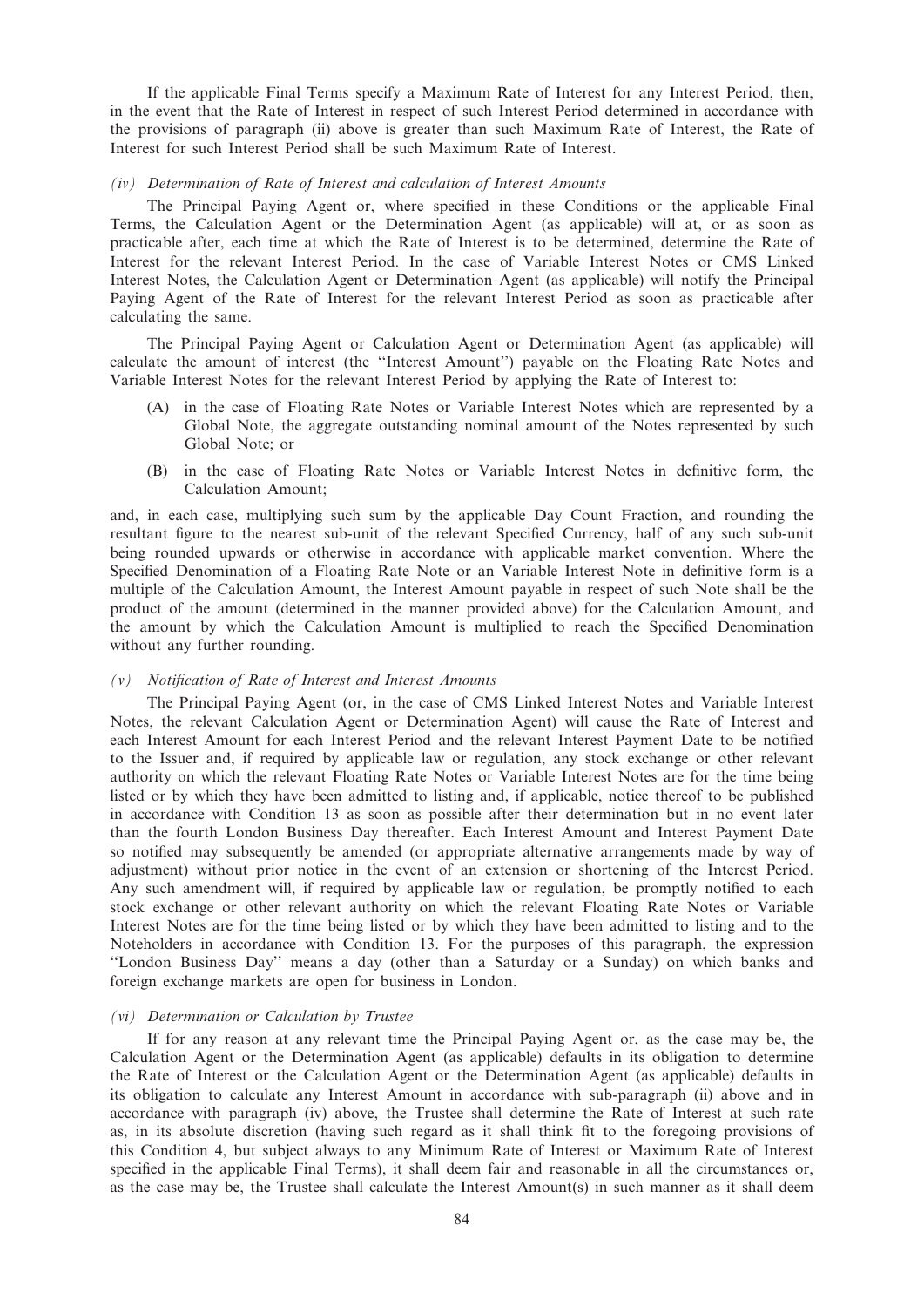fair and reasonable in all the circumstances. In making any such determination or calculation, the Trustee may appoint and rely on a determination or calculation by a calculation agent or a determination agent (which shall be an investment bank or other suitable entity of international repute). Each such determination or calculation shall be deemed to have been made by the Principal Paying Agent or, the Calculation Agent or the Determination Agent, as applicable.

## (vii) Certificates to be final

All certificates, communications, opinions, determinations, calculations, quotations and decisions given, expressed, made or obtained for the purposes of the provisions of this Condition  $4(b)$ , whether by the Principal Paying Agent or, if applicable, the Calculation Agent or the Determination Agent, shall (in the absence of wilful default, bad faith or manifest error) be binding on the Issuer, the Guarantor, the Trustee, the Principal Paying Agent and (as applicable) the Calculation Agent or the Determination Agent, the other Agents and all Noteholders and Couponholders and (in the absence as aforesaid) no liability to the Issuer, the Guarantor, the Noteholders or the Couponholders shall attach to the Principal Paying Agent or (as applicable) the Calculation Agent or the Determination Agent or the Trustee in connection with the exercise or non-exercise by it of any of its powers, duties and discretions pursuant to such provisions.

## (c) Convertible Interest Basis Notes

If Convertible Interest Basis is specified as being applicable in the applicable Final Terms, each Note bears interest from (and including) the Interest Commencement Date (which unless otherwise specified in the applicable Final Terms shall be the Issue Date) at the applicable Rates of Interest determined in accordance with this Condition 4(c), and such interest will be payable in arrear on the relevant Interest Payment Date (as defined below).

If Convertible Interest Basis is specified as being applicable in the applicable Final Terms, the basis upon which interest accrues (and on which the Rate of Interest shall be determined) will (unless the Notes are redeemed or purchased and cancelled prior to the Interest Basis Conversion Date) change from one interest basis (the ''First Interest Basis'') to another (the ''Second Interest Basis''). The First Interest Basis shall apply to any Interest Period in the First Interest Basis Period and the Second Interest Basis shall apply to any Interest Period in the Second Interest Basis Period.

The Rate of Interest for any Interest Period, and the amount of interest payable on each Interest Payment Date in respect of such Interest Period, shall be determined by the Principal Paying Agent or (if specified in the applicable Final Terms) the Calculation Agent or Determination Agent, as applicable, in accordance with (i) if the relevant Interest Basis is specified in the applicable Final Terms to be Fixed Rate, Condition 4(a) or (ii) if the relevant Interest Basis is specified in the applicable Final Terms to be Floating Rate or Variable Interest, Condition 4(b). If an Interest Basis for an Interest Basis Period is specified in the applicable Final Terms as being Floating Rate or Variable Interest, the notification and publication requirements of Condition  $4(b)(v)$  shall apply in respect of each Interest Period falling within such Interest Basis Period.

For the purposes of this Condition 4(c):

''First Interest Basis Period'' means the period from (and including) the Interest Commencement Date to (but excluding) the Interest Basis Conversion Date;

''Interest Basis'' means the First Interest Basis or the Second Interest Basis, as applicable;

''Interest Basis Conversion Date'' shall have the meaning specified in the applicable Final Terms;

''Interest Basis Period'' means the First Interest Basis Period or the Second Interest Basis Period, as applicable;

''Interest Payment Date(s)'' means, in relation to each Interest Basis:

- (A) the Interest Payment Date(s) in each year specified in the applicable Final Terms; or
- (B) if no express Interest Payment Date(s) is/are specified in the applicable Final Terms, each date which falls the number of months or other period specified as the Interest Period in the applicable Final Terms after the preceding Interest Payment Date or, in the case of the first Interest Payment Date that falls within the First Interest Basis Period, after the Interest Commencement Date; and

"Second Interest Basis Period" means the period from (and including) the Interest Basis Conversion Date to (but excluding) the Maturity Date.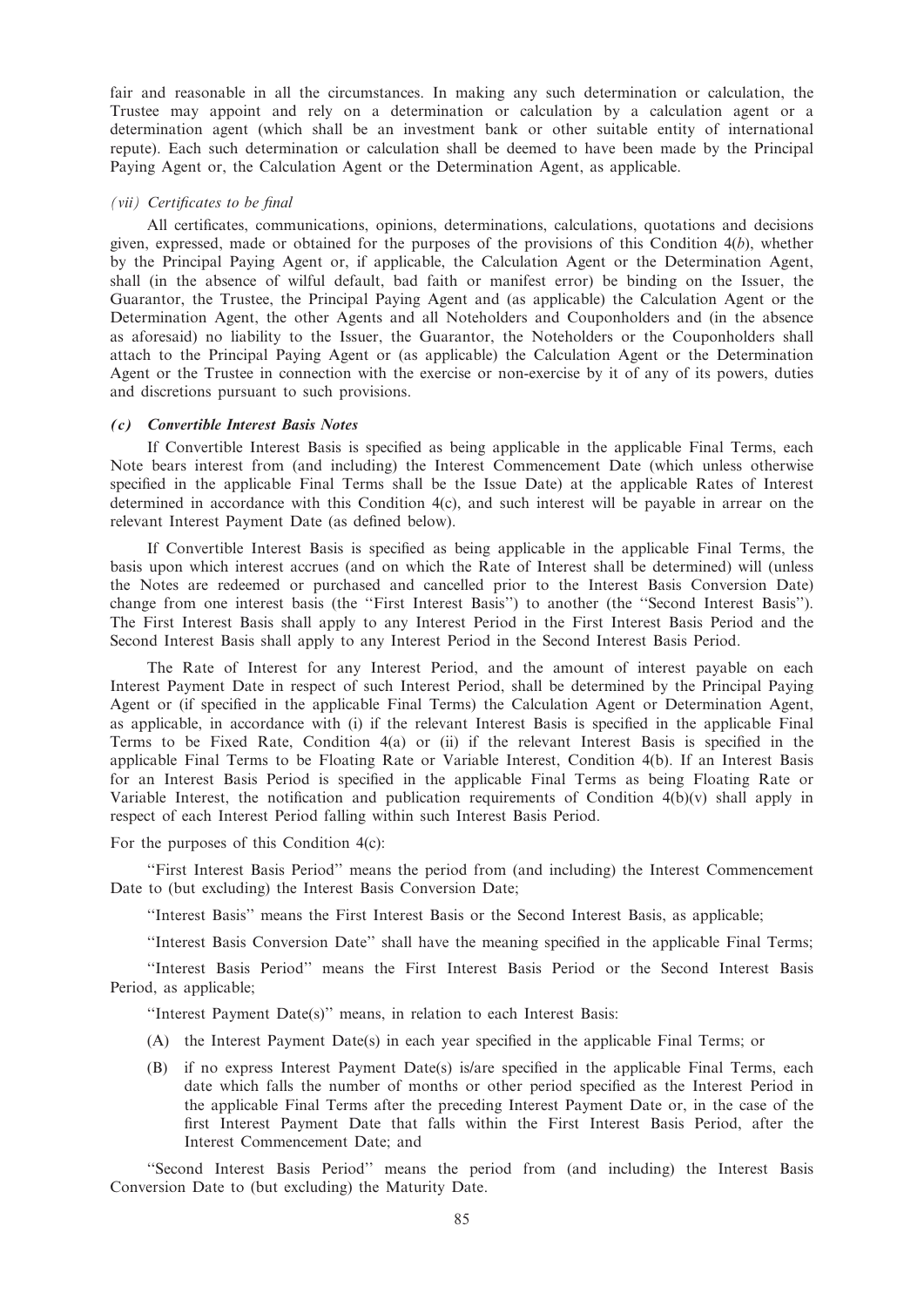## (d) Accrual of interest

Each Note (or in the case of the redemption of part only of a Note, that part only of such Note) will cease to bear interest (if any) from the date fixed for its redemption unless payment of principal is improperly withheld or refused. In such event, interest will continue to accrue as provided in Condition  $6(h)$ .

## (e) Business Day, Business Day Conventions, Day Count Fractions and other adjustments

In these Terms and Conditions, ''Business Day'' means a day which is:

- (i) a day on which commercial banks and foreign exchange markets settle payments and are open for general business (including dealing in foreign exchange and foreign currency deposits) in London and any Additional Business Centre specified in the applicable Final Terms; and
- (ii) either
	- (1) in relation to any sum payable in a Specified Currency other than euro, a day on which commercial banks and foreign exchange markets settle payments and are open for general business (including dealing in foreign exchange and foreign currency deposits) in the principal financial centre of the country of the relevant Specified Currency (if other than London); or
	- (2) in relation to any sum payable in euro, a day on which the Trans-European Automated Real-Time Gross Settlement Express Transfer (TARGET2) System (the ''TARGET2 System'') is operating (a ''TARGET2 Settlement Day'').

If a Business Day Convention (or, in respect of any Reset Date, a Reset Date Business Day Convention) is specified in the applicable Final Terms and if any Interest Payment Date, Maturity Date or any other date (as specified in the applicable Final Terms) would otherwise fall on a day which is not a Business Day, then, if the Business Day Convention (or the Reset Date Business Day Convention, as applicable) specified is:

- (1) the Following Business Day Convention, such Interest Payment Date, Maturity Date or any other date (as specified in the applicable Final Terms) shall be postponed to the next day which is a Business Day; or
- (2) the Modified Following Business Day Convention, such Interest Payment Date, Maturity Date or any other date (as specified in the applicable Final Terms) shall be postponed to the next day which is a Business Day unless it would thereby fall into the next calendar month, in which event such Interest Payment Date, Maturity Date or any other date (as specified in the applicable Final Terms) shall be brought forward to the immediately preceding Business Day; or
- (3) the Preceding Business Day Convention, such Interest Payment Date, Maturity Date or any other date (as specified in the applicable Final Terms) shall be brought forward to the immediately preceding Business Day; or
- (4) in any case where Interest Periods are specified in accordance with Condition  $4(b)(i)(B)$ above, the Floating Rate Convention, the Interest Payment Date:
	- (i) shall be postponed to the next day which is a Business Day and (A) each subsequent Interest Payment Date shall be the day that numerically corresponds with such Business Day, in the month which falls the Interest Period after the preceding applicable Interest Payment Date unless (B) such Business Day would thereby fall into the next calendar month, in which event (C) such Interest Payment Date shall be brought forward to the immediately preceding Business Day and (D) each subsequent Interest Payment Date shall be the last Business Day in the month which falls the Interest Period after the preceding applicable Interest Payment Date; or
	- (ii) in the case where there is no numerically corresponding day in the calendar month on which an Interest Payment Date should occur, shall be the last day that is a Business Day in the relevant month and the provisions of Condition  $4(b)(i)(B)$  above of this paragraph shall apply mutatis mutandis.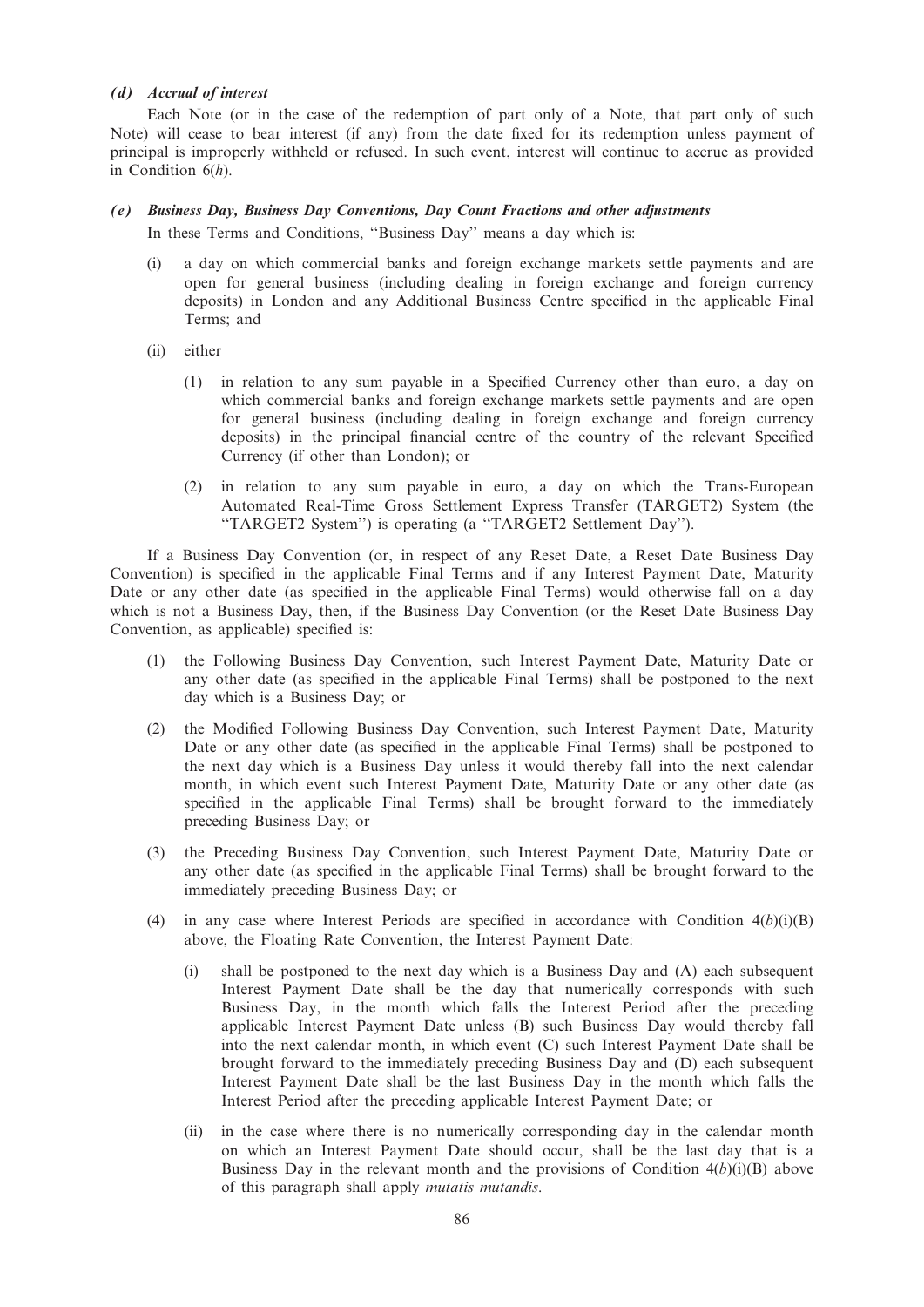''Day Count Fraction'' means, in respect of the calculation of an amount of interest for any Interest Period:

- (1) if ''Actual/Actual (ICMA)'' is specified in the applicable Final Terms:
	- (a) in the case of Notes where the number of days in the relevant period from (and including) the most recent Interest Payment Date (or, if none, the Interest Commencement Date) to (but excluding) the relevant payment date (the ''Accrual Period'') is equal to or shorter than the Determination Period during which the Accrual Period ends, the number of days in such Accrual Period divided by the product of (1) the number of days in such Determination Period and (2) the number of Determination Dates (as specified in the applicable Final Terms) that would occur in one calendar year; or
	- (b) in the case of Notes where the Accrual Period is longer than the Determination Period during which the Accrual Period ends, the sum of:
		- (1) the number of days in such Accrual Period falling in the Determination Period in which the Accrual Period begins divided by the product of  $(x)$  the number of days in such Determination Period and (y) the number of Determination Dates that would occur in one calendar year; and
		- (2) the number of days in such Accrual Period falling in the next Determination Period divided by the product of (x) the number of days in such Determination Period and (y) the number of Determination Dates that would occur in one calendar year;
- (2) if ''Actual/Actual ISDA'' is specified in the applicable Final Terms, the actual number of days in the Interest Period divided by 365 (or, if any portion of that Interest Period falls in a leap year, the sum of (A) the actual number of days in that portion of the Interest Period falling in a leap year divided by 366 and (B) the actual number of days in that portion of the Interest Period falling in a non-leap year divided by 365);
- (3) if ''Actual/365 (Fixed)'' is specified in the applicable Final Terms, the actual number of days in the Interest Period divided by 365;
- (4) if ''Actual/360'' is specified in the applicable Final Terms, the actual number of days in the Interest Period divided by 360;
- (5) if ''30/360'', ''360/360'' or ''Bond Basis'' is specified in the applicable Final Terms, the number of days in the Interest Period divided by 360, calculated on a formula basis as follows:

$$
[360 \times (Y_2 - Y_1)] + [30 \times (M_2 - M_1)] + (D_2 - D_1)
$$

Day Count Fraction = 360

where:

 $Y_1$ " is the year, expressed as a number, in which the first day of the Interest Period falls;

 $Y_2$ " is the year, expressed as a number, in which the day immediately following the last day of the Interest Period falls;

"M<sub>1</sub>" is the calendar month, expressed as a number, in which the first day of the Interest Period falls;

 $(M_2)$  is the calendar month, expressed as a number, in which the day immediately following the last day of the Interest Period falls;

" $D_1$ " is the first calendar day, expressed as a number, of the Interest Period, unless such number is 31, in which case  $D_1$  will be 30; and

"D<sub>2</sub>" is the calendar day, expressed as a number, immediately following the last day included in the Interest Period, unless such number would be 31 and  $D_1$  is greater than 29, in which case  $D_2$  will be 30;

(6) if ''30E/360'' is specified in the applicable Final Terms, the number of days in the Interest Period divided by 360, calculated on a formula basis as follows:

$$
[360 \times (Y_2 - Y_1)] + [30 \times (M_2 - M_1)] + (D_2 - D_1)
$$

Day Count Fraction = 360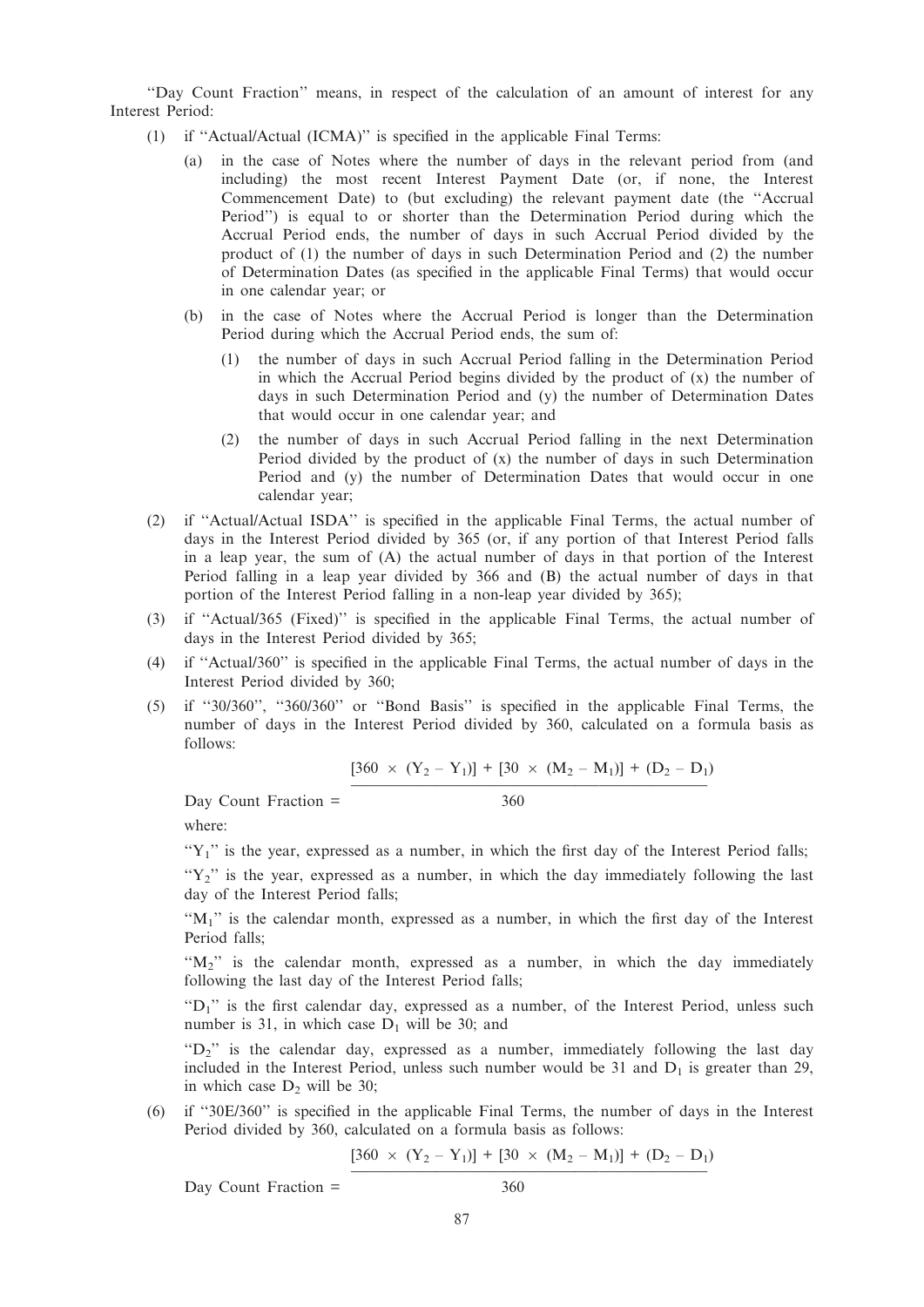where:

 $Y_1$ " is the year, expressed as a number, in which the first day of the Interest Period falls;

" $Y_2$ " is the year, expressed as a number, in which the day immediately following the last day of the Interest Period falls;

" $M_1$ " is the calendar month, expressed as a number, in which the first day of the Interest Period falls;

" $M_2$ " is the calendar month, expressed as a number, in which the day immediately following the last day of the Interest Period falls;

" $D_1$ " is the first calendar day, expressed as a number, of the Interest Period, unless such number would be 31, in which case  $D_1$  will be 30; and

 $P^{\prime\prime}$  is the calendar day, expressed as a number, immediately following the last day included in the Interest Period, unless such number would be 31, in which case  $D_2$  will be 30;

(7) if ''30E/360 (ISDA)'' is specified in the applicable Final Terms, the number of days in the Interest Period divided by 360, calculated on a formula basis as follows:

 $[360 \times (Y_2 - Y_1)] + [30 \times (M_2 - M_1)] + (D_2 - D_1)$ 

Day Count Fraction = 360

where:

 $Y_1$ " is the year, expressed as a number, in which the first day of the Interest Period falls;

" $Y_2$ " is the year, expressed as a number, in which the day immediately following the last day of the Interest Period falls;

" $M_1$ " is the calendar month, expressed as a number, in which the first day of the Interest Period falls;

 $M_2$ " is the calendar month, expressed as a number, in which the day immediately following the last day of the Interest Period falls;

" $D_1$ " is the first calendar day, expressed as a number, of the Interest Period, unless (i) that day is the last day of February or (ii) such number would be 31, in which case  $D_1$  will be 30; and

" $D_2$ " is the calendar day, expressed as a number, immediately following the last day included in the Interest Period, unless (i) that day is the last day of February but not the Maturity Date or (ii) such number would be 31, in which case  $D_2$  will be 30.

(8) if ''RBA Bond Basis'' is specified in the applicable Final Terms, one divided by the number of Interest Payment Dates in each twelve-month period (or, where the calculation period does not constitute an Interest Period, one divided by the number of Interest Payment Dates in each twelve-month period multiplied by the actual number of days in the calculation period divided by the number of days in the Interest Period ending on the next Interest Payment Date).

''Determination Period'' means each period from (and including) a Determination Date to (but excluding) the next Determination Date (including, where either the Interest Commencement Date or the final Interest Payment Date is not a Determination Date, the period commencing on the first Determination Date prior to, and ending on the first Determination Date falling after, such date); and

''Interest Period'' means the period from (and including) an Interest Payment Date (or the Interest Commencement Date) to (but excluding) the next (or first) Interest Payment Date.

If ''adjusted'' is specified in the applicable Final Terms in the Day Count Fraction item, interest in respect of the relevant Interest Period shall be payable in arrear on the relevant Interest Payment Date and calculated from (and including) an Interest Payment Date (or the Interest Commencement Date) to (but excluding) the next (or first) Interest Payment Date, as such Interest Payment Date shall, where applicable, be adjusted in accordance with the Business Day Convention.

If ''unadjusted'' is specified in the applicable Final Terms in the Day Count Fraction item, interest in respect of the relevant Interest Period shall be payable in arrear on the relevant Interest Payment Date, as adjusted in accordance with the Business Day Convention, but shall be calculated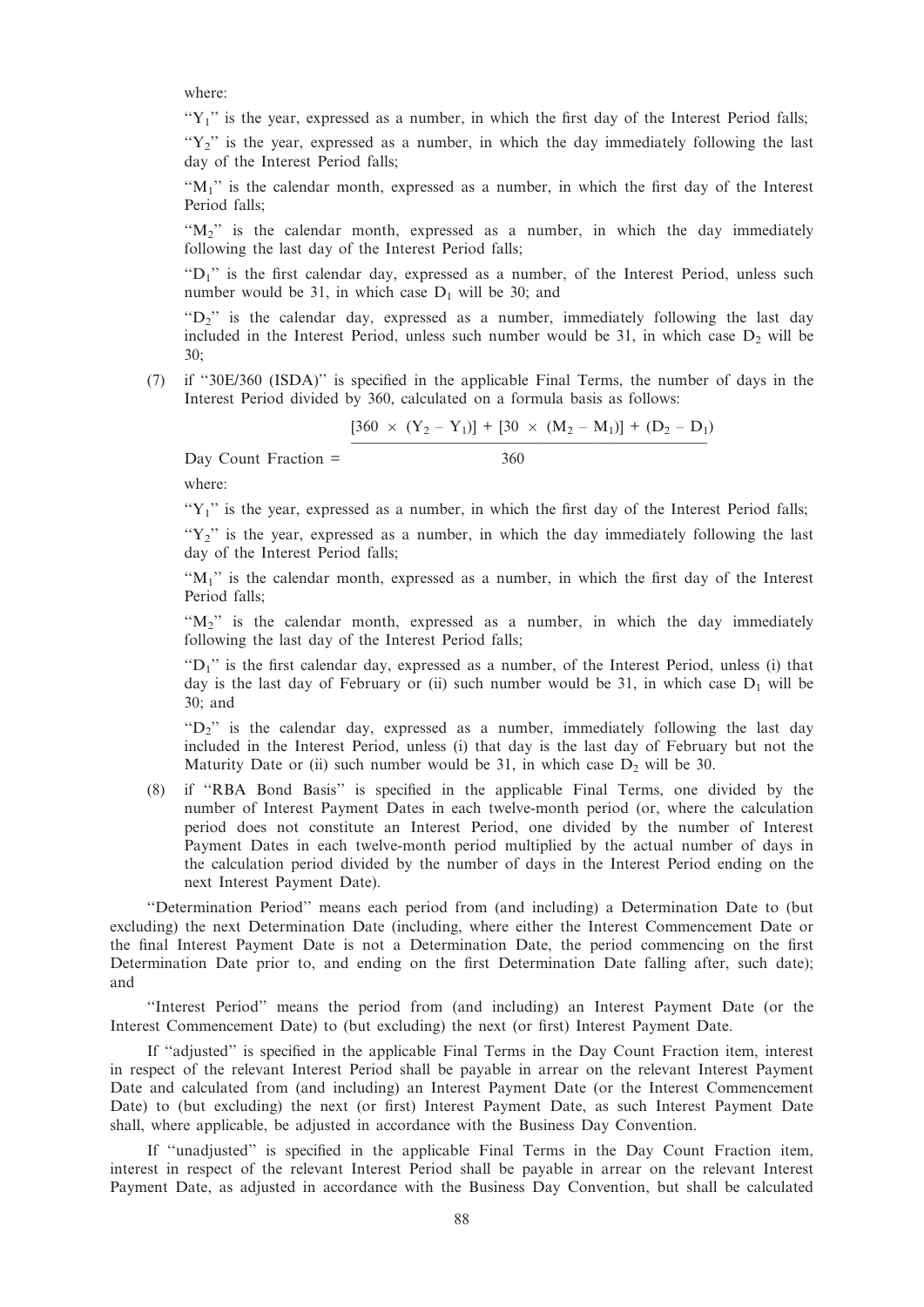in respect of the period from (and including) a Period End Date (or the Interest Commencement Date) to (but excluding) the next (or first) Period End Date. For the purpose of this paragraph ''Period End Date'' means an Interest Payment Date prior to any modification as result of any Business Day Convention.

#### 5. Payments

# (a) Method of payment

Subject as provided below:

- (i) payments in a Specified Currency other than euro will be made by credit or transfer to an account in the relevant Specified Currency maintained by the payee with, or, at the option of the payee, by a cheque in such Specified Currency drawn on, a bank in the principal financial centre of the country of such Specified Currency; and
- (ii) payments in euro will be made by credit or transfer to a euro account (or any other account to which euro may be credited or transferred) specified by the payee or, at the option of the payee, by a euro cheque.

Payments will be subject in all cases to: (A) any fiscal or other laws and regulations applicable thereto in any jurisdiction, but without prejudice to the provisions of Condition 7; and (B) any withholding or deduction required pursuant to an agreement described in Section 1471(b) of the U.S. Internal Revenue Code of 1986 (the ''Code'') or otherwise imposed pursuant to Sections 1471 through 1474 of the Code, any regulations or agreements thereunder, official interpretations thereof, or any law implementing a governmental approach thereto, and neither the Issuer nor the Guarantor (as the case may be) shall be required to pay any additional amounts under Condition 7 (Taxation) on account of any such deduction or withholding described in this limb (B).

#### (b) Presentation of definitive Bearer Notes and Coupons

Payments of principal in respect of definitive Bearer Notes will (subject as provided below) be made in the manner provided in paragraph (a) above only against presentation and surrender (or, in the case of part payment of any sum due, endorsement) of definitive Bearer Notes, and payments of interest in respect of definitive Bearer Notes will (subject as provided below) be made as aforesaid only against presentation and surrender (or, in the case of part payment of any sum due, endorsement) of Coupons, in each case at the specified office of any Paying Agent outside the United States (which expression, as used herein, means the United States of America (including the States and the District of Columbia, its territories, its possessions and other areas subject to its jurisdiction).

Fixed Rate Notes in definitive bearer form (other than Long Maturity Notes (as defined below)) should be presented for payment together with all unmatured Coupons appertaining thereto (which expression shall for this purpose include Coupons falling to be issued on exchange of matured Talons), failing which the amount of any missing unmatured Coupon (or, in the case of payment not being made in full, the same proportion of the amount of such missing unmatured Coupon as the sum so paid bears to the sum due) will be deducted from the sum due for payment. Each amount of principal so deducted will be paid in the manner mentioned above against surrender of the relative missing Coupon at any time before the expiry of 10 years after the Relevant Date (as defined in Condition 7) in respect of such principal (whether or not such Coupon would otherwise have become void under Condition 8) or, if later, five years from the date on which such Coupon would otherwise have become due, but in no event thereafter.

Upon any Fixed Rate Note in definitive bearer form becoming due and repayable prior to its Maturity Date, all unmatured Talons (if any) appertaining thereto will become void and no further Coupons will be issued in respect thereof.

Upon the date on which any Floating Rate Note, Variable Interest Note or Long Maturity Note in definitive bearer form becomes due and repayable, unmatured Coupons and Talons (if any) relating thereto (whether or not attached) shall become void and no payment or, as the case may be, exchange for further Coupons shall be made in respect thereof. A ''Long Maturity Note'' is a Fixed Rate Note (other than a Fixed Rate Note which on issue had a Talon attached) whose nominal amount on issue is less than the aggregate interest payable thereon provided that such Note shall cease to be a Long Maturity Note on the Interest Payment Date on which the aggregate amount of interest remaining to be paid after that date is less than the nominal amount of such Note.

If the due date for redemption of any definitive Bearer Note is not an Interest Payment Date, interest (if any) accrued in respect of such Note from (and including) the preceding Interest Payment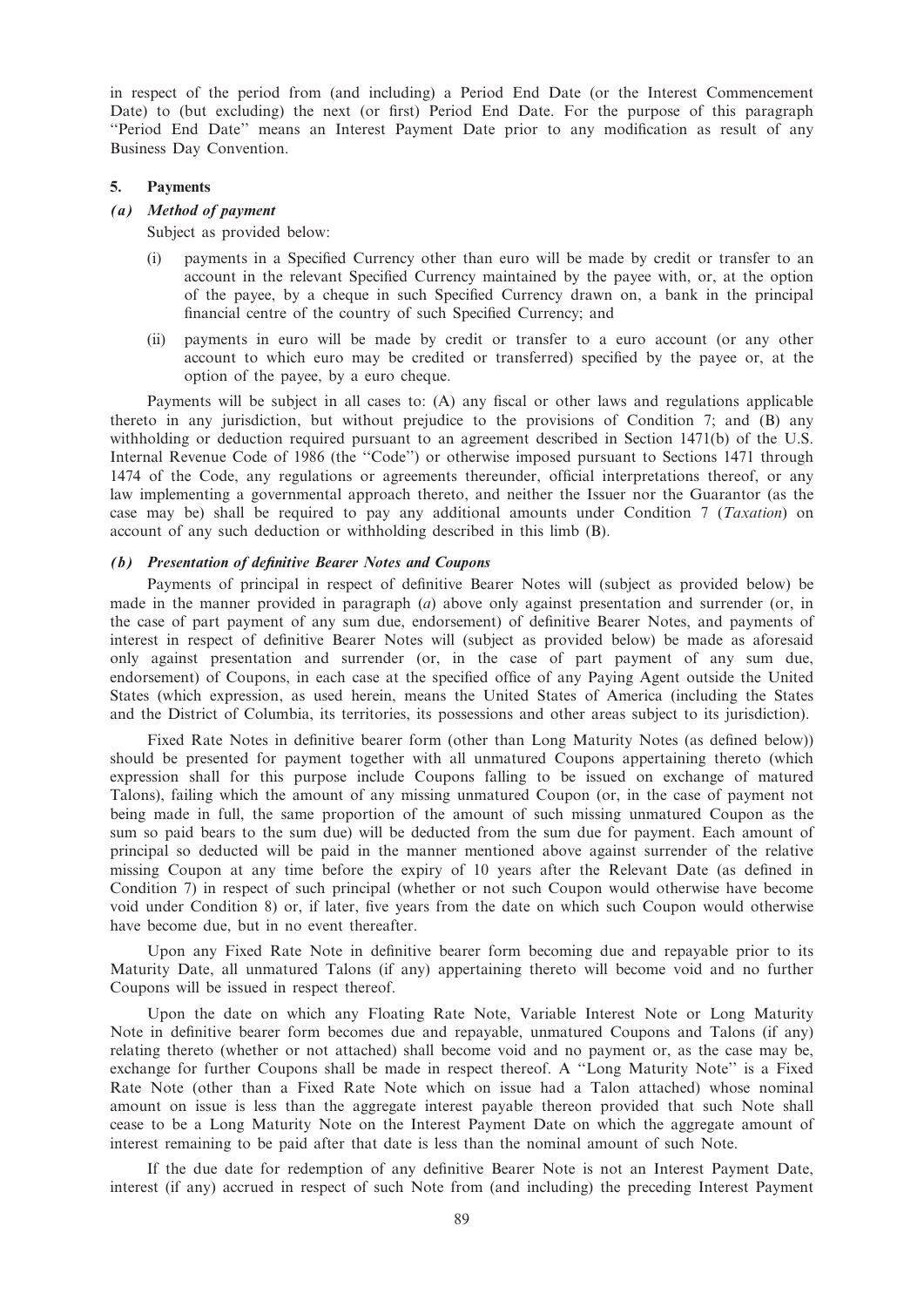Date or, as the case may be, the Interest Commencement Date shall be payable only against presentation and surrender of the relevant definitive Bearer Note.

## (c) Payments in respect of Bearer Global Notes

Payments of principal and interest (if any) in respect of Notes represented by any Bearer Global Note will (subject as provided below) be made in the manner specified above in relation to definitive Bearer Notes or otherwise in the manner specified in the relevant Bearer Global Note, where applicable, against presentation or surrender, as the case may be, of such Bearer Global Note at the specified office of any Paying Agent outside the United States. A record of each payment, distinguishing between any payment of principal and any payment of interest, will be made on such Bearer Global Note either by the Paying Agent to which it was presented, and such record shall be prima facie evidence that the payment in question has been made, or in the records of Euroclear and Clearstream, Luxembourg, as applicable.

No payments of principal, interest or other amounts due in respect of a Bearer Global Note will be made by mail to an address in the United States or by transfer to an account maintained in the United States.

#### (d) Payments in respect of Registered Notes

Payments of principal in respect of each Registered Note (whether or not in global form) will be made against presentation and surrender (or, in the case of part payment of any sum due, endorsement) of the Registered Note at the specified office of the Registrar or any of the Paying Agents. Such payments will be made by transfer to the Designated Account (as defined below) of the holder (or the first named of joint holders) of the Registered Note appearing in the register of holders of the Registered Notes maintained by the Registrar (the ''Register'') (i) where in global form, at the close of the business day (being for this purpose a day on which Euroclear and Clearstream, Luxembourg or any other relevant clearing system are open for business) before the relevant due date, and (ii) where in definitive form, at the close of business on the fifteenth calendar day before the relevant due date (in each case, the ''Record Date''). Notwithstanding the previous sentence, if (i) a holder does not have a Designated Account or (ii) the nominal amount of the Notes held by a holder is less than U.S.\$100,000 (or its equivalent), payment will instead be made by a cheque in the Specified Currency drawn on a Designated Bank (as defined below). For these purposes, ''Designated Account'' means the account maintained by a holder with a Designated Bank and identified as such in the Register and ''Designated Bank'' means (in the case of payment in a Specified Currency other than euro) a bank in the principal financial centre of the country of such Specified Currency and (in the case of a payment in euro) any bank which processes payments in euro.

Payments of interest in respect of each Registered Note (whether or not in global form) will be made by a cheque in the Specified Currency drawn on a Designated Bank and mailed by uninsured mail on the business day in the city where the specified office of the Registrar is located immediately preceding the relevant due date to the holder (or the first named of joint holders) of the Registered Note appearing in the Register at the close of business on the Record Date at his address shown in the Register on the Record Date and at his risk. Upon application of the holder to the specified office of the Registrar not less than three business days in the city where the specified office of the Registrar is located before the due date for any payment of interest in respect of a Registered Note, the payment may be made by transfer on the due date in the manner provided in the preceding paragraph. Any such application for transfer shall be deemed to relate to all future payments of interest (other than interest due on redemption) in respect of the Registered Notes which become payable to the holder who has made the initial application until such time as the Registrar is notified in writing to the contrary by such holder. Payment of the interest due in respect of each Registered Note on redemption will be made in the same manner as payment of the principal amount of such Registered Note.

Holders of Registered Notes will not be entitled to any interest or other payment for any delay in receiving any amount due in respect of any Registered Note as a result of a cheque posted in accordance with this Condition arriving after the due date for payment or being lost in the post. No commissions or expenses shall be charged to such holders by the Registrar in respect of any payments of principal or interest in respect of the Registered Notes.

All amounts payable to DTC or its nominee as registered holder of a Rule 144A Global Note in respect of Notes denominated in a Specified Currency other than U.S. dollars shall be paid by transfer by the Registrar to an account in the relevant Specified Currency of the Exchange Agent on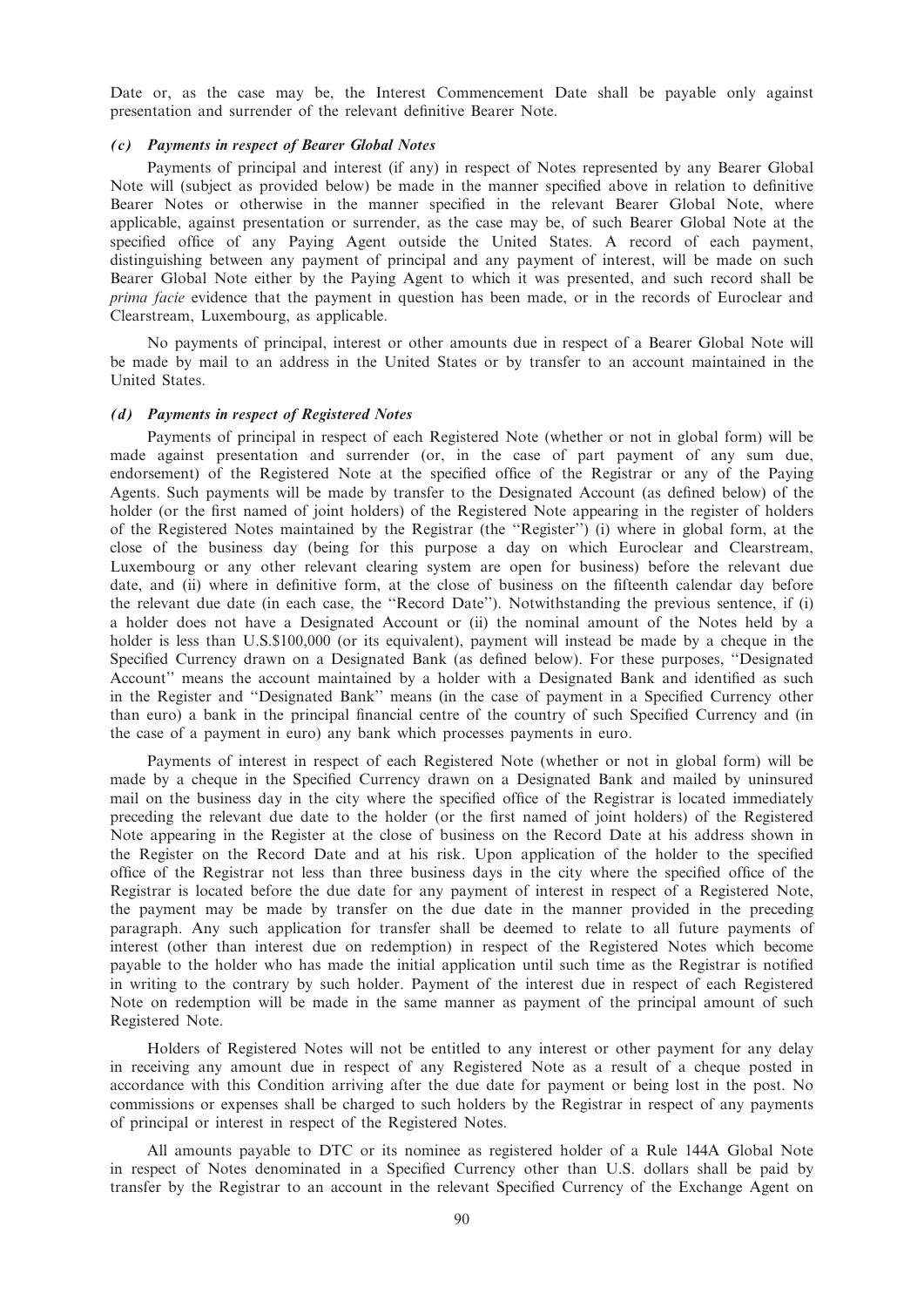behalf of DTC or its nominee for payment in such Specified Currency for conversion into U.S. dollars in accordance with the provisions of the Agency Agreement.

None of the Issuer, the Guarantor, the Trustee and the Agents will have any responsibility or liability for any aspect of the records relating to, or payments made on account of, beneficial ownership interests in the Registered Global Notes or for maintaining, supervising or reviewing any records relating to such beneficial ownership interests.

#### (e) General provisions applicable to payments

For so long as the Notes of a Series are listed on the Official List and admitted to trading on the London Stock Exchange's market for listed securities and for so long as the rules of the UK Listing Authority so require, the Issuer shall procure that there is a Paying Agent approved in writing by the Trustee in the City of London for the payment of principal and interest, if any, on the Notes.

The holder of a Global Note shall be the only person entitled to receive payments in respect of Notes represented by such Global Note and the Issuer or, as the case may be, the Guarantor will be discharged by payment to, or to the order of, the holder of such Global Note in respect of each amount so paid. Each of the persons shown in the records of DTC, Euroclear or Clearstream, Luxembourg as the beneficial holder of a particular nominal amount of Notes represented by such Global Note must look solely to DTC, Euroclear or Clearstream, Luxembourg, as the case may be, for his share of each payment so made by the Issuer or, as the case may be, the Guarantor to, or to the order of, the holder of such Global Note.

Notwithstanding the foregoing provisions of this Condition, if any amount of principal and/or interest in respect of Bearer Notes is payable in U.S. dollars, such U.S. dollar payments of principal and/or interest in respect of such Notes will be made at the specified office of a Paying Agent in the United States if:

- (i) the Issuer has appointed Paying Agents with specified offices outside the United States with the reasonable expectation that such Paying Agents would be able to make payment in U.S. dollars at such specified offices outside the United States of the full amount of principal and interest on the Bearer Notes in the manner provided above when due;
- (ii) payment of the full amount of such principal and interest at all such specified offices outside the United States is illegal or effectively precluded by exchange controls or other similar restrictions on the full payment or receipt of principal and interest in U.S. dollars; and
- (iii) such payment is then permitted under United States law without involving, in the opinion of the Issuer and the Guarantor, adverse tax consequences to the Issuer or the Guarantor.

# (f) Payment Days

If the date for payment of any amount in respect of any Note or Coupon is not a Payment Day, the holder thereof shall not be entitled to payment until the next following Payment Day and shall not be entitled to any further payment in respect of such delay. ''Payment Day'' means any day which (subject to Condition 8):

- (i) in respect of Notes in definitive form only, is a day on which commercial banks and foreign exchange markets settle payments and are open for general business (including dealing in foreign exchange and foreign currency deposits) in the relevant place of presentation; or
- (ii) in the case of any payment in respect of a Rule 144A Global Note denominated in a Specified Currency other than U.S. dollars and registered in the name of DTC or its nominee and in respect of which an accountholder of DTC (with an interest in such Rule 144A Global Note) has elected to receive any part of such payment in U.S. dollars, a day on which commercial banks are not authorised or required by law or regulation to be closed in New York City; and
- (iii) is a Business Day as defined in Condition 4(e).

#### (g) Interpretation of principal and interest

Any reference in these Terms and Conditions to principal in respect of the Notes shall be deemed to include, as applicable:

(i) any additional amounts which may be payable with respect to principal under Condition 7;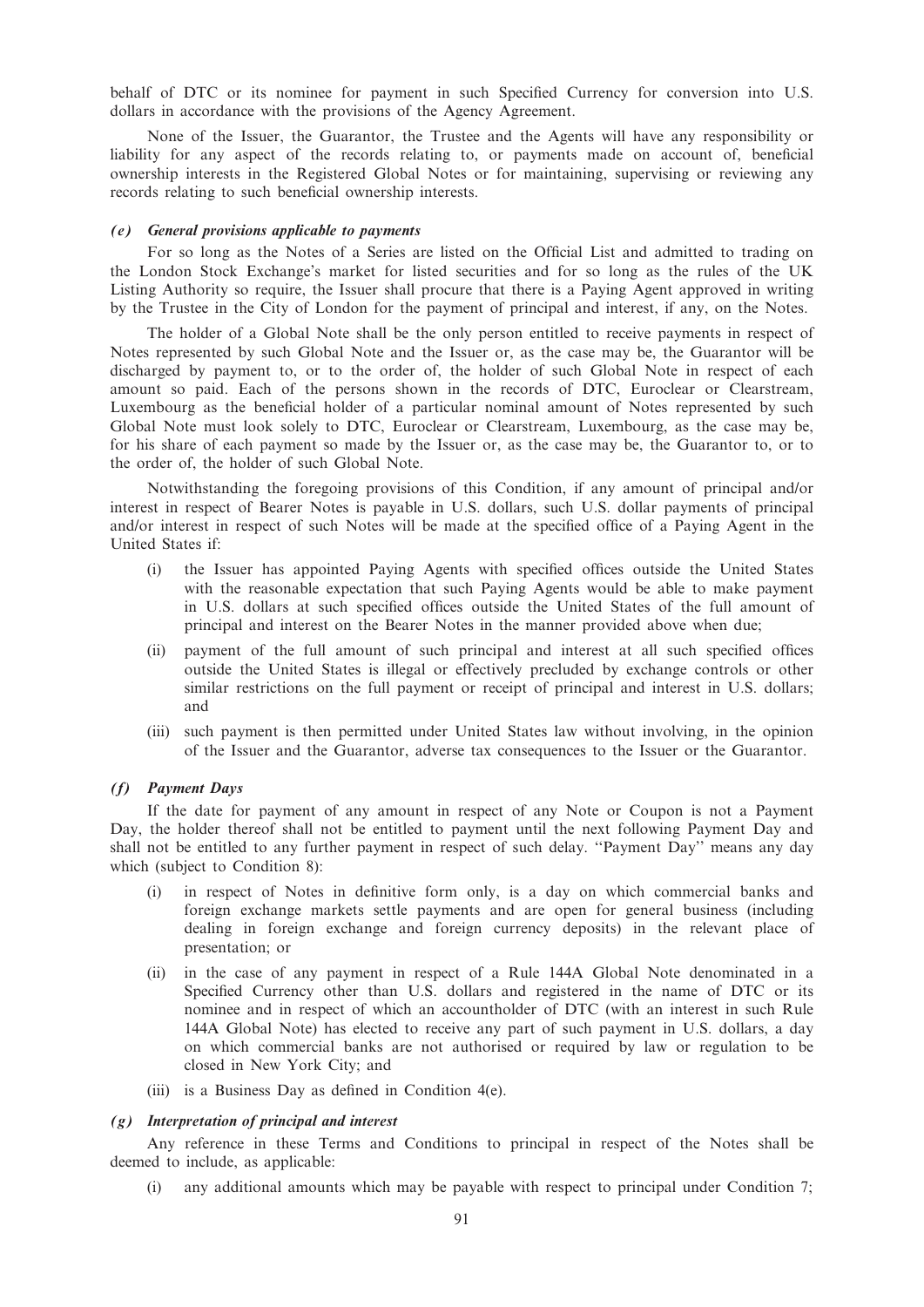- (ii) the Final Redemption Amount of the Notes;
- (iii) the Early Redemption Amount of the Notes;
- (iv) the Optional Redemption Amount(s) (if any) of the Notes;
- (v) in relation to Zero Coupon/Discount Notes, the Amortised Face Amount (as defined in Condition  $6(e)$ ; and
- (vi) any premium and any other amounts which may be payable by the Issuer under or in respect of the Notes.

Any reference in these Terms and Conditions to interest in respect of the Notes shall be deemed to include, as applicable, any additional amounts which may be payable with respect to interest under Condition 7.

## 6. Redemption and Purchase

#### (a) Redemption at maturity

Unless previously redeemed or purchased and cancelled as specified below or in the applicable Final Terms, each Note will be redeemed by the Issuer at its Final Redemption Amount specified in the applicable Final Terms in the relevant Specified Currency on the Maturity Date.

#### (b) Redemption for tax reasons

If the Issuer or the Guarantor satisfies the Trustee immediately prior to the giving of the notices referred to below that, on the occasion of the next payment due under the Notes, either:

- (i) the Issuer would be required to pay additional amounts as provided under Condition 7 or to account to any taxing authority in the taxing jurisdiction of any territory in which the Issuer is incorporated or resident for taxation purposes for any amount (other than tax withheld or deducted from interest payable on the Notes) calculated by reference to any amount payable in respect of the Notes; or
- (ii) the Guarantor would be unable for reasons outside its control to procure payment by the Issuer and in making such payment itself would be required to pay additional amounts or to account to any taxing authority in the United Kingdom for any amount as aforesaid; or
- (iii) if the Issuer is not incorporated or resident for taxation purposes in the United Kingdom, the Guarantor would be required to deduct or withhold amounts for or on account of any taxes of whatever nature imposed or levied by or on behalf of the United Kingdom in making any payment of any sum to the Issuer required to enable the Issuer to make a payment in respect of the Notes or to account to any taxing authority in the United Kingdom for any amount calculated by reference to the amount of any such sum to be paid to the Issuer,

then the Issuer may having given not less than 30 nor more than 60 days' notice to the Trustee, the Principal Paying Agent and, in accordance with Condition 13, the Noteholders (which notice shall be irrevocable), redeem all, but not some only, of the Notes at any time (if this Note is neither a Floating Rate Note nor a Variable Interest Note) or on the next Interest Payment Date (in the case of Floating Rate Notes or Variable Interest Notes). Upon the expiry of such notice the Issuer shall be bound to redeem the Notes accordingly.

Notes redeemed pursuant to this Condition 6(b) will be redeemed at their Early Redemption Amount determined pursuant to Condition 6(e) below.

#### (c) Redemption at the option of the Issuer (Issuer Call)

If Issuer Call is specified as being applicable in the applicable Final Terms, the Issuer may, having given not less than the minimum period nor more than the maximum period of notice specified in the applicable Final Terms to the Trustee, the Principal Paying Agent, the Noteholders, and in the case of a redemption of Registered Notes, the Registrar, (which notice shall be irrevocable and shall specify the date fixed for redemption) redeem all or (if so specified in the applicable Final Terms) some only of the Notes then outstanding on any Optional Redemption Date and at the Optional Redemption Amount(s) specified in, or determined in the manner specified in, the applicable Final Terms together, if appropriate, with interest accrued to (but excluding) the relevant Optional Redemption Date. Any such redemption must be of a nominal amount not less than the Minimum Redemption Amount and not more than the Maximum Redemption Amount (if any). In the case of a partial redemption of Notes, the Notes to be redeemed (''Redeemed Notes'') will be selected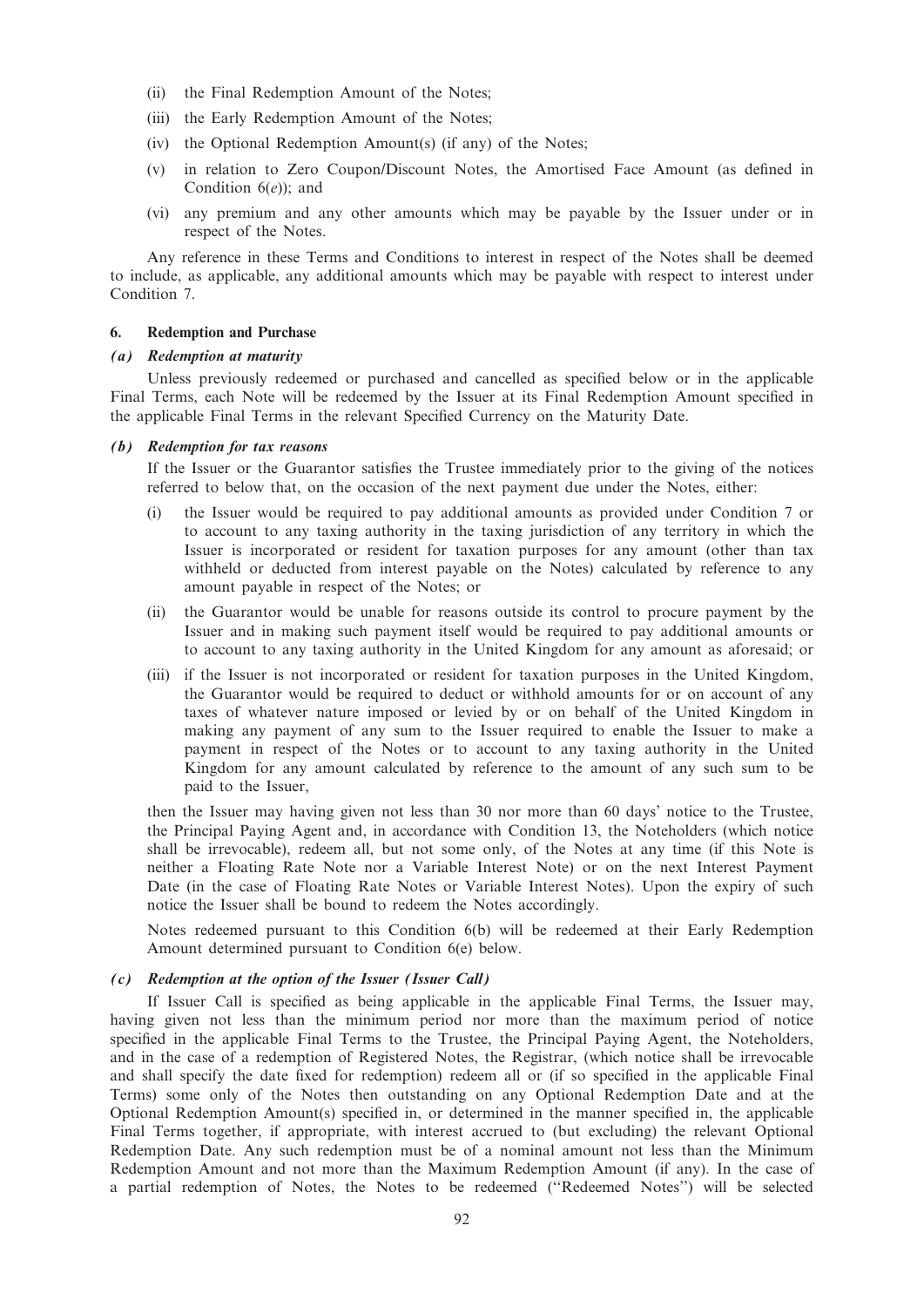individually by lot, in the case of Redeemed Notes represented by definitive Notes, and in accordance with the rules of DTC and/or Euroclear and/or Clearstream, Luxembourg, (to be reflected in the records of Euroclear and Clearstream, Luxembourg as either a pool factor or a reduction in nominal amount, at their discretion) in the case of Redeemed Notes represented by a Global Note, not more than 30 days prior to the date fixed for redemption (such date of selection being hereinafter called the ''Selection Date''). In the case of Redeemed Notes represented by definitive Notes, a list of the serial numbers of such Redeemed Notes will be published in accordance with Condition 13 not less than the minimum period specified in the applicable Final Terms prior to the date fixed for redemption. No exchange of the relevant Global Note will be permitted during the period from (and including) the Selection Date to (and including) the date fixed for redemption pursuant to this paragraph  $(c)$ and notice to that effect shall be given by the Issuer to the Noteholders in accordance with Condition 13 at least five days prior to the Selection Date.

#### (d) Redemption at the option of the Noteholders (Investor Put)

If Investor Put is specified as being applicable in the applicable Final Terms, upon the holder of any Note giving to the Issuer in accordance with Condition 13 not less than the minimum period nor more than the maximum period of notice specified in the applicable Final Terms specified in the applicable Final Terms (which notice shall be irrevocable) the Issuer will, upon the expiry of such notice, redeem in whole (but not, in the case of a Bearer Note in definitive form, in part), such Note on the Optional Redemption Date and at the Optional Redemption Amount together, if appropriate, with interest accrued to (but excluding) the Optional Redemption Date. Registered Notes may be redeemed under this Condition 6(d) in any multiple of their lowest Specified Denomination.

If this Note is in definitive form, to exercise the right to require redemption of this Note, the holder of this Note must deliver such Note at the specified office of any Paying Agent (in the case of Bearer Notes) or the Registrar (in the case of Registered Notes) at any time during normal business hours of such Paying Agent or, as the case may be, the Registrar falling within the notice period, accompanied by a duly completed and signed notice of exercise in the form (for the time being current) obtainable from any specified office of any Paying Agent or, as the case may be, the Registrar (a ''Put Notice'') and in which the holder must specify a bank account (or, if payment is required to be made by cheque, an address) to which payment is to be made under this Condition and, in the case of Registered Notes, the nominal amount thereof to be redeemed and, if less than the full nominal amount of the Registered Notes so surrendered is to be redeemed, an address to which a new Registered Note in respect of the balance of such Registered Notes is to be sent subject to and in accordance with the provisions of Condition  $2(b)$ . Holders of Notes represented by a Global Note or in definitive form and held through DTC, Euroclear and/or Clearstream, Luxembourg must exercise the right to require redemption of their Notes by giving notice (including all information required in the applicable Put Notice) through DTC, Euroclear or Clearstream, Luxembourg, as the case may be (which notice may be in electronic form) in accordance with their standard procedures.

#### (e) Early Redemption Amounts

For the purpose of Condition  $6(b)$  above and Condition 9, each Note will be redeemed at its Early Redemption Amount calculated as follows:

- (i) in the case of a Note other than a Zero Coupon/Discount Note and a Variable Interest Note at the outstanding nominal amount together with interest accrued to (but excluding) the date fixed for redemption; or
- (ii) in the case of a Zero Coupon/Discount Note, at an amount (the ''Amortised Face Amount'') equal to the nominal amount of the Note multiplied by the sum of:
	- (A) the Issue Price; and
	- (B) the product of the Issue Price and the Stated Yield compounded annually from (and including) the Issue Date of the first Tranche of the Notes to (but excluding) the date fixed for redemption or (as the case may be) the date upon which such Note becomes due and payable on the basis of the Day Count Fraction specified in the applicable Final Terms;
- (iii) in the case of a Variable Interest Note, at an amount determined by the Calculation Agent or the Determination Agent (as applicable) that would on the due date for redemption have the effect of preserving for the holder of the Note the economic equivalent of the obligation of the Issuer to make the payment of the: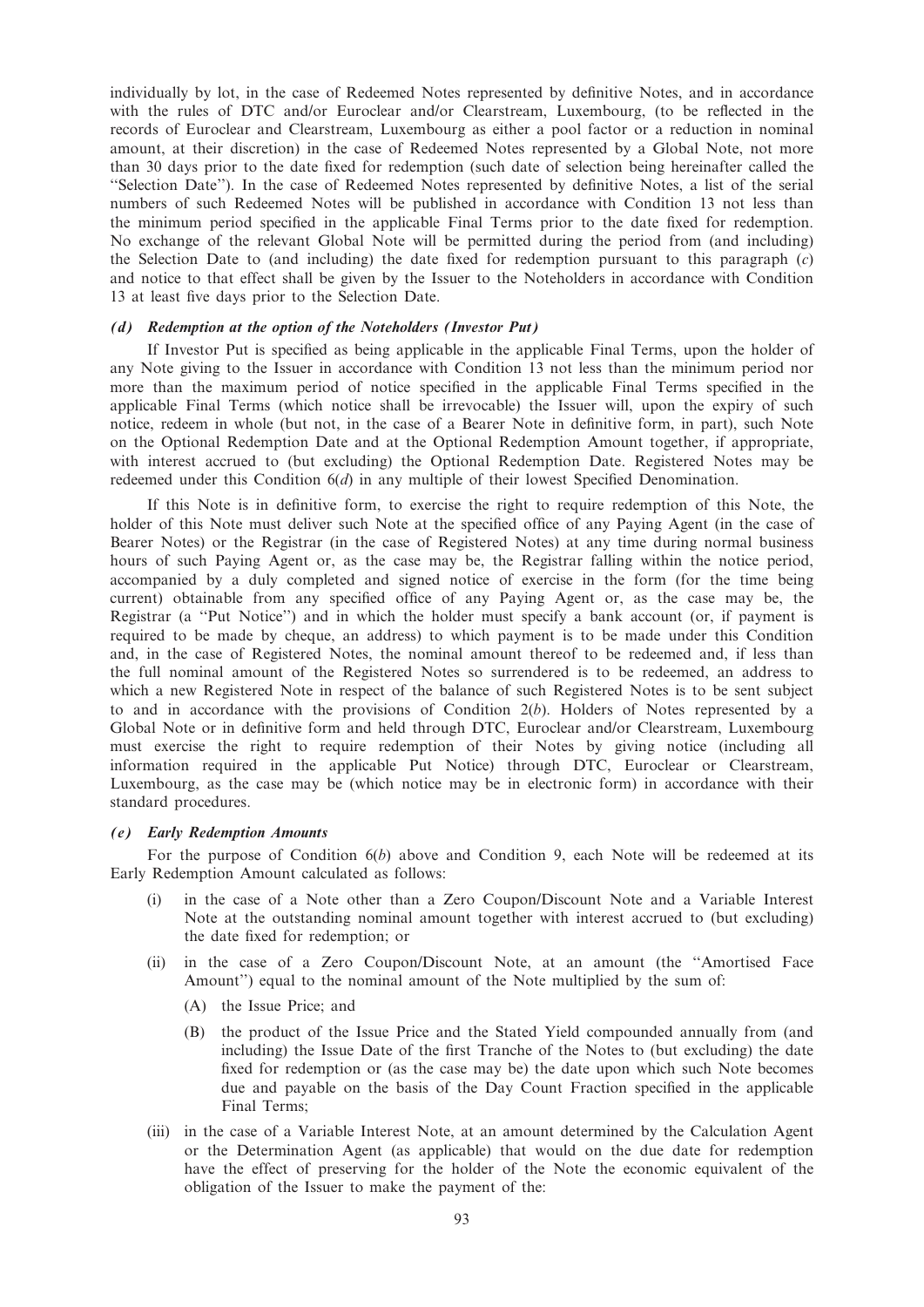- (A) Final Redemption Amount on the Maturity Date; and
- (B) an amount or amounts representing the interest that is due as at the date of redemption.

# (f) Purchases

The Issuer, the Guarantor or any Subsidiary of the Issuer or the Guarantor may at any time purchase Notes (provided that, in the case of definitive Bearer Notes, all unmatured Coupons and Talons appertaining thereto are purchased therewith) at any price in the open market or otherwise. Such Notes may be held, reissued, resold or, at the option of the Issuer or the Guarantor, surrendered to any Paying Agent and/or the Registrar.

#### (g) Cancellation

All Notes which are redeemed will forthwith be cancelled (together with all unmatured Coupons and Talons attached thereto or surrendered therewith at the time of redemption). All Notes so cancelled and Notes purchased and cancelled pursuant to paragraph (f) above (together with all unmatured Coupons and Talons cancelled therewith) shall be forwarded to the Principal Paying Agent and cannot be reissued or resold.

## (h) Late payment

If any amount payable in respect of any Note is improperly withheld or refused upon its becoming due and repayable or is paid after its due date or on or after accelerated maturity following an Event of Default (as defined in Condition 9), the amount due and repayable in respect of such Note (the ''Late Payment'') shall itself accrue interest (both before and after any judgment or other order of a court of competent jurisdiction) from (and including) the date on which such payment was improperly withheld or refused or, as the case may be, became due, to (but excluding) the Late Payment Date in accordance with the following provisions:

- (i) in the case of a Note other than a Zero Coupon/Discount Note or a Variable Interest Note, at the rate determined in accordance with Condition  $4(a)$  or  $4(b)$ , as the case may be;
- (ii) in the case of a Zero Coupon/Discount Note, at a rate equal to the Stated Yield; and
- (iii) in the case of a Variable Interest Note, at a rate calculated by the Calculation Agent so as to reasonably compensate the holder of the Note for the cost of funding the delay in receiving the Late Payment,

in each case on the basis of the Day Count Fraction specified in the applicable Final Terms or, if none is specified, on a 30/360 basis.

For the purpose of this paragraph (h) the "Late Payment Date" shall mean the earlier of:

- (A) the date which the Trustee determines to be the date on which, upon further presentation of the relevant Note, payment of the full amount (including interest as aforesaid) in the relevant currency in respect of such Note is to be made; and
- (B) the seventh day after notice is given to the relevant Noteholder(s) (whether individually or in accordance with Condition 13) that the full amount (including interest as aforesaid) in the relevant currency in respect of such Note is available for payment,

provided that in the case of both (A) and (B), upon further presentation thereof being duly made, such payment is made.

### 7. Taxation

All payments of principal and interest in respect of the Notes and Coupons by the Issuer or (as the case may be) the Guarantor will be made without withholding of or deduction for, or on account of, any present or future taxes, duties, assessments or governmental charges of whatsoever nature imposed or levied by or on behalf of the United Kingdom or the taxing jurisdiction of any territory in which the Issuer is incorporated or resident for taxation purposes, or any political subdivision of either of the same or by any authority therein or thereof having power to tax, unless the withholding or deduction of such taxes, duties, assessments or governmental charges is required by law. In that event the Issuer or the Guarantor (as the case may be) will pay such additional amounts as may be necessary in order that the net amounts receivable by the holders after such withholding or deduction shall equal the respective amounts of principal, and interest, if applicable, which would have been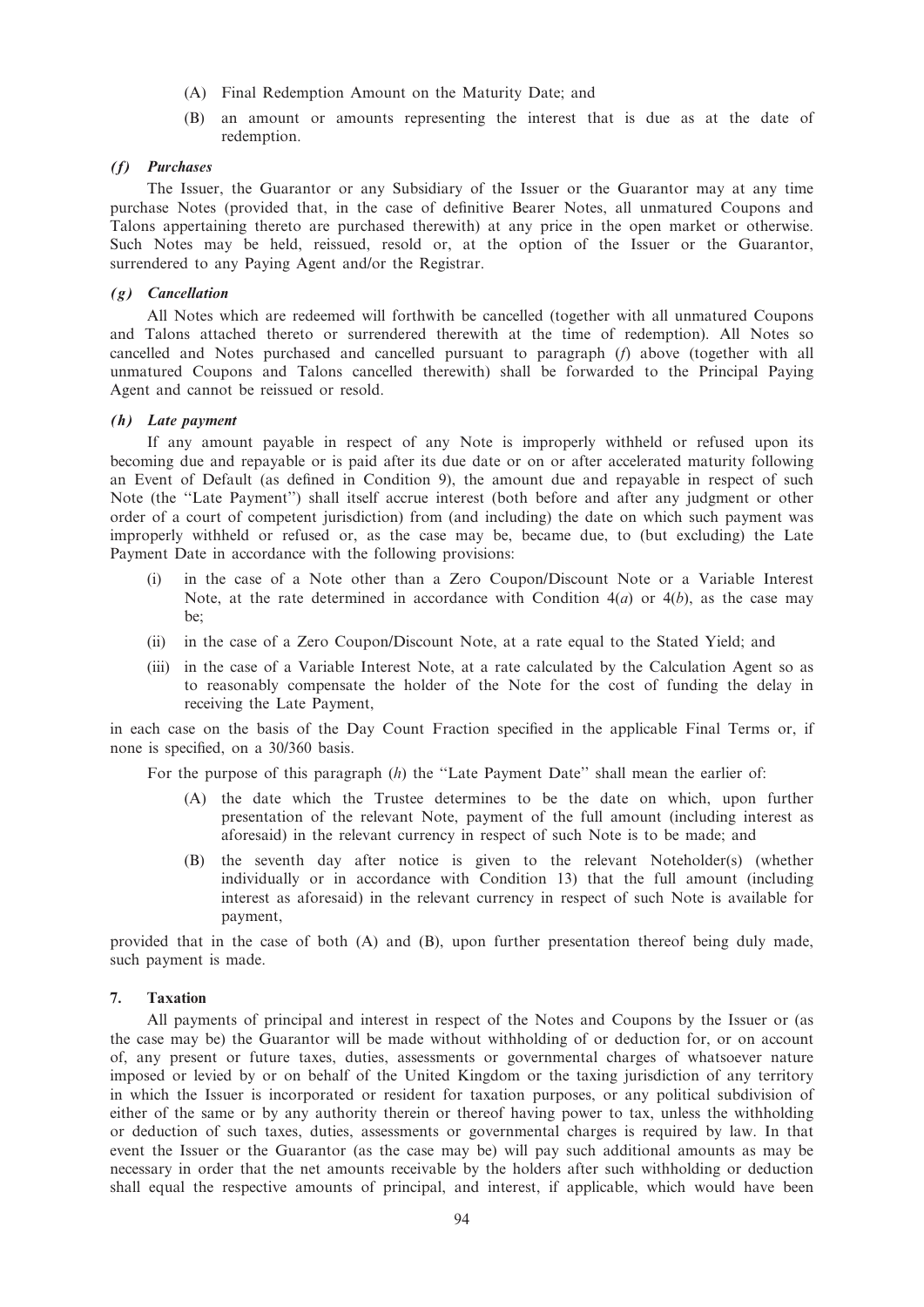receivable in respect of the Notes or Coupons, as the case may be, in the absence of any requirement to make such withholding or deduction, except that no such additional amounts shall be payable in relation to any payment with respect to any Note or Coupon:

- (i) presented for payment by, or by a third party on behalf of, a holder who (a) would be able to avoid such withholding or deduction by satisfying any statutory requirements or by making a declaration of non-residence or other similar claim for exemption to the relevant tax authority but fails to do so, or (b) is liable to such taxes, duties, assessments or governmental charges in respect of such Note or Coupon by reason of his having some connection with the above-mentioned taxing jurisdiction of the Issuer (in the case of payments by the Issuer) or the United Kingdom (in the case of payments by the Guarantor) other than the mere holding of such Note or Coupon; or
- (ii) where such Note or Coupon is presented for payment in the jurisdiction in which the Issuer or the Guarantor is incorporated or resident for tax purposes or in the United Kingdom; or
- (iii) where such withholding or deduction is imposed on a payment to an individual and is required to be made pursuant to any law implementing or complying with or introduced in order to conform to any European Union Directive on the taxation of savings income implementing the conclusions of the ECOFIN Council meeting of 26 to 27 November, 2000 or any agreement between the European Community and any other jurisdiction providing for equivalent measures; or
- (iv) presented for payment by, or on behalf of, a holder who would have been able to avoid such withholding or deduction by presenting the relevant Note or Coupon to another Paying Agent in a Member State of the European Union; or
- (v) presented for payment more than 30 days after the Relevant Date except to the extent that the holder thereof would have been entitled to such additional amounts on presenting the same for payment on the last day of such period of 30 days, assuming that day had been a Payment Day if that day was not in fact a Payment Day.

The ''Relevant Date'' means the date on which the payment in respect of the Note or Coupon first becomes due and payable but, if the full amount of the moneys payable on such date has not been received by the Principal Paying Agent or the Trustee on or prior to such date, the ''Relevant Date'' means the date on which such moneys shall have been so received and notice to that effect shall have been given to the Noteholders in accordance with Condition 13.

All payments in respect of the Notes will be made subject to any withholding or deduction required pursuant to an agreement described in Section 1471(b) of the Code or otherwise imposed pursuant to Sections 1471 through 1474 of the Code, any regulations or agreements thereunder, official interpretations thereof, or any law implementing a governmental approach thereto, and neither the Issuer nor the Guarantor (as the case may be) shall be required to pay any additional amounts under this Condition on account of any such deduction or withholding described in this paragraph.

#### 8. Prescription

The Notes and, if applicable, the Coupons (which for this purpose shall not include Talons) will become void unless claims in respect of principal and/or interest are made within a period of 10 years in the case of principal and five years in the case of interest from the Relevant Date (as defined in Condition 7) relating hereto. The Issuer shall be discharged from its obligation to pay principal on a Registered Note to the extent that the relevant Registered Note certificate has not been surrendered to the Registrar by, or a cheque which has been duly despatched in the Specified Currency remains uncashed at, the end of the period of 10 years from the Relevant Date in respect of such payment. The Issuer shall be discharged from its obligation to pay interest on a Registered Note to the extent that a cheque which has been duly despatched in the Specified Currency remains uncashed at the end of the period of five years from the Relevant Date in respect of such payment. There shall not be included in any Coupon sheet issued on exchange of a Talon any Coupon the claim for payment in respect of which would be void pursuant to this Condition or Condition  $5(b)$  or any Talon which would be void pursuant to Condition  $5(b)$ .

## 9. Events of Default and Enforcement

The Trustee at its discretion may, and if so requested in writing by the holders of at least onequarter in nominal amount of the Notes then outstanding or if so directed by an Extraordinary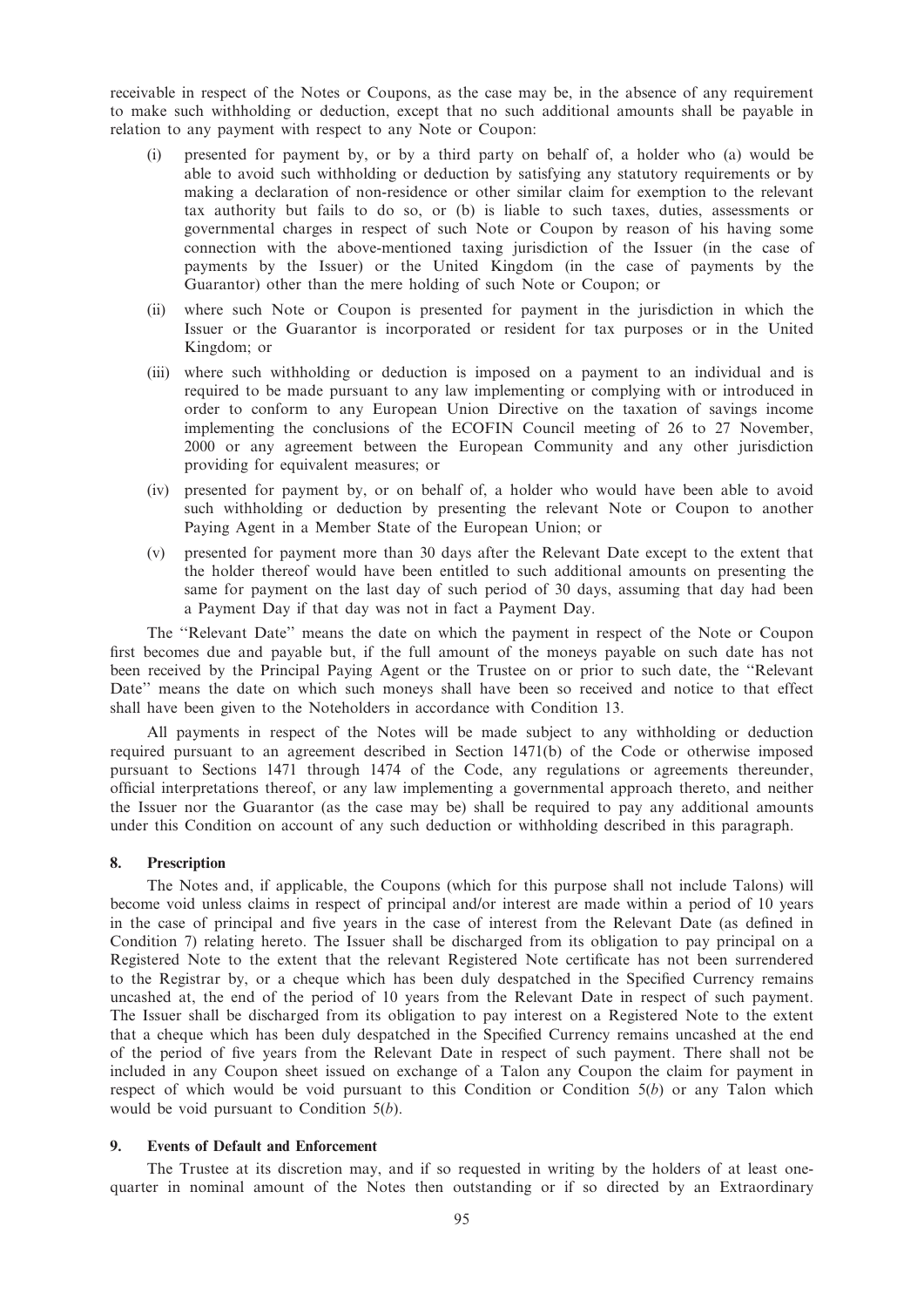Resolution of the Noteholders shall (subject in each case to being indemnified to its satisfaction), give notice to the Issuer that the Notes are, and they shall accordingly thereby become, immediately due and repayable each at their Early Redemption Amount (determined pursuant to Condition  $6(e)$ ) together with accrued interest as provided in Condition  $6(h)$ , in any of the following events ("Events") of Default''):

- (i) if default is made for a period of 14 days or more in the payment of any principal or interest due in respect of the Notes or any of them, provided that it shall not be such a default to refuse or withhold any such payment in order to comply with any fiscal or other law or regulation or with the order of any court of competent jurisdiction. Where there is doubt as to the validity or applicability of any such law, regulation or order, it shall not be such a default to refuse or withhold any such payment in accordance with advice given at any time during the said period of 14 days by independent legal advisers acceptable to the Trustee; or
- (ii) if the Issuer or the Guarantor fails to perform or observe any of its other obligations under the Notes or the Trust Deed and (except where the Trustee considers such failure to be incapable of remedy when no such continuation or notice as is hereinafter referred to will be required) such failure continues for the period of 30 days (or such longer period as the Trustee may permit) next following the service by the Trustee on the Issuer or the Guarantor, as the case may be, of notice requiring the same to be remedied; or
- (iii) if an effective resolution is passed or an order is made for the winding up or dissolution of the Issuer or the Guarantor (except for the purposes of a reconstruction or amalgamation the terms of which have previously been approved in writing by the Trustee or by an Extraordinary Resolution of the Noteholders),

provided that, in the case of an Event of Default described in paragraph (ii) above, the Trustee shall have certified to the Issuer that such Event of Default is, in its opinion, materially prejudicial to the interests of the Noteholders.

#### 10. Replacement of Notes, Coupons and Talons

Should any Note or, if applicable, Coupon or Talon be lost, stolen, mutilated, defaced or destroyed it may be replaced, in the case of Bearer Notes or Coupons, at the specified office of the Principal Paying Agent or, in the case of Registered Notes, at the specified office of the Registrar (or in any case such other place of which notice shall have been given to the Noteholders in accordance with Condition 13) upon payment in any such case by the claimant of the expenses incurred in connection therewith and on such terms as to evidence and indemnity as the Issuer may reasonably require. Mutilated or defaced Notes or, if applicable, Coupons or Talons must be surrendered before replacements will be issued.

# 11. Agents

The names of the initial Agents and their initial specified offices are set out below. If any additional Paying Agent(s) are appointed in connection with any Series, the names of such Paying Agent(s) will be specified in Part B of the applicable Final Terms.

The Issuer is entitled, subject to the prior written approval of the Trustee, to vary or terminate the appointment of any Agent and/or approve any change in the specified office through which any Agent acts and/or, subject to prior consultation with the Trustee, appoint additional or other Agents, provided that:

- (a) there will at all times be a Principal Paying Agent and a Registrar;
- (b) so long as the Notes are listed on any stock exchange or admitted to listing by any other relevant authority, there will at all times be a Paying Agent (in the case of Bearer Notes) and a Transfer Agent (in the case of Registered Note) with a specified office in such place as may be required by the rules and regulations of the relevant stock exchange or other relevant authority;
- (c) there will at all times be a Paying Agent with a specified office in a city approved by the Trustee in continental Europe other than any such jurisdiction in which the Issuer or the Guarantor is incorporated or resident for tax purposes; and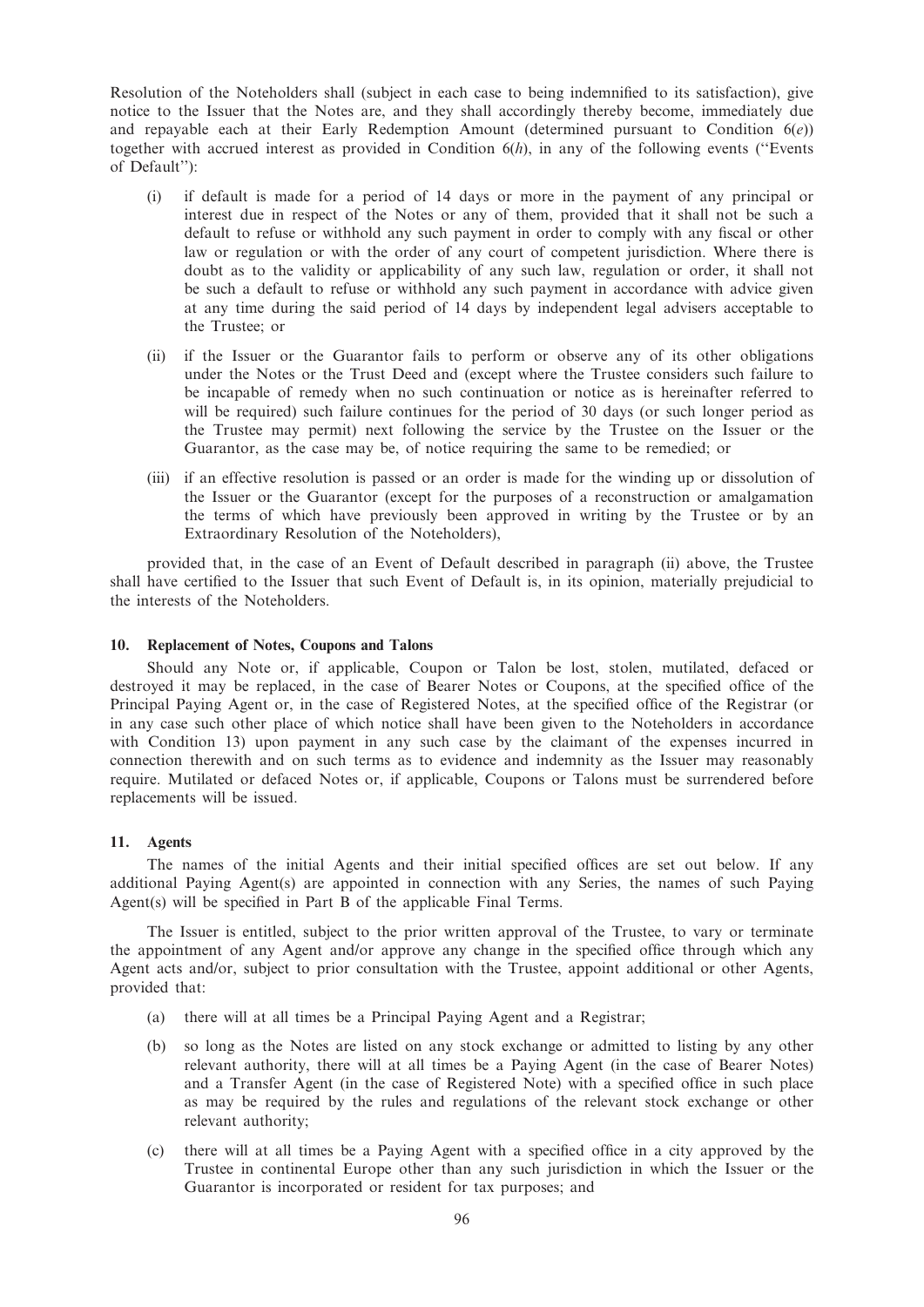(d) so long as any of the Rule 144A Global Notes payable in a Specified Currency other than U.S. dollars are held through DTC or its nominee, there will at all times be an Exchange Agent with a specified office in London.

In addition, the Issuer shall forthwith appoint a Paying Agent having a specified office in New York City in the circumstances described in Condition 5(e). Notice of any variation, termination, appointment or change relating to the Notes in Agents will be given to the Noteholders promptly by the Issuer in accordance with Condition 13.

In acting under the Agency Agreement, the Agents act solely as agents or, as the case may be, registrars of the Issuer and the Guarantor and, in certain circumstances, of the Trustee and do not assume any obligation to, or relationship of agency or trust with, any Noteholders or Couponholders. The Agency Agreement contains provisions permitting any entity into which any Agent is merged or converted or with which it is consolidated or to which it transfers all or substantially all of its assets to become the successor agent.

The Issuer undertakes that, it will ensure that it maintains a Paying Agent with a specified office in a Member State of the European Union that is not obliged to withhold or deduct tax pursuant to European Council Directive 2003/48/EC or any other Directive implementing the conclusions of the ECOFIN Council meeting of 26 to 27 November, 2000 or any law implementing, or complying with, or introduced in order to conform to, any such Directive PROVIDED THAT under no circumstances shall the Issuer be obliged to maintain a Paying Agent with a specified office in such Member State unless at least one European Member State does not require a Paying Agent making payments through a specified office in that Member State to so withhold or deduct tax.

The Issuer also undertakes that if the European Community reaches an agreement with any jurisdiction of the nature referred to in Condition 7(iii), the Issuer will ensure that it maintains a Paying Agent with a specified office in a jurisdiction that will not be obliged to withhold or deduct tax pursuant to that agreement PROVIDED THAT there is at least one such jurisdiction.

## 12. Exchange of Talons

On and after the Interest Payment Date on which the final Coupon comprised in any Coupon sheet matures, the Talon (if any) forming part of such Coupon sheet may be surrendered at the specified office of the Principal Paying Agent or any other Paying Agent in exchange for a further Coupon sheet including (if such further Coupon sheet does not include Coupons to (and including) the final date for the payment of interest due in respect of the Note to which it appertains) a further Talon, subject to the provisions of Condition 8.

#### 13. Notices

All notices regarding the Bearer Notes will be deemed to be validly given if published in one leading English language daily newspaper of general circulation in London. It is expected that such publication will be made in the Financial Times in London. The Issuer shall also ensure that notices are duly published in a manner which complies with the rules and regulations of any stock exchange or any other relevant authority on which the Bearer Notes are for the time being listed or by which they have been admitted to listing. Any such notice will be deemed to have been given on the date of the first publication. If publication as provided above is not practicable, notice will be given in such other manner, and will be deemed to have been given on such date, as the Trustee shall approve.

All notices regarding the Registered Notes will be deemed to be validly given if sent by first class mail or (if posted to an address overseas) by airmail to the holders (or the first named of joint holders) at their respective addresses recorded in the Register and will be deemed to have been given on the fourth day after mailing and, in addition, for so long as any Registered Notes are listed on a stock exchange or admitted to listing by any other relevant authority and the rules of that stock exchange or other relevant authority so require, the relevant notice will be published in a daily newspaper of general circulation in the place or places required by the rules of that stock exchange or other relevant authority. Any such notice will be deemed to have been given on the date of such publication. If the giving of notice as provided above is not practicable, notice will be given in such other manner, and will be deemed to have been given on such date, as the Trustee shall approve.

Until such time as any definitive Notes are issued, notice may be given (so long as any Global Notes representing the Notes are held in their entirety on behalf of DTC, Euroclear and/or Clearstream, Luxembourg (and so long as the rules of any stock exchange on which the Notes are listed, or the rules of any other relevant authority by which the Notes have been admitted to listing,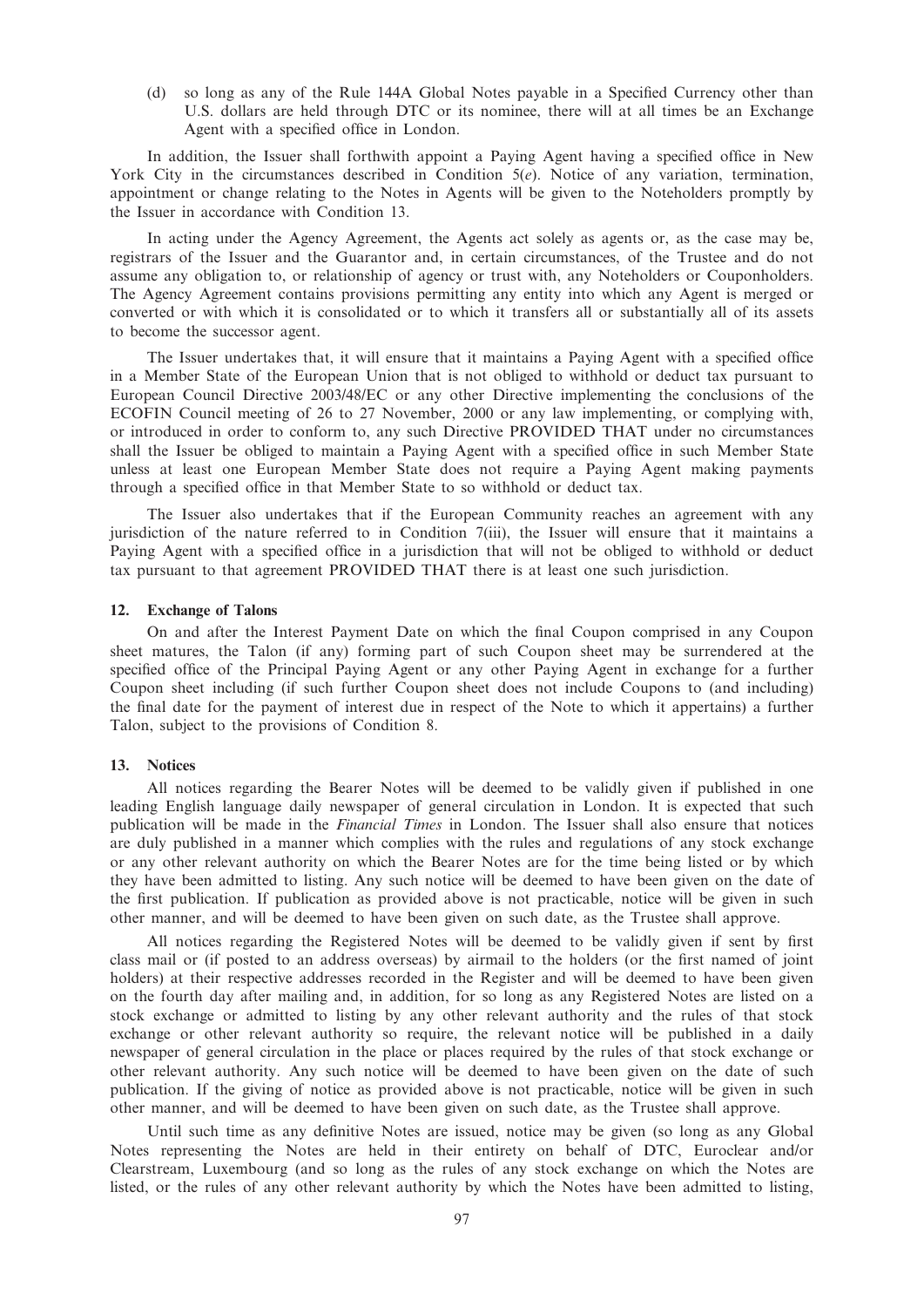permit)) by delivery of the relevant notice to DTC, Euroclear and/or Clearstream, Luxembourg (instead of by way of publication or mailing) for communication by them to the holders of the Notes provided that, in addition, for so long as any Notes are listed on a stock exchange or admitted to listing by any other relevant authority and the rules of that stock exchange or other relevant authority so require, such notice will be published in a daily newspaper of general circulation in a place or places required by the rules of that stock exchange or other relevant authority. Any such notice shall be deemed to have been given to the holders of the Notes the day after the day on which the said notice was given to DTC, Euroclear and/or Clearstream, Luxembourg, as the case may be.

Notices to be given by any Noteholder shall be in writing and given by lodging the same, together (in the case of any Note in definitive form) with the relative Note or Notes, with the Principal Paying Agent (in the case of Bearer Notes) or the Registrar (in the case of Registered Notes). Whilst any of the Notes are represented by a Global Note, such notice may be given by any holder of a Note to the Principal Paying Agent or the Registrar through DTC, Euroclear and/or Clearstream, Luxembourg, as the case may be, in such manner as the Principal Paying Agent, the Registrar and DTC, Euroclear and/or Clearstream, Luxembourg, as the case may be, may approve for this purpose.

#### 14. Meetings of Noteholders, Modification, Waiver, Determination and Substitution

The Trust Deed contains provisions for convening meetings of the Noteholders to consider any matter affecting their interests, including the sanctioning by Extraordinary Resolution of a modification of any of the provisions of these Terms and Conditions, the Notes, the Coupons or any of the provisions of the Trust Deed or the Deed Poll. Such a meeting may be convened by the Issuer, the Guarantor or the Trustee and shall be convened by the Issuer at the request of Noteholders holding not less than ten per cent. in nominal amount of the Notes for the time being outstanding. The quorum at any such meeting for passing an Extraordinary Resolution is one or more persons holding or representing a clear majority in nominal amount of the Notes for the time being outstanding, or at any adjourned such meeting one or more persons being or representing Noteholders whatever the nominal amount of the Notes so held or represented, except that at any meeting the business of which includes the modification of certain provisions of these Terms and Conditions, the Notes, the Coupons or the Trust Deed, the quorum shall be one or more persons holding or representing not less than two-thirds, or at any adjourned such meeting one or more persons holding or representing not less than one-third, in nominal amount of the Notes for the time being outstanding. An Extraordinary Resolution passed at any meeting of the Noteholders shall be binding on all the Noteholders, whether or not they are present at the meeting, and on all Couponholders.

The Trustee may agree, without the consent of the Noteholders or Couponholders, to:

- (a) any modification of, or any waiver or authorisation of any breach or proposed breach of, any of the provisions of these Terms and Conditions, the Notes, the Coupons or the Trust Deed or, in the case of modification, the Agency Agreement which, in the opinion of the Trustee, is not materially prejudicial to the interests of the Noteholders; or
- (b) any modification of any of the provisions of these Terms and Conditions, the Notes, the Coupons or the Trust Deed which is of a formal, minor or technical nature or is made to correct a manifest error or to comply with mandatory provisions of applicable law.

The Issuer and the Principal Paying Agent may agree, without the consent of the Trustee, the Noteholders or Couponholders, to any modification of any of the provisions of any applicable Final Terms which is of a formal, minor or technical nature or is made to correct a manifest error.

The Trustee may also determine, without the consent of the Noteholders or the Couponholders, that any Event of Default or Potential Event of Default (as defined in the Trust Deed) shall not be treated as such if the Trustee is satisfied that so to do will not be materially prejudicial to the interests of the Noteholders.

Subject as provided in the Trust Deed, the Trustee, if it is satisfied that so to do would not be materially prejudicial to the interests of the Noteholders, may agree, without the consent of the Noteholders or Couponholders, to the substitution of (i) the Guarantor or any other person or persons incorporated in any country in the world in place of the Issuer as principal debtor under the Trust Deed, the Deed Poll (where applicable), the Notes and, if applicable, the Coupons provided that, except in the case of the substitution of the Guarantor, the obligations of such substitute as principal debtor under the Trust Deed, the Deed Poll (where applicable), the Notes and, if applicable, Coupons shall be guaranteed by the Guarantor in such form as the Trustee may require or (ii) any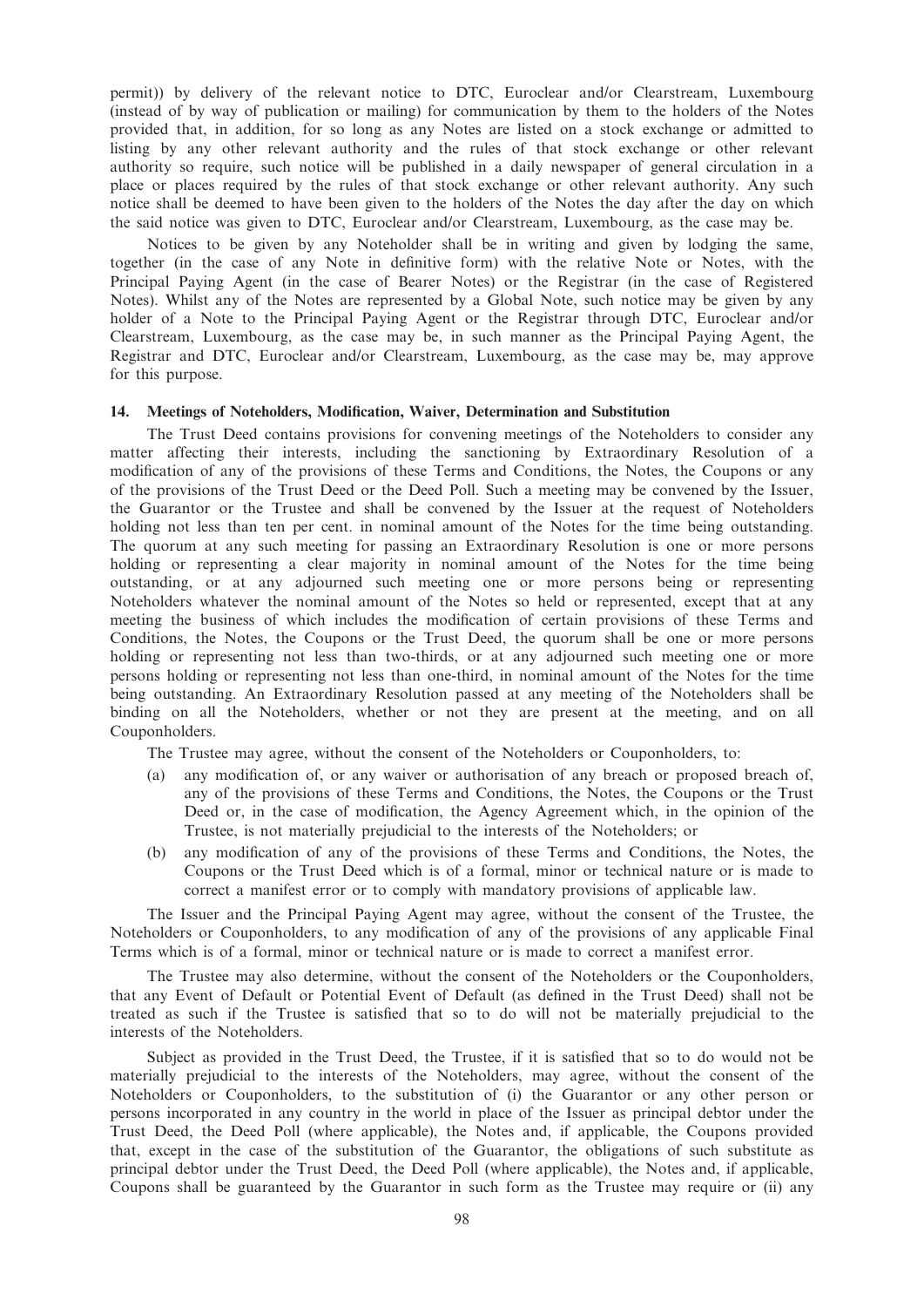successor company of the Guarantor in place of the Guarantor as guarantor in respect of the Trust Deed, the Deed Poll (where applicable), the Notes and, if applicable, the Coupons. The Trustee may also agree without the consent of the Noteholders or Couponholders to the addition of another company as an issuer of Notes under the Programme and the Trust Deed. Any such addition shall be subject to the relevant provisions of the Trust Deed and to such amendment thereof and such other conditions as the Trustee may require.

In connection with the exercise by it of any of its trusts, powers, authorities or discretions (including, but without limitation, any modification, waiver, authorisation, determination or substitution), the Trustee shall have regard to the general interests of the Noteholders as a class but shall not have regard to any interests arising from circumstances particular to individual Noteholders or Couponholders (whatever their number) and, in particular, but without limitation, shall not have regard to the consequences (including any tax consequences) of such exercise for individual Noteholders or Couponholders (whatever their number) resulting from their being for any purpose domiciled or resident in, or otherwise connected with, or subject to the jurisdiction of, any particular territory and the Trustee shall not be entitled to require, nor shall any Noteholder or Couponholder be entitled to claim, from the Issuer, the Guarantor or any other person any indemnification or payment in respect of any tax consequence of any such exercise upon individual Noteholders or Couponholders except, in the case of the Issuer and the Guarantor, to the extent provided for in Condition 7 and/or any undertaking given in addition to, or in substitution for, Condition 7 pursuant to the Trust Deed.

Any such modification, waiver, authorisation, determination, substitution or addition as aforesaid shall be binding on the Noteholders the Couponholders and, unless the Trustee agrees otherwise, any such modification or substitution shall be notified to the Noteholders in accordance with Condition 13 as soon as practicable thereafter.

#### 15. Further Issues

The Issuer shall be at liberty from time to time without the consent of the Noteholders or the Couponholders to create and issue further notes having terms and conditions the same as the Notes or the same in all respects save for the issue price and date of issue thereof and the amount and date of the first payment of interest thereon and so as to be consolidated and form a single series with the outstanding Notes. The Trust Deed contains provisions for convening a single meeting of the Noteholders and the holders of notes of other Series in certain circumstances where the Trustee so decides.

#### 16. Enforcement

At any time after the Notes or any of them shall have become immediately due and repayable and have not been repaid, the Trustee may, at its discretion and without further notice, institute such proceedings against the Issuer and/or the Guarantor as it may think fit to enforce repayment thereof together with accrued interest, if any, and to enforce the provisions of the Trust Deed or the Deed Poll, but it shall not be bound to institute any such proceedings unless (a) it shall have been so directed by an Extraordinary Resolution of the Noteholders or so requested in writing by the holders of at least one-quarter of the nominal amount of the Notes then outstanding and (b) it shall have been indemnified and/or secured and/or prefunded to its satisfaction. No Noteholder or Couponholder shall be entitled to proceed against the Issuer and/or the Guarantor unless the Trustee, having become bound so to proceed, fails to do so within a reasonable time and such failure is continuing.

The Trust Deed contains provisions for the indemnification of the Trustee and for its relief from responsibility, including provisions relieving it from taking action unless indemnified and/or secured and/or pre-funded to its satisfaction.

A person who is not a Noteholder has no right by virtue of the Contracts (Rights of Third Parties) Act 1999 to enforce any term of the Notes, but this does not affect any right or remedy which exists or is available apart from that Act.

#### 17. Governing Law

The Trust Deed, the Agency Agreement, the Notes and the Coupons, and any non-contractual obligations arising out of, or in connection with, the Trust Deed, the Agency Agreement, the Notes and/or the Coupons, are governed by, and shall be construed in accordance with, English law.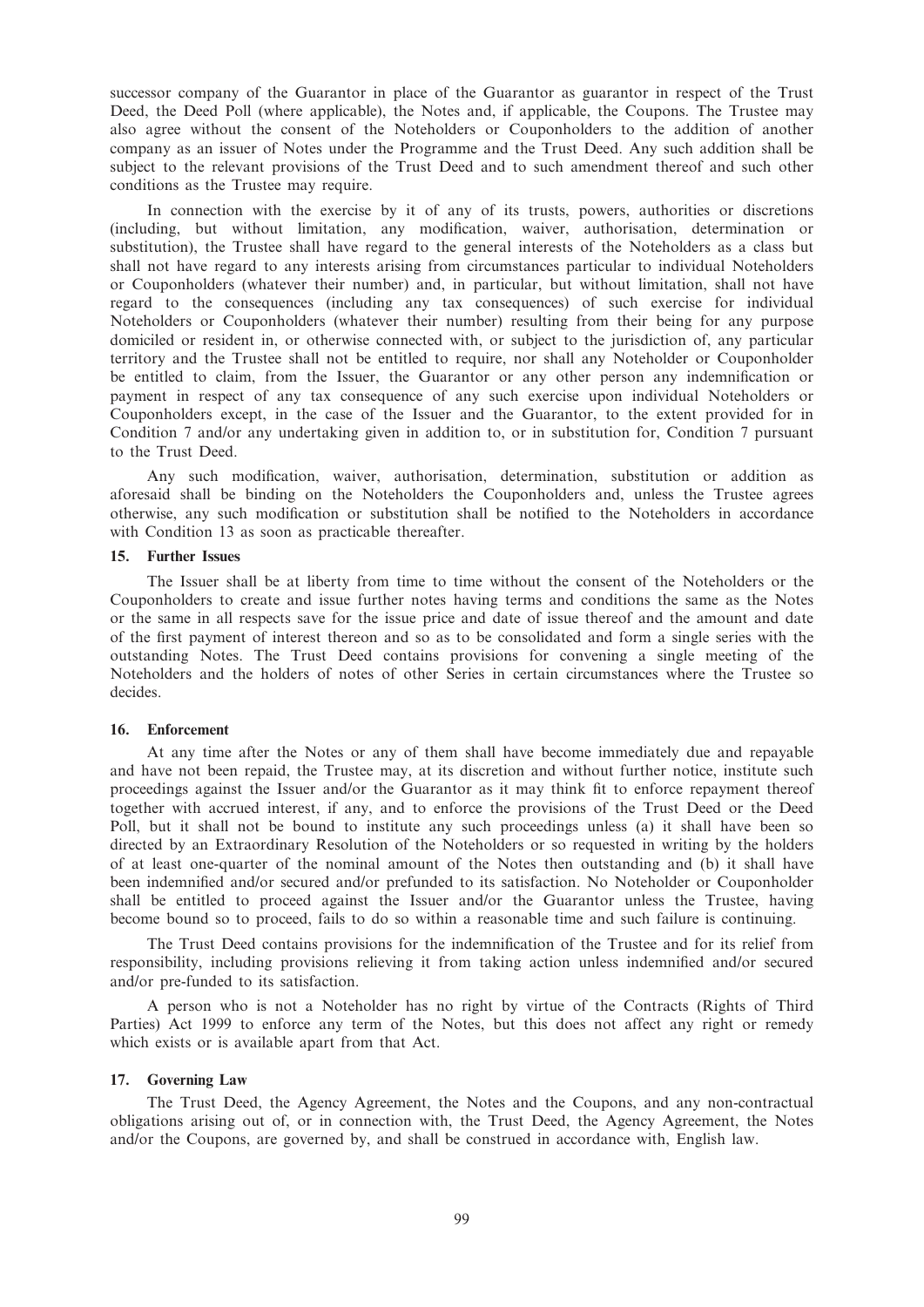# USE OF PROCEEDS

The net proceeds from each issue of Notes will be used to fund the business of the Group.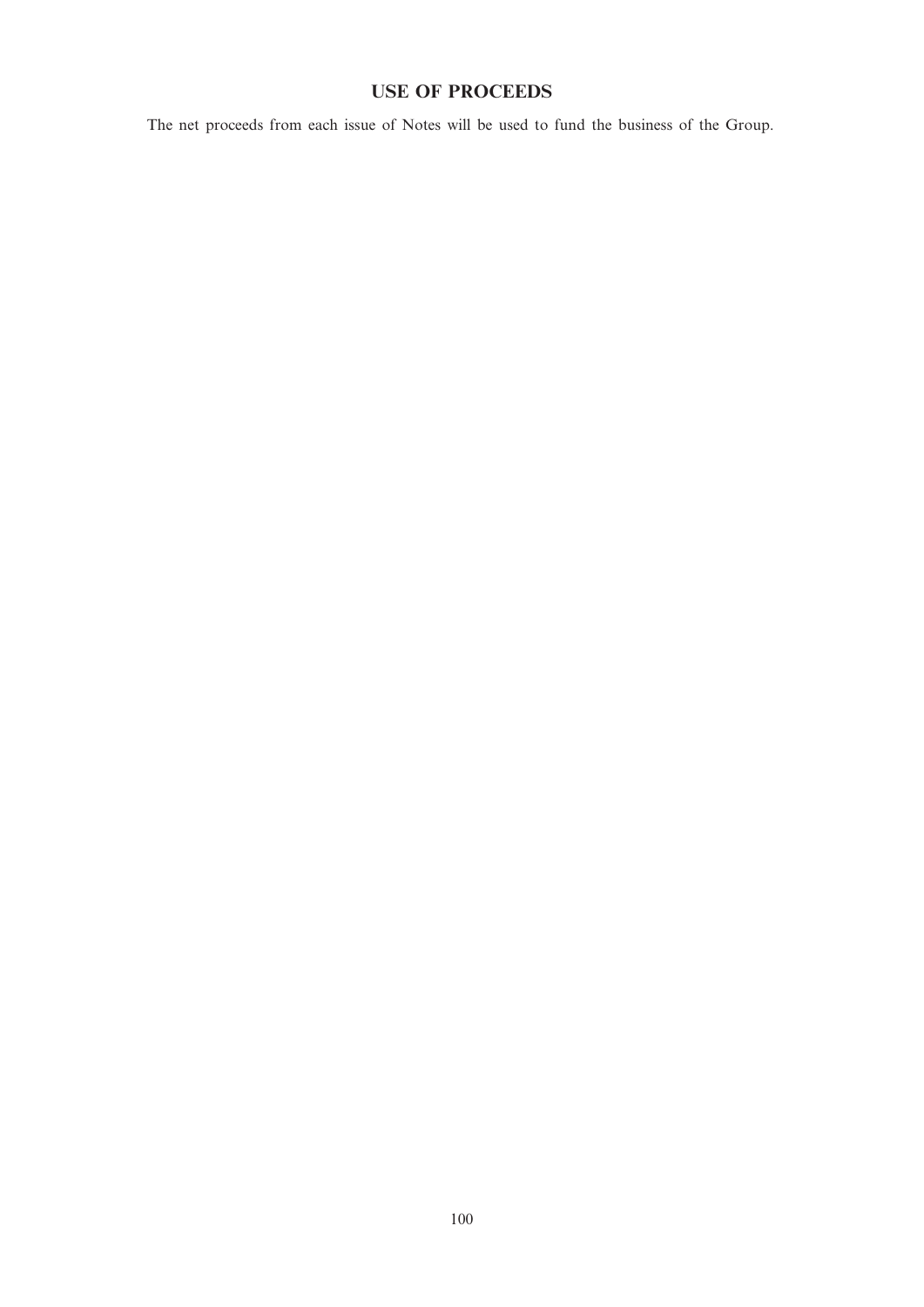# DESCRIPTION OF THE ISSUER ABBEY NATIONAL TREASURY SERVICES PLC

## Background

Abbey National Treasury Services plc is a public limited liability company incorporated (on 24 January, 1989) and registered in England and Wales under the Companies Act 1985 (registered number 2338548). ANTS is incorporated in England and has its registered office at 2 Triton Square, Regent's Place, London, NW1 3AN. The telephone number of ANTS is +44 (0) 870 607 6000. ANTS is regulated by the Prudential Regulation Authority and the Financial Conduct Authority and is an authorised person with permission to accept deposits under the FSMA.

ANTS is a wholly-owned subsidiary of Santander UK. ANTS and its subsidiaries are part of Banco Santander, which is the ultimate parent company. The shares of ANTS are not traded on the London Stock Exchange.

## Business Overview

ANTS provides treasury, corporate and wholesale banking services. ANTS provides these services to UK clients and also to the wider Santander UK Group, of which ANTS is a significant part. ANTS is also the treasury support function for the Santander UK Group. In this regard, ANTS's role is to provide access to financial markets and central bank facilities in order to meet the Santander UK Group's liquidity, funding, capital and balance sheet management requirements. As such, ANTS is one of the main debt issuance vehicles in the Santander UK Group.

The management structure of ANTS consists of three main business divisions, organised as follows:

# (a) Commercial Banking (formerly known as Corporate Banking)

Commercial Banking offers a wide range of products and financial services to UK companies. Commercial Banking products and services include loans, bank accounts, deposits and treasury services.

The Large Corporates business offers specialist treasury services in fixed income and foreign exchange, lending, transactional banking services, capital markets and money market to large multinational corporate customers. Lending includes syndicated loans and structured finance. Transactional banking includes trade finance and cash management. Money market activities include securities lending/borrowing and repos.

#### (b) Markets

Markets offers risk management and other services to financial institutions, as well as other Santander UK divisions. Its main product areas are fixed income and foreign exchange, equity, capital markets and institutional sales.

# (c) Corporate Centre

Corporate Centre consists of Financial Management & Investor Relations (''FMIR'') and the non-core portfolios of social housing loans and structured credit assets. FMIR is responsible for managing capital and funding, balance sheet composition, structural market risk and strategic liquidity risk for the rest of the Santander UK Group. The non-core portfolios are being run-down and/or managed for value.

As at the date hereof, the following are the members of the Board of Directors of ANTS:

| Position                  | Name             | Other principal activities                      |
|---------------------------|------------------|-------------------------------------------------|
| <b>Executive Director</b> | Justo Gómez      | Finance Director, Santander UK plc              |
| <b>Executive Director</b> | David Green      | Director of Financial Reporting and Accounting, |
|                           |                  | Santander UK plc                                |
| <b>Executive Director</b> | John Hennessy    | None                                            |
| <b>Executive Director</b> | Stephen Jones    | Director of Santander UK plc                    |
| <b>Executive Director</b> | Stephen Pateman  | Director of Santander UK plc;                   |
|                           |                  | Chairman and Director of Santander Asset        |
|                           |                  | Management UK Limited.                          |
| <b>Executive Director</b> | Jacques Ripoll   | None                                            |
| Non-Executive Director    | Jorge de la Vega | Head of Product Solutions, Santander UK plc     |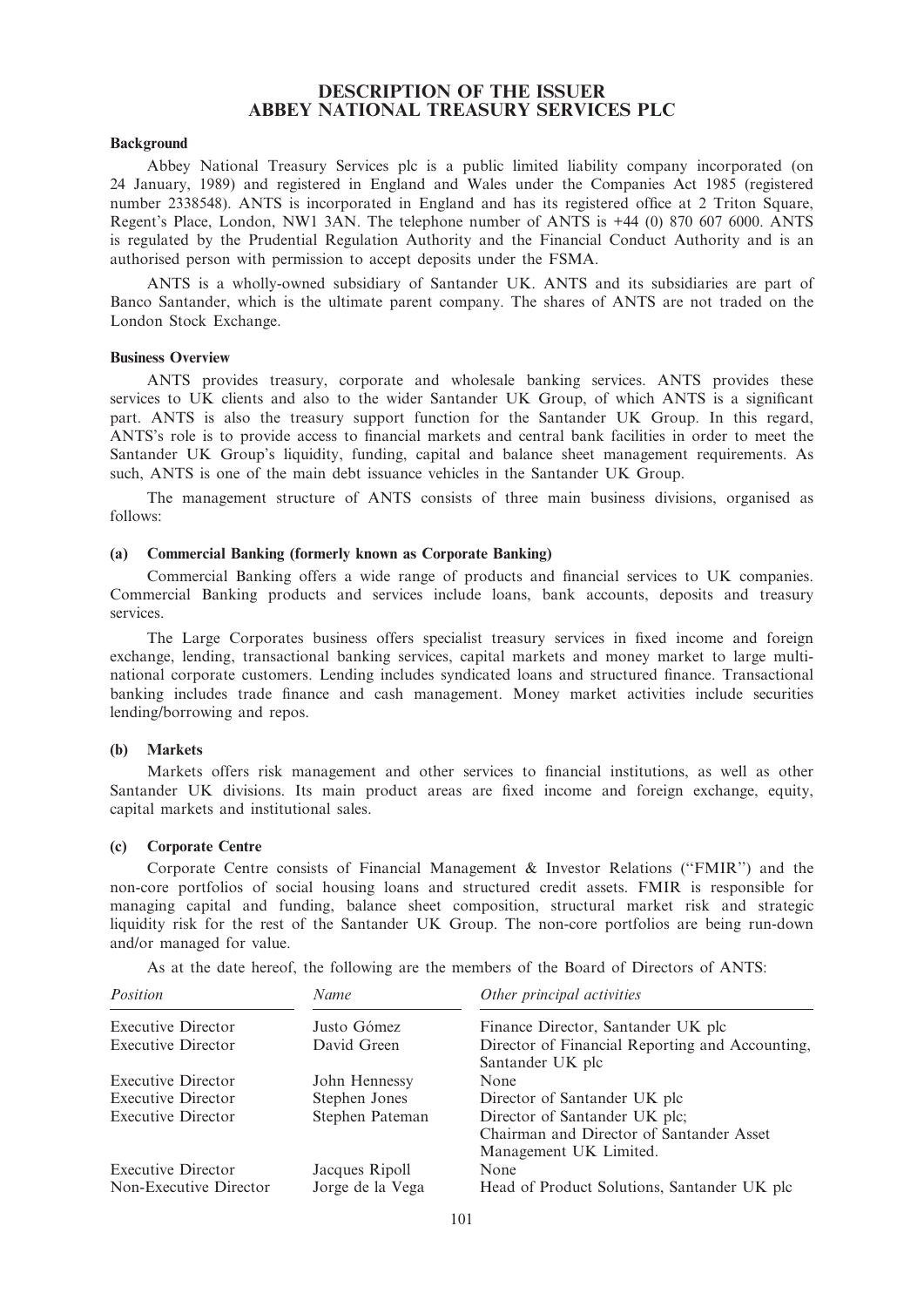The business address of each of the above is 2 Triton Square, Regent's Place, London, NW1 3AN with telephone number +44 (0) 870 607 6000.

None of the above has any activities outside the Group which are significant within the context of the Group.

#### Conflicts of Interest

There are no actual or potential conflicts of interest between the duties to ANTS of the persons listed as members of the Board of Directors above and their private interests or other duties.

## Corporate Governance

ANTS complies with the requirements of the United Kingdom's corporate governance regime to the extent applicable to it.

## Credit ratings

As at the date of this Prospectus, the long-term obligations of ANTS are rated A2 by Moody's and A by Fitch, and the short-term obligations of ANTS are rated P-1 by Moody's and F1 by Fitch.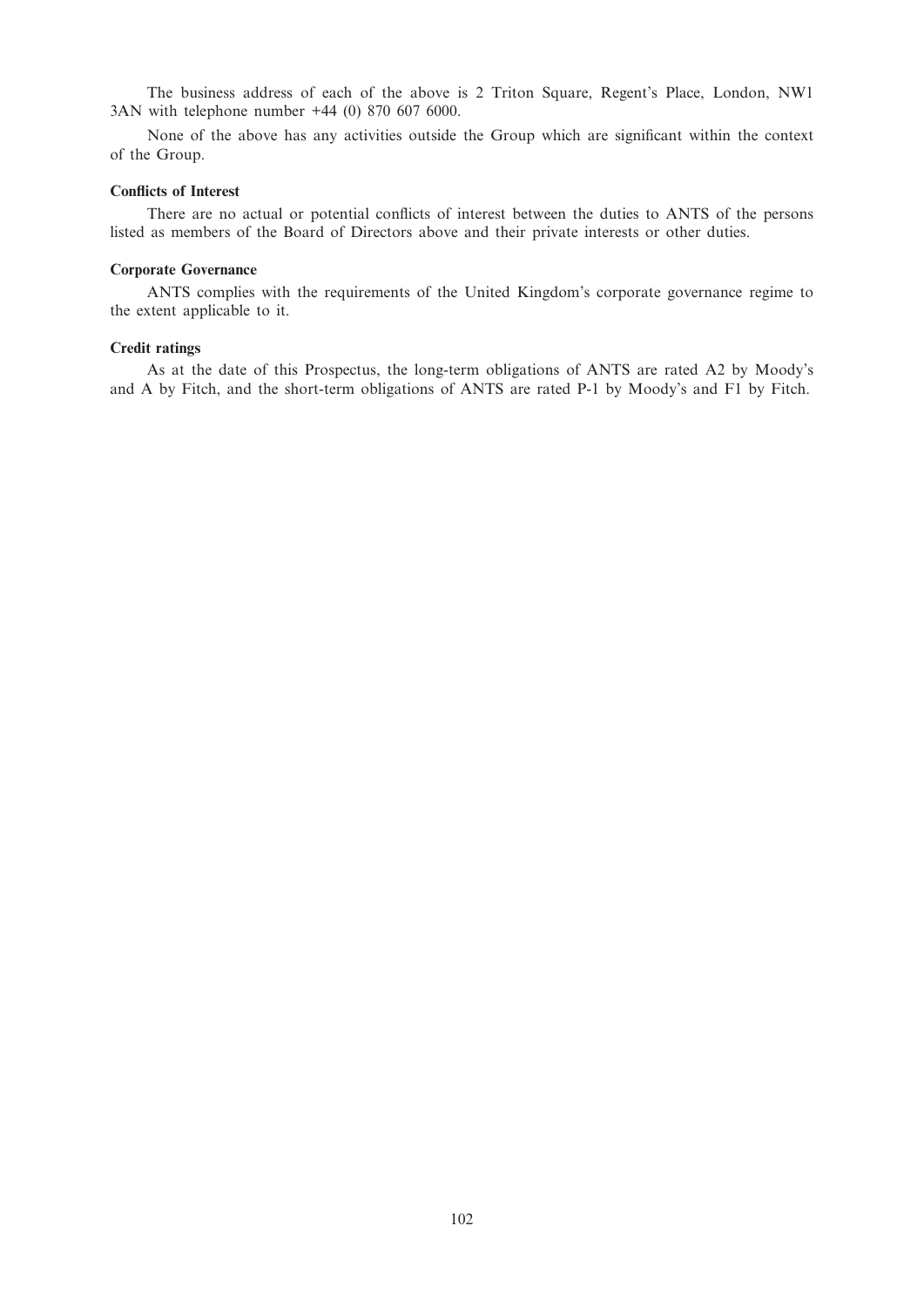# DESCRIPTION OF THE GUARANTOR SANTANDER UK PLC

## Background

Santander UK plc was formed as a building society in 1944 and is now a public limited liability company incorporated and registered in England and Wales under the Companies Act 1985. It was incorporated on 12 September 1988 with registered number 2294747.

The principal executive office and registered office of Santander UK is at 2 Triton Square, Regent's Place, London, NW1 3AN. The telephone number of Santander UK is +44 (0) 870 607 6000.

As at the date of this Prospectus, Santander UK plc is a wholly owned subsidiary of Santander UK Group Holdings Limited, which is a subsidiary of Banco Santander, S.A. Banco Santander, S.A. and its subsidiary Santusa Holding, S.L together hold the entire issued share capital of Santander UK Group Holdings Limited.

#### Corporate Purpose

Santander UK's purpose is to help people and businesses prosper throughout the United Kingdom.

## Business and Support Divisions

Santander UK, headed by Ana Botín, Chief Executive Officer, operates four business divisions as follows:

## Retail Banking

Retail Banking offers a wide range of products and financial services to customers through a network of branches and ATMs, as well as through telephony, e-commerce and intermediary channels. It principally serves personal banking customers, but also services small businesses with a turnover of less than £250,000 per annum. Retail Banking products include residential mortgage loans, savings and current accounts, credit cards and personal loans as well as a range of insurance products.

#### Commercial Banking (formerly known as Corporate Banking)

Commercial Banking offers a wide range of products and financial services to customers through a network of regional business centres and through telephony and e-commerce channels. Commercial Banking products and services include loans, bank accounts, deposits, treasury services, invoice discounting, cash transmission and asset finance.

The SME and mid corporate business principally serves small and medium enterprises with an annual turnover of more than £250,000 up to £50m (''SMEs''), and other corporate customers with an annual turnover of up to £500m. This also includes real estate lending.

The Large Corporates business offers specialist treasury services in fixed income and foreign exchange, lending, transactional banking services, capital markets and money markets to large multinational corporate customers with an annual turnover of more than £500m. Lending includes syndicated loans and structured finance. Transactional banking includes trade finance and cash management. Money market activities include securities lending/borrowing and repos.

#### Markets

Markets offers risk management and other services to financial institutions, as well as other Santander UK divisions. Its main business areas are fixed income and foreign exchange, equity, capital markets and institutional sales.

#### Corporate Centre

Corporate Centre includes Financial Management & Investor Relations (''FMIR'') and the noncore corporate and legacy portfolios as well as the co-brand credit card business. FMIR is responsible for managing capital and funding, balance sheet composition, structural market risk and strategic liquidity risk for the Santander UK group. The non-core corporate and legacy portfolios include aviation, shipping, infrastructure, commercial mortgages, Social Housing loans and structured credit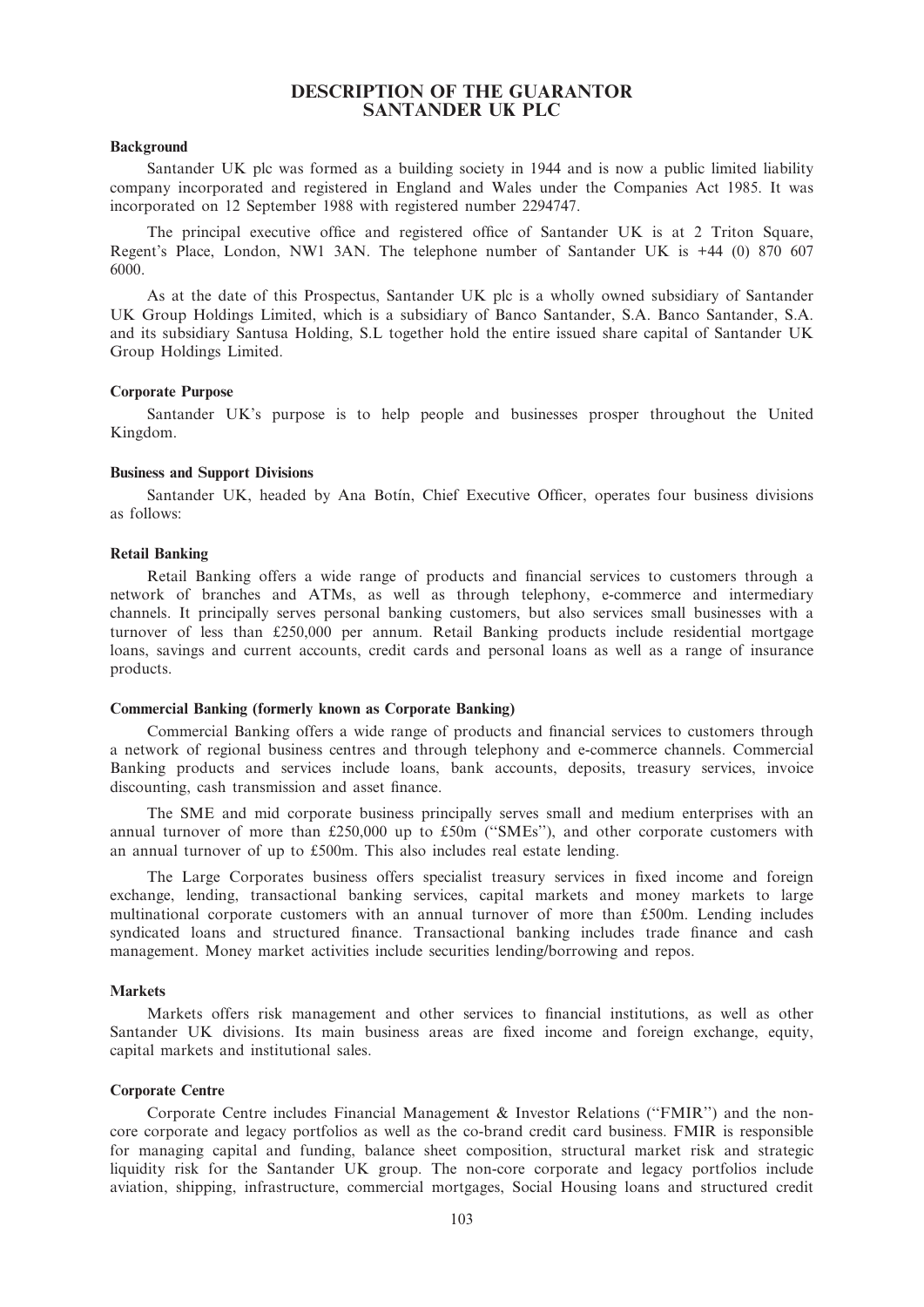assets, all of which are being run-down and/or managed for value. The sale of the co-brand credit card business was completed in 2013.

# Directors of Santander UK plc

The following table sets forth the directors of Santander UK plc.

| Position                                                 | Name                    | Other principal activities                                                                                                                                                                                                                                                                                                                                                                                                                   |
|----------------------------------------------------------|-------------------------|----------------------------------------------------------------------------------------------------------------------------------------------------------------------------------------------------------------------------------------------------------------------------------------------------------------------------------------------------------------------------------------------------------------------------------------------|
| Chair                                                    | Lord Terence Burns*     | Member of the Banco Santander, S.A. International<br>Advisory Board;<br>Chairman of Channel 4 Television Corporation;<br>Member of the House of Lords;                                                                                                                                                                                                                                                                                       |
|                                                          |                         | Non-Executive Member of the Office for Budget<br>Responsibility;<br>Member of the Whistleblowing Commission; and<br>Non-Executive Director of Santander UK Group Holdings<br>Limited.                                                                                                                                                                                                                                                        |
| Deputy Chair and Non-<br><b>Executive Director</b>       | Juan Rodriguez Inciarte | Director of Santander Consumer Finance, S.A.;<br>Executive Director of Banco Santander, S.A.;<br>Director of Banco Banif, S.A;<br>Director of Vista Capital de Expansión S.A. SGECR;<br>Non-Executive Director of Santander UK Group Holdings<br>Limited; and<br>Director of SAM Investment Holdings Limited.                                                                                                                                |
| Executive Director and Chief<br><b>Executive Officer</b> | Ana Botin               | Executive Director of Banco Santander, S.A.;<br>Non-Executive Director of The Coca Cola Company;<br>Non-Executive Director SAM Investment Holdings Limited;<br>and<br>Executive Director of Santander UK Group Holdings<br>Limited.                                                                                                                                                                                                          |
| Executive Director and Head<br>of UK Banking             | Stephen Pateman         | Member of the Chartered Banker Professional Standards<br>Board<br>Chair of BBA Retail Committee;<br>Director of Abbey National Treasury Services plc;<br>Chairman and Director of Santander Asset Management UK<br>Limited; and<br>Executive Director of Santander UK Group Holdings<br>Limited.                                                                                                                                             |
| Executive Director and Chief<br>Financial Officer        | Stephen Jones           | Member of the Board of the British Bankers Association;<br>Member of the FCA Practitioner Panel;<br>Member of the Advisory Council of The City UK;<br>Director of Abbey National Treasury Services plc; and<br>Executive Director of Santander UK Group Holdings<br>Limited.                                                                                                                                                                 |
| Non-Executive Directors                                  | Rosemary Thorne         | Non-Executive Director of Smurfitt Kappa Group plc; and<br>Non-Executive Director of Santander UK Group Holdings<br>Limited.                                                                                                                                                                                                                                                                                                                 |
|                                                          | Roy Brown               | Non-Executive Director of Santander UK Group Holdings<br>Limited.                                                                                                                                                                                                                                                                                                                                                                            |
|                                                          | José María Carballo     | Chairman of La Unión Résinera Española, S.A.;<br>Director of Santander Banif Inmobiliario, F.I.I.;<br>Chairman of Vista Desarrollo, S.A. S.C.R.;<br>Director of Vista Capital Expansión S.A. S.G.E.C.R.;<br>Chairman of Santander Private Real Estate Advisory, S.A.;<br>and<br>Non-Executive Director of Santander UK Group Holdings<br>Limited.                                                                                            |
|                                                          | José Maria Fuster       | Chief Information Officer of Banco Santander, S.A.;<br>Director of Openbank, S.A.;<br>Director of Santander Consumer Bank AG;<br>Director of Santander Consumer Holdings GmbH;<br>Director of Ingeniería de Software Bancario, S.L. (ISBAN);<br>Managing Director, Banco Santander Group Technology<br>and Operations;<br>Director of Santander Holdings USA, Inc.; and<br>Non-Executive Director of Santander UK Group Holdings<br>Limited. |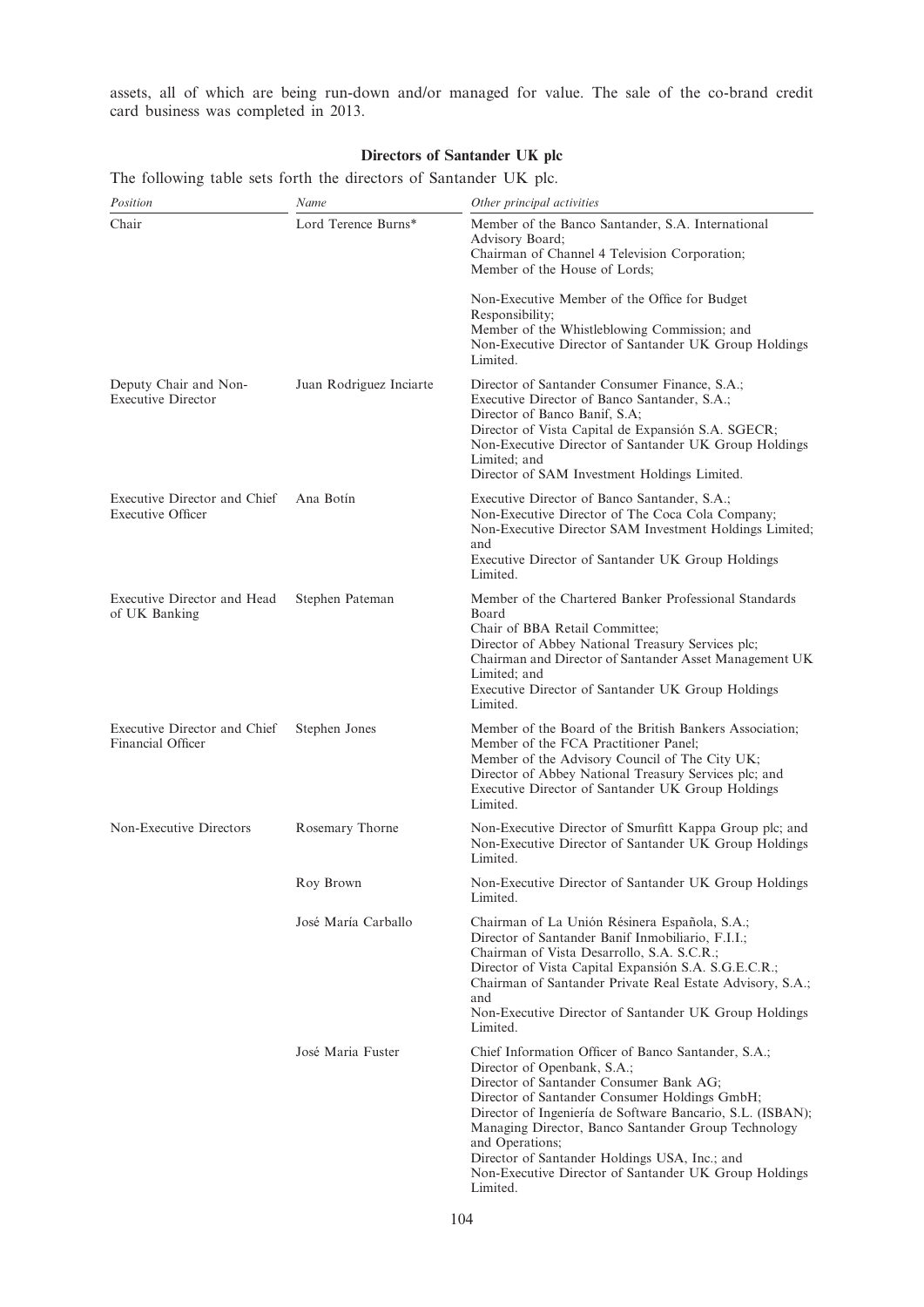| Position | Name                      | Other principal activities                                                                                                                                                                                                                                                                                                                                    |
|----------|---------------------------|---------------------------------------------------------------------------------------------------------------------------------------------------------------------------------------------------------------------------------------------------------------------------------------------------------------------------------------------------------------|
|          | Bruce Carnegie-Brown      | Chairman of Aon UK Limited;<br>Senior Independent Director of Close Brothers Group plc;<br>Senior Independent Director of Catlin Group Limited;<br>Chairman of Moneysupermarket.com Group plc; and<br>Non-Executive Director of Santander UK Group Holdings<br>Limited.                                                                                       |
|          | Antonio Escámez<br>Torres | Chairman of Fundación Banco Santander;<br>Member of Banco Santander International Advisory Board;<br>Chairman of Santander Consumer Finance, S.A.;<br>Chairman of Openbank, S.A.;<br>Vice-Chairman of Grupo Konnectanet S.L.;<br>Vice-Chairman of Attijariwafa Bank Société Anonyme; and<br>Non-Executive Director of Santander UK Group Holdings<br>Limited. |
|          | Alain Dromer              | Member of the Board of Moody's Investors Service Limited;<br>Member of the Board of Moody's Deutschland GmbH;<br>Member of the Board of Moody's France SAS;<br>Non-Executive Director of Majid Al Futtaim Trust LLC;<br>and<br>Non-Executive Director of Santander UK Group Holdings<br>Limited.                                                              |
|          | Scott Wheway              | Non-Executive Director of Aviva plc; and<br>Non-Executive Director of Santander UK Group Holdings<br>Limited.                                                                                                                                                                                                                                                 |
|          | Manuel Soto               | Director of Cartera Industrial Rea, S.A.;<br>Director of Santander Bank, NA;<br>Member of the Board, Grupo Lar Inversiones<br>Inmobiliarias, S.A.;<br>Member of Advisory Board, Grupo Barceló;<br>Member of Advisory Board, Befesa Medio Ambiente, S.A.;<br>and<br>Non-Executive Director of Santander UK Group Holdings<br>Limited.                          |
|          | Michael Amato             | President and Chief Executive Officer of Cimarron Inc.;<br>Chief Executive Officer of MAX451; and<br>Non-Executive Director of Santander UK Group Holdings<br>Limited.                                                                                                                                                                                        |

Santander UK plc announced on 3 February, 2014 that regulatory approval has been received for the appointment of Nathan Bostock as Deputy Chief Executive Officer. The effective date of the appointment is not yet confirmed, but when Nathan formally takes up his position he will join the Board of Santander UK plc as an Executive Director.

\*Santander UK plc announced on 30 April 2014 that Lord Burns is to step down as Chair. He will remain as Chair until his successor is appointed. It is the intention to have a new Chair in place by the end of 2014.

The business address of each of the directors is 2 Triton Square, Regent's Place, London NW1 3AN with telephone number +44 (0) 870 607 6000.

## Conflicts of Interest

There are no potential conflicts of interest between the duties to the Guarantor of the persons listed under "Directors of Santander UK plc" above and their private interests and/or other duties.

## Credit Ratings

As at the date of this Prospectus, the long-term obligations of Santander UK are rated A by S&P, A2 by Moody's and A by Fitch, and the short-term obligations of Santander UK are rated A-1 by S&P, P-1 by Moody's and F1 by Fitch.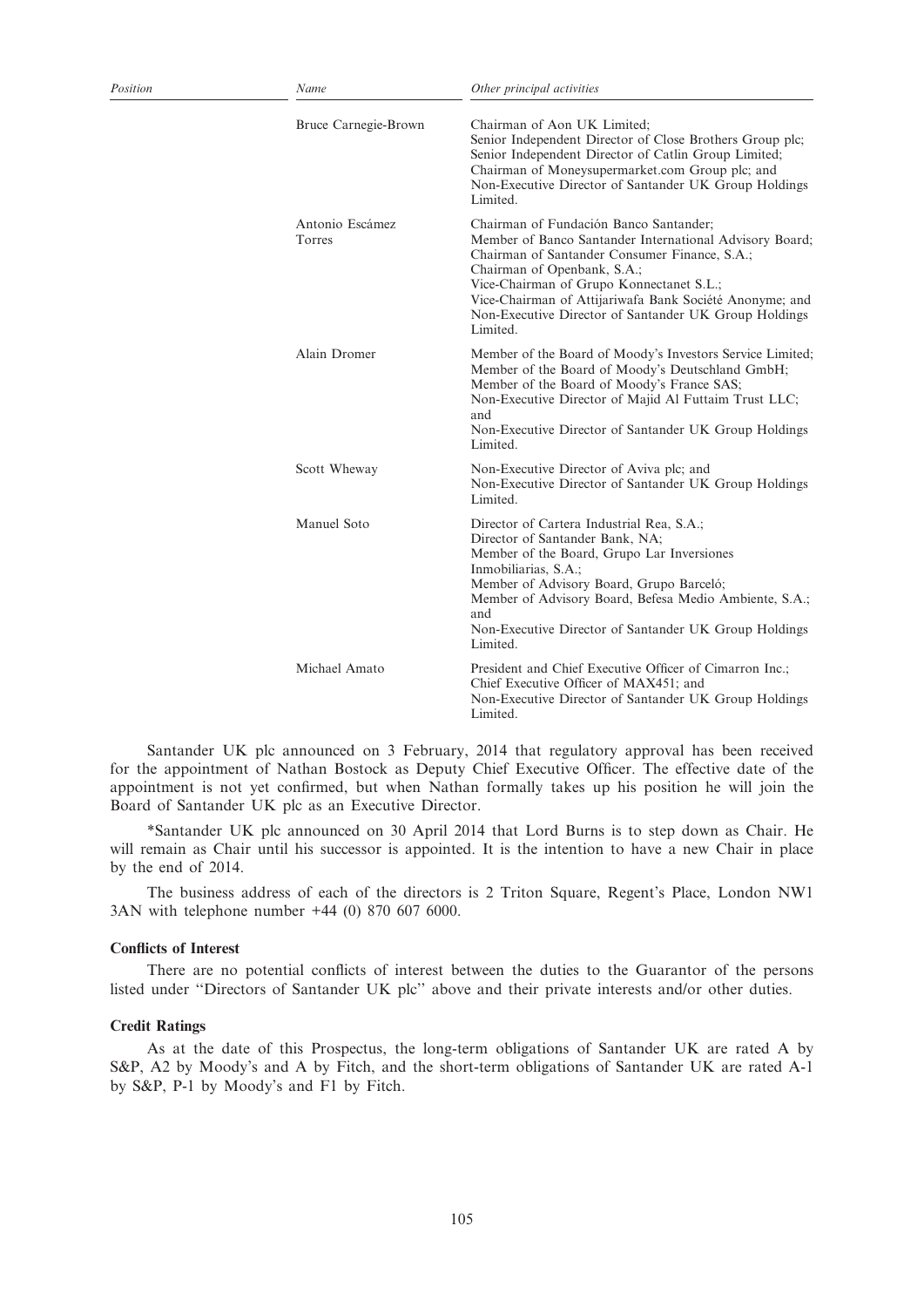# BOOK-ENTRY CLEARANCE SYSTEMS

The information set out below is subject to any change in or reinterpretation of the rules, regulations and procedures of DTC, Euroclear or Clearstream, Luxembourg (together, the ''Clearing Systems'') currently in effect. The information in this section concerning the Clearing Systems has been obtained from sources that the Issuer and the Guarantor believe to be reliable. Investors wishing to use the facilities of any of the Clearing Systems are advised to confirm the continued applicability of the rules, regulations and procedures of the relevant Clearing System. None of the Issuer, the Guarantor, the Trustee, the Dealers and the Agents will have any responsibility or liability for any aspect of the records relating to, or payments made on account of, beneficial ownership interests in the Notes held through the facilities of any Clearing System or for maintaining, supervising or reviewing any records or payments relating to such beneficial ownership interests.

# Book-entry Systems

DTC

DTC has advised the Issuer and the Guarantor that it is a limited purpose trust company organised under the New York Banking Law, a ''banking organisation'' within the meaning of the New York Banking Law, a member of the Federal Reserve System a ''clearing corporation'' within the meaning of the New York Uniform Commercial Code and a ''clearing agency'' registered pursuant to Section 17A of the Exchange Act. DTC holds and provides asset servicing for securities that its participants (''Participants'') deposit with DTC. DTC also facilitates the post trade settlement among Participants of sales and other securities transactions in deposited securities through electronic computerised book-entry changes between Participants' accounts, thereby eliminating the need for physical movement of securities certificates. Direct participants include both U.S. and non-U.S. securities brokers and dealers, banks, trust companies, clearing corporations and certain other organisations (''Direct Participants''). DTC is a wholly-owned subsidiary of the Depositary Trust & Clearing Corporation (''DTCC'') DTC, in turn, is owned by a number of Direct Participants and Members of the National Securities Clearing Corporation, Government Securities Clearing Corporation, MBS Clearing Corporation and Emerging Markets Clearing Corporation (NSCC, GSCC, MBSCC and EMCC, also subsidiaries of DTCC), as well as by the New York Stock Exchange, Inc., the American Stock Exchange, Inc. and the National Association of Securities Dealers, Inc.. Access to the DTC System is also available to others such as securities brokers and dealers, banks and trust companies that clear through or maintain a custodial relationship with a Direct Participant, either directly or indirectly (''Indirect Participants''). DTC has Standard & Poor's highest rating: AAA. The DTC Rules applicable to its Direct or Indirect Participants are on file with the Securities and Exchange Commission. More information about DTC can be found at www.dtcc.com.

Under the rules, regulations and procedures creating and affecting DTC and its operations (the ''Rules''), DTC makes book-entry transfers of Registered Notes among Direct Participants on whose behalf it acts with respect to Notes accepted into DTC's book-entry settlement system (''DTC Notes'') as described below and receives and transmits distributions of principal and interest on DTC Notes. The Rules are on file with the United States Securities and Exchange Commission. Direct Participants and Indirect Participants with which beneficial owners of DTC Notes (''Owners'') have accounts with respect to the DTC Notes are required to make book-entry transfers and receive and transmit such payments on behalf of their respective Owners. Accordingly, although Owners who hold DTC Notes through Direct Participants or Indirect Participants will not possess Registered Notes, the Rules, by virtue of the requirements described above, provide a mechanism by which Direct Participants can receive payments and transfer their interest with respect to the DTC Notes.

Purchases of DTC Notes under the DTC System must be made by or through Direct Participants, which will receive a credit for the DTC Notes on DTC's records. The ownership interest of each actual purchaser of each DTC Note (''Beneficial Owner'') is in turn to be recorded on the Direct and Indirect Participant's records. Beneficial Owners will not receive written confirmation from DTC of their purchase, but Beneficial Owners are expected to receive written confirmations providing details of the transaction, as well as periodic statements of their holdings, from the Direct or Indirect Participant through which the Beneficial Owner entered into the transaction. Transfers of ownership interests in the DTC Notes are to be accomplished by entries made on the books of Participants acting on behalf of Beneficial Owners. Beneficial Owners will not receive certificates representing their ownership interests in DTC Notes, except in the event that use of the book-entry system for the DTC Notes is discontinued.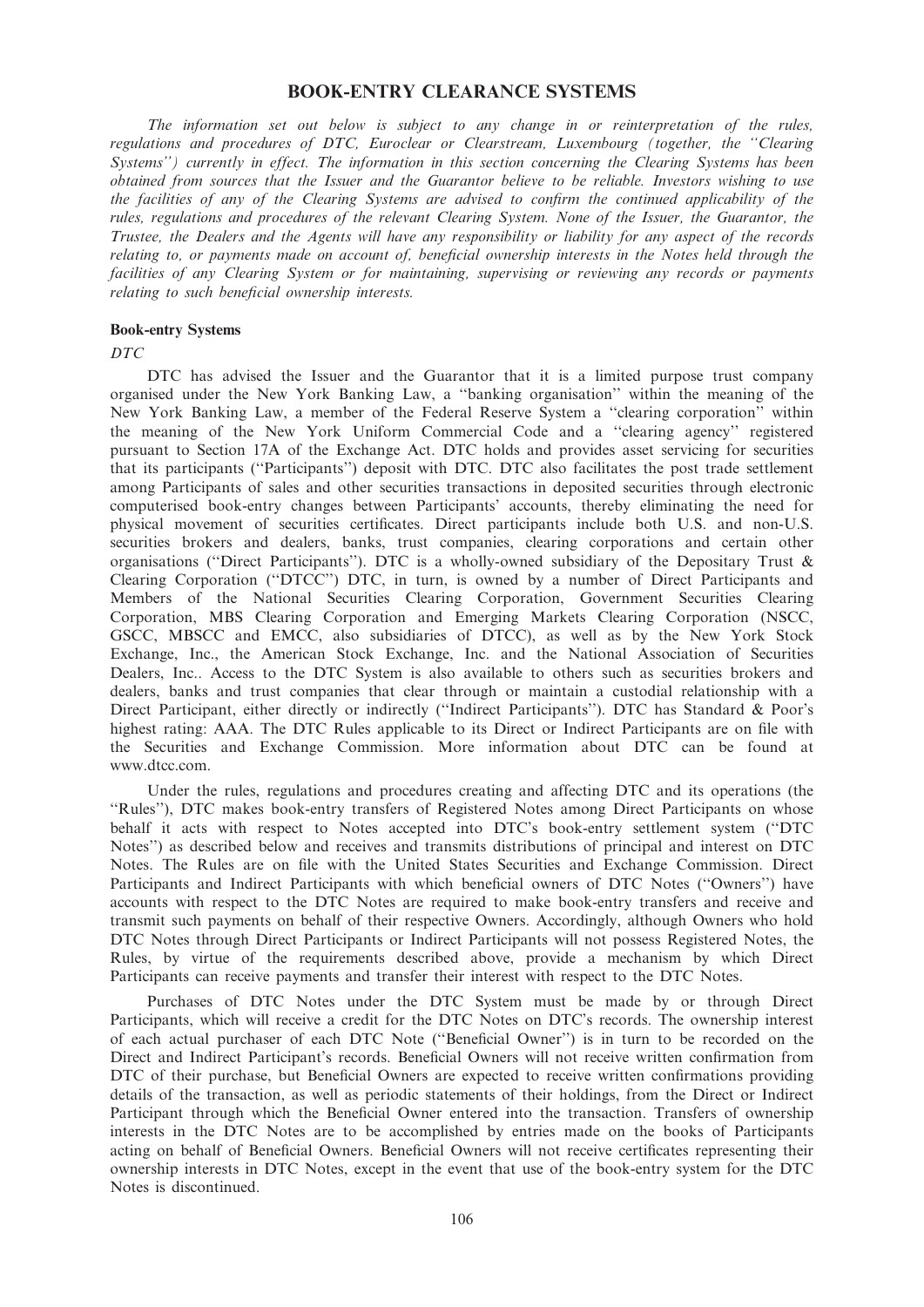To facilitate subsequent transfers, all DTC Notes deposited by Participants with DTC are registered in the name of DTC's partnership nominee, Cede & Co. or such other nominee as may be requested by an authorised representative of DTC. The deposit of DTC Notes with DTC and their registration in the name of Cede & Co. or such other nominee effect no change in beneficial ownership. DTC has no knowledge of the actual Beneficial Owners of the DTC Notes; DTC's records reflect only the identity of the Direct Participants to whose accounts such DTC Notes are credited, which may or may not be the Beneficial Owners. The Direct and Indirect Participants will remain responsible for keeping an account of their holdings of DTC Notes on behalf of their customers.

Delivery of notices and other communications by DTC to Direct Participants, by Direct Participants to Indirect Participants, and by Direct Participants and Indirect Participants to Beneficial Owners will be governed by arrangements among them, subject to any statutory or regulatory requirements as may be in effect from time to time.

Redemption notices shall be sent to DTC. If less than all of the DTC Notes of a Series are being redeemed, DTC's practice is to determine by lot the amount of the interest of each Direct Participant in such Series to be redeemed.

Neither DTC nor Cede & Co. nor such other nominee will consent or vote with respect to DTC Notes. Under its usual procedures, DTC will mail an Omnibus Proxy to the Issuer as soon as possible after the record date. The Omnibus Proxy assigns Cede & Co.'s consenting or voting rights to those Direct Participants to whose accounts the DTC Notes are credited on the record date (identified in a listing attached to the Omnibus Proxy).

Principal and interest payments on the DTC Notes will be made to Cede  $\&$  Co., or such other nominee as may be requested by an authorised representative of DTC. DTC's practice is to credit Direct Participants' accounts on the due date for payment in accordance with their respective holdings shown on DTC's records unless DTC has reason to believe that it will not receive payment on the due date. Payments by Participants to Beneficial Owners will be governed by standing instructions and customary practices, as is the case with securities held for the accounts of customers in bearer form or registered in ''street name'', and will be the responsibility of such Direct or Indirect Participant and not of DTC or its nominee or the Issuer or the Guarantor, subject to any statutory or regulatory requirements as may be in effect from time to time. Payment of principal and interest to Cede & Co., or such other nominee as may be requested by an authorised representative of DTC is the responsibility of the Issuer or the Guarantor, disbursement of such payments to Direct Participants is the responsibility of DTC, and disbursement of such payments to the Beneficial Owners is the responsibility of Direct and Indirect Participants. None of the Issuer or the Guarantor accept any responsibility or liability for any such payments to be made by DTC or by Direct or Indirect Participants.

## Euroclear and Clearstream, Luxembourg

Euroclear and Clearstream, Luxembourg each hold securities for their customers and facilitate the clearance and settlement of securities transactions by electronic book-entry transfer between their respective account holders. Euroclear and Clearstream, Luxembourg provide various services including safekeeping, administration, clearance and settlement of internationally traded securities and securities lending and borrowing. Euroclear and Clearstream, Luxembourg also deal with domestic securities markets in several countries through established depository and custodial relationships. Euroclear and Clearstream, Luxembourg have established an electronic bridge between their two systems across which their respective participants may settle trades with each other.

Euroclear and Clearstream, Luxembourg customers are world-wide financial institutions, including underwriters, securities brokers and dealers, banks, trust companies and clearing corporations. Indirect access to Euroclear and Clearstream, Luxembourg is available to other institutions that clear through or maintain a custodial relationship with an account holder of either system.

# Book-entry Ownership of and Payments in respect of DTC Notes

The Issuer will apply to DTC in order to have each Tranche of Notes represented by Rule 144A Global Notes accepted in its book-entry settlement system. Upon the issue of any Rule 144A Global Notes, DTC or its custodian will credit, on its internal book-entry system, the respective nominal amounts of the individual beneficial interests represented by such Rule 144A Global Notes to the accounts of DTC Participants. Such accounts initially will be designated by or on behalf of the relevant Dealer. Ownership of beneficial interests in a Rule 144A Global Note will be held through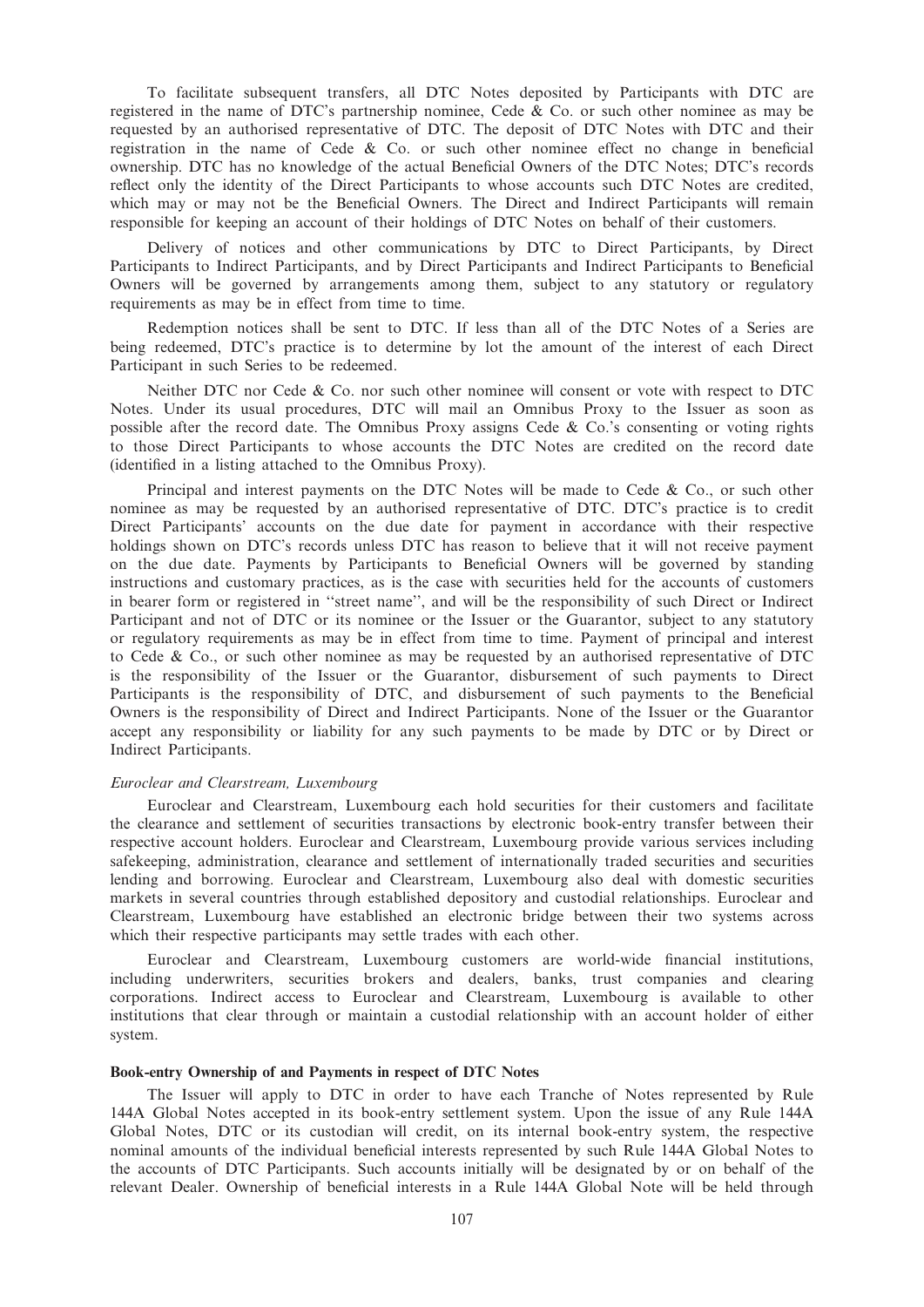Direct Participants or Indirect Participants of DTC, including the respective depositaries of Euroclear and Clearstream, Luxembourg. Ownership of beneficial interests in a Rule 144A Global Note will be shown on, and the transfer of such ownership will be effected only through, records maintained by DTC or its nominee (with respect to the interests of Direct Participants) and the records of Direct Participants (with respect to interests of Indirect Participants).

Payments in U.S. dollars of principal and interest in respect of a Rule 144A Global Note registered in the name of DTC's nominee will be made to the order of such nominee as the registered holder of such Note. In the case of any payment in a currency other than U.S. dollars, payment will be made by the Issuer to the Exchange Agent on behalf of DTC's nominee and the Exchange Agent will (in accordance with instructions received by it) remit all or a portion of such payment for credit directly to the beneficial holders of interests in the Rule 144A Notes in the currency in which such payment was made and/or cause all or a portion of such payment to be converted into U.S. dollars and credited to the applicable Participants' account.

## Transfers of Notes Represented by Registered Global Notes

Transfers of any interests in Notes represented by a Registered Global Note within DTC, Euroclear and Clearstream, Luxembourg will be effected in accordance with the customary rules and operating procedures of the relevant clearing system. The laws in some States within the United States require that certain persons take physical delivery of securities in definitive form. Similarly, because DTC can only act on behalf of Direct Participants in the DTC system who in turn act on behalf of Indirect Participants, the ability of a person having an interest in Notes represented by a Rule 144A Global Note to pledge such Notes to persons or entities that do not participate in the DTC system or to otherwise take action in respect of such Notes may depend upon the ability to exchange such Notes for Notes in definitive form. The ability of any holder of Notes represented by a Rule 144A Global Note to resell, pledge or otherwise transfer such Notes may be impaired if the proposed transferee of such Notes is not eligible to hold such Notes through a Direct or Indirect Participant in the DTC system.

Subject to compliance with the transfer restrictions applicable to the Registered Notes described under ''Subscription and Sale and Transfer and Selling Restrictions'', cross-market transfers between DTC, on the one hand, and directly or indirectly through Euroclear or Clearstream, Luxembourg accountholders, on the other, will be effected by the relevant clearing system in accordance with its rules and through action taken by the Registrar, the Principal Paying Agent and any custodian (''Custodian'') with whom the relevant Registered Global Notes have been deposited.

On or after the Issue Date for any Series, transfers of Notes of such Series between accountholders in Euroclear and Clearstream, Luxembourg and transfers of Notes of such Series between participants in DTC will generally have a settlement date three business days after the trade date (T+3). The customary arrangements for delivery versus payment will apply to such transfers.

Cross-market transfers between accountholders in Euroclear or Clearstream, Luxembourg and DTC Participants will need to have an agreed settlement date between the parties to such transfer. Because there is no direct link between DTC, on the one hand, and Euroclear and Clearstream, Luxembourg, on the other, transfers of interests in the relevant Registered Global Notes will be effected through the Registrar, the Principal Paying Agent and the Custodian receiving instructions (and where appropriate certification) from the transferor and arranging for delivery of the interests being transferred to the credit of the designated account for the transferee. In the case of crossmarket transfers, settlement between Euroclear or Clearstream, Luxembourg accountholders and DTC participants cannot be made on a delivery versus payment basis. The securities will be delivered on a delivery free of payment basis and arrangements for payment must be made separately.

DTC, Euroclear and Clearstream, Luxembourg have each published rules and operating procedures designed to facilitate transfers of beneficial interests in Registered Global Notes among participants and accountholders of DTC, Euroclear and Clearstream, Luxembourg. However, they are under no obligation to perform or continue to perform such procedures, and such procedures may be discontinued or changed at any time. None of the Issuer, the Guarantor, the Trustee, the Agents or any Dealer will be responsible for any performance by DTC, Euroclear or Clearstream, Luxembourg or their respective Direct or Indirect Participants or accountholders of their respective obligations under the rules and procedures governing their operations and none of them will have any liability for any aspect of the records relating to or payments made on account of beneficial interests in the Notes represented by Registered Global Notes or for maintaining, supervising or reviewing any records relating to such beneficial interests.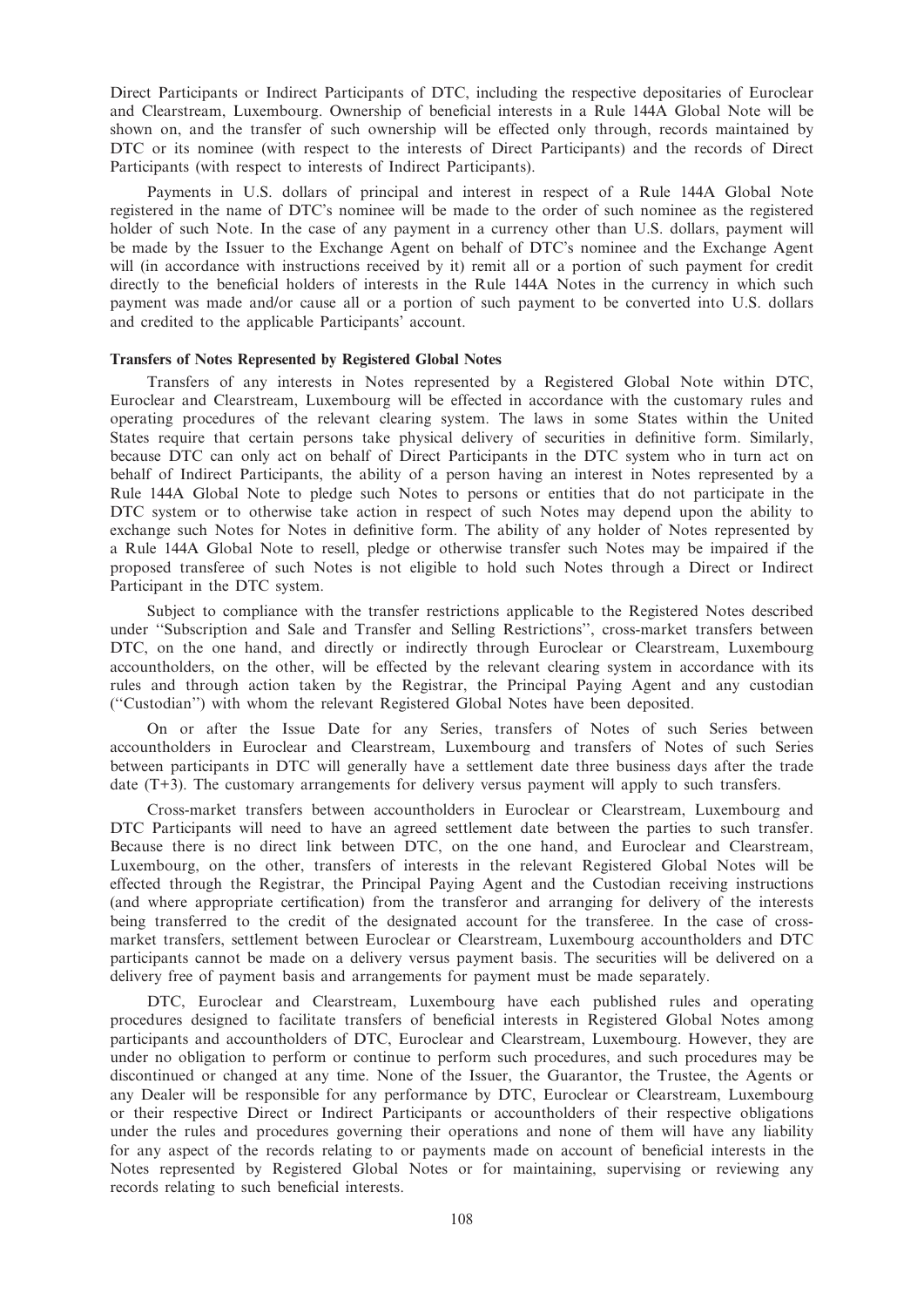# TAXATION

The comments below are of a general nature and are based on the Issuer's and the Guarantor's understanding of current tax law and published practice as at the date of this Prospectus. They relate only to the position of persons who are the absolute beneficial owners of the Notes and may not apply to certain classes of Noteholders (such as dealers in securities) to whom special rules may apply. They are not exhaustive. They relate only to the deduction from interest on the Notes for or on account of tax in the United Kingdom (and do not deal with any other United Kingdom tax implications of acquiring, holding or disposing of the Notes) and to certain aspects of U.S. Federal Income tax. The United Kingdom tax treatment of Noteholders depends on their individual circumstances and may be subject to change in the future. Prospective noteholders who may be unsure of their tax position or who may be subject to tax in a jurisdiction other than the United Kingdom or the United States or who are resident in, but not domiciled in, the United Kingdom for tax purposes, should seek their own professional advice.

## UK Taxation

- 1. The Issuer, provided that it continues to be a bank for the purposes of Section 991 of the Income Tax Act 2007 (''ITA 2007'') and provided that the interest on the Notes which it issues is paid in the ordinary course of its business within the meaning of Section 878 of ITA 2007, is entitled to make payments of interest on such Notes without withholding or deduction for or on account of United Kingdom income tax.
- 2. Payments of interest on Notes issued by the Issuer (whether or not paragraph 1 above applies) which are ''quoted Eurobonds'' within the meaning of Section 987 of ITA 2007 may be made without withholding or deduction for or on account of United Kingdom income tax by the Issuer and any Paying Agents. Notes will constitute ''quoted Eurobonds'' while they are admitted to trading on a recognised stock exchange and either they are included in the United Kingdom official list (within the meaning of Part 6 of the Financial Services and Markets Act 2000) or they are officially listed, in accordance with provisions corresponding to those generally applicable in European Economic Area states, in a country outside the United Kingdom in which there is a recognised stock exchange (as defined in section 1005 ITA 2007).

In the UK, the UK Listing Authority is a competent authority and the London Stock Exchange is a recognised stock exchange. So long as this remains the case, securities will constitute ''quoted Eurobonds'', provided they are and continue to be admitted to the Official List by the UK Listing Authority and admitted to trading on the London Stock Exchange's Regulated Market.

- 3. Interest on the Notes may also be paid without withholding or deduction on account of United Kingdom tax where interest on the Notes is paid by a company and, at the time the payment is made, the Issuer reasonably believes (and any person by or through whom interest on the Notes is paid reasonably believes) that the beneficial owner is within the charge to United Kingdom corporation tax as regards the payment of interest; provided that HM Revenue and Customs (''HMRC'') has not given a direction that the interest should be paid under deduction of tax.
- 4. In other cases tax may, subject to any relief available under any applicable double taxation convention, have to be withheld from payments of interest on the Notes. Where United Kingdom tax is withheld, the rate is the ''basic rate'' of income tax (currently 20 per cent.).
- 5. HMRC has powers, in certain circumstances, to obtain information about: payments derived from securities (whether income or capital); certain payments of interest (including the amount payable on the redemption of a deeply discounted security); and securities transactions.

The persons from whom HMRC can obtain information include: a person who receives (or is entitled to receive) a payment derived from securities; a person who makes such a payment (received from, or paid on behalf of another person); a person by or through whom interest is paid or credited; a person who effects or is a party to securities transactions on behalf of others; registrars or administrators in respect of securities transactions; and each registered or inscribed holder of securities.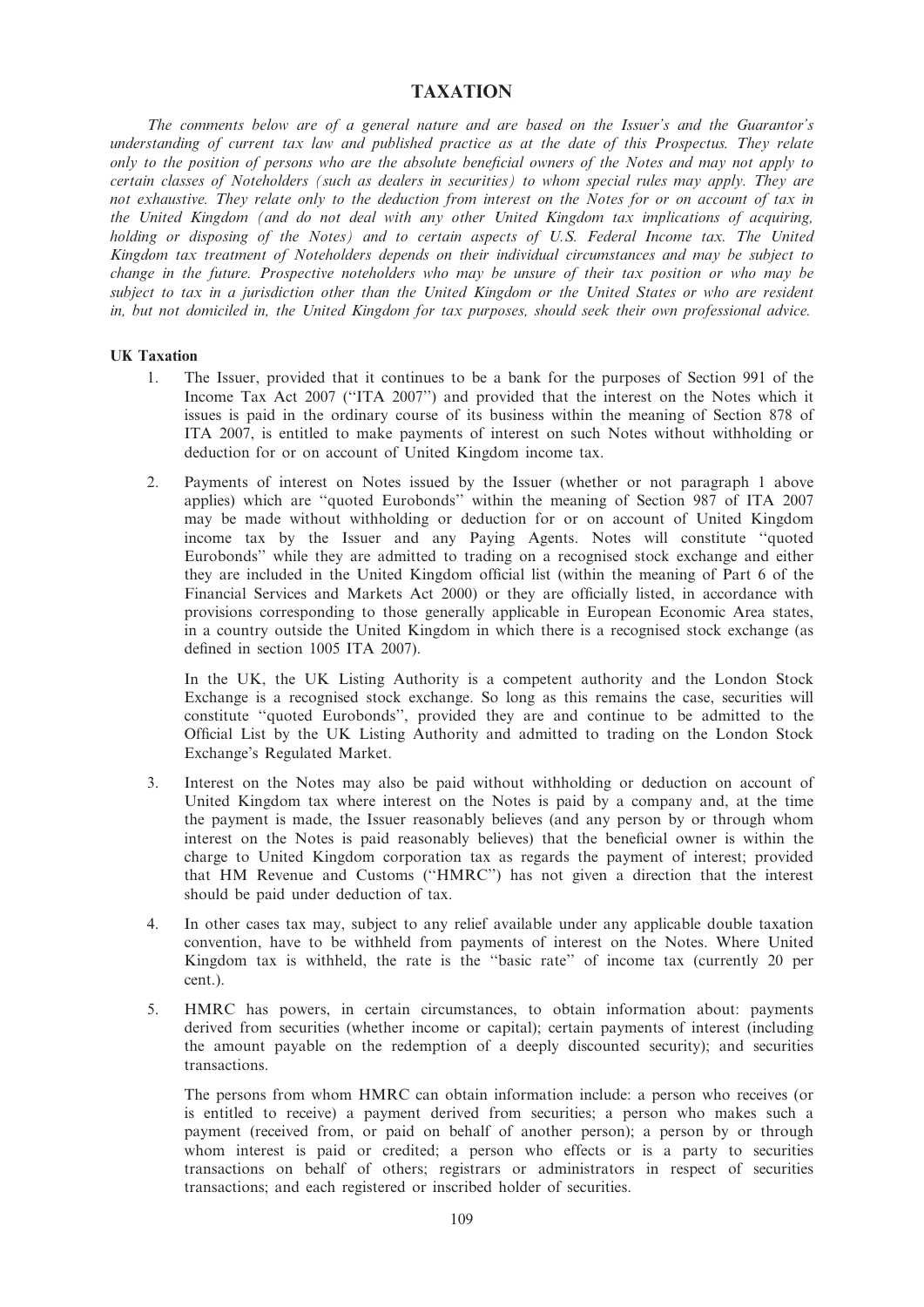The information HMRC can obtain includes: details of the beneficial owner of securities or, if not known, details of the person for whom the securities are held, or the person to whom the payment is to be made (and, if more than one, their respective interests); information and documents relating to securities transactions; and, in relation to interest paid or credited on money received or retained in the United Kingdom, the identity of the security under which interest is paid. HMRC is generally not able to obtain information (under its power relating solely to interest) about a payment of interest to (or a receipt for) a person that is not an individual. This limitation does not apply to HMRC's power to obtain information about payments derived from securities.

HMRC has indicated that it will not use its information gathering power on interest to obtain information about amounts payable on the redemption of deeply discounted securities which are paid before 6 April, 2015.

In certain circumstances the information which HMRC has obtained using these powers may be exchanged with tax authorities in other jurisdictions.

## Directive on the taxation of savings income

Under EC Council Directive 2003/48/EC on the taxation of savings income (the ''Savings Directive''), Member States are required to provide to the tax authorities of another Member State details of payments of interest (or similar income) paid by a person within its jurisdiction to an individual resident in that other Member State or to certain limited types of entities established in that other Member State. However, for a transitional period, Luxembourg and Austria are instead required (unless during such period they elect otherwise) to operate a withholding system in relation to such payments (the ending of such transitional period being dependent upon the conclusion of certain other agreements relating to information exchange with certain other countries). A number of non-EU countries and territories, including Switzerland, have adopted similar measures (a withholding system in the case of Switzerland). In April 2013, the Luxembourg Government announced its intention to abolish the withholding system with effect from 1 January, 2015, in favour of automatic information exchange under the Savings Directive.

On 24 March 2014, the Council of the European Union adopted an EU Council Directive amending and broadening the scope of the requirements described above. In particular, the changes expand the range of payments covered by the Directive to include certain additional types of income, and widen the range of recipients payments to whom are covered by the Directive to include certain other types of entity and legal arrangement. Member States are required to implement national legislation giving effect to these changes by 1 January 2016 (which national legislation must apply from 1 January 2017).

The Savings Directive does not preclude Member States from levying other types of withholding tax.

Prospective Noteholders who may be affected by any of these requirements are advised to seek their own professional advice.

#### U.S. Taxation

The applicable Final Terms (or, in the case of Exempt Notes, the applicable Pricing Supplement) relating to any Tranche of Notes, all or a portion of which are to be offered or sold to, or for the account or benefit of, a U.S. person will set forth information regarding the U.S. federal income tax treatment of any such Notes. U.S. persons considering the purchase of Notes should consult their own tax advisers concerning the application of U.S. federal income tax laws to their particular situations as well as any consequences of the purchase, ownership and disposition of Notes arising under the laws of any other taxing jurisdictions.

PROSPECTIVE NOTEHOLDERS WHO ARE IN ANY DOUBT AS TO THEIR TAX POSITION OR WHO MAY BE SUBJECT TO TAX IN A JURISDICTION OTHER THAN THE UNITED KINGDOM OR THE UNITED STATES SHOULD SEEK INDEPENDENT PROFESSIONAL ADVICE.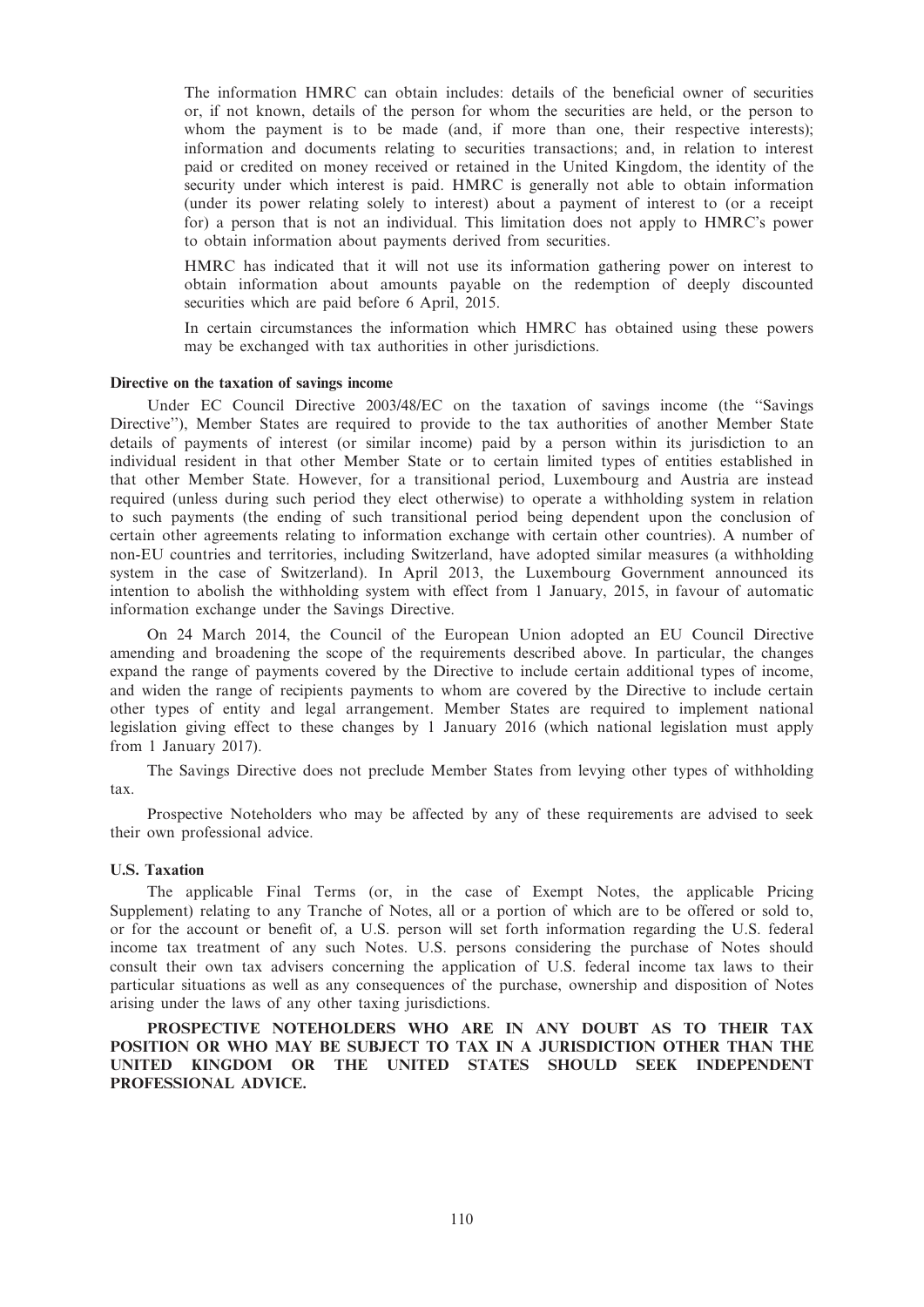## SUBSCRIPTION AND SALE AND TRANSFER AND SELLING RESTRICTIONS

The Dealers have in a programme agreement (such programme agreement as modified and/or supplemented and/or restated from time to time, the ''Programme Agreement'') dated 2 May, 2014 agreed with the Issuer and the Guarantor a basis upon which the Issuer may from time to time agree to issue Notes. Any such agreement will extend to those matters stated under ''Form of the Notes'' and ''Terms and Conditions of the Notes''. In the Programme Agreement, the Issuer (failing which, the Guarantor) has agreed to reimburse the Dealers for certain of their expenses in connection with the issue of Notes under the Programme and to indemnify the Dealers against certain liabilities incurred by them in connection therewith.

In connection with the issue of any Tranche of Notes, one or more relevant Dealers acting as Stabilising Manager(s) (or persons acting on behalf of any Stabilising Manager(s)) may over-allot Notes or effect transactions with a view to supporting the market price of the Notes at a level higher than that which might otherwise prevail. However, there is no assurance that the Stabilising Manager(s) (or persons acting on behalf of a Stabilising Manager) will undertake stabilisation action. Any stabilisation action may begin on or after the date on which adequate public disclosure of the terms of the offer of the relevant Tranche of Notes is made and, if begun, may be ended at any time, but it must end no later than the earlier of 30 days after the issue date of the relevant Tranche of Notes and 60 days after the date of the allotment of the relevant Tranche of Notes. Any stabilisation action or over-allotment must be conducted by the relevant Stabilising Manager(s) (or person(s) acting on behalf of any Stabilising Manager(s)) in accordance with all applicable laws and rules.

### Selling Restrictions

#### United States

Each Dealer has acknowledged, and each further Dealer appointed under the Programme Agreement will be required to acknowledge, that the Notes have not been and will not be registered under the Securities Act or the securities laws of any state of the United States or other relevant jurisdiction within the United States, and may not be offered or sold within the United States or to, or for the account or benefit of, U.S. persons except in accordance with Regulation S under the Securities Act or pursuant to an exemption from or in a transaction not subject to, the registration requirements of the Securities Act. Terms used in the preceding sentence have the meanings given to them by Regulation S under the Securities Act.

Notes in bearer form are subject to U.S. tax law requirements and may not be offered, sold or delivered within the United States or its possessions or to U.S. persons, except in certain transactions permitted by U.S. tax regulations. Terms used in the preceding sentence have the meanings given to them by the United States Internal Revenue Code and regulations thereunder. The applicable Final Terms (or, in the case of Exempt Notes, the applicable Pricing Supplement) will identify whether TEFRA C rules or TEFRA D rules apply or whether TEFRA is not applicable.

Each Dealer has agreed, and each further Dealer appointed under the Programme Agreement will be required to agree, that except as permitted by the Programme Agreement, it has not offered, sold or delivered Notes and it will not offer, sell or deliver Notes (i) as part of their distribution at any time or (ii) otherwise until 40 days after the completion of the distribution of all Notes of the relevant Tranche, within the United States or to, or for the account or benefit of U.S. persons and only in accordance with Rule 903 of Regulation S or, if applicable, Rule 144A under the Securities Act and it will have sent to each distributor, dealer or person receiving a selling concession, fee or other remuneration that purchases Notes from it or through it during the distribution compliance period a confirmation or notice setting forth the restrictions on offers and sales of the Notes within the United States or to or for the account or benefit of U.S. persons.

The Notes are being offered and sold only (a) outside the United States to persons other than U.S. persons (''foreign purchasers'', which term includes dealers or other professional fiduciaries in the United States acting on a discretionary basis for foreign beneficial owners, other than an estate or trust) in reliance upon Regulation S and (b) to a limited number of QIBs in compliance with Rule 144A.

Terms used in this section of ''Selling Restrictions'' have the meanings given to them by Regulation S.

In addition, until 40 days after the completion of the distribution of all Notes comprising any Tranche, any offer or sale of Notes within the United States by any dealer (whether or not participating in the offering) may violate the registration requirements of the Securities Act.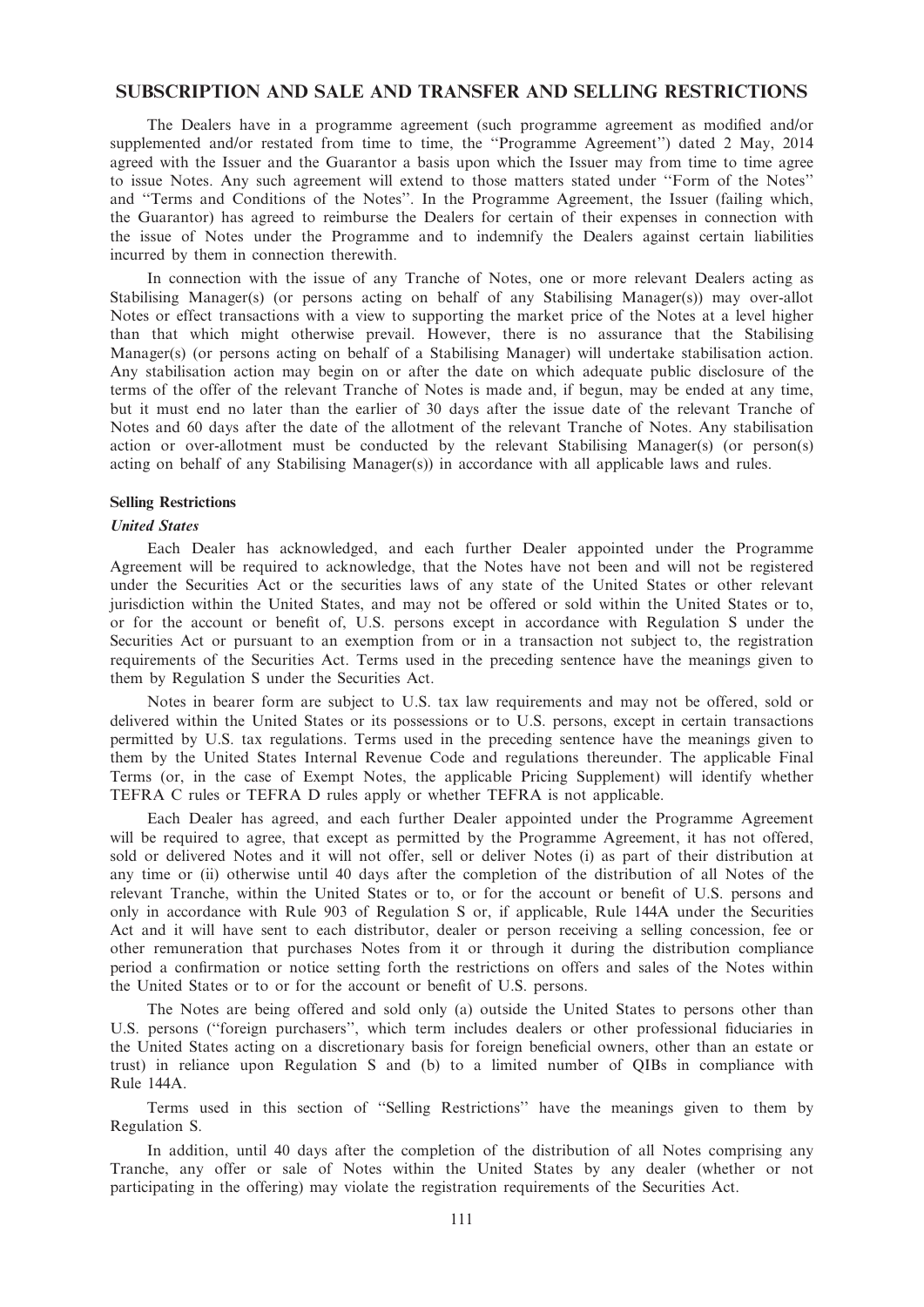Each purchaser of Notes will be deemed to have represented and agreed as follows:

- (1) It is purchasing the Notes for its own account or an account with respect to which it exercises sole investment discretion and that it and any such account is either (A) a QIB and is aware that the sale to it is being made in reliance on Rule 144A, or (B) a foreign purchaser that is outside the United States (or a foreign purchaser that is a dealer or other fiduciary as referred to above).
- (2) It acknowledges that the Notes have not been registered under the Securities Act or any other applicable U.S. State securities laws and may not be offered or sold within the United States or to, or for the account or benefit of, U.S. persons except as set forth below.
- (3) It agrees that the Issuer has no obligation to register the Notes under the Securities Act.
- (4) It will not resell or otherwise transfer any Notes except (A) in accordance with Rule 144A to a person whom the seller reasonably believes is a QIB purchasing for its own account or for the account of a QIB, (B) outside the United States in compliance with Rule 903 or Rule 904 of Regulation S under the Securities Act, (C) pursuant to the exemption from registration provided by Rule 144 under the Securities Act (if available) or (D) pursuant to an effective registration statement under the Securities Act in each case, in accordance with all applicable U.S. State securities laws.
- (5) It will give to each person to whom it transfers Notes notice of any restrictions on transfer of those Notes.
- (6) It acknowledges that transfers by the holder of, or of a beneficial interest in, a Rule 144A Note to a transferee taking delivery of such interest through a Regulation S Notes; or, prior to the expiry of the Distribution Compliance Period, transfers by the holder of, or of a beneficial interest in, a Regulation S Note to a transferee taking delivery of such interest through a Rule 144A Note are conditioned on the requirement that the transferor provide the Registrar and the Transfer Agent with a written certification (the form of which certification can be obtained from the Trustee) as to compliance with the transfer restrictions referred to above.
- (7) It understands that the Notes will bear the legends in the forms set out below.
- (8) It acknowledges that the Issuer and others will rely upon the truth and accuracy of the foregoing acknowledgements, representations and agreements and agrees that if any of such acknowledgements, representations or agreements made by it are no longer accurate, it shall promptly notify the Issuer; and if it is acquiring any Notes as a fiduciary or agent for one or more accounts it represents that it has sole investment discretion with respect to each such account and that it has full power to make the foregoing acknowledgements, representations and agreements on behalf of each such account.

Each Rule 144A Note will bear a legend to the following effect:

''THE NOTES REPRESENTED BY THIS [GLOBAL][DEFINITIVE] NOTE HAVE NOT BEEN, AND WILL NOT BE, REGISTERED UNDER THE U.S. SECURITIES ACT OF 1933, AS AMENDED (THE ''SECURITIES ACT''), OR WITH ANY SECURITIES REGULATORY AUTHORITY OF ANY STATE OR OTHER JURISDICTION OF THE UNITED STATES, AND, MAY BE TRANSFERRED ONLY PURSUANT TO THE EXEMPTION FROM THE REGISTRATION REQUIREMENTS OF SUCH ACT AS SET FORTH BELOW.

[THE HOLDER HEREOF – include for Rule 144A Global Notes][THE REGISTERED OWNER HEREOF – include for definitive notes], BY PURCHASING OR OTHERWISE ACQUIRING THE NOTES IN RESPECT OF WHICH THIS [GLOBAL][DEFINITIVE] NOTE IS ISSUED [(OR ANY BENEFICIAL INTEREST OR PARTICIPATION HEREIN) ON ITS OWN BEHALF AND ON BEHALF OF ANY ACCOUNT FOR WHICH IT IS PURCHASING THIS GLOBAL NOTE OR ANY BENEFICIAL INTEREST ORPARTICIPATION HEREIN – include for Rule 144A Global Notes], (1) REPRESENTS FOR THE BENEFIT OF THE ISSUER AND FOR ANY AGENT OR SELLER WITH RESPECT TO SUCH NOTES THAT IT IS THE SOLE BENEFICIAL OWNER OF THE NOTES REPRESENTED HEREBY OR IS PURCHASING SUCH NOTES FOR ONE OR MORE ACCOUNTS MAINTAINED BY IT OR OVER WHICH IT EXERCISES SOLE INVESTMENT DISCRETION AND THAT EITHER (A) IT AND ANY SUCH ACCOUNT ARE NOT U.S. PERSONS (AS DEFINED IN REGULATION S OF THE SECURITIES ACT) AND ARE NOT PURCHASING SUCH NOTES FOR THE ACCOUNT OR BENEFIT OF A U.S. PERSON, OR (B) IT AND ANY SUCH ACCOUNT ARE (OR ARE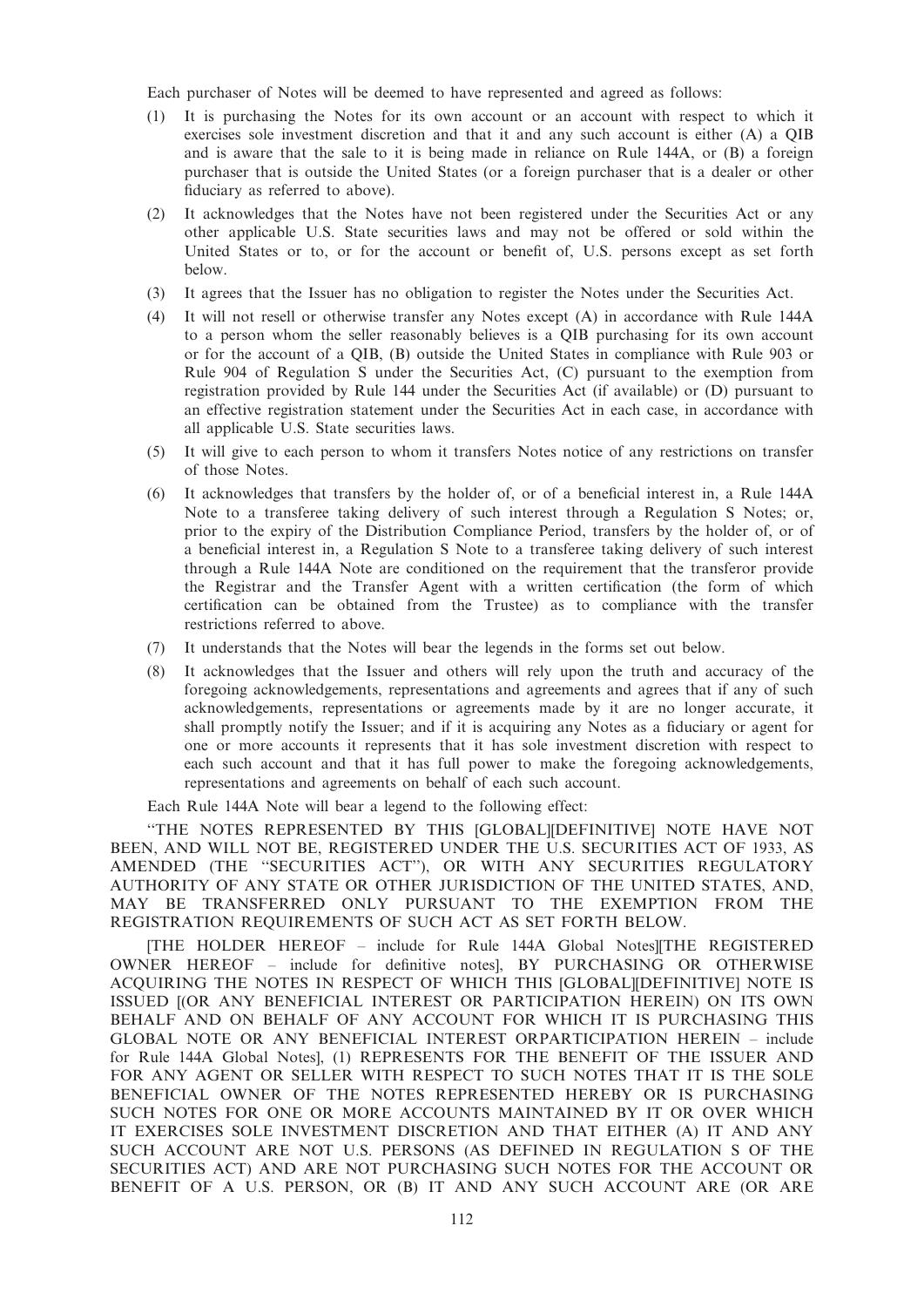HOLDING SUCH NOTES FOR THE BENEFIT OF) QUALIFIED INSTITUTIONAL BUYERS (''QIBS'') AS DEFINED IN RULE 144A UNDER THE SECURITIES ACT (''RULE 144A''), (2) ACKNOWLEDGES THAT SUCH NOTES HAVE NOT BEEN, AND WILL NOT BE, REGISTERED UNDER THE SECURITIES ACT AND MAY NOT BE OFFERED, SOLD, RESOLD OR DELIVERED IN THE UNITED STATES EXCEPT PURSUANT TO AN EXEMPTION FROM THE SECURITIES ACT IN ACCORDANCE WITH THE TERMS HEREOF, (3) AGREES TO NOTIFY ANY SUBSEQUENT TRANSFEREE OF THE TRANSFER RESTRICTIONS SET OUT HEREIN AND THAT IT WILL BE A CONDITION TO SUCH TRANSFER THAT THE TRANSFEREE WILL BE DEEMED TO MAKE THE REPRESENTATIONS SET OUT HEREIN, AND (4) AGREES, FOR THE BENEFIT OF THE ISSUER, THAT SUCH NOTES MAY ONLY BE OFFERED, SOLD, RESOLD, PLEDGED OR OTHERWISE TRANSFERRED OR DELIVERED (A) TO A NON-U.S. PERSON IN AN OFFSHORE TRANSACTION IN ACCORDANCE WITH THE PROVISIONS OF REGULATION S UNDER THE SECURITIES ACT, OR (B) TO A PERSON WHO THE SELLER REASONABLY BELIEVES TO BE A QIB IN A TRANSACTION MEETING THE REQUIREMENTS OF RULE 144A OR ANOTHER EXEMPTION FROM REGISTRATION UNDER THE SECURITIES ACT; PROVIDED THAT, IN THE CASE OF A TRANSFER PURSUANT TO CLAUSE (A), A TRANSFEROR OF THE NOTES WILL BE REQUIRED [(1)] TO EXECUTE AND DELIVER TO THE ISSUER AND THE REGISTRAR AND THE TRANSFER AGENT A TRANSFER CERTIFICATE (THE FORM OF WHICH IS ATTACHED TO THE AGENCY AGREEMENT AND CAN BE OBTAINED FROM THE REGISTRAR AND THE TRANSFER AGENT), [AND (2) TO EXCHANGE THE PORTION OF THIS GLOBAL NOTE TO BE SO TRANSFERRED FOR AN INTEREST IN A REGULATION S GLOBAL NOTE OR A DEFINITIVE NOTE TO BE REGISTERED IN THE NAME OF THE TRANSFEREE – include for Rule 144A Global Notes].

PROSPECTIVE PURCHASERS ARE HEREBY NOTIFIED THAT THE SELLERS OF THE NOTES MAY BE RELYING ON THE EXEMPTION FROM THE PROVISIONS OF SECTION 5 OF THE SECURITIES ACT PROVIDED BY RULE 144A.

EACH HOLDER OF THIS [GLOBAL][DEFINITIVE] NOTE [OR AN INTEREST HEREIN – include for Rule 144A Global Notes] AGREES THAT IT WILL DELIVER TO EACH PERSON TO WHOM THIS NOTE [OR AN INTEREST HEREIN – include for Rule 144A Global Notes] IS TRANSFERRED A NOTICE SUBSTANTIALLY TO THE EFFECT OF THIS LEGEND.

FOR THE PURPOSES HEREOF, "OFFSHORE TRANSACTION" AND "U.S. PERSON" SHALL HAVE THE MEANINGS GIVEN TO THEM IN RULE 902 OF REGULATION S UNDER THE SECURITIES ACT.''

Each Regulation S Note will bear a legend to the following effect:

''THE NOTES REPRESENTED BY THIS [GLOBAL][DEFINITIVE] NOTE HAVE NOT BEEN, AND WILL NOT BE, REGISTERED UNDER THE U.S. SECURITIES ACT OF 1933, AS AMENDED (THE ''SECURITIES ACT''), OR WITH ANY SECURITIES REGULATORY AUTHORITY OF ANY STATE OR OTHER JURISDICTION OF THE UNITED STATES. [THE OFFER, SALE, PLEDGE OR TRANSFER OF THE NOTES REPRESENTED BY THIS GLOBAL NOTE IS SUBJECT TO CERTAIN CONDITIONS AND RESTRICTIONS. – include for Regulation S Global Notes] [BY PURCHASING OR OTHERWISE ACQUIRING THE NOTES REPRESENTED BY THIS GLOBAL NOTE, THE HOLDER – include for Regulation S Global Notes][THE OWNER HEREOF, BY PURCHASING THE NOTES IN RESPECT OFWHICH THIS DEFINITIVE NOTE IS ISSUED, – include for definitive notes] AGREES FOR THE BENEFIT OF THE ISSUER THAT, IF IT SHOULD DECIDE TO DISPOSE OF THE NOTES REPRESENTED BY THIS NOTE PRIOR TO THE DATE WHICH IS 40 DAYS AFTER THE COMPLETION OF THE DISTRIBUTION OF THE NOTES REPRESENTED BY THIS [GLOBAL][DEFINITIVE] NOTE, THE NOTES REPRESENTED BY THIS [GLOBAL][DEFINITIVE] NOTE MAY BE OFFERED, RESOLD, PLEDGED OR OTHERWISE TRANSFERRED OR DELIVERED ONLY IN COMPLIANCE WITH THE SECURITIES ACT AND ONLY (A) TO PERSONS WHOM THE SELLER REASONABLY BELIEVES TO BE QUALIFIED INSTITUTIONAL BUYERS (''QIBS''), AS DEFINED IN RULE 144A (''RULE 144A'') UNDER THE SECURITIES ACT IN A TRANSACTION MEETING THE REQUIREMENTS OF RULE 144A OR ANOTHER EXEMPTION FROM REGISTRATION UNDER THE SECURITIES ACT, OR (B) OTHERWISE TO NON-U.S. PERSONS IN AN OFFSHORE TRANSACTION IN ACCORDANCE WITH REGULATION S UNDER THE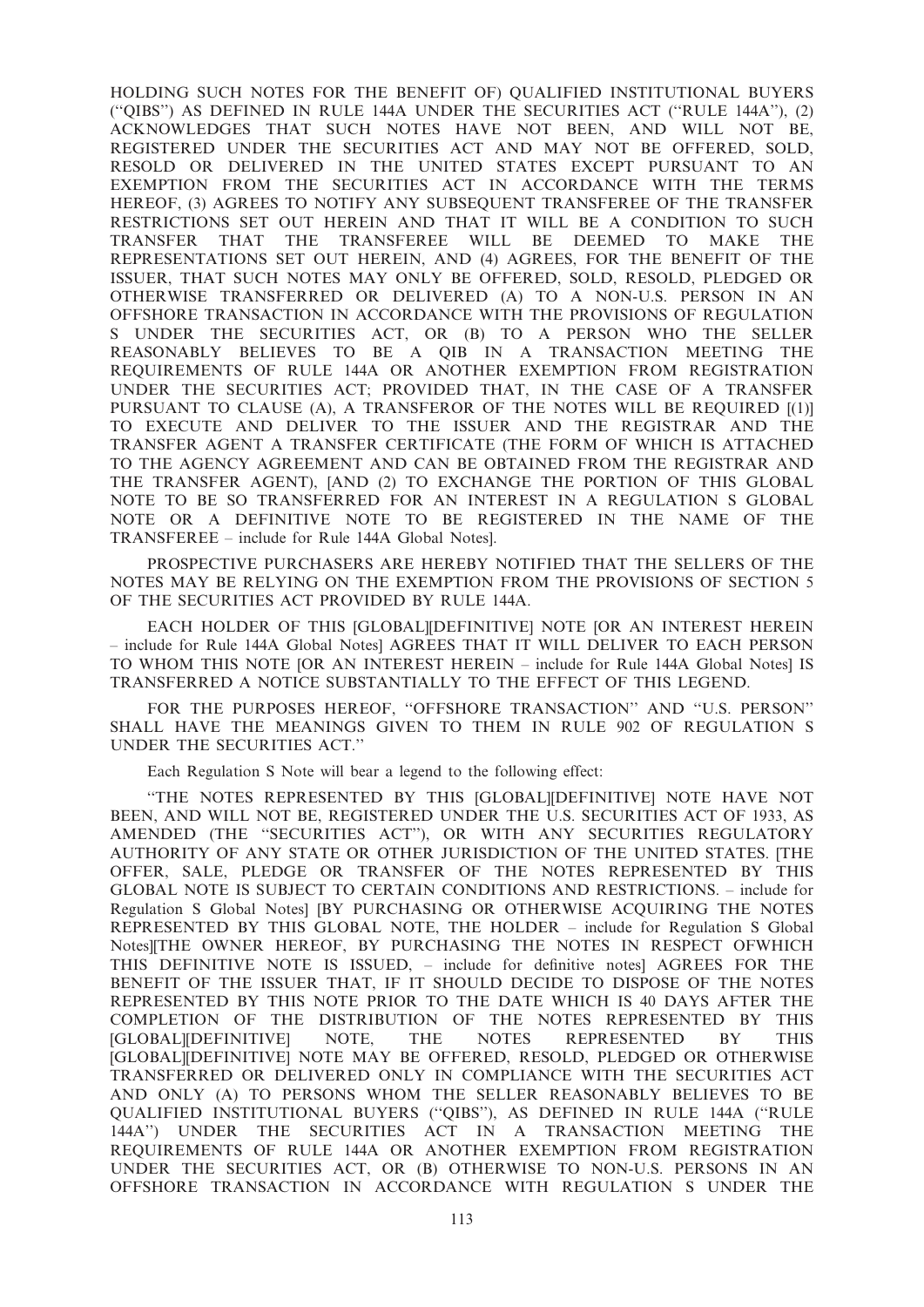SECURITIES ACT; PROVIDED THAT, IN THE CASE OF A TRANSFER PURSUANT TO CLAUSE (A), A TRANSFEROR OF THE NOTES WILL BE REQUIRED [(1)] TO EXECUTE AND DELIVER TO THE ISSUER AND THE REGISTRAR AND THE TRANSFER AGENT A TRANSFER CERTIFICATE (THE FORM OF WHICH IS ATTACHED TO THE AGENCY AGREEMENT AND CAN BE OBTAINED FROM THE REGISTRAR AND THE TRANSFER AGENT), [AND (2) TO EXCHANGE THE PORTION OF THIS GLOBAL NOTE TO BE SO TRANSFERRED FOR AN INTEREST IN A RULE 144A GLOBAL NOTE OR A DEFINITIVE NOTE TO BE REGISTERED IN THE NAME OF THE TRANSFEREE – include for Regulation S Global Notes].

EACH HOLDER OF THIS NOTE OR AN INTEREST HEREIN AGREES THAT IT WILL DELIVER TO EACH PERSON TO WHOM THIS NOTE OR AN INTEREST HEREIN IS TRANSFERRED A NOTICE SUBSTANTIALLY TO THE EFFECT OF THIS LEGEND.

FOR THE PURPOSES HEREOF, "OFFSHORE TRANSACTION" AND "U.S. PERSON" HAVE THE MEANINGS GIVEN TO THEM BY RULE 902 OF REGULATION S UNDER THE SECURITIES ACT.''

In the case of a Registered Global Note registered in the name of Cede & Co. as nominee (or another nominee) of The Depository Trust Company, the following paragraph shall also appear in the legend:

''UNLESS THIS GLOBAL NOTE IS PRESENTED BY AN AUTHORISED REPRESENTATIVE OF THE DEPOSITORY TRUST COMPANY, A NEW YORK CORPORATION (''DTC''), TO THE ISSUER OR ITS AGENT FOR REGISTRATION OF TRANSFER, EXCHANGE OR PAYMENT, AND ANY REGISTERED NOTE ISSUED IN THE NAME OF CEDE & CO. OR IN SUCH OTHER NAME AS IS REQUIRED BY AN AUTHORISED REPRESENTATIVE OF DTC (AND ANY PAYMENT IS MADE TO CEDE & CO. OR TO SUCH OTHER ENTITY AS IS REQUIRED BY ANY AUTHORISED REPRESENTATIVE OF DTC), ANY TRANSFER, PLEDGE OR OTHER USE HEREOF FOR VALUE OR OTHERWISE BY OR TO ANY PERSON IS WRONGFUL IN AS MUCH AS THE REGISTERED OWNER HEREOF, CEDE & CO., HAS AN INTEREST HEREIN.''

#### Public Offer Selling Restriction under the Prospectus Directive

In relation to each Member State of the European Economic Area which has implemented the Prospectus Directive (each, a ''Relevant Member State''), each Dealer has represented and agreed, and each further Dealer appointed under the Programme will be required to represent and agree, that with effect from and including the date on which the Prospectus Directive is implemented in that Relevant Member State (the ''Relevant Implementation Date'') it has not made and will not make an offer of Notes which are the subject of the offering contemplated by this prospectus as completed by the Final Terms (or, in the case of Exempt Notes, the Pricing Supplement) in relation thereto to the public in that Relevant Member State, except that it may, with effect from and including the Relevant Implementation Date, make an offer of such Notes to the public in that Relevant Member State:

- (a) at any time to any legal entity which is a qualified investor as defined in the Prospectus Directive;
- (b) at any time to fewer than 100 or, if the Relevant Member State has implemented the relevant provision of the 2010 PD Amending Directive, 150, natural or legal persons (other than qualified investors as defined in the Prospectus Directive) subject to obtaining the prior consent of the relevant Dealer or Dealers nominated by the Issuer for any such offer; or
- (c) at any time in any other circumstances falling within Article 3(2) of the Prospectus Directive,

provided that no such offer of Notes referred to in (a) to (c) above shall require the Issuer or any Dealer to publish a prospectus pursuant to Article 3 of the Prospectus Directive or supplement a prospectus pursuant to Article 16 of the Prospectus Directive.

For the purposes of this provision, the expression an ''offer of Notes to the public'' in relation to any Notes in any Relevant Member State means the communication in any form and by any means of sufficient information on the terms of the offer and the Notes to be offered so as to enable an investor to decide to purchase or subscribe the Notes, as the same may be varied in that Member State by any measure implementing the Prospectus Directive in that Member State and the expression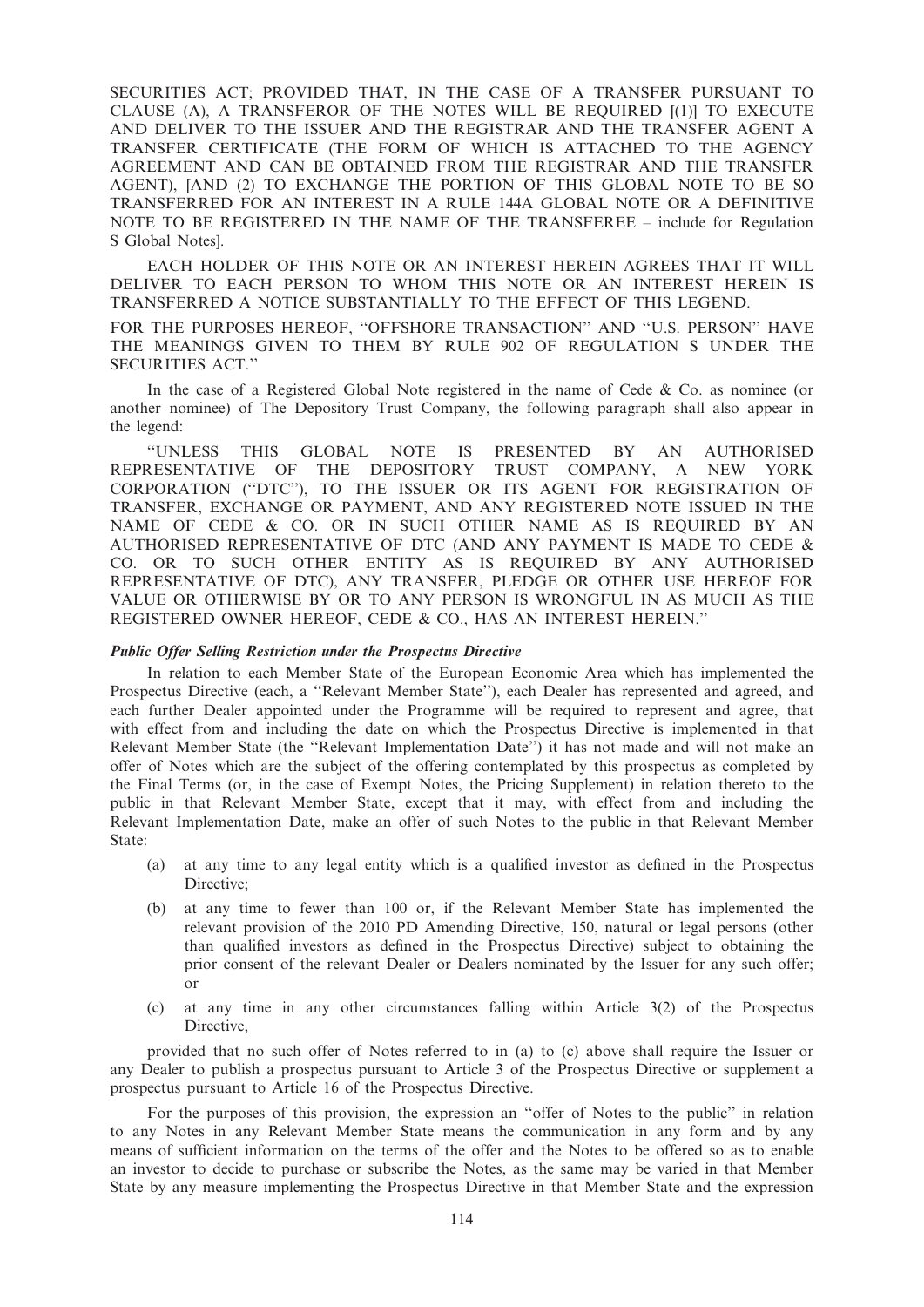''Prospectus Directive'' means Directive 2003/71/EC (and amendments thereto, including the 2010 PD Amending Directive, to the extent implemented in the Relevant Member State), and includes any relevant implementing measure in the Relevant Member State and the expression ''2010 PD Amending Directive'' means Directive 2010/73/EU.

## United Kingdom

Each Dealer has represented and agreed, and each further Dealer appointed under the Programme will be required to represent and agree, that:

- (a) it has only communicated or caused to be communicated and will only communicate or cause to be communicated an invitation or inducement to engage in investment activity (within the meaning of Section 21 of the FSMA) received by it in connection with the issue or sale of any Notes in circumstances in which Section 21(1) of the FSMA does not apply to the Issuer or the Guarantor; and
- (b) it has complied and will comply with all applicable provisions of the FSMA with respect to anything done by it in relation to any Notes in, from or otherwise involving the United Kingdom.

### Australia

No prospectus or other disclosure document (as defined in the Corporations Act 2001 of the Commonwealth of Australia) in relation to the Programme or the Notes has been, or will be, lodged with the Australian Securities and Investments Commission (''ASIC''). Each Dealer has represented and agreed, and each further Dealer appointed under the Programme will be required to represent and agree, that (unless the applicable Final Terms (or, in the case of Exempt Notes, the applicable Pricing Supplement) or another supplement to this Prospectus otherwise provides) it:

- has not made or invited, and will not make or invite, an offer of the Notes for issue or sale in the Commonwealth of Australia (including an offer or invitation which is received by a person in the Commonwealth of Australia); and
- (b) has not distributed or published, and will not distribute or publish, this Prospectus or any other offering material or advertisement relating to any Notes in the Commonwealth of Australia,

unless:

- (i) the aggregate consideration payable by each offeree is at least A\$500,000 (or its equivalent in an alternative currency, in either case disregarding moneys lent by the offeror or its associates);
- (ii) the offer or invitation does not require disclosure to investors under Parts 6D.2 or 7.9 of the Corporations Act 2001 of the Commonwealth of Australia;
- (iii) the offer or invitation does not constitute an offer to a ''retail client'' as defined for the purposes of section 761G of the Corporations Act 2001 of the Commonwealth of Australia;
- (iv) such action complies with all applicable laws, regulations and directives; and
- (v) such action does not require any document to be lodged with ASIC or any other regulatory authority.

#### Japan

The Notes have not been and will not be registered under the Financial Instruments and Exchange Act of Japan (Act No. 25 of 1948, as amended; the "FIEA") and each Dealer has represented and agreed, and each further Dealer appointed under the Programme will be required to represent and agree, that it will not offer or sell any Notes, directly or indirectly, in Japan or to, or for the benefit of, any resident of Japan (as defined under Item 5, Paragraph 1, Article 6 of the Foreign Exchange and Foreign Trade Act (Act No. 228 of 1949, as amended)), or to others for reoffering or resale, directly or indirectly, in Japan or to, or for the benefit of, a resident of Japan except pursuant to an exemption from the registration requirements of and otherwise in compliance with the FIEA and any other applicable laws, regulations and ministerial guidelines of Japan.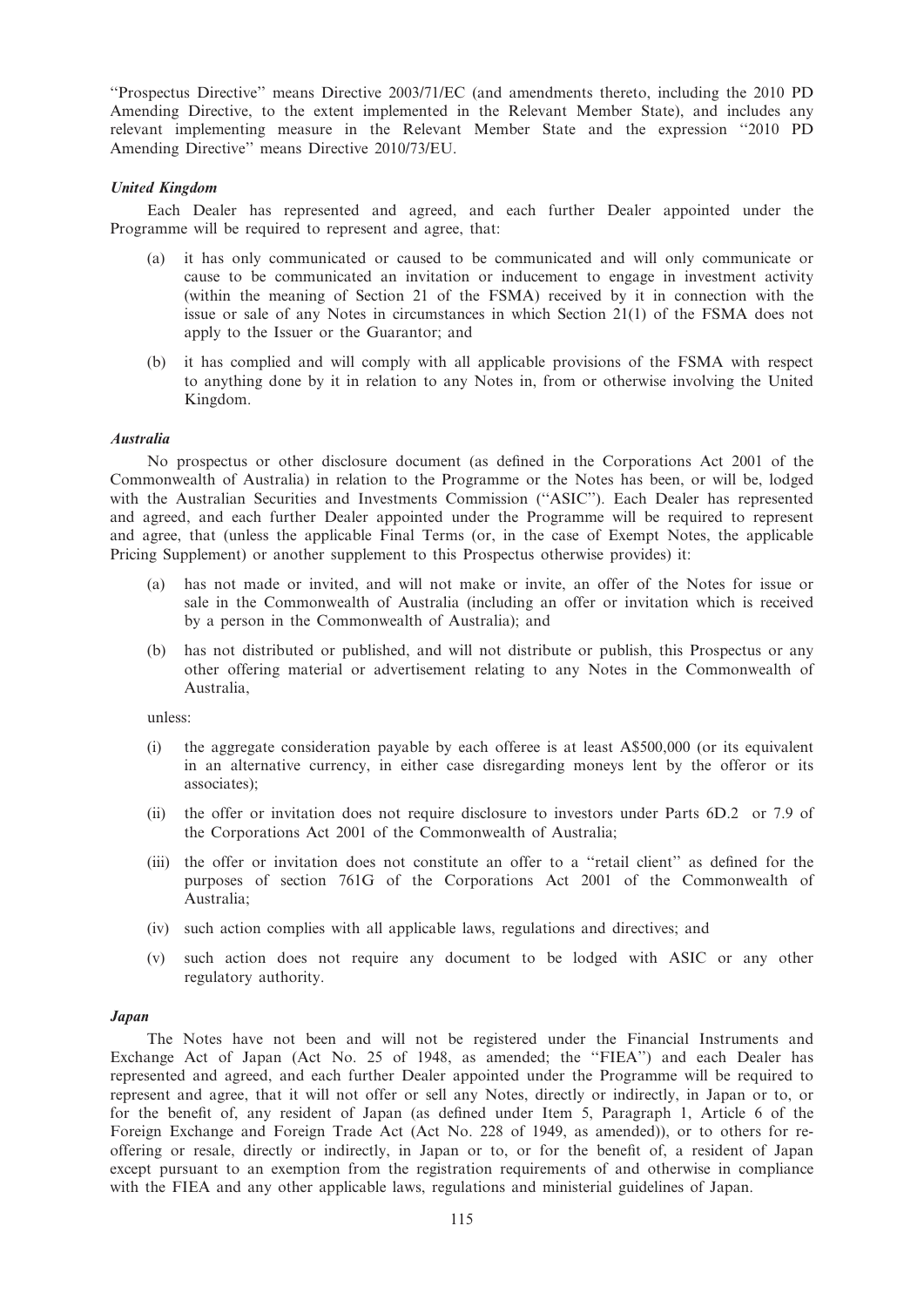## Hong Kong

Each Dealer has represented and agreed that:

- it has not offered or sold and will not offer or sell in Hong Kong, by means of any document, any Notes (except for Notes which are a ''structured product'' as defined in the Securities and Futures Ordinance (Cap. 571) of Hong Kong) other than (i) to ''professional investors'' as defined in the Securities and Futures Ordinance (Cap. 571) of Hong Kong and any rules made under that Ordinance; or (ii) in other circumstances which do not result in the document being a ''prospectus'' as defined in the Companies Ordinance (Cap. 32) of Hong Kong or which do not constitute an offer to the public within the meaning that Ordinance; and
- 2. it has not issued or had in its possession for the purposes of issue, and will not issue or have in its possession for the purposes of issue, whether in Hong Kong or elsewhere, any advertisement, invitation or document relating to the Notes, which is directed at, or the contents of which are likely to be accessed or read by, the public of Hong Kong (except if permitted to do so under the securities laws of Hong Kong) other than with respect to Notes which are or are intended to be disposed of only to persons outside Hong Kong or only to ''professional investors'' as defined in the Securities and Futures Ordinance and any rules made under that Ordinance.

### Singapore

This Prospectus has not been registered as a prospectus with the Monetary Authority of Singapore and Notes will be offered pursuant to exemptions under the Securities and Futures Act, Chapter 289 of Singapore (the ''Securities and Futures Act''). Accordingly, the Notes may not be offered or sold, or be made the subject of an invitation for subscription or purchase nor may this Prospectus or any other document or material in connection with the offer or sale or invitation for subscription or purchase of any Notes be circulated or distributed, whether directly or indirectly, to any person in Singapore other than (i) to an institutional investor pursuant to Section 274 of the Securities and Futures Act, (ii) to a relevant person or any person pursuant to Section 275(1), and in accordance with the conditions specified in Section 275, of the Securities and Futures Act or (iii) otherwise pursuant to, and in accordance with the conditions of, any other applicable provision of the Securities and Futures Act.

Each of the following persons specified in Section 275 of the Securities and Futures Act which has subscribed or purchased Notes, namely a person who is:

- (a) a corporation (which is not an accredited investor (as defined in Section 4A of the Securities and Futures Act)) the sole business of which is to hold investments and the entire share capital of which is owned by one or more individuals, each of whom is an accredited investor; or
- (b) a trust (where the trustee is not an accredited investor) whose sole purpose is to hold investments and each beneficiary of the trust is an individual who is an accredited investor,

should note that shares, debentures and units of shares and debentures of that corporation or the beneficiaries' rights and interest in that trust shall not be transferred for six months after that corporation or trust has acquired the Notes under Section 275 of the Securities and Futures Act except:

- (1) to an institutional investor under Section 274 of the Securities and Futures Act respectively or to a relevant person or any person pursuant to Section  $275(1)$  and Section  $275(1)$  of the Securities and Futures Act and in accordance with the conditions specified in Section 275 of the Securities and Futures Act;
- (2) where no consideration is or will be given for the transfer;
- (3) where the transfer is by operation of law; or
- (4) pursuant to Section 276(7) of the Securities and Futures Act.

#### Canada

Each Dealer has represented and agreed, and each further Dealer appointed under the Programme will be required to represent and agree, that:

(a) the sale and delivery of any Notes to any purchaser who is a resident of Canada or otherwise subject to the laws of Canada or who is purchasing for a principal who is a resident of Canada or otherwise subject to the laws of Canada (each such purchaser or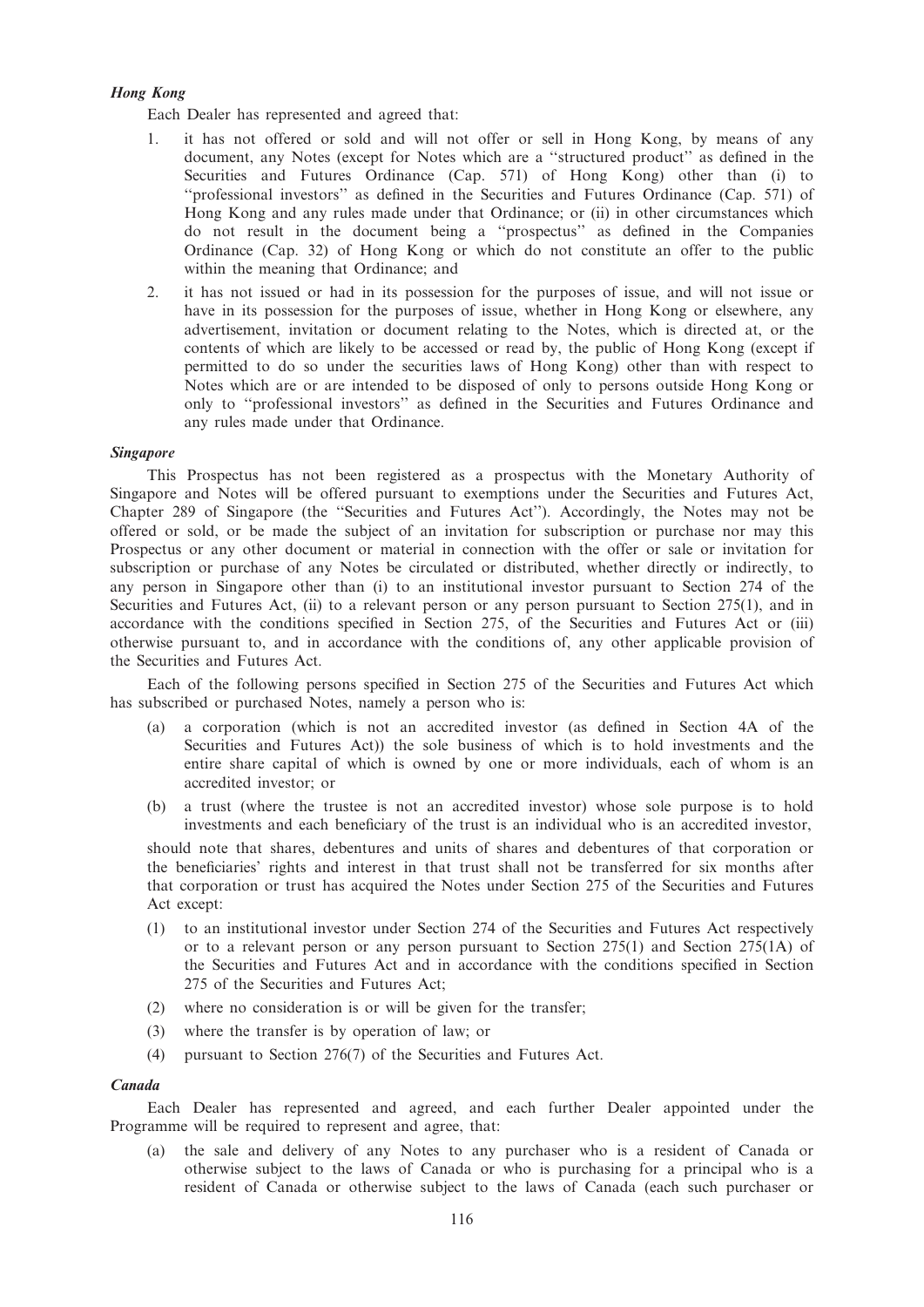principal a ''Canadian Purchaser'') by such Dealer shall be made so as to be exempt from the prospectus filing requirements in Canada, and exempt from or in compliance with the dealer registration requirements in Canada, of all applicable securities laws and regulations of Canada, rulings and orders made thereunder and rules, instruments and policy statements issued and adopted by the relevant securities regulator or regulatory authority in Canada, including those applicable in each of the provinces and territories of Canada (the ''Canadian Securities Laws'');

- (b) where required under applicable Canadian Securities Laws:
	- (i) it is appropriately registered under the applicable Canadian Securities Laws in each province and territory to sell and deliver the Notes to each Canadian Purchaser that is a resident of, or otherwise subject to the Canadian Securities Laws of, such province or territory, and to whom it sells or delivers any Notes;
	- (ii) such sale and delivery will be made through an affiliate of it that is so registered if the affiliate is registered in a category that permits such sale and has agreed to make such sale and delivery in compliance with the representations, warranties and agreements set out herein;
	- (iii) it is entitled to rely upon a dealer registration exemption for trades with "accredited investors" made available under a blanket order issued by the applicable securities regulatory authority of the province or territory each Canadian Purchaser to whom it sells or delivers any Notes to is a resident of otherwise subject to the Canadian Securities Laws of; or
	- (iv) the Notes are being offered primarily in a jurisdiction outside of Canada and any sale and delivery of Notes in Canada will be made by a Dealer that is permitted to rely on the ''international dealer exemption'' contained in, and each investor in Canada has received the notice from such Dealer referred to in, section 8.18 of NI 31-103 – Registration Requirements, Exemptions and Ongoing Registrant Obligations (''NI 31-103'');
- (c) it will comply with all relevant Canadian Securities Laws concerning any resale of the Notes by it and will prepare, execute, deliver and file the report of exempt distribution under NI 45-106 (as defined below) and the Canadian Offering Memorandum (as defined below), if applicable, required by the applicable Canadian Securities Laws to permit each resale by it of Notes to a Canadian Purchaser;
- (d) it will ensure that each Canadian Purchaser purchasing from it: (i) has represented to it that such Canadian Purchaser is a resident in, and subject to the Canadian Securities Laws of, a province or territory of Canada, or is a corporation, partnership, or other entity, resident and created in or organised under the laws of Canada or any province or territory thereof; (ii) has represented to it that (a) such Canadian Purchaser is an ''accredited investor'' as defined in section 1.1 of National Instrument 45-106-Prospectus and Registration Exemptions (''NI 45-106'') and which categories set forth in the relevant definition of ''accredited investor'' in NI 45-106 correctly describe such Canadian Purchaser, and (b) where the sale and delivery of the Notes will be made by a Dealer that is permitted to rely on the ''international dealer exemption'', that such Canadian Purchaser is a ''permitted client'' and a ''Canadian permitted client'' as defined in section 1.1 and section 8.18 respectively of NI 31-103 and which categories set forth in the relevant definitions of permitted client and Canadian permitted client in NI 31-103 correctly describe such Canadian Purchaser; (iii) has represented to it that it is not a person created or used solely to purchase or hold the Notes as an accredited investor as described in Section 2.3(5) of NI 45-106 or as a permitted client and a Canadian permitted client as described in NI 31-103 (as applicable); and (vi) consents to disclosure of all required information about the purchase to the relevant Canadian securities regulatory authorities;
- (e) the offer and sale of the Notes by the Dealer was not made through or accompanied by any advertisement of the Notes, including, without limitation, in printed media of general and regular paid circulation, radio, television, or telecommunications, including electronic display or any other form of advertising or as part of a general solicitation in Canada by the Dealer;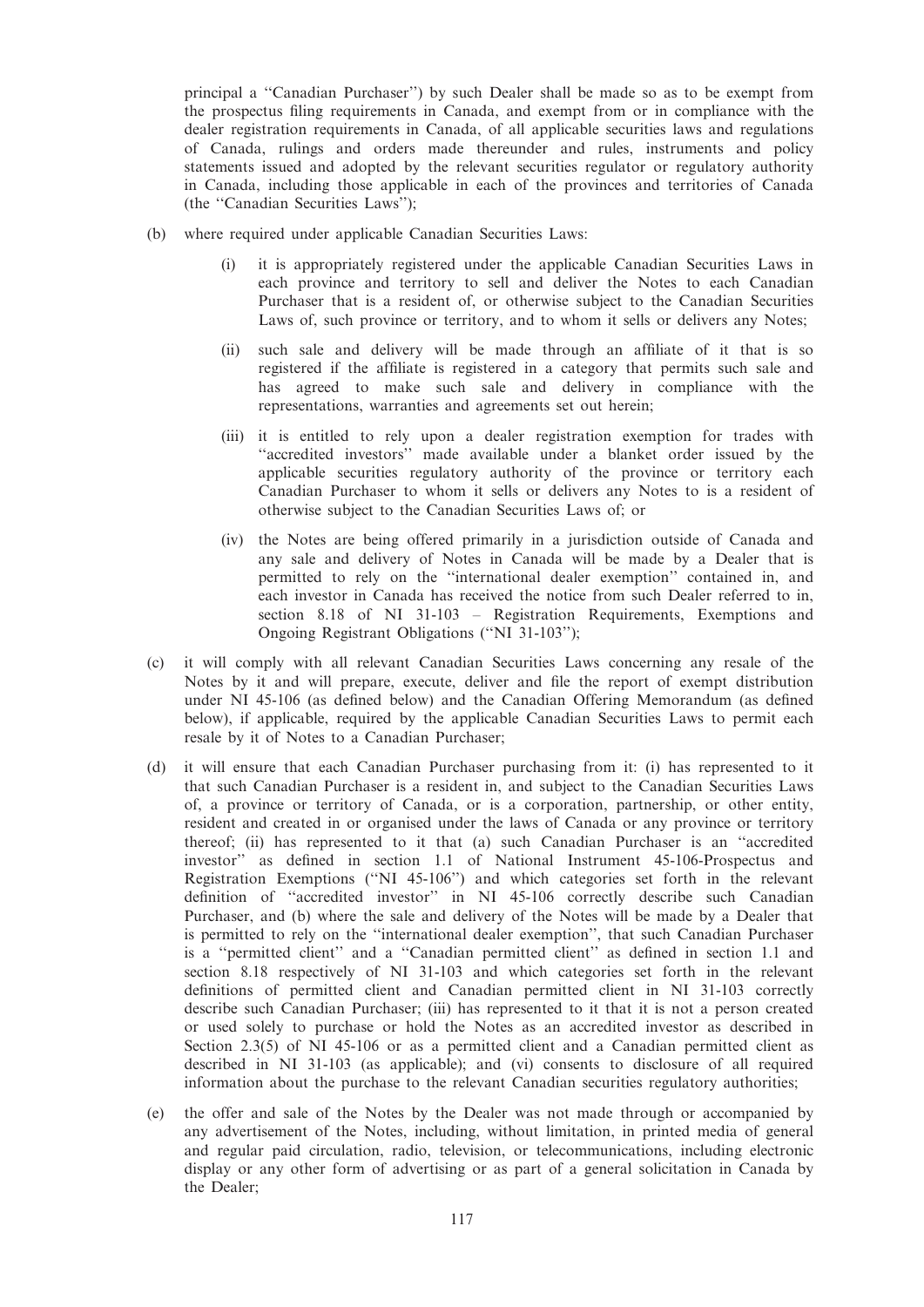- (f) it has not provided and will not provide to any Canadian Purchaser any document or other material that would constitute an offering memorandum (other than the Canadian Offering Memorandum prepared in connection with the issue of the relevant Notes to be prepared by the Issuer, in form and content satisfactory to the Dealer, acting reasonably, and provided to the Dealer (the ''Canadian Offering Memorandum''));
- (g) it will ensure that each Canadian Purchaser purchasing from it is advised that no securities commission, stock exchange or other similar regulatory authority in Canada has reviewed or in any way passed upon the Canadian Offering Memorandum or the merits of the Notes described therein, nor has any such securities commission, stock exchange or other similar regulatory authority in Canada made any recommendation or endorsement with respect to the Notes, provided that a statement to such effect in the Canadian Offering Memorandum delivered to such Canadian Purchaser by the Dealer shall constitute such disclosure;
- (h) it has not made and it will not make any written or oral representations to any Canadian Purchaser (i) that any person will resell or repurchase the Notes purchased by such Canadian Purchaser; (ii) that the Notes will be freely tradeable by the Canadian Purchaser without any restrictions or hold periods; (iii) that any person will refund the purchase price of the Notes; or (iv) as to the future price or value of the Notes; and
- (i) it will inform each Canadian Purchaser purchasing from it (i) that the Issuer is not a ''reporting issuer'' (as defined under applicable Canadian Securities Laws) and is not, and may never be, a reporting issuer in any province or territory of Canada and there currently is no public market in Canada for any of the Notes, and one may never develop; (ii) that the Notes will be subject to resale restrictions under applicable Canadian Securities Laws; and (iii) such Canadian Purchaser's name and other specified information will be disclosed to the relevant Canadian securities regulators or regulatory authorities and may become available to the public in accordance with applicable laws, provided that a statement to such effect in the Canadian Offering Memorandum delivered to such Canadian Purchaser by the Dealer shall constitute such disclosure.

#### Poland

No permit has been obtained from the Polish Financial Supervisory Authority (''Polish FSA'') in relation to the issue of the Notes nor has the issue of the Notes been notified to the Polish FSA in accordance with applicable procedures. Accordingly, the Notes may not be offered in the Republic of Poland (''Poland'') in the public manner, defined in the Polish Act on Public Offerings, the Conditions Governing the Introduction of Financial Instruments to Organised Trading System and Public Companies dated 29 July, 2005 (as amended) as an offering to sell or a purchase of securities, made in any form and by any means, if the offering is directed at 100 or more people or at an unnamed addressee (''Public Offering''). Each Dealer has confirmed that it is aware that no such permit has been obtained nor such notification made and has represented that it has not offered, sold or delivered and will not offer, sell or deliver the Notes in Poland in the manner defined as Public Offering as part of their initial distribution or otherwise to residents of Poland or on the territory of Poland. Each Dealer has acknowledged that the acquisition and holding of the Notes by residents of Poland may be subject to restrictions imposed by Polish law (including foreign exchange regulations) and that the offers and sales of the Notes to Polish residents or within Poland in secondary trading may also be subject to restrictions.

#### General

Each Dealer has severally agreed, and each further Dealer appointed under the Programme will be required to agree, with the Issuer and the Guarantor that it will observe all applicable laws and regulations in any jurisdiction in which it may offer, sell or deliver Notes and that it will not, directly or indirectly, offer, sell or deliver Notes or distribute or publish this document, any prospectus, circular, advertisement or other offering material (including, without limitation, any supplement to this document) in relation to the Notes in or from any country of jurisdiction except under circumstances that will to be the best of its knowledge and belief result in compliance with any applicable laws and regulations, and all offers, sales and deliveries of Notes by it will be made on the foregoing terms.

The restrictions on offerings may be modified by the agreement of the Issuer, the Guarantor and the Dealers following a change in a relevant law, regulation or directive.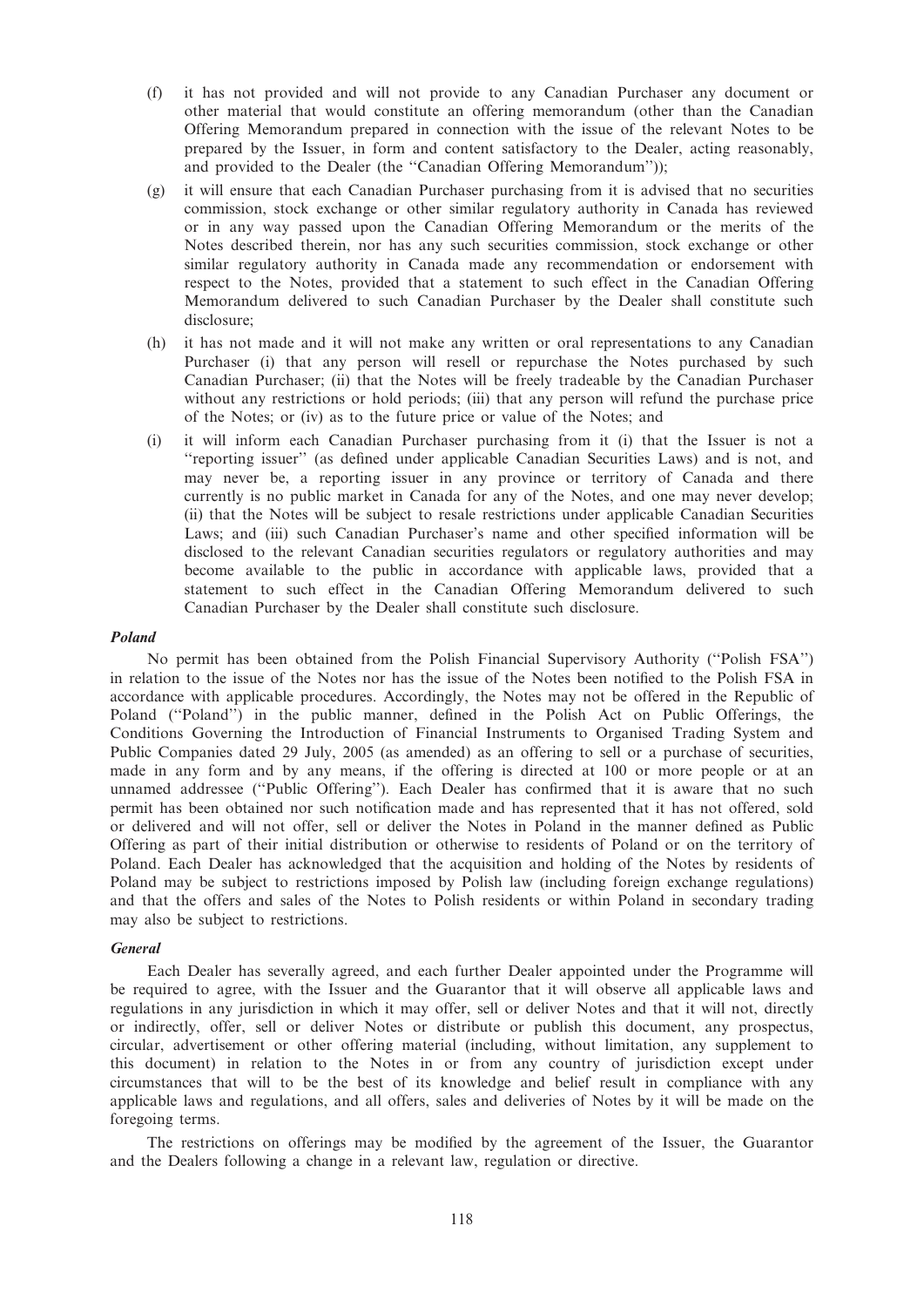# GENERAL INFORMATION

## 1. Incorporation

Abbey National Treasury Services plc and Santander UK plc were incorporated in England and Wales on 24 January, 1989 and 12 September, 1988 respectively, and with registered numbers 2338548 and 2294747 respectively.

### 2. Authorisation

The continuation of the Programme and the issue of Notes (with maturities not exceeding 30 years) was duly confirmed and authorised by resolutions of the Board of Directors of Abbey National Treasury Services plc dated 8 May, 2007. Pursuant to such resolutions, authority was delegated to the Chief Executive Officer or any two directors of Santander UK plc to sub-delegate authority to authorise the update of the Programme. Pursuant to such sub-delegated authority exercised pursuant to MTN approvals and authorisations dated 3 September, 2009, the update of the Programme by the Issuer has been duly authorised by Update Approvals and Authorisations of the Issuer dated 23 April, 2014. The continuation of the Programme and the giving of Guarantee was duly confirmed and authorised by a resolution of the Board of Directors of Santander UK plc dated 27 March, 2007. Pursuant to such resolution, authority was delegated to the Chief Executive Officer or any two directors of Santander UK plc to sub-delegate authority to authorise the update of the Programme. Pursuant to such sub-delegated authority excercised pursuant to an MTN approval and authorisation dated 3 September, 2009, the update of the Programme has been duly authorised by an Update Approval and Authorisation of the Guarantor dated 23 April, 2014.

### 3. Listing of Notes on the Official List

The listing of Notes on the Official List will be expressed as a percentage of their nominal amount (excluding accrued interest). It is expected that each Tranche of Notes which is to be admitted to listing on the Official List and to trading on the London Stock Exchange's Regulated Market will be admitted separately as and when issued, subject only to the issue of a Global Note or Notes initially representing the Notes of such Tranche. The acceptance of the Programme on the Official List in respect of Notes is expected to be granted on or around 8 May, 2014.

## 4. Documents Available

So long as Notes are capable of being issued under the Programme, copies of the following documents will, when published, be available for inspection during usual business hours on any weekday (Saturdays and public holidays excepted) at the registered office of the Issuer and the Guarantor and at the specified offices of the Paying Agents (and items (i), (iv) and (v) will be available for collection free of charge):

- (i) the articles of association of the Issuer and the articles of association of the Guarantor;
- (ii) the consolidated and non-consolidated audited financial statements of the Issuer and the Guarantor in respect of the financial years ended 31 December, 2012 and 31 December, 2013;
- (iii) the Programme Agreement, the Agency Agreement and the Trust Deed (which contains the Guarantee, the forms of Global Notes, Notes in definitive form, Coupons and Talons);
- (iv) this Prospectus;
- (v) any future information memoranda, offering circulars, prospectuses and supplements to this Prospectus and any other documents incorporated herein or therein by reference; and
- (vi) Final Terms and Pricing Supplements (save that Final Terms and Pricing Supplements relating to a Note will only be available for inspection by a holder of such Note and such holder must produce evidence satisfactory to the Issuer and the Paying Agent as to its holding of Notes and identity).

#### 5. Clearing Systems

The Notes in bearer and registered form have been accepted for clearance through Euroclear and Clearstream, Luxembourg. The appropriate Common Code and ISIN for each Tranche of Bearer Notes allocated by Euroclear and Clearstream, Luxembourg will be specified in the applicable Final Terms (or, in the case of Exempt Notes, the applicable Pricing Supplement). In addition, the Issuer may make an application for any Notes in registered form to be accepted for trading in book-entry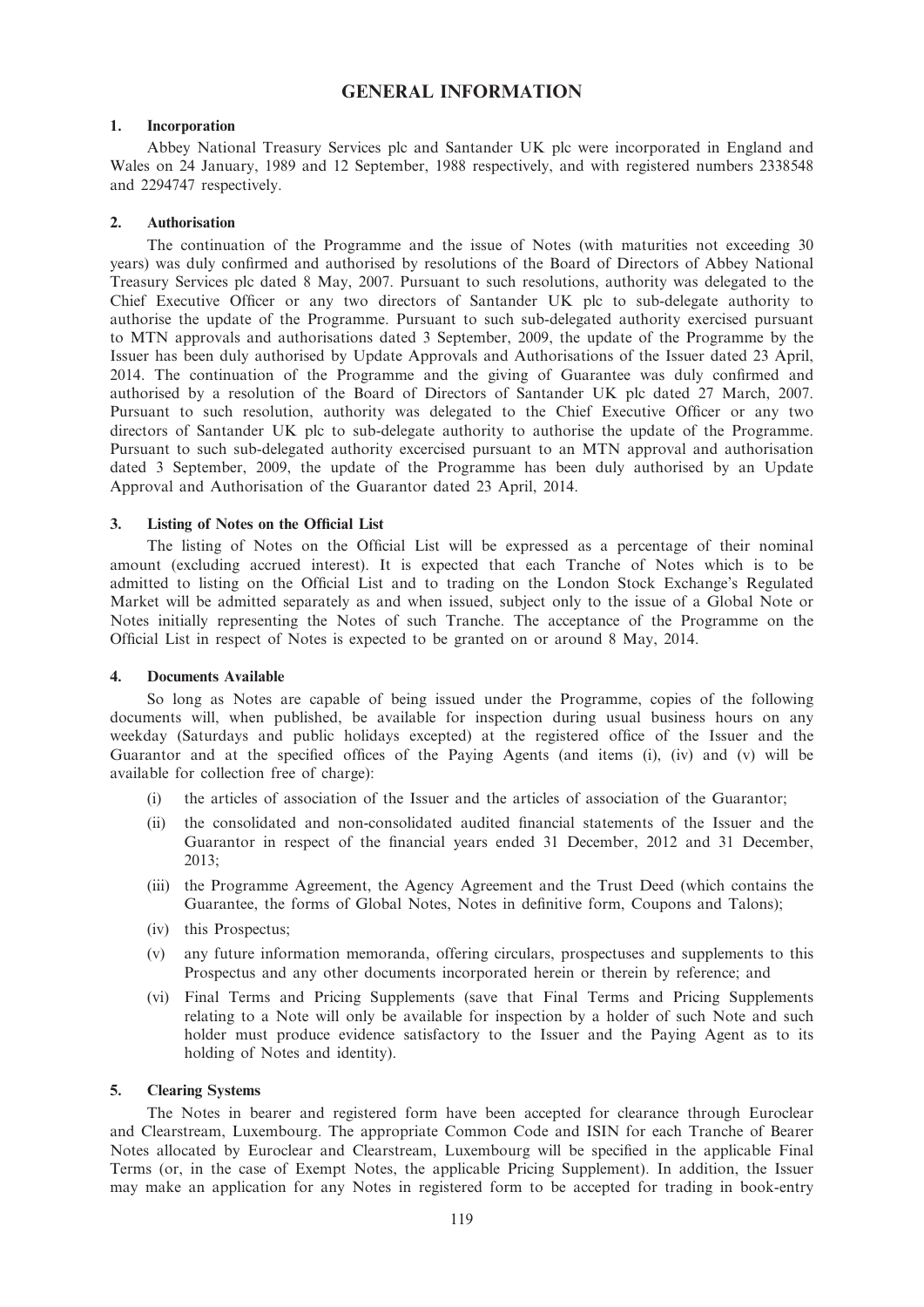form by DTC. The CUSIP and/or CINS numbers for each Tranche of Registered Notes, together with the relevant ISIN and Common Code, will be specified in the applicable Final Terms (or, in the case of Exempt Notes, the applicable Pricing Supplement). If the Notes are to clear through an additional or alternative clearing system the appropriate information will be specified in the applicable Final Terms (or, in the case of Exempt Notes, the applicable Pricing Supplement).

The address of Euroclear is 3 Boulevard du Roi Albert II, B.1210 Brussels, Belgium and the address of Clearstream, Luxembourg is Avenue J. F. Kennedy, L-1855 Luxembourg.

The address of DTC is 55 Water Street, 25th Floor, New York, NY 10041-0099, United States of America.

#### 6. Significant or Material Change

There has been no significant change in the financial or trading position of the Issuer or the Guarantor and its subsidiaries since 31 December, 2013, being the date of its last published consolidated annual financial statements.

There has been no material adverse change in the financial position or prospects of the Issuer or the Guarantor since 31 December, 2013, being the date of its last published consolidated annual financial statements.

#### 7. Litigation

There are no governmental, legal or arbitration proceedings (including any such proceedings which are pending or threatened of which the Issuer or the Guarantor is aware) which may have or had, in the 12 months prior to the date hereof, a significant effect on the financial position or profitability of the Santander UK Group, the Issuer or the Guarantor and its subsidiaries.

### 8. Auditors

The consolidated annual financial statements of the Issuer, the Guarantor and the Group for the years ended 31 December, 2013 and 31 December, 2012 herein included or incorporated by reference were audited by Deloitte LLP, Chartered Accountants and Registered Auditors, as stated in the report appearing therein, in accordance with International Standards on Auditing (UK and Ireland) and have been reported on without qualification. The auditors of the Issuer, the Guarantor and the Group have no material interest in the Issuer, the Guarantor or the Group.

The Trust Deed will provide that the Trustee may rely on any certificate or report of the auditors or any other expert as sufficient evidence of the facts stated therein in accordance with the provisions of the Trust Deed whether or not called for by or addressed to the Trustee and whether or not any such certificate or report or engagement letter or other document entered into by the Trustee and the auditors or any other expert in connection therewith contains a monetary or other limit on the liability of the auditors or such other expert. However, the Trustee will have no recourse to the auditors in respect of such certificates or reports unless the auditors have agreed to address such certificates or reports to the Trustee.

## 10. Legend for Bearer Notes, Coupons and Talons in respect of certain limitations under United States income tax laws

Bearer Notes and the relevant Coupons or Talons will bear a legend to the effect that any U.S. person holding the same will be subject to limitations under the United States income tax laws, including those under Sections 165(j) and 1287(a) of the United States Internal Revenue Code of 1986, as amended.

#### 11. Programme Ratings

As at the date of this Prospectus, the Programme has been rated (i) (P)A2 (long-term) and (P)P-1 (short-term) by Moody's, (ii) A (senior unsecured notes with a maturity of one year or more), A-1 (senior unsecured notes with a maturity of less than one year) by S&P and (iii) A (long-term senior unsecured) and F1 (short-term senior unsecured) by Fitch.

### 12. Contracts (Rights of Third Parties) Act 1999

The Contracts (Rights of Third Parties) Act 1999 (the "Act") provides, *inter alia*, that persons who are not parties to a contract governed by the laws of England and Wales may be given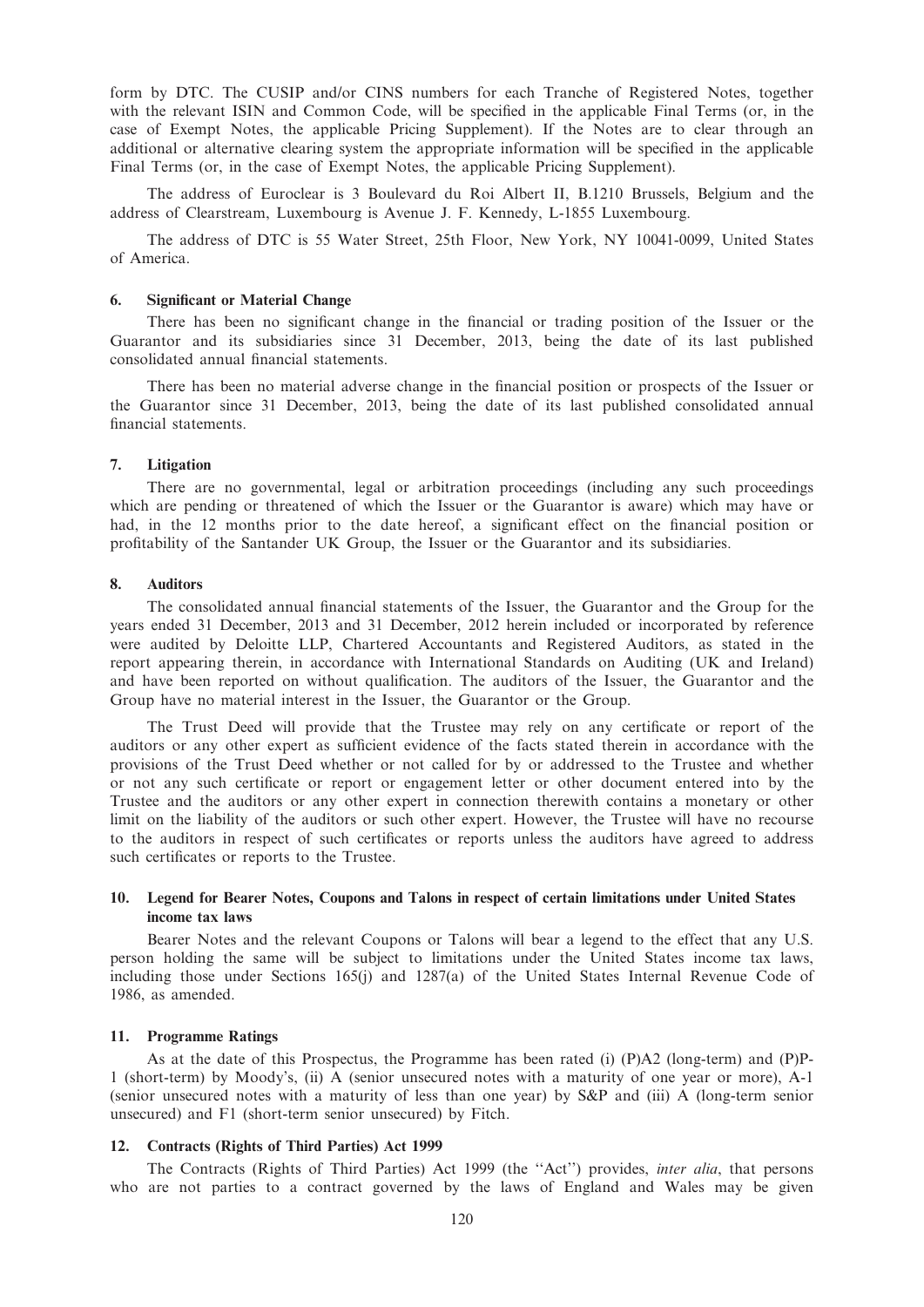enforceable rights under such contract. This Programme expressly excludes the application of the Act to any issue of Notes under the Programme.

## 13. Post Issuance Information

The Issuer does not intend to provide any post-issuance information in relation to any issue of Notes.

# 14. Indicative Yield for Fixed Rate Notes

In relation to any Tranche of Fixed Rate Notes, an indication of the yield in respect of such Notes will be specified in the applicable Final Terms (or, in the case of Exempt Notes, the applicable Pricing Supplement). The yield is calculated at the Issue Date of the Notes on the basis of the relevant Issue Price. The yield indicated will be calculated as the yield to maturity as at the Issue Date of the Notes and will not be an indication of future yield.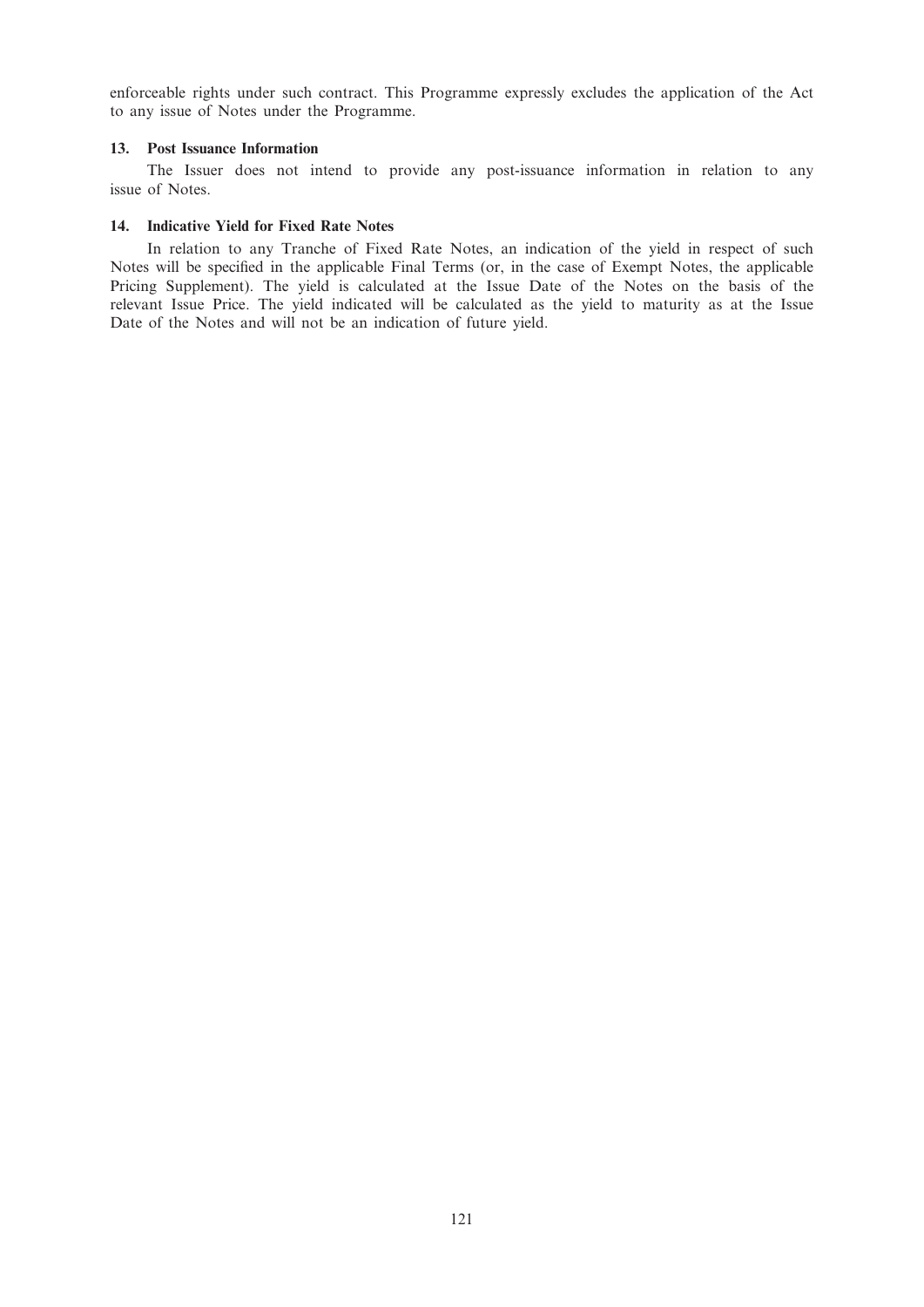## REGISTERED OFFICE OF THE ISSUER AND THE GUARANTOR

2 Triton Square Regent's Place London NW1 3AN

## THE TRUSTEE

## The Law Debenture Trust Corporation p.l.c.

Fifth Floor 100 Wood Street London EC2V 7EX

## PRINCIPAL PAYING AGENT, TRANSFER AGENT AND EXCHANGE AGENT

Citibank, N.A.

14th Floor, Citigroup Centre 33 Canada Square London E14 5LB

### REGISTRAR

Citigroup Global Markets Deutschland AG Reuterweg 16, 60323 Frankfurt

# PAYING AND TRANSFER AGENT

The Bank of New York Mellon (Luxembourg) S.A. Vertigo Building – Polaris

2–4 rue Eugène Ruppert L-2453 Luxembourg

# LEGAL ADVISERS

To the Issuer and the Guarantor as to English law Slaughter and May One Bunhill Row London EC1Y 8YY

To the Issuer and the Guarantor as to United States law Cleary Gottlieb Steen & Hamilton LLP City Place House 55 Basinghall Street London EC2V 5EH

To the Dealers and the Trustee as to English and United States law Allen & Overy LLP One Bishops Square London E1 6AD